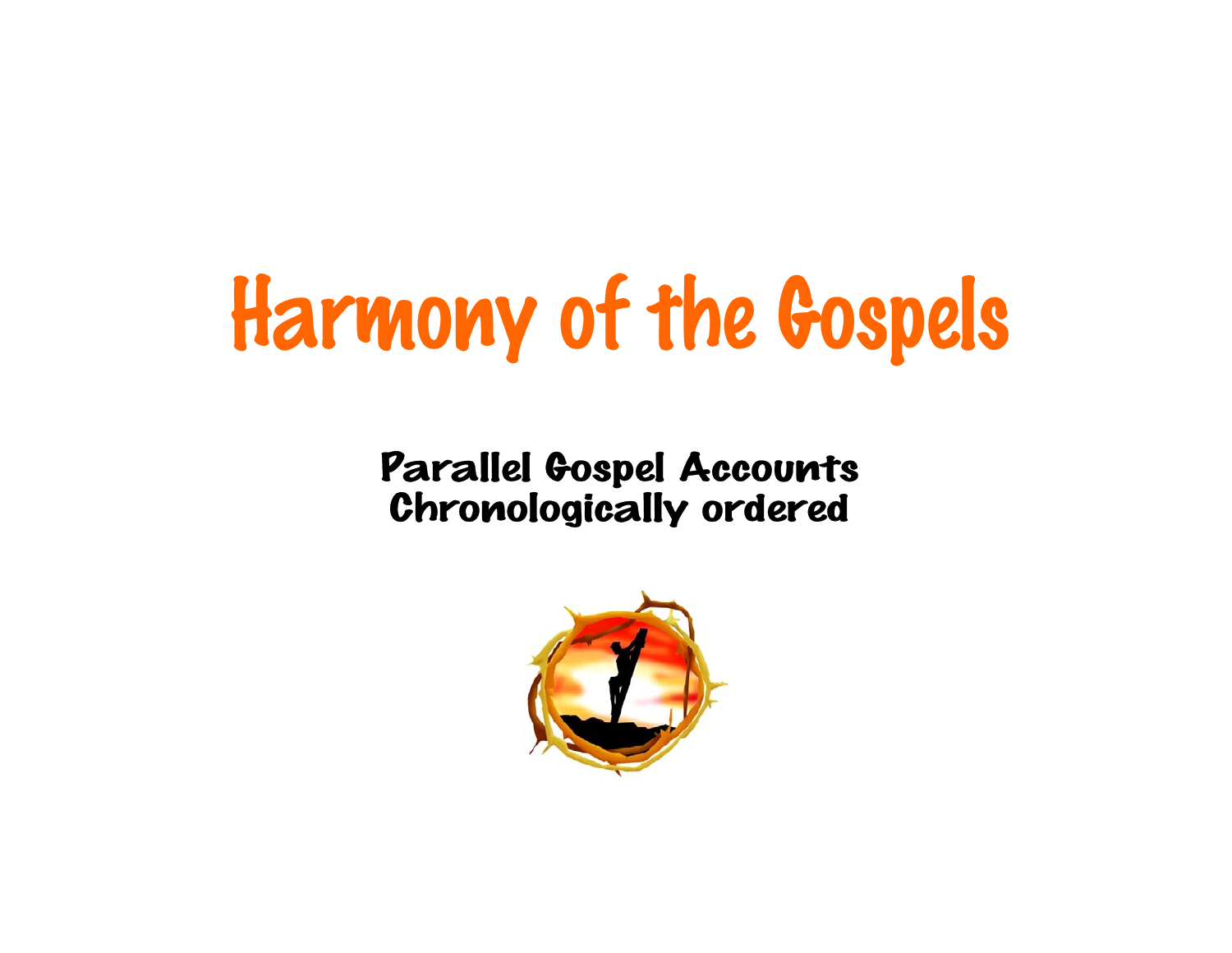

| <b>Matthew</b>                                                                                                                                                                                                                                                                                                                                                                                                                                                                                                                                                                                                                                                                                                                                                                                                                                                                                                                                                                                                                                                                                                                                                                                                                                                                                                                                                                                                                                                                                                                                                                                                                                                                                                                                                     | <b>Mark</b>                                                         | <b>Luke</b>                                                                                                                                                                                                                                                                                                                                                                                                                                                                                                                                                                                                                                                                                                                                                                                                                                                                                                                                                                                                                                                                                                                                                                                                                                                                                                                                                                                                                                                                                                                                                                                                                                                                                                                                                                                                                                                                                                                                                                                                                 | John                                                                                                                                                                                                                                                                                                                                                                     |
|--------------------------------------------------------------------------------------------------------------------------------------------------------------------------------------------------------------------------------------------------------------------------------------------------------------------------------------------------------------------------------------------------------------------------------------------------------------------------------------------------------------------------------------------------------------------------------------------------------------------------------------------------------------------------------------------------------------------------------------------------------------------------------------------------------------------------------------------------------------------------------------------------------------------------------------------------------------------------------------------------------------------------------------------------------------------------------------------------------------------------------------------------------------------------------------------------------------------------------------------------------------------------------------------------------------------------------------------------------------------------------------------------------------------------------------------------------------------------------------------------------------------------------------------------------------------------------------------------------------------------------------------------------------------------------------------------------------------------------------------------------------------|---------------------------------------------------------------------|-----------------------------------------------------------------------------------------------------------------------------------------------------------------------------------------------------------------------------------------------------------------------------------------------------------------------------------------------------------------------------------------------------------------------------------------------------------------------------------------------------------------------------------------------------------------------------------------------------------------------------------------------------------------------------------------------------------------------------------------------------------------------------------------------------------------------------------------------------------------------------------------------------------------------------------------------------------------------------------------------------------------------------------------------------------------------------------------------------------------------------------------------------------------------------------------------------------------------------------------------------------------------------------------------------------------------------------------------------------------------------------------------------------------------------------------------------------------------------------------------------------------------------------------------------------------------------------------------------------------------------------------------------------------------------------------------------------------------------------------------------------------------------------------------------------------------------------------------------------------------------------------------------------------------------------------------------------------------------------------------------------------------------|--------------------------------------------------------------------------------------------------------------------------------------------------------------------------------------------------------------------------------------------------------------------------------------------------------------------------------------------------------------------------|
|                                                                                                                                                                                                                                                                                                                                                                                                                                                                                                                                                                                                                                                                                                                                                                                                                                                                                                                                                                                                                                                                                                                                                                                                                                                                                                                                                                                                                                                                                                                                                                                                                                                                                                                                                                    | 1:1 The beginning of the gospel of Jesus Christ,<br>the Son of God; |                                                                                                                                                                                                                                                                                                                                                                                                                                                                                                                                                                                                                                                                                                                                                                                                                                                                                                                                                                                                                                                                                                                                                                                                                                                                                                                                                                                                                                                                                                                                                                                                                                                                                                                                                                                                                                                                                                                                                                                                                             | 1:1 In the beginning was the Word, and the<br>Word was with God, and the Word was God. 2<br>The same was in the beginning with God. 3 All<br>things were made by him; and without him was<br>not any thing made that was made. 4 In him<br>was life; and the life was the light of men. 5 And<br>the light shineth in darkness; and the darkness<br>comprehended it not. |
| 1:1 The book of the generation of Jesus Christ,<br>the son of David, the son of Abraham. 2<br>Abraham begat Isaac; and Isaac begat Jacob;<br>and Jacob begat Judas and his brethren; 3 And<br>Judas begat Phares and Zara of Thamar; and<br>Phares begat Esrom; and Esrom begat Aram; 4<br>And Aram begat Aminadab; and Aminadab<br>begat Naasson; and Naasson begat Salmon; 5<br>And Salmon begat Booz of Rachab; and Booz<br>begat Obed of Ruth; and Obed begat Jesse; 6<br>And Jesse begat David the king; and David the<br>king begat Solomon of her that had been the<br>wife of Urias; 7 And Solomon begat Roboam;<br>and Roboam begat Abia; and Abia begat Asa; 8<br>And Asa begat Josaphat; and Josaphat begat<br>Joram; and Joram begat Ozias; 9 And Ozias<br>begat Joatham; and Joatham begat Achaz; and<br>Achaz begat Ezekias; 10 And Ezekias begat<br>Manasses; and Manasses begat Amon; and<br>Amon begat Josias; 11 And Josias begat<br>Jechonias and his brethren, about the time they<br>were carried away to Babylon: 12 And after<br>they were brought to Babylon, Jechonias begat<br>Salathiel; and Salathiel begat Zorobabel; 13<br>And Zorobabel begat Abiud; and Abiud begat<br>Eliakim; and Eliakim begat Azor; 14 And Azor<br>begat Sadoc; and Sadoc begat Achim; and<br>Achim begat Eliud; 15 And Eliud begat Eleazar;<br>and Eleazar begat Matthan; and Matthan begat<br>Jacob; 16 And Jacob begat Joseph the<br>husband of Mary, of whom was born Jesus, who<br>is called Christ. 17 So all the generations from<br>Abraham to David are fourteen generations; and<br>from David until the carrying away into Babylon<br>are fourteen generations; and from the carrying<br>away into Babylon unto Christ are fourteen<br>generations. |                                                                     | 1:23 And it came to pass, that, as soon as the<br>days of his ministration were accomplished, he<br>departed to his own house. 24 And after those<br>days his wife Elisabeth conceived, and hid<br>herself five months, saying, 25 Thus hath the<br>Lord dealt with me in the days wherein he<br>looked on me, to take away my reproach among<br>men. 26 And in the sixth month the angel<br>Gabriel was sent from God unto a city of Galilee,<br>named Nazareth, 27 To a virgin espoused to a<br>man whose name was Joseph, of the house of<br>David; and the virgin's name was Mary. 28 And<br>the angel came in unto her, and said, Hail, thou<br>that art highly favoured, the Lord is with thee:<br>blessed art thou among women. 29 And when<br>she saw <i>him</i> , she was troubled at his saying,<br>and cast in her mind what manner of salutation<br>this should be. 30 And the angel said unto her,<br>Fear not, Mary: for thou hast found favour with<br>God. 31 And, behold, thou shalt conceive in thy<br>womb, and bring forth a son, and shalt call his<br>name JESUS. 32 He shall be great, and shall<br>be called the Son of the Highest: and the Lord<br>God shall give unto him the throne of his father<br>David: 33 And he shall reign over the house of<br>Jacob for ever; and of his kingdom there shall<br>be no end. 34 Then said Mary unto the angel,<br>How shall this be, seeing I know not a man?<br>3:35 Which was the son of Saruch, which was<br>the son of Ragau, which was the son of Phalec,<br>which was the son of Heber, which was the son<br>of Sala, 36 Which was the son of Cainan, which<br>was the son of Arphaxad, which was the son of<br>Sem, which was the son of Noe, which was the<br>son of Lamech, 37 Which was the son of<br>Mathusala, which was the son of Enoch, which<br>was the son of Jared, which was the son of<br>Maleleel, which was the son of Cainan, 38<br>Which was the son of Enos, which was the son<br>of Seth, which was the son of Adam, which was |                                                                                                                                                                                                                                                                                                                                                                          |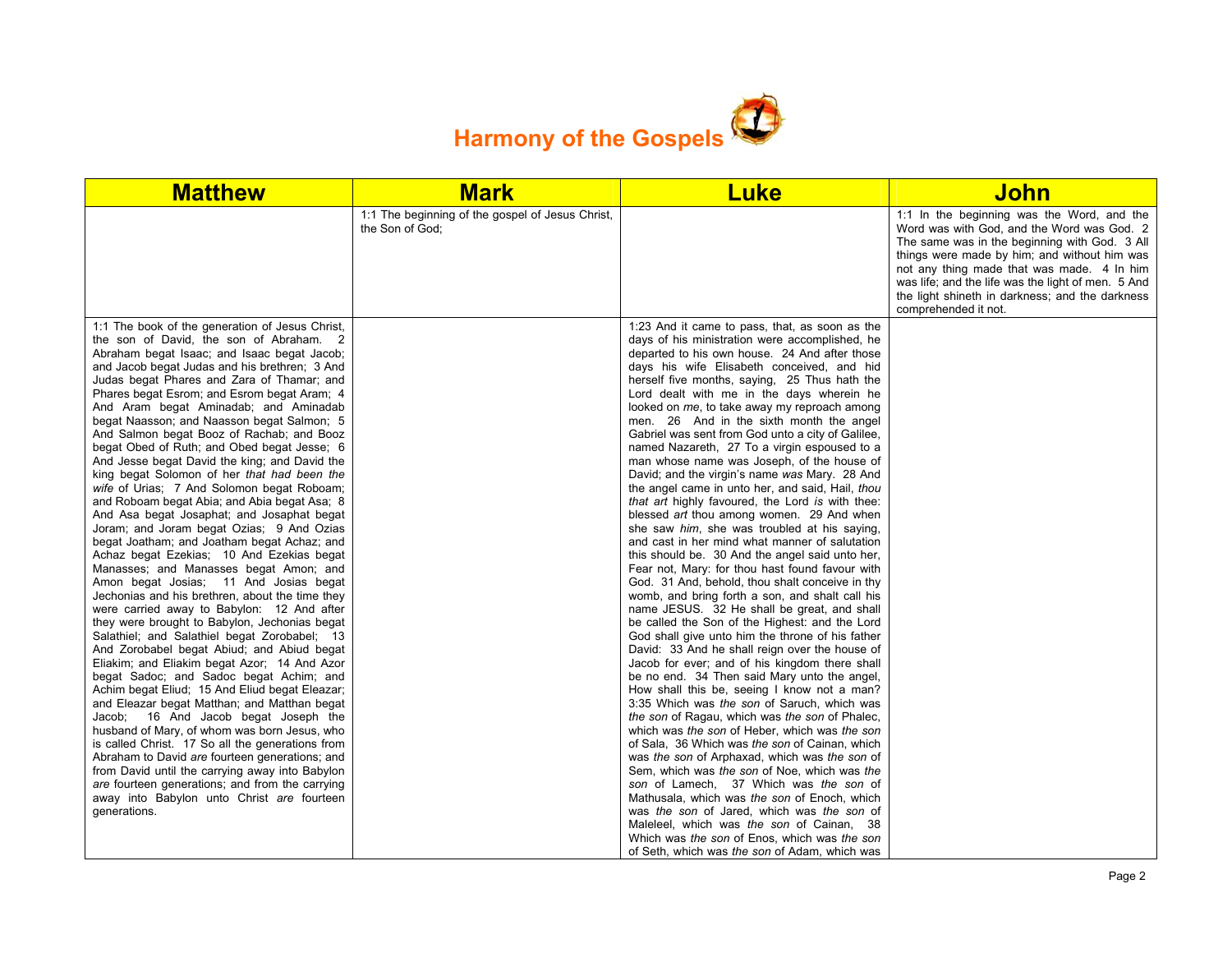

| <b>Matthew</b> | <b>Mark</b> | <b>Luke</b>                                                                                                                                                                                                                                                                                                                                                                                                                                                                                                                            | <b>John</b>                                                                                                                                                                                                                                                                                                                                                                                                                                                                                                                                                                                                                                                                                                                       |
|----------------|-------------|----------------------------------------------------------------------------------------------------------------------------------------------------------------------------------------------------------------------------------------------------------------------------------------------------------------------------------------------------------------------------------------------------------------------------------------------------------------------------------------------------------------------------------------|-----------------------------------------------------------------------------------------------------------------------------------------------------------------------------------------------------------------------------------------------------------------------------------------------------------------------------------------------------------------------------------------------------------------------------------------------------------------------------------------------------------------------------------------------------------------------------------------------------------------------------------------------------------------------------------------------------------------------------------|
|                |             | the son of God.                                                                                                                                                                                                                                                                                                                                                                                                                                                                                                                        |                                                                                                                                                                                                                                                                                                                                                                                                                                                                                                                                                                                                                                                                                                                                   |
|                |             | 1:1 Forasmuch as many have taken in hand to<br>set forth in order a declaration of those things<br>which are most surely believed among us, 2<br>Even as they delivered them unto us, which<br>from the beginning were eyewitnesses, and<br>ministers of the word; 3 It seemed good to me<br>also, having had perfect understanding of all<br>things from the very first, to write unto thee in<br>order, most excellent Theophilus, 4 That thou<br>mightest know the certainty of those things,<br>wherein thou hast been instructed. |                                                                                                                                                                                                                                                                                                                                                                                                                                                                                                                                                                                                                                                                                                                                   |
|                |             |                                                                                                                                                                                                                                                                                                                                                                                                                                                                                                                                        | 1:6 There was a man sent from God, whose<br>name was John. 7 The same came for a<br>witness, to bear witness of the Light, that all<br>men through him might believe. 8 He was not<br>that Light, but was sent to bear witness of that<br>Light. 9 That was the true Light, which lighteth<br>every man that cometh into the world. 10 He<br>was in the world, and the world was made by<br>him, and the world knew him not. 11 He came<br>unto his own, and his own received him not. 12<br>But as many as received him, to them gave he<br>power to become the sons of God, even to them<br>that believe on his name: 13 Which were born,<br>not of blood, nor of the will of the flesh, nor of<br>the will of man, but of God. |
|                |             |                                                                                                                                                                                                                                                                                                                                                                                                                                                                                                                                        | 1:14 And the Word was made flesh, and dwelt<br>among us, (and we beheld his glory, the glory as<br>of the only begotten of the Father, ) full of grace<br>and truth. 15 John bare witness of him, and<br>cried, saying, This was he of whom I spake, He<br>that cometh after me is preferred before me: for<br>he was before me. 16 And of his fulness have<br>all we received, and grace for grace. 17 For the<br>law was given by Moses, but grace and truth<br>came by Jesus Christ. 18 No man hath seen<br>God at any time; the only begotten Son, which is<br>in the bosom of the Father, he hath declared<br>him.                                                                                                           |
|                |             | 1:5 There was in the days of Herod, the king of<br>Judaea, a certain priest named Zacharias, of the<br>course of Abia: and his wife was of the<br>daughters of Aaron, and her name was<br>Elisabeth. 6 And they were both righteous<br>before God, walking in all the commandments<br>and ordinances of the Lord blameless. 7 And                                                                                                                                                                                                      |                                                                                                                                                                                                                                                                                                                                                                                                                                                                                                                                                                                                                                                                                                                                   |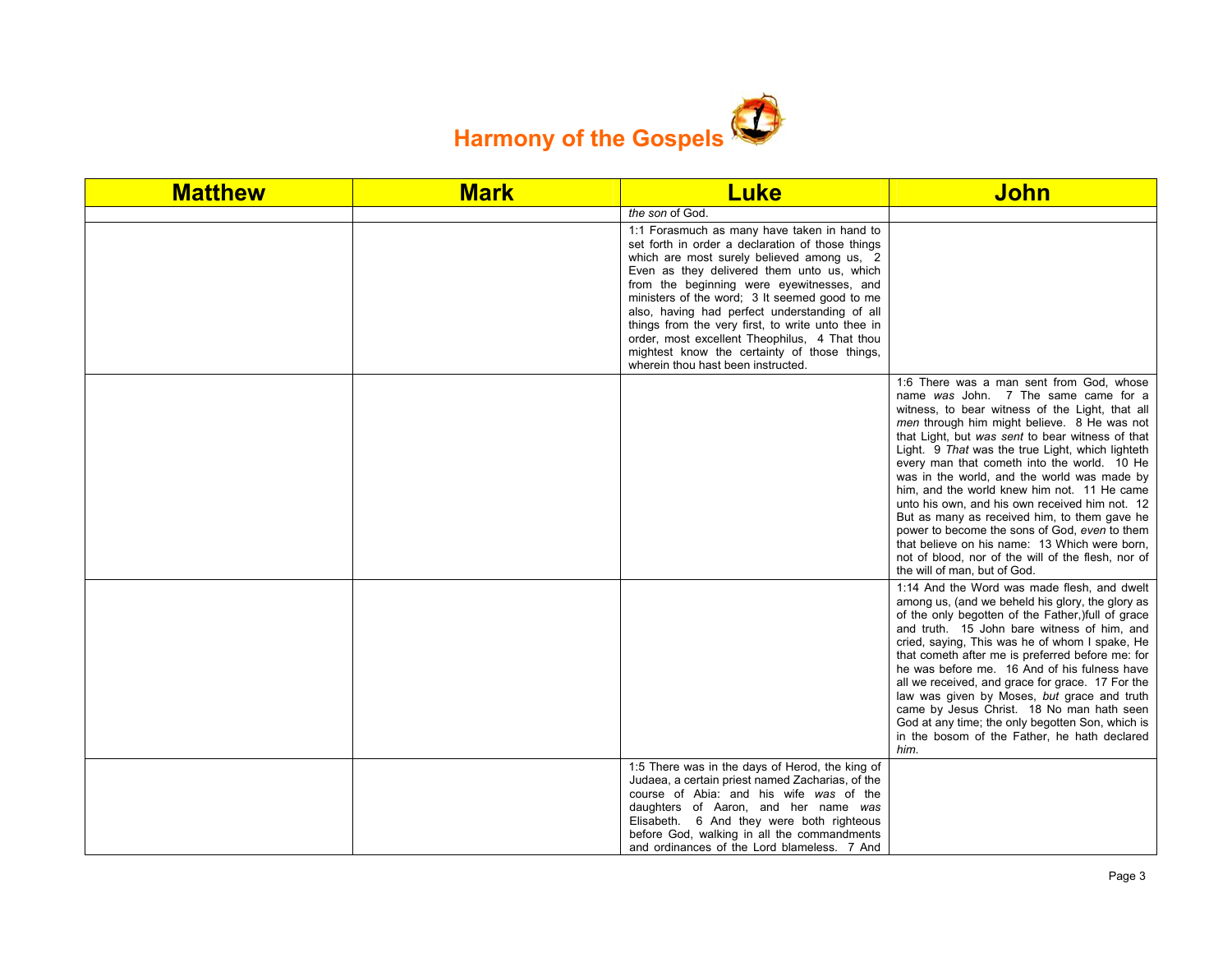

| <b>Matthew</b> | <b>Mark</b> | <b>Luke</b>                                                                                                                                                                                                                                                                                                                                                                                                                                                                                                                                                                                                                                                                                                                                                                                                                                                                                                                                                                                                                                                                                        | <b>John</b> |
|----------------|-------------|----------------------------------------------------------------------------------------------------------------------------------------------------------------------------------------------------------------------------------------------------------------------------------------------------------------------------------------------------------------------------------------------------------------------------------------------------------------------------------------------------------------------------------------------------------------------------------------------------------------------------------------------------------------------------------------------------------------------------------------------------------------------------------------------------------------------------------------------------------------------------------------------------------------------------------------------------------------------------------------------------------------------------------------------------------------------------------------------------|-------------|
|                |             | they had no child, because that Elisabeth was<br>barren, and they both were now well stricken in<br>years. 8 And it came to pass, that while he<br>executed the priest's office before God in the<br>order of his course, 9 According to the custom<br>of the priest's office, his lot was to burn incense<br>when he went into the temple of the Lord. 10<br>And the whole multitude of the people were<br>praying without at the time of incense. 11 And<br>there appeared unto him an angel of the Lord<br>standing on the right side of the altar of incense.<br>12 And when Zacharias saw him, he was<br>troubled, and fear fell upon him. 13 But the<br>angel said unto him, Fear not, Zacharias: for thy<br>prayer is heard; and thy wife Elisabeth shall<br>bear thee a son, and thou shalt call his name<br>John. 14 And thou shalt have joy and gladness;<br>and many shall rejoice at his birth. 15 For he<br>shall be great in the sight of the Lord, and shall<br>drink neither wine nor strong drink; and he shall<br>be filled with the Holy Ghost, even from his<br>mother's womb. |             |
|                |             | 1:16 And many of the children of Israel shall he<br>turn to the Lord their God. 17 And he shall go<br>before him in the spirit and power of Elias, to<br>turn the hearts of the fathers to the children, and<br>the disobedient to the wisdom of the just; to<br>make ready a people prepared for the Lord. 18<br>And Zacharias said unto the angel, Whereby<br>shall I know this? for I am an old man, and my<br>wife well stricken in years. 19 And the angel<br>answering said unto him, I am Gabriel, that<br>stand in the presence of God; and am sent to<br>speak unto thee, and to shew thee these glad<br>tidings. 20 And, behold, thou shalt be dumb,<br>and not able to speak, until the day that these<br>things shall be performed, because thou<br>believest not my words, which shall be fulfilled in<br>their season.                                                                                                                                                                                                                                                               |             |
|                |             | 1:21 And the people waited for Zacharias, and<br>marvelled that he tarried so long in the temple.<br>22 And when he came out, he could not speak<br>unto them: and they perceived that he had seen<br>a vision in the temple: for he beckoned unto<br>them, and remained speechless. 23 And it<br>came to pass, that, as soon as the days of his<br>ministration were accomplished, he departed to<br>his own house. 24 And after those days his wife                                                                                                                                                                                                                                                                                                                                                                                                                                                                                                                                                                                                                                              |             |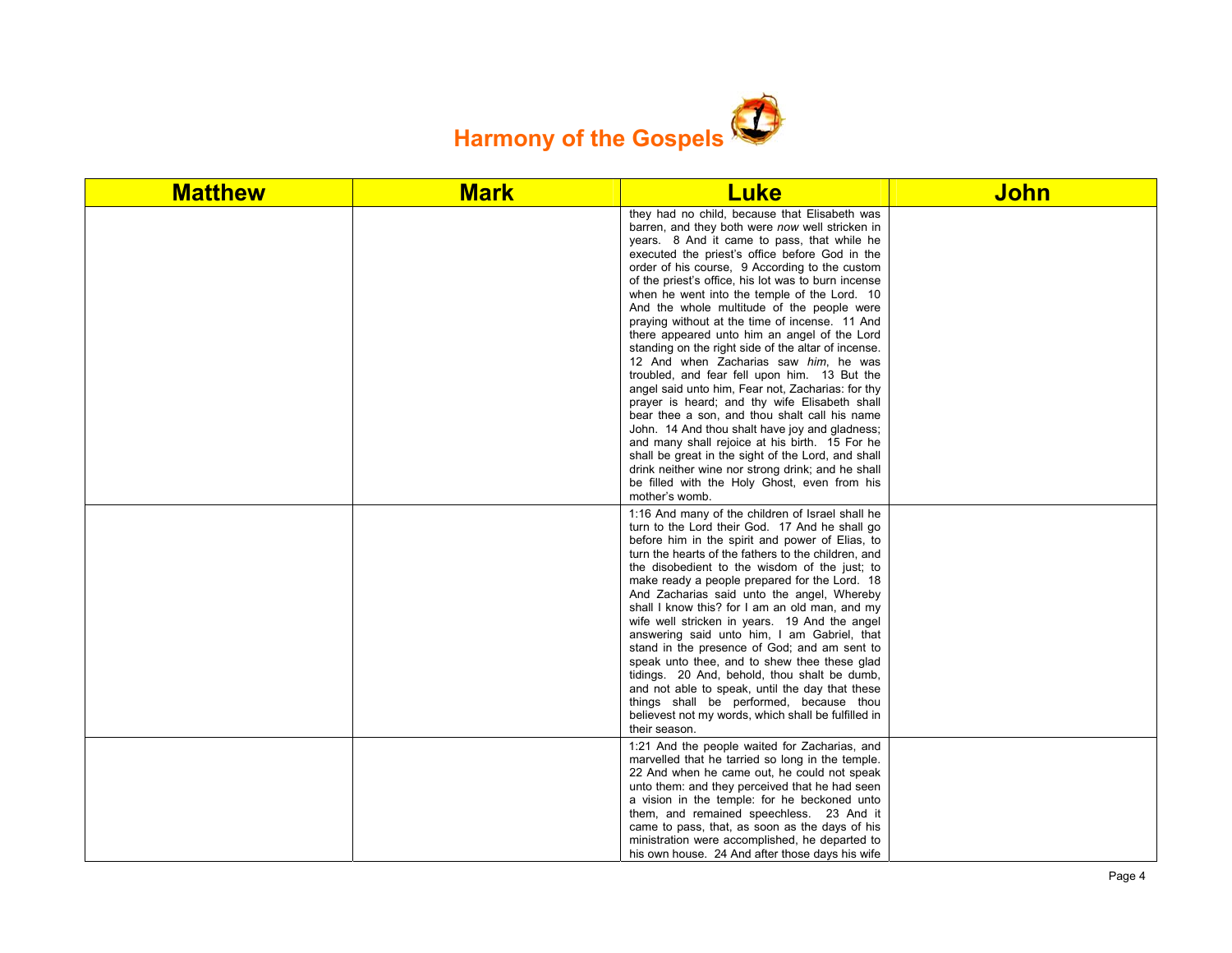

| <b>Matthew</b> | <b>Mark</b> | <b>Luke</b>                                                                                                                                                                                                                                                                                                                                                                                                                                                                                                                                                                                                                                                                                                                                                                                                                                                                                                                                                                                                                                                                                                                                                                                                                                                                                                                                                                                                                                                                                                                                                                    | <b>John</b> |
|----------------|-------------|--------------------------------------------------------------------------------------------------------------------------------------------------------------------------------------------------------------------------------------------------------------------------------------------------------------------------------------------------------------------------------------------------------------------------------------------------------------------------------------------------------------------------------------------------------------------------------------------------------------------------------------------------------------------------------------------------------------------------------------------------------------------------------------------------------------------------------------------------------------------------------------------------------------------------------------------------------------------------------------------------------------------------------------------------------------------------------------------------------------------------------------------------------------------------------------------------------------------------------------------------------------------------------------------------------------------------------------------------------------------------------------------------------------------------------------------------------------------------------------------------------------------------------------------------------------------------------|-------------|
|                |             | Elisabeth conceived, and hid herself five<br>months, saying, 25 Thus hath the Lord dealt<br>with me in the days wherein he looked on me, to<br>take away my reproach among men.                                                                                                                                                                                                                                                                                                                                                                                                                                                                                                                                                                                                                                                                                                                                                                                                                                                                                                                                                                                                                                                                                                                                                                                                                                                                                                                                                                                                |             |
|                |             | 1:26 And in the sixth month the angel Gabriel<br>was sent from God unto a city of Galilee, named<br>Nazareth, 27 To a virgin espoused to a man<br>whose name was Joseph, of the house of<br>David; and the virgin's name was Mary. 28 And<br>the angel came in unto her, and said, Hail, thou<br>that art highly favoured, the Lord is with thee:<br>blessed art thou among women. 29 And when<br>she saw him, she was troubled at his saying,<br>and cast in her mind what manner of salutation<br>this should be. 30 And the angel said unto her,<br>Fear not, Mary: for thou hast found favour with<br>God. 31 And, behold, thou shalt conceive in thy<br>womb, and bring forth a son, and shalt call his<br>name JESUS. 32 He shall be great, and shall<br>be called the Son of the Highest: and the Lord<br>God shall give unto him the throne of his father<br>David: 33 And he shall reign over the house of<br>Jacob for ever; and of his kingdom there shall<br>be no end. 34 Then said Mary unto the angel.<br>How shall this be, seeing I know not a man? 35<br>And the angel answered and said unto her. The<br>Holy Ghost shall come upon thee, and the<br>power of the Highest shall overshadow thee:<br>therefore also that holy thing which shall be born<br>of thee shall be called the Son of God. 36 And,<br>behold, thy cousin Elisabeth, she hath also<br>conceived a son in her old age: and this is the<br>sixth month with her, who was called barren. 37<br>For with God nothing shall be impossible. 38<br>And Mary said, Behold the handmaid of the |             |
|                |             | Lord; be it unto me according to thy word. And<br>the angel departed from her.                                                                                                                                                                                                                                                                                                                                                                                                                                                                                                                                                                                                                                                                                                                                                                                                                                                                                                                                                                                                                                                                                                                                                                                                                                                                                                                                                                                                                                                                                                 |             |
|                |             | 1:39 And Mary arose in those days, and went<br>into the hill country with haste, into a city of<br>Juda; 40 And entered into the house of<br>Zacharias, and saluted Elisabeth. 41 And it<br>came to pass, that, when Elisabeth heard the<br>salutation of Mary, the babe leaped in her<br>womb; and Elisabeth was filled with the Holy<br>Ghost: 42 And she spake out with a loud voice,<br>and said, Blessed art thou among women, and                                                                                                                                                                                                                                                                                                                                                                                                                                                                                                                                                                                                                                                                                                                                                                                                                                                                                                                                                                                                                                                                                                                                        |             |
|                |             | blessed is the fruit of thy womb. 43 And whence<br>is this to me, that the mother of my Lord should                                                                                                                                                                                                                                                                                                                                                                                                                                                                                                                                                                                                                                                                                                                                                                                                                                                                                                                                                                                                                                                                                                                                                                                                                                                                                                                                                                                                                                                                            |             |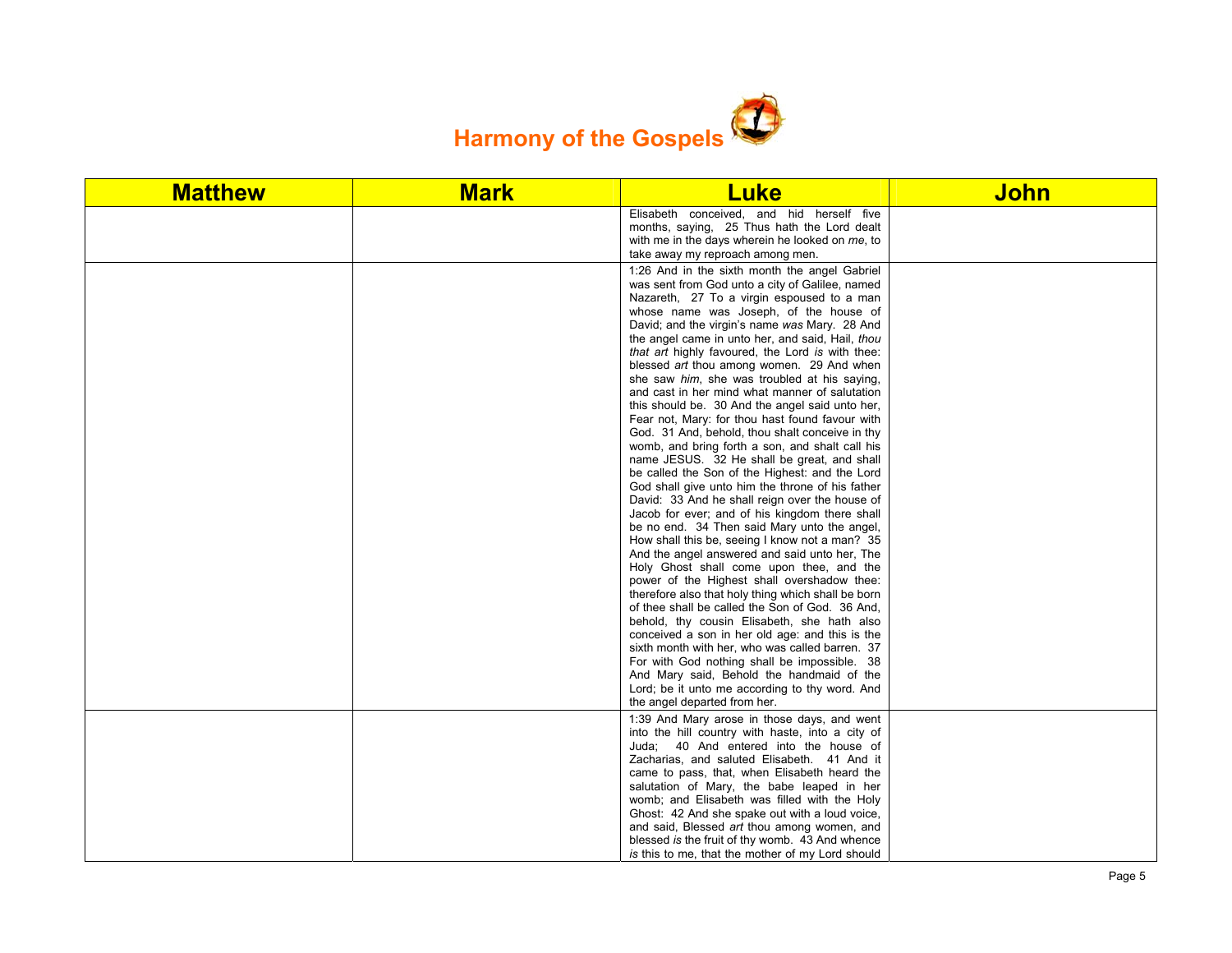

| <b>Matthew</b>                                                                                                                                                                                                                                                                                                                                                                                                                                                                                                                                                                                                                                                                                                                                                                                                                                                                                                                                                                                                                                                                                                               | <b>Mark</b> | <b>Luke</b>                                                                                                                                                                                                                                                                                                                                                                                                                                                                                                                                                                                                                                                                                                                                                                                                                                                                                                                                                                                                                                                                                                                                                                                                             | <b>John</b> |
|------------------------------------------------------------------------------------------------------------------------------------------------------------------------------------------------------------------------------------------------------------------------------------------------------------------------------------------------------------------------------------------------------------------------------------------------------------------------------------------------------------------------------------------------------------------------------------------------------------------------------------------------------------------------------------------------------------------------------------------------------------------------------------------------------------------------------------------------------------------------------------------------------------------------------------------------------------------------------------------------------------------------------------------------------------------------------------------------------------------------------|-------------|-------------------------------------------------------------------------------------------------------------------------------------------------------------------------------------------------------------------------------------------------------------------------------------------------------------------------------------------------------------------------------------------------------------------------------------------------------------------------------------------------------------------------------------------------------------------------------------------------------------------------------------------------------------------------------------------------------------------------------------------------------------------------------------------------------------------------------------------------------------------------------------------------------------------------------------------------------------------------------------------------------------------------------------------------------------------------------------------------------------------------------------------------------------------------------------------------------------------------|-------------|
|                                                                                                                                                                                                                                                                                                                                                                                                                                                                                                                                                                                                                                                                                                                                                                                                                                                                                                                                                                                                                                                                                                                              |             | come to me? 44 For, lo, as soon as the voice of<br>thy salutation sounded in mine ears, the babe<br>leaped in my womb for joy. 45 And blessed is<br>she that believed: for there shall be a<br>performance of those things which were told her<br>from the Lord. 46 And Mary said, My soul doth<br>magnify the Lord, 1:47 And my spirit hath<br>rejoiced in God my Saviour. 48 For he hath<br>regarded the low estate of his handmaiden: for,<br>behold, from henceforth all generations shall call<br>me blessed. 49 For he that is mighty hath done<br>to me great things; and holy is his name. 50<br>And his mercy is on them that fear him from<br>generation to generation. 51 He hath shewed<br>strength with his arm; he hath scattered the<br>proud in the imagination of their hearts. 52 He<br>hath put down the mighty from their seats, and<br>exalted them of low degree. 53 He hath filled<br>the hungry with good things; and the rich he<br>hath sent empty away. 54 He hath holpen his<br>servant Israel, in remembrance of his mercy; 55<br>As he spake to our fathers, to Abraham, and to<br>his seed for ever. 56 And Mary abode with her<br>about three months, and returned to her own<br>house. |             |
| 1:18 Now the birth of Jesus Christ was on this<br>wise: When as his mother Mary was espoused<br>to Joseph, before they came together, she was<br>found with child of the Holy Ghost. 19 Then<br>Joseph her husband, being a just man, and not<br>willing to make her a publick example, was<br>minded to put her away privily. 20 But while he<br>thought on these things, behold, the angel of the<br>Lord appeared unto him in a dream, saying,<br>Joseph, thou son of David, fear not to take unto<br>thee Mary thy wife: for that which is conceived in<br>her is of the Holy Ghost. 21 And she shall bring<br>forth a son, and thou shalt call his name JESUS:<br>for he shall save his people from their sins. 22<br>Now all this was done, that it might be fulfilled<br>which was spoken of the Lord by the prophet,<br>saying, 23 Behold, a virgin shall be with child,<br>and shall bring forth a son, and they shall call<br>his name Emmanuel, which being interpreted is,<br>God with us. 24 Then Joseph being raised from<br>sleep did as the angel of the Lord had bidden<br>him, and took unto him his wife: |             | 1:57 Now Elisabeth's full time came that she                                                                                                                                                                                                                                                                                                                                                                                                                                                                                                                                                                                                                                                                                                                                                                                                                                                                                                                                                                                                                                                                                                                                                                            |             |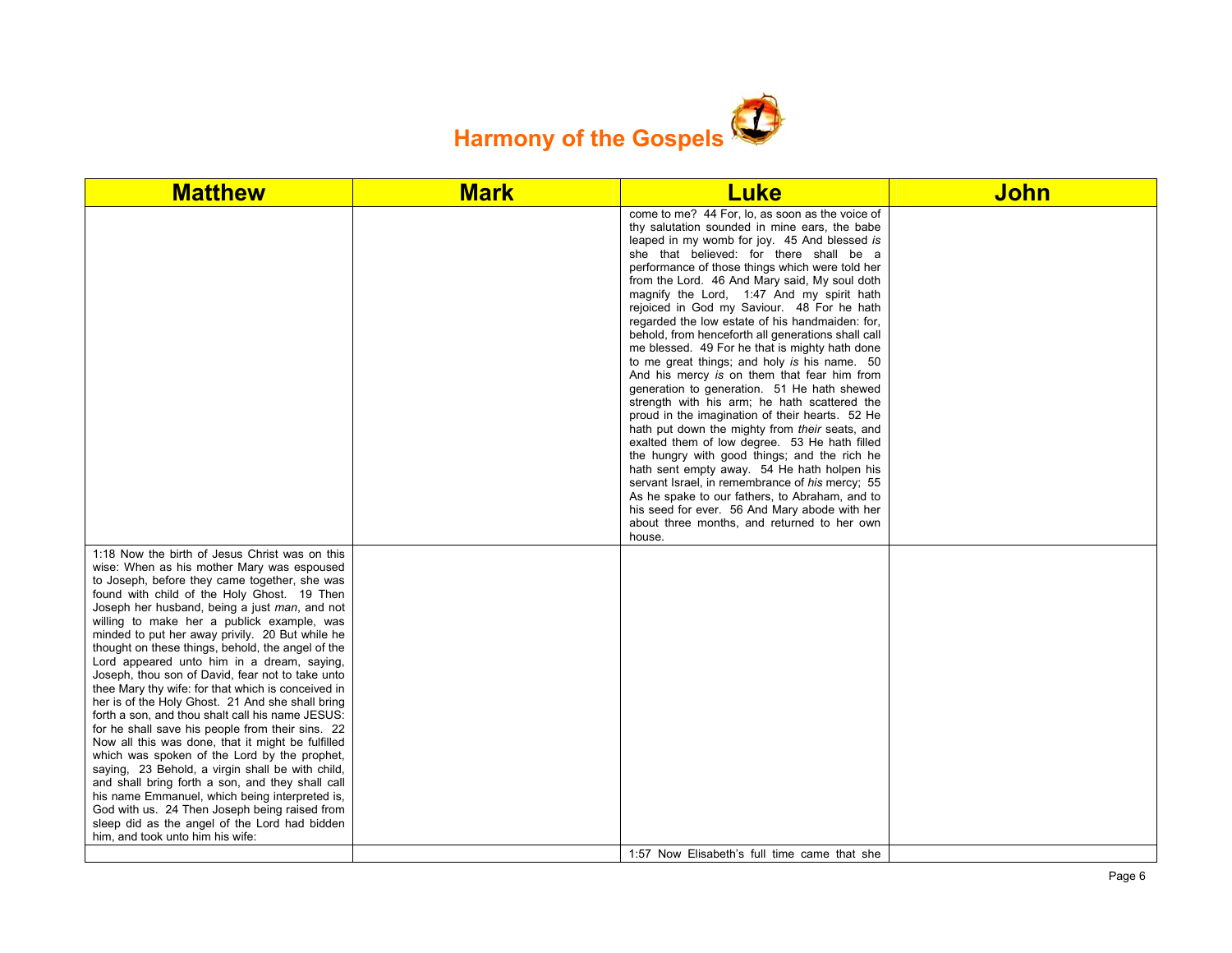

| <b>Matthew</b> | <b>Mark</b> | <b>Luke</b>                                                                                        | <b>John</b> |
|----------------|-------------|----------------------------------------------------------------------------------------------------|-------------|
|                |             | should be delivered; and she brought forth a                                                       |             |
|                |             | son. 58 And her neighbours and her cousins                                                         |             |
|                |             | heard how the Lord had shewed great mercy                                                          |             |
|                |             | upon her; and they rejoiced with her. 59 And it                                                    |             |
|                |             | came to pass, that on the eighth day they came                                                     |             |
|                |             | to circumcise the child; and they called him<br>Zacharias, after the name of his father. 60 And    |             |
|                |             | his mother answered and said. Not so; but he                                                       |             |
|                |             | shall be called John. 61 And they said unto her,                                                   |             |
|                |             | There is none of thy kindred that is called by this                                                |             |
|                |             | name. 62 And they made signs to his father,                                                        |             |
|                |             | how he would have him called. 63 And he                                                            |             |
|                |             | asked for a writing table, and wrote, saying, His                                                  |             |
|                |             | name is John. And they marvelled all. 64 And                                                       |             |
|                |             | his mouth was opened immediately, and his                                                          |             |
|                |             | tonque <i>loosed</i> , and he spake, and praised God.                                              |             |
|                |             | 65 And fear came on all that dwelt round about                                                     |             |
|                |             | them: and all these sayings were noised abroad                                                     |             |
|                |             | throughout all the hill country of Judaea. 66 And                                                  |             |
|                |             | all they that heard them laid them up in their                                                     |             |
|                |             | hearts, saying, What manner of child shall this                                                    |             |
|                |             | be! And the hand of the Lord was with him. 67<br>And his father Zacharias was filled with the Holy |             |
|                |             | Ghost, and prophesied, saying, 68 Blessed be                                                       |             |
|                |             | the Lord God of Israel; for he hath visited and                                                    |             |
|                |             | redeemed his people, 69 And hath raised up an                                                      |             |
|                |             | horn of salvation for us in the house of his                                                       |             |
|                |             | servant David; 70 As he spake by the mouth of                                                      |             |
|                |             | his holy prophets, which have been since the                                                       |             |
|                |             | world began: 71 That we should be saved from                                                       |             |
|                |             | our enemies, and from the hand of all that hate                                                    |             |
|                |             | us; 72 To perform the mercy promised to our                                                        |             |
|                |             | fathers, and to remember his holy covenant; 73                                                     |             |
|                |             | The oath which he sware to our father Abraham,                                                     |             |
|                |             | 74 That he would grant unto us, that we being                                                      |             |
|                |             | delivered out of the hand of our enemies might                                                     |             |
|                |             | serve him without fear, 75 In holiness and<br>righteousness before him, all the days of our        |             |
|                |             | life. 76 And thou, child, shalt be called the                                                      |             |
|                |             | prophet of the Highest: for thou shalt go before                                                   |             |
|                |             | the face of the Lord to prepare his ways; 77 To                                                    |             |
|                |             | give knowledge of salvation unto his people by                                                     |             |
|                |             | the remission of their sins, 78 Through the                                                        |             |
|                |             | tender mercy of our God; whereby the dayspring                                                     |             |
|                |             | from on high hath visited us, 79 To give light to                                                  |             |
|                |             | them that sit in darkness and in the shadow of                                                     |             |
|                |             | death, to guide our feet into the way of peace.                                                    |             |
|                |             | 80 And the child grew, and waxed strong in                                                         |             |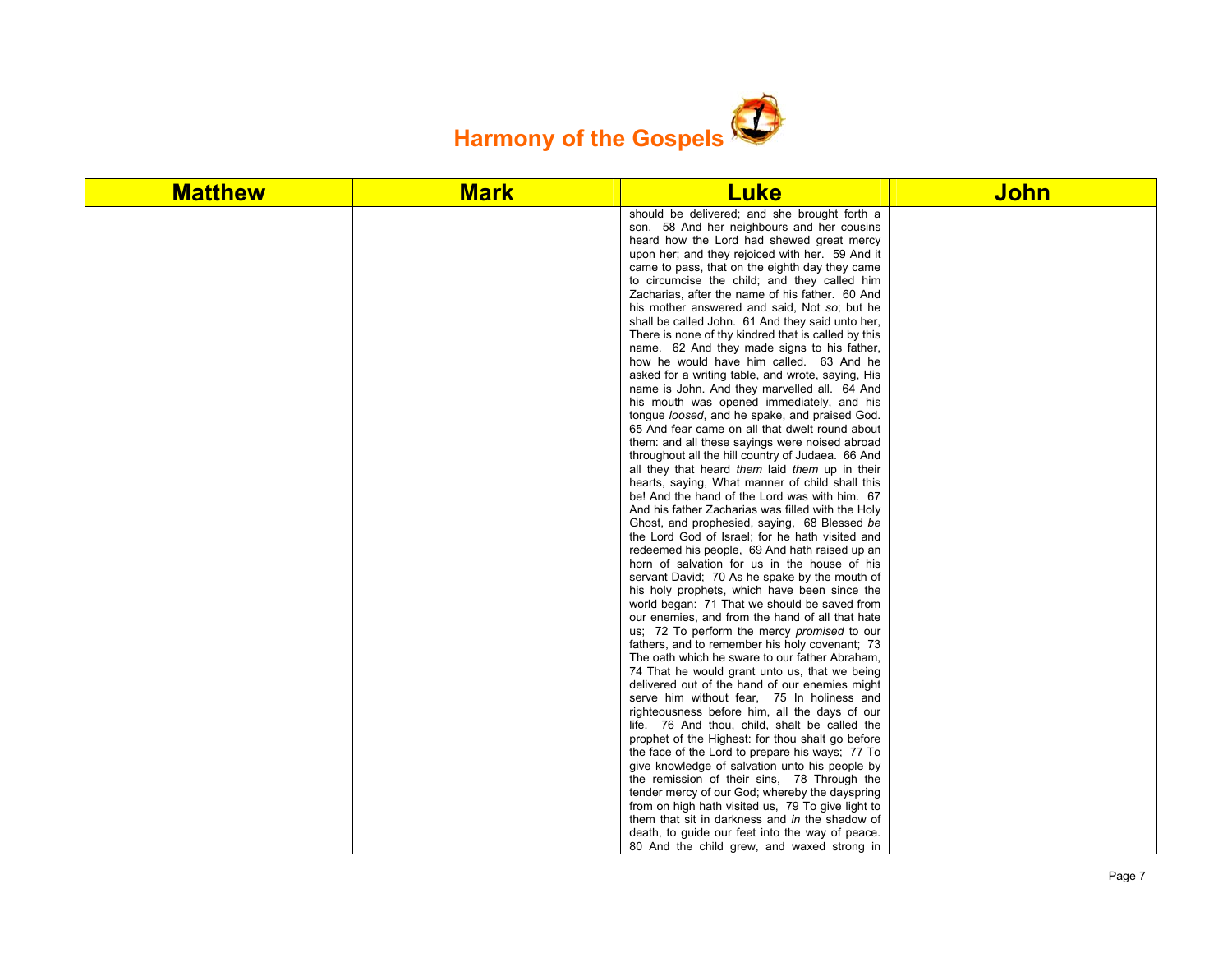

| <b>Matthew</b> | <b>Mark</b> | <b>Luke</b>                                                                                    | <b>John</b> |
|----------------|-------------|------------------------------------------------------------------------------------------------|-------------|
|                |             | spirit, and was in the deserts till the day of his<br>shewing unto Israel.                     |             |
|                |             | 2:1 And it came to pass in those days, that there                                              |             |
|                |             | went out a decree from Caesar Augustus, that                                                   |             |
|                |             | all the world should be taxed. 2 (And this taxing                                              |             |
|                |             | was first made when Cyrenius was governor of                                                   |             |
|                |             | Syria.) 3 And all went to be taxed, every one                                                  |             |
|                |             | into his own city. 4 And Joseph also went up                                                   |             |
|                |             | from Galilee, out of the city of Nazareth, into                                                |             |
|                |             | Judaea, unto the city of David, which is called<br>Bethlehem; (because he was of the house and |             |
|                |             | lineage of David:) 5 To be taxed with Mary his                                                 |             |
|                |             | espoused wife, being great with child. 6 And so                                                |             |
|                |             | it was, that, while they were there, the days                                                  |             |
|                |             | were accomplished that she should be                                                           |             |
|                |             | delivered. 7 And she brought forth her firstborn                                               |             |
|                |             | son, and wrapped him in swaddling clothes, and                                                 |             |
|                |             | laid him in a manger; because there was no                                                     |             |
|                |             | room for them in the inn. 8 And there were in                                                  |             |
|                |             | the same country shepherds abiding in the field,                                               |             |
|                |             | keeping watch over their flock by night. 9 And,                                                |             |
|                |             | lo, the angel of the Lord came upon them, and                                                  |             |
|                |             | the glory of the Lord shone round about them:                                                  |             |
|                |             | and they were sore afraid. 10 And the angel                                                    |             |
|                |             | said unto them, Fear not: for, behold, I bring you                                             |             |
|                |             | good tidings of great joy, which shall be to all                                               |             |
|                |             | people. 11 For unto you is born this day in the                                                |             |
|                |             | city of David a Saviour, which is Christ the Lord.                                             |             |
|                |             | 12 And this shall be a sign unto you; Ye shall                                                 |             |
|                |             | find the babe wrapped in swaddling clothes.                                                    |             |
|                |             | lying in a manger. 13 And suddenly there was                                                   |             |
|                |             | with the angel a multitude of the heavenly host                                                |             |
|                |             | praising God, and saying, 14 Glory to God in<br>the highest, and on earth peace, good will     |             |
|                |             | toward men. 15 And it came to pass, as the                                                     |             |
|                |             | angels were gone away from them into heaven,                                                   |             |
|                |             | the shepherds said one to another. Let us now                                                  |             |
|                |             | go even unto Bethlehem, and see this thing                                                     |             |
|                |             | which is come to pass, which the Lord hath                                                     |             |
|                |             | made known unto us. 16 And they came with                                                      |             |
|                |             | haste, and found Mary, and Joseph, and the                                                     |             |
|                |             | babe lying in a manger. 17 And when they had                                                   |             |
|                |             | seen it, they made known abroad the saying                                                     |             |
|                |             | which was told them concerning this child. 18                                                  |             |
|                |             | And all they that heard it wondered at those                                                   |             |
|                |             | things which were told them by the shepherds.                                                  |             |
|                |             | 19 But Mary kept all these things, and pondered                                                |             |
|                |             | them in her heart. 20 And the shepherds                                                        |             |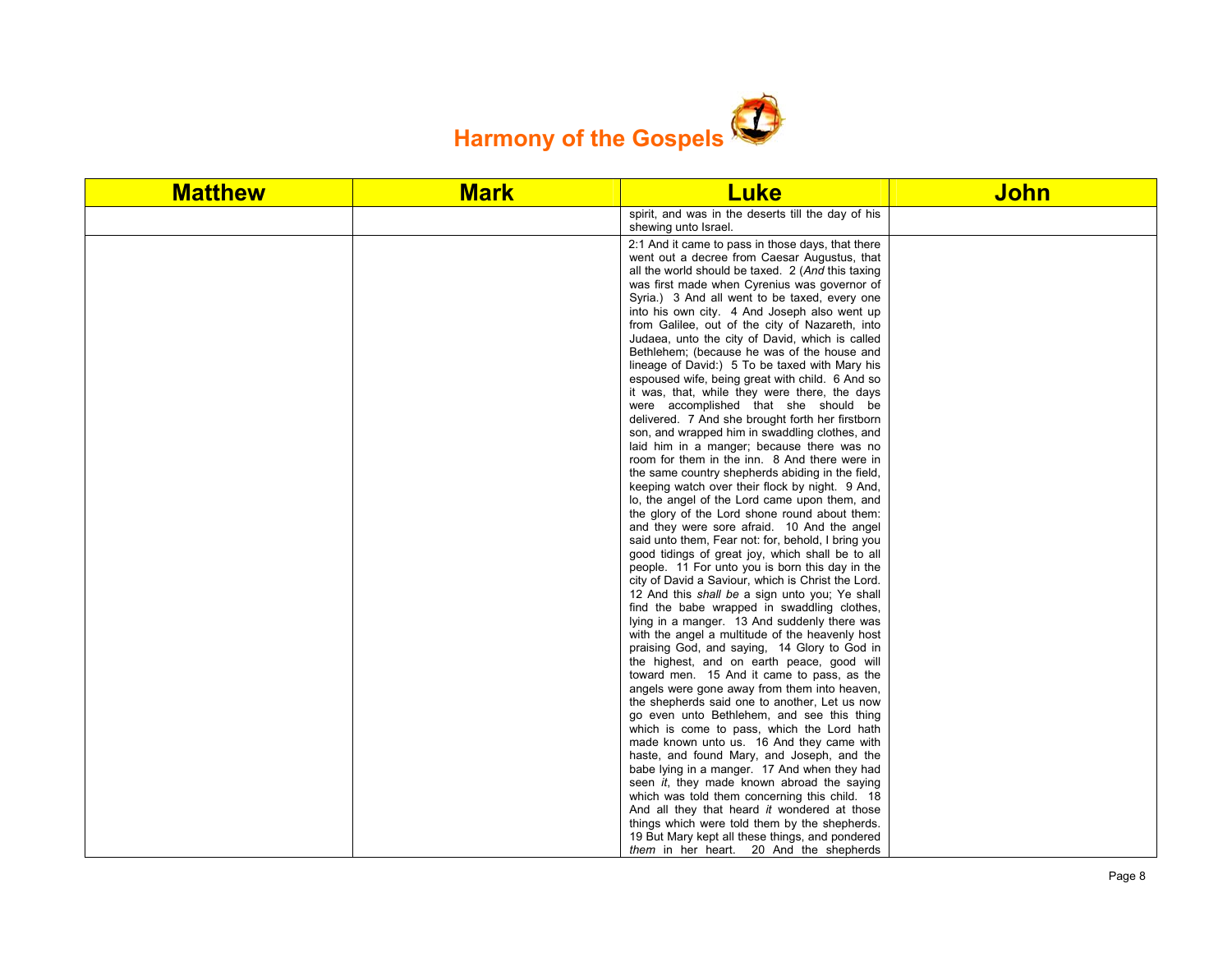

| <b>Matthew</b>                                                                                          | <b>Mark</b> | <b>Luke</b>                                                                                                                                                                                                                                                                                             | <b>John</b> |
|---------------------------------------------------------------------------------------------------------|-------------|---------------------------------------------------------------------------------------------------------------------------------------------------------------------------------------------------------------------------------------------------------------------------------------------------------|-------------|
|                                                                                                         |             | returned, glorifying and praising God for all the<br>things that they had heard and seen, as it was<br>told unto them.                                                                                                                                                                                  |             |
| 1:25 And knew her not till she had brought forth<br>her firstborn son: and he called his name<br>JESUS. |             | 1:21 And when eight days were accomplished<br>for the circumcising of the child, his name was<br>called JESUS, which was so named of the angel<br>before he was conceived in the womb.                                                                                                                  |             |
|                                                                                                         |             | 1:22 And when the days of her purification<br>according to the law of Moses were<br>accomplished, they brought him to Jerusalem,<br>to present him to the Lord; 23 (As it is written in<br>the law of the Lord, Every male that openeth the<br>womb shall be called holy to the Lord;) 24 And           |             |
|                                                                                                         |             | to offer a sacrifice according to that which is<br>said in the law of the Lord, A pair of turtledoves,<br>or two young pigeons. 25 And, behold, there<br>was a man in Jerusalem, whose name was<br>Simeon; and the same man was just and                                                                |             |
|                                                                                                         |             | devout, waiting for the consolation of Israel: and<br>the Holy Ghost was upon him. 26 And it was<br>revealed unto him by the Holy Ghost, that he<br>should not see death, before he had seen the<br>Lord's Christ. 27 And he came by the Spirit into<br>the temple: and when the parents brought in the |             |
|                                                                                                         |             | child Jesus, to do for him after the custom of the<br>law, 28 Then took he him up in his arms, and<br>blessed God, and said, 29 Lord, now lettest<br>thou thy servant depart in peace, according to<br>thy word: 30 For mine eyes have seen thy                                                         |             |
|                                                                                                         |             | salvation, 31 Which thou hast prepared before<br>the face of all people; 32 A light to lighten the<br>Gentiles, and the glory of thy people Israel. 33<br>And Joseph and his mother marvelled at those<br>things which were spoken of him. 34 And                                                       |             |
|                                                                                                         |             | Simeon blessed them, and said unto Mary his<br>mother, Behold, this child is set for the fall and<br>rising again of many in Israel; and for a sign<br>which shall be spoken against; 35 (Yea, a<br>sword shall pierce through thy own soul                                                             |             |
|                                                                                                         |             | also, that the thoughts of many hearts may be<br>revealed. 36 And there was one Anna, a<br>prophetess, the daughter of Phanuel, of the tribe<br>of Aser: she was of a great age, and had lived<br>with an husband seven years from her virginity;                                                       |             |
|                                                                                                         |             | 37 And she was a widow of about fourscore and<br>four years, which departed not from the temple,<br>but served God with fastings and prayers night<br>and day. 38 And she coming in that instant                                                                                                        |             |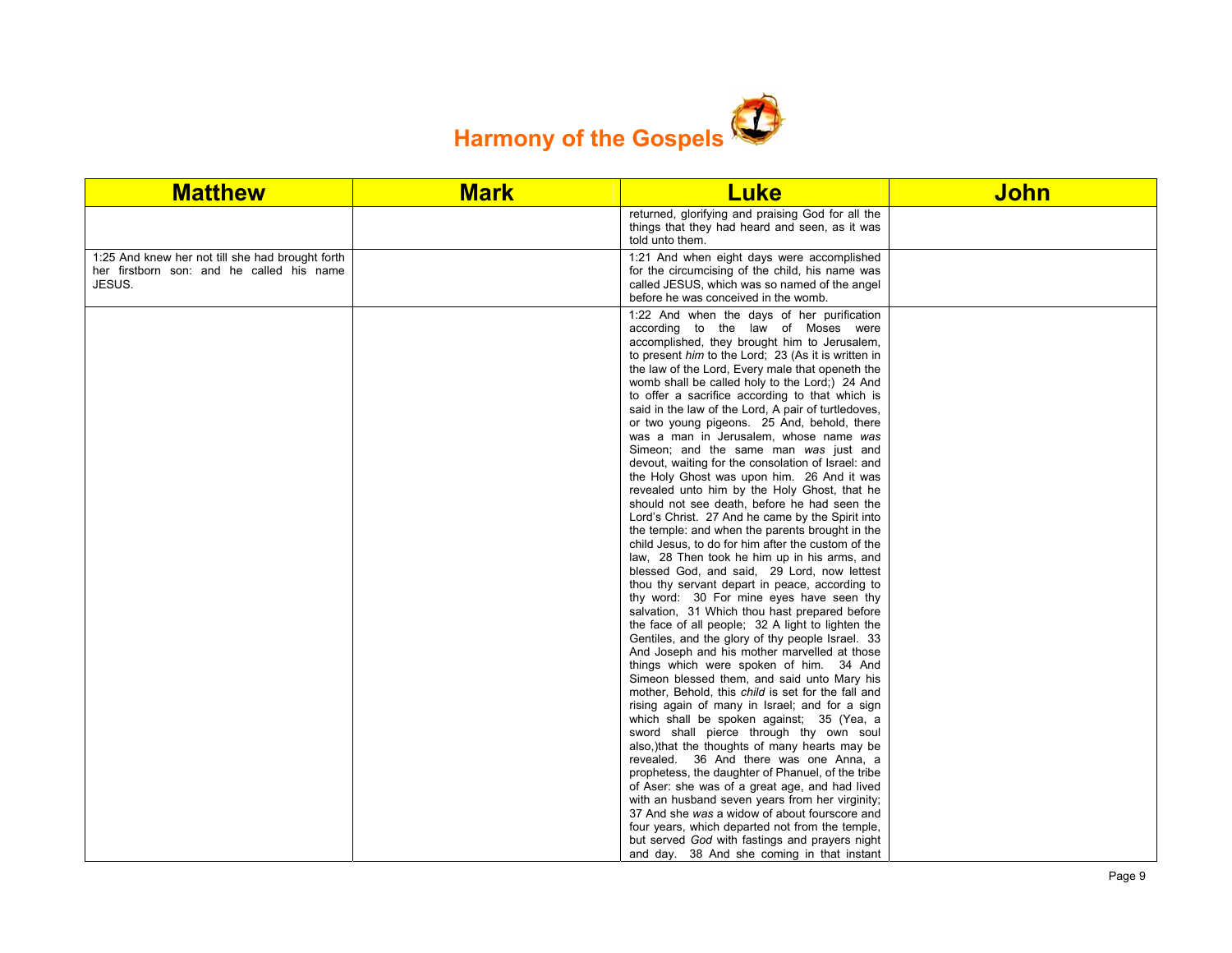

| <b>Matthew</b>                                                                                                                                                                                                                                                                                                                                                                                                                                                                                                                                                                                                                                                                                                                                                                                                                                                                                                                                                                                                                                                                                                                                                                                                                                                                                                                                                                                                                                                                                                                                                                                                                                                                                                                                                                          | <b>Mark</b> | <b>Luke</b>                                                                                                                                                                                                                                               | <b>John</b> |
|-----------------------------------------------------------------------------------------------------------------------------------------------------------------------------------------------------------------------------------------------------------------------------------------------------------------------------------------------------------------------------------------------------------------------------------------------------------------------------------------------------------------------------------------------------------------------------------------------------------------------------------------------------------------------------------------------------------------------------------------------------------------------------------------------------------------------------------------------------------------------------------------------------------------------------------------------------------------------------------------------------------------------------------------------------------------------------------------------------------------------------------------------------------------------------------------------------------------------------------------------------------------------------------------------------------------------------------------------------------------------------------------------------------------------------------------------------------------------------------------------------------------------------------------------------------------------------------------------------------------------------------------------------------------------------------------------------------------------------------------------------------------------------------------|-------------|-----------------------------------------------------------------------------------------------------------------------------------------------------------------------------------------------------------------------------------------------------------|-------------|
|                                                                                                                                                                                                                                                                                                                                                                                                                                                                                                                                                                                                                                                                                                                                                                                                                                                                                                                                                                                                                                                                                                                                                                                                                                                                                                                                                                                                                                                                                                                                                                                                                                                                                                                                                                                         |             | gave thanks likewise unto the Lord, and spake<br>of him to all them that looked for redemption in<br>Jerusalem. 39 And when they had performed<br>all things according to the law of the Lord, they<br>returned into Galilee, to their own city Nazareth. |             |
| 2:1 Now when Jesus was born in Bethlehem of<br>Judaea in the days of Herod the king, behold,<br>there came wise men from the east to<br>Jerusalem, 2 Saying, Where is he that is born<br>King of the Jews? for we have seen his star in<br>the east, and are come to worship him. 3 When<br>Herod the king had heard these things, he was<br>troubled, and all Jerusalem with him. 4 And<br>when he had gathered all the chief priests and<br>scribes of the people together, he demanded of<br>them where Christ should be born. 5 And they<br>said unto him, In Bethlehem of Judaea: for thus<br>it is written by the prophet, 6 And thou<br>Bethlehem, in the land of Juda, art not the least<br>among the princes of Juda: for out of thee shall<br>come a Governor, that shall rule my people<br>Israel. 7 Then Herod, when he had privily called<br>the wise men, enquired of them diligently what<br>time the star appeared. 8 And he sent them to<br>Bethlehem, and said, Go and search diligently<br>for the young child; and when ye have found<br>him, bring me word again, that I may come and<br>worship him also. 9 When they had heard the<br>king, they departed; and, lo, the star, which they<br>saw in the east, went before them, till it came<br>and stood over where the young child was. 10<br>When they saw the star, they rejoiced with<br>exceeding great joy. 11 And when they were<br>come into the house, they saw the young child<br>with Mary his mother, and fell down, and<br>worshipped him: and when they had opened<br>their treasures, they presented unto him gifts;<br>gold, and frankincense, and myrrh. 12 And<br>being warned of God in a dream that they<br>should not return to Herod, they departed into<br>their own country another way. |             |                                                                                                                                                                                                                                                           |             |
| 2:13 And when they were departed, behold, the<br>angel of the Lord appeareth to Joseph in a<br>dream, saying, Arise, and take the young child<br>and his mother, and flee into Egypt, and be thou<br>there until I bring thee word: for Herod will seek<br>the young child to destroy him. 14 When he<br>arose, he took the young child and his mother                                                                                                                                                                                                                                                                                                                                                                                                                                                                                                                                                                                                                                                                                                                                                                                                                                                                                                                                                                                                                                                                                                                                                                                                                                                                                                                                                                                                                                  |             |                                                                                                                                                                                                                                                           |             |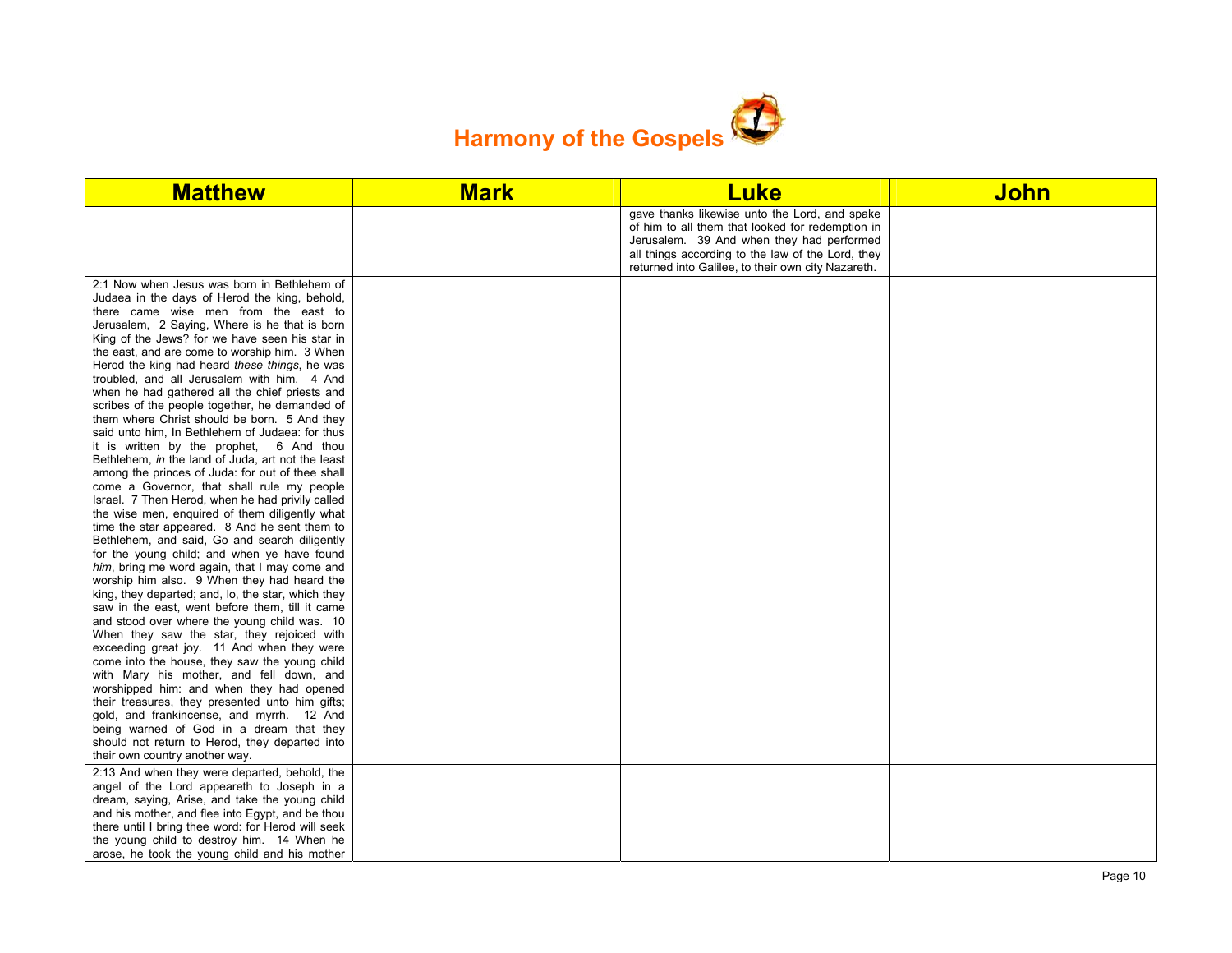

| <b>Matthew</b>                                                                                                                                                                                                                                                                                                                                                                                                                                                                                                                                                                                                                                                                                                                                                                           | <b>Mark</b> | <b>Luke</b>                                                                                                                                                                                                                                                                                                                                                                                                                                                                                                                                                                            | <b>John</b> |
|------------------------------------------------------------------------------------------------------------------------------------------------------------------------------------------------------------------------------------------------------------------------------------------------------------------------------------------------------------------------------------------------------------------------------------------------------------------------------------------------------------------------------------------------------------------------------------------------------------------------------------------------------------------------------------------------------------------------------------------------------------------------------------------|-------------|----------------------------------------------------------------------------------------------------------------------------------------------------------------------------------------------------------------------------------------------------------------------------------------------------------------------------------------------------------------------------------------------------------------------------------------------------------------------------------------------------------------------------------------------------------------------------------------|-------------|
| by night, and departed into Egypt: 15 And was<br>there until the death of Herod: that it might be<br>fulfilled which was spoken of the Lord by the<br>prophet, saying, Out of Egypt have I called my<br>son. 16 Then Herod, when he saw that he was<br>mocked of the wise men, was exceeding wroth,<br>and sent forth, and slew all the children that<br>were in Bethlehem, and in all the coasts thereof,<br>from two years old and under, according to the<br>time which he had diligently enquired of the wise<br>men. 17 Then was fulfilled that which was<br>spoken by Jeremy the prophet, saying, 18 In<br>Rama was there a voice heard, lamentation, and<br>weeping, and great mourning, Rachel weeping<br>for her children, and would not be comforted,<br>because they are not. |             |                                                                                                                                                                                                                                                                                                                                                                                                                                                                                                                                                                                        |             |
| 2:19 But when Herod was dead, behold, an<br>angel of the Lord appeareth in a dream to<br>Joseph in Egypt, 20 Saying, Arise, and take the<br>young child and his mother, and go into the land<br>of Israel: for they are dead which sought the<br>young child's life. 21 And he arose, and took<br>the young child and his mother, and came into<br>the land of Israel. 22 But when he heard that<br>Archelaus did reign in Judaea in the room of his<br>father Herod, he was afraid to go thither:<br>notwithstanding, being warned of God in a<br>dream, he turned aside into the parts of Galilee:<br>23 And he came and dwelt in a city called<br>Nazareth: that it might be fulfilled which was<br>spoken by the prophets, He shall be called a<br>Nazarene.                         |             | 2:39 And when they had performed all things<br>according to the law of the Lord, they returned<br>into Galilee, to their own city Nazareth.                                                                                                                                                                                                                                                                                                                                                                                                                                            |             |
|                                                                                                                                                                                                                                                                                                                                                                                                                                                                                                                                                                                                                                                                                                                                                                                          |             | 2:40 And the child grew, and waxed strong in<br>spirit, filled with wisdom: and the grace of God<br>was upon him.                                                                                                                                                                                                                                                                                                                                                                                                                                                                      |             |
|                                                                                                                                                                                                                                                                                                                                                                                                                                                                                                                                                                                                                                                                                                                                                                                          |             | 2:41 Now his parents went to Jerusalem every<br>year at the feast of the passover. 42 And when<br>he was twelve years old, they went up to<br>Jerusalem after the custom of the feast. 43 And<br>when they had fulfilled the days, as they<br>returned, the child Jesus tarried behind in<br>Jerusalem; and Joseph and his mother knew<br>not of it. 44 But they, supposing him to have<br>been in the company, went a day's journey; and<br>they sought him among their kinsfolk and<br>acquaintance. 45 And when they found him not,<br>they turned back again to Jerusalem, seeking |             |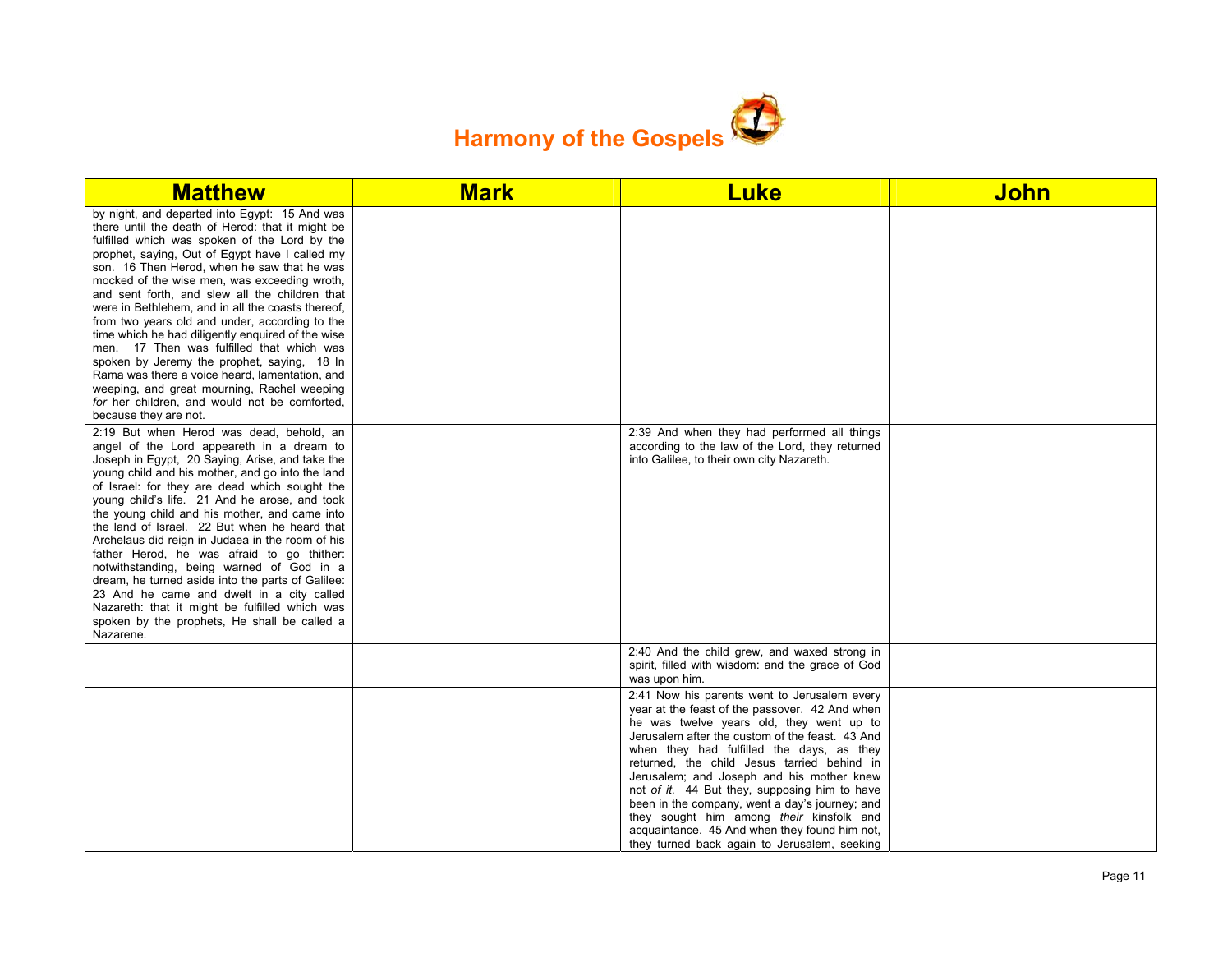

| <b>Matthew</b>                                                                                                                                                                                                                                                                                                                                                                                                                                                                                                                                                                                                                                                                                                                                                                                                                                                                                                                                                                                                                                                                                                                                                                                                                                                                                                                                                                                                                     | <b>Mark</b>                                                                                                                                                                                                                                                                                                                                                                                                                                                                                                                                                                                                                                                                                                                                                                                                                                                                                                       | <b>Luke</b>                                                                                                                                                                                                                                                                                                                                                                                                                                                                                                                                                                                                                                                                                                                                                                                                                                                                                                                                                                                                                                                                                                                                                                                                                                                                                                                                                                                                   | <b>John</b> |
|------------------------------------------------------------------------------------------------------------------------------------------------------------------------------------------------------------------------------------------------------------------------------------------------------------------------------------------------------------------------------------------------------------------------------------------------------------------------------------------------------------------------------------------------------------------------------------------------------------------------------------------------------------------------------------------------------------------------------------------------------------------------------------------------------------------------------------------------------------------------------------------------------------------------------------------------------------------------------------------------------------------------------------------------------------------------------------------------------------------------------------------------------------------------------------------------------------------------------------------------------------------------------------------------------------------------------------------------------------------------------------------------------------------------------------|-------------------------------------------------------------------------------------------------------------------------------------------------------------------------------------------------------------------------------------------------------------------------------------------------------------------------------------------------------------------------------------------------------------------------------------------------------------------------------------------------------------------------------------------------------------------------------------------------------------------------------------------------------------------------------------------------------------------------------------------------------------------------------------------------------------------------------------------------------------------------------------------------------------------|---------------------------------------------------------------------------------------------------------------------------------------------------------------------------------------------------------------------------------------------------------------------------------------------------------------------------------------------------------------------------------------------------------------------------------------------------------------------------------------------------------------------------------------------------------------------------------------------------------------------------------------------------------------------------------------------------------------------------------------------------------------------------------------------------------------------------------------------------------------------------------------------------------------------------------------------------------------------------------------------------------------------------------------------------------------------------------------------------------------------------------------------------------------------------------------------------------------------------------------------------------------------------------------------------------------------------------------------------------------------------------------------------------------|-------------|
|                                                                                                                                                                                                                                                                                                                                                                                                                                                                                                                                                                                                                                                                                                                                                                                                                                                                                                                                                                                                                                                                                                                                                                                                                                                                                                                                                                                                                                    |                                                                                                                                                                                                                                                                                                                                                                                                                                                                                                                                                                                                                                                                                                                                                                                                                                                                                                                   | him. 46 And it came to pass, that after three<br>days they found him in the temple, sitting in the<br>midst of the doctors, both hearing them, and<br>asking them questions. 47 And all that heard<br>him were astonished at his understanding and<br>answers. 48 And when they saw him, they were<br>amazed: and his mother said unto him, Son,<br>why hast thou thus dealt with us? behold, thy<br>father and I have sought thee sorrowing. 49<br>And he said unto them, How is it that ye sought<br>me? wist ye not that I must be about my<br>Father's business? 50 And they understood not<br>the saying which he spake unto them.                                                                                                                                                                                                                                                                                                                                                                                                                                                                                                                                                                                                                                                                                                                                                                       |             |
|                                                                                                                                                                                                                                                                                                                                                                                                                                                                                                                                                                                                                                                                                                                                                                                                                                                                                                                                                                                                                                                                                                                                                                                                                                                                                                                                                                                                                                    |                                                                                                                                                                                                                                                                                                                                                                                                                                                                                                                                                                                                                                                                                                                                                                                                                                                                                                                   | 2:51 And he went down with them, and came to<br>Nazareth, and was subject unto them: but his<br>mother kept all these sayings in her heart.                                                                                                                                                                                                                                                                                                                                                                                                                                                                                                                                                                                                                                                                                                                                                                                                                                                                                                                                                                                                                                                                                                                                                                                                                                                                   |             |
|                                                                                                                                                                                                                                                                                                                                                                                                                                                                                                                                                                                                                                                                                                                                                                                                                                                                                                                                                                                                                                                                                                                                                                                                                                                                                                                                                                                                                                    |                                                                                                                                                                                                                                                                                                                                                                                                                                                                                                                                                                                                                                                                                                                                                                                                                                                                                                                   | 2:52 And Jesus increased in wisdom and<br>stature, and in favour with God and man.                                                                                                                                                                                                                                                                                                                                                                                                                                                                                                                                                                                                                                                                                                                                                                                                                                                                                                                                                                                                                                                                                                                                                                                                                                                                                                                            |             |
| 3:1 In those days came John the Baptist,<br>preaching in the wilderness of Judaea, 2 And<br>saying, Repent ye: for the kingdom of heaven is<br>at hand. 3 For this is he that was spoken of by<br>the prophet Esaias, saying, The voice of one<br>crying in the wilderness, Prepare ye the way of<br>the Lord, make his paths straight. 4 And the<br>same John had his raiment of camel's hair, and<br>a leathern girdle about his loins; and his meat<br>was locusts and wild honey. 5 Then went out to<br>him Jerusalem, and all Judaea, and all the<br>region round about Jordan, 6 And were<br>baptized of him in Jordan, confessing their sins.<br>7 But when he saw many of the Pharisees and<br>Sadducees come to his baptism, he said unto<br>them, O generation of vipers, who hath warned<br>you to flee from the wrath to come? 8 Bring<br>forth therefore fruits meet for repentance: 9 And<br>think not to say within yourselves, We have<br>Abraham to our father: for I say unto you, that<br>God is able of these stones to raise up children<br>unto Abraham. 10 And now also the axe is laid<br>unto the root of the trees: therefore every tree<br>which bringeth not forth good fruit is hewn down,<br>and cast into the fire. 11 I indeed baptize you<br>with water unto repentance: but he that cometh<br>after me is mightier than I, whose shoes I am<br>not worthy to bear: he shall baptize you with the | 1:2 As it is written in the prophets, Behold, I<br>send my messenger before thy face, which shall<br>prepare thy way before thee. 3 The voice of one<br>crying in the wilderness, Prepare ye the way of<br>the Lord, make his paths straight. 4 John did<br>baptize in the wilderness, and preach the<br>baptism of repentance for the remission of sins.<br>5 And there went out unto him all the land of<br>Judaea, and they of Jerusalem, and were all<br>baptized of him in the river of Jordan, confessing<br>their sins. 6 And John was clothed with camel's<br>hair, and with a girdle of a skin about his loins;<br>and he did eat locusts and wild honey; 7 And<br>preached, saying, There cometh one mightier<br>than I after me, the latchet of whose shoes I am<br>not worthy to stoop down and unloose. 8 I<br>indeed have baptized you with water: but he<br>shall baptize you with the Holy Ghost. | 3:1 Now in the fifteenth year of the reign of<br>Tiberius Caesar, Pontius Pilate being governor<br>of Judaea, and Herod being tetrarch of Galilee,<br>and his brother Philip tetrarch of Ituraea and of<br>the region of Trachonitis, and Lysanias the<br>tetrarch of Abilene, 2 Annas and Caiaphas<br>being the high priests, the word of God came<br>unto John the son of Zacharias in the<br>wilderness. 3 And he came into all the country<br>about Jordan, preaching the baptism of<br>repentance for the remission of sins; 4 As it is<br>written in the book of the words of Esaias the<br>prophet, saying, The voice of one crying in the<br>wilderness, Prepare ye the way of the Lord,<br>make his paths straight. 5 Every valley shall be<br>filled, and every mountain and hill shall be<br>brought low; and the crooked shall be made<br>straight, and the rough ways shall be made<br>smooth; 6 And all flesh shall see the salvation<br>of God. 7 Then said he to the multitude that<br>came forth to be baptized of him, O generation<br>of vipers, who hath warned you to flee from the<br>wrath to come? 8 Bring forth therefore fruits<br>worthy of repentance, and begin not to say<br>within yourselves, We have Abraham to our<br>father: for I say unto you, That God is able of<br>these stones to raise up children unto Abraham.<br>9 And now also the axe is laid unto the root of |             |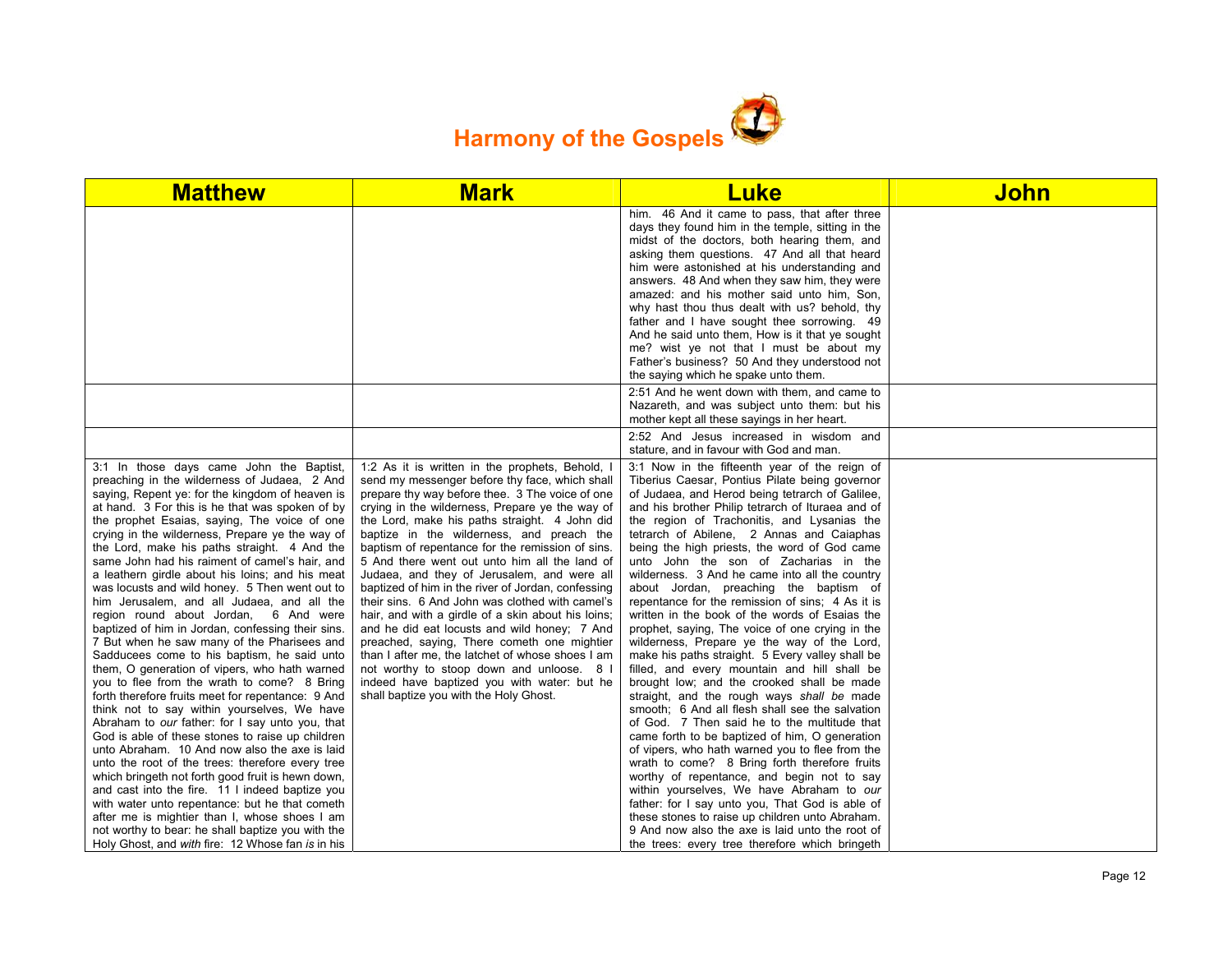

| <b>Matthew</b>                                                                                                                                                                                                                                                                                                                                                                                                                                                                                                                                                                                                                                     | <b>Mark</b>                                                                                                                                                                                                                                                                                                                                                            | <b>Luke</b>                                                                                                                                                                                                                                                                                                                                                                                                                                                                                                                                                                                                                                                                                                                                                                                                                                                                                                                                                                                                                                                                                                                                                                                                                                                                                                                                                                                                                                                                                                         | John |
|----------------------------------------------------------------------------------------------------------------------------------------------------------------------------------------------------------------------------------------------------------------------------------------------------------------------------------------------------------------------------------------------------------------------------------------------------------------------------------------------------------------------------------------------------------------------------------------------------------------------------------------------------|------------------------------------------------------------------------------------------------------------------------------------------------------------------------------------------------------------------------------------------------------------------------------------------------------------------------------------------------------------------------|---------------------------------------------------------------------------------------------------------------------------------------------------------------------------------------------------------------------------------------------------------------------------------------------------------------------------------------------------------------------------------------------------------------------------------------------------------------------------------------------------------------------------------------------------------------------------------------------------------------------------------------------------------------------------------------------------------------------------------------------------------------------------------------------------------------------------------------------------------------------------------------------------------------------------------------------------------------------------------------------------------------------------------------------------------------------------------------------------------------------------------------------------------------------------------------------------------------------------------------------------------------------------------------------------------------------------------------------------------------------------------------------------------------------------------------------------------------------------------------------------------------------|------|
| hand, and he will throughly purge his floor, and<br>gather his wheat into the garner; but he will burn<br>up the chaff with unguenchable fire.                                                                                                                                                                                                                                                                                                                                                                                                                                                                                                     |                                                                                                                                                                                                                                                                                                                                                                        | not forth good fruit is hewn down, and cast into<br>the fire. 10 And the people asked him, saying,<br>What shall we do then? 11 He answereth and<br>saith unto them. He that hath two coats, let him<br>impart to him that hath none; and he that hath<br>meat, let him do likewise. 12 Then came also<br>publicans to be baptized, and said unto him,<br>Master, what shall we do? 13 And he said unto<br>them. Exact no more than that which is<br>appointed you. 14 And the soldiers likewise<br>demanded of him, saying, And what shall we<br>do? And he said unto them, Do violence to no<br>man, neither accuse any falsely; and be content<br>with your wages. 15 And as the people were in<br>expectation, and all men mused in their hearts<br>of John, whether he were the Christ, or not; 16<br>John answered, saying unto them all, I indeed<br>baptize you with water; but one mightier than I<br>cometh, the latchet of whose shoes I am not<br>worthy to unloose: he shall baptize you with the<br>Holy Ghost and with fire: 17 Whose fan is in his<br>hand, and he will throughly purge his floor, and<br>will gather the wheat into his garner; but the<br>chaff he will burn with fire unquenchable. 18<br>And many other things in his exhortation<br>preached he unto the people. 19 But Herod the<br>tetrarch, being reproved by him for Herodias his<br>brother Philip's wife, and for all the evils which<br>Herod had done, 20 Added yet this above all,<br>that he shut up John in prison. |      |
| 3:13 Then cometh Jesus from Galilee to Jordan<br>unto John, to be baptized of him. 14 But John<br>forbad him, saying, I have need to be baptized<br>of thee, and comest thou to me? 15 And Jesus<br>answering said unto him, Suffer it to be so now:<br>for thus it becometh us to fulfil all righteousness.<br>Then he suffered him. 16 And Jesus, when he<br>was baptized, went up straightway out of the<br>water: and, lo, the heavens were opened unto<br>him, and he saw the Spirit of God descending<br>like a dove, and lighting upon him: 17 And lo a<br>voice from heaven, saying, This is my beloved<br>Son, in whom I am well pleased. | 1:9 And it came to pass in those days, that<br>Jesus came from Nazareth of Galilee, and was<br>baptized of John in Jordan. 10 And straightway<br>coming up out of the water, he saw the heavens<br>opened, and the Spirit like a dove descending<br>upon him: 11 And there came a voice from<br>heaven, saying, Thou art my beloved Son, in<br>whom I am well pleased. | 3:21 Now when all the people were baptized, it<br>came to pass, that Jesus also being baptized.<br>and praying, the heaven was opened, 22 And<br>the Holy Ghost descended in a bodily shape like<br>a dove upon him, and a voice came from<br>heaven, which said, Thou art my beloved Son;<br>in thee I am well pleased. 23 And Jesus himself<br>began to be about thirty years of age, being (as<br>was supposed) the son of Joseph, which was<br>the son of Heli,                                                                                                                                                                                                                                                                                                                                                                                                                                                                                                                                                                                                                                                                                                                                                                                                                                                                                                                                                                                                                                                 |      |
| 4:1 Then was Jesus led up of the Spirit into the<br>wilderness to be tempted of the devil. 2 And<br>when he had fasted forty days and forty nights,<br>he was afterward an hungred. 3 And when the<br>tempter came to him, he said, If thou be the Son                                                                                                                                                                                                                                                                                                                                                                                             | 1:12 And immediately the Spirit driveth him into<br>the wilderness. 13 And he was there in the<br>wilderness forty days, tempted of Satan; and<br>was with the wild beasts; and the angels<br>ministered unto him.                                                                                                                                                     | 4:1 And Jesus being full of the Holy Ghost<br>returned from Jordan, and was led by the Spirit<br>into the wilderness, 2 Being forty days tempted<br>of the devil. And in those days he did eat<br>nothing: and when they were ended, he                                                                                                                                                                                                                                                                                                                                                                                                                                                                                                                                                                                                                                                                                                                                                                                                                                                                                                                                                                                                                                                                                                                                                                                                                                                                             |      |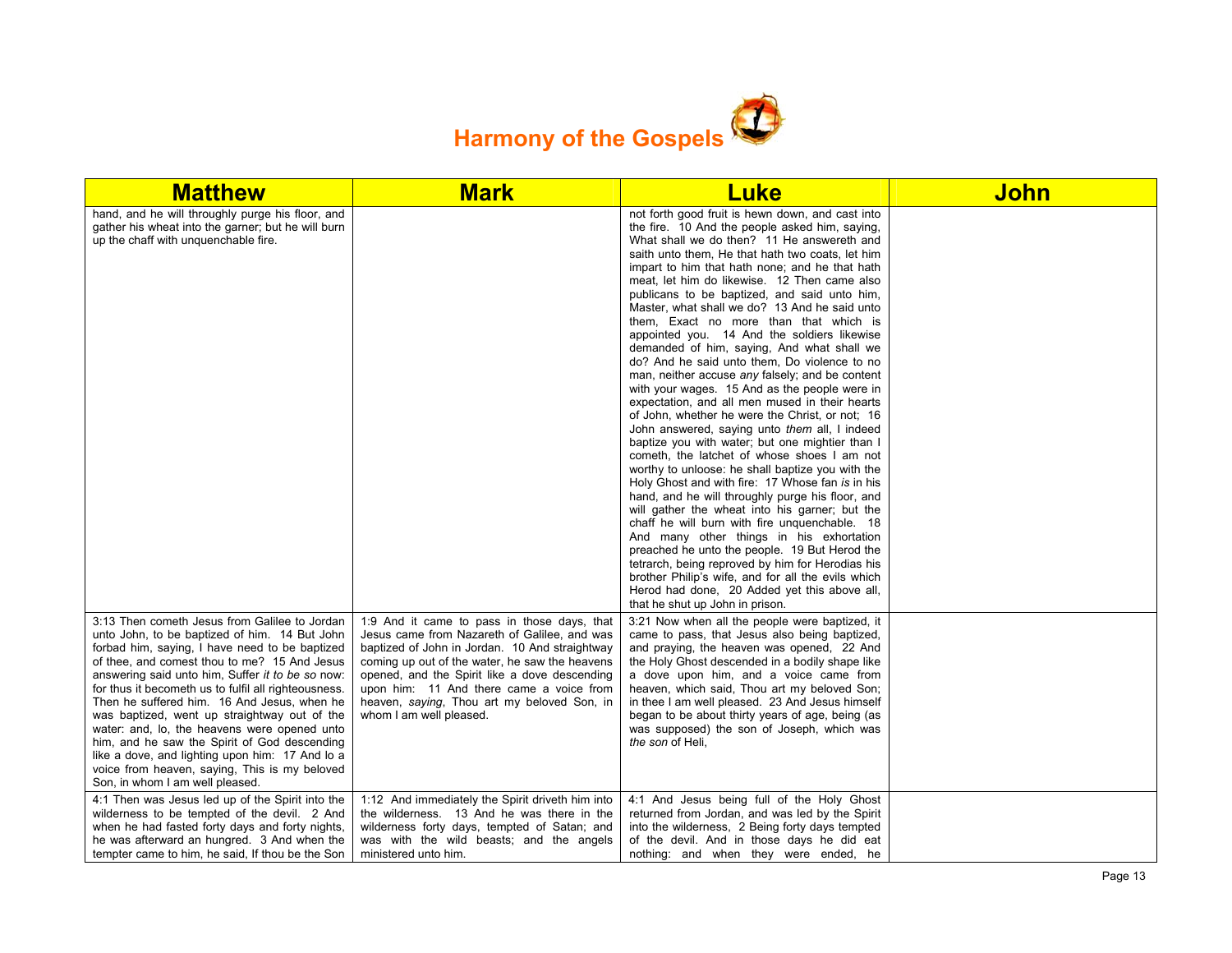

| <b>Matthew</b>                                                                                                                                                                                                                                                                                                                                                                                                                                                                                                                                                                                                                                                                                                                                                                                                                                                                                                                                                                                                                                                                                                                                               | <b>Mark</b> | <b>Luke</b>                                                                                                                                                                                                                                                                                                                                                                                                                                                                                                                                                                                                                                                                                                                                                                                                                                                                                                                                                                                                                                                                                                                                                                                                                                                                                                                                               | <b>John</b>                                                                                                                                                                                                                                                                                                                                                                                                                                                                                                                                                                                                                                                                                                                                                                                                                                                                                                                                                                                                                                                   |
|--------------------------------------------------------------------------------------------------------------------------------------------------------------------------------------------------------------------------------------------------------------------------------------------------------------------------------------------------------------------------------------------------------------------------------------------------------------------------------------------------------------------------------------------------------------------------------------------------------------------------------------------------------------------------------------------------------------------------------------------------------------------------------------------------------------------------------------------------------------------------------------------------------------------------------------------------------------------------------------------------------------------------------------------------------------------------------------------------------------------------------------------------------------|-------------|-----------------------------------------------------------------------------------------------------------------------------------------------------------------------------------------------------------------------------------------------------------------------------------------------------------------------------------------------------------------------------------------------------------------------------------------------------------------------------------------------------------------------------------------------------------------------------------------------------------------------------------------------------------------------------------------------------------------------------------------------------------------------------------------------------------------------------------------------------------------------------------------------------------------------------------------------------------------------------------------------------------------------------------------------------------------------------------------------------------------------------------------------------------------------------------------------------------------------------------------------------------------------------------------------------------------------------------------------------------|---------------------------------------------------------------------------------------------------------------------------------------------------------------------------------------------------------------------------------------------------------------------------------------------------------------------------------------------------------------------------------------------------------------------------------------------------------------------------------------------------------------------------------------------------------------------------------------------------------------------------------------------------------------------------------------------------------------------------------------------------------------------------------------------------------------------------------------------------------------------------------------------------------------------------------------------------------------------------------------------------------------------------------------------------------------|
| of God, command that these stones be made<br>bread. 4 But he answered and said, It is written,<br>Man shall not live by bread alone, but by every<br>word that proceedeth out of the mouth of God.<br>5 Then the devil taketh him up into the holy city,<br>and setteth him on a pinnacle of the temple, 6<br>And saith unto him, If thou be the Son of God,<br>cast thyself down: for it is written, He shall give<br>his angels charge concerning thee: and in their<br>hands they shall bear thee up, lest at any time<br>thou dash thy foot against a stone. 7 Jesus said<br>unto him, It is written again, Thou shalt not<br>tempt the Lord thy God. 8 Again, the devil<br>taketh him up into an exceeding high mountain,<br>and sheweth him all the kingdoms of the world,<br>and the glory of them; 9 And saith unto him, All<br>these things will I give thee, if thou wilt fall down<br>and worship me. 10 Then saith Jesus unto him,<br>Get thee hence, Satan: for it is written, Thou<br>shalt worship the Lord thy God, and him only<br>shalt thou serve. 11 Then the devil leaveth him,<br>and, behold, angels came and ministered unto<br>him. |             | afterward hungered. 3 And the devil said unto<br>him, If thou be the Son of God, command this<br>stone that it be made bread. 4 And Jesus<br>answered him, saying, It is written, That man<br>shall not live by bread alone, but by every word<br>of God. 5 And the devil, taking him up into an<br>high mountain, shewed unto him all the<br>kingdoms of the world in a moment of time. 6<br>And the devil said unto him, All this power will I<br>give thee, and the glory of them: for that is<br>delivered unto me; and to whomsoever I will I<br>give it. 7 If thou therefore wilt worship me, all<br>shall be thine. 8 And Jesus answered and said<br>unto him, Get thee behind me, Satan: for it is<br>written, Thou shalt worship the Lord thy God,<br>and him only shalt thou serve. 9 And he<br>brought him to Jerusalem, and set him on a<br>pinnacle of the temple, and said unto him, If<br>thou be the Son of God, cast thyself down from<br>hence: 10 For it is written, He shall give his<br>angels charge over thee, to keep thee: 11 And<br>in their hands they shall bear thee up, lest at<br>any time thou dash thy foot against a stone. 12<br>And Jesus answering said unto him, It is said,<br>Thou shalt not tempt the Lord thy God. 13 And<br>when the devil had ended all the temptation, he<br>departed from him for a season. |                                                                                                                                                                                                                                                                                                                                                                                                                                                                                                                                                                                                                                                                                                                                                                                                                                                                                                                                                                                                                                                               |
|                                                                                                                                                                                                                                                                                                                                                                                                                                                                                                                                                                                                                                                                                                                                                                                                                                                                                                                                                                                                                                                                                                                                                              |             |                                                                                                                                                                                                                                                                                                                                                                                                                                                                                                                                                                                                                                                                                                                                                                                                                                                                                                                                                                                                                                                                                                                                                                                                                                                                                                                                                           | 1:19 And this is the record of John, when the<br>Jews sent priests and Levites from Jerusalem to<br>ask him, Who art thou? 20 And he confessed,<br>and denied not; but confessed, I am not the<br>Christ. 21 And they asked him, What then? Art<br>thou Elias? And he saith, I am not. Art thou that<br>prophet? And he answered, No. 22 Then said<br>they unto him, Who art thou? that we may give<br>an answer to them that sent us. What sayest<br>thou of thyself? 23 He said, I am the voice of<br>one crying in the wilderness, Make straight the<br>way of the Lord, as said the prophet Esaias. 24<br>And they which were sent were of the<br>Pharisees. 25 And they asked him, and said<br>unto him, Why baptizest thou then, if thou be not<br>that Christ, nor Elias, neither that prophet? 26<br>John answered them, saying, I baptize with<br>water: but there standeth one among you, whom<br>ye know not; 27 He it is, who coming after me is<br>preferred before me, whose shoe's latchet I am<br>not worthy to unloose. 28 These things were |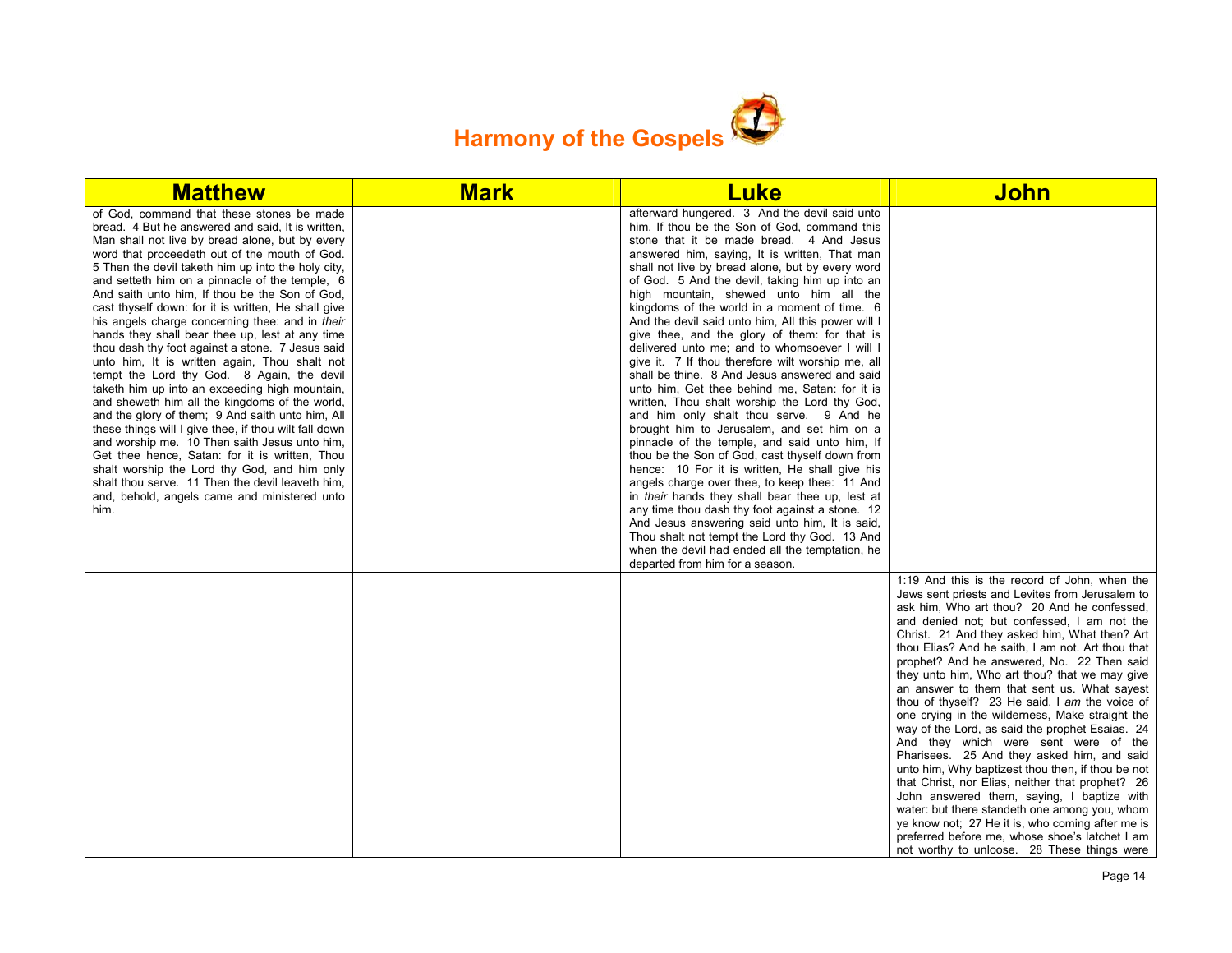

| done in Bethabara beyond Jordan, where John<br>was baptizing. 29 The next day John seeth<br>Jesus coming unto him, and saith, Behold the<br>Lamb of God, which taketh away the sin of the<br>world. 30 This is he of whom I said, After me<br>cometh a man which is preferred before me: for<br>he was before me. 31 And I knew him not: but<br>that he should be made manifest to Israel,<br>therefore am I come baptizing with water. 32<br>And John bare record, saying, I saw the Spirit<br>descending from heaven like a dove, and it<br>abode upon him. 33 And I knew him not: but he<br>that sent me to baptize with water, the same<br>said unto me, Upon whom thou shalt see the<br>Spirit descending, and remaining on him, the<br>same is he which baptizeth with the Holy Ghost.<br>34 And I saw, and bare record that this is the<br>Son of God. 35 Again the next day after John<br>stood, and two of his disciples; 36 And looking<br>upon Jesus as he walked, he saith, Behold the<br>Lamb of God! 37 And the two disciples heard<br>him speak, and they followed Jesus. 38 Then<br>Jesus turned, and saw them following, and saith<br>unto them, What seek ye? They said unto him,<br>Rabbi, (which is to say, being interpreted,<br>Master, where dwellest thou? 39 He saith unto<br>them, Come and see. They came and saw<br>where he dwelt, and abode with him that day: for<br>it was about the tenth hour. 40 One of the two<br>which heard John speak, and followed him, was<br>Andrew, Simon Peter's brother. 41 He first<br>findeth his own brother Simon, and saith unto<br>him, We have found the Messias, which is,<br>being interpreted, the Christ. 42 And he brought<br>him to Jesus. And when Jesus beheld him, he<br>said. Thou art Simon the son of Jona: thou shalt<br>be called Cephas, which is by interpretation, A<br>stone. 43 The day following Jesus would go<br>forth into Galilee, and findeth Philip, and saith<br>unto him, Follow me. 44 Now Philip was of<br>Bethsaida, the city of Andrew and Peter. 45<br>Philip findeth Nathanael, and saith unto him, We<br>have found him, of whom Moses in the law, and<br>the prophets, did write, Jesus of Nazareth, the | <b>Matthew</b> | <b>Mark</b> | <b>Luke</b> | John                                      |
|------------------------------------------------------------------------------------------------------------------------------------------------------------------------------------------------------------------------------------------------------------------------------------------------------------------------------------------------------------------------------------------------------------------------------------------------------------------------------------------------------------------------------------------------------------------------------------------------------------------------------------------------------------------------------------------------------------------------------------------------------------------------------------------------------------------------------------------------------------------------------------------------------------------------------------------------------------------------------------------------------------------------------------------------------------------------------------------------------------------------------------------------------------------------------------------------------------------------------------------------------------------------------------------------------------------------------------------------------------------------------------------------------------------------------------------------------------------------------------------------------------------------------------------------------------------------------------------------------------------------------------------------------------------------------------------------------------------------------------------------------------------------------------------------------------------------------------------------------------------------------------------------------------------------------------------------------------------------------------------------------------------------------------------------------------------------------------------------------------------------------------------------------------------------------------------------------------------|----------------|-------------|-------------|-------------------------------------------|
| him, Can there any good thing come out of<br>Nazareth? Philip saith unto him, Come and see.                                                                                                                                                                                                                                                                                                                                                                                                                                                                                                                                                                                                                                                                                                                                                                                                                                                                                                                                                                                                                                                                                                                                                                                                                                                                                                                                                                                                                                                                                                                                                                                                                                                                                                                                                                                                                                                                                                                                                                                                                                                                                                                      |                |             |             | son of Joseph. 46 And Nathanael said unto |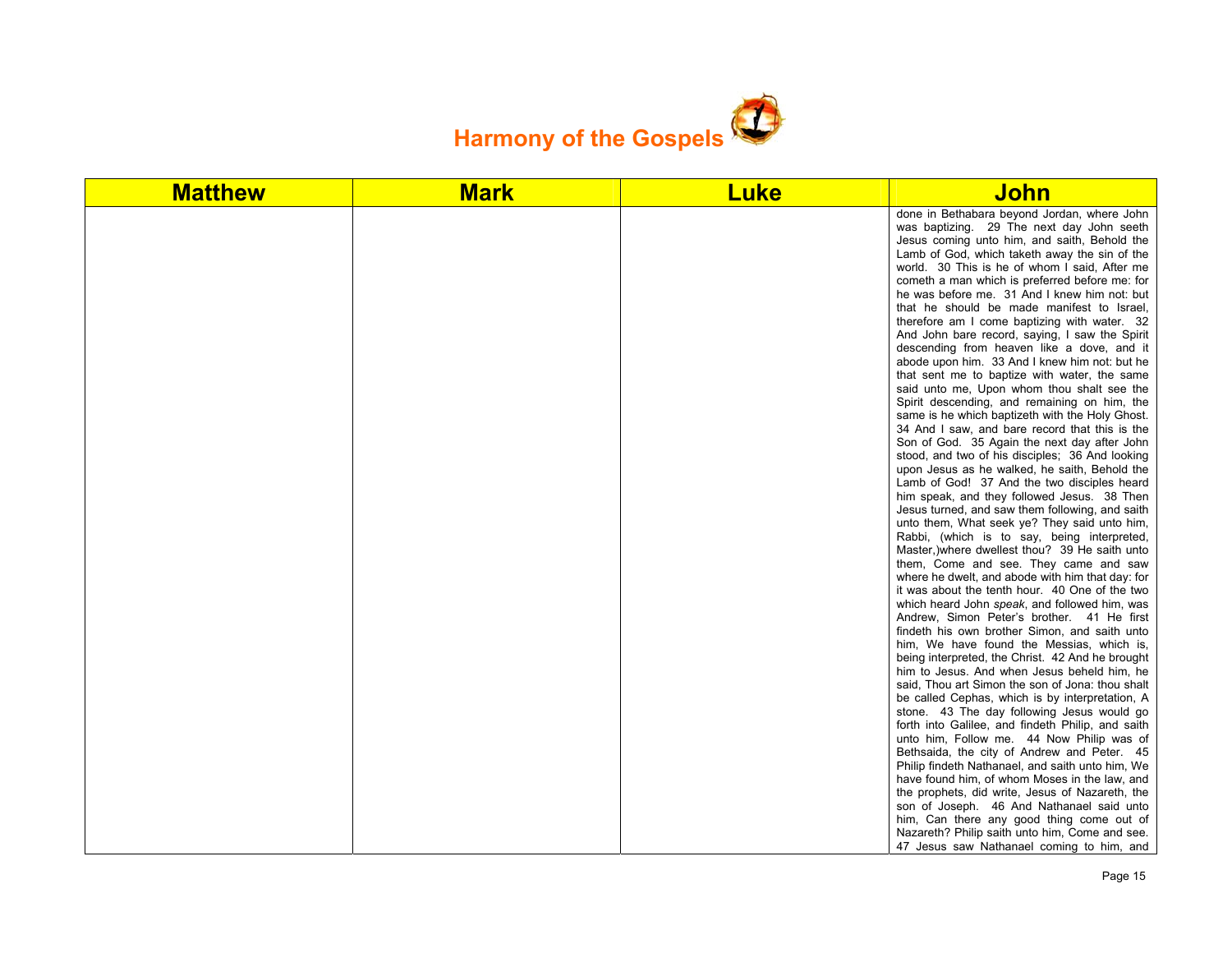

| <b>Matthew</b> | <b>Mark</b> | <b>Luke</b> | <b>John</b>                                                                                                                                                                                                                                                                                                                                                                                                                                                                                                                                                                                                                                                                                                                                                                                                                                                                                                                                                                                                                                                                                                                                                                                                                                                                                                                                                       |
|----------------|-------------|-------------|-------------------------------------------------------------------------------------------------------------------------------------------------------------------------------------------------------------------------------------------------------------------------------------------------------------------------------------------------------------------------------------------------------------------------------------------------------------------------------------------------------------------------------------------------------------------------------------------------------------------------------------------------------------------------------------------------------------------------------------------------------------------------------------------------------------------------------------------------------------------------------------------------------------------------------------------------------------------------------------------------------------------------------------------------------------------------------------------------------------------------------------------------------------------------------------------------------------------------------------------------------------------------------------------------------------------------------------------------------------------|
|                |             |             | saith of him, Behold an Israelite indeed, in whom<br>is no guile! 48 Nathanael saith unto him,<br>Whence knowest thou me? Jesus answered and<br>said unto him, Before that Philip called thee,<br>when thou wast under the fig tree, I saw thee.<br>49 Nathanael answered and saith unto him,<br>Rabbi, thou art the Son of God; thou art the King<br>of Israel. 50 Jesus answered and said unto him,<br>Because I said unto thee, I saw thee under the<br>fig tree, believest thou? thou shalt see greater<br>things than these. 51 And he saith unto him,<br>Verily, verily, I say unto you, Hereafter ye shall<br>see heaven open, and the angels of God<br>ascending and descending upon the Son of<br>man.                                                                                                                                                                                                                                                                                                                                                                                                                                                                                                                                                                                                                                                   |
|                |             |             | 2:1 And the third day there was a marriage in<br>Cana of Galilee; and the mother of Jesus was<br>there: 2 And both Jesus was called, and his<br>disciples, to the marriage. 3 And when they<br>wanted wine, the mother of Jesus saith unto<br>him, They have no wine. 4 Jesus saith unto her,<br>Woman, what have I to do with thee? mine hour<br>is not yet come. 5 His mother saith unto the<br>servants, Whatsoever he saith unto you, do it. 6<br>And there were set there six waterpots of stone,<br>after the manner of the purifying of the Jews,<br>containing two or three firkins apiece. 7 Jesus<br>saith unto them, Fill the waterpots with water.<br>And they filled them up to the brim. 8 And he<br>saith unto them, Draw out now, and bear unto<br>the governor of the feast. And they bare it. 9<br>When the ruler of the feast had tasted the water<br>that was made wine, and knew not whence it<br>was: (but the servants which drew the water<br>knew;) the governor of the feast called the<br>bridegroom, 10 And saith unto him, Every man<br>at the beginning doth set forth good wine; and<br>when men have well drunk, then that which is<br>worse: but thou hast kept the good wine until<br>now. 11 This beginning of miracles did Jesus in<br>Cana of Galilee, and manifested forth his glory;<br>and his disciples believed on him. |
|                |             |             | 2:12 After this he went down to Capernaum, he,<br>and his mother, and his brethren, and his<br>disciples: and they continued there not many<br>days.                                                                                                                                                                                                                                                                                                                                                                                                                                                                                                                                                                                                                                                                                                                                                                                                                                                                                                                                                                                                                                                                                                                                                                                                              |
|                |             |             | 2:13 And the Jews' passover was at hand, and                                                                                                                                                                                                                                                                                                                                                                                                                                                                                                                                                                                                                                                                                                                                                                                                                                                                                                                                                                                                                                                                                                                                                                                                                                                                                                                      |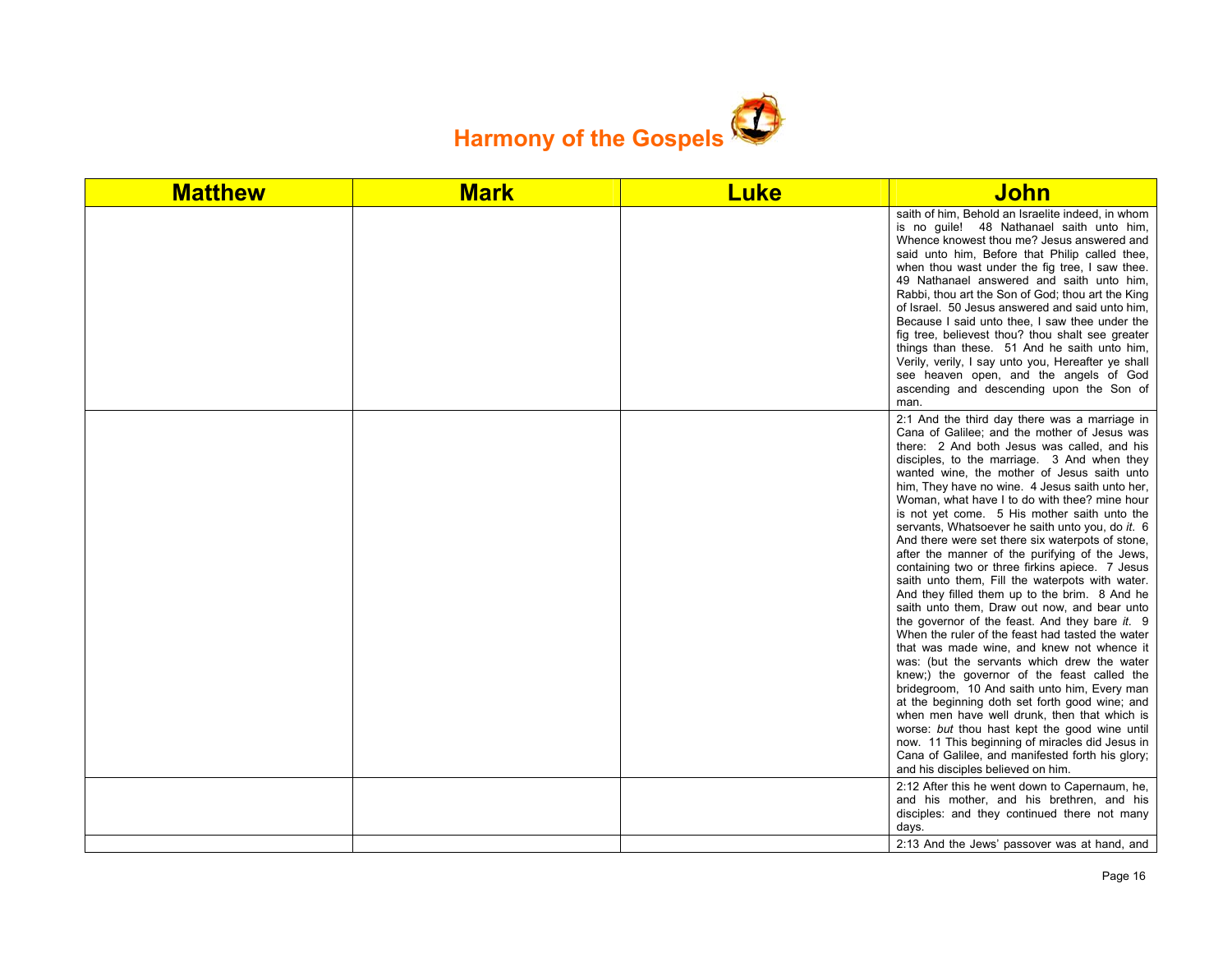

| <b>Matthew</b> | <b>Mark</b> | <b>Luke</b> | John                                                                                                                                                                                                                                                                                                                                                                                                                                                                                                                                                                                                                                                                                                                                                                                                                                                                                                                                                                                                                                                                                                                                                                    |
|----------------|-------------|-------------|-------------------------------------------------------------------------------------------------------------------------------------------------------------------------------------------------------------------------------------------------------------------------------------------------------------------------------------------------------------------------------------------------------------------------------------------------------------------------------------------------------------------------------------------------------------------------------------------------------------------------------------------------------------------------------------------------------------------------------------------------------------------------------------------------------------------------------------------------------------------------------------------------------------------------------------------------------------------------------------------------------------------------------------------------------------------------------------------------------------------------------------------------------------------------|
|                |             |             | Jesus went up to Jerusalem, 14 And found in<br>the temple those that sold oxen and sheep and<br>doves, and the changers of money sitting: 15<br>And when he had made a scourge of small<br>cords, he drove them all out of the temple, and<br>the sheep, and the oxen; and poured out the<br>changers' money, and overthrew the tables; 16<br>And said unto them that sold doves, Take these<br>things hence; make not my Father's house an<br>house of merchandise. 17 And his disciples<br>remembered that it was written. The zeal of<br>thine house hath eaten me up. 18 Then<br>answered the Jews and said unto him, What<br>sign shewest thou unto us, seeing that thou<br>doest these things? 19 Jesus answered and<br>said unto them, Destroy this temple, and in three<br>days I will raise it up. 20 Then said the Jews,<br>Forty and six years was this temple in building,<br>and wilt thou rear it up in three days? 21 But he<br>spake of the temple of his body. 22 When<br>therefore he was risen from the dead, his<br>disciples remembered that he had said this unto<br>them; and they believed the scripture, and the<br>word which Jesus had said. |
|                |             |             | 2:23 Now when he was in Jerusalem at the<br>passover, in the feast day, many believed in his<br>name, when they saw the miracles which he did.<br>24 But Jesus did not commit himself unto them.<br>because he knew all men, 25 And needed not<br>that any should testify of man: for he knew what<br>was in man.                                                                                                                                                                                                                                                                                                                                                                                                                                                                                                                                                                                                                                                                                                                                                                                                                                                       |
|                |             |             | 3:1 There was a man of the Pharisees, named<br>Nicodemus, a ruler of the Jews: 2 The same<br>came to Jesus by night, and said unto him,<br>Rabbi, we know that thou art a teacher come<br>from God: for no man can do these miracles that<br>thou doest, except God be with him. 3 Jesus<br>answered and said unto him, Verily, verily, I say<br>unto thee. Except a man be born again, he<br>cannot see the kingdom of God. 4 Nicodemus<br>saith unto him, How can a man be born when he<br>is old? can he enter the second time into his<br>mother's womb, and be born? 5 Jesus<br>answered, Verily, verily, I say unto thee, Except<br>a man be born of water and of the Spirit, he<br>cannot enter into the kingdom of God. 6 That<br>which is born of the flesh is flesh; and that which<br>is born of the Spirit is spirit. 7 Marvel not that I                                                                                                                                                                                                                                                                                                                   |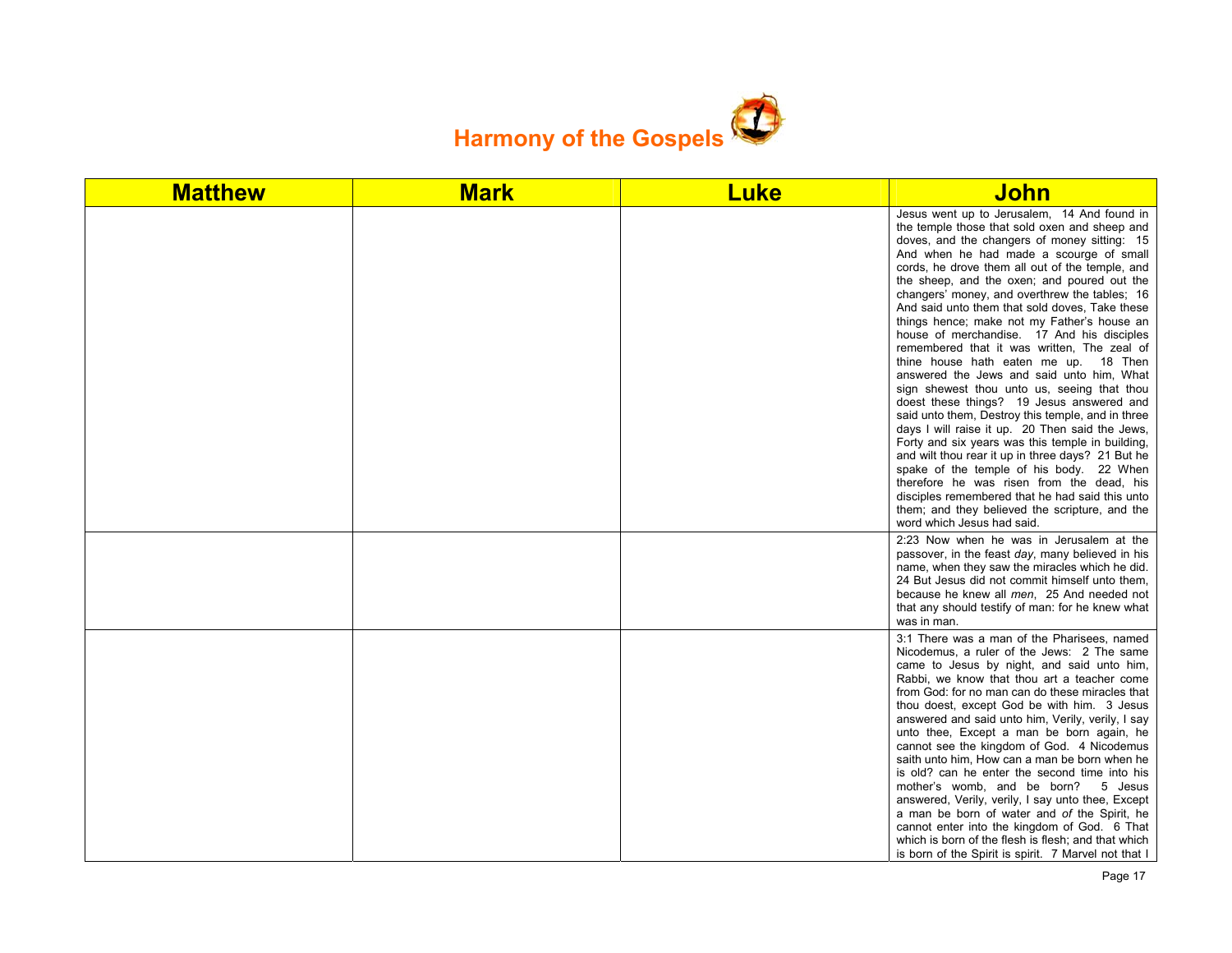

| <b>Matthew</b> | <b>Mark</b> | <b>Luke</b> | John                                                                                                                                                                                                                                                                                                                                                                                                                                                                                                                                                                                                                                                                                                                                                                                                                                                                                                                                                                                                                                                                                                                                                                                                                                                                                                                                                                                                                                                                                                                                                                                                                                                                                                                                                                                                                                                                                |
|----------------|-------------|-------------|-------------------------------------------------------------------------------------------------------------------------------------------------------------------------------------------------------------------------------------------------------------------------------------------------------------------------------------------------------------------------------------------------------------------------------------------------------------------------------------------------------------------------------------------------------------------------------------------------------------------------------------------------------------------------------------------------------------------------------------------------------------------------------------------------------------------------------------------------------------------------------------------------------------------------------------------------------------------------------------------------------------------------------------------------------------------------------------------------------------------------------------------------------------------------------------------------------------------------------------------------------------------------------------------------------------------------------------------------------------------------------------------------------------------------------------------------------------------------------------------------------------------------------------------------------------------------------------------------------------------------------------------------------------------------------------------------------------------------------------------------------------------------------------------------------------------------------------------------------------------------------------|
|                |             |             | said unto thee, Ye must be born again. 8 The<br>wind bloweth where it listeth, and thou hearest<br>the sound thereof, but canst not tell whence it<br>cometh, and whither it goeth: so is every one<br>that is born of the Spirit.<br>9 Nicodemus answered and said unto him, How<br>can these things be? 10 Jesus answered and<br>said unto him, Art thou a master of Israel, and<br>knowest not these things? 11 Verily, verily, I<br>say unto thee, We speak that we do know, and<br>testify that we have seen; and ye receive not our<br>witness. 12 If I have told you earthly things, and<br>ye believe not, how shall ye believe, if I tell you<br>of heavenly things? 13 And no man hath<br>ascended up to heaven, but he that came down<br>from heaven, even the Son of man which is in<br>heaven. 14 And as Moses lifted up the serpent<br>in the wilderness, even so must the Son of man<br>be lifted up: 15 That whosoever believeth in him<br>should not perish, but have eternal life. 16 For<br>God so loved the world, that he gave his only<br>begotten Son, that whosoever believeth in him<br>should not perish, but have everlasting life. 17<br>For God sent not his Son into the world to<br>condemn the world; but that the world through<br>him might be saved. 18 He that believeth on<br>him is not condemned: but he that believeth not<br>is condemned already, because he hath not<br>believed in the name of the only begotten Son of<br>God. 19 And this is the condemnation, that light<br>is come into the world, and men loved darkness<br>rather than light, because their deeds were evil.<br>20 For every one that doeth evil hateth the light,<br>neither cometh to the light, lest his deeds should<br>be reproved. 21 But he that doeth truth cometh<br>to the light, that his deeds may be made<br>manifest, that they are wrought in God. |
|                |             |             | 3:22 After these things came Jesus and his<br>disciples into the land of Judaea; and there he<br>tarried with them, and baptized.                                                                                                                                                                                                                                                                                                                                                                                                                                                                                                                                                                                                                                                                                                                                                                                                                                                                                                                                                                                                                                                                                                                                                                                                                                                                                                                                                                                                                                                                                                                                                                                                                                                                                                                                                   |
|                |             |             | 3:23 And John also was baptizing in Aenon near<br>to Salim, because there was much water there:<br>and they came, and were baptized. 24 For John<br>was not yet cast into prison.                                                                                                                                                                                                                                                                                                                                                                                                                                                                                                                                                                                                                                                                                                                                                                                                                                                                                                                                                                                                                                                                                                                                                                                                                                                                                                                                                                                                                                                                                                                                                                                                                                                                                                   |
|                |             |             | 3:25 Then there arose a question between some<br>of John's disciples and the Jews about purifying.<br>26 And they came unto John, and said unto him,                                                                                                                                                                                                                                                                                                                                                                                                                                                                                                                                                                                                                                                                                                                                                                                                                                                                                                                                                                                                                                                                                                                                                                                                                                                                                                                                                                                                                                                                                                                                                                                                                                                                                                                                |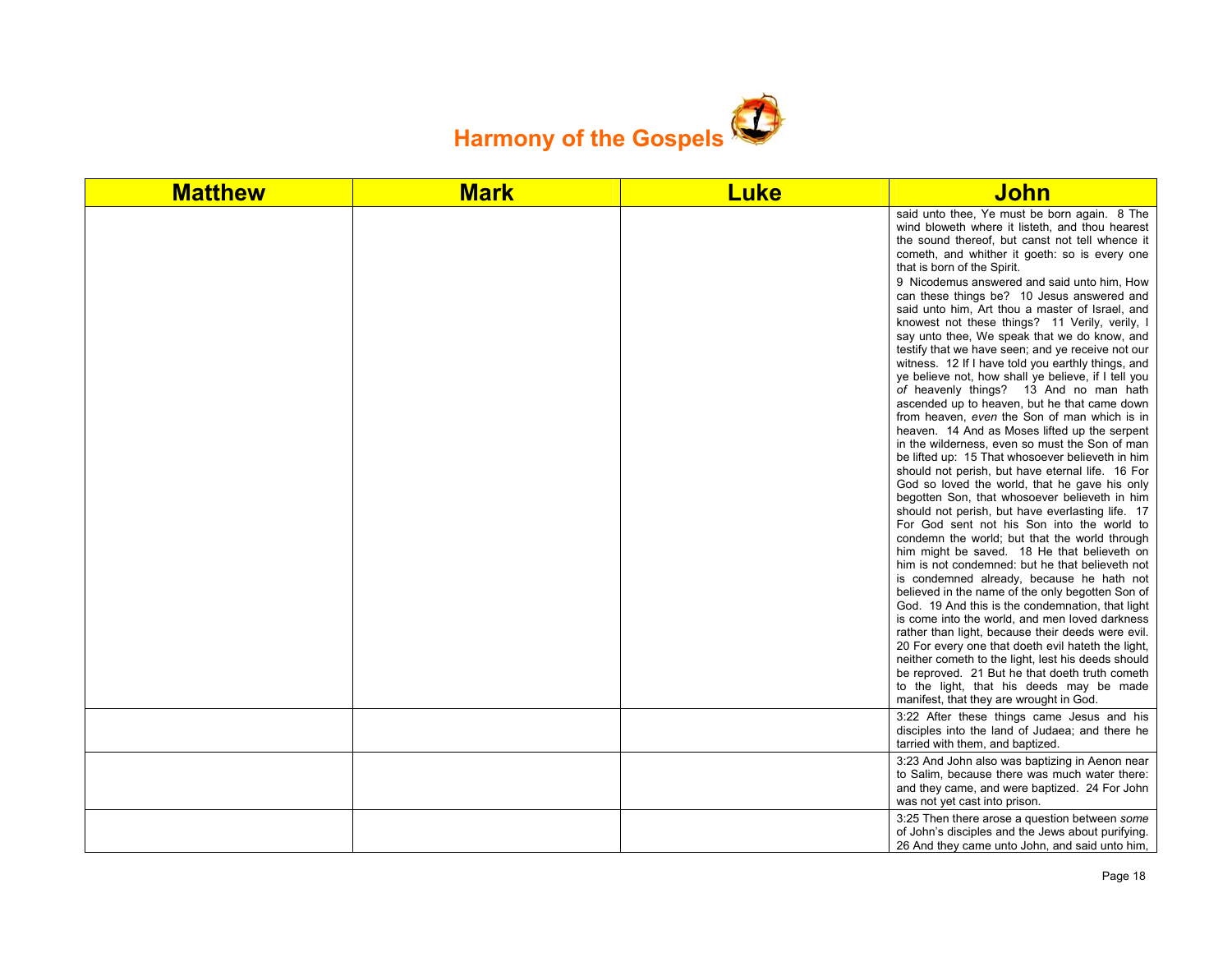

| <b>Matthew</b>                                                                             | <b>Mark</b>                                                                                                            | <b>Luke</b>                                                                                                                                 | <b>John</b>                                                                                                                                                                                                                                                                                                                                                                                                                                                                                                                                                                                                                                                                                                                                                                                                                                                                                                                                                                                                                                                                                                                                                                                                                                                                                                                 |
|--------------------------------------------------------------------------------------------|------------------------------------------------------------------------------------------------------------------------|---------------------------------------------------------------------------------------------------------------------------------------------|-----------------------------------------------------------------------------------------------------------------------------------------------------------------------------------------------------------------------------------------------------------------------------------------------------------------------------------------------------------------------------------------------------------------------------------------------------------------------------------------------------------------------------------------------------------------------------------------------------------------------------------------------------------------------------------------------------------------------------------------------------------------------------------------------------------------------------------------------------------------------------------------------------------------------------------------------------------------------------------------------------------------------------------------------------------------------------------------------------------------------------------------------------------------------------------------------------------------------------------------------------------------------------------------------------------------------------|
|                                                                                            |                                                                                                                        |                                                                                                                                             | Rabbi, he that was with thee beyond Jordan, to<br>whom thou barest witness, behold, the same<br>baptizeth, and all men come to him. 27 John<br>answered and said, A man can receive nothing,<br>except it be given him from heaven. 28 Ye<br>yourselves bear me witness, that I said, I am not<br>the Christ, but that I am sent before him. 29 He<br>that hath the bride is the bridegroom: but the<br>friend of the bridegroom, which standeth and<br>heareth him, rejoiceth greatly because of the<br>bridegroom's voice: this my joy therefore is<br>fulfilled. 30 He must increase, but I must<br>decrease. 31 He that cometh from above is<br>above all: he that is of the earth is earthly, and<br>speaketh of the earth: he that cometh from<br>heaven is above all. 32 And what he hath seen<br>and heard, that he testifieth; and no man<br>receiveth his testimony. 33 He that hath<br>received his testimony hath set to his seal that<br>God is true. 34 For he whom God hath sent<br>speaketh the words of God: for God giveth not<br>the Spirit by measure unto him. 35 The Father<br>loveth the Son, and hath given all things into his<br>hand. 36 He that believeth on the Son hath<br>everlasting life: and he that believeth not the<br>Son shall not see life; but the wrath of God<br>abideth on him. |
| 4:12 Now when Jesus had heard that John was<br>cast into prison, he departed into Galilee; | 1:14 Now after that John was put in prison,<br>Jesus came into Galilee, preaching the gospel<br>of the kingdom of God, | 4:14 And Jesus returned in the power of the<br>Spirit into Galilee: and there went out a fame of<br>him through all the region round about. | 4:1 When therefore the Lord knew how the<br>Pharisees had heard that Jesus made and<br>baptized more disciples than John, 2 (Though<br>Jesus himself baptized not, but his disciples.) 3<br>He left Judaea, and departed again into Galilee.<br>4 And he must needs go through Samaria.                                                                                                                                                                                                                                                                                                                                                                                                                                                                                                                                                                                                                                                                                                                                                                                                                                                                                                                                                                                                                                     |
|                                                                                            |                                                                                                                        |                                                                                                                                             | 4:5 Then cometh he to a city of Samaria, which<br>is called Sychar, near to the parcel of ground<br>that Jacob gave to his son Joseph. 6 Now<br>Jacob's well was there. Jesus therefore, being<br>wearied with his journey, sat thus on the well:<br>and it was about the sixth hour. 7 There cometh<br>a woman of Samaria to draw water: Jesus saith<br>unto her, Give me to drink. 8 (For his disciples<br>were gone away unto the city to buy meat.) 9<br>Then saith the woman of Samaria unto him,<br>How is it that thou, being a Jew, askest drink of<br>me, which am a woman of Samaria? for the<br>Jews have no dealings with the Samaritans. 10<br>Jesus answered and said unto her, If thou<br>knewest the gift of God, and who it is that saith                                                                                                                                                                                                                                                                                                                                                                                                                                                                                                                                                                  |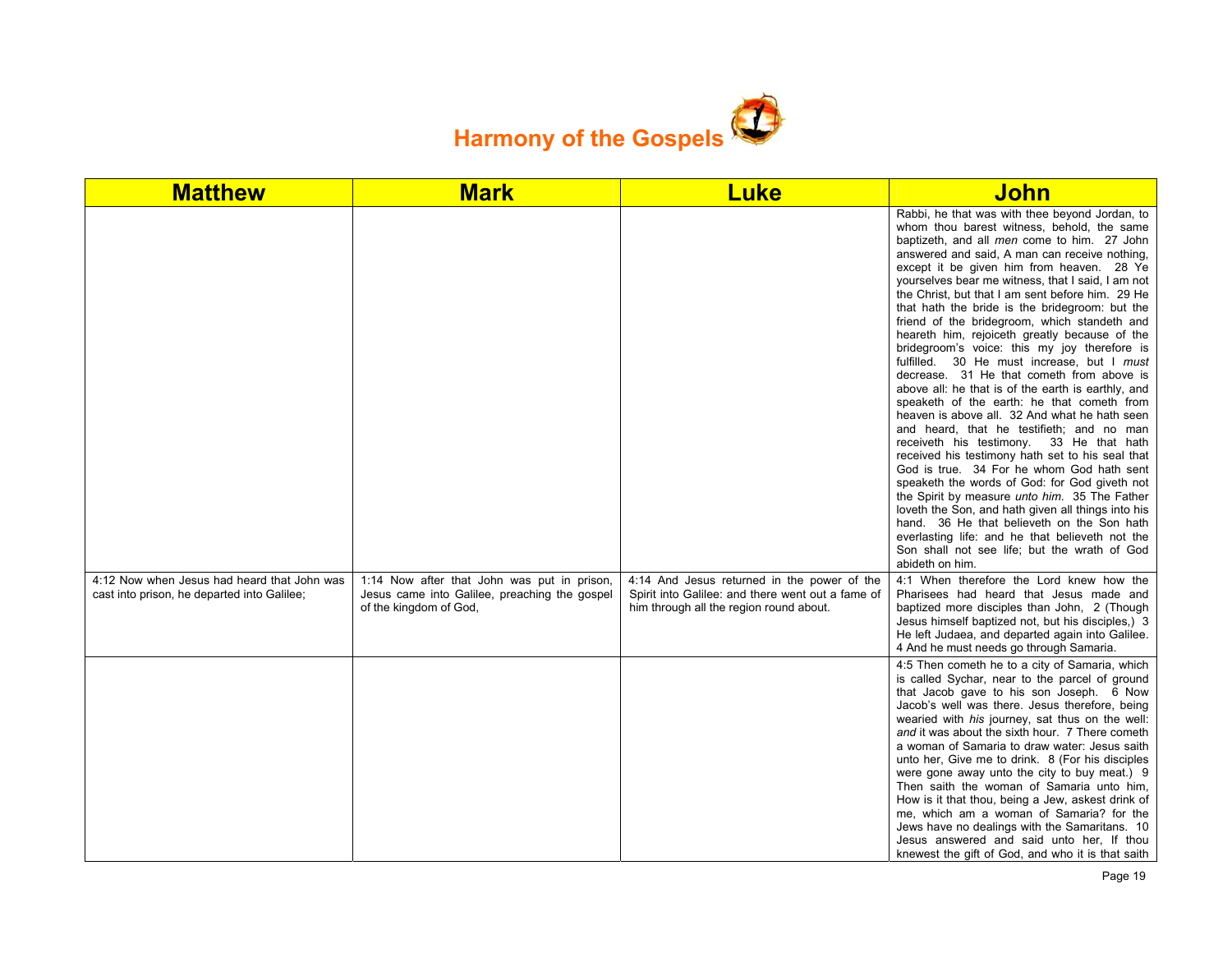

| <b>Matthew</b> | <b>Mark</b> | <b>Luke</b> | <u>John</u>                                                                                                                                                                                                                                                                                                                                                                                                                                                                                                                                                                                                                                                                                                                                                                                                                                                                                                                                                                                                                                                                                                                                                                                                                                                                                                                                                                                                                                                                                                                                                                                                                                                                                                                                                                                                                                                                                                                                                                                                                                                                                                                                                                                                                                                                             |
|----------------|-------------|-------------|-----------------------------------------------------------------------------------------------------------------------------------------------------------------------------------------------------------------------------------------------------------------------------------------------------------------------------------------------------------------------------------------------------------------------------------------------------------------------------------------------------------------------------------------------------------------------------------------------------------------------------------------------------------------------------------------------------------------------------------------------------------------------------------------------------------------------------------------------------------------------------------------------------------------------------------------------------------------------------------------------------------------------------------------------------------------------------------------------------------------------------------------------------------------------------------------------------------------------------------------------------------------------------------------------------------------------------------------------------------------------------------------------------------------------------------------------------------------------------------------------------------------------------------------------------------------------------------------------------------------------------------------------------------------------------------------------------------------------------------------------------------------------------------------------------------------------------------------------------------------------------------------------------------------------------------------------------------------------------------------------------------------------------------------------------------------------------------------------------------------------------------------------------------------------------------------------------------------------------------------------------------------------------------------|
|                |             |             | to thee. Give me to drink; thou wouldest have<br>asked of him, and he would have given thee<br>living water. 11 The woman saith unto him, Sir,<br>thou hast nothing to draw with, and the well is<br>deep: from whence then hast thou that living<br>water? 12 Art thou greater than our father<br>Jacob, which gave us the well, and drank<br>thereof himself, and his children, and his cattle?<br>13 Jesus answered and said unto her,<br>Whosoever drinketh of this water shall thirst<br>again: 14 But whosoever drinketh of the water<br>that I shall give him shall never thirst; but the<br>water that I shall give him shall be in him a well<br>of water springing up into everlasting life. 15<br>The woman saith unto him, Sir, give me this<br>water, that I thirst not, neither come hither to<br>draw. 16 Jesus saith unto her, Go, call thy<br>husband, and come hither. 17 The woman<br>answered and said, I have no husband. Jesus<br>said unto her. Thou hast well said. I have no<br>husband: 18 For thou hast had five husbands;<br>and he whom thou now hast is not thy husband:<br>in that saidst thou truly. 19 The woman saith<br>unto him, Sir, I perceive that thou art a prophet.<br>20 Our fathers worshipped in this mountain; and<br>ye say, that in Jerusalem is the place where<br>men ought to worship. 21 Jesus saith unto her,<br>Woman, believe me, the hour cometh, when ye<br>shall neither in this mountain, nor yet at<br>Jerusalem, worship the Father. 22 Ye worship<br>ye know not what: we know what we worship:<br>for salvation is of the Jews. 23 But the hour<br>cometh, and now is, when the true worshippers<br>shall worship the Father in spirit and in truth: for<br>the Father seeketh such to worship him. 24<br>God is a Spirit: and they that worship him must<br>worship him in spirit and in truth. 25 The woman<br>saith unto him, I know that Messias cometh,<br>which is called Christ: when he is come, he will<br>tell us all things. 26 Jesus saith unto her, I that<br>speak unto thee am he. 27 And upon this came<br>his disciples, and marvelled that he talked with<br>the woman: yet no man said, What seekest<br>thou? or, Why talkest thou with her? 28 The<br>woman then left her waterpot, and went her way |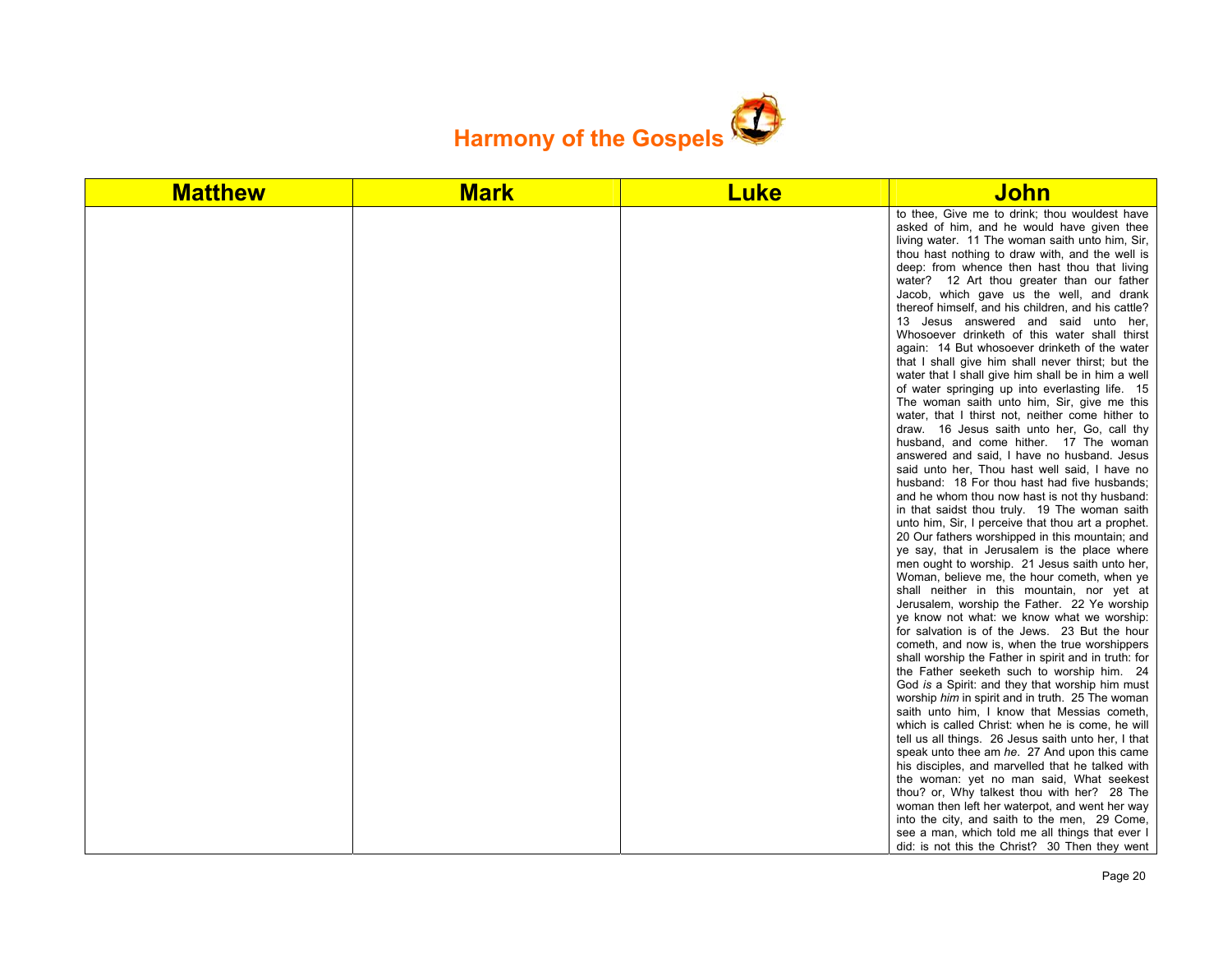

| <b>Matthew</b>                                                                             | <b>Mark</b>                                                                                                            | <b>Luke</b>                                                                                                                                                                                                     | <u>John</u>                                                                                                                                                                                                                                                                                                                                                                                                                                                                                                                                                                                                                                                                                                                                                                                                                                                                                                                                                                                                                                                                                                                                                                                                                                                                                                                                                                                                                                                                         |
|--------------------------------------------------------------------------------------------|------------------------------------------------------------------------------------------------------------------------|-----------------------------------------------------------------------------------------------------------------------------------------------------------------------------------------------------------------|-------------------------------------------------------------------------------------------------------------------------------------------------------------------------------------------------------------------------------------------------------------------------------------------------------------------------------------------------------------------------------------------------------------------------------------------------------------------------------------------------------------------------------------------------------------------------------------------------------------------------------------------------------------------------------------------------------------------------------------------------------------------------------------------------------------------------------------------------------------------------------------------------------------------------------------------------------------------------------------------------------------------------------------------------------------------------------------------------------------------------------------------------------------------------------------------------------------------------------------------------------------------------------------------------------------------------------------------------------------------------------------------------------------------------------------------------------------------------------------|
|                                                                                            |                                                                                                                        |                                                                                                                                                                                                                 | out of the city, and came unto him. 31 In the<br>mean while his disciples prayed him, saying,<br>Master, eat. 32 But he said unto them, I have<br>meat to eat that ye know not of. 33 Therefore<br>said the disciples one to another, Hath any man<br>brought him ought to eat? 34 Jesus saith unto<br>them. My meat is to do the will of him that sent<br>me, and to finish his work. 35 Say not ye, There<br>are yet four months, and then cometh harvest?<br>behold, I say unto you, Lift up your eyes, and<br>look on the fields; for they are white already to<br>harvest. 36 And he that reapeth receiveth<br>wages, and gathereth fruit unto life eternal: that<br>both he that soweth and he that reapeth may<br>rejoice together. 37 And herein is that saying<br>true, One soweth, and another reapeth. 38 I<br>sent you to reap that whereon ye bestowed no<br>labour: other men laboured, and ye are entered<br>into their labours. 39 And many of the<br>Samaritans of that city believed on him for the<br>saying of the woman, which testified, He told me<br>all that ever I did. 40 So when the Samaritans<br>were come unto him, they besought him that he<br>would tarry with them: and he abode there two<br>days. 41 And many more believed because of<br>his own word; 42 And said unto the woman,<br>Now we believe, not because of thy saying: for<br>we have heard him ourselves, and know that<br>this is indeed the Christ, the Saviour of the<br>world. |
| 4:12 Now when Jesus had heard that John was<br>cast into prison, he departed into Galilee; | 1:14 Now after that John was put in prison,<br>Jesus came into Galilee, preaching the gospel<br>of the kingdom of God, | 4:14 And Jesus returned in the power of the<br>Spirit into Galilee: and there went out a fame of<br>him through all the region round about. 15 And<br>he taught in their synagogues, being glorified of<br>all. | 4:43 Now after two days he departed thence,<br>and went into Galilee. 44 For Jesus himself<br>testified, that a prophet hath no honour in his<br>own country. 45 Then when he was come into<br>Galilee, the Galilaeans received him, having<br>seen all the things that he did at Jerusalem at<br>the feast: for they also went unto the feast.                                                                                                                                                                                                                                                                                                                                                                                                                                                                                                                                                                                                                                                                                                                                                                                                                                                                                                                                                                                                                                                                                                                                     |
|                                                                                            |                                                                                                                        |                                                                                                                                                                                                                 | 4:46 So Jesus came again into Cana of Galilee,<br>where he made the water wine. And there was a<br>certain nobleman, whose son was sick at<br>Capernaum.                                                                                                                                                                                                                                                                                                                                                                                                                                                                                                                                                                                                                                                                                                                                                                                                                                                                                                                                                                                                                                                                                                                                                                                                                                                                                                                            |
|                                                                                            |                                                                                                                        |                                                                                                                                                                                                                 | 4:47 When he heard that Jesus was come out of<br>Judaea into Galilee, he went unto him, and<br>besought him that he would come down, and<br>heal his son: for he was at the point of death.<br>48 Then said Jesus unto him, Except ye see<br>signs and wonders, ye will not believe. 49 The                                                                                                                                                                                                                                                                                                                                                                                                                                                                                                                                                                                                                                                                                                                                                                                                                                                                                                                                                                                                                                                                                                                                                                                         |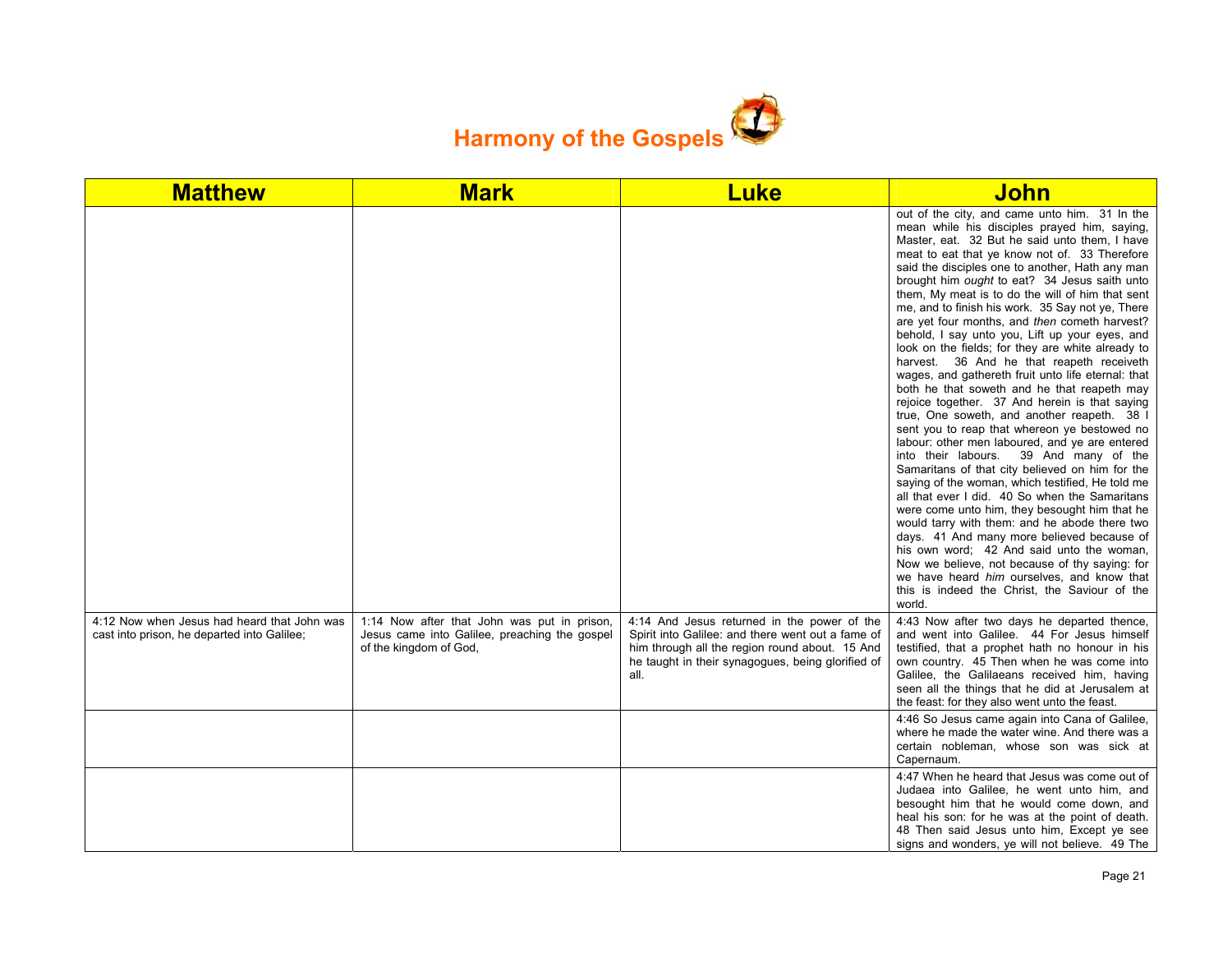

| <b>Matthew</b>                                                                                                                          | <b>Mark</b> | <b>Luke</b>                                                                                                                                                                                                                                                                                                                                                                                                                                                                                                                                                                                                                                                                                                                                                                                                                                                                                                                                                                                                                                                                                                                                                                                                                                                                                                                                                                                                                                                                                                                                                                                                                                                                     | <b>John</b>                                                                                                                                                                                                                                                                                                                                                                                                                                                                                                                                                                                                                                                                                                                       |
|-----------------------------------------------------------------------------------------------------------------------------------------|-------------|---------------------------------------------------------------------------------------------------------------------------------------------------------------------------------------------------------------------------------------------------------------------------------------------------------------------------------------------------------------------------------------------------------------------------------------------------------------------------------------------------------------------------------------------------------------------------------------------------------------------------------------------------------------------------------------------------------------------------------------------------------------------------------------------------------------------------------------------------------------------------------------------------------------------------------------------------------------------------------------------------------------------------------------------------------------------------------------------------------------------------------------------------------------------------------------------------------------------------------------------------------------------------------------------------------------------------------------------------------------------------------------------------------------------------------------------------------------------------------------------------------------------------------------------------------------------------------------------------------------------------------------------------------------------------------|-----------------------------------------------------------------------------------------------------------------------------------------------------------------------------------------------------------------------------------------------------------------------------------------------------------------------------------------------------------------------------------------------------------------------------------------------------------------------------------------------------------------------------------------------------------------------------------------------------------------------------------------------------------------------------------------------------------------------------------|
|                                                                                                                                         |             |                                                                                                                                                                                                                                                                                                                                                                                                                                                                                                                                                                                                                                                                                                                                                                                                                                                                                                                                                                                                                                                                                                                                                                                                                                                                                                                                                                                                                                                                                                                                                                                                                                                                                 | nobleman saith unto him, Sir, come down ere<br>my child die. 50 Jesus saith unto him, Go thy<br>way; thy son liveth. And the man believed the<br>word that Jesus had spoken unto him, and he<br>went his way. 51 And as he was now going<br>down, his servants met him, and told him,<br>saying, Thy son liveth. 52 Then enquired he of<br>them the hour when he began to amend. And<br>they said unto him, Yesterday at the seventh<br>hour the fever left him. 53 So the father knew<br>that it was at the same hour, in the which Jesus<br>said unto him, Thy son liveth: and himself<br>believed, and his whole house. 54 This is again<br>the second miracle that Jesus did, when he was<br>come out of Judaea into Galilee. |
| 4:13 And leaving Nazareth, he came and dwelt<br>in Capernaum, which is upon the sea coast, in<br>the borders of Zabulon and Nephthalim: |             | 4:16 And he came to Nazareth, where he had<br>been brought up: and, as his custom was, he<br>went into the synagogue on the sabbath day,<br>and stood up for to read. 17 And there was<br>delivered unto him the book of the prophet<br>Esaias. And when he had opened the book, he<br>found the place where it was written, 18 The<br>Spirit of the Lord is upon me, because he hath<br>anointed me to preach the gospel to the poor;<br>he hath sent me to heal the brokenhearted, to<br>preach deliverance to the captives, and<br>recovering of sight to the blind, to set at liberty<br>them that are bruised, 19 To preach the<br>acceptable year of the Lord. 20 And he closed<br>the book, and he gave it again to the minister,<br>and sat down. And the eyes of all them that<br>were in the synagogue were fastened on him.<br>21 And he began to say unto them, This day is<br>this scripture fulfilled in your ears. 22 And all<br>bare him witness, and wondered at the gracious<br>words which proceeded out of his mouth. And<br>they said, Is not this Joseph's son? 23 And he<br>said unto them, Ye will surely say unto me this<br>proverb, Physician, heal thyself: whatsoever we<br>have heard done in Capernaum, do also here in<br>thy country. 24 And he said, Verily I say unto<br>you. No prophet is accepted in his own country.<br>25 But I tell you of a truth, many widows were in<br>Israel in the days of Elias, when the heaven was<br>shut up three years and six months, when great<br>famine was throughout all the land; 26 But unto<br>none of them was Elias sent, save unto Sarepta,<br>a city of Sidon, unto a woman that was a widow. |                                                                                                                                                                                                                                                                                                                                                                                                                                                                                                                                                                                                                                                                                                                                   |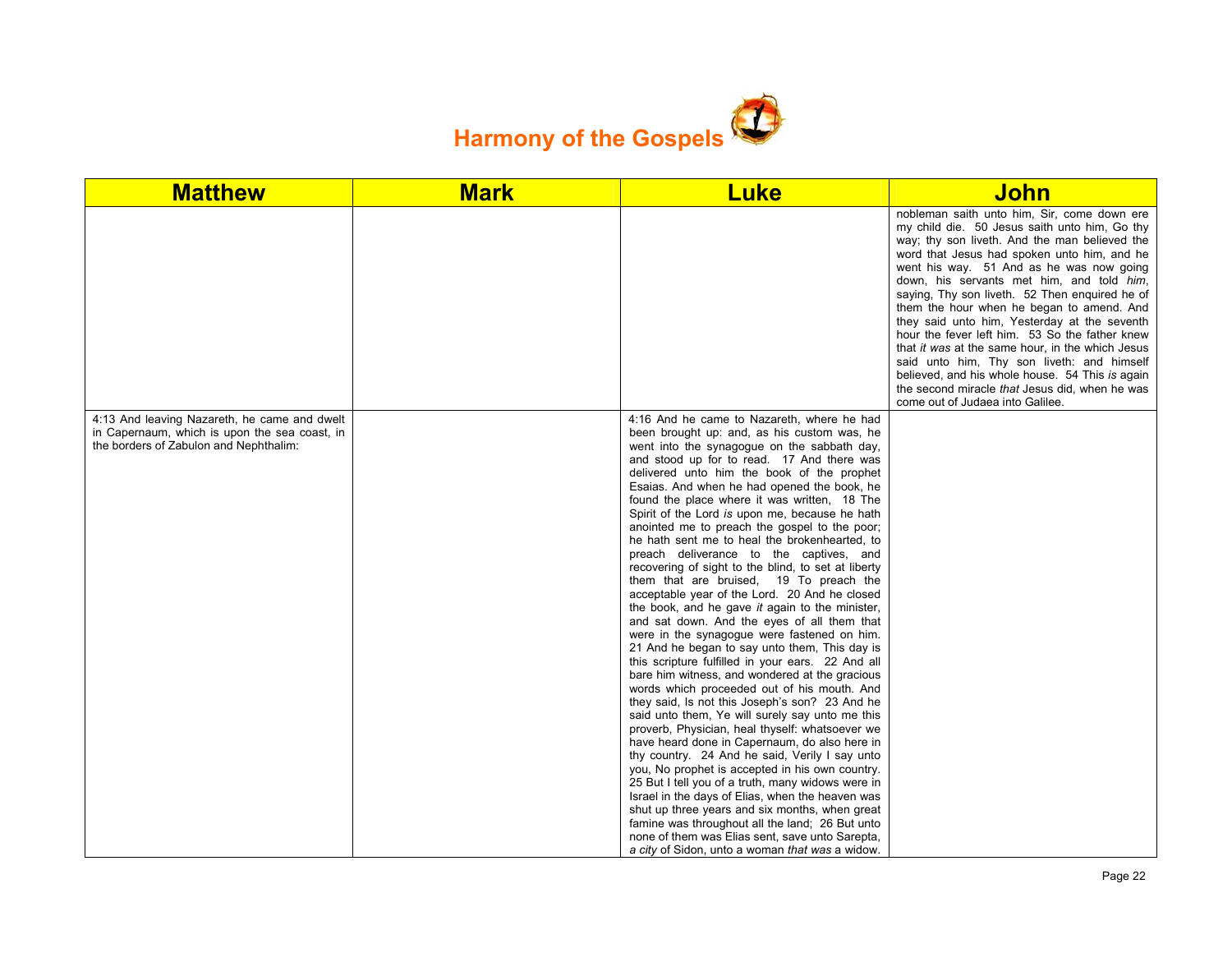

| <b>Matthew</b>                                                                                                                                                                                                                                                                                                                                                                                                                                                    | <b>Mark</b>                                                                                                                                                                                                                                                                                                                                                                               | <b>Luke</b>                                                                                                                                                                                                                                                                                                                                                                                                                                                             | <b>John</b> |
|-------------------------------------------------------------------------------------------------------------------------------------------------------------------------------------------------------------------------------------------------------------------------------------------------------------------------------------------------------------------------------------------------------------------------------------------------------------------|-------------------------------------------------------------------------------------------------------------------------------------------------------------------------------------------------------------------------------------------------------------------------------------------------------------------------------------------------------------------------------------------|-------------------------------------------------------------------------------------------------------------------------------------------------------------------------------------------------------------------------------------------------------------------------------------------------------------------------------------------------------------------------------------------------------------------------------------------------------------------------|-------------|
|                                                                                                                                                                                                                                                                                                                                                                                                                                                                   |                                                                                                                                                                                                                                                                                                                                                                                           | 27 And many lepers were in Israel in the time of<br>Eliseus the prophet; and none of them was<br>cleansed, saving Naaman the Syrian. 28 And<br>all they in the synagogue, when they heard<br>these things, were filled with wrath, 29 And rose<br>up, and thrust him out of the city, and led him<br>unto the brow of the hill whereon their city was<br>built, that they might cast him down headlong.<br>30 But he passing through the midst of them<br>went his way. |             |
| 4:14 That it might be fulfilled which was spoken<br>by Esaias the prophet, saying, 15 The land of<br>Zabulon, and the land of Nephthalim, by the way<br>of the sea, beyond Jordan, Galilee of the<br>Gentiles; 16 The people which sat in darkness<br>saw great light; and to them which sat in the<br>region and shadow of death light is sprung up.<br>17 From that time Jesus began to preach, and<br>to say, Repent: for the kingdom of heaven is at<br>hand. | 1:14 Now after that John was put in prison,<br>Jesus came into Galilee, preaching the gospel<br>of the kingdom of God, 15 And saying, The time<br>is fulfilled, and the kingdom of God is at hand:<br>repent ye, and believe the gospel.                                                                                                                                                  | 4:31 And came down to Capernaum, a city of<br>Galilee, and taught them on the sabbath days.                                                                                                                                                                                                                                                                                                                                                                             |             |
| 4:18 And Jesus, walking by the sea of Galilee,<br>saw two brethren, Simon called Peter, and<br>Andrew his brother, casting a net into the sea:<br>for they were fishers. 19 And he saith unto<br>them, Follow me, and I will make you fishers of<br>men. 20 And they straightway left their nets,<br>and followed him.                                                                                                                                            | 1:16 Now as he walked by the sea of Galilee, he<br>saw Simon and Andrew his brother casting a net<br>into the sea: for they were fishers. 17 And<br>Jesus said unto them, Come ye after me, and I<br>will make you to become fishers of men. 18 And<br>straightway they forsook their nets, and followed<br>him.                                                                          |                                                                                                                                                                                                                                                                                                                                                                                                                                                                         |             |
| 4:21 And going on from thence, he saw other<br>two brethren, James the son of Zebedee, and<br>John his brother, in a ship with Zebedee their<br>father, mending their nets; and he called them.<br>22 And they immediately left the ship and their<br>father, and followed him.                                                                                                                                                                                   | 1:19 And when he had gone a little further<br>thence, he saw James the son of Zebedee, and<br>John his brother, who also were in the ship<br>mending their nets. 20 And straightway he<br>called them: and they left their father Zebedee in<br>the ship with the hired servants, and went after<br>him.                                                                                  |                                                                                                                                                                                                                                                                                                                                                                                                                                                                         |             |
|                                                                                                                                                                                                                                                                                                                                                                                                                                                                   | 1:21 And they went into Capernaum; and<br>straightway on the sabbath day he entered into<br>the synagogue, and taught. 22 And they were<br>astonished at his doctrine: for he taught them as<br>one that had authority, and not as the scribes.                                                                                                                                           | 4:32 And they were astonished at his doctrine:<br>for his word was with power.                                                                                                                                                                                                                                                                                                                                                                                          |             |
|                                                                                                                                                                                                                                                                                                                                                                                                                                                                   | 1:23 And there was in their synagogue a man<br>with an unclean spirit; and he cried out, 24<br>Saying, Let us alone; what have we to do with<br>thee, thou Jesus of Nazareth? art thou come to<br>destroy us? I know thee who thou art, the Holy<br>One of God. 25 And Jesus rebuked him,<br>saying, Hold thy peace, and come out of him.<br>26 And when the unclean spirit had torn him, | 4:33 And in the synagogue there was a man,<br>which had a spirit of an unclean devil, and cried<br>out with a loud voice, 34 Saying, Let us alone;<br>what have we to do with thee, thou Jesus of<br>Nazareth? art thou come to destroy us? I know<br>thee who thou art; the Holy One of God. 35 And<br>Jesus rebuked him, saying, Hold thy peace, and<br>come out of him. And when the devil had thrown                                                                |             |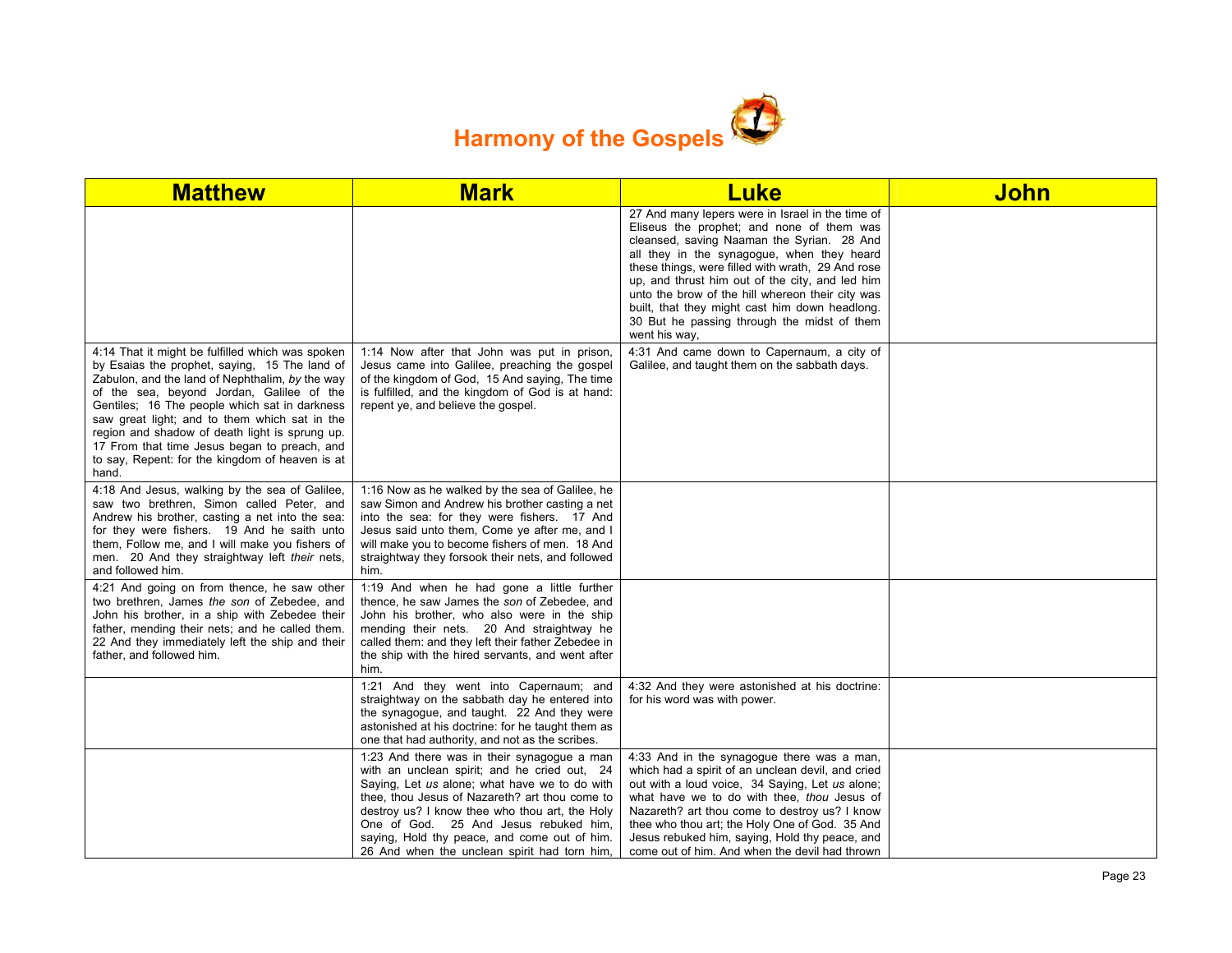

| <b>Matthew</b>                                                                                                                                                                                                                                                                                                                                                                                                                                                                                                                                                                                                                                               | <b>Mark</b>                                                                                                                                                                                                                                                                                                                                                                                                     | <b>Luke</b>                                                                                                                                                                                                                                                                                                                                                                 | <b>John</b> |
|--------------------------------------------------------------------------------------------------------------------------------------------------------------------------------------------------------------------------------------------------------------------------------------------------------------------------------------------------------------------------------------------------------------------------------------------------------------------------------------------------------------------------------------------------------------------------------------------------------------------------------------------------------------|-----------------------------------------------------------------------------------------------------------------------------------------------------------------------------------------------------------------------------------------------------------------------------------------------------------------------------------------------------------------------------------------------------------------|-----------------------------------------------------------------------------------------------------------------------------------------------------------------------------------------------------------------------------------------------------------------------------------------------------------------------------------------------------------------------------|-------------|
|                                                                                                                                                                                                                                                                                                                                                                                                                                                                                                                                                                                                                                                              | and cried with a loud voice, he came out of him.<br>27 And they were all amazed, insomuch that<br>they questioned among themselves, saying,<br>What thing is this? what new doctrine is this? for<br>with authority commandeth he even the unclean<br>spirits, and they do obey him. 28 And<br>immediately his fame spread abroad throughout<br>all the region round about Galilee.                             | him in the midst, he came out of him, and hurt<br>him not. 36 And they were all amazed, and<br>spake among themselves, saying, What a word<br>is this! for with authority and power he<br>commandeth the unclean spirits, and they come<br>out. 37 And the fame of him went out into every<br>place of the country round about.                                             |             |
| 8:14 And when Jesus was come into Peter's<br>house, he saw his wife's mother laid, and sick of<br>a fever. 15 And he touched her hand, and the<br>fever left her: and she arose, and ministered<br>unto them.                                                                                                                                                                                                                                                                                                                                                                                                                                                | 1:29 And forthwith, when they were come out of<br>the synagogue, they entered into the house of<br>Simon and Andrew, with James and John. 30<br>But Simon's wife's mother lay sick of a fever,<br>and anon they tell him of her. 31 And he came<br>and took her by the hand, and lifted her up; and<br>immediately the fever left her, and she<br>ministered unto them.                                         | 4:38 And he arose out of the synagogue, and<br>entered into Simon's house. And Simon's wife's<br>mother was taken with a great fever; and they<br>besought him for her. 39 And he stood over<br>her, and rebuked the fever; and it left her: and<br>immediately she arose and ministered unto<br>them.                                                                      |             |
| 8:16 When the even was come, they brought<br>unto him many that were possessed with devils:<br>and he cast out the spirits with his word, and<br>healed all that were sick: 17 That it might be<br>fulfilled which was spoken by Esaias the<br>prophet, saying, Himself took our infirmities, and<br>bare our sicknesses.                                                                                                                                                                                                                                                                                                                                    | 1:32 And at even, when the sun did set, they<br>brought unto him all that were diseased, and<br>them that were possessed with devils. 33 And<br>all the city was gathered together at the door.<br>34 And he healed many that were sick of divers<br>diseases, and cast out many devils; and<br>suffered not the devils to speak, because they<br>knew him.                                                     | 4:40 Now when the sun was setting, all they that<br>had any sick with divers diseases brought them<br>unto him; and he laid his hands on every one of<br>them, and healed them. 41 And devils also<br>came out of many, crying out, and saying, Thou<br>art Christ the Son of God. And he rebuking them<br>suffered them not to speak: for they knew that<br>he was Christ. |             |
|                                                                                                                                                                                                                                                                                                                                                                                                                                                                                                                                                                                                                                                              | 1:35 And in the morning, rising up a great while<br>before day, he went out, and departed into a<br>solitary place, and there prayed. 36 And Simon<br>and they that were with him followed after him.<br>37 And when they had found him, they said unto<br>him, All men seek for thee. 38 And he said unto<br>them. Let us go into the next towns, that I may<br>preach there also: for therefore came I forth. | 4:42 And when it was day, he departed and<br>went into a desert place: and the people sought<br>him, and came unto him, and stayed him, that<br>he should not depart from them. 43 And he said<br>unto them, I must preach the kingdom of God to<br>other cities also: for therefore am I sent.                                                                             |             |
| 4:23 And Jesus went about all Galilee, teaching<br>in their synagogues, and preaching the gospel<br>of the kingdom, and healing all manner of<br>sickness and all manner of disease among the<br>people. 24 And his fame went throughout all<br>Syria: and they brought unto him all sick people<br>that were taken with divers diseases and<br>torments, and those which were possessed with<br>devils, and those which were lunatick, and those<br>that had the palsy; and he healed them. 25 And<br>there followed him great multitudes of people<br>from Galilee, and from Decapolis, and from<br>Jerusalem, and from Judaea, and from beyond<br>Jordan. | 1:39 And he preached in their synagogues<br>throughout all Galilee, and cast out devils.                                                                                                                                                                                                                                                                                                                        | 4:44 And he preached in the synagogues of<br>Galilee.                                                                                                                                                                                                                                                                                                                       |             |
| 5:1 And seeing the multitudes, he went up into a                                                                                                                                                                                                                                                                                                                                                                                                                                                                                                                                                                                                             |                                                                                                                                                                                                                                                                                                                                                                                                                 |                                                                                                                                                                                                                                                                                                                                                                             |             |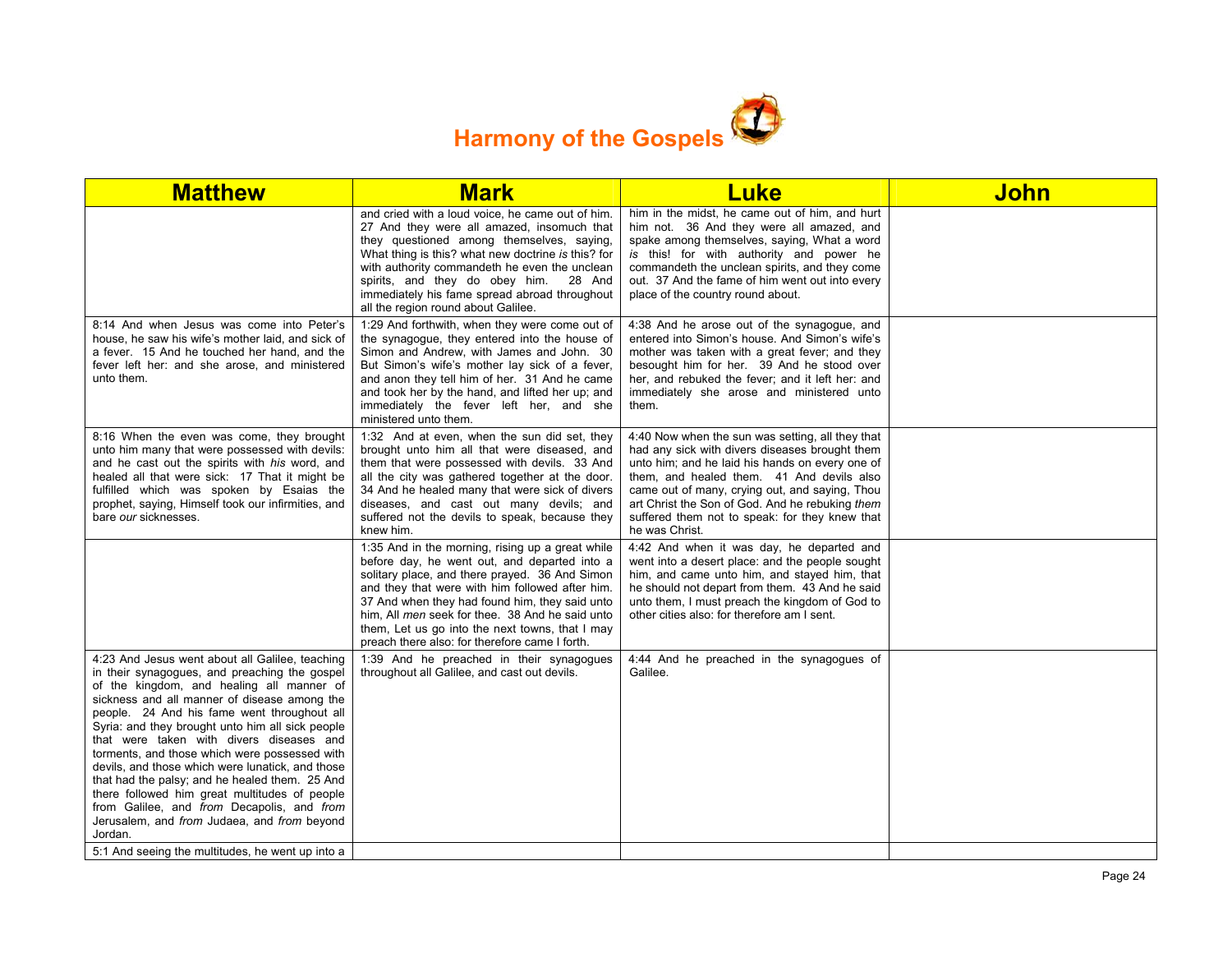

| <b>Matthew</b>                                      | <b>Mark</b> | <b>Luke</b> | <b>John</b> |
|-----------------------------------------------------|-------------|-------------|-------------|
| mountain: and when he was set, his disciples        |             |             |             |
| came unto him: 2 And he opened his mouth,           |             |             |             |
| and taught them, saying, 3 Blessed are the          |             |             |             |
| poor in spirit: for theirs is the kingdom of        |             |             |             |
| heaven. 4 Blessed are they that mourn: for they     |             |             |             |
| shall be comforted. 5 Blessed are the meek: for     |             |             |             |
| they shall inherit the earth. 6 Blessed are they    |             |             |             |
| which do hunger and thirst after righteousness:     |             |             |             |
| for they shall be filled. 7 Blessed are the         |             |             |             |
| merciful: for they shall obtain mercy. 8 Blessed    |             |             |             |
| are the pure in heart: for they shall see God. 9    |             |             |             |
| Blessed are the peacemakers: for they shall be      |             |             |             |
| called the children of God. 10 Blessed are they     |             |             |             |
| which are persecuted for righteousness' sake:       |             |             |             |
| for theirs is the kingdom of heaven. 11 Blessed     |             |             |             |
| are ye, when men shall revile you, and              |             |             |             |
| persecute you, and shall say all manner of evil     |             |             |             |
| against you falsely, for my sake. 12 Rejoice,       |             |             |             |
| and be exceeding glad: for great is your reward     |             |             |             |
| in heaven: for so persecuted they the prophets      |             |             |             |
| which were before you. 13 Ye are the salt of the    |             |             |             |
| earth: but if the salt have lost his savour,        |             |             |             |
| wherewith shall it be salted? it is thenceforth     |             |             |             |
| good for nothing, but to be cast out, and to be     |             |             |             |
| trodden under foot of men. 14 Ye are the light      |             |             |             |
| of the world. A city that is set on an hill cannot  |             |             |             |
| be hid. 15 Neither do men light a candle, and       |             |             |             |
| put it under a bushel, but on a candlestick; and it |             |             |             |
| giveth light unto all that are in the house. 16 Let |             |             |             |
| your light so shine before men, that they may       |             |             |             |
| see your good works, and glorify your Father        |             |             |             |
| which is in heaven. 17 Think not that I am come     |             |             |             |
| to destroy the law, or the prophets: I am not       |             |             |             |
| come to destroy, but to fulfil. 18 For verily I say |             |             |             |
| unto you, Till heaven and earth pass, one jot or    |             |             |             |
| one tittle shall in no wise pass from the law, till |             |             |             |
| all be fulfilled. 19 Whosoever therefore shall      |             |             |             |
| break one of these least commandments, and          |             |             |             |
| shall teach men so, he shall be called the least    |             |             |             |
| in the kingdom of heaven: but whosoever shall       |             |             |             |
| do and teach them, the same shall be called         |             |             |             |
| great in the kingdom of heaven. 20 For I say        |             |             |             |
| unto you, That except your righteousness shall      |             |             |             |
| exceed the righteousness of the scribes and         |             |             |             |
| Pharisees, ye shall in no case enter into the       |             |             |             |
| kingdom of heaven. 21 Ye have heard that it         |             |             |             |
| was said by them of old time. Thou shalt not kill:  |             |             |             |
| and whosoever shall kill shall be in danger of the  |             |             |             |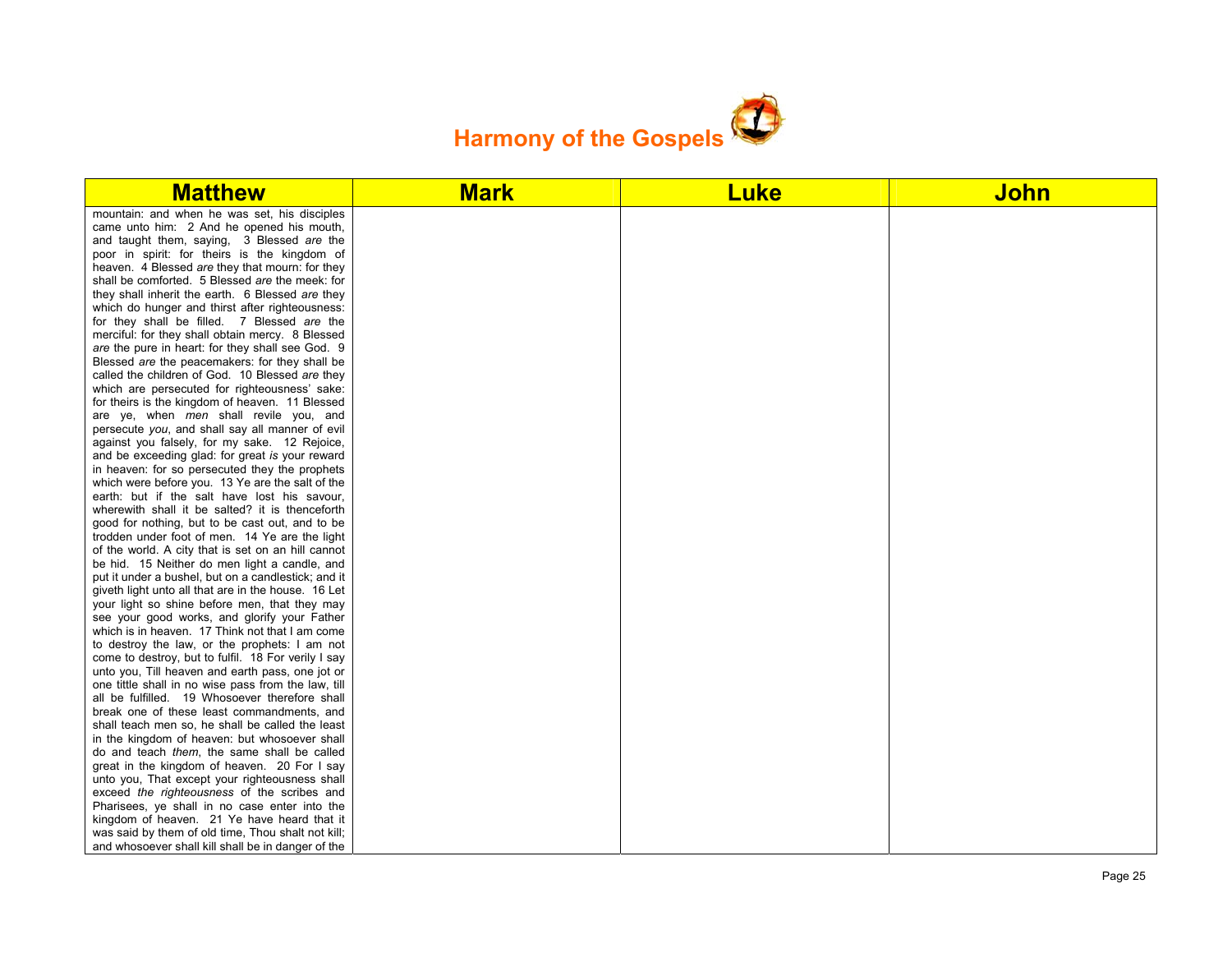

| <b>Matthew</b>                                       | <b>Mark</b> | <b>Luke</b> | <b>John</b> |
|------------------------------------------------------|-------------|-------------|-------------|
| 22 But I say unto you, That<br>judgment:             |             |             |             |
| whosoever is angry with his brother without a        |             |             |             |
| cause shall be in danger of the judgment: and        |             |             |             |
| whosoever shall say to his brother, Raca, shall      |             |             |             |
| be in danger of the council: but whosoever shall     |             |             |             |
| say, Thou fool, shall be in danger of hell fire. 23  |             |             |             |
| Therefore if thou bring thy gift to the altar, and   |             |             |             |
| there rememberest that thy brother hath ought        |             |             |             |
| against thee; 24 Leave there thy gift before the     |             |             |             |
| altar, and go thy way; first be reconciled to thy    |             |             |             |
| brother, and then come and offer thy gift. 25        |             |             |             |
| Agree with thine adversary quickly, whiles thou      |             |             |             |
| art in the way with him; lest at any time the        |             |             |             |
| adversary deliver thee to the judge, and the         |             |             |             |
| judge deliver thee to the officer, and thou be       |             |             |             |
| cast into prison. 26 Verily I say unto thee, Thou    |             |             |             |
| shalt by no means come out thence, till thou         |             |             |             |
| hast paid the uttermost farthing. 27 Ye have         |             |             |             |
| heard that it was said by them of old time, Thou     |             |             |             |
| shalt not commit adultery: 28 But I say unto         |             |             |             |
| you. That whosoever looketh on a woman to lust       |             |             |             |
| after her hath committed adultery with her           |             |             |             |
| already in his heart. 29 And if thy right eye        |             |             |             |
| offend thee, pluck it out, and cast it from thee:    |             |             |             |
| for it is profitable for thee that one of thy        |             |             |             |
| members should perish, and not that thy whole        |             |             |             |
| body should be cast into hell. 30 And if thy right   |             |             |             |
| hand offend thee, cut it off, and cast it from thee: |             |             |             |
| for it is profitable for thee that one of thy        |             |             |             |
| members should perish, and not that thy whole        |             |             |             |
| body should be cast into hell. 31 It hath been       |             |             |             |
| said, Whosoever shall put away his wife, let him     |             |             |             |
| give her a writing of divorcement:                   |             |             |             |
| 32 But I say unto you, That whosoever shall put      |             |             |             |
| away his wife, saving for the cause of               |             |             |             |
| fornication, causeth her to commit adultery: and     |             |             |             |
| whosoever shall marry her that is divorced           |             |             |             |
| committeth adultery. 33 Again, ye have heard         |             |             |             |
| that it hath been said by them of old time, Thou     |             |             |             |
| shalt not forswear thyself, but shalt perform unto   |             |             |             |
| the Lord thine oaths: 34 But I say unto you,         |             |             |             |
| Swear not at all; neither by heaven; for it is       |             |             |             |
| God's throne: 35 Nor by the earth; for it is his     |             |             |             |
| footstool: neither by Jerusalem; for it is the city  |             |             |             |
| of the great King. 36 Neither shalt thou swear       |             |             |             |
| by thy head, because thou canst not make one         |             |             |             |
| hair white or black.<br>37 But let your              |             |             |             |
| communication be, Yea, yea; Nay, nay: for            |             |             |             |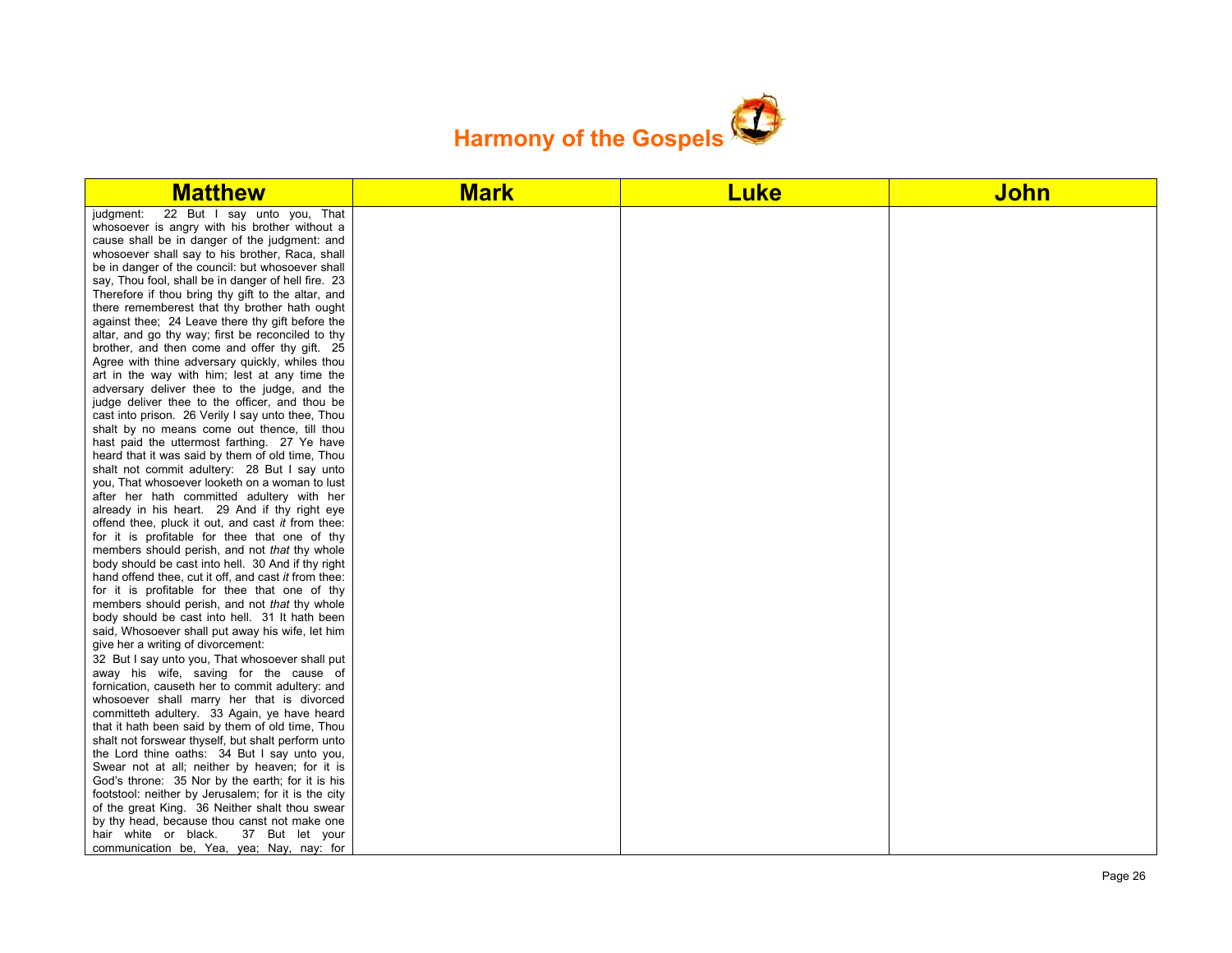

| <b>Matthew</b>                                     | <b>Mark</b> | <b>Luke</b> | <b>John</b> |
|----------------------------------------------------|-------------|-------------|-------------|
| whatsoever is more than these cometh of evil.      |             |             |             |
| 38 Ye have heard that it hath been said. An eye    |             |             |             |
| for an eye, and a tooth for a tooth: 39 But I say  |             |             |             |
| unto you, That ye resist not evil: but whosoever   |             |             |             |
| shall smite thee on thy right cheek, turn to him   |             |             |             |
| the other also. 40 And if any man will sue thee    |             |             |             |
| at the law, and take away thy coat, let him have   |             |             |             |
| thy cloke also. 41 And whosoever shall compel      |             |             |             |
| thee to go a mile, go with him twain. 42 Give to   |             |             |             |
| him that asketh thee, and from him that would      |             |             |             |
| borrow of thee turn not thou away. 43 Ye have      |             |             |             |
| heard that it hath been said, Thou shalt love thy  |             |             |             |
| neighbour, and hate thine enemy. 44 But I say      |             |             |             |
| unto you, Love your enemies, bless them that       |             |             |             |
| curse you, do good to them that hate you, and      |             |             |             |
| pray for them which despitefully use you, and      |             |             |             |
| persecute you; 45 That ye may be the children      |             |             |             |
| of your Father which is in heaven: for he maketh   |             |             |             |
| his sun to rise on the evil and on the good, and   |             |             |             |
| sendeth rain on the just and on the unjust. 46     |             |             |             |
| For if ye love them which love you, what reward    |             |             |             |
| have ye? do not even the publicans the same?       |             |             |             |
| 47 And if ye salute your brethren only, what do    |             |             |             |
| ye more than others? do not even the publicans     |             |             |             |
| so? 48 Be ye therefore perfect, even as your       |             |             |             |
| Father which is in heaven is perfect.              |             |             |             |
| 6:1 Take heed that ye do not your alms before      |             |             |             |
| men, to be seen of them: otherwise ye have no      |             |             |             |
| reward of your Father which is in heaven. 2        |             |             |             |
| Therefore when thou doest thine alms, do not       |             |             |             |
| sound a trumpet before thee, as the hypocrites     |             |             |             |
| do in the synagogues and in the streets, that      |             |             |             |
| they may have glory of men. Verily I say unto      |             |             |             |
| you, They have their reward. 3 But when thou       |             |             |             |
| doest alms, let not thy left hand know what thy    |             |             |             |
| right hand doeth: 4 That thine alms may be in      |             |             |             |
| secret: and thy Father which seeth in secret       |             |             |             |
| himself shall reward thee openly. 5 And when       |             |             |             |
| thou prayest, thou shalt not be as the hypocrites  |             |             |             |
| are: for they love to pray standing in the         |             |             |             |
| synagogues and in the corners of the streets,      |             |             |             |
| that they may be seen of men. Verily I say unto    |             |             |             |
| you, They have their reward. 6 But thou, when      |             |             |             |
| thou prayest, enter into thy closet, and when      |             |             |             |
| thou hast shut thy door, pray to thy Father which  |             |             |             |
| is in secret; and thy Father which seeth in secret |             |             |             |
| shall reward thee openly. 7 But when ye pray,      |             |             |             |
| use not vain repetitions, as the heathen do: for   |             |             |             |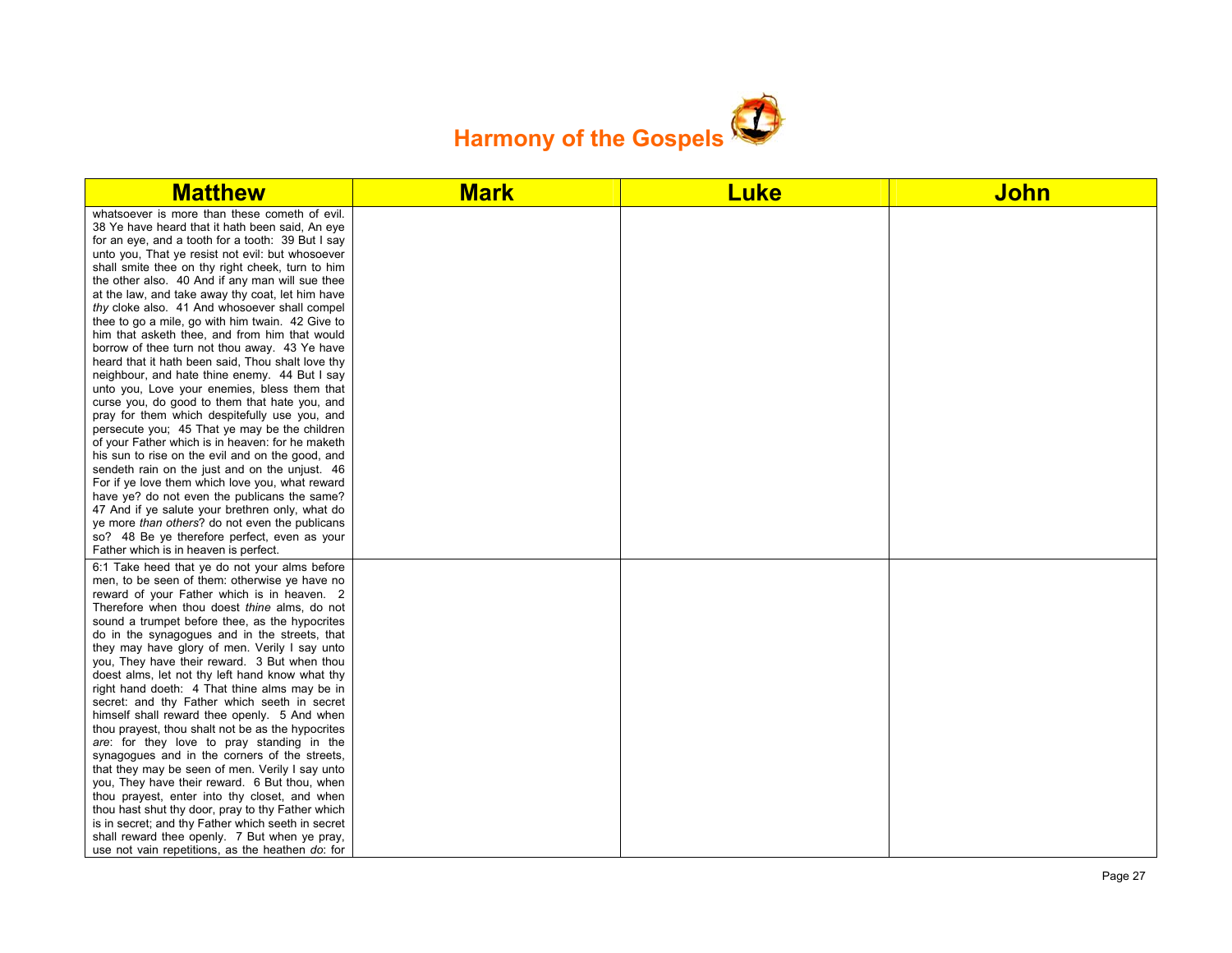

| <b>Matthew</b>                                       | <b>Mark</b> | <b>Luke</b> | <b>John</b> |
|------------------------------------------------------|-------------|-------------|-------------|
| they think that they shall be heard for their much   |             |             |             |
| speaking. 8 Be not ye therefore like unto them:      |             |             |             |
| for your Father knoweth what things ye have          |             |             |             |
| need of, before ye ask him. 9 After this manner      |             |             |             |
| therefore pray ye: Our Father which art in           |             |             |             |
| heaven, Hallowed be thy name. 10 Thy                 |             |             |             |
| kingdom come. Thy will be done in earth, as it is    |             |             |             |
| in heaven. 11 Give us this day our daily bread.      |             |             |             |
| 12 And forgive us our debts, as we forgive our       |             |             |             |
| debtors. 13 And lead us not into temptation, but     |             |             |             |
| deliver us from evil: For thine is the kingdom,      |             |             |             |
| and the power, and the glory, for ever. Amen.        |             |             |             |
| 14 For if ye forgive men their trespasses, your      |             |             |             |
| heavenly Father will also forgive you: 15 But if     |             |             |             |
| ye forgive not men their trespasses, neither will    |             |             |             |
| your Father forgive your trespasses.<br>16           |             |             |             |
| Moreover when ye fast, be not, as the                |             |             |             |
| hypocrites, of a sad countenance: for they           |             |             |             |
| disfigure their faces, that they may appear unto     |             |             |             |
| men to fast. Verily I say unto you, They have        |             |             |             |
| their reward. 17 But thou, when thou fastest,        |             |             |             |
| anoint thine head, and wash thy face; 18 That        |             |             |             |
| thou appear not unto men to fast, but unto thy       |             |             |             |
| Father which is in secret: and thy Father, which     |             |             |             |
| seeth in secret, shall reward thee openly. 19        |             |             |             |
| Lay not up for yourselves treasures upon earth,      |             |             |             |
| where moth and rust doth corrupt, and where          |             |             |             |
| thieves break through and steal: 20 But lay up       |             |             |             |
| for yourselves treasures in heaven, where            |             |             |             |
| neither moth nor rust doth corrupt, and where        |             |             |             |
| thieves do not break through nor steal: 21 For       |             |             |             |
| where your treasure is, there will your heart be     |             |             |             |
| also. 22 The light of the body is the eye: if        |             |             |             |
| therefore thine eye be single, thy whole body        |             |             |             |
| shall be full of light. 23 But if thine eye be evil, |             |             |             |
| thy whole body shall be full of darkness. If         |             |             |             |
| therefore the light that is in thee be darkness,     |             |             |             |
| how great is that darkness! 24 No man can            |             |             |             |
| serve two masters: for either he will hate the       |             |             |             |
| one, and love the other; or else he will hold to     |             |             |             |
| the one, and despise the other. Ye cannot serve      |             |             |             |
| God and mammon. 25 Therefore I say unto              |             |             |             |
| you, Take no thought for your life, what ye shall    |             |             |             |
| eat, or what ye shall drink; nor yet for your body,  |             |             |             |
| what ye shall put on. Is not the life more than      |             |             |             |
| meat, and the body than raiment? 26 Behold           |             |             |             |
| the fowls of the air: for they sow not, neither do   |             |             |             |
| they reap, nor gather into barns; yet your           |             |             |             |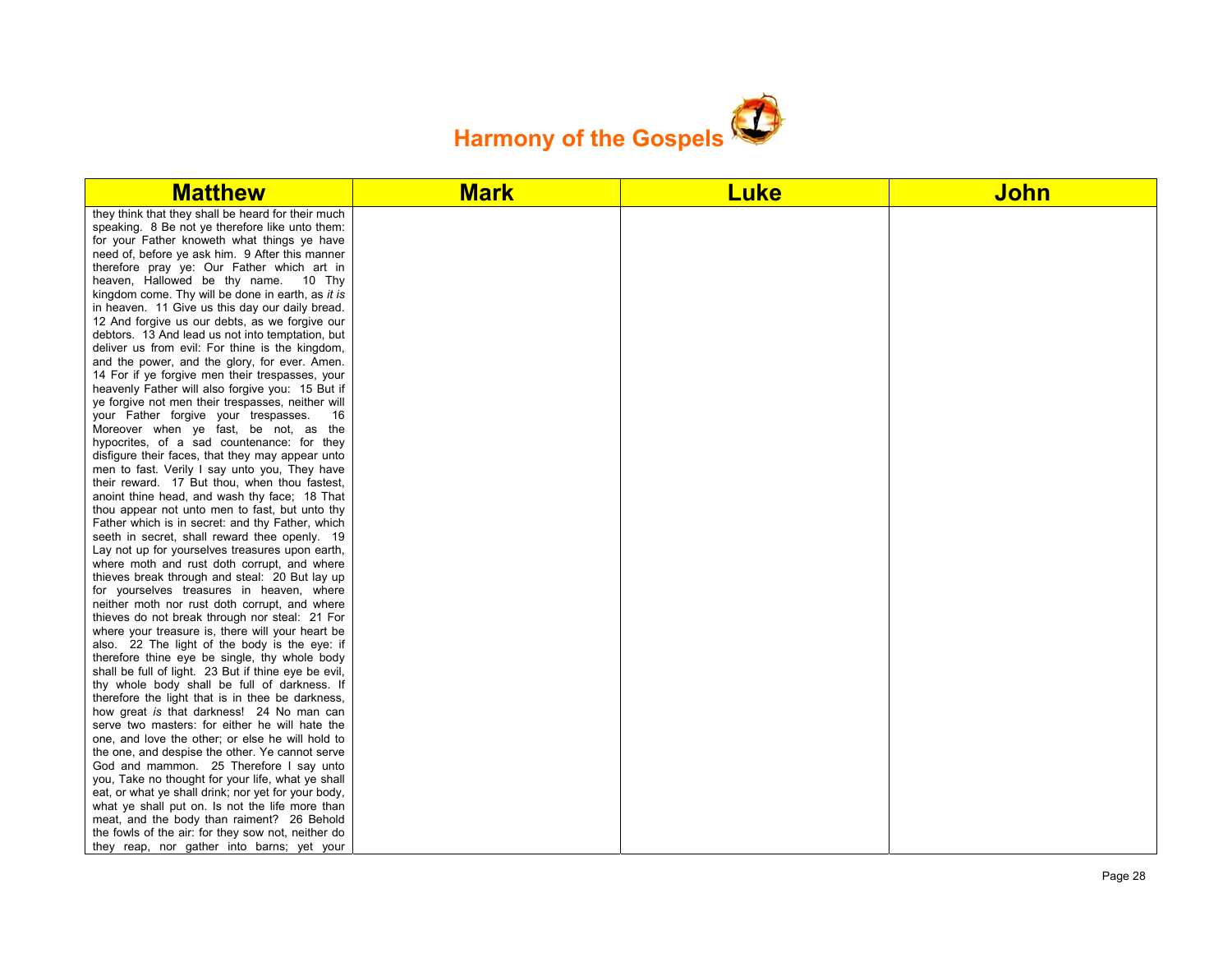

| <b>Matthew</b>                                                                                                                                                                                                                                                                                                                                                                                                                                                                                                                                                                                                                                                                                                                                                                                                                                                                                                                                                                                                                                                                                                                                                                                                                                                                                                                                        | <b>Mark</b> | <b>Luke</b> | <b>John</b> |
|-------------------------------------------------------------------------------------------------------------------------------------------------------------------------------------------------------------------------------------------------------------------------------------------------------------------------------------------------------------------------------------------------------------------------------------------------------------------------------------------------------------------------------------------------------------------------------------------------------------------------------------------------------------------------------------------------------------------------------------------------------------------------------------------------------------------------------------------------------------------------------------------------------------------------------------------------------------------------------------------------------------------------------------------------------------------------------------------------------------------------------------------------------------------------------------------------------------------------------------------------------------------------------------------------------------------------------------------------------|-------------|-------------|-------------|
| heavenly Father feedeth them. Are ye not much<br>better than they? 27 Which of you by taking<br>thought can add one cubit unto his stature? 28<br>And why take ye thought for raiment? Consider<br>the lilies of the field, how they grow; they toil not,<br>neither do they spin: 29 And yet I say unto you,<br>That even Solomon in all his glory was not<br>arrayed like one of these. 30 Wherefore, if God<br>so clothe the grass of the field, which to day is,<br>and to morrow is cast into the oven, shall he not<br>much more clothe you, O ye of little faith? 31<br>Therefore take no thought, saying, What shall<br>we eat? or, What shall we drink? or,<br>Wherewithal shall we be clothed? 32 (For after<br>all these things do the Gentiles seek:) for your<br>heavenly Father knoweth that ye have need of<br>all these things. 33 But seek ye first the<br>kingdom of God, and his righteousness; and all<br>these things shall be added unto you. 34 Take<br>therefore no thought for the morrow: for the<br>morrow shall take thought for the things of itself.<br>Sufficient unto the day is the evil thereof.                                                                                                                                                                                                                    |             |             |             |
| 7:1 Judge not, that ye be not judged. 2 For with<br>what judgment ye judge, ye shall be judged: and<br>with what measure ye mete, it shall be<br>measured to you again. 3 And why beholdest<br>thou the mote that is in thy brother's eye, but<br>considerest not the beam that is in thine own<br>eye? 4 Or how wilt thou say to thy brother, Let<br>me pull out the mote out of thine eye; and,<br>behold, a beam is in thine own eye? 5 Thou<br>hypocrite, first cast out the beam out of thine<br>own eye; and then shalt thou see clearly to cast<br>out the mote out of thy brother's eye. 6 Give not<br>that which is holy unto the dogs, neither cast ye<br>your pearls before swine, lest they trample them<br>under their feet, and turn again and rend you. 7<br>Ask, and it shall be given you; seek, and ye shall<br>find; knock, and it shall be opened unto you: 8<br>For every one that asketh receiveth; and he that<br>seeketh findeth; and to him that knocketh it shall<br>be opened. 9 Or what man is there of you,<br>whom if his son ask bread, will he give him a<br>stone? 10 Or if he ask a fish, will he give him a<br>serpent? 11 If ye then, being evil, know how to<br>give good gifts unto your children, how much<br>more shall your Father which is in heaven give<br>good things to them that ask him? 12 Therefore |             |             |             |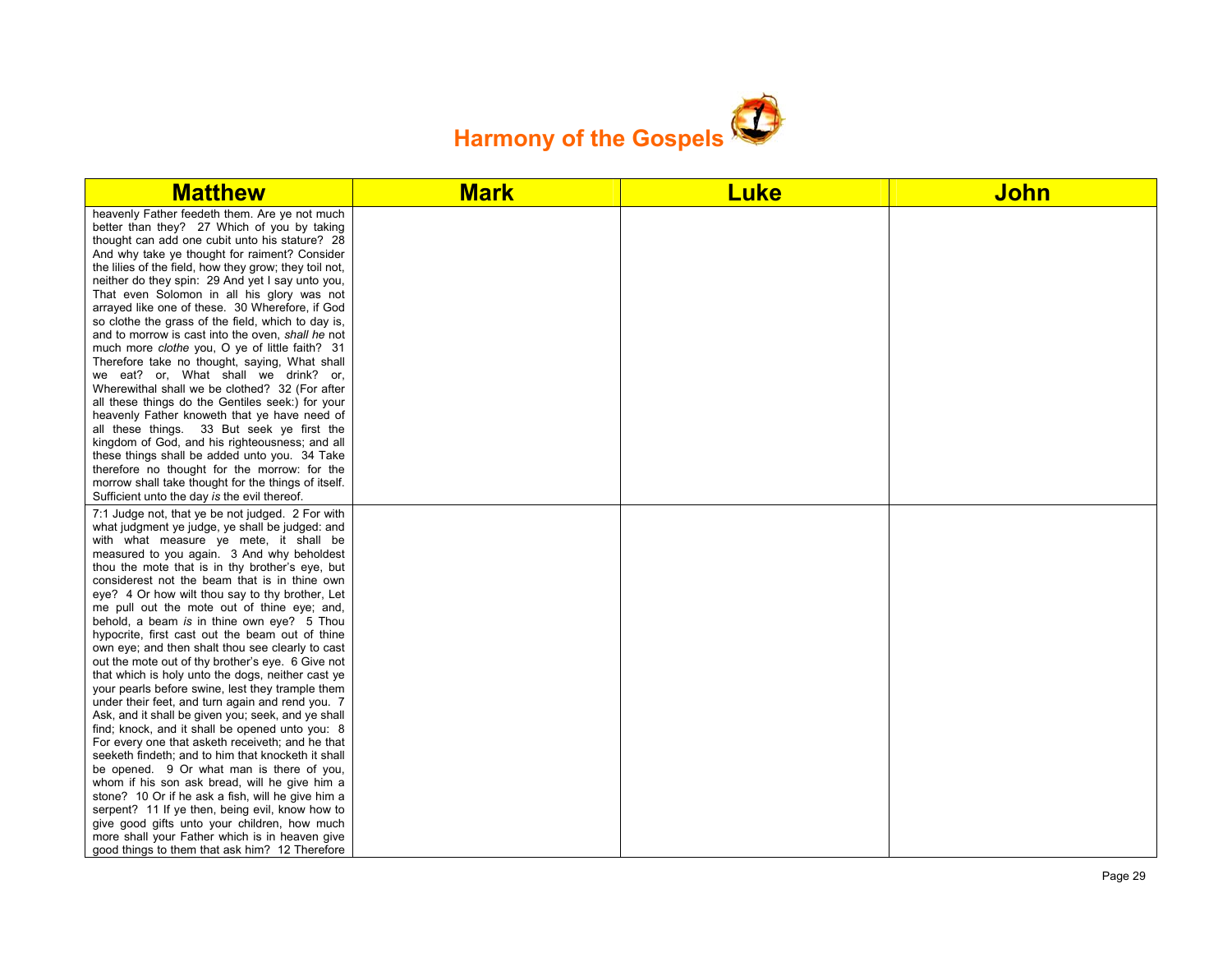

| <b>Matthew</b>                                                                                           | <b>Mark</b> | <b>Luke</b>                                                                                  | <b>John</b> |
|----------------------------------------------------------------------------------------------------------|-------------|----------------------------------------------------------------------------------------------|-------------|
| all things whatsoever ye would that men should                                                           |             |                                                                                              |             |
| do to you, do ye even so to them: for this is the                                                        |             |                                                                                              |             |
| law and the prophets. 13 Enter ye in at the strait                                                       |             |                                                                                              |             |
| gate: for wide is the gate, and broad is the way,                                                        |             |                                                                                              |             |
| that leadeth to destruction, and many there be                                                           |             |                                                                                              |             |
| which go in thereat: 14 Because strait is the                                                            |             |                                                                                              |             |
| gate, and narrow is the way, which leadeth unto                                                          |             |                                                                                              |             |
| life, and few there be that find it. 15 Beware of                                                        |             |                                                                                              |             |
| false prophets, which come to you in sheep's                                                             |             |                                                                                              |             |
| clothing, but inwardly they are ravening wolves.                                                         |             |                                                                                              |             |
| 16 Ye shall know them by their fruits. Do men                                                            |             |                                                                                              |             |
| gather grapes of thorns, or figs of thistles? 17<br>Even so every good tree bringeth forth good          |             |                                                                                              |             |
| fruit; but a corrupt tree bringeth forth evil fruit.                                                     |             |                                                                                              |             |
| 18 A good tree cannot bring forth evil fruit,                                                            |             |                                                                                              |             |
| neither can a corrupt tree bring forth good fruit.                                                       |             |                                                                                              |             |
| 19 Every tree that bringeth not forth good fruit is                                                      |             |                                                                                              |             |
| hewn down, and cast into the fire. 20 Wherefore                                                          |             |                                                                                              |             |
| by their fruits ye shall know them. 21 Not every                                                         |             |                                                                                              |             |
| one that saith unto me, Lord, Lord, shall enter                                                          |             |                                                                                              |             |
| into the kingdom of heaven; but he that doeth                                                            |             |                                                                                              |             |
| the will of my Father which is in heaven. 22                                                             |             |                                                                                              |             |
| Many will say to me in that day, Lord, Lord, have                                                        |             |                                                                                              |             |
| we not prophesied in thy name? and in thy                                                                |             |                                                                                              |             |
| name have cast out devils? and in thy name                                                               |             |                                                                                              |             |
| done many wonderful works? 23 And then will I                                                            |             |                                                                                              |             |
| profess unto them, I never knew you: depart                                                              |             |                                                                                              |             |
| from me, ye that work iniquity. 24 Therefore                                                             |             |                                                                                              |             |
| whosoever heareth these sayings of mine, and                                                             |             |                                                                                              |             |
| doeth them, I will liken him unto a wise man,                                                            |             |                                                                                              |             |
| which built his house upon a rock: 25 And the                                                            |             |                                                                                              |             |
| rain descended, and the floods came, and the                                                             |             |                                                                                              |             |
| winds blew, and beat upon that house; and it fell                                                        |             |                                                                                              |             |
| not: for it was founded upon a rock. 26 And                                                              |             |                                                                                              |             |
| every one that heareth these sayings of mine,                                                            |             |                                                                                              |             |
| and doeth them not, shall be likened unto a                                                              |             |                                                                                              |             |
| foolish man, which built his house upon the                                                              |             |                                                                                              |             |
| sand: 27 And the rain descended, and the                                                                 |             |                                                                                              |             |
| floods came, and the winds blew, and beat upon<br>that house; and it fell: and great was the fall of it. |             |                                                                                              |             |
| 28 And it came to pass, when Jesus had ended                                                             |             |                                                                                              |             |
| these sayings, the people were astonished at                                                             |             |                                                                                              |             |
| his doctrine: 29 For he taught them as one                                                               |             |                                                                                              |             |
| having authority, and not as the scribes.                                                                |             |                                                                                              |             |
|                                                                                                          |             |                                                                                              |             |
|                                                                                                          |             | 5:1 And it came to pass, that, as the people<br>pressed upon him to hear the word of God, he |             |
|                                                                                                          |             | stood by the lake of Gennesaret, 2 And saw                                                   |             |
|                                                                                                          |             | two ships standing by the lake: but the                                                      |             |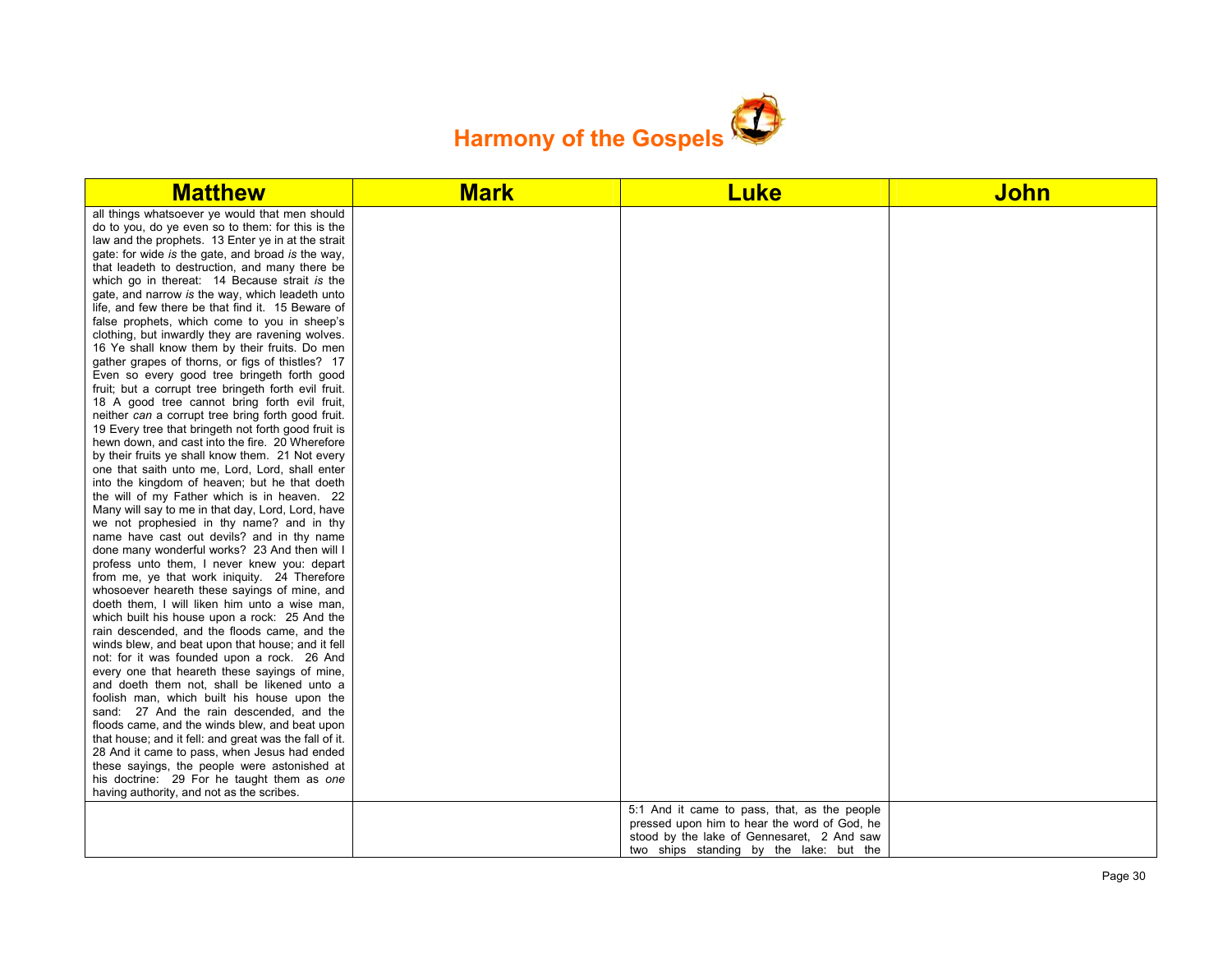

| <b>Matthew</b>                                                                                                                                                                                                                                                                                                       | <b>Mark</b>                                                                                                                                                                                                                                                                                                                                                                                                                                                                                                                                                                                                                                                                                          | Luke                                                                                                                                                                                                                                                                                                                                                                                                                                                                                                                                                                                                                                                                                                                                                                                                                                                                                                                                                                                                                                                                                                                                                                                                                                                                                                                                                                                                                                                                                                                                                                                  | <b>John</b> |
|----------------------------------------------------------------------------------------------------------------------------------------------------------------------------------------------------------------------------------------------------------------------------------------------------------------------|------------------------------------------------------------------------------------------------------------------------------------------------------------------------------------------------------------------------------------------------------------------------------------------------------------------------------------------------------------------------------------------------------------------------------------------------------------------------------------------------------------------------------------------------------------------------------------------------------------------------------------------------------------------------------------------------------|---------------------------------------------------------------------------------------------------------------------------------------------------------------------------------------------------------------------------------------------------------------------------------------------------------------------------------------------------------------------------------------------------------------------------------------------------------------------------------------------------------------------------------------------------------------------------------------------------------------------------------------------------------------------------------------------------------------------------------------------------------------------------------------------------------------------------------------------------------------------------------------------------------------------------------------------------------------------------------------------------------------------------------------------------------------------------------------------------------------------------------------------------------------------------------------------------------------------------------------------------------------------------------------------------------------------------------------------------------------------------------------------------------------------------------------------------------------------------------------------------------------------------------------------------------------------------------------|-------------|
| 8:1 When he was come down from the<br>mountain, great multitudes followed him. 2 And,<br>behold, there came a leper and worshipped him,<br>saying, Lord, if thou wilt, thou canst make me                                                                                                                            | 1:40 And there came a leper to him, beseeching<br>him, and kneeling down to him, and saying unto<br>him, If thou wilt, thou canst make me clean. 41<br>And Jesus, moved with compassion, put forth                                                                                                                                                                                                                                                                                                                                                                                                                                                                                                   | fishermen were gone out of them, and were<br>washing their nets. 3 And he entered into one<br>of the ships, which was Simon's, and prayed<br>him that he would thrust out a little from the<br>land. And he sat down, and taught the people<br>out of the ship. 4 Now when he had left<br>speaking, he said unto Simon, Launch out into<br>the deep, and let down your nets for a draught.<br>5 And Simon answering said unto him, Master,<br>we have toiled all the night, and have taken<br>nothing: nevertheless at thy word I will let down<br>the net. 6 And when they had this done, they<br>inclosed a great multitude of fishes: and their<br>net brake. 7 And they beckoned unto their<br>partners, which were in the other ship, that they<br>should come and help them. And they came,<br>and filled both the ships, so that they began to<br>sink. 8 When Simon Peter saw it, he fell down<br>at Jesus' knees, saying, Depart from me; for I<br>am a sinful man, O Lord. 9 For he was<br>astonished, and all that were with him, at the<br>draught of the fishes which they had taken: 10<br>And so was also James, and John, the sons of<br>Zebedee, which were partners with Simon. And<br>Jesus said unto Simon, Fear not; from<br>henceforth thou shalt catch men. 11 And when<br>they had brought their ships to land, they<br>forsook all, and followed him.<br>5:12 And it came to pass, when he was in a<br>certain city, behold a man full of leprosy: who<br>seeing Jesus fell on his face, and besought him,<br>saying, Lord, if thou wilt, thou canst make me |             |
| clean. 3 And Jesus put forth his hand, and<br>touched him, saying, I will; be thou clean. And<br>immediately his leprosy was cleansed. 4 And<br>Jesus saith unto him, See thou tell no man; but<br>go thy way, shew thyself to the priest, and offer<br>the gift that Moses commanded, for a testimony<br>unto them. | his hand, and touched him, and saith unto him, I<br>will; be thou clean. 42 And as soon as he had<br>spoken, immediately the leprosy departed from<br>him, and he was cleansed. 43 And he straitly<br>charged him, and forthwith sent him away; 44<br>And saith unto him, See thou say nothing to any<br>man: but go thy way, shew thyself to the priest,<br>and offer for thy cleansing those things which<br>Moses commanded, for a testimony unto them.<br>45 But he went out, and began to publish it<br>much, and to blaze abroad the matter, insomuch<br>that Jesus could no more openly enter into the<br>city, but was without in desert places: and they<br>came to him from every quarter. | clean. 13 And he put forth his hand, and<br>touched him, saying, I will: be thou clean. And<br>immediately the leprosy departed from him. 14<br>And he charged him to tell no man: but go, and<br>shew thyself to the priest, and offer for thy<br>cleansing, according as Moses commanded, for<br>a testimony unto them. 15 But so much the<br>more went there a fame abroad of him: and<br>great multitudes came together to hear, and to<br>be healed by him of their infirmities. 16 And he<br>withdrew himself into the wilderness, and<br>prayed.                                                                                                                                                                                                                                                                                                                                                                                                                                                                                                                                                                                                                                                                                                                                                                                                                                                                                                                                                                                                                               |             |
| 9:2 And, behold, they brought to him a man sick<br>of the palsy, lying on a bed: and Jesus seeing                                                                                                                                                                                                                    | 2:1 And again he entered into Capernaum after<br>some days; and it was noised that he was in the                                                                                                                                                                                                                                                                                                                                                                                                                                                                                                                                                                                                     | 5:17 And it came to pass on a certain day, as he<br>was teaching, that there were Pharisees and                                                                                                                                                                                                                                                                                                                                                                                                                                                                                                                                                                                                                                                                                                                                                                                                                                                                                                                                                                                                                                                                                                                                                                                                                                                                                                                                                                                                                                                                                       |             |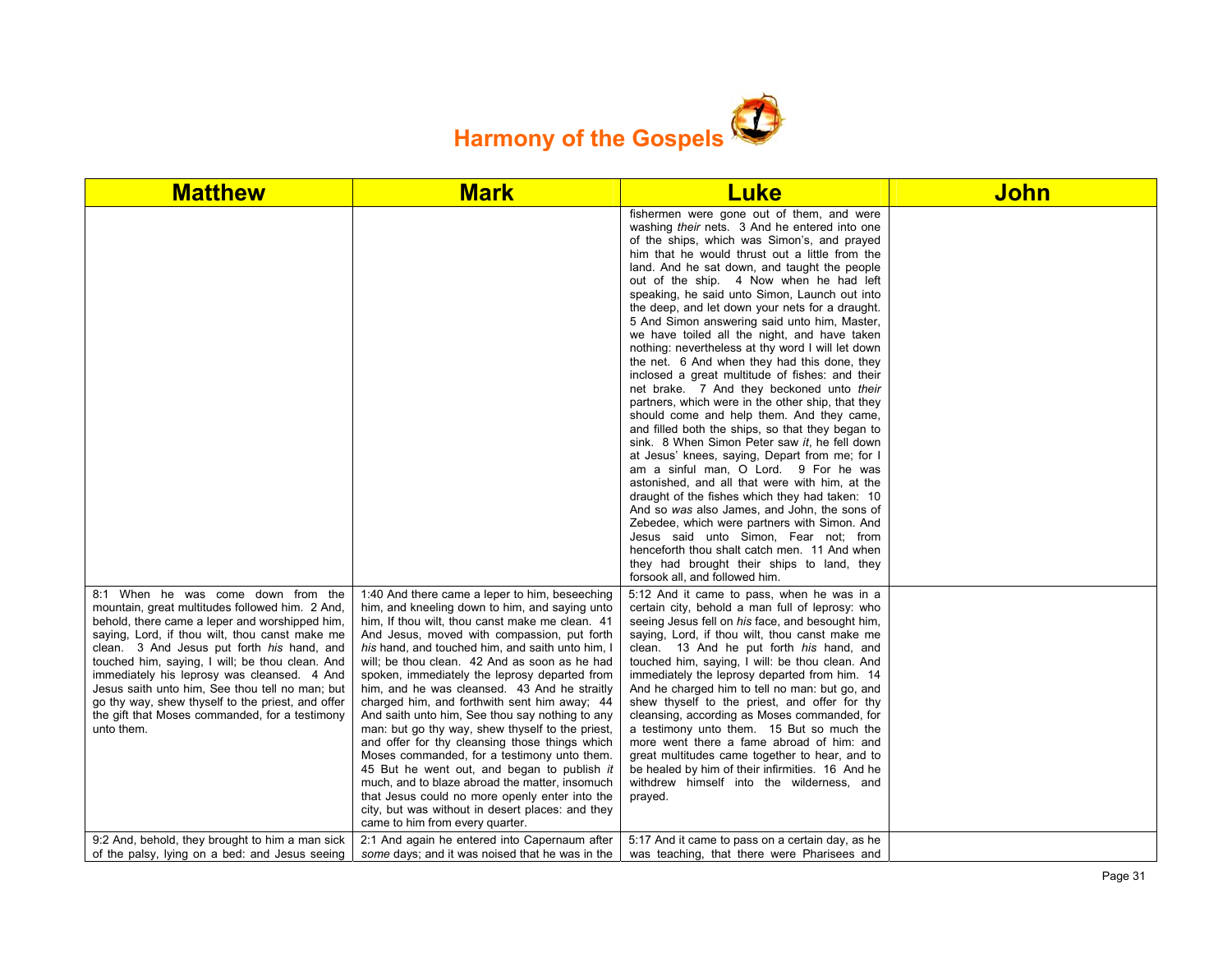

| <b>Matthew</b>                                                                                                                                                                                                                                                                                                                                                                                                                                                                                                                                                                                                                                                                                                                       | <b>Mark</b>                                                                                                                                                                                                                                                                                                                                                                                                                                                                                                                                                                                                                                                                                                                                                                                                                                                                                                                                                                                                                                                                                                                                                                                                                                                                                                                                                                                                                                                                                                      | <u>Luke</u>                                                                                                                                                                                                                                                                                                                                                                                                                                                                                                                                                                                                                                                                                                                                                                                                                                                                                                                                                                                                                                                                                                                                                                                                                                                                                                                                                                                                                                                                                       | <u>John</u> |
|--------------------------------------------------------------------------------------------------------------------------------------------------------------------------------------------------------------------------------------------------------------------------------------------------------------------------------------------------------------------------------------------------------------------------------------------------------------------------------------------------------------------------------------------------------------------------------------------------------------------------------------------------------------------------------------------------------------------------------------|------------------------------------------------------------------------------------------------------------------------------------------------------------------------------------------------------------------------------------------------------------------------------------------------------------------------------------------------------------------------------------------------------------------------------------------------------------------------------------------------------------------------------------------------------------------------------------------------------------------------------------------------------------------------------------------------------------------------------------------------------------------------------------------------------------------------------------------------------------------------------------------------------------------------------------------------------------------------------------------------------------------------------------------------------------------------------------------------------------------------------------------------------------------------------------------------------------------------------------------------------------------------------------------------------------------------------------------------------------------------------------------------------------------------------------------------------------------------------------------------------------------|---------------------------------------------------------------------------------------------------------------------------------------------------------------------------------------------------------------------------------------------------------------------------------------------------------------------------------------------------------------------------------------------------------------------------------------------------------------------------------------------------------------------------------------------------------------------------------------------------------------------------------------------------------------------------------------------------------------------------------------------------------------------------------------------------------------------------------------------------------------------------------------------------------------------------------------------------------------------------------------------------------------------------------------------------------------------------------------------------------------------------------------------------------------------------------------------------------------------------------------------------------------------------------------------------------------------------------------------------------------------------------------------------------------------------------------------------------------------------------------------------|-------------|
| their faith said unto the sick of the palsy; Son, be<br>of good cheer; thy sins be forgiven thee. 3 And,<br>behold, certain of the scribes said within<br>themselves, This man blasphemeth. 4 And<br>Jesus knowing their thoughts said, Wherefore<br>think ye evil in your hearts? 5 For whether is<br>easier, to say, Thy sins be forgiven thee; or to<br>say, Arise, and walk? 6 But that ye may know<br>that the Son of man hath power on earth to<br>forgive sins, (then saith he to the sick of the<br>palsy, Arise, take up thy bed, and go unto thine<br>house. 7 And he arose, and departed to his<br>house. 8 But when the multitudes saw it, they<br>marvelled, and glorified God, which had given<br>such power unto men. | house. 2 And straightway many were gathered<br>together, insomuch that there was no room to<br>receive them, no, not so much as about the<br>door: and he preached the word unto them. 3<br>And they come unto him, bringing one sick of<br>the palsy, which was borne of four. 4 And when<br>they could not come nigh unto him for the press,<br>they uncovered the roof where he was: and<br>when they had broken it up, they let down the<br>bed wherein the sick of the palsy lay. 5 When<br>Jesus saw their faith, he said unto the sick of<br>the palsy, Son, thy sins be forgiven thee. 6 But<br>there were certain of the scribes sitting there,<br>and reasoning in their hearts, 7 Why doth this<br>man thus speak blasphemies? who can forgive<br>sins but God only? 8 And immediately when<br>Jesus perceived in his spirit that they so<br>reasoned within themselves, he said unto them,<br>Why reason ye these things in your hearts? 9<br>Whether is it easier to say to the sick of the<br>palsy, Thy sins be forgiven thee; or to say,<br>Arise, and take up thy bed, and walk? 10 But<br>that ye may know that the Son of man hath<br>power on earth to forgive sins, (he saith to the<br>sick of the palsy, 11 I say unto thee, Arise, and<br>take up thy bed, and go thy way into thine<br>house. 12 And immediately he arose, took up<br>the bed, and went forth before them all;<br>insomuch that they were all amazed, and<br>glorified God, saying, We never saw it on this<br>fashion. | doctors of the law sitting by, which were come<br>out of every town of Galilee, and Judaea, and<br>Jerusalem: and the power of the Lord was<br>present to heal them. 18 And, behold, men<br>brought in a bed a man which was taken with a<br>palsy: and they sought means to bring him in,<br>and to lay him before him. 19 And when they<br>could not find by what way they might bring him<br>in because of the multitude, they went upon the<br>housetop, and let him down through the tiling<br>with <i>his</i> couch into the midst before Jesus. 20<br>And when he saw their faith, he said unto him,<br>Man, thy sins are forgiven thee. 21 And the<br>scribes and the Pharisees began to reason,<br>saying, Who is this which speaketh<br>blasphemies? Who can forgive sins, but God<br>alone? 22 But when Jesus perceived their<br>thoughts, he answering said unto them, What<br>reason ye in your hearts? 23 Whether is easier,<br>to say, Thy sins be forgiven thee; or to say, Rise<br>up and walk? 24 But that ye may know that the<br>Son of man hath power upon earth to forgive<br>sins, (he said unto the sick of the palsy,) say<br>unto thee, Arise, and take up thy couch, and go<br>into thine house. 25 And immediately he rose<br>up before them, and took up that whereon he<br>lay, and departed to his own house, glorifying<br>God. 26 And they were all amazed, and they<br>glorified God, and were filled with fear, saying,<br>We have seen strange things to day. |             |
| 9:9 And as Jesus passed forth from thence, he<br>saw a man, named Matthew, sitting at the<br>receipt of custom: and he saith unto him. Follow<br>me. And he arose, and followed him.                                                                                                                                                                                                                                                                                                                                                                                                                                                                                                                                                 | 2:13 And he went forth again by the sea side;<br>and all the multitude resorted unto him, and he<br>taught them. 14 And as he passed by, he saw<br>Levi the son of Alphaeus sitting at the receipt of<br>custom, and said unto him, Follow me. And he<br>arose and followed him.                                                                                                                                                                                                                                                                                                                                                                                                                                                                                                                                                                                                                                                                                                                                                                                                                                                                                                                                                                                                                                                                                                                                                                                                                                 | 5:27 And after these things he went forth, and<br>saw a publican, named Levi, sitting at the<br>receipt of custom: and he said unto him. Follow<br>me. 28 And he left all, rose up, and followed<br>him.                                                                                                                                                                                                                                                                                                                                                                                                                                                                                                                                                                                                                                                                                                                                                                                                                                                                                                                                                                                                                                                                                                                                                                                                                                                                                          |             |
| 9:10 And it came to pass, as Jesus sat at meat<br>in the house, behold, many publicans and<br>sinners came and sat down with him and his<br>disciples. 11 And when the Pharisees saw it.<br>they said unto his disciples, Why eateth your<br>Master with publicans and sinners? 12 But<br>when Jesus heard that, he said unto them. They<br>that be whole need not a physician, but they that<br>are sick. 13 But go ye and learn what that<br>meaneth, I will have mercy, and not sacrifice: for<br>I am not come to call the righteous, but sinners                                                                                                                                                                                | 2:15 And it came to pass, that, as Jesus sat at<br>meat in his house, many publicans and sinners<br>sat also together with Jesus and his disciples:<br>for there were many, and they followed him. 16<br>And when the scribes and Pharisees saw him<br>eat with publicans and sinners, they said unto<br>his disciples, How is it that he eateth and<br>drinketh with publicans and sinners?                                                                                                                                                                                                                                                                                                                                                                                                                                                                                                                                                                                                                                                                                                                                                                                                                                                                                                                                                                                                                                                                                                                     | 5:29 And Levi made him a great feast in his own<br>house: and there was a great company of<br>publicans and of others that sat down with them.<br>30 But their scribes and Pharisees murmured<br>against his disciples, saying, Why do ye eat and<br>drink with publicans and sinners? 31 And Jesus<br>answering said unto them, They that are whole<br>need not a physician; but they that are sick. 32<br>I came not to call the righteous, but sinners to<br>repentance.                                                                                                                                                                                                                                                                                                                                                                                                                                                                                                                                                                                                                                                                                                                                                                                                                                                                                                                                                                                                                       |             |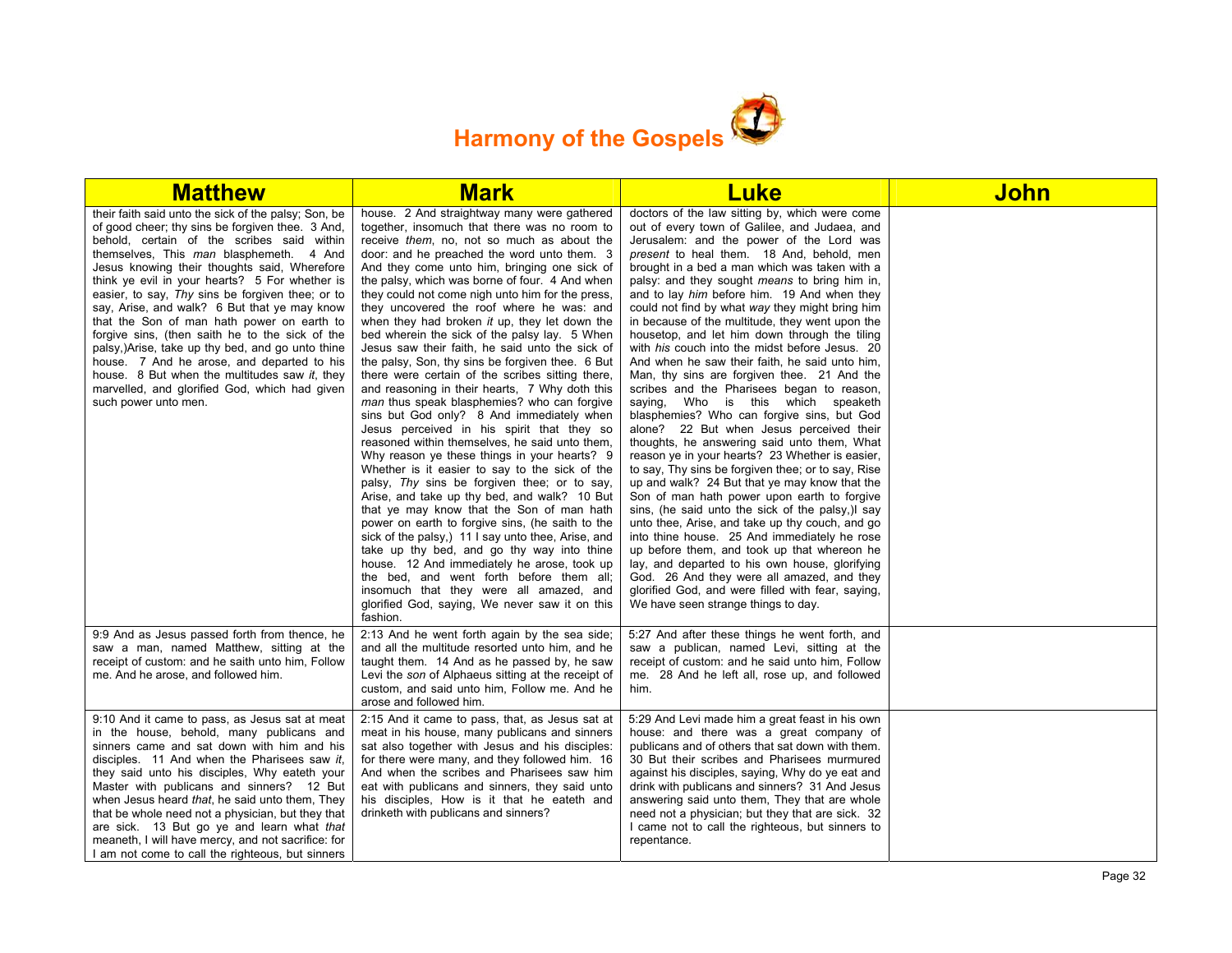

| <b>Matthew</b> | <b>Mark</b>                                                                                                                                                                                                                                                                                                                                                                                                                                                                                                                                                                                                                                                                                                                                                                                                                                                                                        | <b>Luke</b>                                                                                                                                                                                                                                                                                                                                                                                                                                                                                                                                                                                                                                                                                                                                                                                                                                                                                                                                                        | <b>John</b>                                                                                                                                                                                                                                                                                                                                                                                                      |
|----------------|----------------------------------------------------------------------------------------------------------------------------------------------------------------------------------------------------------------------------------------------------------------------------------------------------------------------------------------------------------------------------------------------------------------------------------------------------------------------------------------------------------------------------------------------------------------------------------------------------------------------------------------------------------------------------------------------------------------------------------------------------------------------------------------------------------------------------------------------------------------------------------------------------|--------------------------------------------------------------------------------------------------------------------------------------------------------------------------------------------------------------------------------------------------------------------------------------------------------------------------------------------------------------------------------------------------------------------------------------------------------------------------------------------------------------------------------------------------------------------------------------------------------------------------------------------------------------------------------------------------------------------------------------------------------------------------------------------------------------------------------------------------------------------------------------------------------------------------------------------------------------------|------------------------------------------------------------------------------------------------------------------------------------------------------------------------------------------------------------------------------------------------------------------------------------------------------------------------------------------------------------------------------------------------------------------|
| to repentance. |                                                                                                                                                                                                                                                                                                                                                                                                                                                                                                                                                                                                                                                                                                                                                                                                                                                                                                    |                                                                                                                                                                                                                                                                                                                                                                                                                                                                                                                                                                                                                                                                                                                                                                                                                                                                                                                                                                    |                                                                                                                                                                                                                                                                                                                                                                                                                  |
|                |                                                                                                                                                                                                                                                                                                                                                                                                                                                                                                                                                                                                                                                                                                                                                                                                                                                                                                    | 5:33 And they said unto him, Why do the<br>disciples of John fast often, and make prayers,<br>and likewise the disciples of the Pharisees; but<br>thine eat and drink? 34 And he said unto them.<br>Can ye make the children of the bridechamber<br>fast, while the bridegroom is with them? 35 But<br>the days will come, when the bridegroom shall<br>be taken away from them, and then shall they<br>fast in those days. 36 And he spake also a<br>parable unto them; No man putteth a piece of a<br>new garment upon an old; if otherwise, then<br>both the new maketh a rent, and the piece that<br>was taken out of the new agreeth not with the<br>old. 37 And no man putteth new wine into old<br>bottles; else the new wine will burst the bottles,<br>and be spilled, and the bottles shall perish. 38<br>But new wine must be put into new bottles; and<br>both are preserved. 39 No man also having<br>drunk old wine straightway desireth new: for he |                                                                                                                                                                                                                                                                                                                                                                                                                  |
|                | 2:18 And the disciples of John and of the<br>Pharisees used to fast: and they come and say<br>unto him, Why do the disciples of John and of<br>the Pharisees fast, but thy disciples fast not? 19<br>And Jesus said unto them, Can the children of<br>the bridechamber fast, while the bridegroom is<br>with them? as long as they have the bridegroom<br>with them, they cannot fast. 20 But the days will<br>come, when the bridegroom shall be taken away<br>from them, and then shall they fast in those<br>days. 21 No man also seweth a piece of new<br>cloth on an old garment: else the new piece that<br>filled it up taketh away from the old, and the rent<br>is made worse. 22 And no man putteth new<br>wine into old bottles: else the new wine doth<br>burst the bottles, and the wine is spilled, and the<br>bottles will be marred: but new wine must be put<br>into new bottles. | saith, The old is better.                                                                                                                                                                                                                                                                                                                                                                                                                                                                                                                                                                                                                                                                                                                                                                                                                                                                                                                                          |                                                                                                                                                                                                                                                                                                                                                                                                                  |
|                |                                                                                                                                                                                                                                                                                                                                                                                                                                                                                                                                                                                                                                                                                                                                                                                                                                                                                                    |                                                                                                                                                                                                                                                                                                                                                                                                                                                                                                                                                                                                                                                                                                                                                                                                                                                                                                                                                                    | 5:1 After this there was a feast of the Jews; and<br>Jesus went up to Jerusalem. 2 Now there is at<br>Jerusalem by the sheep market a pool, which is<br>called in the Hebrew tongue Bethesda, having<br>five porches. 3 In these lay a great multitude of<br>impotent folk, of blind, halt, withered, waiting for<br>the moving of the water. 4 For an angel went<br>down at a certain season into the pool, and |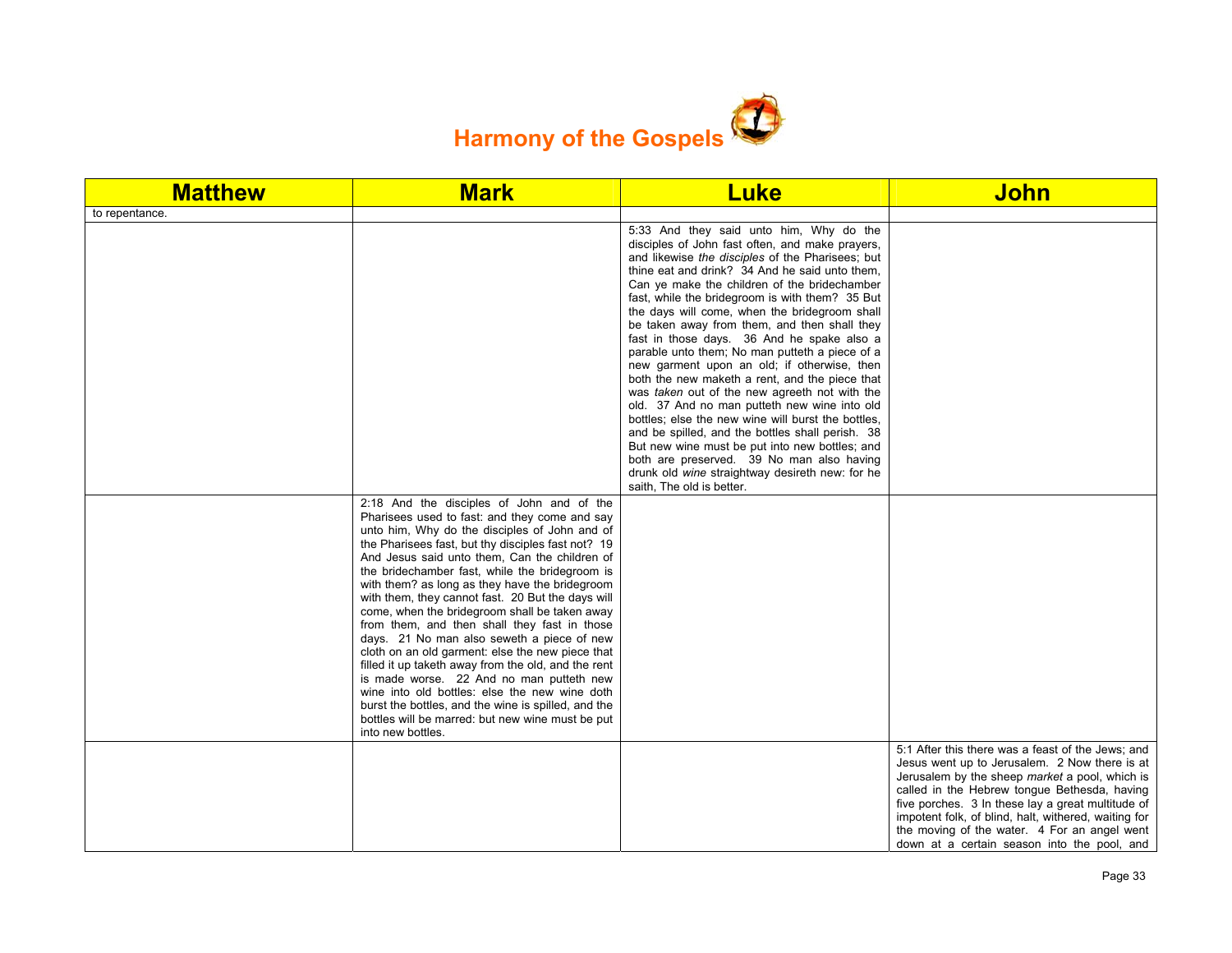

| <b>Matthew</b> | <b>Mark</b> | <b>Luke</b> | John                                                                                                                                                                                                                                                                                                                                                                                                                                                                                                                                                                                                                                                                                                                                                                                                                                                                                                                                                                                                                                                                                                                                                                                                                                                                                                                                                                                                                                                                                                                                                                                                                                                                                                                                                                                                                                                                                                                                                                                                                                                                                                                                                                                                                                                                |
|----------------|-------------|-------------|---------------------------------------------------------------------------------------------------------------------------------------------------------------------------------------------------------------------------------------------------------------------------------------------------------------------------------------------------------------------------------------------------------------------------------------------------------------------------------------------------------------------------------------------------------------------------------------------------------------------------------------------------------------------------------------------------------------------------------------------------------------------------------------------------------------------------------------------------------------------------------------------------------------------------------------------------------------------------------------------------------------------------------------------------------------------------------------------------------------------------------------------------------------------------------------------------------------------------------------------------------------------------------------------------------------------------------------------------------------------------------------------------------------------------------------------------------------------------------------------------------------------------------------------------------------------------------------------------------------------------------------------------------------------------------------------------------------------------------------------------------------------------------------------------------------------------------------------------------------------------------------------------------------------------------------------------------------------------------------------------------------------------------------------------------------------------------------------------------------------------------------------------------------------------------------------------------------------------------------------------------------------|
|                |             |             | troubled the water: whosoever then first after the<br>troubling of the water stepped in was made<br>whole of whatsoever disease he had. 5 And a<br>certain man was there, which had an infirmity<br>thirty and eight years. 6 When Jesus saw him<br>lie, and knew that he had been now a long time<br>in that case, he saith unto him, Wilt thou be<br>made whole? 7 The impotent man answered<br>him, Sir, I have no man, when the water is<br>troubled, to put me into the pool: but while I am<br>coming, another steppeth down before me. 8<br>Jesus saith unto him, Rise, take up thy bed, and<br>walk. 9 And immediately the man was made<br>whole, and took up his bed, and walked: and on<br>the same day was the sabbath. 10 The Jews<br>therefore said unto him that was cured, It is the<br>sabbath day: it is not lawful for thee to carry thy<br>bed. 11 He answered them, He that made me<br>whole, the same said unto me, Take up thy bed,<br>and walk. 12 Then asked they him, What man<br>is that which said unto thee, Take up thy bed,<br>and walk? 13 And he that was healed wist not<br>who it was: for Jesus had conveyed himself<br>away, a multitude being in that place. 14<br>Afterward Jesus findeth him in the temple, and<br>said unto him, Behold, thou art made whole: sin<br>no more, lest a worse thing come unto thee. 15<br>The man departed, and told the Jews that it was<br>Jesus, which had made him whole. 16 And<br>therefore did the Jews persecute Jesus, and<br>sought to slay him, because he had done these<br>things on the sabbath day. 17 But Jesus<br>answered them, My Father worketh hitherto, and<br>I work. 18 Therefore the Jews sought the more<br>to kill him, because he not only had broken the<br>sabbath, but said also that God was his Father,<br>making himself equal with God. 19 Then<br>answered Jesus and said unto them, Verily,<br>verily, I say unto you, The Son can do nothing of<br>himself, but what he seeth the Father do: for<br>what things soever he doeth, these also doeth<br>the Son likewise. 20 For the Father loveth the<br>Son, and sheweth him all things that himself<br>doeth: and he will shew him greater works than<br>these, that ye may marvel. 21 For as the Father |
|                |             |             | raiseth up the dead, and quickeneth <i>them</i> ; even<br>so the Son quickeneth whom he will. 22 For the<br>Father judgeth no man, but hath committed all                                                                                                                                                                                                                                                                                                                                                                                                                                                                                                                                                                                                                                                                                                                                                                                                                                                                                                                                                                                                                                                                                                                                                                                                                                                                                                                                                                                                                                                                                                                                                                                                                                                                                                                                                                                                                                                                                                                                                                                                                                                                                                           |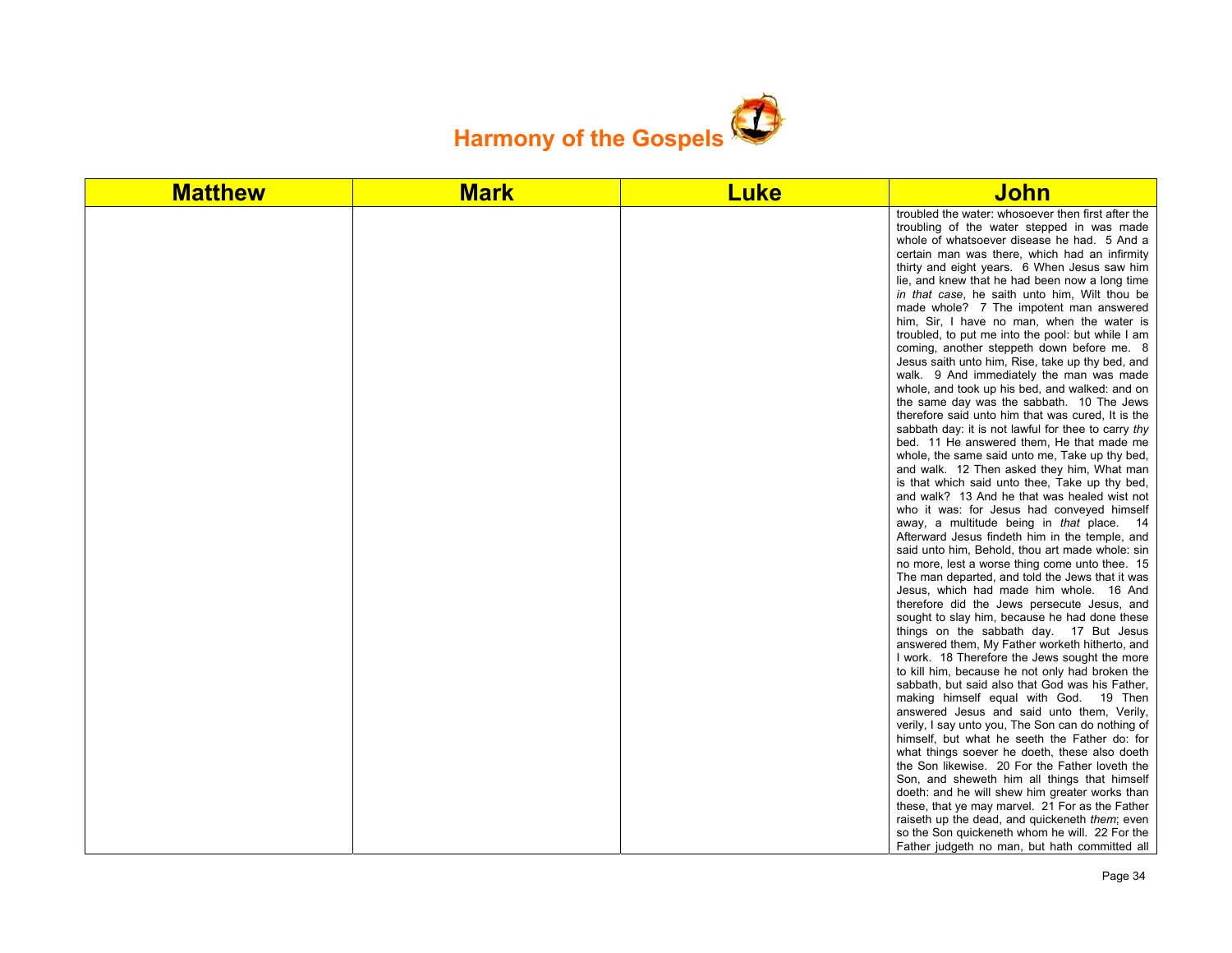

| <b>Matthew</b> | <b>Mark</b> | <b>Luke</b> | <u>John</u>                                                                                                                                                                                                                                                                                                                                                                                                                                                                                                                                                                                                                                                                                                                                                                                                                                                                                                                                                                                                                                                                                                                                                                                                                                                                                                                                                                                                                                                                                                                                                                                                                                                                                                                                                                                                                                                                                                                                                                                                                                                                                                                                                                                                                                                       |
|----------------|-------------|-------------|-------------------------------------------------------------------------------------------------------------------------------------------------------------------------------------------------------------------------------------------------------------------------------------------------------------------------------------------------------------------------------------------------------------------------------------------------------------------------------------------------------------------------------------------------------------------------------------------------------------------------------------------------------------------------------------------------------------------------------------------------------------------------------------------------------------------------------------------------------------------------------------------------------------------------------------------------------------------------------------------------------------------------------------------------------------------------------------------------------------------------------------------------------------------------------------------------------------------------------------------------------------------------------------------------------------------------------------------------------------------------------------------------------------------------------------------------------------------------------------------------------------------------------------------------------------------------------------------------------------------------------------------------------------------------------------------------------------------------------------------------------------------------------------------------------------------------------------------------------------------------------------------------------------------------------------------------------------------------------------------------------------------------------------------------------------------------------------------------------------------------------------------------------------------------------------------------------------------------------------------------------------------|
|                |             |             | judgment unto the Son: 23 That all men should<br>honour the Son, even as they honour the<br>Father. He that honoureth not the Son<br>honoureth not the Father which hath sent him.<br>24 Verily, verily, I say unto you, He that heareth<br>my word, and believeth on him that sent me,<br>hath everlasting life, and shall not come into<br>condemnation; but is passed from death unto<br>life. 25 Verily, verily, I say unto you, The hour is<br>coming, and now is, when the dead shall hear<br>the voice of the Son of God: and they that hear<br>shall live. 26 For as the Father hath life in<br>himself; so hath he given to the Son to have life<br>in himself; 27 And hath given him authority to<br>execute judgment also, because he is the Son<br>of man. 28 Marvel not at this: for the hour is<br>coming, in the which all that are in the graves<br>shall hear his voice, 29 And shall come forth;<br>they that have done good, unto the resurrection<br>of life; and they that have done evil, unto the<br>resurrection of damnation. 30 I can of mine own<br>self do nothing: as I hear, I judge: and my<br>judgment is just; because I seek not mine own<br>will, but the will of the Father which hath sent<br>me. 31 If I bear witness of myself, my witness is<br>not true. 32 There is another that beareth<br>witness of me: and I know that the witness<br>which he witnesseth of me is true. 33 Ye sent<br>unto John, and he bare witness unto the truth.<br>34 But I receive not testimony from man: but<br>these things I say, that ye might be saved. 35<br>He was a burning and a shining light: and ye<br>were willing for a season to rejoice in his light.<br>36 But I have greater witness than that of John:<br>for the works which the Father hath given me to<br>finish, the same works that I do, bear witness of<br>me, that the Father hath sent me. 37 And the<br>Father himself, which hath sent me, hath borne<br>witness of me. Ye have neither heard his voice<br>at any time, nor seen his shape. 38 And ye<br>have not his word abiding in you: for whom he<br>hath sent, him ye believe not. 39 Search the<br>scriptures; for in them ye think ye have eternal<br>life: and they are they which testify of me. 40 |
|                |             |             | And ye will not come to me, that ye might have<br>life. 41 I receive not honour from men. 42 But I<br>know you, that ye have not the love of God in<br>you. 43 I am come in my Father's name, and ye                                                                                                                                                                                                                                                                                                                                                                                                                                                                                                                                                                                                                                                                                                                                                                                                                                                                                                                                                                                                                                                                                                                                                                                                                                                                                                                                                                                                                                                                                                                                                                                                                                                                                                                                                                                                                                                                                                                                                                                                                                                              |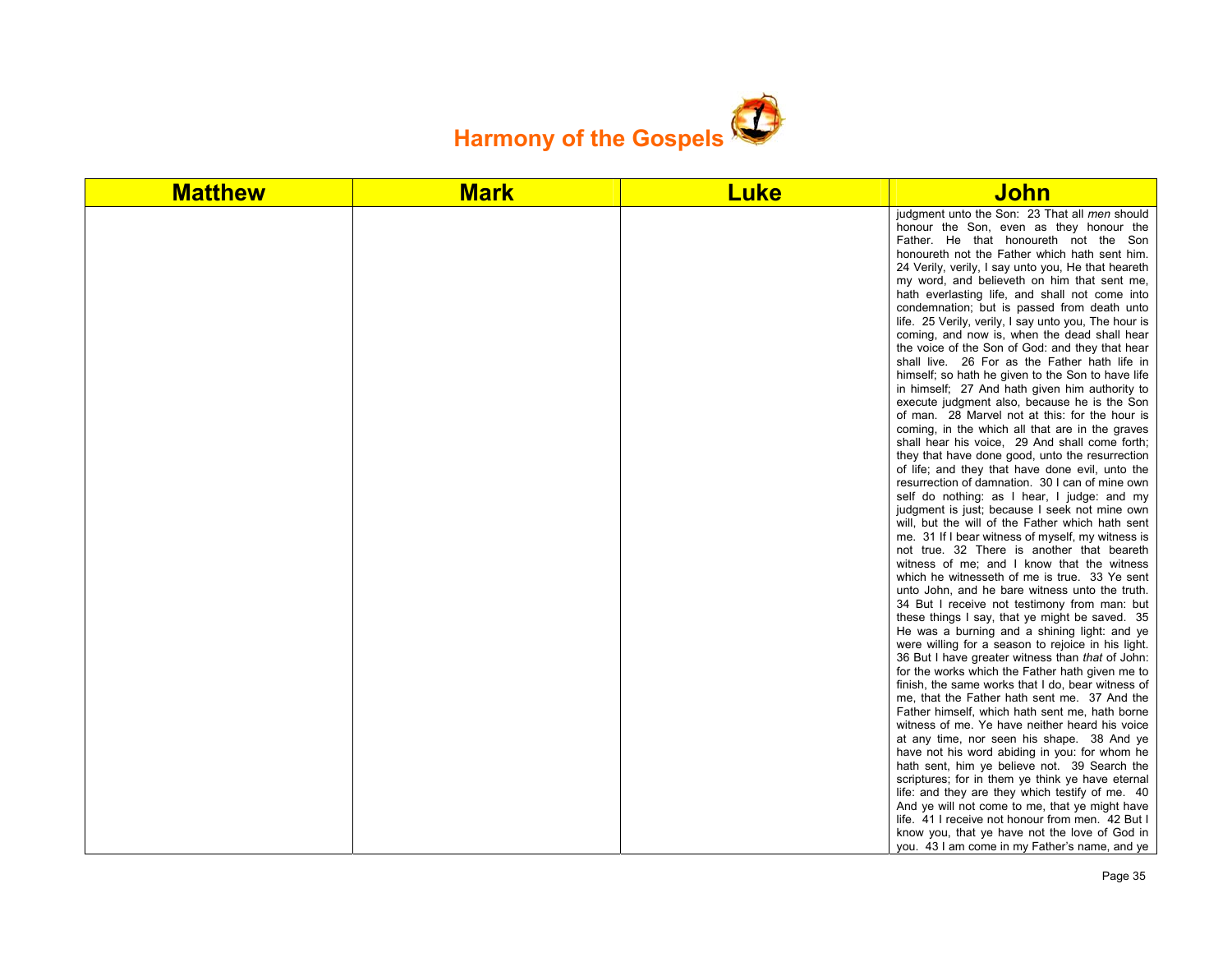

| <b>Matthew</b>                                                                                                                                                                                                                                                                                                                                                                                                                                                                                                                                                                                                                                                                                                                                                                                                                                                                                                                                                                                                                     | <b>Mark</b>                                                                                                                                                                                                                                                                                                                                                                                                                                                                                                                                                                                                                                                                                                                                                                                                                    | <b>Luke</b>                                                                                                                                                                                                                                                                                                                                                                                                                                                                                                                                                                                                                                                                                                                                                                                                                                                                                     | John                                                                                                                                                                                                                                                                                                                                                                                                                                                                                         |
|------------------------------------------------------------------------------------------------------------------------------------------------------------------------------------------------------------------------------------------------------------------------------------------------------------------------------------------------------------------------------------------------------------------------------------------------------------------------------------------------------------------------------------------------------------------------------------------------------------------------------------------------------------------------------------------------------------------------------------------------------------------------------------------------------------------------------------------------------------------------------------------------------------------------------------------------------------------------------------------------------------------------------------|--------------------------------------------------------------------------------------------------------------------------------------------------------------------------------------------------------------------------------------------------------------------------------------------------------------------------------------------------------------------------------------------------------------------------------------------------------------------------------------------------------------------------------------------------------------------------------------------------------------------------------------------------------------------------------------------------------------------------------------------------------------------------------------------------------------------------------|-------------------------------------------------------------------------------------------------------------------------------------------------------------------------------------------------------------------------------------------------------------------------------------------------------------------------------------------------------------------------------------------------------------------------------------------------------------------------------------------------------------------------------------------------------------------------------------------------------------------------------------------------------------------------------------------------------------------------------------------------------------------------------------------------------------------------------------------------------------------------------------------------|----------------------------------------------------------------------------------------------------------------------------------------------------------------------------------------------------------------------------------------------------------------------------------------------------------------------------------------------------------------------------------------------------------------------------------------------------------------------------------------------|
|                                                                                                                                                                                                                                                                                                                                                                                                                                                                                                                                                                                                                                                                                                                                                                                                                                                                                                                                                                                                                                    |                                                                                                                                                                                                                                                                                                                                                                                                                                                                                                                                                                                                                                                                                                                                                                                                                                |                                                                                                                                                                                                                                                                                                                                                                                                                                                                                                                                                                                                                                                                                                                                                                                                                                                                                                 | receive me not: if another shall come in his own<br>name, him ye will receive. 44 How can ye<br>believe, which receive honour one of another,<br>and seek not the honour that cometh from God<br>only? 45 Do not think that I will accuse you to<br>the Father: there is one that accuseth you, even<br>Moses, in whom ye trust. 46 For had ye<br>believed Moses, ye would have believed me: for<br>he wrote of me. 47 But if ye believe not his<br>writings, how shall ye believe my words? |
| 12:1 At that time Jesus went on the sabbath day<br>through the corn; and his disciples were an<br>hungred, and began to pluck the ears of corn,<br>and to eat. 2 But when the Pharisees saw it.<br>they said unto him, Behold, thy disciples do that<br>which is not lawful to do upon the sabbath day.<br>3 But he said unto them, Have ye not read what<br>David did, when he was an hungred, and they<br>that were with him; 4 How he entered into the<br>house of God, and did eat the shewbread, which<br>was not lawful for him to eat, neither for them<br>which were with him, but only for the priests? 5<br>Or have ye not read in the law, how that on the<br>sabbath days the priests in the temple profane<br>the sabbath, and are blameless? 6 But I say<br>unto you, That in this place is one greater than<br>the temple. 7 But if ye had known what this<br>meaneth, I will have mercy, and not sacrifice, ye<br>would not have condemned the quiltless. 8 For<br>the Son of man is Lord even of the sabbath day. | 2:23 And it came to pass, that he went through<br>the corn fields on the sabbath day; and his<br>disciples began, as they went, to pluck the ears<br>of corn. 24 And the Pharisees said unto him.<br>Behold, why do they on the sabbath day that<br>which is not lawful? 25 And he said unto them.<br>Have ye never read what David did, when he<br>had need, and was an hungred, he, and they<br>that were with him? 26 How he went into the<br>house of God in the days of Abiathar the high<br>priest, and did eat the shewbread, which is not<br>lawful to eat but for the priests, and gave also to<br>them which were with him? 27 And he said unto<br>them. The sabbath was made for man, and not<br>man for the sabbath: 28 Therefore the Son of<br>man is Lord also of the sabbath.                                   | 6:1 And it came to pass on the second sabbath<br>after the first, that he went through the corn<br>fields; and his disciples plucked the ears of corn,<br>and did eat, rubbing them in their hands. 2 And<br>certain of the Pharisees said unto them, Why do<br>ye that which is not lawful to do on the sabbath<br>days? 3 And Jesus answering them said, Have<br>ye not read so much as this, what David did,<br>when himself was an hungred, and they which<br>were with him; 4 How he went into the house of<br>God, and did take and eat the shewbread, and<br>gave also to them that were with him; which it is<br>not lawful to eat but for the priests alone? 5 And<br>he said unto them. That the Son of man is Lord<br>also of the sabbath.                                                                                                                                           |                                                                                                                                                                                                                                                                                                                                                                                                                                                                                              |
| 12:9 And when he was departed thence, he<br>went into their synagogue: 10 And, behold,<br>there was a man which had his hand withered.<br>And they asked him, saying, Is it lawful to heal<br>on the sabbath days? that they might accuse<br>him. 11 And he said unto them, What man shall<br>there be among you, that shall have one sheep,<br>and if it fall into a pit on the sabbath day, will he<br>not lay hold on it, and lift it out? 12 How much<br>then is a man better than a sheep? Wherefore it<br>is lawful to do well on the sabbath days. 13<br>Then saith he to the man, Stretch forth thine<br>hand. And he stretched it forth; and it was<br>restored whole, like as the other. 14 Then the<br>Pharisees went out, and held a council against<br>him, how they might destroy him.                                                                                                                                                                                                                               | 3:1 And he entered again into the synagogue;<br>and there was a man there which had a<br>withered hand. 2 And they watched him,<br>whether he would heal him on the sabbath day;<br>that they might accuse him. 3 And he saith unto<br>the man which had the withered hand, Stand<br>forth. 4 And he saith unto them, Is it lawful to do<br>good on the sabbath days, or to do evil? to save<br>life, or to kill? But they held their peace. 5 And<br>when he had looked round about on them with<br>anger, being grieved for the hardness of their<br>hearts, he saith unto the man, Stretch forth thine<br>hand. And he stretched it out: and his hand was<br>restored whole as the other. 6 And the<br>Pharisees went forth, and straightway took<br>counsel with the Herodians against him, how<br>they might destroy him. | 6:6 And it came to pass also on another<br>sabbath, that he entered into the synagogue<br>and taught: and there was a man whose right<br>hand was withered. 7 And the scribes and<br>Pharisees watched him, whether he would heal<br>on the sabbath day; that they might find an<br>accusation against him. 8 But he knew their<br>thoughts, and said to the man which had the<br>withered hand, Rise up, and stand forth in the<br>midst. And he arose and stood forth. 9 Then<br>said Jesus unto them. I will ask you one thing; Is<br>it lawful on the sabbath days to do good, or to<br>do evil? to save life, or to destroy it? 10 And<br>looking round about upon them all, he said unto<br>the man, Stretch forth thy hand. And he did so:<br>and his hand was restored whole as the other.<br>11 And they were filled with madness; and<br>communed one with another what they might do |                                                                                                                                                                                                                                                                                                                                                                                                                                                                                              |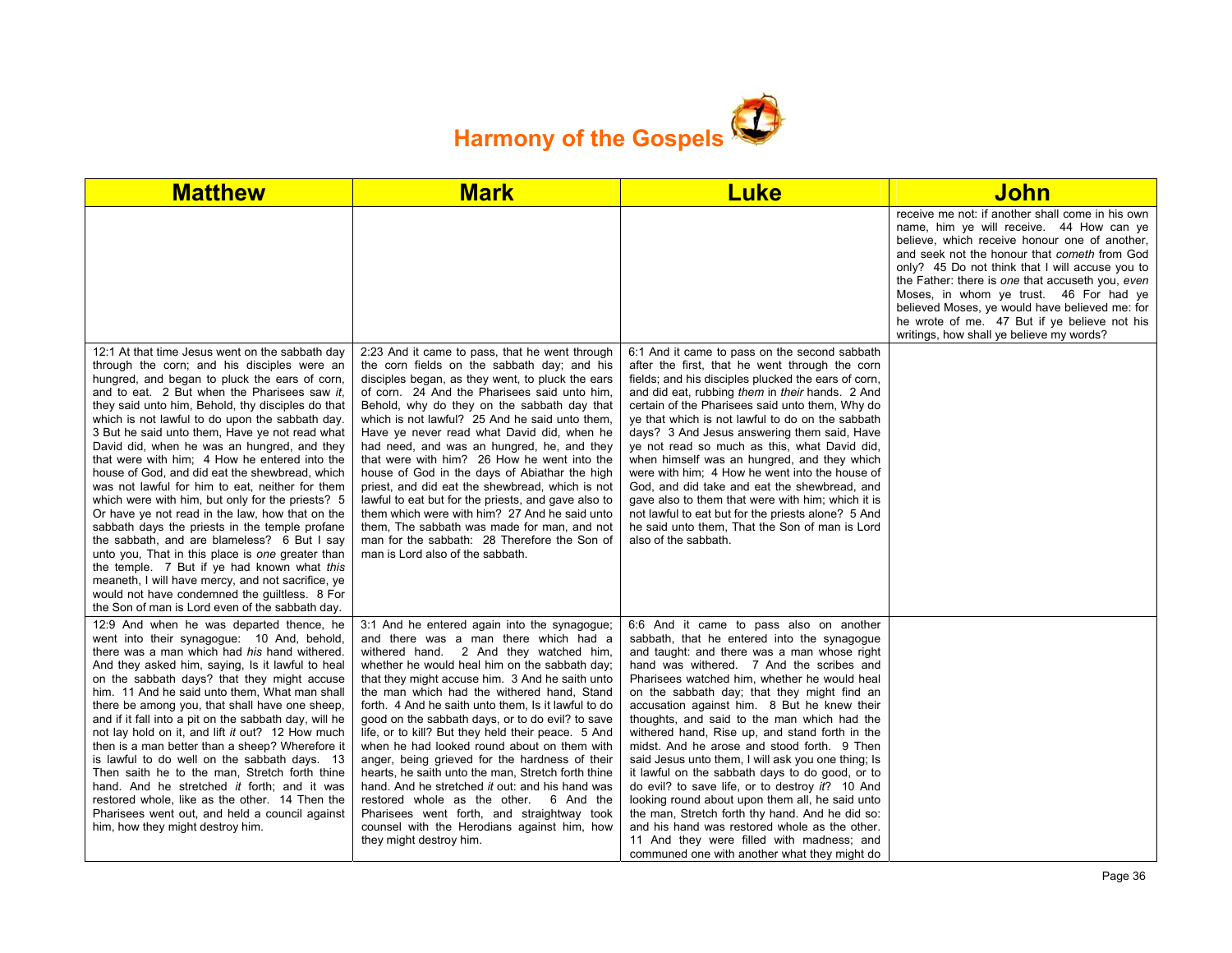

| <b>Matthew</b>                                                                                                                                                                                                                                                                                                                                                                                                                                                                                                                                                                                                                                                                                                                        | <b>Mark</b>                                                                                                                                                                                                                                                                                                                                                                                                                                                                                                                                                                                                                                                                                                                                                                         | <b>Luke</b>                                                                                                                                                                                                                                                                                                                                                                                                                                                                                                                                                                                                                                                                                                                                                        | <b>John</b> |
|---------------------------------------------------------------------------------------------------------------------------------------------------------------------------------------------------------------------------------------------------------------------------------------------------------------------------------------------------------------------------------------------------------------------------------------------------------------------------------------------------------------------------------------------------------------------------------------------------------------------------------------------------------------------------------------------------------------------------------------|-------------------------------------------------------------------------------------------------------------------------------------------------------------------------------------------------------------------------------------------------------------------------------------------------------------------------------------------------------------------------------------------------------------------------------------------------------------------------------------------------------------------------------------------------------------------------------------------------------------------------------------------------------------------------------------------------------------------------------------------------------------------------------------|--------------------------------------------------------------------------------------------------------------------------------------------------------------------------------------------------------------------------------------------------------------------------------------------------------------------------------------------------------------------------------------------------------------------------------------------------------------------------------------------------------------------------------------------------------------------------------------------------------------------------------------------------------------------------------------------------------------------------------------------------------------------|-------------|
|                                                                                                                                                                                                                                                                                                                                                                                                                                                                                                                                                                                                                                                                                                                                       |                                                                                                                                                                                                                                                                                                                                                                                                                                                                                                                                                                                                                                                                                                                                                                                     | to Jesus.                                                                                                                                                                                                                                                                                                                                                                                                                                                                                                                                                                                                                                                                                                                                                          |             |
| 12:15 But when Jesus knew it, he withdrew<br>himself from thence: and great multitudes<br>followed him, and he healed them all; 16 And<br>charged them that they should not make him<br>known: 17 That it might be fulfilled which was<br>spoken by Esaias the prophet, saying, 18<br>Behold my servant, whom I have chosen; my<br>beloved, in whom my soul is well pleased: I will<br>put my spirit upon him, and he shall shew<br>judgment to the Gentiles. 19 He shall not strive,<br>nor cry; neither shall any man hear his voice in<br>the streets. 20 A bruised reed shall he not<br>break, and smoking flax shall he not quench, till<br>he send forth judgment unto victory. 21 And in<br>his name shall the Gentiles trust. | 3:7 But Jesus withdrew himself with his disciples<br>to the sea: and a great multitude from Galilee<br>followed him, and from Judaea, 8 And from<br>Jerusalem, and from Idumaea, and from beyond<br>Jordan; and they about Tyre and Sidon, a great<br>multitude, when they had heard what great<br>things he did, came unto him. 9 And he spake<br>to his disciples, that a small ship should wait on<br>him because of the multitude, lest they should<br>throng him. 10 For he had healed many;<br>insomuch that they pressed upon him for to<br>touch him, as many as had plagues. 11 And<br>unclean spirits, when they saw him, fell down<br>before him, and cried, saying, Thou art the Son<br>of God. 12 And he straitly charged them that<br>they should not make him known. |                                                                                                                                                                                                                                                                                                                                                                                                                                                                                                                                                                                                                                                                                                                                                                    |             |
|                                                                                                                                                                                                                                                                                                                                                                                                                                                                                                                                                                                                                                                                                                                                       | 3:13 And he goeth up into a mountain, and<br>calleth <i>unto him</i> whom he would: and they came<br>unto him. 14 And he ordained twelve, that they<br>should be with him, and that he might send them<br>forth to preach, 15 And to have power to heal<br>sicknesses, and to cast out devils: 16 And<br>Simon he surnamed Peter; 17 And James the<br>son of Zebedee, and John the brother of James;<br>and he surnamed them Boanerges, which is,<br>The sons of thunder: 18 And Andrew, and<br>Philip, and Bartholomew, and Matthew, and<br>Thomas, and James the son of Alphaeus, and<br>Thaddaeus, and Simon the Canaanite, 19 And<br>Judas Iscariot, which also betrayed him: and<br>they went into an house.                                                                   | 6:12 And it came to pass in those days, that he<br>went out into a mountain to pray, and continued<br>all night in prayer to God. 13 And when it was<br>day, he called <i>unto him</i> his disciples: and of<br>them he chose twelve, whom also he named<br>apostles; 14 Simon, (whom he also named<br>Peter, ) and Andrew his brother, James and John,<br>Philip and Bartholomew, 15 Matthew and<br>Thomas, James the son of Alphaeus, and<br>Simon called Zelotes, 16 And Judas the brother<br>of James, and Judas Iscariot, which also was<br>the traitor.                                                                                                                                                                                                      |             |
|                                                                                                                                                                                                                                                                                                                                                                                                                                                                                                                                                                                                                                                                                                                                       |                                                                                                                                                                                                                                                                                                                                                                                                                                                                                                                                                                                                                                                                                                                                                                                     | 6:17 And he came down with them, and stood in<br>the plain, and the company of his disciples, and<br>a great multitude of people out of all Judaea and<br>Jerusalem, and from the sea coast of Tyre and<br>Sidon, which came to hear him, and to be<br>healed of their diseases; 18 And they that were<br>vexed with unclean spirits: and they were<br>healed. 19 And the whole multitude sought to<br>touch him: for there went virtue out of him. and<br>healed them all. 19 And the whole multitude<br>sought to touch him: for there went virtue out of<br>him, and healed them all. 20 And he lifted up<br>his eyes on his disciples, and said, Blessed be<br>ye poor: for yours is the kingdom of God. 21<br>Blessed are ye that hunger now: for ye shall be |             |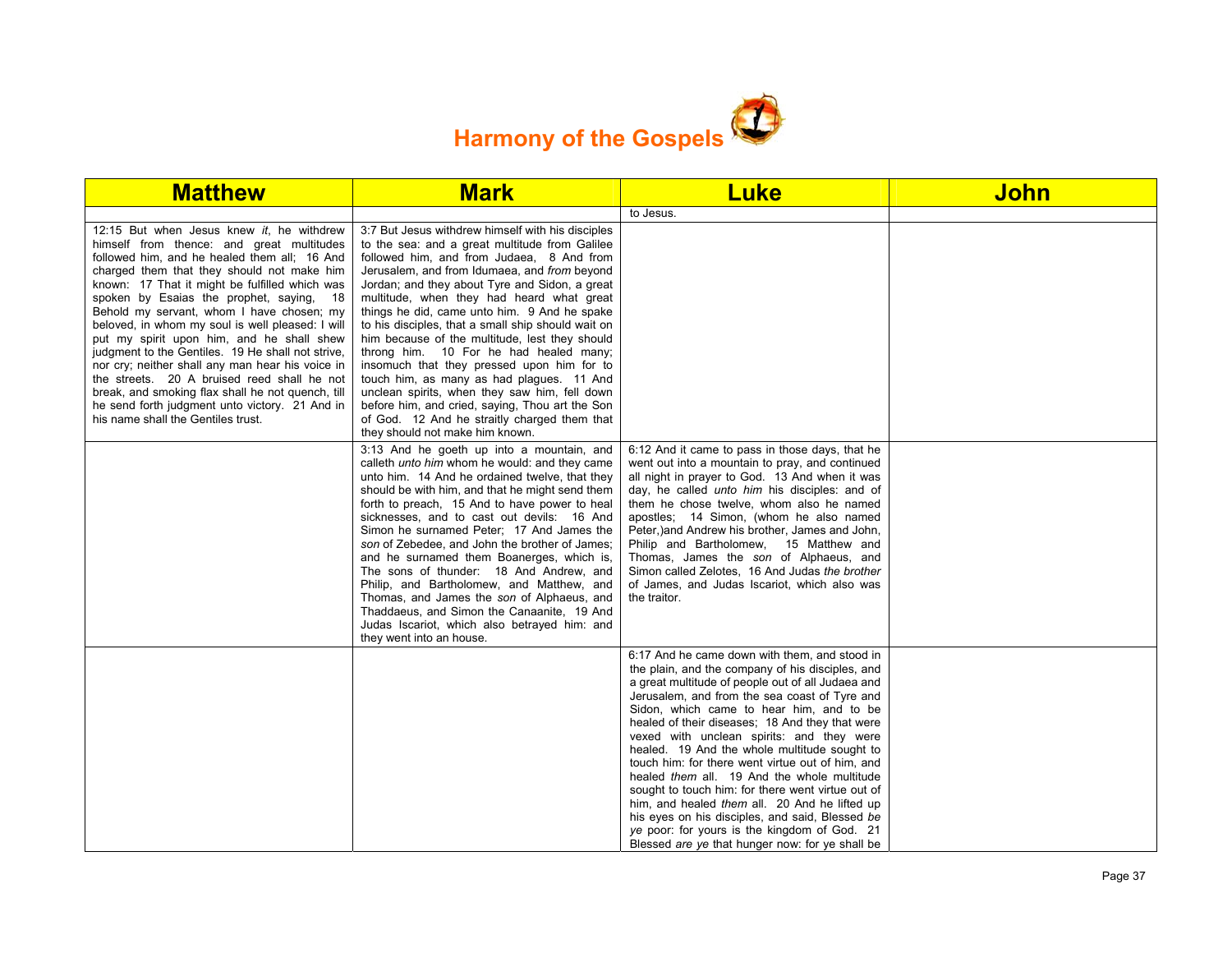

| filled. Blessed are ye that weep now: for ye shall<br>laugh. 22 Blessed are ye, when men shall hate<br>you, and when they shall separate you from<br>their company, and shall reproach you, and cast<br>out your name as evil, for the Son of man's<br>sake. 23 Rejoice ye in that day, and leap for<br>joy: for, behold, your reward is great in heaven:<br>for in the like manner did their fathers unto the<br>prophets. 24 But woe unto you that are rich! for<br>ye have received your consolation. 25 Woe<br>unto you that are full! for ye shall hunger. Woe<br>unto you that laugh now! for ye shall mourn and<br>weep. 26 Woe unto you, when all men shall<br>speak well of you! for so did their fathers to the<br>false prophets. 27 But I say unto you which<br>hear, Love your enemies, do good to them<br>which hate you, 28 Bless them that curse you,<br>and pray for them which despitefully use you.<br>29 And unto him that smiteth thee on the one<br>cheek offer also the other; and him that taketh<br>away thy cloke forbid not to take thy coat also.<br>30 Give to every man that asketh of thee; and of<br>him that taketh away thy goods ask them not<br>again. 31 And as ye would that men should do<br>to you, do ye also to them likewise. 32 For if ye<br>love them which love you, what thank have ye?<br>for sinners also love those that love them. 33<br>And if ye do good to them which do good to you,<br>what thank have ye? for sinners also do even<br>the same. 34 And if ye lend to them of whom ye<br>hope to receive, what thank have ye? for<br>sinners also lend to sinners, to receive as much<br>again. 35 But love ye your enemies, and do<br>good, and lend, hoping for nothing again; and |
|----------------------------------------------------------------------------------------------------------------------------------------------------------------------------------------------------------------------------------------------------------------------------------------------------------------------------------------------------------------------------------------------------------------------------------------------------------------------------------------------------------------------------------------------------------------------------------------------------------------------------------------------------------------------------------------------------------------------------------------------------------------------------------------------------------------------------------------------------------------------------------------------------------------------------------------------------------------------------------------------------------------------------------------------------------------------------------------------------------------------------------------------------------------------------------------------------------------------------------------------------------------------------------------------------------------------------------------------------------------------------------------------------------------------------------------------------------------------------------------------------------------------------------------------------------------------------------------------------------------------------------------------------------------------------------------------------------------------------------------------|
|                                                                                                                                                                                                                                                                                                                                                                                                                                                                                                                                                                                                                                                                                                                                                                                                                                                                                                                                                                                                                                                                                                                                                                                                                                                                                                                                                                                                                                                                                                                                                                                                                                                                                                                                              |
|                                                                                                                                                                                                                                                                                                                                                                                                                                                                                                                                                                                                                                                                                                                                                                                                                                                                                                                                                                                                                                                                                                                                                                                                                                                                                                                                                                                                                                                                                                                                                                                                                                                                                                                                              |
|                                                                                                                                                                                                                                                                                                                                                                                                                                                                                                                                                                                                                                                                                                                                                                                                                                                                                                                                                                                                                                                                                                                                                                                                                                                                                                                                                                                                                                                                                                                                                                                                                                                                                                                                              |
|                                                                                                                                                                                                                                                                                                                                                                                                                                                                                                                                                                                                                                                                                                                                                                                                                                                                                                                                                                                                                                                                                                                                                                                                                                                                                                                                                                                                                                                                                                                                                                                                                                                                                                                                              |
|                                                                                                                                                                                                                                                                                                                                                                                                                                                                                                                                                                                                                                                                                                                                                                                                                                                                                                                                                                                                                                                                                                                                                                                                                                                                                                                                                                                                                                                                                                                                                                                                                                                                                                                                              |
|                                                                                                                                                                                                                                                                                                                                                                                                                                                                                                                                                                                                                                                                                                                                                                                                                                                                                                                                                                                                                                                                                                                                                                                                                                                                                                                                                                                                                                                                                                                                                                                                                                                                                                                                              |
|                                                                                                                                                                                                                                                                                                                                                                                                                                                                                                                                                                                                                                                                                                                                                                                                                                                                                                                                                                                                                                                                                                                                                                                                                                                                                                                                                                                                                                                                                                                                                                                                                                                                                                                                              |
|                                                                                                                                                                                                                                                                                                                                                                                                                                                                                                                                                                                                                                                                                                                                                                                                                                                                                                                                                                                                                                                                                                                                                                                                                                                                                                                                                                                                                                                                                                                                                                                                                                                                                                                                              |
|                                                                                                                                                                                                                                                                                                                                                                                                                                                                                                                                                                                                                                                                                                                                                                                                                                                                                                                                                                                                                                                                                                                                                                                                                                                                                                                                                                                                                                                                                                                                                                                                                                                                                                                                              |
|                                                                                                                                                                                                                                                                                                                                                                                                                                                                                                                                                                                                                                                                                                                                                                                                                                                                                                                                                                                                                                                                                                                                                                                                                                                                                                                                                                                                                                                                                                                                                                                                                                                                                                                                              |
|                                                                                                                                                                                                                                                                                                                                                                                                                                                                                                                                                                                                                                                                                                                                                                                                                                                                                                                                                                                                                                                                                                                                                                                                                                                                                                                                                                                                                                                                                                                                                                                                                                                                                                                                              |
|                                                                                                                                                                                                                                                                                                                                                                                                                                                                                                                                                                                                                                                                                                                                                                                                                                                                                                                                                                                                                                                                                                                                                                                                                                                                                                                                                                                                                                                                                                                                                                                                                                                                                                                                              |
|                                                                                                                                                                                                                                                                                                                                                                                                                                                                                                                                                                                                                                                                                                                                                                                                                                                                                                                                                                                                                                                                                                                                                                                                                                                                                                                                                                                                                                                                                                                                                                                                                                                                                                                                              |
|                                                                                                                                                                                                                                                                                                                                                                                                                                                                                                                                                                                                                                                                                                                                                                                                                                                                                                                                                                                                                                                                                                                                                                                                                                                                                                                                                                                                                                                                                                                                                                                                                                                                                                                                              |
|                                                                                                                                                                                                                                                                                                                                                                                                                                                                                                                                                                                                                                                                                                                                                                                                                                                                                                                                                                                                                                                                                                                                                                                                                                                                                                                                                                                                                                                                                                                                                                                                                                                                                                                                              |
|                                                                                                                                                                                                                                                                                                                                                                                                                                                                                                                                                                                                                                                                                                                                                                                                                                                                                                                                                                                                                                                                                                                                                                                                                                                                                                                                                                                                                                                                                                                                                                                                                                                                                                                                              |
|                                                                                                                                                                                                                                                                                                                                                                                                                                                                                                                                                                                                                                                                                                                                                                                                                                                                                                                                                                                                                                                                                                                                                                                                                                                                                                                                                                                                                                                                                                                                                                                                                                                                                                                                              |
|                                                                                                                                                                                                                                                                                                                                                                                                                                                                                                                                                                                                                                                                                                                                                                                                                                                                                                                                                                                                                                                                                                                                                                                                                                                                                                                                                                                                                                                                                                                                                                                                                                                                                                                                              |
|                                                                                                                                                                                                                                                                                                                                                                                                                                                                                                                                                                                                                                                                                                                                                                                                                                                                                                                                                                                                                                                                                                                                                                                                                                                                                                                                                                                                                                                                                                                                                                                                                                                                                                                                              |
|                                                                                                                                                                                                                                                                                                                                                                                                                                                                                                                                                                                                                                                                                                                                                                                                                                                                                                                                                                                                                                                                                                                                                                                                                                                                                                                                                                                                                                                                                                                                                                                                                                                                                                                                              |
|                                                                                                                                                                                                                                                                                                                                                                                                                                                                                                                                                                                                                                                                                                                                                                                                                                                                                                                                                                                                                                                                                                                                                                                                                                                                                                                                                                                                                                                                                                                                                                                                                                                                                                                                              |
|                                                                                                                                                                                                                                                                                                                                                                                                                                                                                                                                                                                                                                                                                                                                                                                                                                                                                                                                                                                                                                                                                                                                                                                                                                                                                                                                                                                                                                                                                                                                                                                                                                                                                                                                              |
|                                                                                                                                                                                                                                                                                                                                                                                                                                                                                                                                                                                                                                                                                                                                                                                                                                                                                                                                                                                                                                                                                                                                                                                                                                                                                                                                                                                                                                                                                                                                                                                                                                                                                                                                              |
|                                                                                                                                                                                                                                                                                                                                                                                                                                                                                                                                                                                                                                                                                                                                                                                                                                                                                                                                                                                                                                                                                                                                                                                                                                                                                                                                                                                                                                                                                                                                                                                                                                                                                                                                              |
|                                                                                                                                                                                                                                                                                                                                                                                                                                                                                                                                                                                                                                                                                                                                                                                                                                                                                                                                                                                                                                                                                                                                                                                                                                                                                                                                                                                                                                                                                                                                                                                                                                                                                                                                              |
|                                                                                                                                                                                                                                                                                                                                                                                                                                                                                                                                                                                                                                                                                                                                                                                                                                                                                                                                                                                                                                                                                                                                                                                                                                                                                                                                                                                                                                                                                                                                                                                                                                                                                                                                              |
|                                                                                                                                                                                                                                                                                                                                                                                                                                                                                                                                                                                                                                                                                                                                                                                                                                                                                                                                                                                                                                                                                                                                                                                                                                                                                                                                                                                                                                                                                                                                                                                                                                                                                                                                              |
|                                                                                                                                                                                                                                                                                                                                                                                                                                                                                                                                                                                                                                                                                                                                                                                                                                                                                                                                                                                                                                                                                                                                                                                                                                                                                                                                                                                                                                                                                                                                                                                                                                                                                                                                              |
|                                                                                                                                                                                                                                                                                                                                                                                                                                                                                                                                                                                                                                                                                                                                                                                                                                                                                                                                                                                                                                                                                                                                                                                                                                                                                                                                                                                                                                                                                                                                                                                                                                                                                                                                              |
|                                                                                                                                                                                                                                                                                                                                                                                                                                                                                                                                                                                                                                                                                                                                                                                                                                                                                                                                                                                                                                                                                                                                                                                                                                                                                                                                                                                                                                                                                                                                                                                                                                                                                                                                              |
|                                                                                                                                                                                                                                                                                                                                                                                                                                                                                                                                                                                                                                                                                                                                                                                                                                                                                                                                                                                                                                                                                                                                                                                                                                                                                                                                                                                                                                                                                                                                                                                                                                                                                                                                              |
|                                                                                                                                                                                                                                                                                                                                                                                                                                                                                                                                                                                                                                                                                                                                                                                                                                                                                                                                                                                                                                                                                                                                                                                                                                                                                                                                                                                                                                                                                                                                                                                                                                                                                                                                              |
| your reward shall be great, and ye shall be the                                                                                                                                                                                                                                                                                                                                                                                                                                                                                                                                                                                                                                                                                                                                                                                                                                                                                                                                                                                                                                                                                                                                                                                                                                                                                                                                                                                                                                                                                                                                                                                                                                                                                              |
| children of the Highest: for he is kind unto the                                                                                                                                                                                                                                                                                                                                                                                                                                                                                                                                                                                                                                                                                                                                                                                                                                                                                                                                                                                                                                                                                                                                                                                                                                                                                                                                                                                                                                                                                                                                                                                                                                                                                             |
| unthankful and to the evil. 36 Be ye therefore                                                                                                                                                                                                                                                                                                                                                                                                                                                                                                                                                                                                                                                                                                                                                                                                                                                                                                                                                                                                                                                                                                                                                                                                                                                                                                                                                                                                                                                                                                                                                                                                                                                                                               |
| merciful, as your Father also is merciful. 37                                                                                                                                                                                                                                                                                                                                                                                                                                                                                                                                                                                                                                                                                                                                                                                                                                                                                                                                                                                                                                                                                                                                                                                                                                                                                                                                                                                                                                                                                                                                                                                                                                                                                                |
| Judge not, and ye shall not be judged: condemn                                                                                                                                                                                                                                                                                                                                                                                                                                                                                                                                                                                                                                                                                                                                                                                                                                                                                                                                                                                                                                                                                                                                                                                                                                                                                                                                                                                                                                                                                                                                                                                                                                                                                               |
| not, and ye shall not be condemned: forgive,<br>and ye shall be forgiven: 38 Give, and it shall                                                                                                                                                                                                                                                                                                                                                                                                                                                                                                                                                                                                                                                                                                                                                                                                                                                                                                                                                                                                                                                                                                                                                                                                                                                                                                                                                                                                                                                                                                                                                                                                                                              |
| be given unto you; good measure, pressed                                                                                                                                                                                                                                                                                                                                                                                                                                                                                                                                                                                                                                                                                                                                                                                                                                                                                                                                                                                                                                                                                                                                                                                                                                                                                                                                                                                                                                                                                                                                                                                                                                                                                                     |
| down, and shaken together, and running over,                                                                                                                                                                                                                                                                                                                                                                                                                                                                                                                                                                                                                                                                                                                                                                                                                                                                                                                                                                                                                                                                                                                                                                                                                                                                                                                                                                                                                                                                                                                                                                                                                                                                                                 |
| shall men give into your bosom. For with the                                                                                                                                                                                                                                                                                                                                                                                                                                                                                                                                                                                                                                                                                                                                                                                                                                                                                                                                                                                                                                                                                                                                                                                                                                                                                                                                                                                                                                                                                                                                                                                                                                                                                                 |
| same measure that ye mete withal it shall be                                                                                                                                                                                                                                                                                                                                                                                                                                                                                                                                                                                                                                                                                                                                                                                                                                                                                                                                                                                                                                                                                                                                                                                                                                                                                                                                                                                                                                                                                                                                                                                                                                                                                                 |
| measured to you again. 39 And he spake a                                                                                                                                                                                                                                                                                                                                                                                                                                                                                                                                                                                                                                                                                                                                                                                                                                                                                                                                                                                                                                                                                                                                                                                                                                                                                                                                                                                                                                                                                                                                                                                                                                                                                                     |
| parable unto them, Can the blind lead the blind?                                                                                                                                                                                                                                                                                                                                                                                                                                                                                                                                                                                                                                                                                                                                                                                                                                                                                                                                                                                                                                                                                                                                                                                                                                                                                                                                                                                                                                                                                                                                                                                                                                                                                             |
| shall they not both fall into the ditch? 40 The                                                                                                                                                                                                                                                                                                                                                                                                                                                                                                                                                                                                                                                                                                                                                                                                                                                                                                                                                                                                                                                                                                                                                                                                                                                                                                                                                                                                                                                                                                                                                                                                                                                                                              |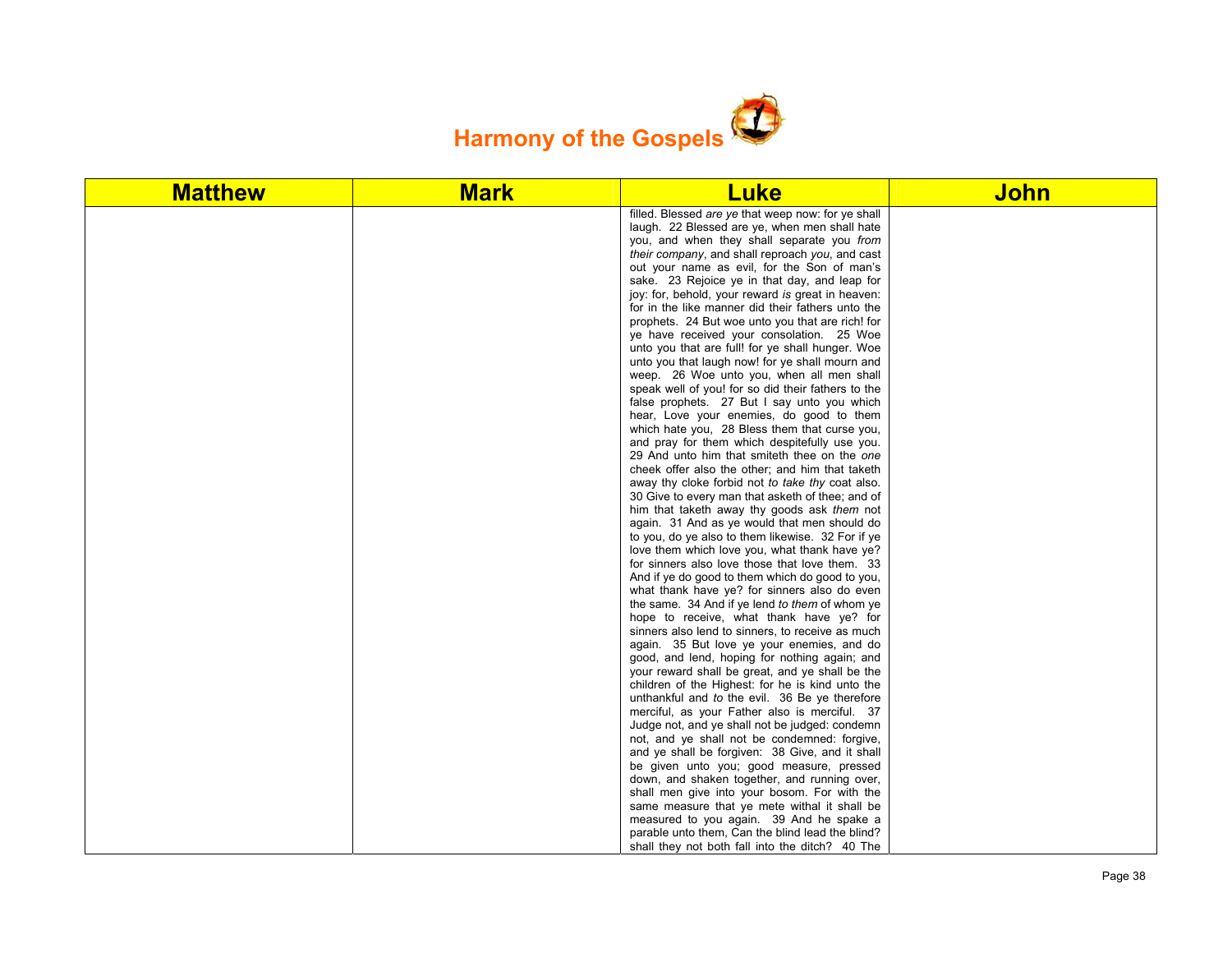

| <b>Matthew</b>                                                                                                                                  | <b>Mark</b> | <b>Luke</b>                                                                                                                                                                                        | <b>John</b> |
|-------------------------------------------------------------------------------------------------------------------------------------------------|-------------|----------------------------------------------------------------------------------------------------------------------------------------------------------------------------------------------------|-------------|
|                                                                                                                                                 |             | disciple is not above his master: but every one<br>that is perfect shall be as his master. 41 And<br>why beholdest thou the mote that is in thy<br>brother's eye, but perceivest not the beam that |             |
|                                                                                                                                                 |             | is in thine own eye? 42 Either how canst thou<br>say to thy brother, Brother, let me pull out the<br>mote that is in thine eye, when thou thyself                                                  |             |
|                                                                                                                                                 |             | beholdest not the beam that is in thine own<br>eye? Thou hypocrite, cast out first the beam out                                                                                                    |             |
|                                                                                                                                                 |             | of thine own eye, and then shalt thou see clearly<br>to pull out the mote that is in thy brother's eye.<br>43 For a good tree bringeth not forth corrupt                                           |             |
|                                                                                                                                                 |             | fruit; neither doth a corrupt tree bring forth good<br>fruit. 44 For every tree is known by his own                                                                                                |             |
|                                                                                                                                                 |             | fruit. For of thorns men do not gather figs, nor of<br>a bramble bush gather they grapes. 45 A good<br>man out of the good treasure of his heart                                                   |             |
|                                                                                                                                                 |             | bringeth forth that which is good; and an evil<br>man out of the evil treasure of his heart bringeth                                                                                               |             |
|                                                                                                                                                 |             | forth that which is evil: for of the abundance of<br>the heart his mouth speaketh. 46 And why call<br>ye me, Lord, Lord, and do not the things which I                                             |             |
|                                                                                                                                                 |             | say? 47 Whosoever cometh to me, and heareth<br>my sayings, and doeth them, I will shew you to                                                                                                      |             |
|                                                                                                                                                 |             | whom he is like: 48 He is like a man which built<br>an house, and digged deep, and laid the<br>foundation on a rock: and when the flood arose,                                                     |             |
|                                                                                                                                                 |             | the stream beat vehemently upon that house,<br>and could not shake it: for it was founded upon<br>a rock. 49 But he that heareth, and doeth not, is                                                |             |
|                                                                                                                                                 |             | like a man that without a foundation built an<br>house upon the earth; against which the stream                                                                                                    |             |
|                                                                                                                                                 |             | did beat vehemently, and immediately it fell; and<br>the ruin of that house was great.                                                                                                             |             |
| 8:5 And when Jesus was entered<br>into<br>Capernaum, there came unto him a centurion,<br>beseeching him, 6 And saying, Lord, my                 |             | 7:1 Now when he had ended all his sayings in<br>the audience of the people, he entered into<br>Capernaum. 2 And a certain centurion's                                                              |             |
| servant lieth at home sick of the palsy,<br>grievously tormented. 7 And Jesus saith unto                                                        |             | servant, who was dear unto him, was sick, and<br>ready to die. 3 And when he heard of Jesus, he                                                                                                    |             |
| him, I will come and heal him. 8 The centurion<br>answered and said, Lord, I am not worthy that<br>thou shouldest come under my roof: but speak |             | sent unto him the elders of the Jews,<br>beseeching him that he would come and heal<br>his servant. 4 And when they came to Jesus,                                                                 |             |
| the word only, and my servant shall be healed.<br>9 For I am a man under authority, having                                                      |             | they besought him instantly, saying, That he<br>was worthy for whom he should do this: 5 For                                                                                                       |             |
| soldiers under me: and I say to this man, Go,<br>and he goeth; and to another, Come, and he<br>cometh; and to my servant, Do this, and he       |             | he loveth our nation, and he hath built us a<br>synagogue. 6 Then Jesus went with them. And<br>when he was now not far from the house, the                                                         |             |
| doeth it. 10 When Jesus heard it, he marvelled,                                                                                                 |             | centurion sent friends to him, saying unto him,                                                                                                                                                    |             |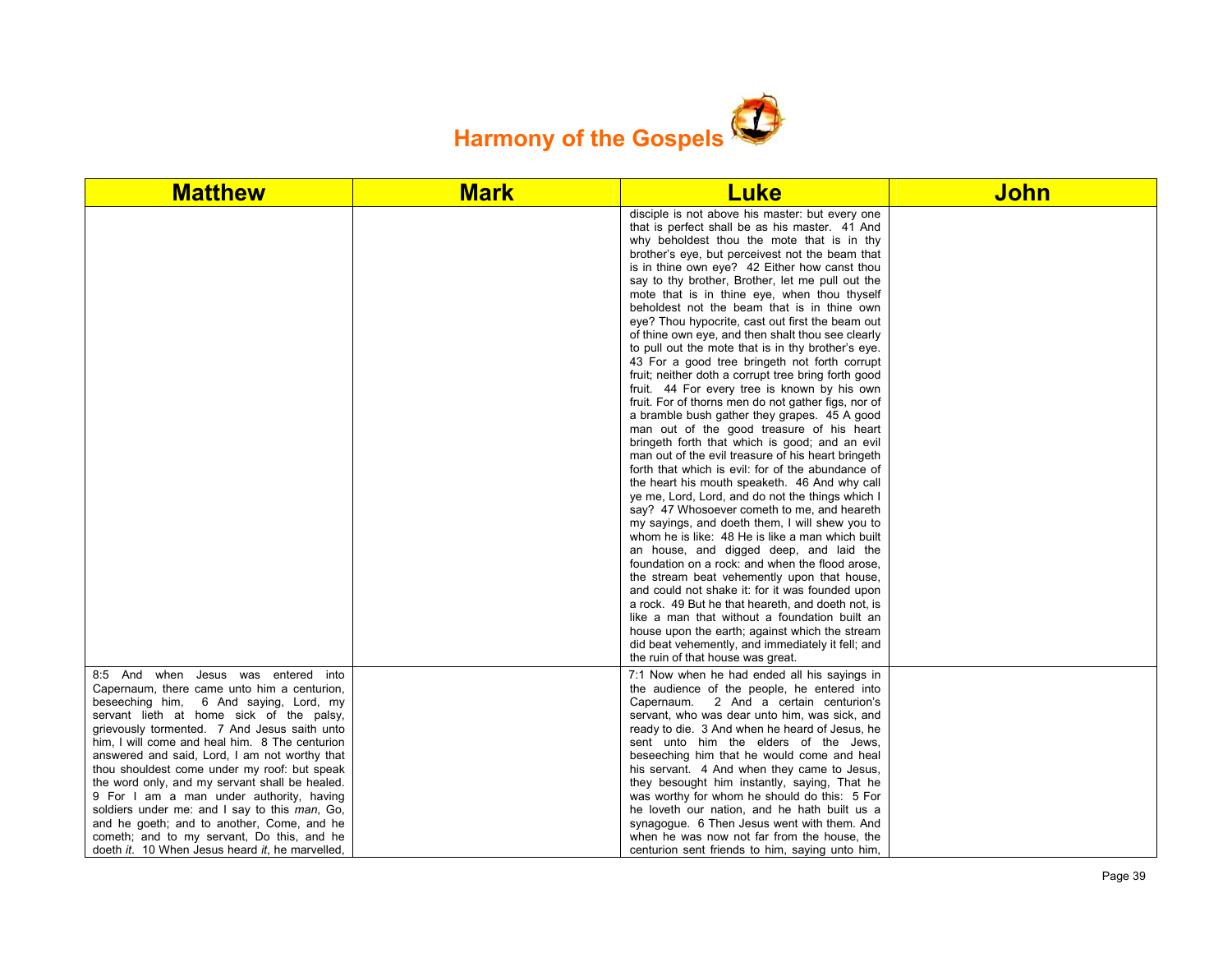

| <b>Matthew</b>                                                                                                                                                                                                                                                                                                                                                                                                                                                                                                                                                                  | <b>Mark</b> | <b>Luke</b>                                                                                                                                                                                                                                                                                                                                                                                                                                                                                                                                                                                                                                                                                                                                                                                                                                                                                                                                          | John |
|---------------------------------------------------------------------------------------------------------------------------------------------------------------------------------------------------------------------------------------------------------------------------------------------------------------------------------------------------------------------------------------------------------------------------------------------------------------------------------------------------------------------------------------------------------------------------------|-------------|------------------------------------------------------------------------------------------------------------------------------------------------------------------------------------------------------------------------------------------------------------------------------------------------------------------------------------------------------------------------------------------------------------------------------------------------------------------------------------------------------------------------------------------------------------------------------------------------------------------------------------------------------------------------------------------------------------------------------------------------------------------------------------------------------------------------------------------------------------------------------------------------------------------------------------------------------|------|
| and said to them that followed, Verily I say unto<br>you, I have not found so great faith, no, not in<br>Israel. 11 And I say unto you, That many shall<br>come from the east and west, and shall sit down<br>with Abraham, and Isaac, and Jacob, in the<br>kingdom of heaven. 12 But the children of the<br>kingdom shall be cast out into outer darkness:<br>there shall be weeping and gnashing of teeth.<br>13 And Jesus said unto the centurion, Go thy<br>way; and as thou hast believed, so be it done<br>unto thee. And his servant was healed in the<br>selfsame hour. |             | Lord, trouble not thyself: for I am not worthy that<br>thou shouldest enter under my roof:<br>$\overline{7}$<br>Wherefore neither thought I myself worthy to<br>come unto thee: but say in a word, and my<br>servant shall be healed. 8 For I also am a man<br>set under authority, having under me soldiers,<br>and I say unto one, Go, and he goeth; and to<br>another, Come, and he cometh; and to my<br>servant, Do this, and he doeth it. 9 When Jesus<br>heard these things, he marvelled at him, and<br>turned him about, and said unto the people that<br>followed him, I say unto you, I have not found so<br>great faith, no, not in Israel. 10 And they that<br>were sent, returning to the house, found the<br>servant whole that had been sick.                                                                                                                                                                                         |      |
|                                                                                                                                                                                                                                                                                                                                                                                                                                                                                                                                                                                 |             | 7:11 And it came to pass the day after, that he<br>went into a city called Nain; and many of his<br>disciples went with him, and much people. 12<br>Now when he came nigh to the gate of the city,<br>behold, there was a dead man carried out, the<br>only son of his mother, and she was a widow:<br>and much people of the city was with her. 13<br>And when the Lord saw her, he had compassion<br>on her, and said unto her, Weep not. 14 And he<br>came and touched the bier: and they that bare<br>him stood still. And he said, Young man, I say<br>unto thee, Arise. 15 And he that was dead sat<br>up, and began to speak. And he delivered him<br>to his mother. 16 And there came a fear on all:<br>and they glorified God, saying, That a great<br>prophet is risen up among us; and, That God<br>hath visited his people. 17 And this rumour of<br>him went forth throughout all Judaea, and<br>throughout all the region round about. |      |
| 11:2 Now when John had heard in the prison the<br>works of Christ, he sent two of his disciples, 3<br>And said unto him, Art thou he that should<br>come, or do we look for another? 4 Jesus<br>answered and said unto them, Go and shew<br>John again those things which ye do hear and<br>see: 5 The blind receive their sight, and the<br>lame walk, the lepers are cleansed, and the deaf<br>hear, the dead are raised up, and the poor have<br>the gospel preached to them. 6 And blessed is<br>he, whosoever shall not be offended in me.                                 |             | 7:18 And the disciples of John shewed him of all<br>these things. 19 And John calling unto him two<br>of his disciples sent them to Jesus, saying, Art<br>thou he that should come? or look we for<br>another? 20 When the men were come unto<br>him, they said, John Baptist hath sent us unto<br>thee, saying, Art thou he that should come? or<br>look we for another? 21 And in that same hour<br>he cured many of their infirmities and plagues,<br>and of evil spirits; and unto many that were blind<br>he gave sight. 22 Then Jesus answering said<br>unto them, Go your way, and tell John what<br>things ye have seen and heard; how that the<br>blind see, the lame walk, the lepers are                                                                                                                                                                                                                                                  |      |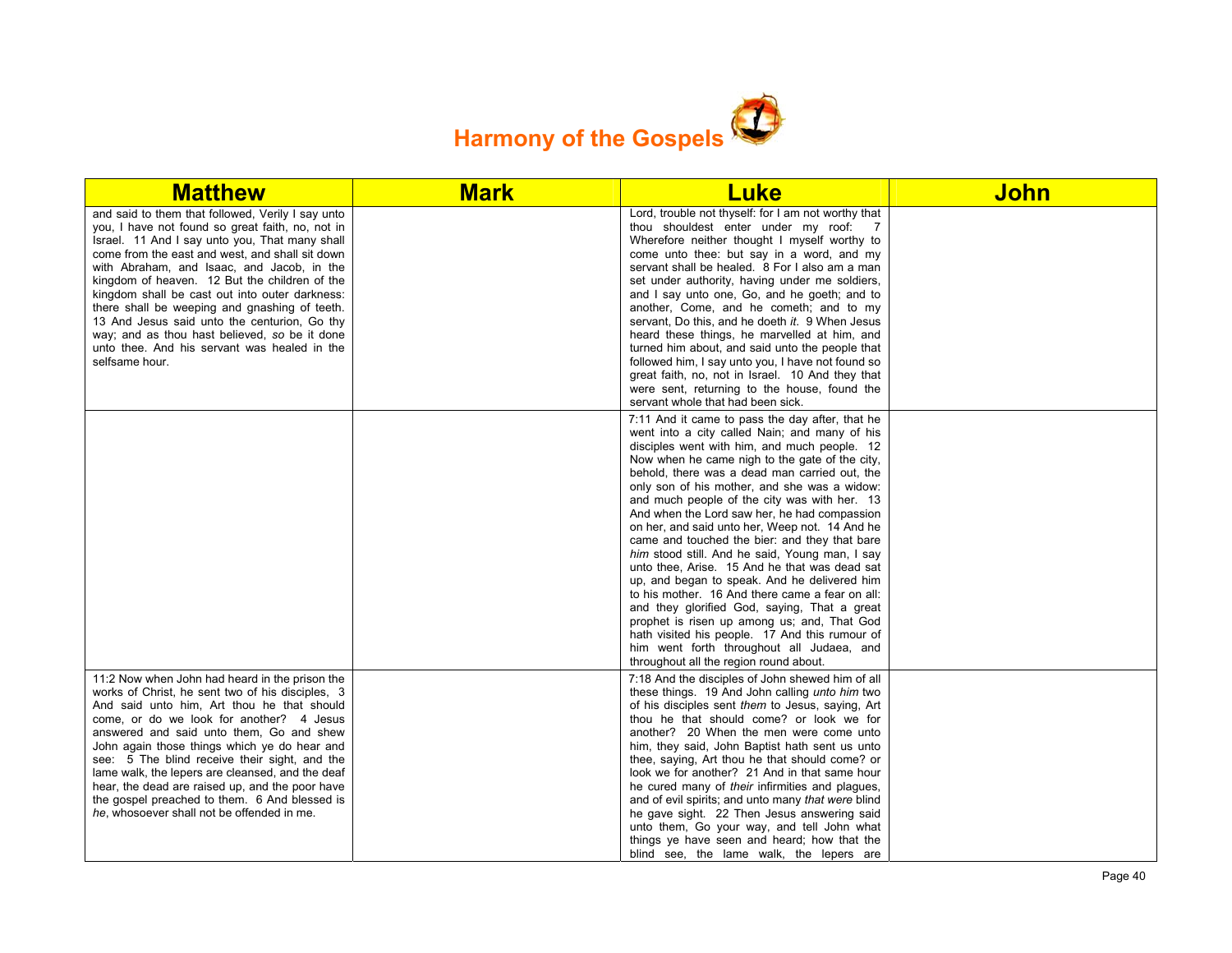

| <b>Matthew</b>                                                                                                                                                                                                                                                                                                                                                                                                                                                                                                                                                                                                                                                                                                                                                                                                                                                                                                                                                                                                                                                                                                                                                                                                                                                                                                                                                                                                                                                                                                                                                                                                                                                                                 | <b>Mark</b> | <b>Luke</b>                                                                                                                                                                                                                                                                                                                                                                                                                                                                                                                                                                                                                                                                                                                                                                                                                                                                                                                                                                                                                                                                                                                                                                                                                                                                                                                                                                                                                                                                                                                                                                                                                                                                                         | John |
|------------------------------------------------------------------------------------------------------------------------------------------------------------------------------------------------------------------------------------------------------------------------------------------------------------------------------------------------------------------------------------------------------------------------------------------------------------------------------------------------------------------------------------------------------------------------------------------------------------------------------------------------------------------------------------------------------------------------------------------------------------------------------------------------------------------------------------------------------------------------------------------------------------------------------------------------------------------------------------------------------------------------------------------------------------------------------------------------------------------------------------------------------------------------------------------------------------------------------------------------------------------------------------------------------------------------------------------------------------------------------------------------------------------------------------------------------------------------------------------------------------------------------------------------------------------------------------------------------------------------------------------------------------------------------------------------|-------------|-----------------------------------------------------------------------------------------------------------------------------------------------------------------------------------------------------------------------------------------------------------------------------------------------------------------------------------------------------------------------------------------------------------------------------------------------------------------------------------------------------------------------------------------------------------------------------------------------------------------------------------------------------------------------------------------------------------------------------------------------------------------------------------------------------------------------------------------------------------------------------------------------------------------------------------------------------------------------------------------------------------------------------------------------------------------------------------------------------------------------------------------------------------------------------------------------------------------------------------------------------------------------------------------------------------------------------------------------------------------------------------------------------------------------------------------------------------------------------------------------------------------------------------------------------------------------------------------------------------------------------------------------------------------------------------------------------|------|
|                                                                                                                                                                                                                                                                                                                                                                                                                                                                                                                                                                                                                                                                                                                                                                                                                                                                                                                                                                                                                                                                                                                                                                                                                                                                                                                                                                                                                                                                                                                                                                                                                                                                                                |             | cleansed, the deaf hear, the dead are raised, to<br>the poor the gospel is preached. 23 And<br>blessed is he, whosoever shall not be offended<br>in me.                                                                                                                                                                                                                                                                                                                                                                                                                                                                                                                                                                                                                                                                                                                                                                                                                                                                                                                                                                                                                                                                                                                                                                                                                                                                                                                                                                                                                                                                                                                                             |      |
| 11:7 And as they departed, Jesus began to say<br>unto the multitudes concerning John, What went<br>ye out into the wilderness to see? A reed<br>shaken with the wind? 8 But what went ye out<br>for to see? A man clothed in soft raiment?<br>behold, they that wear soft clothing are in kings'<br>houses. 9 But what went ye out for to see? A<br>prophet? yea, I say unto you, and more than a<br>prophet. 10 For this is he, of whom it is written,<br>Behold, I send my messenger before thy face,<br>which shall prepare thy way before thee. 11<br>Verily I say unto you, Among them that are born<br>of women there hath not risen a greater than<br>John the Baptist: notwithstanding he that is least<br>in the kingdom of heaven is greater than he. 12<br>And from the days of John the Baptist until now<br>the kingdom of heaven suffereth violence, and<br>the violent take it by force. 13 For all the<br>prophets and the law prophesied until John. 14<br>And if ye will receive it, this is Elias, which was<br>for to come. 15 He that hath ears to hear, let<br>him hear. 16 But whereunto shall I liken this<br>generation? It is like unto children sitting in the<br>markets, and calling unto their fellows, 17 And<br>saying, We have piped unto you, and ye have<br>not danced; we have mourned unto you, and ye<br>have not lamented. 18 For John came neither<br>eating nor drinking, and they say, He hath a<br>devil. 19 The Son of man came eating and<br>drinking, and they say, Behold a man<br>gluttonous, and a winebibber, a friend of<br>publicans and sinners. But wisdom is justified of<br>her children.<br>11:20 Then began he to upbraid the cities |             | 7:24 And when the messengers of John were<br>departed, he began to speak unto the people<br>concerning John, What went ye out into the<br>wilderness for to see? A reed shaken with the<br>wind? 25 But what went ye out for to see? A<br>man clothed in soft raiment? Behold, they which<br>are gorgeously apparelled, and live delicately,<br>are in kings' courts. 26 But what went ye out for<br>to see? A prophet? Yea, I say unto you, and<br>much more than a prophet. 27 This is he, of<br>whom it is written, Behold, I send my messenger<br>before thy face, which shall prepare thy way<br>before thee. 28 For I say unto you, Among<br>those that are born of women there is not a<br>greater prophet than John the Baptist: but he<br>that is least in the kingdom of God is greater<br>than he. 29 And all the people that heard him,<br>and the publicans, justified God, being baptized<br>with the baptism of John. 30 But the Pharisees<br>and lawyers rejected the counsel of God against<br>themselves, being not baptized of him. 31 And<br>the Lord said, Whereunto then shall I liken the<br>men of this generation? and to what are they<br>like? 32 They are like unto children sitting in the<br>marketplace, and calling one to another, and<br>saying, We have piped unto you, and ye have<br>not danced; we have mourned to you, and ye<br>have not wept. 33 For John the Baptist came<br>neither eating bread nor drinking wine; and ye<br>say, He hath a devil. 34 The Son of man is<br>come eating and drinking; and ye say, Behold a<br>gluttonous man, and a winebibber, a friend of<br>publicans and sinners! 35 But wisdom is<br>justified of all her children. |      |
| wherein most of his mighty works were done,<br>because they repented not: 21 Woe unto thee,<br>Chorazin! woe unto thee, Bethsaida! for if the<br>mighty works, which were done in you, had<br>been done in Tyre and Sidon, they would have<br>repented long ago in sackcloth and ashes. 22<br>But I say unto you, It shall be more tolerable for<br>Tyre and Sidon at the day of judgment, than for                                                                                                                                                                                                                                                                                                                                                                                                                                                                                                                                                                                                                                                                                                                                                                                                                                                                                                                                                                                                                                                                                                                                                                                                                                                                                            |             |                                                                                                                                                                                                                                                                                                                                                                                                                                                                                                                                                                                                                                                                                                                                                                                                                                                                                                                                                                                                                                                                                                                                                                                                                                                                                                                                                                                                                                                                                                                                                                                                                                                                                                     |      |
| you. 23 And thou, Capernaum, which art                                                                                                                                                                                                                                                                                                                                                                                                                                                                                                                                                                                                                                                                                                                                                                                                                                                                                                                                                                                                                                                                                                                                                                                                                                                                                                                                                                                                                                                                                                                                                                                                                                                         |             |                                                                                                                                                                                                                                                                                                                                                                                                                                                                                                                                                                                                                                                                                                                                                                                                                                                                                                                                                                                                                                                                                                                                                                                                                                                                                                                                                                                                                                                                                                                                                                                                                                                                                                     |      |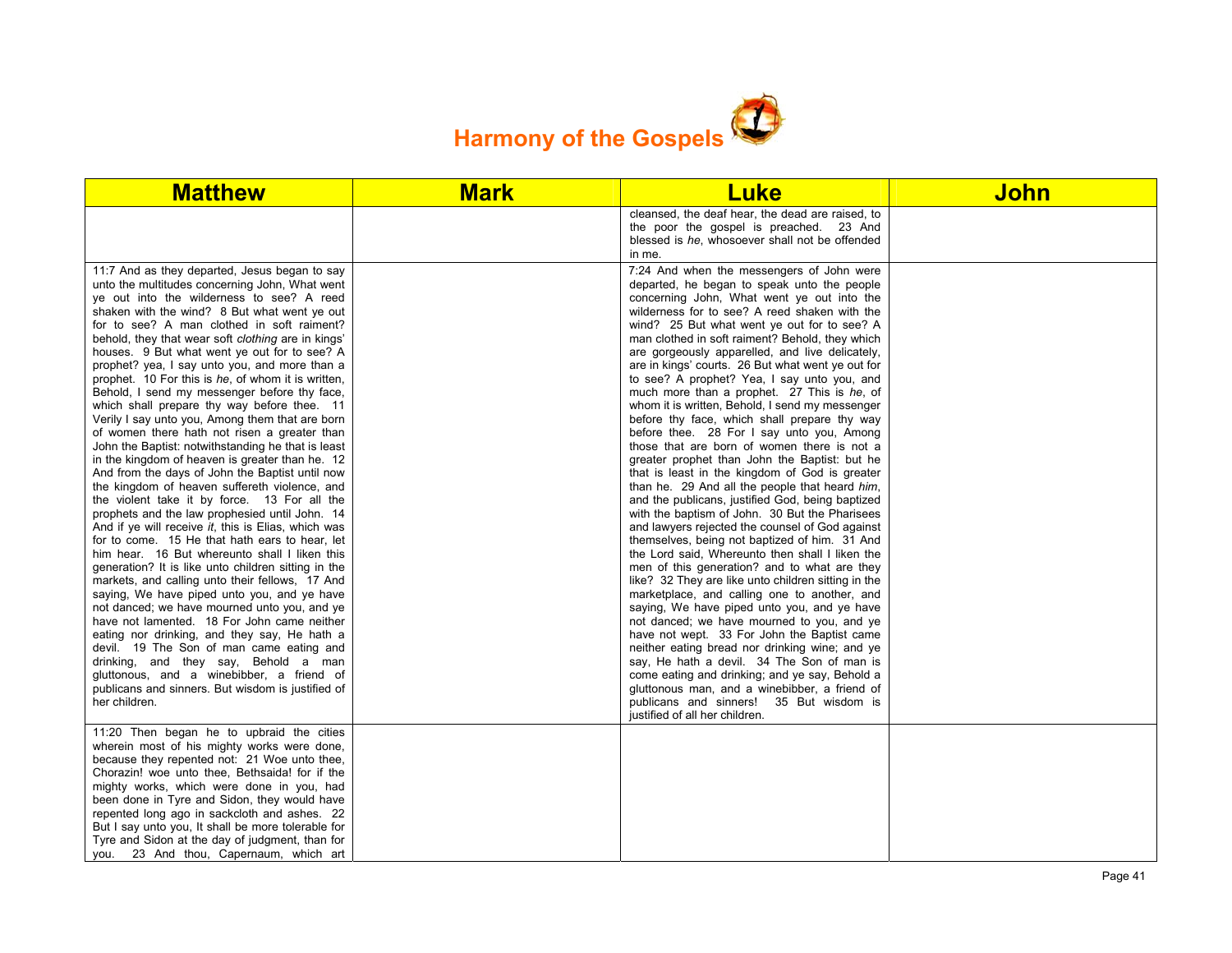

| <b>Matthew</b>                                                                                                                                                                                                                                                                                                                                                                                                                                                                                                                                                                                                                                                                                                                                                                                                                                                                                                                                                                                                      | <b>Mark</b> | <b>Luke</b>                                                                                                                                                                                                                                                                                                                                                                                                                                                                                                                                                                                                                                                                                                                                                                                                                                                                                                                                                                                                                                                                                                                                                                                                                                                                                                                                           | <b>John</b> |
|---------------------------------------------------------------------------------------------------------------------------------------------------------------------------------------------------------------------------------------------------------------------------------------------------------------------------------------------------------------------------------------------------------------------------------------------------------------------------------------------------------------------------------------------------------------------------------------------------------------------------------------------------------------------------------------------------------------------------------------------------------------------------------------------------------------------------------------------------------------------------------------------------------------------------------------------------------------------------------------------------------------------|-------------|-------------------------------------------------------------------------------------------------------------------------------------------------------------------------------------------------------------------------------------------------------------------------------------------------------------------------------------------------------------------------------------------------------------------------------------------------------------------------------------------------------------------------------------------------------------------------------------------------------------------------------------------------------------------------------------------------------------------------------------------------------------------------------------------------------------------------------------------------------------------------------------------------------------------------------------------------------------------------------------------------------------------------------------------------------------------------------------------------------------------------------------------------------------------------------------------------------------------------------------------------------------------------------------------------------------------------------------------------------|-------------|
| exalted unto heaven, shalt be brought down to<br>hell: for if the mighty works, which have been<br>done in thee, had been done in Sodom, it would<br>have remained until this day. 24 But I say unto<br>you, That it shall be more tolerable for the land<br>of Sodom in the day of judgment, than for thee.<br>25 At that time Jesus answered and said, I<br>thank thee. O Father. Lord of heaven and earth.<br>because thou hast hid these things from the<br>wise and prudent, and hast revealed them unto<br>babes. 26 Even so, Father: for so it seemed<br>good in thy sight. 27 All things are delivered<br>unto me of my Father: and no man knoweth the<br>Son, but the Father; neither knoweth any man<br>the Father, save the Son, and he to<br>whomsoever the Son will reveal him. 28 Come<br>unto me, all ye that labour and are heavy laden,<br>and I will give you rest. 29 Take my yoke upon<br>you, and learn of me; for I am meek and lowly in<br>heart: and ye shall find rest unto your souls. 30 |             |                                                                                                                                                                                                                                                                                                                                                                                                                                                                                                                                                                                                                                                                                                                                                                                                                                                                                                                                                                                                                                                                                                                                                                                                                                                                                                                                                       |             |
| For my yoke is easy, and my burden is light.                                                                                                                                                                                                                                                                                                                                                                                                                                                                                                                                                                                                                                                                                                                                                                                                                                                                                                                                                                        |             | 7:36 And one of the Pharisees desired him that<br>he would eat with him. And he went into the<br>Pharisee's house, and sat down to meat. 37<br>And, behold, a woman in the city, which was a<br>sinner, when she knew that Jesus sat at meat in<br>the Pharisee's house, brought an alabaster box<br>of ointment, 38 And stood at his feet behind<br>him weeping, and began to wash his feet with<br>tears, and did wipe them with the hairs of her<br>head, and kissed his feet, and anointed them<br>with the ointment. 39 Now when the Pharisee<br>which had bidden him saw it, he spake within<br>himself, saying, This man, if he were a prophet,<br>would have known who and what manner of<br>woman this is that toucheth him: for she is a<br>sinner. 40 And Jesus answering said unto him,<br>Simon, I have somewhat to say unto thee. And<br>he saith, Master, say on. 41 There was a<br>certain creditor which had two debtors: the one<br>owed five hundred pence, and the other fifty. 42<br>And when they had nothing to pay, he frankly<br>forgave them both. Tell me therefore, which of<br>them will love him most? 43 Simon answered<br>and said, I suppose that he, to whom he forgave<br>most. And he said unto him, Thou hast rightly<br>judged. 44 And he turned to the woman, and<br>said unto Simon, Seest thou this woman? I |             |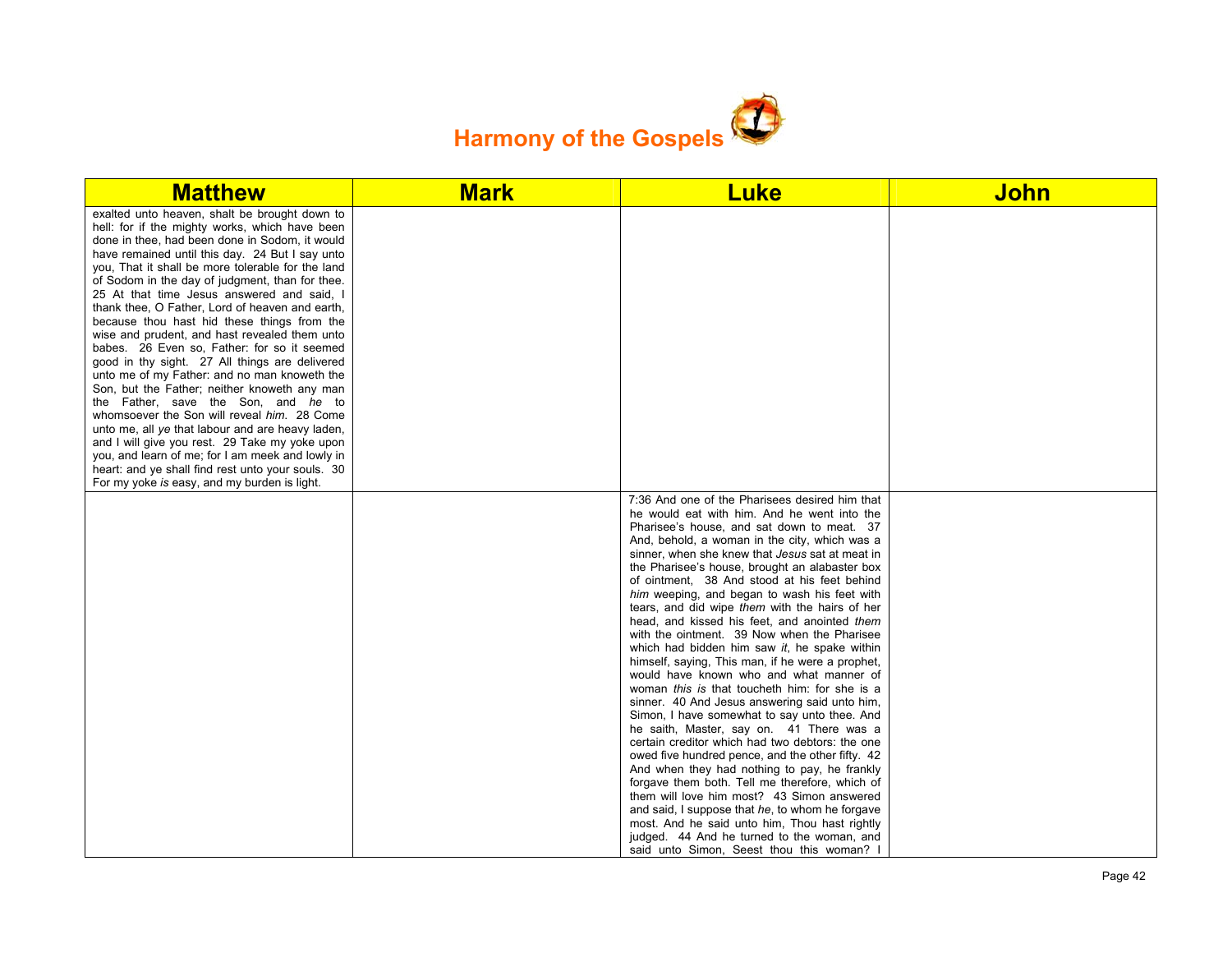

| <b>Matthew</b>                                                                                                                                                                                                                                                                                                                                               | <b>Mark</b>                                                                                                                                                                                                                                                                                                                                             | <b>Luke</b>                                                                                                                                                                                                                                                                                                                                                                                                                                                                                                                                                                                                                                                                                                                                                                          | <b>John</b> |
|--------------------------------------------------------------------------------------------------------------------------------------------------------------------------------------------------------------------------------------------------------------------------------------------------------------------------------------------------------------|---------------------------------------------------------------------------------------------------------------------------------------------------------------------------------------------------------------------------------------------------------------------------------------------------------------------------------------------------------|--------------------------------------------------------------------------------------------------------------------------------------------------------------------------------------------------------------------------------------------------------------------------------------------------------------------------------------------------------------------------------------------------------------------------------------------------------------------------------------------------------------------------------------------------------------------------------------------------------------------------------------------------------------------------------------------------------------------------------------------------------------------------------------|-------------|
|                                                                                                                                                                                                                                                                                                                                                              |                                                                                                                                                                                                                                                                                                                                                         | entered into thine house, thou gavest me no<br>water for my feet: but she hath washed my feet<br>with tears, and wiped them with the hairs of her<br>head. 45 Thou gavest me no kiss: but this<br>woman since the time I came in hath not ceased<br>to kiss my feet. 46 My head with oil thou didst<br>not anoint: but this woman hath anointed my<br>feet with ointment. 47 Wherefore I say unto<br>thee, Her sins, which are many, are forgiven; for<br>she loved much: but to whom little is forgiven,<br>the same loveth little. 48 And he said unto her,<br>Thy sins are forgiven. 49 And they that sat at<br>meat with him began to say within themselves,<br>Who is this that forgiveth sins also? 50 And he<br>said to the woman, Thy faith hath saved thee;<br>go in peace. |             |
|                                                                                                                                                                                                                                                                                                                                                              |                                                                                                                                                                                                                                                                                                                                                         | 8:1 And it came to pass afterward, that he went<br>throughout every city and village, preaching and<br>shewing the glad tidings of the kingdom of God:<br>and the twelve were with him, 2 And certain<br>women, which had been healed of evil spirits<br>and infirmities, Mary called Magdalene, out of<br>whom went seven devils, 3 And Joanna the<br>wife of Chuza Herod's steward, and Susanna,<br>and many others, which ministered unto him of<br>their substance.                                                                                                                                                                                                                                                                                                              |             |
|                                                                                                                                                                                                                                                                                                                                                              | 3:20 And the multitude cometh together again,<br>so that they could not so much as eat bread. 21<br>And when his friends heard of it, they went out<br>to lay hold on him: for they said, He is beside<br>himself.                                                                                                                                      |                                                                                                                                                                                                                                                                                                                                                                                                                                                                                                                                                                                                                                                                                                                                                                                      |             |
| 12:22 Then was brought unto him one<br>possessed with a devil, blind, and dumb: and he<br>healed him, insomuch that the blind and dumb<br>both spake and saw. 23 And all the people<br>were amazed, and said, Is not this the son of<br>David?                                                                                                               |                                                                                                                                                                                                                                                                                                                                                         |                                                                                                                                                                                                                                                                                                                                                                                                                                                                                                                                                                                                                                                                                                                                                                                      |             |
| 12:24 But when the Pharisees heard it, they<br>said, This fellow doth not cast out devils, but by<br>Beelzebub the prince of the devils.                                                                                                                                                                                                                     | 3:22 And the scribes which came down from<br>Jerusalem said, He hath Beelzebub, and by the<br>prince of the devils casteth he out devils.                                                                                                                                                                                                               |                                                                                                                                                                                                                                                                                                                                                                                                                                                                                                                                                                                                                                                                                                                                                                                      |             |
| 12:25 And Jesus knew their thoughts, and said<br>unto them, Every kingdom divided against itself<br>is brought to desolation; and every city or house<br>divided against itself shall not stand: 26 And if<br>Satan cast out Satan, he is divided against<br>himself; how shall then his kingdom stand? 27<br>And if I by Beelzebub cast out devils, by whom | 3:23 And he called them <i>unto him</i> , and said unto<br>them in parables, How can Satan cast out<br>Satan? 24 And if a kingdom be divided against<br>itself, that kingdom cannot stand. 25 And if a<br>house be divided against itself, that house<br>cannot stand. 26 And if Satan rise up against<br>himself, and be divided, he cannot stand, but |                                                                                                                                                                                                                                                                                                                                                                                                                                                                                                                                                                                                                                                                                                                                                                                      |             |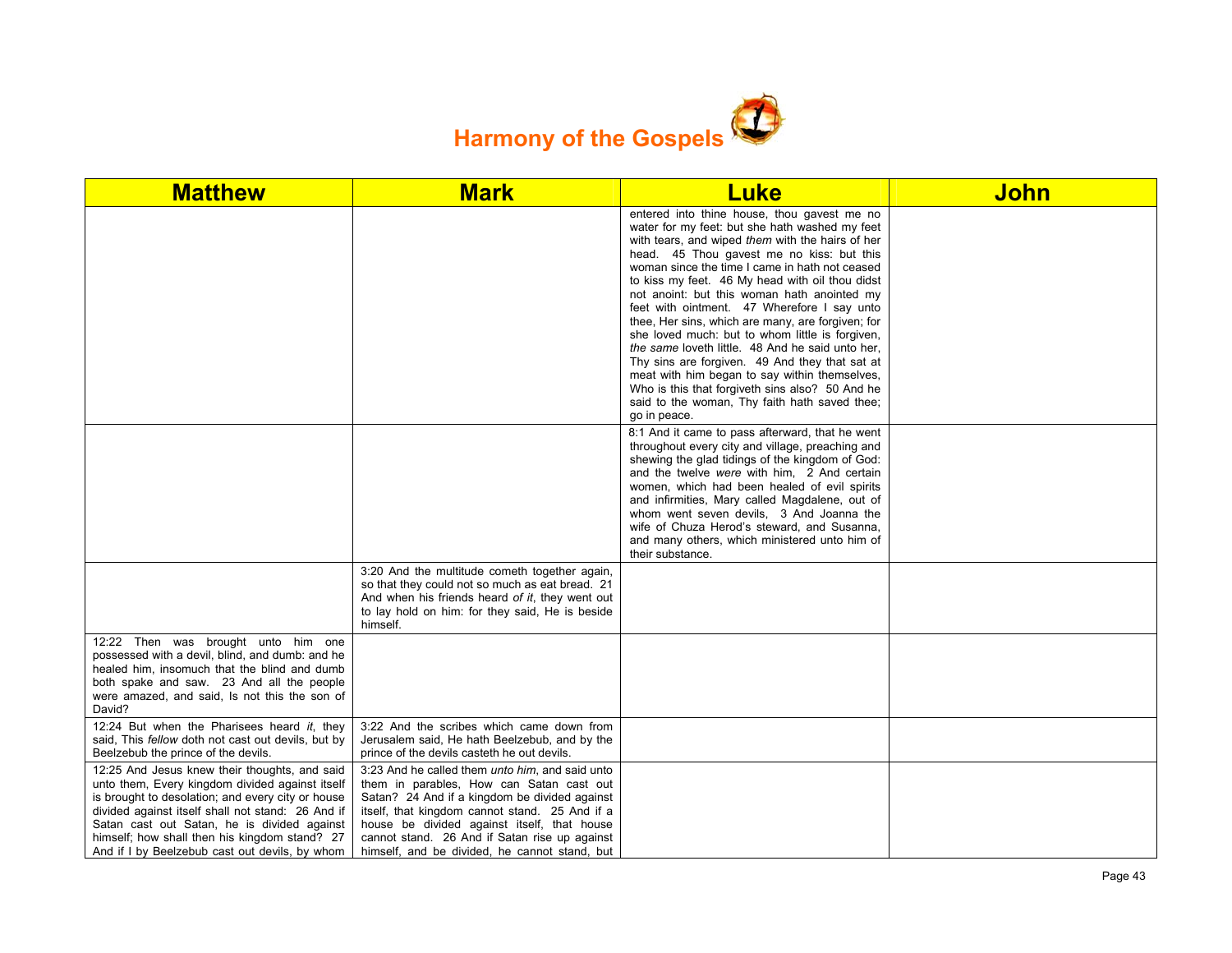

| <b>Matthew</b>                                                                                                                                                                                                                                                                                                                                                                                                                                                                                                                                                                                                                                                                                                                                                                                                                                                                                                                                                                                                                                                                                                                                                                                                                                                                                                                                                                                                                                                                                                                                     | <b>Mark</b>                                                                                                                                                                                                                                                                                                                                                                                                                                                                                     | <b>Luke</b> | <b>John</b> |
|----------------------------------------------------------------------------------------------------------------------------------------------------------------------------------------------------------------------------------------------------------------------------------------------------------------------------------------------------------------------------------------------------------------------------------------------------------------------------------------------------------------------------------------------------------------------------------------------------------------------------------------------------------------------------------------------------------------------------------------------------------------------------------------------------------------------------------------------------------------------------------------------------------------------------------------------------------------------------------------------------------------------------------------------------------------------------------------------------------------------------------------------------------------------------------------------------------------------------------------------------------------------------------------------------------------------------------------------------------------------------------------------------------------------------------------------------------------------------------------------------------------------------------------------------|-------------------------------------------------------------------------------------------------------------------------------------------------------------------------------------------------------------------------------------------------------------------------------------------------------------------------------------------------------------------------------------------------------------------------------------------------------------------------------------------------|-------------|-------------|
| do your children cast them out? therefore they<br>shall be your judges. 28 But if I cast out devils<br>by the Spirit of God, then the kingdom of God is<br>come unto you. 29 Or else how can one enter<br>into a strong man's house, and spoil his goods,<br>except he first bind the strong man? and then he<br>will spoil his house. 30 He that is not with me is<br>against me; and he that gathereth not with me<br>scattereth abroad. 31 Wherefore I say unto you,<br>All manner of sin and blasphemy shall be<br>forgiven unto men: but the blasphemy against<br>the Holy Ghost shall not be forgiven unto men.<br>32 And whosoever speaketh a word against the<br>Son of man, it shall be forgiven him: but<br>whosoever speaketh against the Holy Ghost, it<br>shall not be forgiven him, neither in this world,<br>neither in the world to come. 33 Either make the<br>tree good, and his fruit good; or else make the<br>tree corrupt, and his fruit corrupt: for the tree is<br>known by his fruit. 34 O generation of vipers,<br>how can ye, being evil, speak good things? for<br>out of the abundance of the heart the mouth<br>speaketh. 35 A good man out of the good<br>treasure of the heart bringeth forth good things:<br>and an evil man out of the evil treasure bringeth<br>forth evil things. 36 But I say unto you, That<br>every idle word that men shall speak, they shall<br>give account thereof in the day of judgment. 37<br>For by thy words thou shalt be justified, and by<br>thy words thou shalt be condemned. | hath an end. 27 No man can enter into a strong<br>man's house, and spoil his goods, except he will<br>first bind the strong man; and then he will spoil<br>his house. 28 Verily I say unto you, All sins<br>shall be forgiven unto the sons of men, and<br>blasphemies wherewith soever they shall<br>blaspheme: 29 But he that shall blaspheme<br>against the Holy Ghost hath never forgiveness,<br>but is in danger of eternal damnation: 30<br>Because they said, He hath an unclean spirit. |             |             |
| 12:38 Then certain of the scribes and of the<br>Pharisees answered, saying, Master, we would<br>see a sign from thee. 39 But he answered and<br>said unto them, An evil and adulterous<br>generation seeketh after a sign; and there shall<br>no sign be given to it, but the sign of the prophet<br>Jonas: 40 For as Jonas was three days and<br>three nights in the whale's belly; so shall the<br>Son of man be three days and three nights in<br>the heart of the earth. 41 The men of Nineveh<br>shall rise in judgment with this generation, and<br>shall condemn it: because they repented at the<br>preaching of Jonas; and, behold, a greater than<br>Jonas is here. 42 The queen of the south shall<br>rise up in the judgment with this generation, and<br>shall condemn it: for she came from the<br>uttermost parts of the earth to hear the wisdom<br>of Solomon; and, behold, a greater than                                                                                                                                                                                                                                                                                                                                                                                                                                                                                                                                                                                                                                        |                                                                                                                                                                                                                                                                                                                                                                                                                                                                                                 |             |             |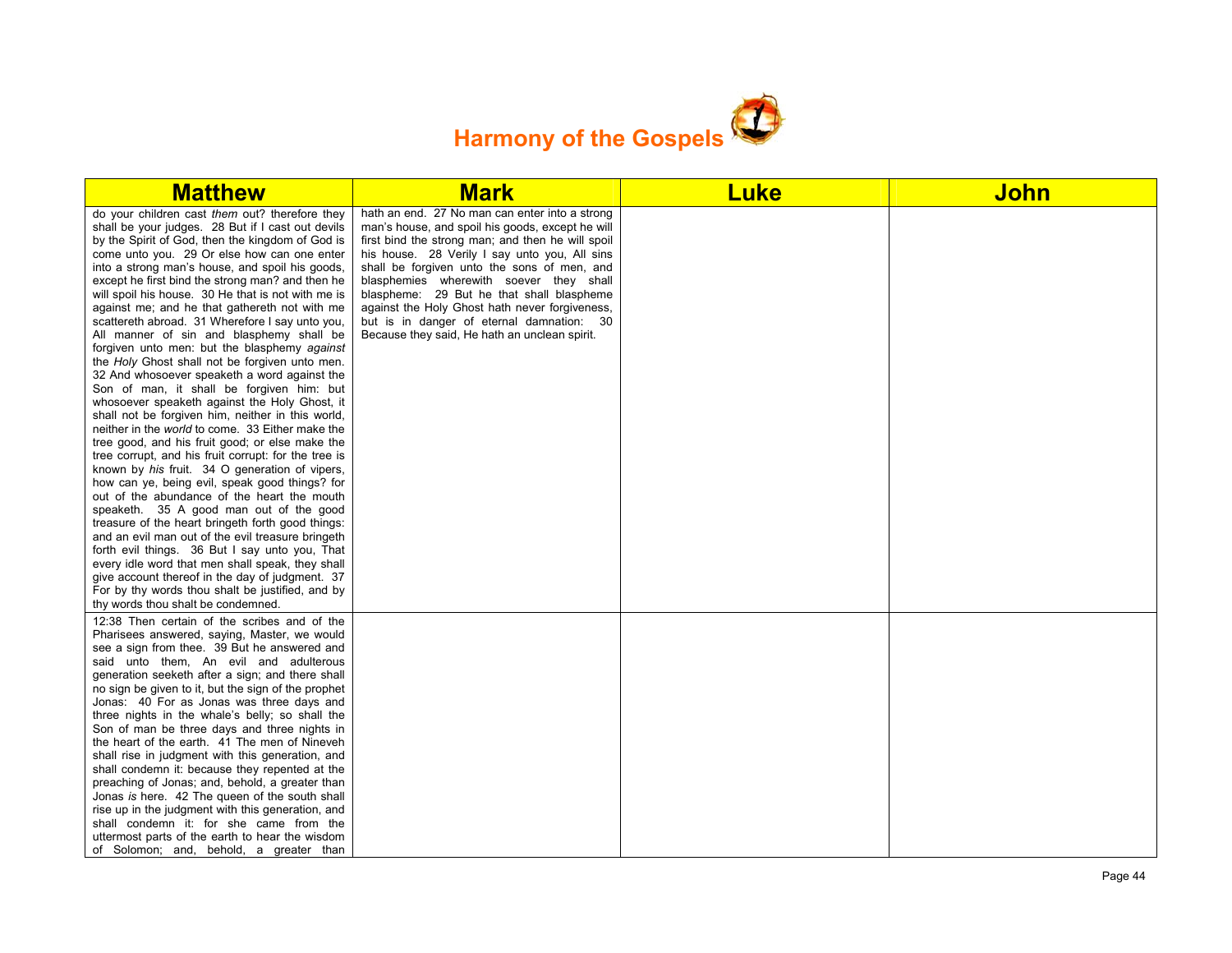

| <b>Matthew</b>                                                                                                                                                                                                                                                                                                                                                                                                                                                                                                                                                                                                                                                                                                                                                                                                                                                                                                                            | <b>Mark</b>                                                                                                                                                                                                                                                                                                                                                                                                                                                                                                                                                                                                                                                                                                                                                                                                                                                                                                                                                                                                                                                                     | <b>Luke</b>                                                                                                                                                                                                                                                                                                                                                                                                                                                                                                                                                                                                                                                           | John |
|-------------------------------------------------------------------------------------------------------------------------------------------------------------------------------------------------------------------------------------------------------------------------------------------------------------------------------------------------------------------------------------------------------------------------------------------------------------------------------------------------------------------------------------------------------------------------------------------------------------------------------------------------------------------------------------------------------------------------------------------------------------------------------------------------------------------------------------------------------------------------------------------------------------------------------------------|---------------------------------------------------------------------------------------------------------------------------------------------------------------------------------------------------------------------------------------------------------------------------------------------------------------------------------------------------------------------------------------------------------------------------------------------------------------------------------------------------------------------------------------------------------------------------------------------------------------------------------------------------------------------------------------------------------------------------------------------------------------------------------------------------------------------------------------------------------------------------------------------------------------------------------------------------------------------------------------------------------------------------------------------------------------------------------|-----------------------------------------------------------------------------------------------------------------------------------------------------------------------------------------------------------------------------------------------------------------------------------------------------------------------------------------------------------------------------------------------------------------------------------------------------------------------------------------------------------------------------------------------------------------------------------------------------------------------------------------------------------------------|------|
| Solomon is here. 43 When the unclean spirit is<br>gone out of a man, he walketh through dry<br>places, seeking rest, and findeth none. 44 Then<br>he saith, I will return into my house from whence<br>I came out; and when he is come, he findeth it<br>empty, swept, and garnished. 45 Then goeth<br>he, and taketh with himself seven other spirits<br>more wicked than himself, and they enter in and<br>dwell there: and the last state of that man is<br>worse than the first. Even so shall it be also unto<br>this wicked generation.                                                                                                                                                                                                                                                                                                                                                                                             |                                                                                                                                                                                                                                                                                                                                                                                                                                                                                                                                                                                                                                                                                                                                                                                                                                                                                                                                                                                                                                                                                 |                                                                                                                                                                                                                                                                                                                                                                                                                                                                                                                                                                                                                                                                       |      |
| 12:46 While he yet talked to the people, behold,<br>his mother and his brethren stood without,<br>desiring to speak with him. 47 Then one said<br>unto him, Behold, thy mother and thy brethren<br>stand without, desiring to speak with thee. 48<br>But he answered and said unto him that told<br>him, Who is my mother? and who are my<br>brethren? 49 And he stretched forth his hand<br>toward his disciples, and said, Behold my<br>mother and my brethren! 50 For whosoever<br>shall do the will of my Father which is in heaven,<br>the same is my brother, and sister, and mother.                                                                                                                                                                                                                                                                                                                                               | 3:31 There came then his brethren and his<br>mother, and, standing without, sent unto him,<br>calling him. 32 And the multitude sat about him,<br>and they said unto him, Behold, thy mother and<br>thy brethren without seek for thee. 33 And he<br>answered them, saying, Who is my mother, or<br>my brethren? 34 And he looked round about on<br>them which sat about him, and said, Behold my<br>mother and my brethren! 35 For whosoever<br>shall do the will of God, the same is my brother,<br>and my sister, and mother.                                                                                                                                                                                                                                                                                                                                                                                                                                                                                                                                                |                                                                                                                                                                                                                                                                                                                                                                                                                                                                                                                                                                                                                                                                       |      |
| 13:1 The same day went Jesus out of the<br>house, and sat by the sea side. 2 And great<br>multitudes were gathered together unto him, so<br>that he went into a ship, and sat; and the whole<br>multitude stood on the shore. 3 And he spake<br>many things unto them in parables, saying,<br>Behold, a sower went forth to sow; 4 And when<br>he sowed, some seeds fell by the way side, and<br>the fowls came and devoured them up: 5 Some<br>fell upon stony places, where they had not much<br>earth: and forthwith they sprung up, because<br>they had no deepness of earth: 6 And when the<br>sun was up, they were scorched; and because<br>they had no root, they withered away. 7 And<br>some fell among thorns; and the thorns sprung<br>up, and choked them: 8 But other fell into good<br>ground, and brought forth fruit, some an<br>hundredfold, some sixtyfold, some thirtyfold. 9<br>Who hath ears to hear, let him hear. | 4:1 And he began again to teach by the sea<br>side: and there was gathered unto him a great<br>multitude, so that he entered into a ship, and sat<br>in the sea; and the whole multitude was by the<br>sea on the land. 2 And he taught them many<br>things by parables, and said unto them in his<br>doctrine, 3 Hearken; Behold, there went out a<br>sower to sow: 4 And it came to pass, as he<br>sowed, some fell by the way side, and the fowls<br>of the air came and devoured it up. 5 And some<br>fell on stony ground, where it had not much<br>earth; and immediately it sprang up, because it<br>had no depth of earth: 6 But when the sun was<br>up, it was scorched; and because it had no root,<br>it withered away. 7 And some fell among<br>thorns, and the thorns grew up, and choked it,<br>and it yielded no fruit. 8 And other fell on good<br>ground, and did yield fruit that sprang up and<br>increased; and brought forth, some thirty, and<br>some sixty, and some an hundred. 9 And he<br>said unto them. He that hath ears to hear, let<br>him hear. | 8:4 And when much people were gathered<br>together, and were come to him out of every<br>city, he spake by a parable: 5 A sower went out<br>to sow his seed: and as he sowed, some fell by<br>the way side; and it was trodden down, and the<br>fowls of the air devoured it. 6 And some fell<br>upon a rock; and as soon as it was sprung up, it<br>withered away, because it lacked moisture. 7<br>And some fell among thorns; and the thorns<br>sprang up with it, and choked it. 8 And other fell<br>on good ground, and sprang up, and bare fruit<br>an hundredfold. And when he had said these<br>things, he cried, He that hath ears to hear, let<br>him hear. |      |
| 13:10 And the disciples came, and said unto<br>him, Why speakest thou unto them in parables?                                                                                                                                                                                                                                                                                                                                                                                                                                                                                                                                                                                                                                                                                                                                                                                                                                              | 4:10 And when he was alone, they that were<br>about him with the twelve asked of him the                                                                                                                                                                                                                                                                                                                                                                                                                                                                                                                                                                                                                                                                                                                                                                                                                                                                                                                                                                                        | 8:9 And his disciples asked him, saying, What<br>might this parable be? 10 And he said, Unto                                                                                                                                                                                                                                                                                                                                                                                                                                                                                                                                                                          |      |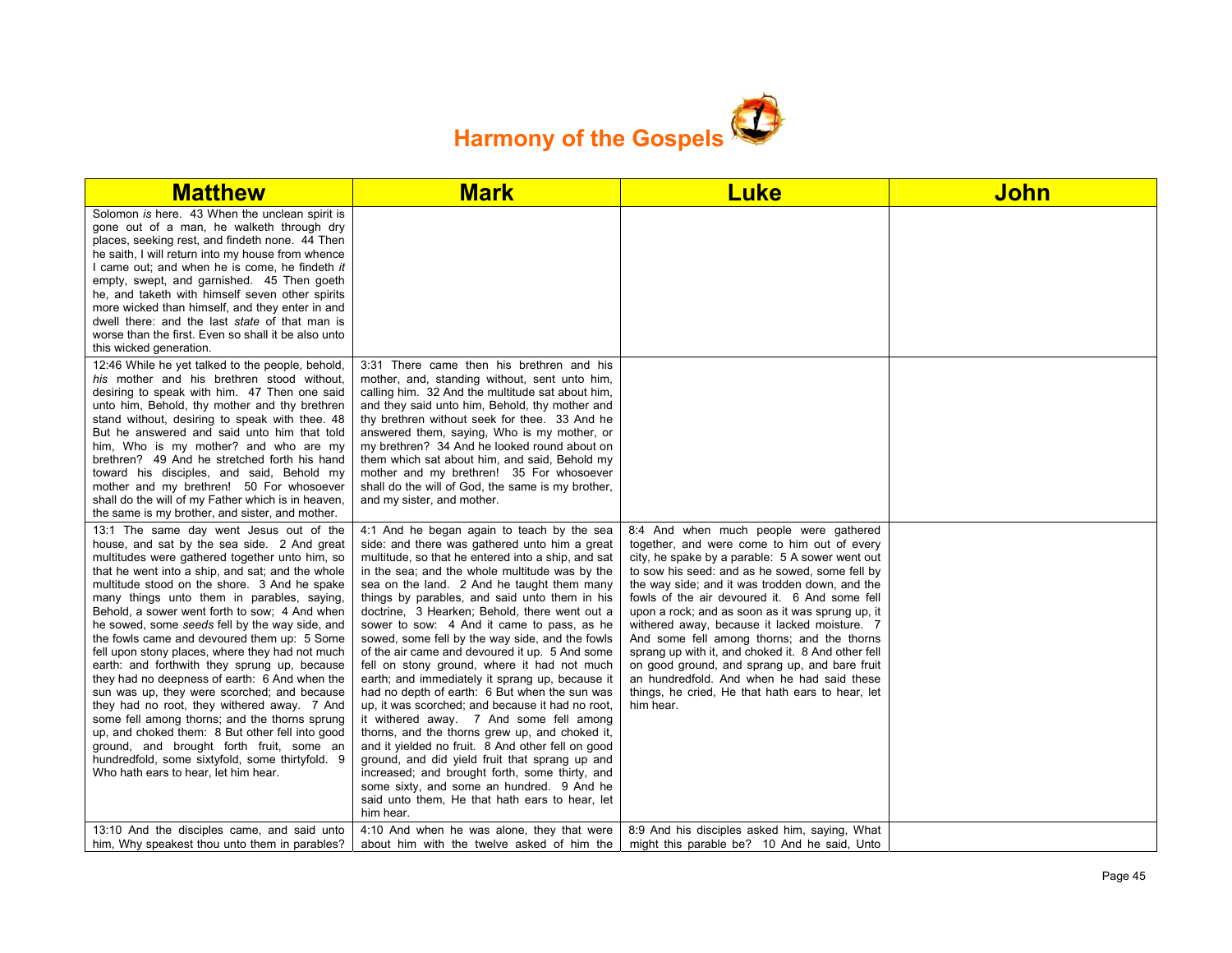

| <b>Matthew</b>                                                                                                                                                                                                                                                                                                                                                                                                                                                                                                                                                                                                                                                                                                                                                                                                                                                                                                                                                                                                                                                                                                                                                                                                                                                                                                                                                                                                                                                                                                                                                                                                                                                                                                                                                                                                                                                                                                                                                                                                                                                                                                                                                                                                                                                                                           | <b>Mark</b>                                                                                                                                                                                                                                                                                                                                                                                                                                                                                                                                                                                                                                                                                                                                                                                                                                                                                                                                                                                                                                                                                                                                                                                                                                                                                                                                                                                                                                                                                                                                                                                                                                                                                                                                                                                                                                                                                                                                                                                                                                                                                          | <b>Luke</b>                                                                                                                                                                                                                                                                                                                                                                                                                                                                                                                                                                                                                                                                                                                                                                                                                                                                                                                                                                                                                                                                                                                                                                                                                                                                                                                                                                                                                                                                    | <b>John</b> |
|----------------------------------------------------------------------------------------------------------------------------------------------------------------------------------------------------------------------------------------------------------------------------------------------------------------------------------------------------------------------------------------------------------------------------------------------------------------------------------------------------------------------------------------------------------------------------------------------------------------------------------------------------------------------------------------------------------------------------------------------------------------------------------------------------------------------------------------------------------------------------------------------------------------------------------------------------------------------------------------------------------------------------------------------------------------------------------------------------------------------------------------------------------------------------------------------------------------------------------------------------------------------------------------------------------------------------------------------------------------------------------------------------------------------------------------------------------------------------------------------------------------------------------------------------------------------------------------------------------------------------------------------------------------------------------------------------------------------------------------------------------------------------------------------------------------------------------------------------------------------------------------------------------------------------------------------------------------------------------------------------------------------------------------------------------------------------------------------------------------------------------------------------------------------------------------------------------------------------------------------------------------------------------------------------------|------------------------------------------------------------------------------------------------------------------------------------------------------------------------------------------------------------------------------------------------------------------------------------------------------------------------------------------------------------------------------------------------------------------------------------------------------------------------------------------------------------------------------------------------------------------------------------------------------------------------------------------------------------------------------------------------------------------------------------------------------------------------------------------------------------------------------------------------------------------------------------------------------------------------------------------------------------------------------------------------------------------------------------------------------------------------------------------------------------------------------------------------------------------------------------------------------------------------------------------------------------------------------------------------------------------------------------------------------------------------------------------------------------------------------------------------------------------------------------------------------------------------------------------------------------------------------------------------------------------------------------------------------------------------------------------------------------------------------------------------------------------------------------------------------------------------------------------------------------------------------------------------------------------------------------------------------------------------------------------------------------------------------------------------------------------------------------------------------|--------------------------------------------------------------------------------------------------------------------------------------------------------------------------------------------------------------------------------------------------------------------------------------------------------------------------------------------------------------------------------------------------------------------------------------------------------------------------------------------------------------------------------------------------------------------------------------------------------------------------------------------------------------------------------------------------------------------------------------------------------------------------------------------------------------------------------------------------------------------------------------------------------------------------------------------------------------------------------------------------------------------------------------------------------------------------------------------------------------------------------------------------------------------------------------------------------------------------------------------------------------------------------------------------------------------------------------------------------------------------------------------------------------------------------------------------------------------------------|-------------|
| 11 He answered and said unto them, Because it<br>is given unto you to know the mysteries of the<br>kingdom of heaven, but to them it is not given.<br>12 For whosoever hath, to him shall be given,<br>and he shall have more abundance: but<br>whosoever hath not, from him shall be taken<br>away even that he hath. 13 Therefore speak I to<br>them in parables: because they seeing see not;<br>and hearing they hear not, neither do they<br>understand. 14 And in them is fulfilled the<br>prophecy of Esaias, which saith, By hearing ye<br>shall hear, and shall not understand; and seeing<br>ye shall see, and shall not perceive: 15 For this<br>people's heart is waxed gross, and their ears<br>are dull of hearing, and their eyes they have<br>closed; lest at any time they should see with<br>their eyes, and hear with their ears, and should<br>understand with their heart, and should be<br>converted, and I should heal them. 16 But<br>blessed are your eyes, for they see: and your<br>ears, for they hear. 17 For verily I say unto you,<br>That many prophets and righteous men have<br>desired to see those things which ye see, and<br>have not seen them; and to hear those things<br>which ye hear, and have not heard them. 18<br>Hear ye therefore the parable of the sower. 19<br>When any one heareth the word of the kingdom,<br>and understandeth it not, then cometh the<br>wicked one, and catcheth away that which was<br>sown in his heart. This is he which received<br>seed by the way side. 20 But he that received<br>the seed into stony places, the same is he that<br>heareth the word, and anon with joy receiveth it;<br>21 Yet hath he not root in himself, but dureth for<br>a while: for when tribulation or persecution<br>ariseth because of the word, by and by he is<br>offended. 22 He also that received seed among<br>the thorns is he that heareth the word; and the<br>care of this world, and the deceitfulness of<br>riches, choke the word, and he becometh<br>unfruitful. 23 But he that received seed into the<br>good ground is he that heareth the word, and<br>understandeth it; which also beareth fruit, and<br>bringeth forth, some an hundredfold, some sixty,<br>some thirty.<br>13:24 Another parable put he forth unto them, | parable. 11 And he said unto them, Unto you it<br>is given to know the mystery of the kingdom of<br>God: but unto them that are without, all these<br>things are done in parables: 12 That seeing<br>they may see, and not perceive; and hearing<br>they may hear, and not understand; lest at any<br>time they should be converted, and their sins<br>should be forgiven them. 13 And he said unto<br>them, Know ye not this parable? and how then<br>will ye know all parables? 14 The sower soweth<br>the word. 15 And these are they by the way<br>side, where the word is sown; but when they<br>have heard, Satan cometh immediately, and<br>taketh away the word that was sown in their<br>hearts. 16 And these are they likewise which<br>are sown on stony ground; who, when they have<br>heard the word, immediately receive it with<br>gladness: 17 And have no root in themselves,<br>and so endure but for a time: afterward, when<br>affliction or persecution ariseth for the word's<br>sake, immediately they are offended. 18 And<br>these are they which are sown among thorns;<br>such as hear the word, 19 And the cares of this<br>world, and the deceitfulness of riches, and the<br>lusts of other things entering in, choke the word,<br>and it becometh unfruitful. 20 And these are<br>they which are sown on good ground; such as<br>hear the word, and receive it, and bring forth<br>fruit, some thirtyfold, some sixty, and some an<br>hundred. 21 And he said unto them, Is a candle<br>brought to be put under a bushel, or under a<br>bed? and not to be set on a candlestick? 22 For<br>there is nothing hid, which shall not be<br>manifested; neither was any thing kept secret,<br>but that it should come abroad. 23 If any man<br>have ears to hear, let him hear. 24 And he said<br>unto them, Take heed what ye hear: with what<br>measure ye mete, it shall be measured to you:<br>and unto you that hear shall more be given. 25<br>For he that hath, to him shall be given: and he<br>that hath not, from him shall be taken even that<br>which he hath. | you it is given to know the mysteries of the<br>kingdom of God: but to others in parables; that<br>seeing they might not see, and hearing they<br>might not understand. 11 Now the parable is<br>this: The seed is the word of God. 12 Those by<br>the way side are they that hear; then cometh the<br>devil, and taketh away the word out of their<br>hearts, lest they should believe and be saved.<br>13 They on the rock are they, which, when they<br>hear, receive the word with joy; and these have<br>no root, which for a while believe, and in time of<br>temptation fall away. 14 And that which fell<br>among thorns are they, which, when they have<br>heard, go forth, and are choked with cares and<br>riches and pleasures of this life, and bring no<br>fruit to perfection. 15 But that on the good<br>ground are they, which in an honest and good<br>heart, having heard the word, keep it, and bring<br>forth fruit with patience. 16 No man, when he<br>hath lighted a candle, covereth it with a vessel,<br>or putteth <i>it</i> under a bed; but setteth <i>it</i> on a<br>candlestick, that they which enter in may see<br>the light. 17 For nothing is secret, that shall not<br>be made manifest; neither any thing hid, that<br>shall not be known and come abroad. 18 Take<br>heed therefore how ye hear: for whosoever<br>hath, to him shall be given; and whosoever hath<br>not, from him shall be taken even that which he<br>seemeth to have. |             |
| saying, The kingdom of heaven is likened unto a<br>man which sowed good seed in his field: 25 But                                                                                                                                                                                                                                                                                                                                                                                                                                                                                                                                                                                                                                                                                                                                                                                                                                                                                                                                                                                                                                                                                                                                                                                                                                                                                                                                                                                                                                                                                                                                                                                                                                                                                                                                                                                                                                                                                                                                                                                                                                                                                                                                                                                                        |                                                                                                                                                                                                                                                                                                                                                                                                                                                                                                                                                                                                                                                                                                                                                                                                                                                                                                                                                                                                                                                                                                                                                                                                                                                                                                                                                                                                                                                                                                                                                                                                                                                                                                                                                                                                                                                                                                                                                                                                                                                                                                      |                                                                                                                                                                                                                                                                                                                                                                                                                                                                                                                                                                                                                                                                                                                                                                                                                                                                                                                                                                                                                                                                                                                                                                                                                                                                                                                                                                                                                                                                                |             |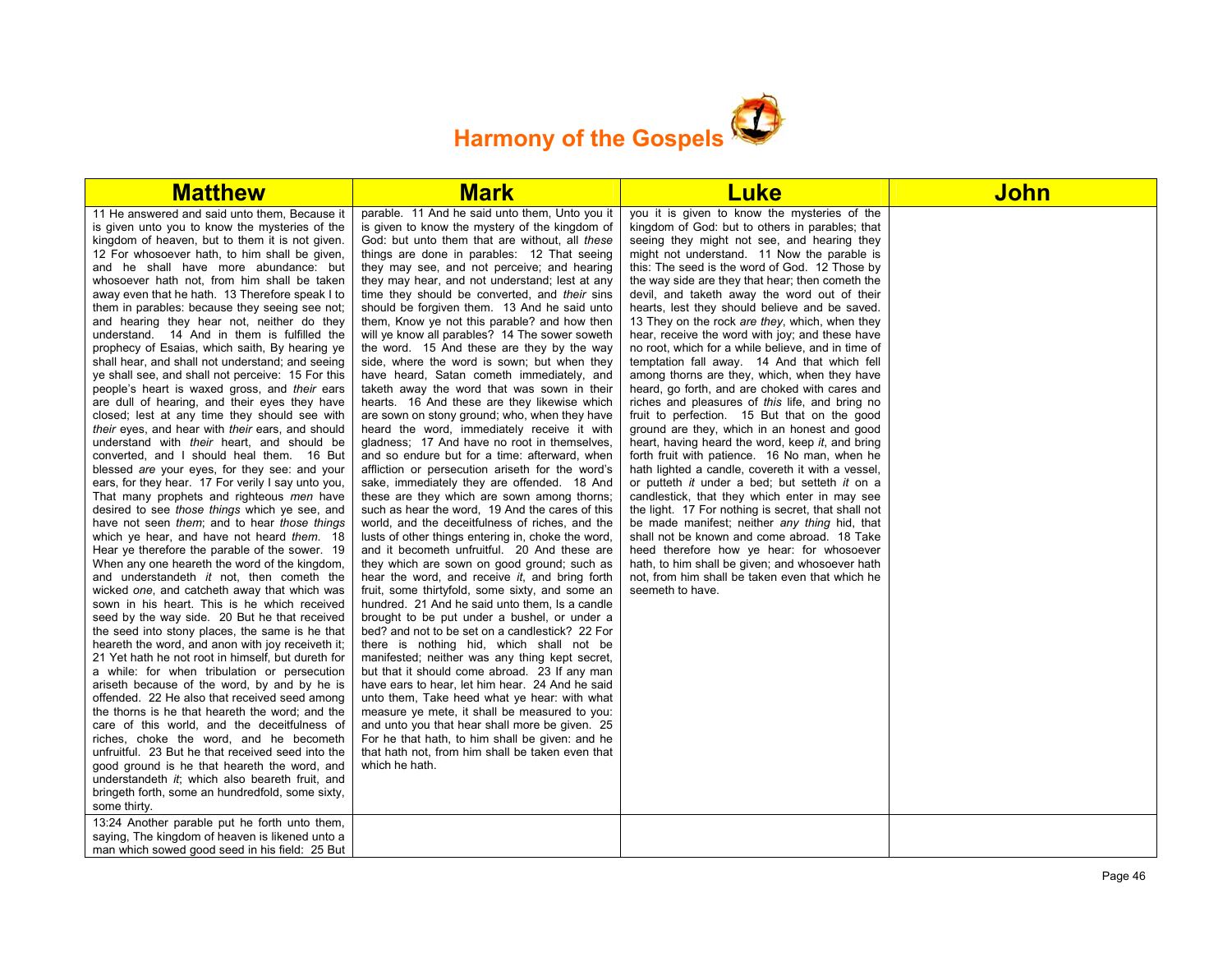

| <b>Matthew</b>                                                                                                                                                                                                                                                                                                                                                                                                                                                                                                                                                                                                                                                                                                                                                                                                   | <b>Mark</b>                                                                                                                                                                                                                                                                                                                                                                                                                                                 | <b>Luke</b> | <b>John</b> |
|------------------------------------------------------------------------------------------------------------------------------------------------------------------------------------------------------------------------------------------------------------------------------------------------------------------------------------------------------------------------------------------------------------------------------------------------------------------------------------------------------------------------------------------------------------------------------------------------------------------------------------------------------------------------------------------------------------------------------------------------------------------------------------------------------------------|-------------------------------------------------------------------------------------------------------------------------------------------------------------------------------------------------------------------------------------------------------------------------------------------------------------------------------------------------------------------------------------------------------------------------------------------------------------|-------------|-------------|
| while men slept, his enemy came and sowed<br>tares among the wheat, and went his way. 26<br>But when the blade was sprung up, and brought<br>forth fruit, then appeared the tares also. 27 So<br>the servants of the householder came and said<br>unto him, Sir, didst not thou sow good seed in<br>thy field? from whence then hath it tares? 28 He<br>said unto them, An enemy hath done this. The<br>servants said unto him, Wilt thou then that we<br>go and gather them up? 29 But he said, Nay;<br>lest while ye gather up the tares, ye root up also<br>the wheat with them. 30 Let both grow together<br>until the harvest: and in the time of harvest I will<br>say to the reapers, Gather ye together first the<br>tares, and bind them in bundles to burn them:<br>but gather the wheat into my barn. |                                                                                                                                                                                                                                                                                                                                                                                                                                                             |             |             |
|                                                                                                                                                                                                                                                                                                                                                                                                                                                                                                                                                                                                                                                                                                                                                                                                                  | 4:26 And he said, So is the kingdom of God, as<br>if a man should cast seed into the ground; 27<br>And should sleep, and rise night and day, and<br>the seed should spring and grow up, he knoweth<br>not how. 28 For the earth bringeth forth fruit of<br>herself; first the blade, then the ear, after that<br>the full corn in the ear. 29 But when the fruit is<br>brought forth, immediately he putteth in the<br>sickle, because the harvest is come. |             |             |
| 13:31 Another parable put he forth unto them,<br>saying, The kingdom of heaven is like to a grain<br>of mustard seed, which a man took, and sowed<br>in his field: 32 Which indeed is the least of all<br>seeds: but when it is grown, it is the greatest<br>among herbs, and becometh a tree, so that the<br>birds of the air come and lodge in the branches<br>thereof.                                                                                                                                                                                                                                                                                                                                                                                                                                        | 4:30 And he said, Whereunto shall we liken the<br>kingdom of God? or with what comparison shall<br>we compare it? 31 It is like a grain of mustard<br>seed, which, when it is sown in the earth, is less<br>than all the seeds that be in the earth: 32 But<br>when it is sown, it groweth up, and becometh<br>greater than all herbs, and shooteth out great<br>branches; so that the fowls of the air may lodge<br>under the shadow of it.                |             |             |
| 13:33 Another parable spake he unto them; The<br>kingdom of heaven is like unto leaven, which a<br>woman took, and hid in three measures of meal,<br>till the whole was leavened.                                                                                                                                                                                                                                                                                                                                                                                                                                                                                                                                                                                                                                |                                                                                                                                                                                                                                                                                                                                                                                                                                                             |             |             |
| 13:34 All these things spake Jesus unto the<br>multitude in parables; and without a parable<br>spake he not unto them: 35 That it might be<br>fulfilled which was spoken by the prophet,<br>saying, I will open my mouth in parables; I will<br>utter things which have been kept secret from<br>the foundation of the world.                                                                                                                                                                                                                                                                                                                                                                                                                                                                                    | 4:33 And with many such parables spake he the<br>word unto them, as they were able to hear it. 34<br>But without a parable spake he not unto them:<br>and when they were alone, he expounded all<br>things to his disciples.                                                                                                                                                                                                                                |             |             |
| 13:36 Then Jesus sent the multitude away, and<br>went into the house: and his disciples came unto                                                                                                                                                                                                                                                                                                                                                                                                                                                                                                                                                                                                                                                                                                                |                                                                                                                                                                                                                                                                                                                                                                                                                                                             |             |             |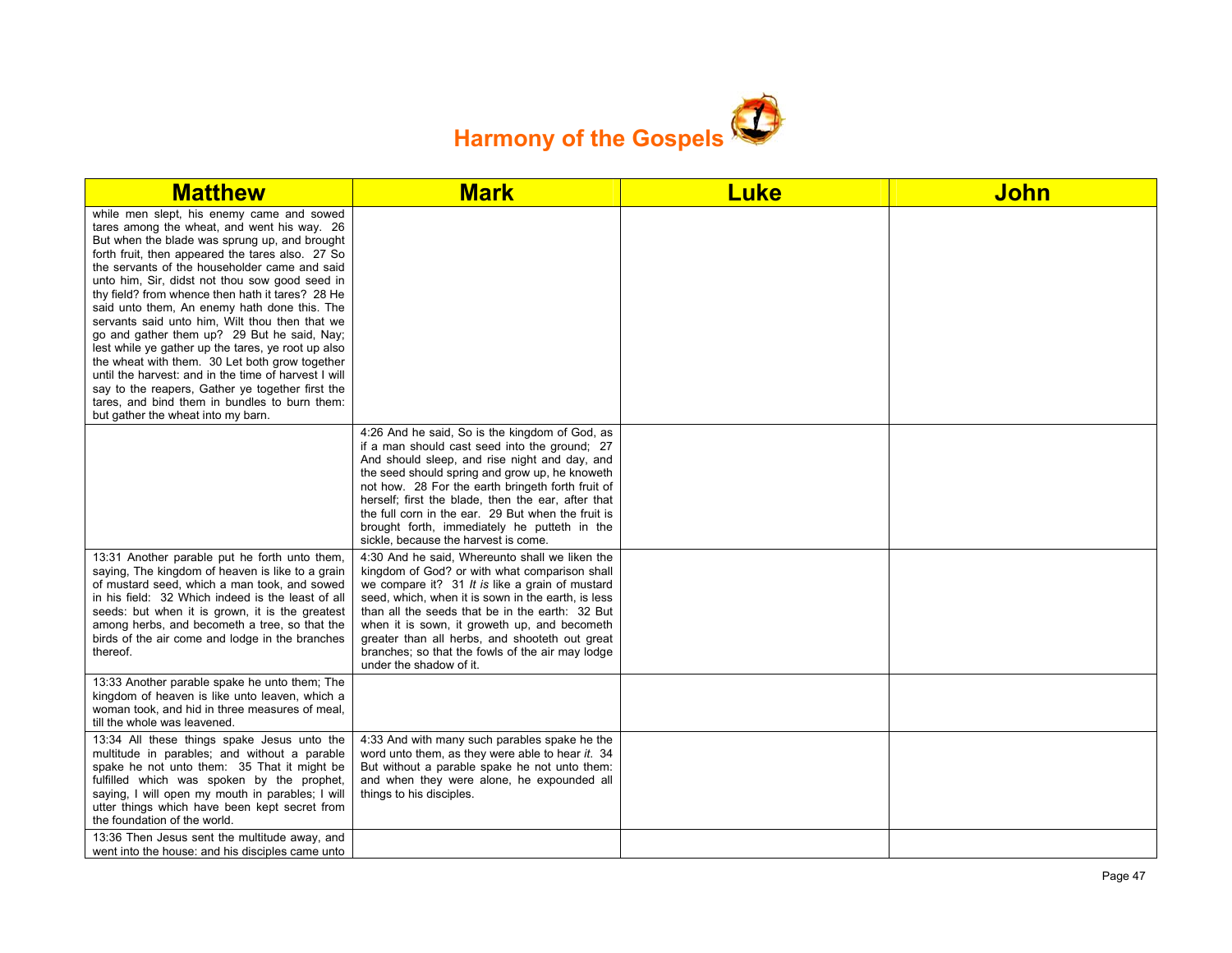

| him, saying, Declare unto us the parable of the<br>tares of the field. 37 He answered and said unto<br>them, He that soweth the good seed is the Son<br>of man; 38 The field is the world; the good seed<br>are the children of the kingdom; but the tares<br>are the children of the wicked one; 39 The<br>enemy that sowed them is the devil; the harvest<br>is the end of the world; and the reapers are the<br>angels. 40 As therefore the tares are gathered<br>and burned in the fire; so shall it be in the end of<br>this world. 41 The Son of man shall send forth<br>his angels, and they shall gather out of his<br>kingdom all things that offend, and them which<br>do iniquity; 42 And shall cast them into a<br>furnace of fire: there shall be wailing and<br>gnashing of teeth. 43 Then shall the righteous<br>shine forth as the sun in the kingdom of their<br>Father. Who hath ears to hear, let him hear. 44<br>Again, the kingdom of heaven is like unto<br>treasure hid in a field; the which when a man<br>hath found, he hideth, and for joy thereof goeth<br>and selleth all that he hath, and buyeth that field.<br>45 Again, the kingdom of heaven is like unto a<br>merchant man, seeking goodly pearls: 46 Who,<br>when he had found one pearl of great price,<br>went and sold all that he had, and bought it. 47<br>Again, the kingdom of heaven is like unto a net,<br>that was cast into the sea, and gathered of<br>every kind: 48 Which, when it was full, they<br>drew to shore, and sat down, and gathered the<br>good into vessels, but cast the bad away. 49 So<br>shall it be at the end of the world: the angels<br>shall come forth, and sever the wicked from<br>among the just, 50 And shall cast them into the<br>furnace of fire: there shall be wailing and<br>gnashing of teeth. 51 Jesus saith unto them,<br>Have ye understood all these things? They say<br>unto him, Yea, Lord. 52 Then said he unto<br>them. Therefore every scribe which is instructed<br>unto the kingdom of heaven is like unto a man<br>that is an householder, which bringeth forth out<br>of his treasure things new and old.<br>8:19 Then came to him his mother and his<br>brethren, and could not come at him for the<br>press. 20 And it was told him by certain which<br>said, Thy mother and thy brethren stand<br>without, desiring to see thee. 21 And he | <b>Matthew</b> | <b>Mark</b> | <b>Luke</b> | <b>John</b> |
|-----------------------------------------------------------------------------------------------------------------------------------------------------------------------------------------------------------------------------------------------------------------------------------------------------------------------------------------------------------------------------------------------------------------------------------------------------------------------------------------------------------------------------------------------------------------------------------------------------------------------------------------------------------------------------------------------------------------------------------------------------------------------------------------------------------------------------------------------------------------------------------------------------------------------------------------------------------------------------------------------------------------------------------------------------------------------------------------------------------------------------------------------------------------------------------------------------------------------------------------------------------------------------------------------------------------------------------------------------------------------------------------------------------------------------------------------------------------------------------------------------------------------------------------------------------------------------------------------------------------------------------------------------------------------------------------------------------------------------------------------------------------------------------------------------------------------------------------------------------------------------------------------------------------------------------------------------------------------------------------------------------------------------------------------------------------------------------------------------------------------------------------------------------------------------------------------------------------------------------------------------------------------------------------------------------------------------------------------------------------------------------------------|----------------|-------------|-------------|-------------|
|                                                                                                                                                                                                                                                                                                                                                                                                                                                                                                                                                                                                                                                                                                                                                                                                                                                                                                                                                                                                                                                                                                                                                                                                                                                                                                                                                                                                                                                                                                                                                                                                                                                                                                                                                                                                                                                                                                                                                                                                                                                                                                                                                                                                                                                                                                                                                                                               |                |             |             |             |
|                                                                                                                                                                                                                                                                                                                                                                                                                                                                                                                                                                                                                                                                                                                                                                                                                                                                                                                                                                                                                                                                                                                                                                                                                                                                                                                                                                                                                                                                                                                                                                                                                                                                                                                                                                                                                                                                                                                                                                                                                                                                                                                                                                                                                                                                                                                                                                                               |                |             |             |             |
|                                                                                                                                                                                                                                                                                                                                                                                                                                                                                                                                                                                                                                                                                                                                                                                                                                                                                                                                                                                                                                                                                                                                                                                                                                                                                                                                                                                                                                                                                                                                                                                                                                                                                                                                                                                                                                                                                                                                                                                                                                                                                                                                                                                                                                                                                                                                                                                               |                |             |             |             |
|                                                                                                                                                                                                                                                                                                                                                                                                                                                                                                                                                                                                                                                                                                                                                                                                                                                                                                                                                                                                                                                                                                                                                                                                                                                                                                                                                                                                                                                                                                                                                                                                                                                                                                                                                                                                                                                                                                                                                                                                                                                                                                                                                                                                                                                                                                                                                                                               |                |             |             |             |
|                                                                                                                                                                                                                                                                                                                                                                                                                                                                                                                                                                                                                                                                                                                                                                                                                                                                                                                                                                                                                                                                                                                                                                                                                                                                                                                                                                                                                                                                                                                                                                                                                                                                                                                                                                                                                                                                                                                                                                                                                                                                                                                                                                                                                                                                                                                                                                                               |                |             |             |             |
|                                                                                                                                                                                                                                                                                                                                                                                                                                                                                                                                                                                                                                                                                                                                                                                                                                                                                                                                                                                                                                                                                                                                                                                                                                                                                                                                                                                                                                                                                                                                                                                                                                                                                                                                                                                                                                                                                                                                                                                                                                                                                                                                                                                                                                                                                                                                                                                               |                |             |             |             |
|                                                                                                                                                                                                                                                                                                                                                                                                                                                                                                                                                                                                                                                                                                                                                                                                                                                                                                                                                                                                                                                                                                                                                                                                                                                                                                                                                                                                                                                                                                                                                                                                                                                                                                                                                                                                                                                                                                                                                                                                                                                                                                                                                                                                                                                                                                                                                                                               |                |             |             |             |
|                                                                                                                                                                                                                                                                                                                                                                                                                                                                                                                                                                                                                                                                                                                                                                                                                                                                                                                                                                                                                                                                                                                                                                                                                                                                                                                                                                                                                                                                                                                                                                                                                                                                                                                                                                                                                                                                                                                                                                                                                                                                                                                                                                                                                                                                                                                                                                                               |                |             |             |             |
|                                                                                                                                                                                                                                                                                                                                                                                                                                                                                                                                                                                                                                                                                                                                                                                                                                                                                                                                                                                                                                                                                                                                                                                                                                                                                                                                                                                                                                                                                                                                                                                                                                                                                                                                                                                                                                                                                                                                                                                                                                                                                                                                                                                                                                                                                                                                                                                               |                |             |             |             |
|                                                                                                                                                                                                                                                                                                                                                                                                                                                                                                                                                                                                                                                                                                                                                                                                                                                                                                                                                                                                                                                                                                                                                                                                                                                                                                                                                                                                                                                                                                                                                                                                                                                                                                                                                                                                                                                                                                                                                                                                                                                                                                                                                                                                                                                                                                                                                                                               |                |             |             |             |
|                                                                                                                                                                                                                                                                                                                                                                                                                                                                                                                                                                                                                                                                                                                                                                                                                                                                                                                                                                                                                                                                                                                                                                                                                                                                                                                                                                                                                                                                                                                                                                                                                                                                                                                                                                                                                                                                                                                                                                                                                                                                                                                                                                                                                                                                                                                                                                                               |                |             |             |             |
|                                                                                                                                                                                                                                                                                                                                                                                                                                                                                                                                                                                                                                                                                                                                                                                                                                                                                                                                                                                                                                                                                                                                                                                                                                                                                                                                                                                                                                                                                                                                                                                                                                                                                                                                                                                                                                                                                                                                                                                                                                                                                                                                                                                                                                                                                                                                                                                               |                |             |             |             |
|                                                                                                                                                                                                                                                                                                                                                                                                                                                                                                                                                                                                                                                                                                                                                                                                                                                                                                                                                                                                                                                                                                                                                                                                                                                                                                                                                                                                                                                                                                                                                                                                                                                                                                                                                                                                                                                                                                                                                                                                                                                                                                                                                                                                                                                                                                                                                                                               |                |             |             |             |
|                                                                                                                                                                                                                                                                                                                                                                                                                                                                                                                                                                                                                                                                                                                                                                                                                                                                                                                                                                                                                                                                                                                                                                                                                                                                                                                                                                                                                                                                                                                                                                                                                                                                                                                                                                                                                                                                                                                                                                                                                                                                                                                                                                                                                                                                                                                                                                                               |                |             |             |             |
|                                                                                                                                                                                                                                                                                                                                                                                                                                                                                                                                                                                                                                                                                                                                                                                                                                                                                                                                                                                                                                                                                                                                                                                                                                                                                                                                                                                                                                                                                                                                                                                                                                                                                                                                                                                                                                                                                                                                                                                                                                                                                                                                                                                                                                                                                                                                                                                               |                |             |             |             |
|                                                                                                                                                                                                                                                                                                                                                                                                                                                                                                                                                                                                                                                                                                                                                                                                                                                                                                                                                                                                                                                                                                                                                                                                                                                                                                                                                                                                                                                                                                                                                                                                                                                                                                                                                                                                                                                                                                                                                                                                                                                                                                                                                                                                                                                                                                                                                                                               |                |             |             |             |
|                                                                                                                                                                                                                                                                                                                                                                                                                                                                                                                                                                                                                                                                                                                                                                                                                                                                                                                                                                                                                                                                                                                                                                                                                                                                                                                                                                                                                                                                                                                                                                                                                                                                                                                                                                                                                                                                                                                                                                                                                                                                                                                                                                                                                                                                                                                                                                                               |                |             |             |             |
|                                                                                                                                                                                                                                                                                                                                                                                                                                                                                                                                                                                                                                                                                                                                                                                                                                                                                                                                                                                                                                                                                                                                                                                                                                                                                                                                                                                                                                                                                                                                                                                                                                                                                                                                                                                                                                                                                                                                                                                                                                                                                                                                                                                                                                                                                                                                                                                               |                |             |             |             |
|                                                                                                                                                                                                                                                                                                                                                                                                                                                                                                                                                                                                                                                                                                                                                                                                                                                                                                                                                                                                                                                                                                                                                                                                                                                                                                                                                                                                                                                                                                                                                                                                                                                                                                                                                                                                                                                                                                                                                                                                                                                                                                                                                                                                                                                                                                                                                                                               |                |             |             |             |
|                                                                                                                                                                                                                                                                                                                                                                                                                                                                                                                                                                                                                                                                                                                                                                                                                                                                                                                                                                                                                                                                                                                                                                                                                                                                                                                                                                                                                                                                                                                                                                                                                                                                                                                                                                                                                                                                                                                                                                                                                                                                                                                                                                                                                                                                                                                                                                                               |                |             |             |             |
|                                                                                                                                                                                                                                                                                                                                                                                                                                                                                                                                                                                                                                                                                                                                                                                                                                                                                                                                                                                                                                                                                                                                                                                                                                                                                                                                                                                                                                                                                                                                                                                                                                                                                                                                                                                                                                                                                                                                                                                                                                                                                                                                                                                                                                                                                                                                                                                               |                |             |             |             |
|                                                                                                                                                                                                                                                                                                                                                                                                                                                                                                                                                                                                                                                                                                                                                                                                                                                                                                                                                                                                                                                                                                                                                                                                                                                                                                                                                                                                                                                                                                                                                                                                                                                                                                                                                                                                                                                                                                                                                                                                                                                                                                                                                                                                                                                                                                                                                                                               |                |             |             |             |
|                                                                                                                                                                                                                                                                                                                                                                                                                                                                                                                                                                                                                                                                                                                                                                                                                                                                                                                                                                                                                                                                                                                                                                                                                                                                                                                                                                                                                                                                                                                                                                                                                                                                                                                                                                                                                                                                                                                                                                                                                                                                                                                                                                                                                                                                                                                                                                                               |                |             |             |             |
|                                                                                                                                                                                                                                                                                                                                                                                                                                                                                                                                                                                                                                                                                                                                                                                                                                                                                                                                                                                                                                                                                                                                                                                                                                                                                                                                                                                                                                                                                                                                                                                                                                                                                                                                                                                                                                                                                                                                                                                                                                                                                                                                                                                                                                                                                                                                                                                               |                |             |             |             |
|                                                                                                                                                                                                                                                                                                                                                                                                                                                                                                                                                                                                                                                                                                                                                                                                                                                                                                                                                                                                                                                                                                                                                                                                                                                                                                                                                                                                                                                                                                                                                                                                                                                                                                                                                                                                                                                                                                                                                                                                                                                                                                                                                                                                                                                                                                                                                                                               |                |             |             |             |
|                                                                                                                                                                                                                                                                                                                                                                                                                                                                                                                                                                                                                                                                                                                                                                                                                                                                                                                                                                                                                                                                                                                                                                                                                                                                                                                                                                                                                                                                                                                                                                                                                                                                                                                                                                                                                                                                                                                                                                                                                                                                                                                                                                                                                                                                                                                                                                                               |                |             |             |             |
|                                                                                                                                                                                                                                                                                                                                                                                                                                                                                                                                                                                                                                                                                                                                                                                                                                                                                                                                                                                                                                                                                                                                                                                                                                                                                                                                                                                                                                                                                                                                                                                                                                                                                                                                                                                                                                                                                                                                                                                                                                                                                                                                                                                                                                                                                                                                                                                               |                |             |             |             |
|                                                                                                                                                                                                                                                                                                                                                                                                                                                                                                                                                                                                                                                                                                                                                                                                                                                                                                                                                                                                                                                                                                                                                                                                                                                                                                                                                                                                                                                                                                                                                                                                                                                                                                                                                                                                                                                                                                                                                                                                                                                                                                                                                                                                                                                                                                                                                                                               |                |             |             |             |
|                                                                                                                                                                                                                                                                                                                                                                                                                                                                                                                                                                                                                                                                                                                                                                                                                                                                                                                                                                                                                                                                                                                                                                                                                                                                                                                                                                                                                                                                                                                                                                                                                                                                                                                                                                                                                                                                                                                                                                                                                                                                                                                                                                                                                                                                                                                                                                                               |                |             |             |             |
|                                                                                                                                                                                                                                                                                                                                                                                                                                                                                                                                                                                                                                                                                                                                                                                                                                                                                                                                                                                                                                                                                                                                                                                                                                                                                                                                                                                                                                                                                                                                                                                                                                                                                                                                                                                                                                                                                                                                                                                                                                                                                                                                                                                                                                                                                                                                                                                               |                |             |             |             |
|                                                                                                                                                                                                                                                                                                                                                                                                                                                                                                                                                                                                                                                                                                                                                                                                                                                                                                                                                                                                                                                                                                                                                                                                                                                                                                                                                                                                                                                                                                                                                                                                                                                                                                                                                                                                                                                                                                                                                                                                                                                                                                                                                                                                                                                                                                                                                                                               |                |             |             |             |
|                                                                                                                                                                                                                                                                                                                                                                                                                                                                                                                                                                                                                                                                                                                                                                                                                                                                                                                                                                                                                                                                                                                                                                                                                                                                                                                                                                                                                                                                                                                                                                                                                                                                                                                                                                                                                                                                                                                                                                                                                                                                                                                                                                                                                                                                                                                                                                                               |                |             |             |             |
|                                                                                                                                                                                                                                                                                                                                                                                                                                                                                                                                                                                                                                                                                                                                                                                                                                                                                                                                                                                                                                                                                                                                                                                                                                                                                                                                                                                                                                                                                                                                                                                                                                                                                                                                                                                                                                                                                                                                                                                                                                                                                                                                                                                                                                                                                                                                                                                               |                |             |             |             |
|                                                                                                                                                                                                                                                                                                                                                                                                                                                                                                                                                                                                                                                                                                                                                                                                                                                                                                                                                                                                                                                                                                                                                                                                                                                                                                                                                                                                                                                                                                                                                                                                                                                                                                                                                                                                                                                                                                                                                                                                                                                                                                                                                                                                                                                                                                                                                                                               |                |             |             |             |
|                                                                                                                                                                                                                                                                                                                                                                                                                                                                                                                                                                                                                                                                                                                                                                                                                                                                                                                                                                                                                                                                                                                                                                                                                                                                                                                                                                                                                                                                                                                                                                                                                                                                                                                                                                                                                                                                                                                                                                                                                                                                                                                                                                                                                                                                                                                                                                                               |                |             |             |             |
|                                                                                                                                                                                                                                                                                                                                                                                                                                                                                                                                                                                                                                                                                                                                                                                                                                                                                                                                                                                                                                                                                                                                                                                                                                                                                                                                                                                                                                                                                                                                                                                                                                                                                                                                                                                                                                                                                                                                                                                                                                                                                                                                                                                                                                                                                                                                                                                               |                |             |             |             |
|                                                                                                                                                                                                                                                                                                                                                                                                                                                                                                                                                                                                                                                                                                                                                                                                                                                                                                                                                                                                                                                                                                                                                                                                                                                                                                                                                                                                                                                                                                                                                                                                                                                                                                                                                                                                                                                                                                                                                                                                                                                                                                                                                                                                                                                                                                                                                                                               |                |             |             |             |
|                                                                                                                                                                                                                                                                                                                                                                                                                                                                                                                                                                                                                                                                                                                                                                                                                                                                                                                                                                                                                                                                                                                                                                                                                                                                                                                                                                                                                                                                                                                                                                                                                                                                                                                                                                                                                                                                                                                                                                                                                                                                                                                                                                                                                                                                                                                                                                                               |                |             |             |             |
|                                                                                                                                                                                                                                                                                                                                                                                                                                                                                                                                                                                                                                                                                                                                                                                                                                                                                                                                                                                                                                                                                                                                                                                                                                                                                                                                                                                                                                                                                                                                                                                                                                                                                                                                                                                                                                                                                                                                                                                                                                                                                                                                                                                                                                                                                                                                                                                               |                |             |             |             |
|                                                                                                                                                                                                                                                                                                                                                                                                                                                                                                                                                                                                                                                                                                                                                                                                                                                                                                                                                                                                                                                                                                                                                                                                                                                                                                                                                                                                                                                                                                                                                                                                                                                                                                                                                                                                                                                                                                                                                                                                                                                                                                                                                                                                                                                                                                                                                                                               |                |             |             |             |
|                                                                                                                                                                                                                                                                                                                                                                                                                                                                                                                                                                                                                                                                                                                                                                                                                                                                                                                                                                                                                                                                                                                                                                                                                                                                                                                                                                                                                                                                                                                                                                                                                                                                                                                                                                                                                                                                                                                                                                                                                                                                                                                                                                                                                                                                                                                                                                                               |                |             |             |             |
|                                                                                                                                                                                                                                                                                                                                                                                                                                                                                                                                                                                                                                                                                                                                                                                                                                                                                                                                                                                                                                                                                                                                                                                                                                                                                                                                                                                                                                                                                                                                                                                                                                                                                                                                                                                                                                                                                                                                                                                                                                                                                                                                                                                                                                                                                                                                                                                               |                |             |             |             |
|                                                                                                                                                                                                                                                                                                                                                                                                                                                                                                                                                                                                                                                                                                                                                                                                                                                                                                                                                                                                                                                                                                                                                                                                                                                                                                                                                                                                                                                                                                                                                                                                                                                                                                                                                                                                                                                                                                                                                                                                                                                                                                                                                                                                                                                                                                                                                                                               |                |             |             |             |
|                                                                                                                                                                                                                                                                                                                                                                                                                                                                                                                                                                                                                                                                                                                                                                                                                                                                                                                                                                                                                                                                                                                                                                                                                                                                                                                                                                                                                                                                                                                                                                                                                                                                                                                                                                                                                                                                                                                                                                                                                                                                                                                                                                                                                                                                                                                                                                                               |                |             |             |             |
| answered and said unto them, My mother and                                                                                                                                                                                                                                                                                                                                                                                                                                                                                                                                                                                                                                                                                                                                                                                                                                                                                                                                                                                                                                                                                                                                                                                                                                                                                                                                                                                                                                                                                                                                                                                                                                                                                                                                                                                                                                                                                                                                                                                                                                                                                                                                                                                                                                                                                                                                                    |                |             |             |             |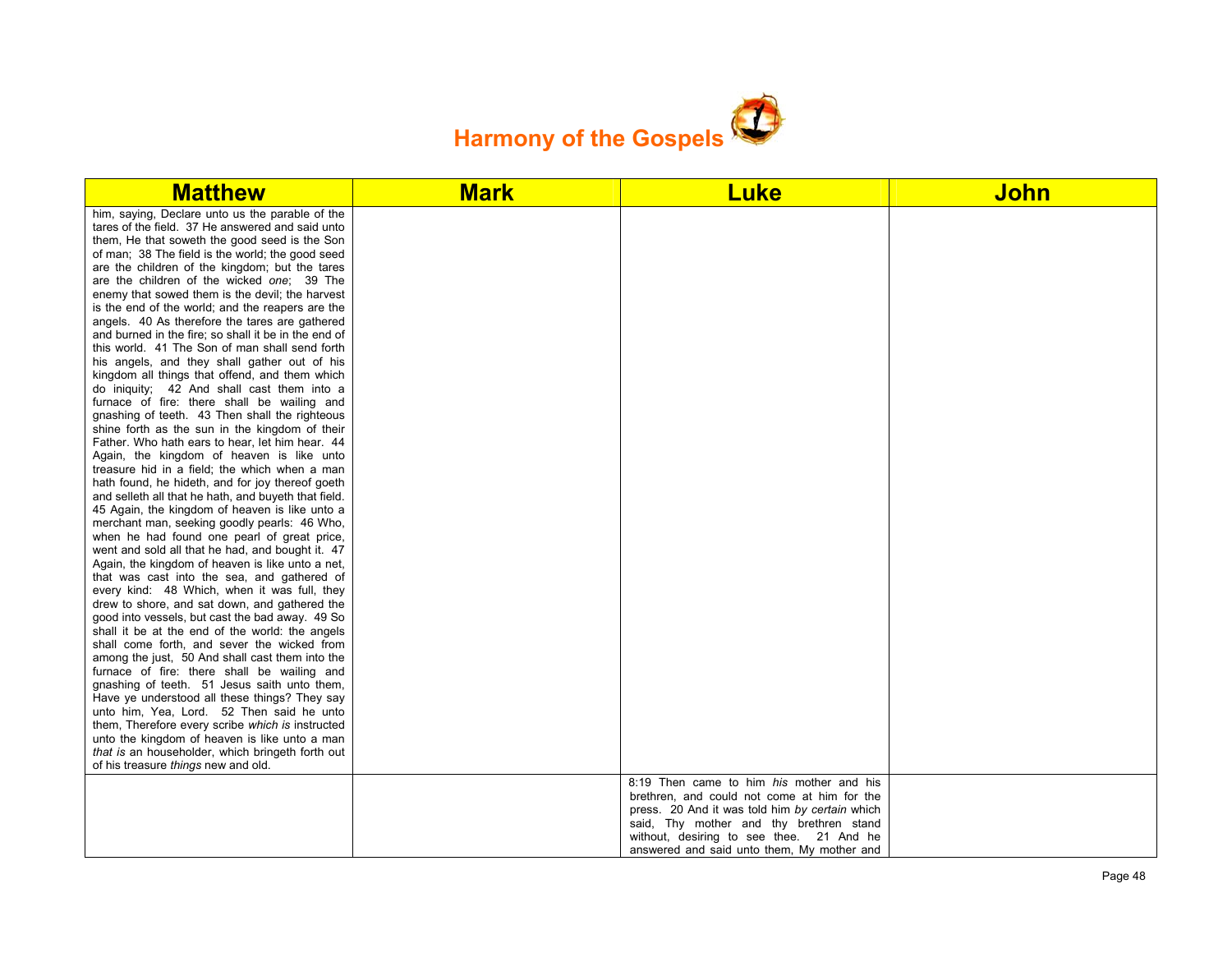

| <b>Matthew</b>                                                                                                                                                                                                                                                                                                                                                                                                                                                                                                                                                                                                                                                                                                                                                                                                                                                   | <b>Mark</b>                                                                                                                                                                                                                                                                                                                                                                                                                                                                                                                                                                                                                                                                                                                                                                                                                      | <b>Luke</b>                                                                                                                                                                                                                                                                                                                                                                                                                                                                                                                                                                                                                                                                                                                                                                                                                                                  | John |
|------------------------------------------------------------------------------------------------------------------------------------------------------------------------------------------------------------------------------------------------------------------------------------------------------------------------------------------------------------------------------------------------------------------------------------------------------------------------------------------------------------------------------------------------------------------------------------------------------------------------------------------------------------------------------------------------------------------------------------------------------------------------------------------------------------------------------------------------------------------|----------------------------------------------------------------------------------------------------------------------------------------------------------------------------------------------------------------------------------------------------------------------------------------------------------------------------------------------------------------------------------------------------------------------------------------------------------------------------------------------------------------------------------------------------------------------------------------------------------------------------------------------------------------------------------------------------------------------------------------------------------------------------------------------------------------------------------|--------------------------------------------------------------------------------------------------------------------------------------------------------------------------------------------------------------------------------------------------------------------------------------------------------------------------------------------------------------------------------------------------------------------------------------------------------------------------------------------------------------------------------------------------------------------------------------------------------------------------------------------------------------------------------------------------------------------------------------------------------------------------------------------------------------------------------------------------------------|------|
|                                                                                                                                                                                                                                                                                                                                                                                                                                                                                                                                                                                                                                                                                                                                                                                                                                                                  |                                                                                                                                                                                                                                                                                                                                                                                                                                                                                                                                                                                                                                                                                                                                                                                                                                  | my brethren are these which hear the word of<br>God. and do it.                                                                                                                                                                                                                                                                                                                                                                                                                                                                                                                                                                                                                                                                                                                                                                                              |      |
| 8:18 Now when Jesus saw great multitudes<br>about him, he gave commandment to depart<br>unto the other side. 19 And a certain scribe<br>came, and said unto him, Master, I will follow<br>thee whithersoever thou goest. 20 And Jesus<br>saith unto him, The foxes have holes, and the<br>birds of the air have nests; but the Son of man<br>hath not where to lay his head. 21 And another<br>of his disciples said unto him, Lord, suffer me<br>first to go and bury my father. 22 But Jesus said<br>unto him, Follow me; and let the dead bury their<br>dead.                                                                                                                                                                                                                                                                                                 | 4:35 And the same day, when the even was<br>come, he saith unto them, Let us pass over unto<br>the other side.                                                                                                                                                                                                                                                                                                                                                                                                                                                                                                                                                                                                                                                                                                                   |                                                                                                                                                                                                                                                                                                                                                                                                                                                                                                                                                                                                                                                                                                                                                                                                                                                              |      |
| 8:23 And when he was entered into a ship, his<br>disciples followed him. 24 And, behold, there<br>arose a great tempest in the sea, insomuch that<br>the ship was covered with the waves: but he<br>was asleep. 25 And his disciples came to him,<br>and awoke him, saying, Lord, save us: we<br>perish. 26 And he saith unto them, Why are ye<br>fearful, O ye of little faith? Then he arose, and<br>rebuked the winds and the sea; and there was a<br>great calm. 27 But the men marvelled, saying,<br>What manner of man is this, that even the winds<br>and the sea obey him!                                                                                                                                                                                                                                                                               | 4:36 And when they had sent away the<br>multitude, they took him even as he was in the<br>ship. And there were also with him other little<br>ships. 37 And there arose a great storm of<br>wind, and the waves beat into the ship, so that it<br>was now full. 38 And he was in the hinder part<br>of the ship, asleep on a pillow: and they awake<br>him, and say unto him, Master, carest thou not<br>that we perish? 39 And he arose, and rebuked<br>the wind, and said unto the sea, Peace, be still.<br>And the wind ceased, and there was a great<br>calm. 40 And he said unto them, Why are ye so<br>fearful? how is it that ye have no faith? 41 And<br>they feared exceedingly, and said one to<br>another, What manner of man is this, that even<br>the wind and the sea obey him?                                     | 8:22 Now it came to pass on a certain day, that<br>he went into a ship with his disciples: and he<br>said unto them, Let us go over unto the other<br>side of the lake. And they launched forth. 23<br>But as they sailed he fell asleep: and there<br>came down a storm of wind on the lake; and<br>they were filled with water, and were in<br>jeopardy. 24 And they came to him, and awoke<br>him, saying, Master, master, we perish. Then he<br>arose, and rebuked the wind and the raging of<br>the water: and they ceased, and there was a<br>calm. 25 And he said unto them, Where is your<br>faith? And they being afraid wondered, saying<br>one to another, What manner of man is this! for<br>he commandeth even the winds and water, and<br>they obey him.                                                                                       |      |
| 8:28 And when he was come to the other side<br>into the country of the Gergesenes, there met<br>him two possessed with devils, coming out of<br>the tombs, exceeding fierce, so that no man<br>might pass by that way. 29 And, behold, they<br>cried out, saying, What have we to do with thee,<br>Jesus, thou Son of God? art thou come hither to<br>torment us before the time? 30 And there was a<br>good way off from them an herd of many swine<br>feeding. 31 So the devils besought him, saying,<br>If thou cast us out, suffer us to go away into the<br>herd of swine. 32 And he said unto them, Go.<br>And when they were come out, they went into<br>the herd of swine: and, behold, the whole herd<br>of swine ran violently down a steep place into<br>the sea, and perished in the waters. 33 And<br>they that kept them fled, and went their ways | 5:1 And they came over unto the other side of<br>the sea, into the country of the Gadarenes. 2<br>And when he was come out of the ship,<br>immediately there met him out of the tombs a<br>man with an unclean spirit, 3 Who had his<br>dwelling among the tombs; and no man could<br>bind him, no, not with chains: 4 Because that<br>he had been often bound with fetters and<br>chains, and the chains had been plucked<br>asunder by him, and the fetters broken in<br>pieces: neither could any man tame him. 5 And<br>always, night and day, he was in the mountains,<br>and in the tombs, crying, and cutting himself<br>with stones. 6 But when he saw Jesus afar off.<br>he ran and worshipped him, 7 And cried with a<br>loud voice, and said, What have I to do with<br>thee, Jesus, thou Son of the most high God? I | 8:26 And they arrived at the country of the<br>Gadarenes, which is over against Galilee. 27<br>And when he went forth to land, there met him<br>out of the city a certain man, which had devils<br>long time, and ware no clothes, neither abode in<br>any house, but in the tombs. 28 When he saw<br>Jesus, he cried out, and fell down before him,<br>and with a loud voice said. What have I to do<br>with thee, Jesus, thou Son of God most high? I<br>beseech thee, torment me not. 29 (For he had<br>commanded the unclean spirit to come out of<br>the man. For oftentimes it had caught him: and<br>he was kept bound with chains and in fetters;<br>and he brake the bands, and was driven of the<br>devil into the wilderness.) 30 And Jesus asked<br>him, saying, What is thy name? And he said,<br>Legion: because many devils were entered into |      |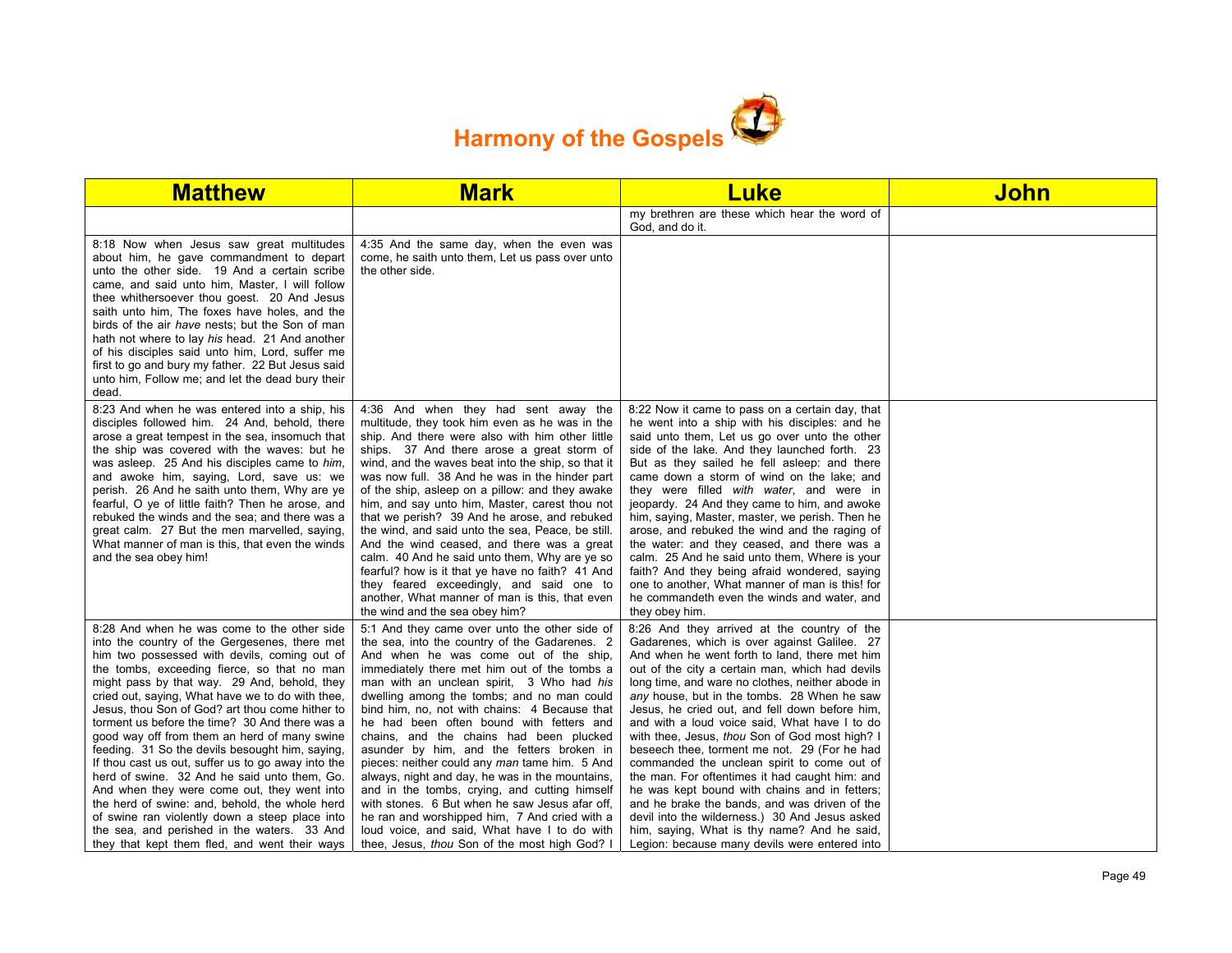

| <b>Matthew</b>                                                                                                                                                                                                                                   | <b>Mark</b>                                                                                                                                                                                                                                                                                                                                                                                                                                                                                                                                                                                                                                                                                                                                                                                                                                                                                                                                                                                                                                                                                                                                                                                                                                                                                                                                                                                                                                                                                                                                                                                                                                                                                                                                   | <b>Luke</b>                                                                                                                                                                                                                                                                                                                                                                                                                                                                                                                                                                                                                                                                                                                                                                                                                                                                            | <b>John</b> |
|--------------------------------------------------------------------------------------------------------------------------------------------------------------------------------------------------------------------------------------------------|-----------------------------------------------------------------------------------------------------------------------------------------------------------------------------------------------------------------------------------------------------------------------------------------------------------------------------------------------------------------------------------------------------------------------------------------------------------------------------------------------------------------------------------------------------------------------------------------------------------------------------------------------------------------------------------------------------------------------------------------------------------------------------------------------------------------------------------------------------------------------------------------------------------------------------------------------------------------------------------------------------------------------------------------------------------------------------------------------------------------------------------------------------------------------------------------------------------------------------------------------------------------------------------------------------------------------------------------------------------------------------------------------------------------------------------------------------------------------------------------------------------------------------------------------------------------------------------------------------------------------------------------------------------------------------------------------------------------------------------------------|----------------------------------------------------------------------------------------------------------------------------------------------------------------------------------------------------------------------------------------------------------------------------------------------------------------------------------------------------------------------------------------------------------------------------------------------------------------------------------------------------------------------------------------------------------------------------------------------------------------------------------------------------------------------------------------------------------------------------------------------------------------------------------------------------------------------------------------------------------------------------------------|-------------|
| into the city, and told every thing, and what was<br>befallen to the possessed of the devils. 34 And,<br>behold, the whole city came out to meet Jesus:<br>and when they saw him, they besought him that<br>he would depart out of their coasts. | adjure thee by God, that thou torment me not. 8<br>For he said unto him, Come out of the man,<br>thou unclean spirit. 9 And he asked him, What<br>is thy name? And he answered, saying, My<br>name is Legion: for we are many. 10 And he<br>besought him much that he would not send<br>them away out of the country. 11 Now there<br>was there nigh unto the mountains a great herd<br>of swine feeding. 12 And all the devils besought<br>him, saying, Send us into the swine, that we<br>may enter into them. 13 And forthwith Jesus<br>gave them leave. And the unclean spirits went<br>out, and entered into the swine: and the herd<br>ran violently down a steep place into the sea,<br>(they were about two thousand;) and were<br>choked in the sea. 14 And they that fed the<br>swine fled, and told it in the city, and in the<br>country. And they went out to see what it was<br>that was done. 15 And they come to Jesus, and<br>see him that was possessed with the devil, and<br>had the legion, sitting, and clothed, and in his<br>right mind: and they were afraid. 16 And they<br>that saw it told them how it befell to him that was<br>possessed with the devil, and also concerning<br>the swine. 17 And they began to pray him to<br>depart out of their coasts. 18 And when he was<br>come into the ship, he that had been possessed<br>with the devil prayed him that he might be with<br>him. 19 Howbeit Jesus suffered him not, but<br>saith unto him, Go home to thy friends, and tell<br>them how great things the Lord hath done for<br>thee, and hath had compassion on thee. 20<br>And he departed, and began to publish in<br>Decapolis how great things Jesus had done for<br>him: and all men did marvel. | him. 31 And they besought him that he would<br>not command them to go out into the deep. 32<br>And there was there an herd of many swine<br>feeding on the mountain: and they besought him<br>that he would suffer them to enter into them.<br>And he suffered them. 33 Then went the devils<br>out of the man, and entered into the swine: and<br>the herd ran violently down a steep place into<br>the lake, and were choked. 34 When they that<br>fed them saw what was done, they fled, and<br>went and told it in the city and in the country. 35<br>Then they went out to see what was done; and<br>came to Jesus, and found the man, out of whom<br>the devils were departed, sitting at the feet of<br>Jesus, clothed, and in his right mind: and they<br>were afraid. 36 They also which saw it told<br>them by what means he that was possessed of<br>the devils was healed. |             |
| 9:1 And he entered into a ship, and passed<br>over, and came into his own city.                                                                                                                                                                  | 5:21 And when Jesus was passed over again by<br>ship unto the other side, much people gathered<br>unto him: and he was nigh unto the sea.                                                                                                                                                                                                                                                                                                                                                                                                                                                                                                                                                                                                                                                                                                                                                                                                                                                                                                                                                                                                                                                                                                                                                                                                                                                                                                                                                                                                                                                                                                                                                                                                     | 8:37 Then the whole multitude of the country of<br>the Gadarenes round about besought him to<br>depart from them; for they were taken with great<br>fear: and he went up into the ship, and returned<br>back again. 38 Now the man out of whom the<br>devils were departed besought him that he<br>might be with him: but Jesus sent him away,<br>saying, 39 Return to thine own house, and<br>shew how great things God hath done unto<br>thee. And he went his way, and published<br>throughout the whole city how great things<br>Jesus had done unto him. 40 And it came to<br>pass, that, when Jesus was returned, the                                                                                                                                                                                                                                                            |             |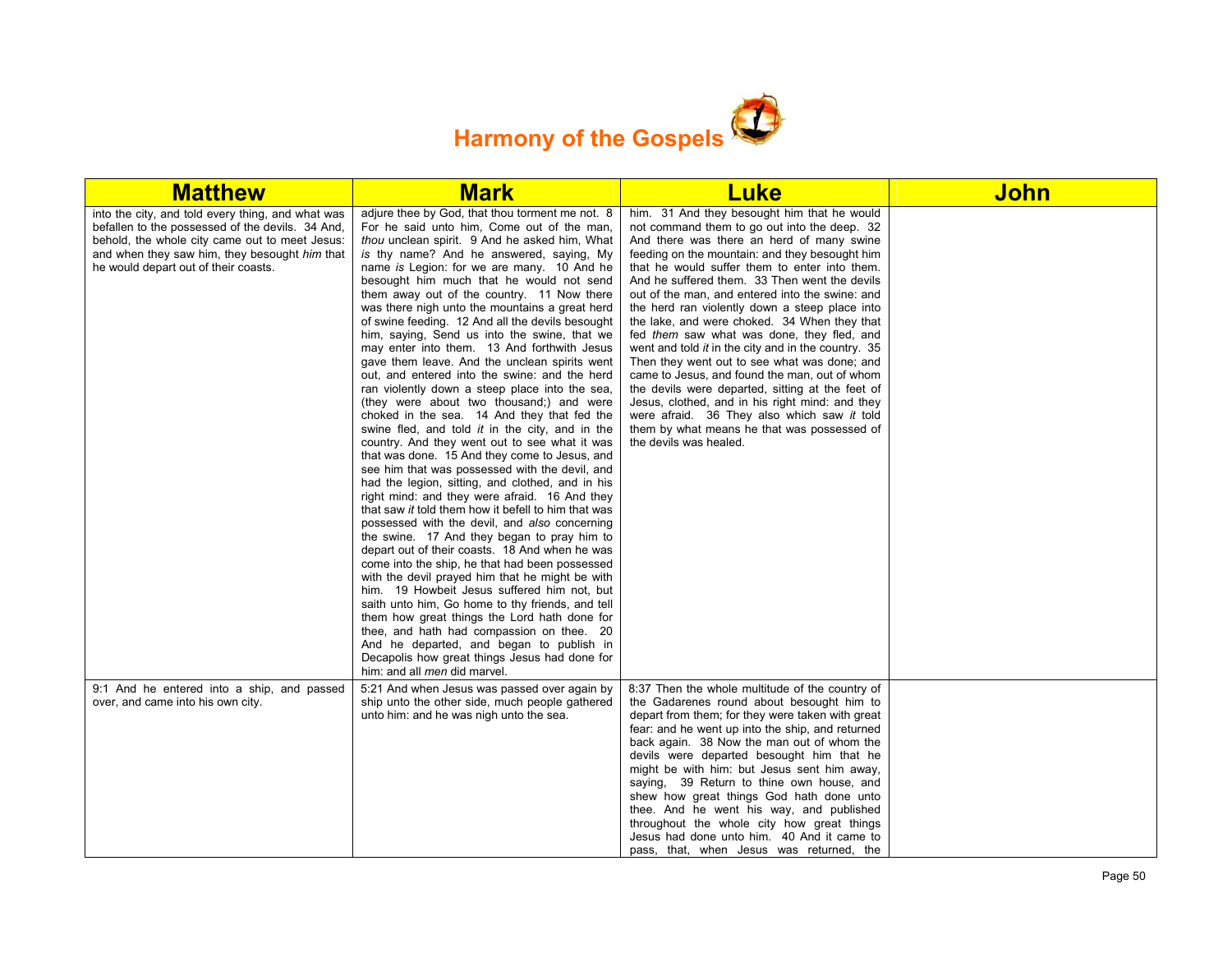

| <b>Matthew</b>                                                                                                                                                                                                                                                                                                                                                                                                                                                                                                                                                                                                                                                                                                                       | <b>Mark</b>                                                                                                                                                                                                                                                                                                                                                                                                                                                                                                                                                                                                                                                                                                                                                                                                                                                                                                                                                                                                                                                                                                           | <b>Luke</b>                                                                                                                                                                                                                                                                                                                                                                                                                                                                                                                                                                                                                                                                                                                                                                                                                                                                                              | <b>John</b> |
|--------------------------------------------------------------------------------------------------------------------------------------------------------------------------------------------------------------------------------------------------------------------------------------------------------------------------------------------------------------------------------------------------------------------------------------------------------------------------------------------------------------------------------------------------------------------------------------------------------------------------------------------------------------------------------------------------------------------------------------|-----------------------------------------------------------------------------------------------------------------------------------------------------------------------------------------------------------------------------------------------------------------------------------------------------------------------------------------------------------------------------------------------------------------------------------------------------------------------------------------------------------------------------------------------------------------------------------------------------------------------------------------------------------------------------------------------------------------------------------------------------------------------------------------------------------------------------------------------------------------------------------------------------------------------------------------------------------------------------------------------------------------------------------------------------------------------------------------------------------------------|----------------------------------------------------------------------------------------------------------------------------------------------------------------------------------------------------------------------------------------------------------------------------------------------------------------------------------------------------------------------------------------------------------------------------------------------------------------------------------------------------------------------------------------------------------------------------------------------------------------------------------------------------------------------------------------------------------------------------------------------------------------------------------------------------------------------------------------------------------------------------------------------------------|-------------|
|                                                                                                                                                                                                                                                                                                                                                                                                                                                                                                                                                                                                                                                                                                                                      |                                                                                                                                                                                                                                                                                                                                                                                                                                                                                                                                                                                                                                                                                                                                                                                                                                                                                                                                                                                                                                                                                                                       | people <i>gladly</i> received him: for they were all<br>waiting for him.                                                                                                                                                                                                                                                                                                                                                                                                                                                                                                                                                                                                                                                                                                                                                                                                                                 |             |
| 9:14 Then came to him the disciples of John,<br>saying, Why do we and the Pharisees fast oft,<br>but thy disciples fast not? 15 And Jesus said<br>unto them. Can the children of the bridechamber<br>mourn, as long as the bridegroom is with them?<br>but the days will come, when the bridegroom<br>shall be taken from them, and then shall they<br>fast. 16 No man putteth a piece of new cloth<br>unto an old garment, for that which is put in to fill<br>it up taketh from the garment, and the rent is<br>made worse. 17 Neither do men put new wine<br>into old bottles: else the bottles break, and the<br>wine runneth out, and the bottles perish: but<br>they put new wine into new bottles, and both are<br>preserved. |                                                                                                                                                                                                                                                                                                                                                                                                                                                                                                                                                                                                                                                                                                                                                                                                                                                                                                                                                                                                                                                                                                                       |                                                                                                                                                                                                                                                                                                                                                                                                                                                                                                                                                                                                                                                                                                                                                                                                                                                                                                          |             |
| 9:18 While he spake these things unto them,<br>behold, there came a certain ruler, and<br>worshipped him, saying, My daughter is even<br>now dead: but come and lay thy hand upon her,<br>and she shall live. 19 And Jesus arose, and<br>followed him, and so did his disciples.                                                                                                                                                                                                                                                                                                                                                                                                                                                     | 5:22 And, behold, there cometh one of the rulers<br>of the synagogue, Jairus by name; and when he<br>saw him, he fell at his feet, 23 And besought<br>him greatly, saying, My little daughter lieth at the<br>point of death: <i>I pray thee</i> , come and lay thy<br>hands on her, that she may be healed; and she<br>shall live. 24 And Jesus went with him; and<br>much people followed him, and thronged him.                                                                                                                                                                                                                                                                                                                                                                                                                                                                                                                                                                                                                                                                                                    | 8:41 And, behold, there came a man named<br>Jairus, and he was a ruler of the synagogue:<br>and he fell down at Jesus' feet, and besought<br>him that he would come into his house: 42 For<br>he had one only daughter, about twelve years of<br>age, and she lay a dying. But as he went the<br>people thronged him.                                                                                                                                                                                                                                                                                                                                                                                                                                                                                                                                                                                    |             |
| 9:20 And, behold, a woman, which was<br>diseased with an issue of blood twelve years.<br>came behind him, and touched the hem of his<br>garment: 21 For she said within herself, If I may<br>but touch his garment, I shall be whole. 22 But<br>Jesus turned him about, and when he saw her,<br>he said, Daughter, be of good comfort; thy faith<br>hath made thee whole. And the woman was<br>made whole from that hour.                                                                                                                                                                                                                                                                                                            | 5:25 And a certain woman, which had an issue<br>of blood twelve years, 26 And had suffered<br>many things of many physicians, and had spent<br>all that she had, and was nothing bettered, but<br>rather grew worse, 27 When she had heard of<br>Jesus, came in the press behind, and touched<br>his garment. 28 For she said, If I may touch but<br>his clothes, I shall be whole. 29 And straightway<br>the fountain of her blood was dried up; and she<br>felt in her body that she was healed of that<br>plague. 30 And Jesus, immediately knowing in<br>himself that virtue had gone out of him, turned<br>him about in the press, and said, Who touched<br>my clothes? 31 And his disciples said unto him,<br>Thou seest the multitude thronging thee, and<br>sayest thou, Who touched me? 32 And he<br>looked round about to see her that had done this<br>thing. 33 But the woman fearing and trembling,<br>knowing what was done in her, came and fell<br>down before him, and told him all the truth. 34<br>And he said unto her, Daughter, thy faith hath<br>made thee whole; go in peace, and be whole of | 8:43 And a woman having an issue of blood<br>twelve years, which had spent all her living upon<br>physicians, neither could be healed of any, 44<br>Came behind him, and touched the border of his<br>garment: and immediately her issue of blood<br>stanched. 45 And Jesus said, Who touched<br>me? When all denied, Peter and they that were<br>with him said, Master, the multitude throng thee<br>and press thee, and sayest thou, Who touched<br>me? 46 And Jesus said, Somebody hath<br>touched me: for I perceive that virtue is gone out<br>of me. 47 And when the woman saw that she<br>was not hid, she came trembling, and falling<br>down before him, she declared unto him before<br>all the people for what cause she had touched<br>him, and how she was healed immediately. 48<br>And he said unto her, Daughter, be of good<br>comfort: thy faith hath made thee whole; go in<br>peace. |             |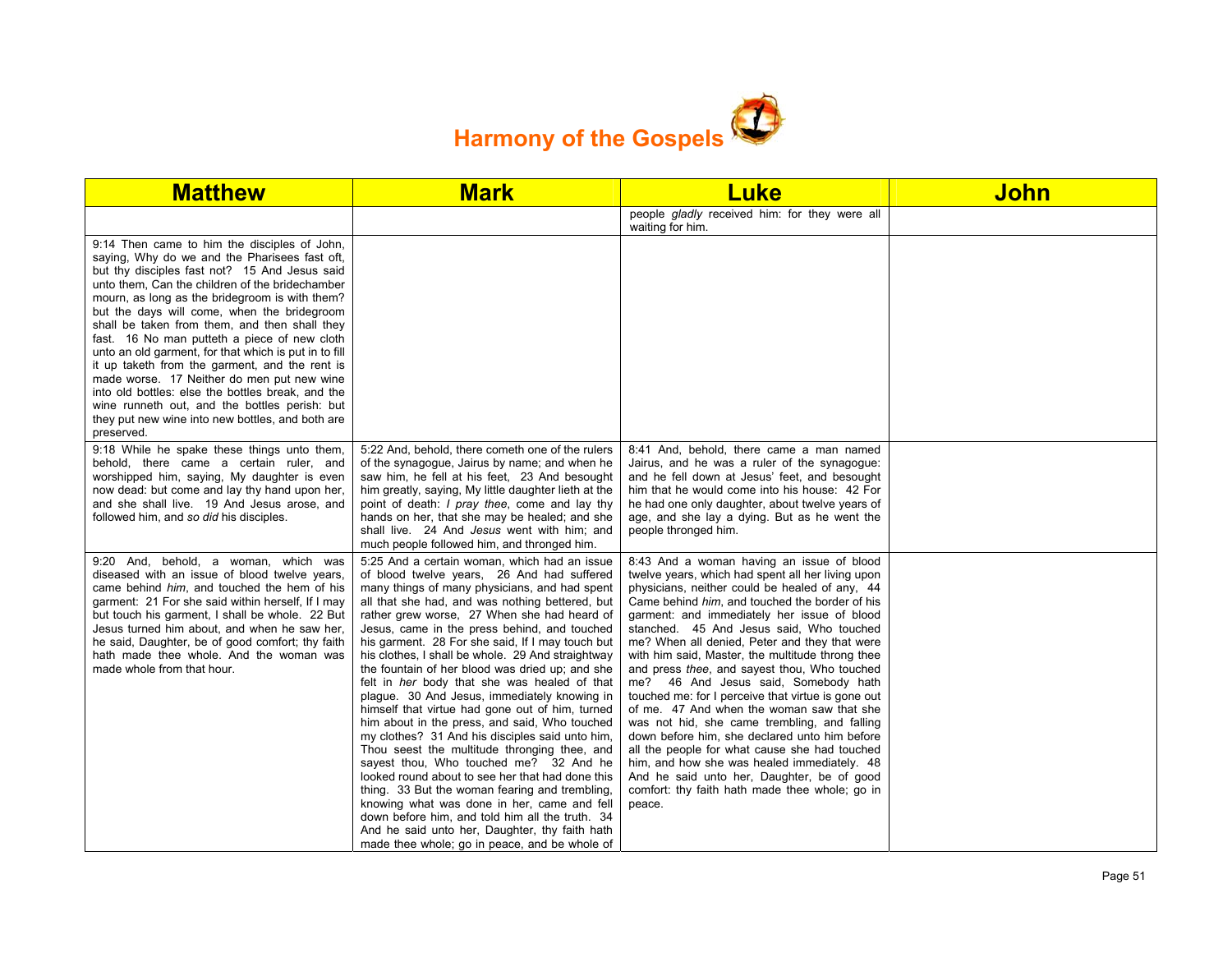

| <b>Matthew</b>                                                                                                                                                                                                                                                                                                                                                                                                                                                                                                                                                                                                                                                                                                                                                                                                                                                                                                        | <b>Mark</b>                                                                                                                                                                                                                                                                                                                                                                                                                                                                                                                                                                                                                                                                                                                                                                                                                                                                                                                                                                                                                                                                                                                                                                                                                                                                                                                     | <b>Luke</b>                                                                                                                                                                                                                                                                                                                                                                                                                                                                                                                                                                                                                                                                                                                                                                                                                                                                                                         | <b>John</b> |
|-----------------------------------------------------------------------------------------------------------------------------------------------------------------------------------------------------------------------------------------------------------------------------------------------------------------------------------------------------------------------------------------------------------------------------------------------------------------------------------------------------------------------------------------------------------------------------------------------------------------------------------------------------------------------------------------------------------------------------------------------------------------------------------------------------------------------------------------------------------------------------------------------------------------------|---------------------------------------------------------------------------------------------------------------------------------------------------------------------------------------------------------------------------------------------------------------------------------------------------------------------------------------------------------------------------------------------------------------------------------------------------------------------------------------------------------------------------------------------------------------------------------------------------------------------------------------------------------------------------------------------------------------------------------------------------------------------------------------------------------------------------------------------------------------------------------------------------------------------------------------------------------------------------------------------------------------------------------------------------------------------------------------------------------------------------------------------------------------------------------------------------------------------------------------------------------------------------------------------------------------------------------|---------------------------------------------------------------------------------------------------------------------------------------------------------------------------------------------------------------------------------------------------------------------------------------------------------------------------------------------------------------------------------------------------------------------------------------------------------------------------------------------------------------------------------------------------------------------------------------------------------------------------------------------------------------------------------------------------------------------------------------------------------------------------------------------------------------------------------------------------------------------------------------------------------------------|-------------|
|                                                                                                                                                                                                                                                                                                                                                                                                                                                                                                                                                                                                                                                                                                                                                                                                                                                                                                                       | thy plague.                                                                                                                                                                                                                                                                                                                                                                                                                                                                                                                                                                                                                                                                                                                                                                                                                                                                                                                                                                                                                                                                                                                                                                                                                                                                                                                     |                                                                                                                                                                                                                                                                                                                                                                                                                                                                                                                                                                                                                                                                                                                                                                                                                                                                                                                     |             |
| 9:23 And when Jesus came into the ruler's<br>house, and saw the minstrels and the people<br>making a noise, 24 He said unto them, Give<br>place: for the maid is not dead, but sleepeth.<br>And they laughed him to scorn. 25 But when<br>the people were put forth, he went in, and took<br>her by the hand, and the maid arose. 26 And<br>the fame hereof went abroad into all that land.                                                                                                                                                                                                                                                                                                                                                                                                                                                                                                                           | 5:35 While he yet spake, there came from the<br>ruler of the synagogue's house certain which<br>said. Thy daughter is dead: why troublest thou<br>the Master any further? 36 As soon as Jesus<br>heard the word that was spoken, he saith unto<br>the ruler of the synagogue, Be not afraid, only<br>believe. 37 And he suffered no man to follow<br>him, save Peter, and James, and John the<br>brother of James. 38 And he cometh to the<br>house of the ruler of the synagogue, and seeth<br>the tumult, and them that wept and wailed<br>greatly. 39 And when he was come in, he saith<br>unto them, Why make ye this ado, and weep?<br>the damsel is not dead, but sleepeth. 40 And<br>they laughed him to scorn. But when he had put<br>them all out, he taketh the father and the mother<br>of the damsel, and them that were with him, and<br>entereth in where the damsel was lying. 41 And<br>he took the damsel by the hand, and said unto<br>her, Talitha cumi; which is, being interpreted,<br>Damsel, I say unto thee, arise. 42 And<br>straightway the damsel arose, and walked; for<br>she was of the age of twelve years. And they<br>were astonished with a great astonishment. 43<br>And he charged them straitly that no man should<br>know it; and commanded that something should<br>be given her to eat. | 8:49 While he yet spake, there cometh one from<br>the ruler of the synagogue's <i>house</i> , saying to<br>him, Thy daughter is dead; trouble not the<br>Master. 50 But when Jesus heard it, he<br>answered him, saying, Fear not: believe only,<br>and she shall be made whole. 51 And when he<br>came into the house, he suffered no man to go<br>in, save Peter, and James, and John, and the<br>father and the mother of the maiden. 52 And all<br>wept, and bewailed her: but he said, Weep not;<br>she is not dead, but sleepeth. 53 And they<br>laughed him to scorn, knowing that she was<br>dead. 54 And he put them all out, and took her<br>by the hand, and called, saying, Maid, arise. 55<br>And her spirit came again, and she arose<br>straightway: and he commanded to give her<br>meat. 56 And her parents were astonished: but<br>he charged them that they should tell no man<br>what was done. |             |
| 9:27 And when Jesus departed thence, two<br>blind men followed him, crying, and saying,<br>Thou Son of David, have mercy on us. 28 And<br>when he was come into the house, the blind<br>men came to him: and Jesus saith unto them,<br>Believe ye that I am able to do this? They said<br>unto him, Yea, Lord. 29 Then touched he their<br>eyes, saying, According to your faith be it unto<br>you. 30 And their eyes were opened; and Jesus<br>straitly charged them, saying, See that no man<br>know it. 31 But they, when they were departed,<br>spread abroad his fame in all that country. 32<br>As they went out, behold, they brought to him a<br>dumb man possessed with a devil. 33 And<br>when the devil was cast out, the dumb spake:<br>and the multitudes marvelled, saying, It was<br>never so seen in Israel. 34 But the Pharisees<br>said, He casteth out devils through the prince of<br>the devils. |                                                                                                                                                                                                                                                                                                                                                                                                                                                                                                                                                                                                                                                                                                                                                                                                                                                                                                                                                                                                                                                                                                                                                                                                                                                                                                                                 |                                                                                                                                                                                                                                                                                                                                                                                                                                                                                                                                                                                                                                                                                                                                                                                                                                                                                                                     |             |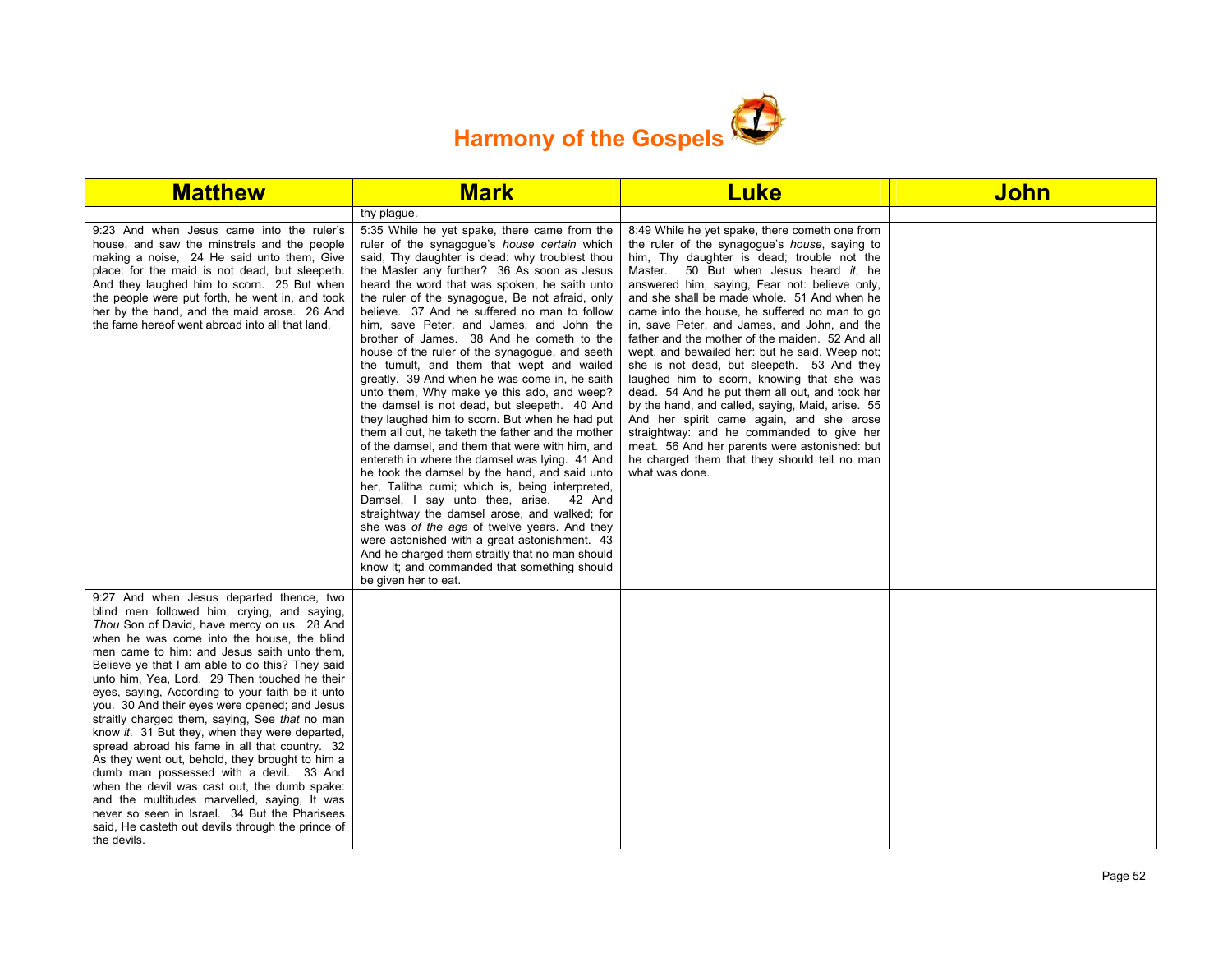

| <b>Matthew</b>                                                                                                                                                                                                                                                                                                                                                                                                                                                                                                                                                                                                                                                                                                                                                                          | <b>Mark</b>                                                                                                                                                                                                                                                                                                                                                                                                                                                                                                                                                                                                                                                                                                                                                                                                                                                                                                                                             | <b>Luke</b>                                                                                                                                                                                                                                                                                                                                                                                                                                                                                                                                                                                                                                          | <b>John</b> |
|-----------------------------------------------------------------------------------------------------------------------------------------------------------------------------------------------------------------------------------------------------------------------------------------------------------------------------------------------------------------------------------------------------------------------------------------------------------------------------------------------------------------------------------------------------------------------------------------------------------------------------------------------------------------------------------------------------------------------------------------------------------------------------------------|---------------------------------------------------------------------------------------------------------------------------------------------------------------------------------------------------------------------------------------------------------------------------------------------------------------------------------------------------------------------------------------------------------------------------------------------------------------------------------------------------------------------------------------------------------------------------------------------------------------------------------------------------------------------------------------------------------------------------------------------------------------------------------------------------------------------------------------------------------------------------------------------------------------------------------------------------------|------------------------------------------------------------------------------------------------------------------------------------------------------------------------------------------------------------------------------------------------------------------------------------------------------------------------------------------------------------------------------------------------------------------------------------------------------------------------------------------------------------------------------------------------------------------------------------------------------------------------------------------------------|-------------|
| 13:53 And it came to pass, that when Jesus had<br>finished these parables, he departed thence. 54<br>And when he was come into his own country, he<br>taught them in their synagogue, insomuch that<br>they were astonished, and said, Whence hath<br>this <i>man</i> this wisdom, and <i>these</i> mighty works?<br>55 Is not this the carpenter's son? is not his<br>mother called Mary? and his brethren, James,<br>and Joses, and Simon, and Judas? 56 And his<br>sisters, are they not all with us? Whence then<br>hath this man all these things? 57 And they<br>were offended in him. But Jesus said unto them,<br>A prophet is not without honour, save in his own<br>country, and in his own house. 58 And he did<br>not many mighty works there because of their<br>unbelief. |                                                                                                                                                                                                                                                                                                                                                                                                                                                                                                                                                                                                                                                                                                                                                                                                                                                                                                                                                         |                                                                                                                                                                                                                                                                                                                                                                                                                                                                                                                                                                                                                                                      |             |
| 9:35 And Jesus went about all the cities and<br>villages, teaching in their synagogues, and<br>preaching the gospel of the kingdom, and<br>healing every sickness and every disease<br>among the people. 36 But when he saw the<br>multitudes, he was moved with compassion on<br>them, because they fainted, and were scattered<br>abroad, as sheep having no shepherd. 37 Then<br>saith he unto his disciples. The harvest truly is<br>plenteous, but the labourers are few; 38 Pray<br>ye therefore the Lord of the harvest, that he will<br>send forth labourers into his harvest.                                                                                                                                                                                                  | 6:1 And he went out from thence, and came into<br>his own country; and his disciples follow him. 2<br>And when the sabbath day was come, he began<br>to teach in the synagogue: and many hearing<br>him were astonished, saying, From whence hath<br>this <i>man</i> these things? and what wisdom is this<br>which is given unto him, that even such mighty<br>works are wrought by his hands? 3 ls not this<br>the carpenter, the son of Mary, the brother of<br>James, and Joses, and of Juda, and Simon?<br>and are not his sisters here with us? And they<br>were offended at him. 4 But Jesus said unto<br>them, A prophet is not without honour, but in his<br>own country, and among his own kin, and in his<br>own house. 5 And he could there do no mighty<br>work, save that he laid his hands upon a few<br>sick folk, and healed them. 6 And he marvelled<br>because of their unbelief. And he went round<br>about the villages, teaching. |                                                                                                                                                                                                                                                                                                                                                                                                                                                                                                                                                                                                                                                      |             |
| 10:1 And when he had called unto him his<br>twelve disciples, he gave them power against<br>unclean spirits, to cast them out, and to heal all<br>manner of sickness and all manner of disease.<br>2 Now the names of the twelve apostles are<br>these; The first, Simon, who is called Peter, and<br>Andrew his brother; James the son of Zebedee,<br>and John his brother;<br>3 Philip, and<br>Bartholomew; Thomas, and Matthew the<br>publican; James the son of Alphaeus, and<br>Lebbaeus, whose surname was Thaddaeus; 4<br>Simon the Canaanite, and Judas Iscariot, who<br>also betrayed him. 5 These twelve Jesus sent                                                                                                                                                           | 6:7 And he called <i>unto him</i> the twelve, and<br>began to send them forth by two and two; and<br>gave them power over unclean spirits: 8 And<br>commanded them that they should take nothing<br>for their journey, save a staff only; no scrip, no<br>bread, no money in their purse: 9 But be shod<br>with sandals; and not put on two coats. 10 And<br>he said unto them, In what place soever ye<br>enter into an house, there abide till ye depart<br>from that place. 11 And whosoever shall not<br>receive you, nor hear you, when ye depart<br>thence, shake off the dust under your feet for a<br>testimony against them. Verily I say unto you, It                                                                                                                                                                                                                                                                                         | 9:1 Then he called his twelve disciples together,<br>and gave them power and authority over all<br>devils, and to cure diseases. 2 And he sent<br>them to preach the kingdom of God, and to heal<br>the sick. 3 And he said unto them, Take nothing<br>for your journey, neither staves, nor scrip,<br>neither bread, neither money; neither have two<br>coats apiece. 4 And whatsoever house ye enter<br>into, there abide, and thence depart. 5 And<br>whosoever will not receive you, when ye go out<br>of that city, shake off the very dust from your<br>feet for a testimony against them. 6 And they<br>departed, and went through the towns, |             |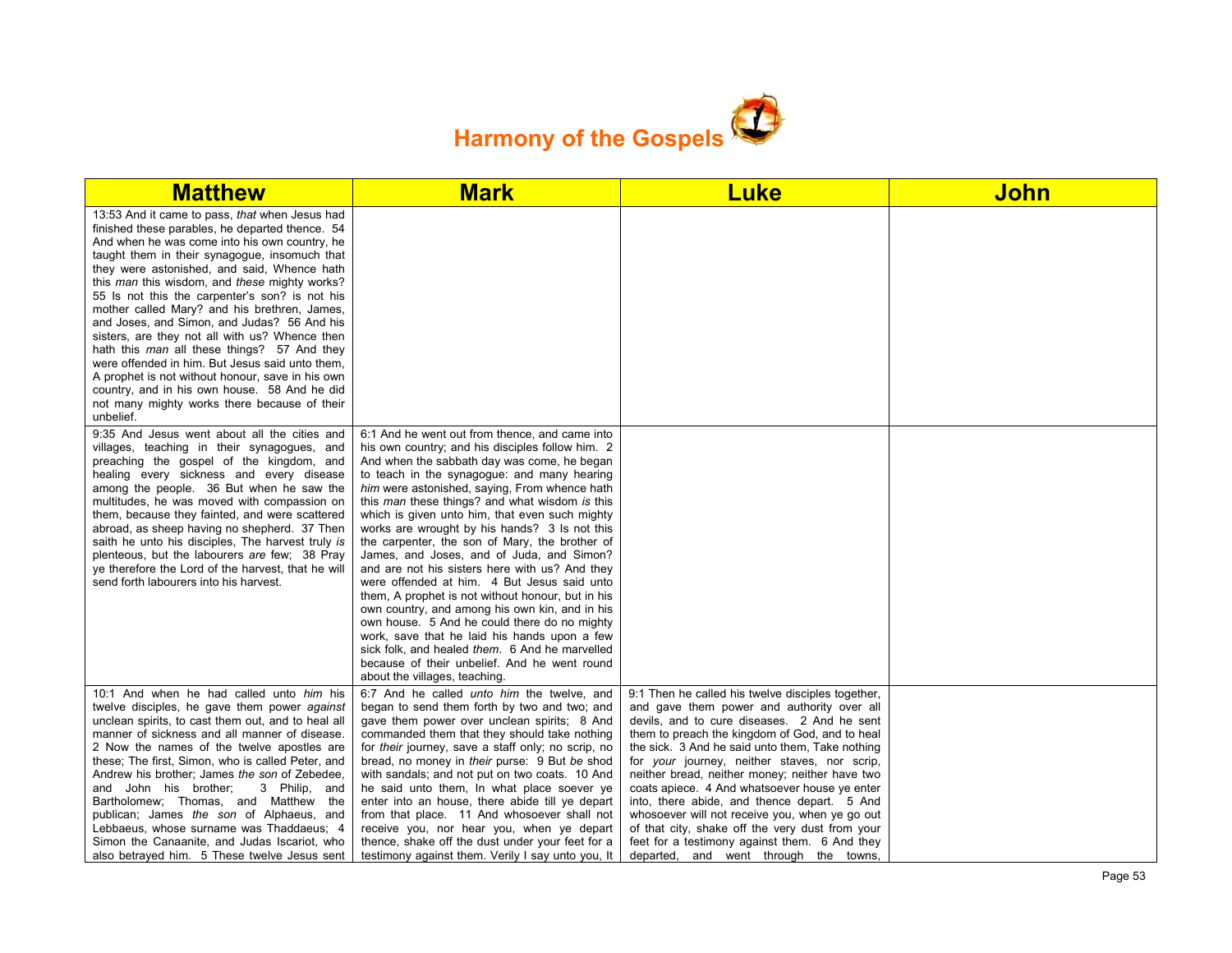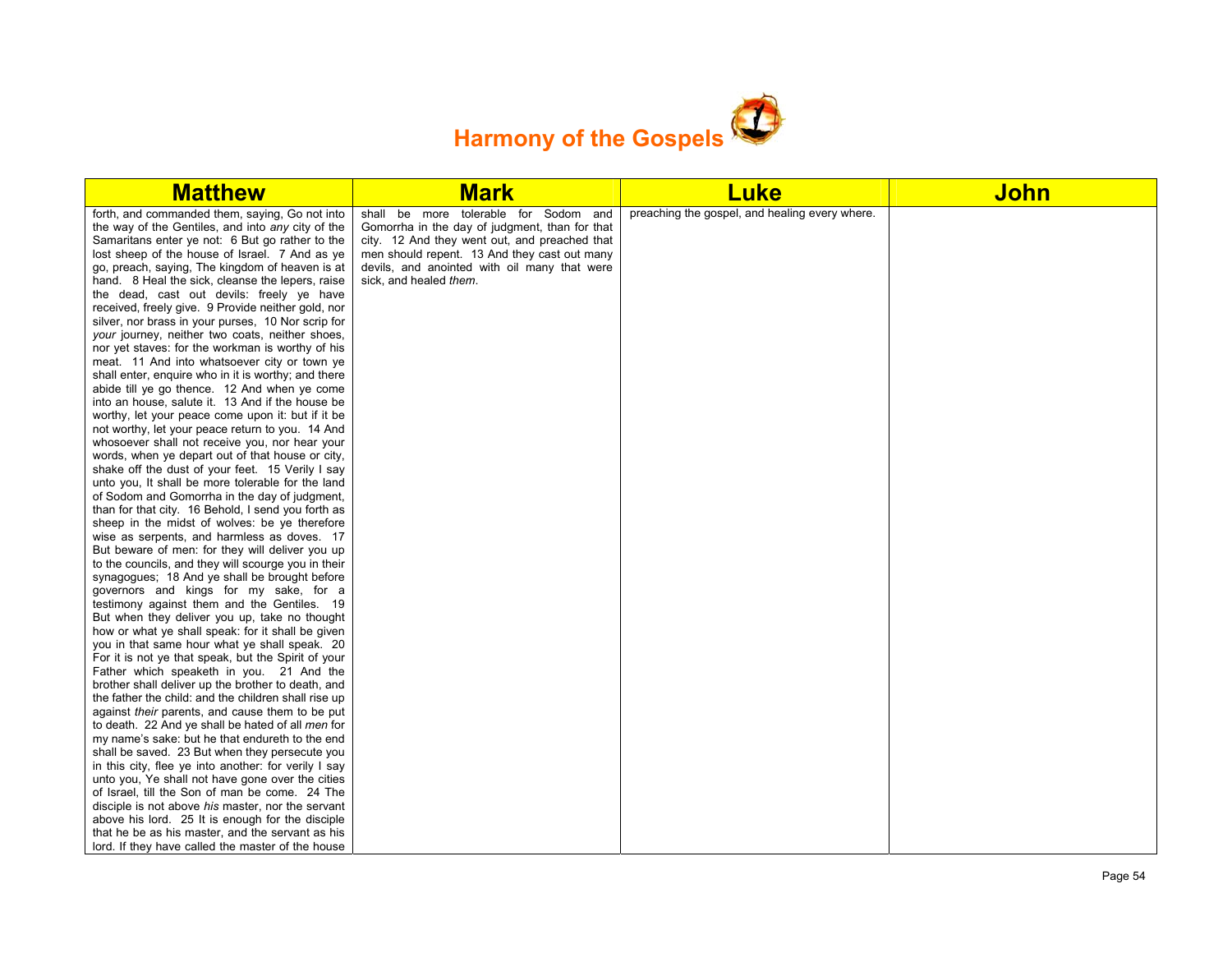

| <b>Matthew</b>                                                                                   | <b>Mark</b>                                                                                         | <b>Luke</b>                                      | <b>John</b> |
|--------------------------------------------------------------------------------------------------|-----------------------------------------------------------------------------------------------------|--------------------------------------------------|-------------|
| Beelzebub, how much more shall they call them                                                    |                                                                                                     |                                                  |             |
| of his household? 26 Fear them not therefore:                                                    |                                                                                                     |                                                  |             |
| for there is nothing covered, that shall not be                                                  |                                                                                                     |                                                  |             |
| revealed; and hid, that shall not be known. 27                                                   |                                                                                                     |                                                  |             |
| What I tell you in darkness, that speak ye in                                                    |                                                                                                     |                                                  |             |
| light: and what ye hear in the ear, that preach ye                                               |                                                                                                     |                                                  |             |
| upon the housetops. 28 And fear not them                                                         |                                                                                                     |                                                  |             |
| which kill the body, but are not able to kill the                                                |                                                                                                     |                                                  |             |
| soul: but rather fear him which is able to destroy                                               |                                                                                                     |                                                  |             |
| both soul and body in hell. 29 Are not two                                                       |                                                                                                     |                                                  |             |
| sparrows sold for a farthing? and one of them                                                    |                                                                                                     |                                                  |             |
| shall not fall on the ground without your Father.                                                |                                                                                                     |                                                  |             |
| 30 But the very hairs of your head are all                                                       |                                                                                                     |                                                  |             |
| numbered. 31 Fear ye not therefore, ye are of                                                    |                                                                                                     |                                                  |             |
| more value than many sparrows. 32 Whosoever                                                      |                                                                                                     |                                                  |             |
| therefore shall confess me before men, him will I                                                |                                                                                                     |                                                  |             |
| confess also before my Father which is in                                                        |                                                                                                     |                                                  |             |
| heaven. 33 But whosoever shall deny me                                                           |                                                                                                     |                                                  |             |
| before men, him will I also deny before my                                                       |                                                                                                     |                                                  |             |
| Father which is in heaven. 34 Think not that I                                                   |                                                                                                     |                                                  |             |
| am come to send peace on earth: I came not to                                                    |                                                                                                     |                                                  |             |
| send peace, but a sword. 35 For I am come to                                                     |                                                                                                     |                                                  |             |
| set a man at variance against his father, and the                                                |                                                                                                     |                                                  |             |
| daughter against her mother, and the daughter                                                    |                                                                                                     |                                                  |             |
| in law against her mother in law. 36 And a                                                       |                                                                                                     |                                                  |             |
| man's foes shall be they of his own household.                                                   |                                                                                                     |                                                  |             |
| 37 He that loveth father or mother more than me                                                  |                                                                                                     |                                                  |             |
| is not worthy of me: and he that loveth son or                                                   |                                                                                                     |                                                  |             |
| daughter more than me is not worthy of me. 38<br>And he that taketh not his cross, and followeth |                                                                                                     |                                                  |             |
| after me, is not worthy of me. 39 He that findeth                                                |                                                                                                     |                                                  |             |
| his life shall lose it: and he that loseth his life for                                          |                                                                                                     |                                                  |             |
| my sake shall find it. 40 He that receiveth you                                                  |                                                                                                     |                                                  |             |
| receiveth me, and he that receiveth me                                                           |                                                                                                     |                                                  |             |
| receiveth him that sent me. 41 He that receiveth                                                 |                                                                                                     |                                                  |             |
| a prophet in the name of a prophet shall receive                                                 |                                                                                                     |                                                  |             |
| a prophet's reward; and he that receiveth a                                                      |                                                                                                     |                                                  |             |
| righteous man in the name of a righteous man                                                     |                                                                                                     |                                                  |             |
| shall receive a righteous man's reward. 42 And                                                   |                                                                                                     |                                                  |             |
| whosoever shall give to drink unto one of these                                                  |                                                                                                     |                                                  |             |
| little ones a cup of cold water only in the name                                                 |                                                                                                     |                                                  |             |
| of a disciple, verily I say unto you, he shall in no                                             |                                                                                                     |                                                  |             |
| wise lose his reward.                                                                            |                                                                                                     |                                                  |             |
| 11:1 And it came to pass, when Jesus had                                                         |                                                                                                     |                                                  |             |
| made an end of commanding his twelve                                                             |                                                                                                     |                                                  |             |
| disciples, he departed thence to teach and to                                                    |                                                                                                     |                                                  |             |
| preach in their cities.                                                                          |                                                                                                     |                                                  |             |
|                                                                                                  | 14:1 At that time Herod the tetrarch heard of the   6:14 And king Herod heard of him; (for his name | 9:7 Now Herod the tetrarch heard of all that was |             |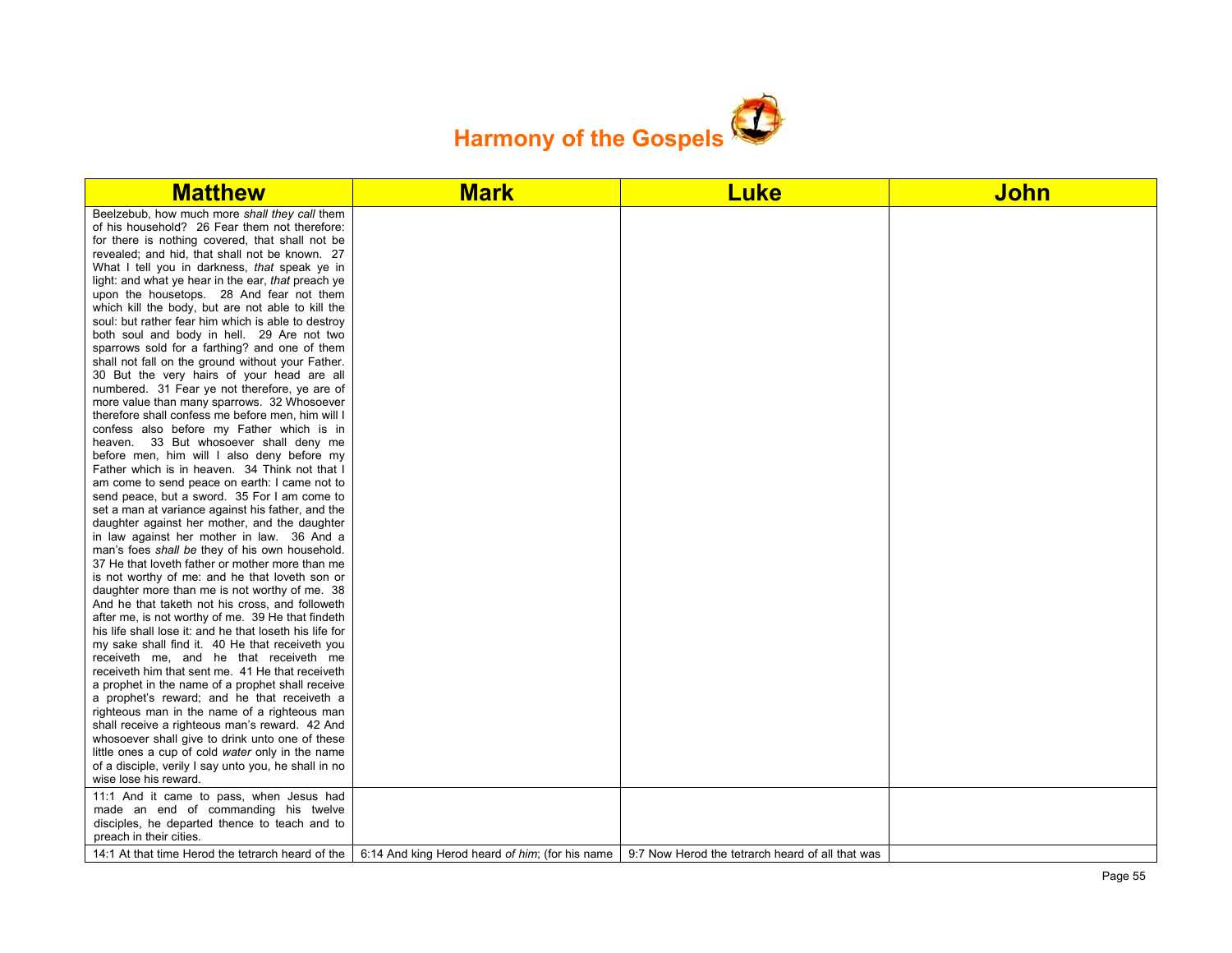

| <b>Matthew</b>                                                                                                                                                                                                                                                                                                                                                                                                                                                                                                                                                                                                                                                                                                                                                                                                                                                                                                                                                                                                                                                                                                                                                                                                    | <b>Mark</b>                                                                                                                                                                                                                                                                                                                                                                                                                                                                                                                                                                                                                                                                                                                                                                                                                                                                                                                                                                                                                                                                                                                                                                                                                                                                                                                                                                                                                                                                                                                                                                                                                                                                                                                                                                                                                                                                                                                                                                                                                                                                                                                                                                                                   | Luke                                                                                                                                                                                                                                                                                                                                           | <b>John</b>                                    |
|-------------------------------------------------------------------------------------------------------------------------------------------------------------------------------------------------------------------------------------------------------------------------------------------------------------------------------------------------------------------------------------------------------------------------------------------------------------------------------------------------------------------------------------------------------------------------------------------------------------------------------------------------------------------------------------------------------------------------------------------------------------------------------------------------------------------------------------------------------------------------------------------------------------------------------------------------------------------------------------------------------------------------------------------------------------------------------------------------------------------------------------------------------------------------------------------------------------------|---------------------------------------------------------------------------------------------------------------------------------------------------------------------------------------------------------------------------------------------------------------------------------------------------------------------------------------------------------------------------------------------------------------------------------------------------------------------------------------------------------------------------------------------------------------------------------------------------------------------------------------------------------------------------------------------------------------------------------------------------------------------------------------------------------------------------------------------------------------------------------------------------------------------------------------------------------------------------------------------------------------------------------------------------------------------------------------------------------------------------------------------------------------------------------------------------------------------------------------------------------------------------------------------------------------------------------------------------------------------------------------------------------------------------------------------------------------------------------------------------------------------------------------------------------------------------------------------------------------------------------------------------------------------------------------------------------------------------------------------------------------------------------------------------------------------------------------------------------------------------------------------------------------------------------------------------------------------------------------------------------------------------------------------------------------------------------------------------------------------------------------------------------------------------------------------------------------|------------------------------------------------------------------------------------------------------------------------------------------------------------------------------------------------------------------------------------------------------------------------------------------------------------------------------------------------|------------------------------------------------|
| fame of Jesus, 2 And said unto his servants,<br>This is John the Baptist; he is risen from the<br>dead; and therefore mighty works do shew forth<br>themselves in him. 3 For Herod had laid hold<br>on John, and bound him, and put him in prison<br>for Herodias' sake, his brother Philip's wife. 4<br>For John said unto him, It is not lawful for thee<br>to have her. 5 And when he would have put him<br>to death, he feared the multitude, because they<br>counted him as a prophet. 6 But when Herod's<br>birthday was kept, the daughter of Herodias<br>danced before them, and pleased Herod. 7<br>Whereupon he promised with an oath to give<br>her whatsoever she would ask. 8 And she,<br>being before instructed of her mother, said, Give<br>me here John Baptist's head in a charger. 9<br>And the king was sorry: nevertheless for the<br>oath's sake, and them which sat with him at<br>meat, he commanded it to be given her. 10 And<br>he sent, and beheaded John in the prison. 11<br>And his head was brought in a charger, and<br>given to the damsel: and she brought it to her<br>mother. 12 And his disciples came, and took up<br>the body, and buried it, and went and told<br>Jesus. | was spread abroad:) and he said, That John the<br>Baptist was risen from the dead, and therefore<br>mighty works do shew forth themselves in him.<br>15 Others said, That it is Elias. And others said,<br>That it is a prophet, or as one of the prophets.<br>16 But when Herod heard thereof, he said, It is<br>John, whom I beheaded: he is risen from the<br>dead. 17 For Herod himself had sent forth and<br>laid hold upon John, and bound him in prison for<br>Herodias' sake, his brother Philip's wife: for he<br>had married her. 18 For John had said unto<br>Herod, It is not lawful for thee to have thy<br>brother's wife. 19 Therefore Herodias had a<br>quarrel against him, and would have killed him;<br>but she could not: 20 For Herod feared John,<br>knowing that he was a just man and an holy,<br>and observed him; and when he heard him, he<br>did many things, and heard him gladly. 21 And<br>when a convenient day was come, that Herod<br>on his birthday made a supper to his lords, high<br>captains, and chief estates of Galilee; 22 And<br>when the daughter of the said Herodias came<br>in, and danced, and pleased Herod and them<br>that sat with him, the king said unto the damsel,<br>Ask of me whatsoever thou wilt, and I will give it<br>thee. 23 And he sware unto her, Whatsoever<br>thou shalt ask of me, I will give it thee, unto the<br>half of my kingdom. 24 And she went forth, and<br>said unto her mother, What shall I ask? And she<br>said, The head of John the Baptist. 25 And she<br>came in straightway with haste unto the king,<br>and asked, saying, I will that thou give me by<br>and by in a charger the head of John the<br>Baptist. 26 And the king was exceeding sorry;<br>yet for his oath's sake, and for their sakes which<br>sat with him, he would not reject her. 27 And<br>immediately the king sent an executioner, and<br>commanded his head to be brought: and he<br>went and beheaded him in the prison, 28 And<br>brought his head in a charger, and gave it to the<br>damsel: and the damsel gave it to her mother.<br>29 And when his disciples heard of it, they came<br>and took up his corpse, and laid it in a tomb. | done by him: and he was perplexed, because<br>that it was said of some, that John was risen<br>from the dead; 8 And of some, that Elias had<br>appeared; and of others, that one of the old<br>prophets was risen again. 9 And Herod said,<br>John have I beheaded: but who is this, of whom<br>I hear such things? And he desired to see him. |                                                |
|                                                                                                                                                                                                                                                                                                                                                                                                                                                                                                                                                                                                                                                                                                                                                                                                                                                                                                                                                                                                                                                                                                                                                                                                                   | 6:30 And the apostles gathered themselves<br>together unto Jesus, and told him all things,<br>both what they had done, and what they had                                                                                                                                                                                                                                                                                                                                                                                                                                                                                                                                                                                                                                                                                                                                                                                                                                                                                                                                                                                                                                                                                                                                                                                                                                                                                                                                                                                                                                                                                                                                                                                                                                                                                                                                                                                                                                                                                                                                                                                                                                                                      | 9:10 And the apostles, when they were returned,<br>told him all that they had done. And he took<br>them, and went aside privately into a desert                                                                                                                                                                                                |                                                |
|                                                                                                                                                                                                                                                                                                                                                                                                                                                                                                                                                                                                                                                                                                                                                                                                                                                                                                                                                                                                                                                                                                                                                                                                                   | taught.                                                                                                                                                                                                                                                                                                                                                                                                                                                                                                                                                                                                                                                                                                                                                                                                                                                                                                                                                                                                                                                                                                                                                                                                                                                                                                                                                                                                                                                                                                                                                                                                                                                                                                                                                                                                                                                                                                                                                                                                                                                                                                                                                                                                       | place belonging to the city called Bethsaida.                                                                                                                                                                                                                                                                                                  |                                                |
| 14:13 When Jesus heard of it, he departed                                                                                                                                                                                                                                                                                                                                                                                                                                                                                                                                                                                                                                                                                                                                                                                                                                                                                                                                                                                                                                                                                                                                                                         | 6:31 And he said unto them, Come ye                                                                                                                                                                                                                                                                                                                                                                                                                                                                                                                                                                                                                                                                                                                                                                                                                                                                                                                                                                                                                                                                                                                                                                                                                                                                                                                                                                                                                                                                                                                                                                                                                                                                                                                                                                                                                                                                                                                                                                                                                                                                                                                                                                           | 9:11 And the people, when they knew it,                                                                                                                                                                                                                                                                                                        | 6:1 After these things Jesus went over the sea |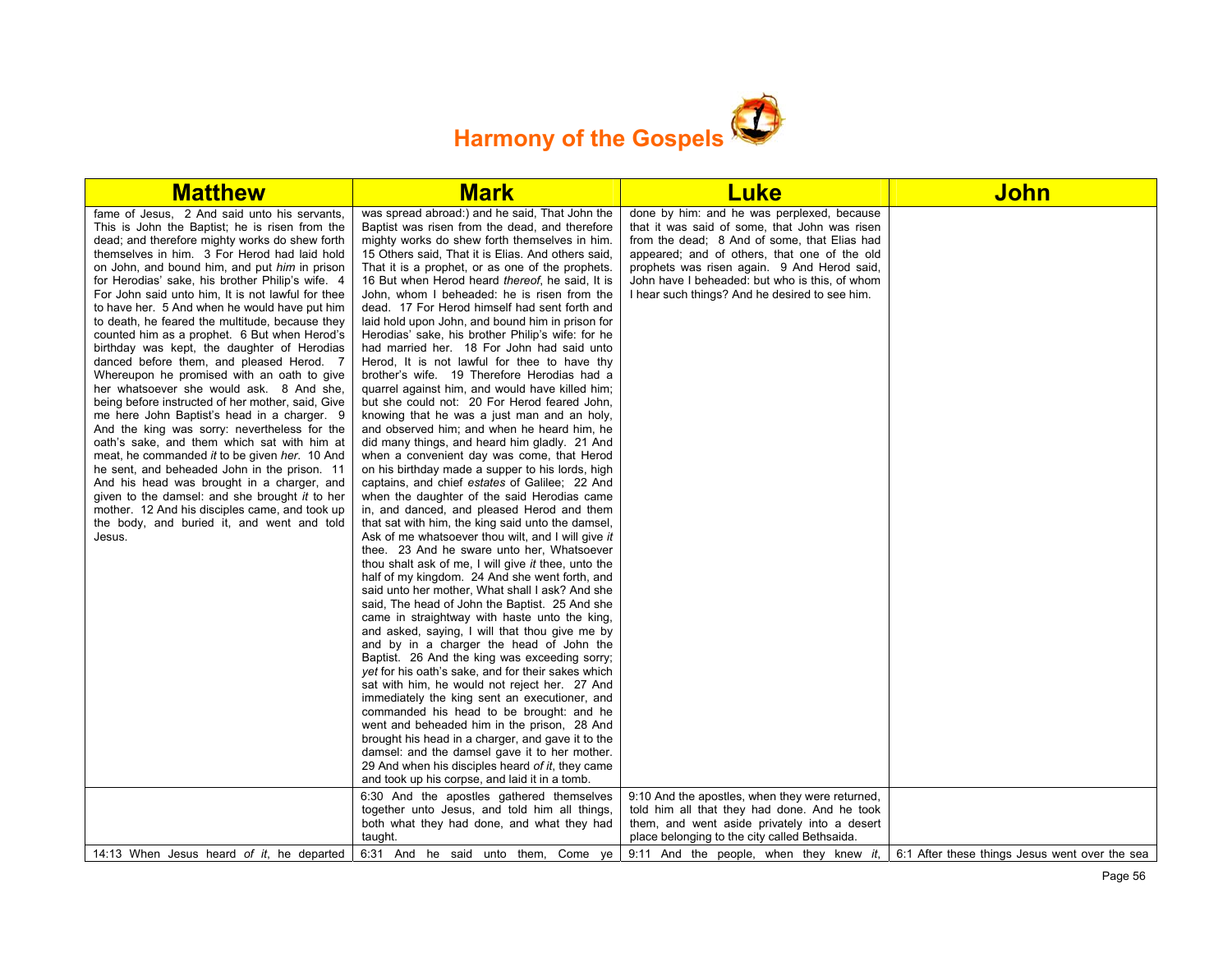

| <b>Matthew</b>                                                                                                                                                                                                                                                                                                                                                                                                                                                                                                                                                                                                                                                                                                                                                                                                                                                                                                                                                                                                                                                                                                                                                           | <b>Mark</b>                                                                                                                                                                                                                                                                                                                                                                                                                                                                                                                                                                                                                                                                                                                                                                                                                                                                                                                                                                                                                                                                                                                                                                                                                                                                                                                                                                                                                                                                                                                                                                                                                                                                                                                                                                            | <b>Luke</b>                                                                                                                                                                                                                                                                                                                                                                                                                                                                                                                                                                                                                                                                                                                                                                                                                                                                                                                                                                                                                                             | <b>John</b>                                                                                                                                                                                                                                                                                                                                                                                                                                                                                                                                                                                                                                                                                                                                                                                                                                                                                                                                                                                                                                                                                                                                                                                                                                                                                                                                                                                                                                                                                                                                                                                                                                                                                               |
|--------------------------------------------------------------------------------------------------------------------------------------------------------------------------------------------------------------------------------------------------------------------------------------------------------------------------------------------------------------------------------------------------------------------------------------------------------------------------------------------------------------------------------------------------------------------------------------------------------------------------------------------------------------------------------------------------------------------------------------------------------------------------------------------------------------------------------------------------------------------------------------------------------------------------------------------------------------------------------------------------------------------------------------------------------------------------------------------------------------------------------------------------------------------------|----------------------------------------------------------------------------------------------------------------------------------------------------------------------------------------------------------------------------------------------------------------------------------------------------------------------------------------------------------------------------------------------------------------------------------------------------------------------------------------------------------------------------------------------------------------------------------------------------------------------------------------------------------------------------------------------------------------------------------------------------------------------------------------------------------------------------------------------------------------------------------------------------------------------------------------------------------------------------------------------------------------------------------------------------------------------------------------------------------------------------------------------------------------------------------------------------------------------------------------------------------------------------------------------------------------------------------------------------------------------------------------------------------------------------------------------------------------------------------------------------------------------------------------------------------------------------------------------------------------------------------------------------------------------------------------------------------------------------------------------------------------------------------------|---------------------------------------------------------------------------------------------------------------------------------------------------------------------------------------------------------------------------------------------------------------------------------------------------------------------------------------------------------------------------------------------------------------------------------------------------------------------------------------------------------------------------------------------------------------------------------------------------------------------------------------------------------------------------------------------------------------------------------------------------------------------------------------------------------------------------------------------------------------------------------------------------------------------------------------------------------------------------------------------------------------------------------------------------------|-----------------------------------------------------------------------------------------------------------------------------------------------------------------------------------------------------------------------------------------------------------------------------------------------------------------------------------------------------------------------------------------------------------------------------------------------------------------------------------------------------------------------------------------------------------------------------------------------------------------------------------------------------------------------------------------------------------------------------------------------------------------------------------------------------------------------------------------------------------------------------------------------------------------------------------------------------------------------------------------------------------------------------------------------------------------------------------------------------------------------------------------------------------------------------------------------------------------------------------------------------------------------------------------------------------------------------------------------------------------------------------------------------------------------------------------------------------------------------------------------------------------------------------------------------------------------------------------------------------------------------------------------------------------------------------------------------------|
| thence by ship into a desert place apart: and<br>when the people had heard <i>thereof</i> , they<br>followed him on foot out of the cities. 14 And<br>Jesus went forth, and saw a great multitude,<br>and was moved with compassion toward them,<br>and he healed their sick. 15 And when it was<br>evening, his disciples came to him, saying, This<br>is a desert place, and the time is now past; send<br>the multitude away, that they may go into the<br>villages, and buy themselves victuals. 16 But<br>Jesus said unto them, They need not depart;<br>give ye them to eat. 17 And they say unto him,<br>We have here but five loaves, and two fishes.<br>18 He said, Bring them hither to me. 19 And he<br>commanded the multitude to sit down on the<br>grass, and took the five loaves, and the two<br>fishes, and looking up to heaven, he blessed,<br>and brake, and gave the loaves to his disciples,<br>and the disciples to the multitude. 20 And they<br>did all eat, and were filled: and they took up of<br>the fragments that remained twelve baskets full.<br>21 And they that had eaten were about five<br>thousand men, beside women and children. | yourselves apart into a desert place, and rest a<br>while: for there were many coming and going,<br>and they had no leisure so much as to eat. 32<br>And they departed into a desert place by ship<br>privately. 33 And the people saw them<br>departing, and many knew him, and ran afoot<br>thither out of all cities, and outwent them, and<br>came together unto him. 34 And Jesus, when<br>he came out, saw much people, and was moved<br>with compassion toward them, because they<br>were as sheep not having a shepherd: and he<br>began to teach them many things. 35 And<br>when the day was now far spent, his disciples<br>came unto him, and said, This is a desert place,<br>and now the time is far passed: 36 Send them<br>away, that they may go into the country round<br>about, and into the villages, and buy themselves<br>bread: for they have nothing to eat. 37 He<br>answered and said unto them, Give ye them to<br>eat. And they say unto him, Shall we go and buy<br>two hundred pennyworth of bread, and give<br>them to eat? 38 He saith unto them, How many<br>loaves have ye? go and see. And when they<br>knew, they say, Five, and two fishes. 39 And he<br>commanded them to make all sit down by<br>companies upon the green grass. 40 And they<br>sat down in ranks, by hundreds, and by fifties.<br>41 And when he had taken the five loaves and<br>the two fishes, he looked up to heaven, and<br>blessed, and brake the loaves, and gave them<br>to his disciples to set before them; and the two<br>fishes divided he among them all. 42 And they<br>did all eat, and were filled. 43 And they took up<br>twelve baskets full of the fragments, and of the<br>fishes. 44 And they that did eat of the loaves<br>were about five thousand men. | followed him: and he received them, and spake<br>unto them of the kingdom of God, and healed<br>them that had need of healing. 12 And when<br>the day began to wear away, then came the<br>twelve, and said unto him, Send the multitude<br>away, that they may go into the towns and<br>country round about, and lodge, and get<br>victuals: for we are here in a desert place. 13<br>But he said unto them, Give ye them to eat. And<br>they said. We have no more but five loaves and<br>two fishes; except we should go and buy meat<br>for all this people. 14 For they were about five<br>thousand men. And he said to his disciples,<br>Make them sit down by fifties in a company. 15<br>And they did so, and made them all sit down.<br>16 Then he took the five loaves and the two<br>fishes, and looking up to heaven, he blessed<br>them, and brake, and gave to the disciples to<br>set before the multitude. 17 And they did eat,<br>and were all filled: and there was taken up of<br>fragments that remained to them twelve<br>baskets. | of Galilee, which is the sea of Tiberias. 2 And a<br>great multitude followed him, because they saw<br>his miracles which he did on them that were<br>diseased.<br>3 And Jesus went up into a<br>mountain, and there he sat with his disciples. 4<br>And the passover, a feast of the Jews, was<br>nigh. 5 When Jesus then lifted up his eyes, and<br>saw a great company come unto him, he saith<br>unto Philip, Whence shall we buy bread, that<br>these may eat? 6 And this he said to prove him:<br>for he himself knew what he would do. 7 Philip<br>answered him, Two hundred pennyworth of<br>bread is not sufficient for them, that every one of<br>them may take a little. 8 One of his disciples,<br>Andrew, Simon Peter's brother, saith unto him,<br>9 There is a lad here, which hath five barley<br>loaves, and two small fishes: but what are they<br>among so many? 10 And Jesus said, Make the<br>men sit down. Now there was much grass in the<br>place. So the men sat down, in number about<br>five thousand. 11 And Jesus took the loaves;<br>and when he had given thanks, he distributed to<br>the disciples, and the disciples to them that<br>were set down; and likewise of the fishes as<br>much as they would. 12 When they were filled,<br>he said unto his disciples, Gather up the<br>fragments that remain, that nothing be lost. 13<br>Therefore they gathered them together, and<br>filled twelve baskets with the fragments of the<br>five barley loaves, which remained over and<br>above unto them that had eaten. 14 Then those<br>men, when they had seen the miracle that<br>Jesus did, said, This is of a truth that prophet<br>that should come into the world. |
| 14:22 And straightway Jesus constrained his<br>disciples to get into a ship, and to go before him<br>unto the other side, while he sent the multitudes<br>away. 23 And when he had sent the multitudes<br>away, he went up into a mountain apart to pray:<br>and when the evening was come, he was there<br>alone. 24 But the ship was now in the midst of<br>the sea, tossed with waves: for the wind was<br>contrary. 25 And in the fourth watch of the night<br>Jesus went unto them, walking on the sea. 26<br>And when the disciples saw him walking on the<br>sea, they were troubled, saying, It is a spirit; and                                                                                                                                                                                                                                                                                                                                                                                                                                                                                                                                                 | 6:45 And straightway he constrained his<br>disciples to get into the ship, and to go to the<br>other side before unto Bethsaida, while he sent<br>away the people. 46 And when he had sent<br>them away, he departed into a mountain to<br>pray. 47 And when even was come, the ship<br>was in the midst of the sea, and he alone on the<br>land. 48 And he saw them toiling in rowing; for<br>the wind was contrary unto them: and about the<br>fourth watch of the night he cometh unto them,<br>walking upon the sea, and would have passed<br>by them. 49 But when they saw him walking                                                                                                                                                                                                                                                                                                                                                                                                                                                                                                                                                                                                                                                                                                                                                                                                                                                                                                                                                                                                                                                                                                                                                                                            |                                                                                                                                                                                                                                                                                                                                                                                                                                                                                                                                                                                                                                                                                                                                                                                                                                                                                                                                                                                                                                                         | 6:15 When Jesus therefore perceived that they<br>would come and take him by force, to make him<br>a king, he departed again into a mountain<br>himself alone. 16 And when even was now<br>come, his disciples went down unto the sea, 17<br>And entered into a ship, and went over the sea<br>toward Capernaum. And it was now dark, and<br>Jesus was not come to them. 18 And the sea<br>arose by reason of a great wind that blew. 19<br>So when they had rowed about five and twenty<br>or thirty furlongs, they see Jesus walking on the<br>sea, and drawing nigh unto the ship: and they                                                                                                                                                                                                                                                                                                                                                                                                                                                                                                                                                                                                                                                                                                                                                                                                                                                                                                                                                                                                                                                                                                             |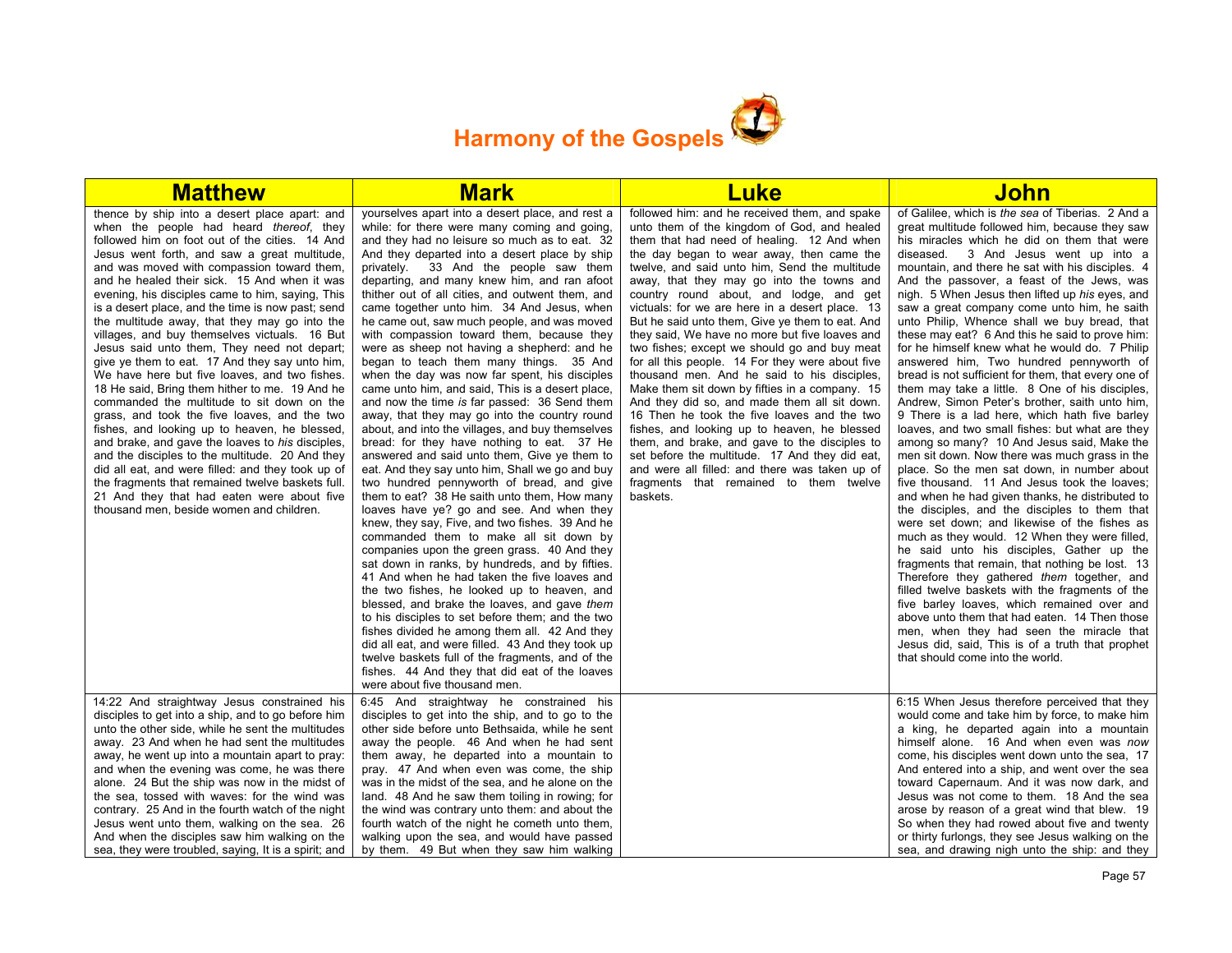

| <b>Matthew</b>                                                                                                                                                                                                                                                                                                                                                                                                                                                                                                                                                                                                                                                                                                                                                                                         | <b>Mark</b>                                                                                                                                                                                                                                                                                                                                                                                                                                                                                                                                                                        | <b>Luke</b> | <b>John</b>                                                                                                                                                                                                                                                                                                                                                                                                                                                                                                                                                                                                                                                                                                                                                                                                                                                                                                                                                                                                                                                                                                                                                                                                                                                                                                                                                                                                                                                                                                                                                                                                        |
|--------------------------------------------------------------------------------------------------------------------------------------------------------------------------------------------------------------------------------------------------------------------------------------------------------------------------------------------------------------------------------------------------------------------------------------------------------------------------------------------------------------------------------------------------------------------------------------------------------------------------------------------------------------------------------------------------------------------------------------------------------------------------------------------------------|------------------------------------------------------------------------------------------------------------------------------------------------------------------------------------------------------------------------------------------------------------------------------------------------------------------------------------------------------------------------------------------------------------------------------------------------------------------------------------------------------------------------------------------------------------------------------------|-------------|--------------------------------------------------------------------------------------------------------------------------------------------------------------------------------------------------------------------------------------------------------------------------------------------------------------------------------------------------------------------------------------------------------------------------------------------------------------------------------------------------------------------------------------------------------------------------------------------------------------------------------------------------------------------------------------------------------------------------------------------------------------------------------------------------------------------------------------------------------------------------------------------------------------------------------------------------------------------------------------------------------------------------------------------------------------------------------------------------------------------------------------------------------------------------------------------------------------------------------------------------------------------------------------------------------------------------------------------------------------------------------------------------------------------------------------------------------------------------------------------------------------------------------------------------------------------------------------------------------------------|
| they cried out for fear. 27 But straightway Jesus<br>spake unto them, saying, Be of good cheer; it is<br>I; be not afraid. 28 And Peter answered him<br>and said, Lord, if it be thou, bid me come unto<br>thee on the water. 29 And he said, Come. And<br>when Peter was come down out of the ship, he<br>walked on the water, to go to Jesus. 30 But<br>when he saw the wind boisterous, he was<br>afraid; and beginning to sink, he cried, saying,<br>Lord, save me. 31 And immediately Jesus<br>stretched forth his hand, and caught him, and<br>said unto him, O thou of little faith, wherefore<br>didst thou doubt? 32 And when they were come<br>into the ship, the wind ceased. 33 Then they<br>that were in the ship came and worshipped him,<br>saying, Of a truth thou art the Son of God. | upon the sea, they supposed it had been a<br>spirit, and cried out: 50 For they all saw him,<br>and were troubled. And immediately he talked<br>with them, and saith unto them, Be of good<br>cheer: it is I; be not afraid. 51 And he went up<br>unto them into the ship; and the wind ceased:<br>and they were sore amazed in themselves<br>beyond measure, and wondered. 52 For they<br>considered not the miracle of the loaves: for<br>their heart was hardened.                                                                                                              |             | were afraid. 20 But he saith unto them, It is I;<br>be not afraid. 21 Then they willingly received<br>him into the ship: and immediately the ship was<br>at the land whither they went.                                                                                                                                                                                                                                                                                                                                                                                                                                                                                                                                                                                                                                                                                                                                                                                                                                                                                                                                                                                                                                                                                                                                                                                                                                                                                                                                                                                                                            |
| 14:34 And when they were gone over, they<br>came into the land of Gennesaret. 35 And<br>when the men of that place had knowledge of<br>him, they sent out into all that country round<br>about, and brought unto him all that were<br>diseased; 36 And besought him that they might<br>only touch the hem of his garment: and as many<br>as touched were made perfectly whole.                                                                                                                                                                                                                                                                                                                                                                                                                         | 6:53 And when they had passed over, they<br>came into the land of Gennesaret, and drew to<br>the shore. 54 And when they were come out of<br>the ship, straightway they knew him, 55 And<br>ran through that whole region round about, and<br>began to carry about in beds those that were<br>sick, where they heard he was. 56 And<br>whithersoever he entered, into villages, or cities,<br>or country, they laid the sick in the streets, and<br>besought him that they might touch if it were but<br>the border of his garment: and as many as<br>touched him were made whole. |             | 6:22 The day following, when the people which<br>stood on the other side of the sea saw that there<br>was none other boat there, save that one<br>whereinto his disciples were entered, and that<br>Jesus went not with his disciples into the boat,<br>but that his disciples were gone away alone; 23<br>(Howbeit there came other boats from Tiberias<br>nigh unto the place where they did eat bread,<br>after that the Lord had given thanks:) 24 When<br>the people therefore saw that Jesus was not<br>there, neither his disciples, they also took<br>shipping, and came to Capernaum, seeking for<br>Jesus. 25 And when they had found him on the<br>other side of the sea, they said unto him, Rabbi,<br>when camest thou hither? 26 Jesus answered<br>them and said, Verily, verily, I say unto you, Ye<br>seek me, not because ye saw the miracles, but<br>because ye did eat of the loaves, and were<br>filled. 27 Labour not for the meat which<br>perisheth, but for that meat which endureth unto<br>everlasting life, which the Son of man shall give<br>unto you: for him hath God the Father sealed.<br>28 Then said they unto him, What shall we do,<br>that we might work the works of God? 29 Jesus<br>answered and said unto them, This is the work<br>of God, that ye believe on him whom he hath<br>sent. 30 They said therefore unto him, What<br>sign shewest thou then, that we may see, and<br>believe thee? what dost thou work? 31 Our<br>fathers did eat manna in the desert; as it is<br>written, He gave them bread from heaven to<br>eat. 32 Then Jesus said unto them, Verily, |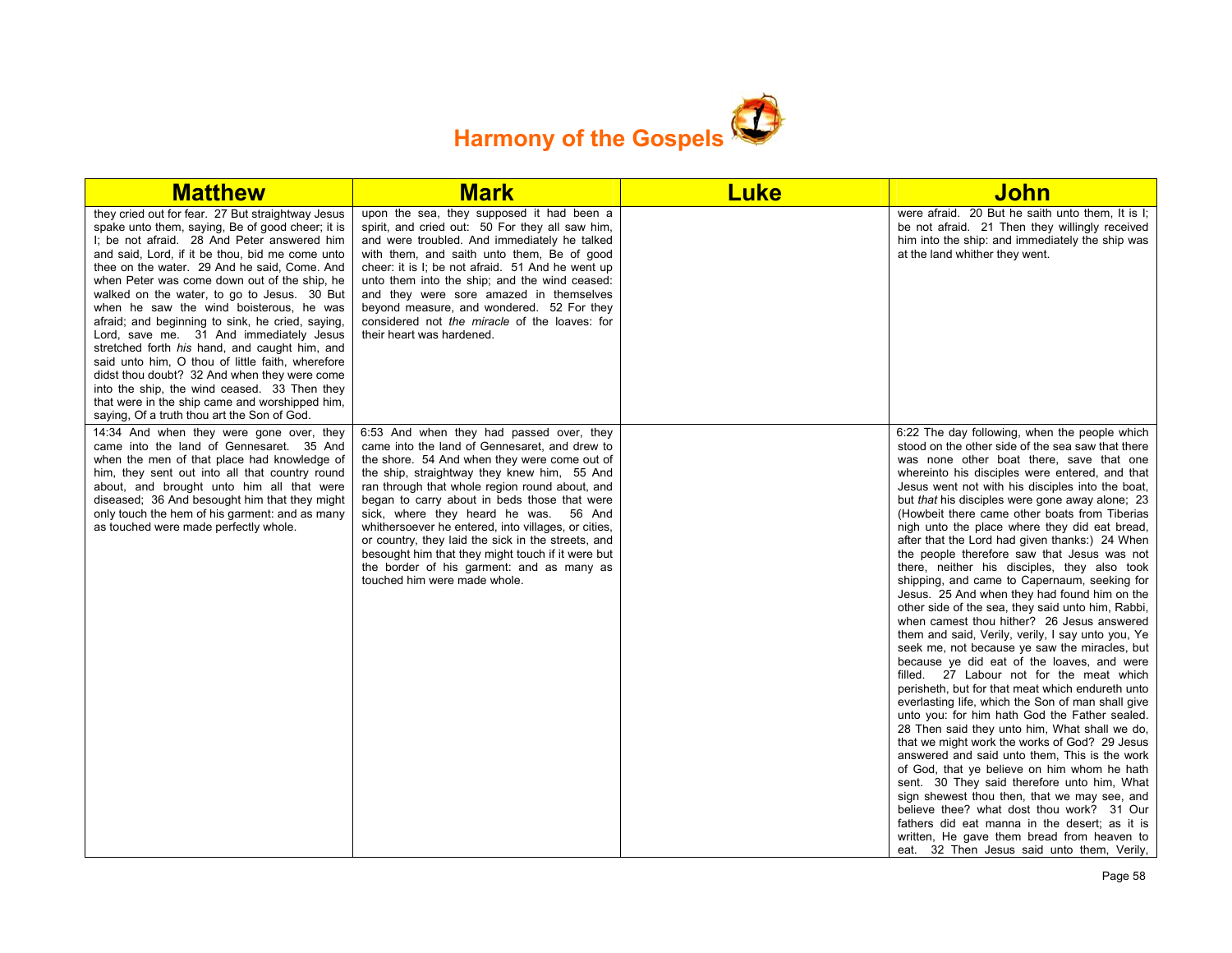

| <b>Matthew</b> | <b>Mark</b> | <b>Luke</b> | <b>John</b>                                                                                                                                                                                                                                                                                                                                                                                                                                                                                                                                                                                                                                                                                                                                                                                                                                                                                                                                                                                                                                                                                                                                                                                                                                                                                                                                                                                                                                                                                                                                                                                                                                                                                                                                                                                                                                                                                                                                                                                                                                                                                                                                                                                                                                                                                                                                   |
|----------------|-------------|-------------|-----------------------------------------------------------------------------------------------------------------------------------------------------------------------------------------------------------------------------------------------------------------------------------------------------------------------------------------------------------------------------------------------------------------------------------------------------------------------------------------------------------------------------------------------------------------------------------------------------------------------------------------------------------------------------------------------------------------------------------------------------------------------------------------------------------------------------------------------------------------------------------------------------------------------------------------------------------------------------------------------------------------------------------------------------------------------------------------------------------------------------------------------------------------------------------------------------------------------------------------------------------------------------------------------------------------------------------------------------------------------------------------------------------------------------------------------------------------------------------------------------------------------------------------------------------------------------------------------------------------------------------------------------------------------------------------------------------------------------------------------------------------------------------------------------------------------------------------------------------------------------------------------------------------------------------------------------------------------------------------------------------------------------------------------------------------------------------------------------------------------------------------------------------------------------------------------------------------------------------------------------------------------------------------------------------------------------------------------|
|                |             |             | verily, I say unto you, Moses gave you not that<br>bread from heaven; but my Father giveth you<br>the true bread from heaven. 33 For the bread of<br>God is he which cometh down from heaven, and<br>giveth life unto the world. 34 Then said they<br>unto him, Lord, evermore give us this bread. 35<br>And Jesus said unto them, I am the bread of<br>life: he that cometh to me shall never hunger;<br>and he that believeth on me shall never thirst.<br>36 But I said unto you, That ye also have seen<br>me, and believe not. 37 All that the Father<br>giveth me shall come to me; and him that<br>cometh to me I will in no wise cast out. 38 For I<br>came down from heaven, not to do mine own<br>will, but the will of him that sent me. 39 And this<br>is the Father's will which hath sent me, that of<br>all which he hath given me I should lose<br>nothing, but should raise it up again at the last<br>day. 40 And this is the will of him that sent me,<br>that every one which seeth the Son, and<br>believeth on him, may have everlasting life: and<br>I will raise him up at the last day. 41 The Jews<br>then murmured at him, because he said, I am<br>the bread which came down from heaven. 42<br>And they said, is not this Jesus, the son of<br>Joseph, whose father and mother we know?<br>how is it then that he saith, I came down from<br>heaven? 43 Jesus therefore answered and said<br>unto them, Murmur not among yourselves. 44<br>No man can come to me, except the Father<br>which hath sent me draw him: and I will raise<br>him up at the last day. 45 It is written in the<br>prophets, And they shall be all taught of God.<br>Every man therefore that hath heard, and hath<br>learned of the Father, cometh unto me. 46 Not<br>that any man hath seen the Father, save he<br>which is of God, he hath seen the Father. 47<br>Verily, verily, I say unto you, He that believeth<br>on me hath everlasting life. 48 I am that bread<br>of life. 49 Your fathers did eat manna in the<br>wilderness, and are dead. 50 This is the bread<br>which cometh down from heaven, that a man<br>may eat thereof, and not die. 51 I am the living<br>bread which came down from heaven: if any<br>man eat of this bread, he shall live for ever: and<br>the bread that I will give is my flesh, which I will |
|                |             |             | give for the life of the world. 52 The Jews<br>therefore strove among themselves, saying,                                                                                                                                                                                                                                                                                                                                                                                                                                                                                                                                                                                                                                                                                                                                                                                                                                                                                                                                                                                                                                                                                                                                                                                                                                                                                                                                                                                                                                                                                                                                                                                                                                                                                                                                                                                                                                                                                                                                                                                                                                                                                                                                                                                                                                                     |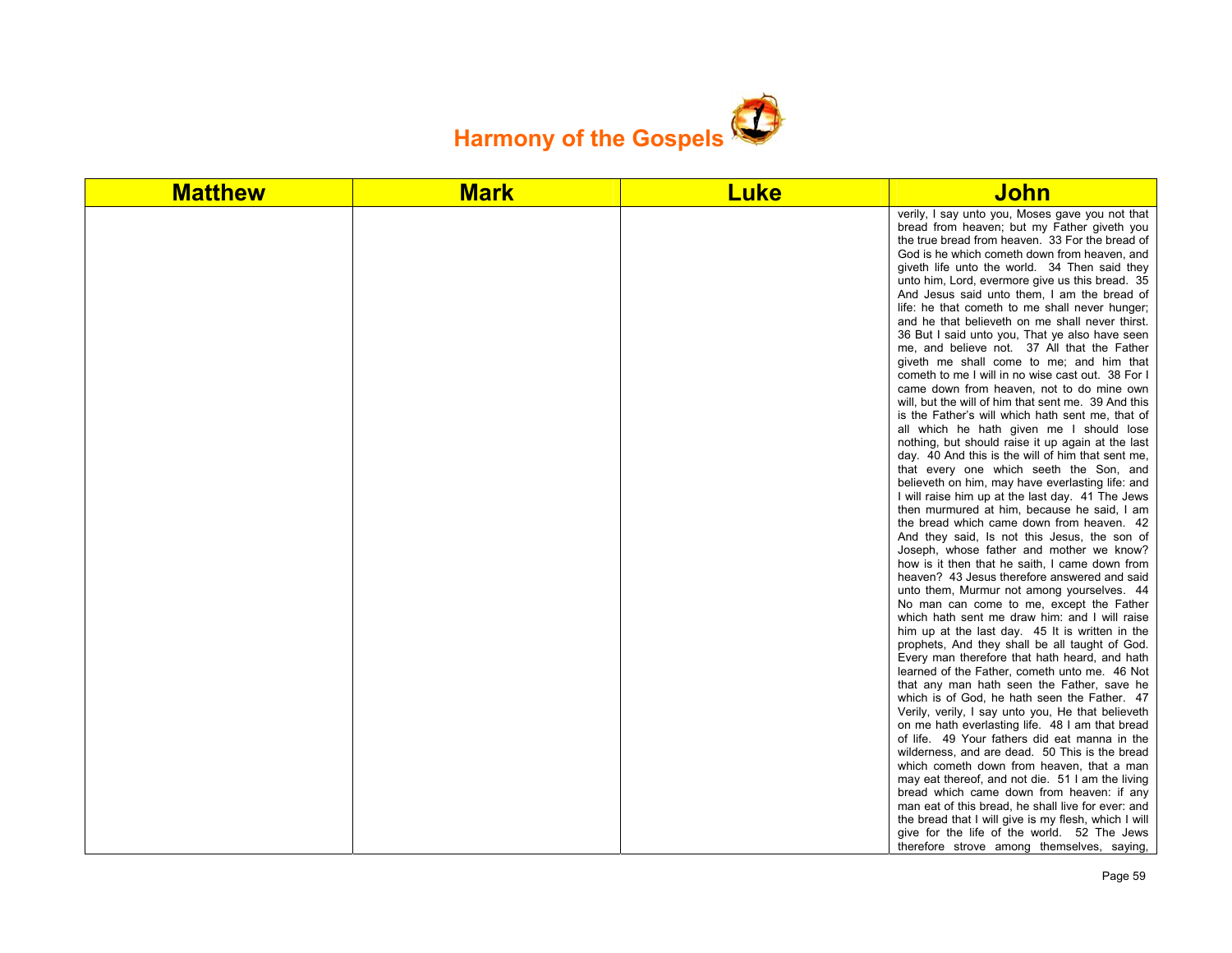

| <b>Matthew</b>                            | <b>Mark</b>                                    | <b>Luke</b> | <b>John</b>                                                                                                                                                                                                                                                                                                                                                                                                                                                                                                                                                                                                                                                                                                                                                                                                                                                                                                                                                                                                                                                                                                                                                                                                                                                                                                                                                                |
|-------------------------------------------|------------------------------------------------|-------------|----------------------------------------------------------------------------------------------------------------------------------------------------------------------------------------------------------------------------------------------------------------------------------------------------------------------------------------------------------------------------------------------------------------------------------------------------------------------------------------------------------------------------------------------------------------------------------------------------------------------------------------------------------------------------------------------------------------------------------------------------------------------------------------------------------------------------------------------------------------------------------------------------------------------------------------------------------------------------------------------------------------------------------------------------------------------------------------------------------------------------------------------------------------------------------------------------------------------------------------------------------------------------------------------------------------------------------------------------------------------------|
|                                           |                                                |             | How can this man give us his flesh to eat? 53<br>Then Jesus said unto them, Verily, verily, I say<br>unto you, Except ye eat the flesh of the Son of<br>man, and drink his blood, ye have no life in you.<br>54 Whoso eateth my flesh, and drinketh my<br>blood, hath eternal life; and I will raise him up at<br>the last day. 55 For my flesh is meat indeed,<br>and my blood is drink indeed. 56 He that eateth<br>my flesh, and drinketh my blood, dwelleth in me,<br>and I in him. 57 As the living Father hath sent<br>me, and I live by the Father: so he that eateth<br>me, even he shall live by me. 58 This is that<br>bread which came down from heaven: not as<br>your fathers did eat manna, and are dead: he<br>that eateth of this bread shall live for ever. 59<br>These things said he in the synagogue, as he<br>taught in Capernaum.                                                                                                                                                                                                                                                                                                                                                                                                                                                                                                                    |
|                                           |                                                |             | 6:60 Many therefore of his disciples, when they<br>had heard this, said, This is an hard saying; who<br>can hear it? 61 When Jesus knew in himself<br>that his disciples murmured at it, he said unto<br>them, Doth this offend you? 62 What and if ye<br>shall see the Son of man ascend up where he<br>was before? 63 It is the spirit that quickeneth;<br>the flesh profiteth nothing: the words that I<br>speak unto you, they are spirit, and they are life.<br>64 But there are some of you that believe not.<br>For Jesus knew from the beginning who they<br>were that believed not, and who should betray<br>him. 65 And he said, Therefore said I unto you,<br>that no man can come unto me, except it were<br>given unto him of my Father. 66 From that time<br>many of his disciples went back, and walked no<br>more with him. 67 Then said Jesus unto the<br>twelve, Will ye also go away? 68 Then Simon<br>Peter answered him, Lord, to whom shall we<br>go? thou hast the words of eternal life. 69 And<br>we believe and are sure that thou art that Christ.<br>the Son of the living God. 70 Jesus answered<br>them, Have not I chosen you twelve, and one of<br>you is a devil? 71 He spake of Judas Iscariot<br>the son of Simon: for he it was that should<br>betray him, being one of the twelve.<br>7:1 After these things Jesus walked in Galilee: |
|                                           |                                                |             | for he would not walk in Jewry, because the<br>Jews sought to kill him.                                                                                                                                                                                                                                                                                                                                                                                                                                                                                                                                                                                                                                                                                                                                                                                                                                                                                                                                                                                                                                                                                                                                                                                                                                                                                                    |
| Then came to<br>Jesus scribes and<br>15:1 | 7:1 Then came together unto him the Pharisees. |             |                                                                                                                                                                                                                                                                                                                                                                                                                                                                                                                                                                                                                                                                                                                                                                                                                                                                                                                                                                                                                                                                                                                                                                                                                                                                                                                                                                            |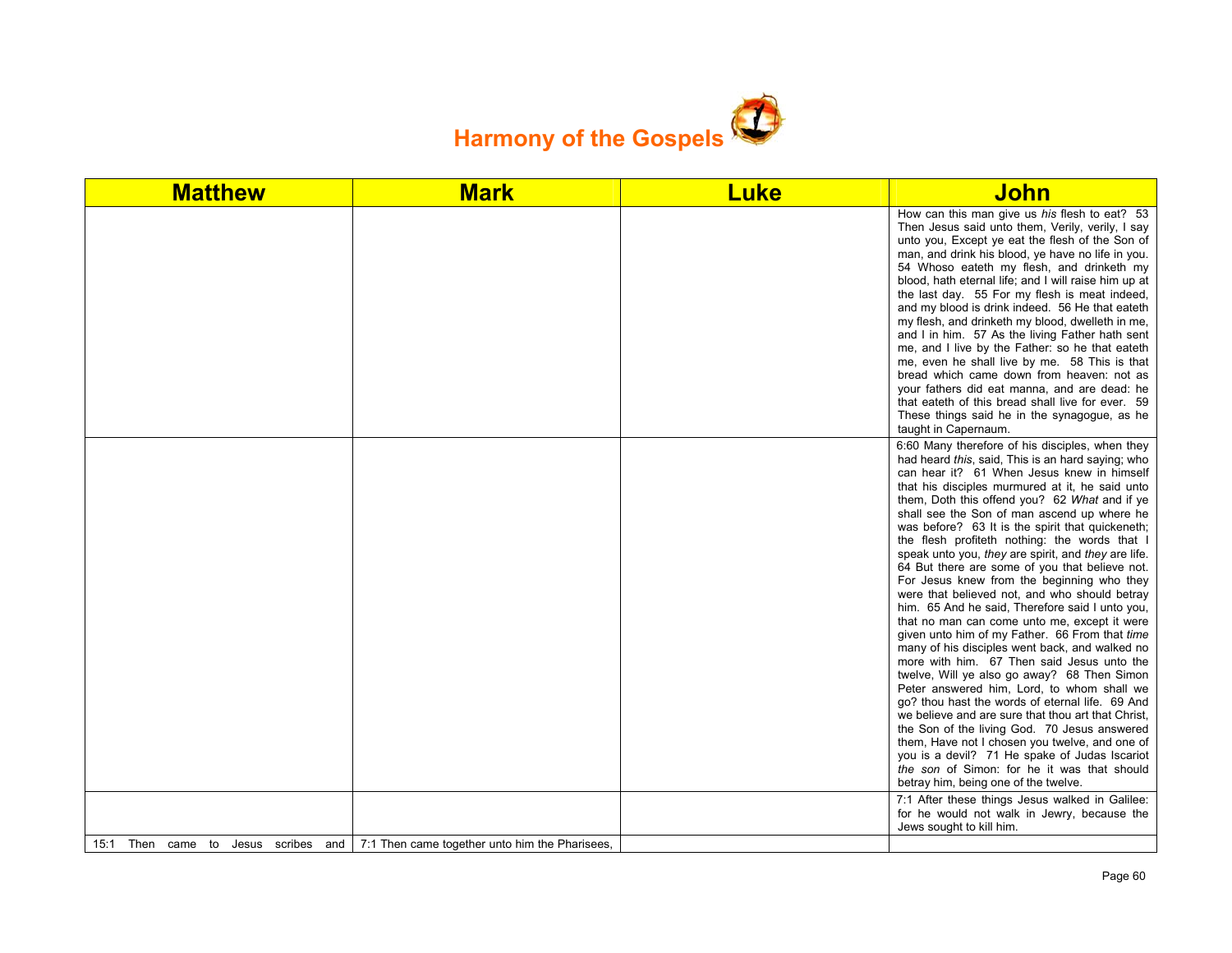

| <b>Matthew</b>                                                                                               | <b>Mark</b>                                                                                           | <b>Luke</b> | <b>John</b> |
|--------------------------------------------------------------------------------------------------------------|-------------------------------------------------------------------------------------------------------|-------------|-------------|
| Pharisees, which were of Jerusalem, saying, 2                                                                | and certain of the scribes, which came from                                                           |             |             |
| Why do thy disciples transgress the tradition of                                                             | Jerusalem. 2 And when they saw some of his                                                            |             |             |
| the elders? for they wash not their hands when                                                               | disciples eat bread with defiled, that is to say,                                                     |             |             |
| they eat bread. 3 But he answered and said                                                                   | with unwashen, hands, they found fault. 3 For                                                         |             |             |
| unto them, Why do ye also transgress the                                                                     | the Pharisees, and all the Jews, except they                                                          |             |             |
| commandment of God by your tradition? 4 For                                                                  | wash <i>their</i> hands oft, eat not, holding the                                                     |             |             |
| God commanded, saying, Honour thy father and                                                                 | tradition of the elders. 4 And when they come                                                         |             |             |
| mother: and, He that curseth father or mother,                                                               | from the market, except they wash, they eat not.                                                      |             |             |
| let him die the death. 5 But ye say, Whosoever                                                               | And many other things there be, which they                                                            |             |             |
| shall say to his father or his mother, It is a gift,                                                         | have received to hold, as the washing of cups,                                                        |             |             |
| by whatsoever thou mightest be profited by me;                                                               | and pots, brasen vessels, and of tables. 5 Then                                                       |             |             |
| 6 And honour not his father or his mother, he                                                                | the Pharisees and scribes asked him, Why walk                                                         |             |             |
| shall be free. Thus have ye made the                                                                         | not thy disciples according to the tradition of the                                                   |             |             |
| commandment of God of none effect by your                                                                    | elders, but eat bread with unwashen hands? 6                                                          |             |             |
| tradition. 7 Ye hypocrites, well did Esaias                                                                  | He answered and said unto them, Well hath                                                             |             |             |
| prophesy of you, saying, 8 This people draweth                                                               | Esaias prophesied of you hypocrites, as it is                                                         |             |             |
| nigh unto me with their mouth, and honoureth                                                                 | written. This people honoureth me with their                                                          |             |             |
| me with <i>their</i> lips; but their heart is far from me.<br>9 But in vain they do worship me, teaching for | lips, but their heart is far from me. 7 Howbeit in<br>vain do they worship me, teaching for doctrines |             |             |
| doctrines the commandments of men. 10 And                                                                    | the commandments of men. 8 For laying aside                                                           |             |             |
| he called the multitude, and said unto them,                                                                 | the commandment of God, ye hold the tradition                                                         |             |             |
| Hear, and understand: 11 Not that which goeth                                                                | of men, as the washing of pots and cups: and                                                          |             |             |
| into the mouth defileth a man; but that which                                                                | many other such like things ye do. 9 And he                                                           |             |             |
| cometh out of the mouth, this defileth a man. 12                                                             | said unto them, Full well ye reject the                                                               |             |             |
| Then came his disciples, and said unto him,                                                                  | commandment of God, that ye may keep your                                                             |             |             |
| Knowest thou that the Pharisees were offended,                                                               | own tradition. 10 For Moses said, Honour thy                                                          |             |             |
| after they heard this saying? 13 But he                                                                      | father and thy mother; and, Whoso curseth                                                             |             |             |
| answered and said, Every plant, which my                                                                     | father or mother, let him die the death: 11 But                                                       |             |             |
| heavenly Father hath not planted, shall be                                                                   | ye say, If a man shall say to his father or                                                           |             |             |
| rooted up. 14 Let them alone: they be blind                                                                  | mother, It is Corban, that is to say, a gift, by                                                      |             |             |
| leaders of the blind. And if the blind lead the                                                              | whatsoever thou mightest be profited by me; he                                                        |             |             |
| blind, both shall fall into the ditch. 15 Then                                                               | shall be free. 12 And ye suffer him no more to                                                        |             |             |
| answered Peter and said unto him, Declare unto                                                               | do ought for his father or his mother; 13 Making                                                      |             |             |
| us this parable. 16 And Jesus said, Are ye also                                                              | the word of God of none effect through your                                                           |             |             |
| yet without understanding? 17 Do not ye yet                                                                  | tradition, which ye have delivered: and many                                                          |             |             |
| understand, that whatsoever entereth in at the                                                               | such like things do ye. 14 And when he had                                                            |             |             |
| mouth goeth into the belly, and is cast out into                                                             | called all the people <i>unto him</i> , he said unto                                                  |             |             |
| the draught? 18 But those things which                                                                       | them, Hearken unto me every one of you, and                                                           |             |             |
| proceed out of the mouth come forth from the                                                                 | understand: 15 There is nothing from without a                                                        |             |             |
| heart; and they defile the man. 19 For out of the                                                            | man, that entering into him can defile him: but                                                       |             |             |
| heart proceed evil thoughts, murders,                                                                        | the things which come out of him, those are                                                           |             |             |
| adulteries, fornications, thefts, false witness,                                                             | they that defile the man. 16 If any man have                                                          |             |             |
| blasphemies: 20 These are the things which                                                                   | ears to hear, let him hear. 17 And when he was                                                        |             |             |
| defile a man: but to eat with unwashen hands                                                                 | entered into the house from the people, his                                                           |             |             |
| defileth not a man.                                                                                          | disciples asked him concerning the parable. 18                                                        |             |             |
|                                                                                                              | And he saith unto them, Are ye so without                                                             |             |             |
|                                                                                                              | understanding also? Do ye not perceive, that                                                          |             |             |
|                                                                                                              | whatsoever thing from without entereth into the                                                       |             |             |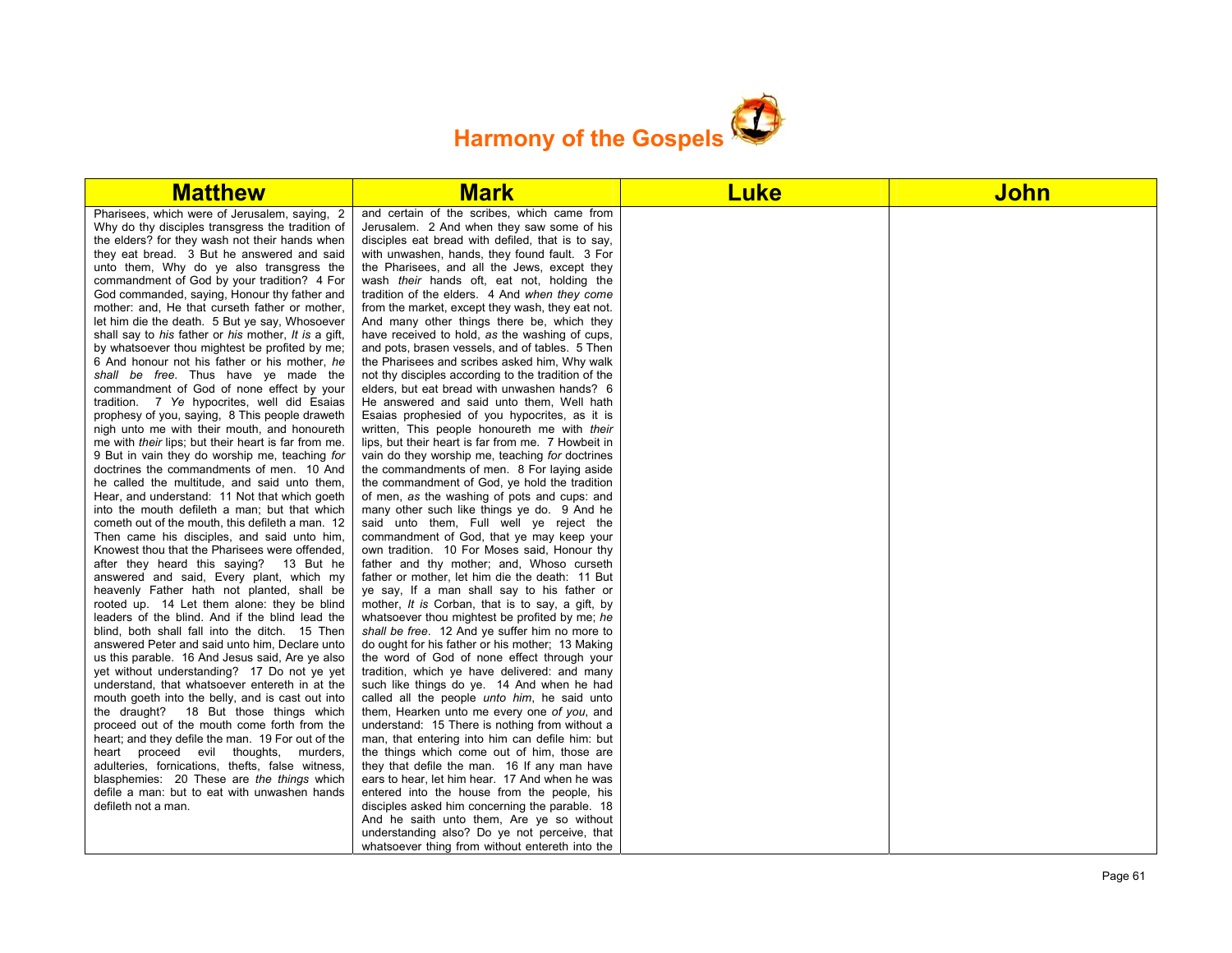

| <b>Matthew</b>                                                                                                                                                                                                                                                                                                                                                                                                                                                                                                                                                                                                                                                                                                                                                                                                                                                                                     | <b>Mark</b>                                                                                                                                                                                                                                                                                                                                                                                                                                                                                                                                                                                                                                                                                                                                                   | <b>Luke</b> | <b>John</b> |
|----------------------------------------------------------------------------------------------------------------------------------------------------------------------------------------------------------------------------------------------------------------------------------------------------------------------------------------------------------------------------------------------------------------------------------------------------------------------------------------------------------------------------------------------------------------------------------------------------------------------------------------------------------------------------------------------------------------------------------------------------------------------------------------------------------------------------------------------------------------------------------------------------|---------------------------------------------------------------------------------------------------------------------------------------------------------------------------------------------------------------------------------------------------------------------------------------------------------------------------------------------------------------------------------------------------------------------------------------------------------------------------------------------------------------------------------------------------------------------------------------------------------------------------------------------------------------------------------------------------------------------------------------------------------------|-------------|-------------|
|                                                                                                                                                                                                                                                                                                                                                                                                                                                                                                                                                                                                                                                                                                                                                                                                                                                                                                    | man, it cannot defile him;<br>19 Because it<br>entereth not into his heart, but into the belly, and<br>goeth out into the draught, purging all meats?<br>20 And he said. That which cometh out of the<br>man, that defileth the man. 21 For from within,<br>out of the heart of men, proceed evil thoughts,<br>adulteries, fornications, murders, 22 Thefts,<br>covetousness.<br>wickedness.<br>deceit.<br>lasciviousness, an evil eye, blasphemy, pride,<br>foolishness: 23 All these evil things come from<br>within, and defile the man.                                                                                                                                                                                                                   |             |             |
| 15:21 Then Jesus went thence, and departed<br>into the coasts of Tyre and Sidon.                                                                                                                                                                                                                                                                                                                                                                                                                                                                                                                                                                                                                                                                                                                                                                                                                   | 7:24 And from thence he arose, and went into<br>the borders of Tyre and Sidon, and entered into<br>an house, and would have no man know it: but<br>he could not be hid.                                                                                                                                                                                                                                                                                                                                                                                                                                                                                                                                                                                       |             |             |
| 15:22 And, behold, a woman of Canaan came<br>out of the same coasts, and cried unto him,<br>saying, Have mercy on me, O Lord, thou Son of<br>David; my daughter is grievously vexed with a<br>devil. 23 But he answered her not a word. And<br>his disciples came and besought him, saying,<br>Send her away; for she crieth after us. 24 But<br>he answered and said, I am not sent but unto<br>the lost sheep of the house of Israel. 25 Then<br>came she and worshipped him, saying, Lord,<br>help me. 26 But he answered and said, It is not<br>meet to take the children's bread, and to cast it<br>to dogs. 27 And she said, Truth, Lord: yet the<br>dogs eat of the crumbs which fall from their<br>masters' table. 28 Then Jesus answered and<br>said unto her, O woman, great is thy faith: be it<br>unto thee even as thou wilt. And her daughter<br>was made whole from that very hour. | 7:25 For a certain woman, whose young<br>daughter had an unclean spirit, heard of him,<br>and came and fell at his feet: 26 The woman<br>was a Greek, a Syrophenician by nation; and<br>she besought him that he would cast forth the<br>devil out of her daughter. 27 But Jesus said<br>unto her, Let the children first be filled: for it is<br>not meet to take the children's bread, and to<br>cast it unto the dogs. 28 And she answered and<br>said unto him, Yes, Lord: yet the dogs under the<br>table eat of the children's crumbs. 29 And he<br>said unto her, For this saying go thy way; the<br>devil is gone out of thy daughter. 30 And when<br>she was come to her house, she found the devil<br>gone out, and her daughter laid upon the bed. |             |             |
| 15:29 And Jesus departed from thence, and<br>came nigh unto the sea of Galilee; and went up<br>into a mountain, and sat down there.                                                                                                                                                                                                                                                                                                                                                                                                                                                                                                                                                                                                                                                                                                                                                                | 7:31 And again, departing from the coasts of<br>Tyre and Sidon, he came unto the sea of<br>Galilee, through the midst of the coasts of<br>Decapolis.                                                                                                                                                                                                                                                                                                                                                                                                                                                                                                                                                                                                          |             |             |
| 30 And great multitudes came unto him, having<br>with them those that were lame, blind, dumb,<br>maimed, and many others, and cast them down<br>at Jesus' feet; and he healed them:<br>- 31<br>Insomuch that the multitude wondered, when<br>they saw the dumb to speak, the maimed to be<br>whole, the lame to walk, and the blind to see:<br>and they glorified the God of Israel.                                                                                                                                                                                                                                                                                                                                                                                                                                                                                                               | 32 And they bring unto him one that was deaf,<br>and had an impediment in his speech; and they<br>beseech him to put his hand upon him. 33 And<br>he took him aside from the multitude, and put<br>his fingers into his ears, and he spit, and<br>touched his tonque; 34 And looking up to<br>heaven, he sighed, and saith unto him,<br>Ephphatha, that is, Be opened.<br>35 And<br>straightway his ears were opened, and the<br>string of his tongue was loosed, and he spake                                                                                                                                                                                                                                                                                |             |             |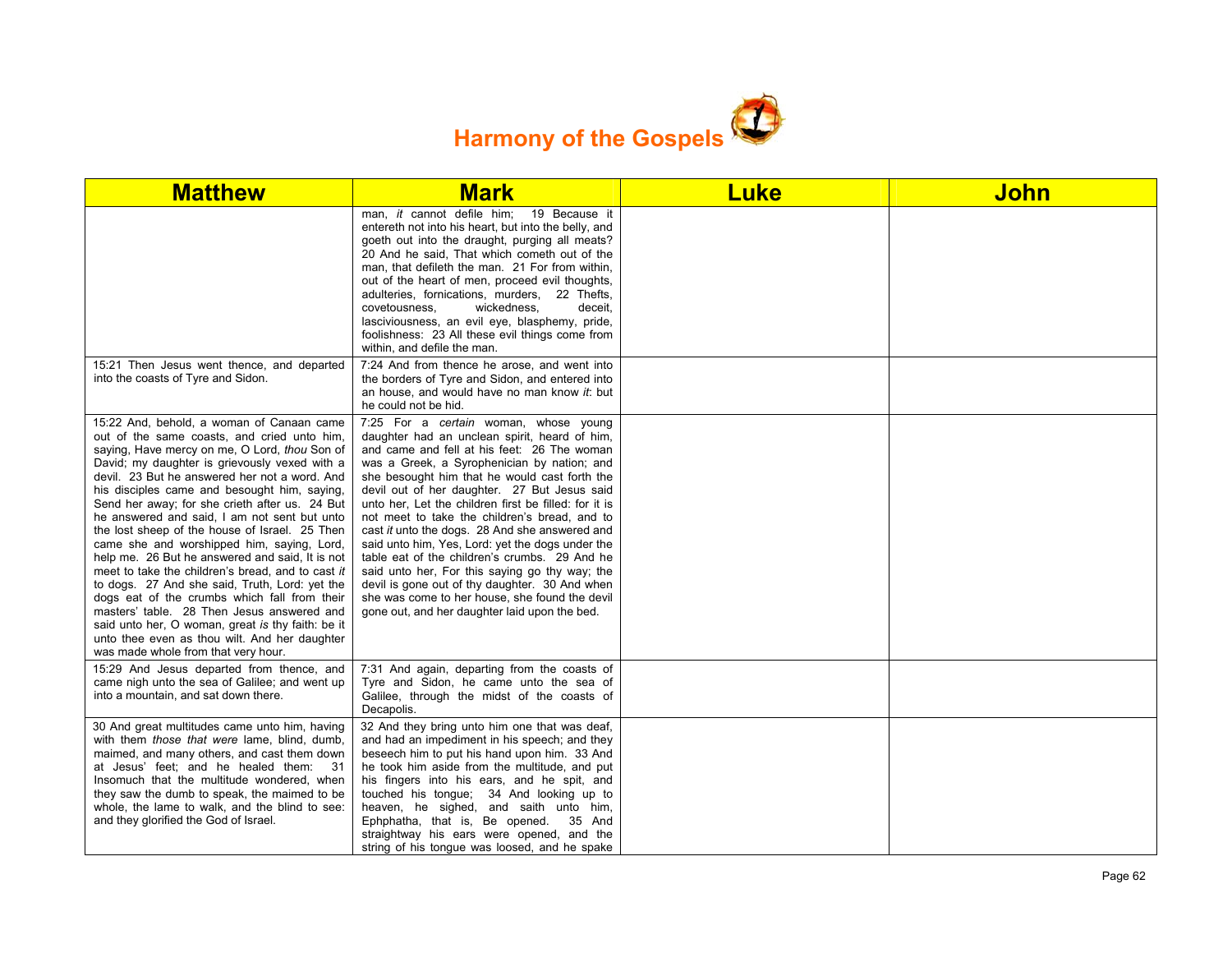

| <b>Matthew</b>                                                                                                                                                                                                                                                                                                                                                                                                                                                                                                                                                                                                                                                                                                                                                                                                                                                                                                                                                                                        | <b>Mark</b>                                                                                                                                                                                                                                                                                                                                                                                                                                                                                                                                                                                                                                                                                                                                                                                                                                                                                                                                                                                                                                                                                                                                  | <b>Luke</b> | <b>John</b> |
|-------------------------------------------------------------------------------------------------------------------------------------------------------------------------------------------------------------------------------------------------------------------------------------------------------------------------------------------------------------------------------------------------------------------------------------------------------------------------------------------------------------------------------------------------------------------------------------------------------------------------------------------------------------------------------------------------------------------------------------------------------------------------------------------------------------------------------------------------------------------------------------------------------------------------------------------------------------------------------------------------------|----------------------------------------------------------------------------------------------------------------------------------------------------------------------------------------------------------------------------------------------------------------------------------------------------------------------------------------------------------------------------------------------------------------------------------------------------------------------------------------------------------------------------------------------------------------------------------------------------------------------------------------------------------------------------------------------------------------------------------------------------------------------------------------------------------------------------------------------------------------------------------------------------------------------------------------------------------------------------------------------------------------------------------------------------------------------------------------------------------------------------------------------|-------------|-------------|
|                                                                                                                                                                                                                                                                                                                                                                                                                                                                                                                                                                                                                                                                                                                                                                                                                                                                                                                                                                                                       | plain. 36 And he charged them that they should<br>tell no man: but the more he charged them, so<br>much the more a great deal they published it;<br>37 And were beyond measure astonished,<br>saying, He hath done all things well: he maketh<br>both the deaf to hear, and the dumb to speak.                                                                                                                                                                                                                                                                                                                                                                                                                                                                                                                                                                                                                                                                                                                                                                                                                                               |             |             |
| 15:32 Then Jesus called his disciples unto him.<br>and said, I have compassion on the multitude,<br>because they continue with me now three days,<br>and have nothing to eat: and I will not send them<br>away fasting, lest they faint in the way. 33 And<br>his disciples say unto him, Whence should we<br>have so much bread in the wilderness, as to fill<br>so great a multitude? 34 And Jesus saith unto<br>them, How many loaves have ye? And they<br>said, Seven, and a few little fishes. 35 And he<br>commanded the multitude to sit down on the<br>ground. 36 And he took the seven loaves and<br>the fishes, and gave thanks, and brake them,<br>and gave to his disciples, and the disciples to<br>the multitude. 37 And they did all eat, and were<br>filled: and they took up of the broken meat that<br>was left seven baskets full. 38 And they that did<br>eat were four thousand men, beside women and<br>children. 39 And he sent away the multitude,<br>and took $ship, \ldots$ | 8:1 In those days the multitude being very great,<br>and having nothing to eat, Jesus called his<br>disciples <i>unto him</i> , and saith unto them, 2 I<br>have compassion on the multitude, because<br>they have now been with me three days, and<br>have nothing to eat: 3 And if I send them away<br>fasting to their own houses, they will faint by the<br>way: for divers of them came from far. 4 And<br>his disciples answered him. From whence can a<br>man satisfy these men with bread here in the<br>wilderness? 5 And he asked them, How many<br>loaves have ye? And they said, Seven. 6 And<br>he commanded the people to sit down on the<br>ground: and he took the seven loaves, and gave<br>thanks, and brake, and gave to his disciples to<br>set before <i>them</i> ; and they did set <i>them</i> before<br>the people. 7 And they had a few small fishes:<br>and he blessed, and commanded to set them<br>also before them. 8 So they did eat, and were<br>filled: and they took up of the broken meat that<br>was left seven baskets. 9 And they that had<br>eaten were about four thousand: and he sent<br>them away. |             |             |
| 15:39 and came into the coasts of Magdala.                                                                                                                                                                                                                                                                                                                                                                                                                                                                                                                                                                                                                                                                                                                                                                                                                                                                                                                                                            | 8:10 And straightway he entered into a ship with<br>his disciples, and came into the parts of<br>Dalmanutha.                                                                                                                                                                                                                                                                                                                                                                                                                                                                                                                                                                                                                                                                                                                                                                                                                                                                                                                                                                                                                                 |             |             |
| 16:1 The Pharisees also with the Sadducees<br>came, and tempting desired him that he would<br>shew them a sign from heaven. 2 He answered<br>and said unto them, When it is evening, ye say,<br>It will be fair weather: for the sky is red. 3 And<br>in the morning, It will be foul weather to day: for<br>the sky is red and lowring. O ye hypocrites, ye<br>can discern the face of the sky; but can ye not<br>discern the signs of the times? 4 A wicked and<br>adulterous generation seeketh after a sign; and<br>there shall no sign be given unto it, but the sign<br>of the prophet Jonas. And he left them, and<br>departed.                                                                                                                                                                                                                                                                                                                                                                | 8:11 And the Pharisees came forth, and began<br>to question with him, seeking of him a sign from<br>heaven, tempting him. 12 And he sighed deeply<br>in his spirit, and saith, Why doth this generation<br>seek after a sign? verily I say unto you, There<br>shall no sign be given unto this generation.                                                                                                                                                                                                                                                                                                                                                                                                                                                                                                                                                                                                                                                                                                                                                                                                                                   |             |             |
| 16:5 And when his disciples were come to the<br>other side, they had forgotten to take bread. 6                                                                                                                                                                                                                                                                                                                                                                                                                                                                                                                                                                                                                                                                                                                                                                                                                                                                                                       | 8:13 And he left them, and entering into the ship<br>again departed to the other side. 14 Now the                                                                                                                                                                                                                                                                                                                                                                                                                                                                                                                                                                                                                                                                                                                                                                                                                                                                                                                                                                                                                                            |             |             |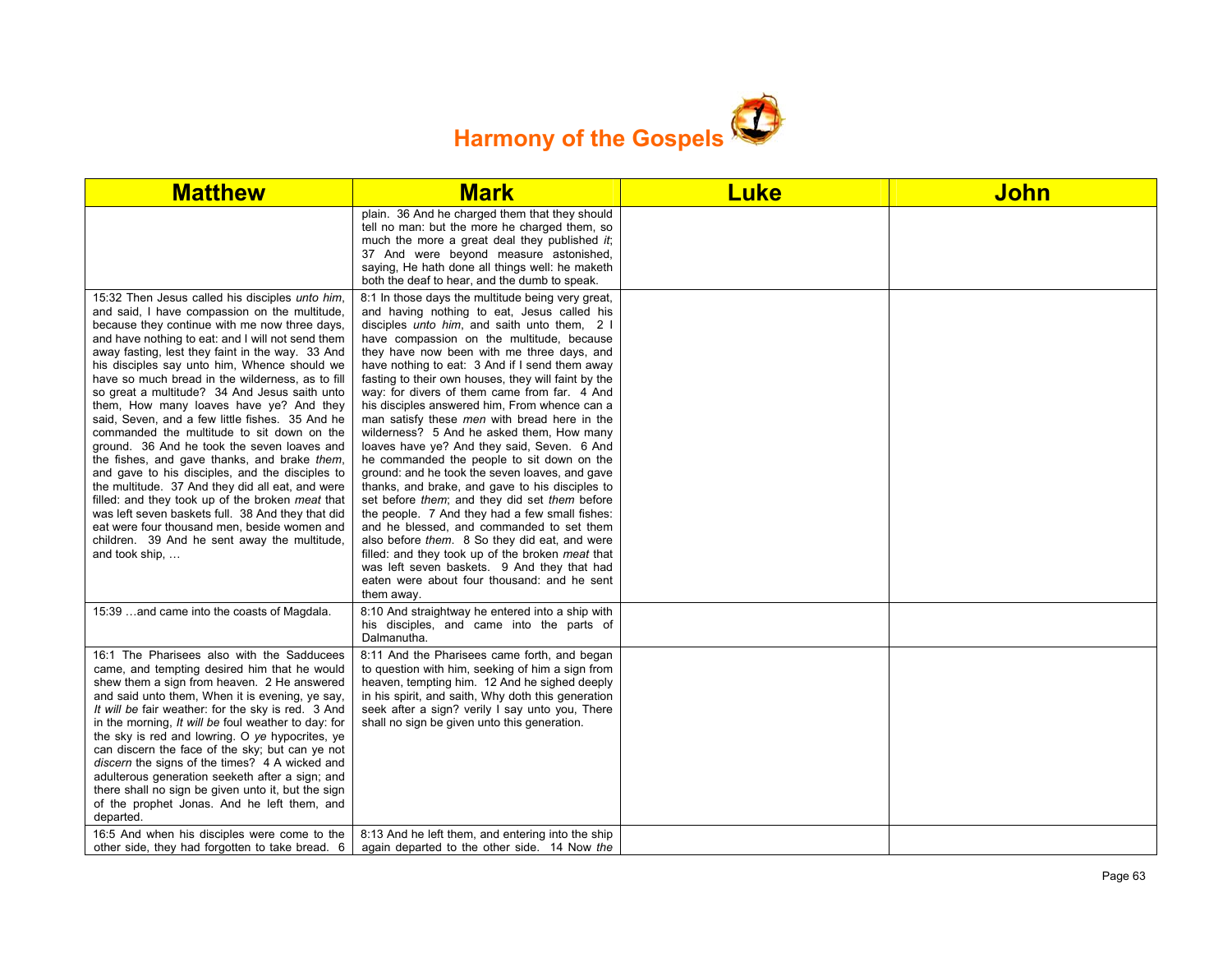

| <b>Matthew</b>                                                                                                                                                                                                                                                                                                                                                                                                                                                                                                                                                                                                                                                                                                                                                                                                                                                                                            | <b>Mark</b>                                                                                                                                                                                                                                                                                                                                                                                                                                                                                                                                                                                                                                                                                                                                                                                                                                                                                                               | <b>Luke</b>                                                                                                                                                                                                                                                                                                                                                                          | John |
|-----------------------------------------------------------------------------------------------------------------------------------------------------------------------------------------------------------------------------------------------------------------------------------------------------------------------------------------------------------------------------------------------------------------------------------------------------------------------------------------------------------------------------------------------------------------------------------------------------------------------------------------------------------------------------------------------------------------------------------------------------------------------------------------------------------------------------------------------------------------------------------------------------------|---------------------------------------------------------------------------------------------------------------------------------------------------------------------------------------------------------------------------------------------------------------------------------------------------------------------------------------------------------------------------------------------------------------------------------------------------------------------------------------------------------------------------------------------------------------------------------------------------------------------------------------------------------------------------------------------------------------------------------------------------------------------------------------------------------------------------------------------------------------------------------------------------------------------------|--------------------------------------------------------------------------------------------------------------------------------------------------------------------------------------------------------------------------------------------------------------------------------------------------------------------------------------------------------------------------------------|------|
| Then Jesus said unto them. Take heed and<br>beware of the leaven of the Pharisees and of<br>the Sadducees. 7 And they reasoned among<br>themselves, saying, It is because we have taken<br>no bread. 8 Which when Jesus perceived, he<br>said unto them, O ye of little faith, why reason<br>ye among yourselves, because ye have brought<br>no bread? 9 Do ye not yet understand, neither<br>remember the five loaves of the five thousand,<br>and how many baskets ye took up? 10 Neither<br>the seven loaves of the four thousand, and how<br>many baskets ye took up? 11 How is it that ye<br>do not understand that I spake it not to you<br>concerning bread, that ye should beware of the<br>leaven of the Pharisees and of the Sadducees?<br>12 Then understood they how that he bade<br>them not beware of the leaven of bread, but of<br>the doctrine of the Pharisees and of the<br>Sadducees. | disciples had forgotten to take bread, neither<br>had they in the ship with them more than one<br>loaf. 15 And he charged them, saying, Take<br>heed, beware of the leaven of the Pharisees,<br>and of the leaven of Herod. 16 And they<br>reasoned among themselves, saying, It is<br>because we have no bread. 17 And when<br>Jesus knew it, he saith unto them, Why reason<br>ye, because ye have no bread? perceive ye not<br>yet, neither understand? have ye your heart yet<br>hardened? 18 Having eyes, see ye not? and<br>having ears, hear ye not? and do ye not<br>remember? 19 When I brake the five loaves<br>among five thousand, how many baskets full of<br>fragments took ye up? They say unto him,<br>Twelve. 20 And when the seven among four<br>thousand, how many baskets full of fragments<br>took ye up? And they said, Seven. 21 And he<br>said unto them, How is it that ye do not<br>understand? |                                                                                                                                                                                                                                                                                                                                                                                      |      |
|                                                                                                                                                                                                                                                                                                                                                                                                                                                                                                                                                                                                                                                                                                                                                                                                                                                                                                           | 8:22 And he cometh to Bethsaida; and they<br>bring a blind man unto him, and besought him to<br>touch him. 23 And he took the blind man by the<br>hand, and led him out of the town; and when he<br>had spit on his eyes, and put his hands upon<br>him, he asked him if he saw ought. 24 And he<br>looked up, and said, I see men as trees,<br>walking. 25 After that he put his hands again<br>upon his eyes, and made him look up: and he<br>was restored, and saw every man clearly. 26<br>And he sent him away to his house, saying,<br>Neither go into the town, nor tell it to any in the<br>town.                                                                                                                                                                                                                                                                                                                 |                                                                                                                                                                                                                                                                                                                                                                                      |      |
| 16:13 When Jesus came into the coasts of<br>Caesarea Philippi, he asked his disciples,<br>saying, Whom do men say that I the Son of man<br>am? 14 And they said, Some say that thou art<br>John the Baptist: some, Elias; and others,<br>Jeremias, or one of the prophets. 15 He saith<br>unto them, But whom say ye that I am? 16 And<br>Simon Peter answered and said. Thou art the<br>Christ, the Son of the living God.                                                                                                                                                                                                                                                                                                                                                                                                                                                                               | 8:27 And Jesus went out, and his disciples, into<br>the towns of Caesarea Philippi: and by the way<br>he asked his disciples, saying unto them, Whom<br>do men say that I am? 28 And they answered.<br>John the Baptist: but some say, Elias; and<br>others, One of the prophets. 29 And he saith<br>unto them, But whom say ye that I am? And<br>Peter answereth and saith unto him. Thou art<br>the Christ.                                                                                                                                                                                                                                                                                                                                                                                                                                                                                                             | 9:18 And it came to pass, as he was alone<br>praying, his disciples were with him: and he<br>asked them, saying, Whom say the people that I<br>am? 19 They answering said, John the Baptist;<br>but some say, Elias; and others say, that one of<br>the old prophets is risen again. 20 He said unto<br>them, But whom say ye that I am? Peter<br>answering said, The Christ of God. |      |
| 16:17 And Jesus answered and said unto him.<br>Blessed art thou, Simon Barjona: for flesh and<br>blood hath not revealed it unto thee, but my<br>Father which is in heaven. 18 And I say also<br>unto thee, That thou art Peter, and upon this                                                                                                                                                                                                                                                                                                                                                                                                                                                                                                                                                                                                                                                            | 8:30 And he charged them that they should tell<br>no man of him. 31 And he began to teach them,<br>that the Son of man must suffer many things,<br>and be rejected of the elders, and of the chief<br>priests, and scribes, and be killed, and after                                                                                                                                                                                                                                                                                                                                                                                                                                                                                                                                                                                                                                                                      | 9:21 And he straitly charged them, and<br>commanded them to tell no man that thing: 22<br>Saying, The Son of man must suffer many<br>things, and be rejected of the elders and chief<br>priests and scribes, and be slain, and be raised                                                                                                                                             |      |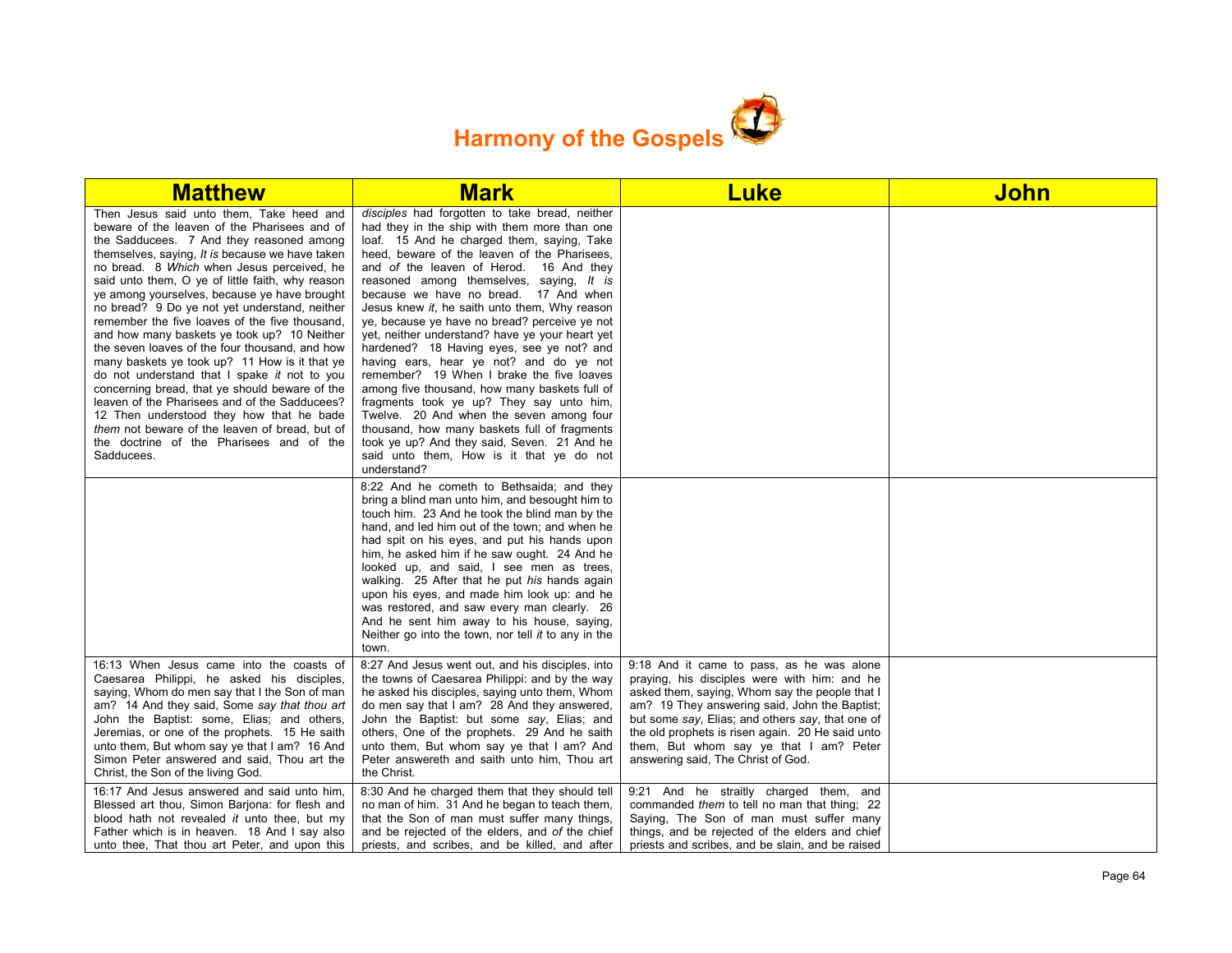

| <b>Matthew</b>                                                                                                                                                                                                                                                                                                                                                                                                                                                                                                                                                                                                                                                                                                                                                                                                                                                                                                                                                                                                                                                                                                                                                                                                                                                                                                                                                                                                                                                                                                                                                                                                                                                                          | <b>Mark</b>                                                                                                                                                                                                                                                                                                                                                                                                                                                                                                                                                                                                                                                                                                                                                                                                                                                                                                                                                                                                                                                                                                                                                                                                                                                                              | <b>Luke</b>                                                                                                                                                                                                                                                                                                                                                                                                                                                                                                                                                                                                                                                                                                                             | <b>John</b> |
|-----------------------------------------------------------------------------------------------------------------------------------------------------------------------------------------------------------------------------------------------------------------------------------------------------------------------------------------------------------------------------------------------------------------------------------------------------------------------------------------------------------------------------------------------------------------------------------------------------------------------------------------------------------------------------------------------------------------------------------------------------------------------------------------------------------------------------------------------------------------------------------------------------------------------------------------------------------------------------------------------------------------------------------------------------------------------------------------------------------------------------------------------------------------------------------------------------------------------------------------------------------------------------------------------------------------------------------------------------------------------------------------------------------------------------------------------------------------------------------------------------------------------------------------------------------------------------------------------------------------------------------------------------------------------------------------|------------------------------------------------------------------------------------------------------------------------------------------------------------------------------------------------------------------------------------------------------------------------------------------------------------------------------------------------------------------------------------------------------------------------------------------------------------------------------------------------------------------------------------------------------------------------------------------------------------------------------------------------------------------------------------------------------------------------------------------------------------------------------------------------------------------------------------------------------------------------------------------------------------------------------------------------------------------------------------------------------------------------------------------------------------------------------------------------------------------------------------------------------------------------------------------------------------------------------------------------------------------------------------------|-----------------------------------------------------------------------------------------------------------------------------------------------------------------------------------------------------------------------------------------------------------------------------------------------------------------------------------------------------------------------------------------------------------------------------------------------------------------------------------------------------------------------------------------------------------------------------------------------------------------------------------------------------------------------------------------------------------------------------------------|-------------|
| rock I will build my church; and the gates of hell<br>shall not prevail against it. 19 And I will give<br>unto thee the keys of the kingdom of heaven:<br>and whatsoever thou shalt bind on earth shall<br>be bound in heaven: and whatsoever thou shalt<br>loose on earth shall be loosed in heaven. 20<br>Then charged he his disciples that they should<br>tell no man that he was Jesus the Christ. 21<br>From that time forth began Jesus to shew unto<br>his disciples, how that he must go unto<br>Jerusalem, and suffer many things of the elders<br>and chief priests and scribes, and be killed, and<br>be raised again the third day. 22 Then Peter<br>took him, and began to rebuke him, saying, Be it<br>far from thee, Lord: this shall not be unto thee.<br>23 But he turned, and said unto Peter, Get thee<br>behind me, Satan: thou art an offence unto me:<br>for thou savourest not the things that be of God,<br>but those that be of men. 24 Then said Jesus<br>unto his disciples, If any man will come after<br>me, let him deny himself, and take up his cross,<br>and follow me. 25 For whosoever will save his<br>life shall lose it: and whosoever will lose his life<br>for my sake shall find it. 26 For what is a man<br>profited, if he shall gain the whole world, and<br>lose his own soul? or what shall a man give in<br>exchange for his soul? 27 For the Son of man<br>shall come in the glory of his Father with his<br>angels; and then he shall reward every man<br>according to his works. 28 Verily I say unto you,<br>There be some standing here, which shall not<br>taste of death, till they see the Son of man<br>coming in his kingdom. | three days rise again. 32 And he spake that<br>saying openly. And Peter took him, and began<br>to rebuke him. 33 But when he had turned<br>about and looked on his disciples, he rebuked<br>Peter, saying, Get thee behind me, Satan: for<br>thou savourest not the things that be of God, but<br>the things that be of men. 34 And when he had<br>called the people <i>unto him</i> with his disciples<br>also, he said unto them, Whosoever will come<br>after me, let him deny himself, and take up his<br>cross, and follow me. 35 For whosoever will<br>save his life shall lose it; but whosoever shall<br>lose his life for my sake and the gospel's, the<br>same shall save it. 36 For what shall it profit a<br>man, if he shall gain the whole world, and lose<br>his own soul? 37 Or what shall a man give in<br>exchange for his soul? 38 Whosoever therefore<br>shall be ashamed of me and of my words in this<br>adulterous and sinful generation; of him also<br>shall the Son of man be ashamed, when he<br>cometh in the glory of his Father with the holy<br>angels. 9:1 And he said unto them, Verily I say<br>unto you, That there be some of them that stand<br>here, which shall not taste of death, till they<br>have seen the kingdom of God come with<br>power. | the third day. 23 And he said to them all, If any<br>man will come after me, let him deny himself,<br>and take up his cross daily, and follow me. 24<br>For whosoever will save his life shall lose it: but<br>whosoever will lose his life for my sake, the<br>same shall save it. 25 For what is a man<br>advantaged, if he gain the whole world, and lose<br>himself, or be cast away? 26 For whosoever<br>shall be ashamed of me and of my words, of<br>him shall the Son of man be ashamed, when he<br>shall come in his own glory, and in his Father's,<br>and of the holy angels. 27 But I tell you of a<br>truth, there be some standing here, which shall<br>not taste of death, till they see the kingdom of<br>God.          |             |
| 17:1 And after six days Jesus taketh Peter,<br>James, and John his brother, and bringeth them<br>up into an high mountain apart, 2 nd was<br>transfigured before them: and his face did shine<br>as the sun, and his raiment was white as the<br>light. 3 And, behold, there appeared unto them<br>Moses and Elias talking with him. 4 Then<br>answered Peter, and said unto Jesus, Lord, it is<br>good for us to be here: if thou wilt, let us make<br>here three tabernacles; one for thee, and one<br>for Moses, and one for Elias. 5 While he yet<br>spake, behold, a bright cloud overshadowed<br>them: and behold a voice out of the cloud, which<br>said, This is my beloved Son, in whom I am well<br>pleased; hear ye him. 6 And when the disciples                                                                                                                                                                                                                                                                                                                                                                                                                                                                                                                                                                                                                                                                                                                                                                                                                                                                                                                            | 9:2 And after six days Jesus taketh with him<br>Peter, and James, and John, and leadeth them<br>up into an high mountain apart by themselves:<br>and he was transfigured before them. 3 And his<br>raiment became shining, exceeding white as<br>snow; so as no fuller on earth can white them.<br>4 And there appeared unto them Elias with<br>Moses: and they were talking with Jesus. 5 And<br>Peter answered and said to Jesus, Master, it is<br>good for us to be here: and let us make three<br>tabernacles; one for thee, and one for Moses,<br>and one for Elias. 6 For he wist not what to say:<br>for they were sore afraid. 7 And there was a<br>cloud that overshadowed them: and a voice<br>came out of the cloud, saying, This is my                                                                                                                                                                                                                                                                                                                                                                                                                                                                                                                                       | 9:28 And it came to pass about an eight days<br>after these sayings, he took Peter and John and<br>James, and went up into a mountain to pray. 29<br>And as he prayed, the fashion of his<br>countenance was altered, and his raiment was<br>white and glistering. 30 And, behold, there<br>talked with him two men, which were Moses and<br>Elias: 31 Who appeared in glory, and spake of<br>his decease which he should accomplish at<br>Jerusalem. 32 But Peter and they that were<br>with him were heavy with sleep: and when they<br>were awake, they saw his glory, and the two<br>men that stood with him. 33 And it came to<br>pass, as they departed from him, Peter said<br>unto Jesus, Master, it is good for us to be here: |             |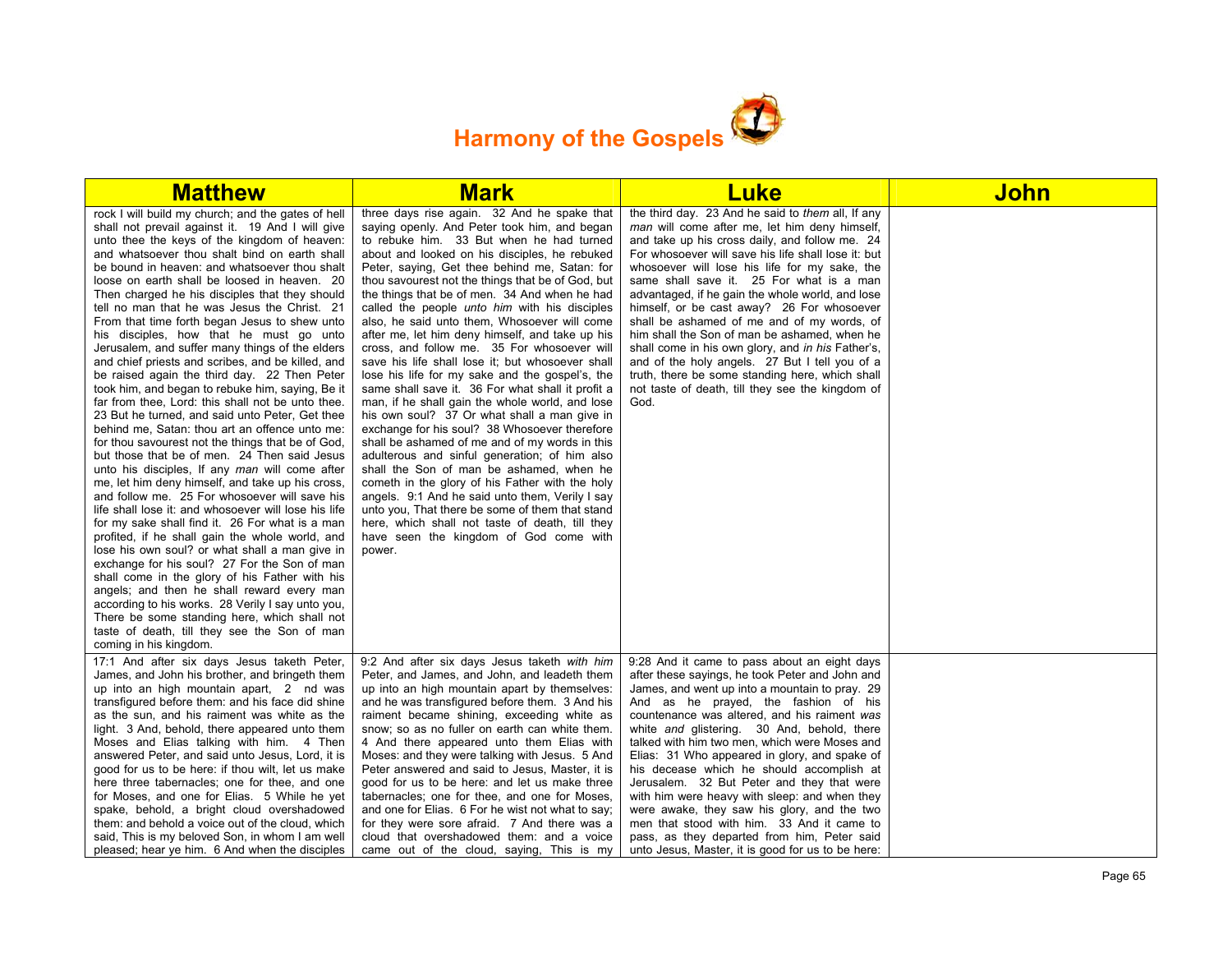

| <b>Matthew</b>                                                                                                                                                                                                                                                                                                                                                                                                                                                                                                                                                                                                                                                                                                                                                                                                                                                                                                                                                                                                                                                           | <b>Mark</b>                                                                                                                                                                                                                                                                                                                                                                                                                                                                                                                                                                                                                                                                                                                                                                                                                                                                                                                                                                                                                                                                                                                                                                                                                                                                                                                                                                                                                                                                                                     | <b>Luke</b>                                                                                                                                                                                                                                                                                                                                                                                                                                                                                                                                                                                                                                                                                                                                                                                                                                                                                                                                                                                     | <u>John</u> |
|--------------------------------------------------------------------------------------------------------------------------------------------------------------------------------------------------------------------------------------------------------------------------------------------------------------------------------------------------------------------------------------------------------------------------------------------------------------------------------------------------------------------------------------------------------------------------------------------------------------------------------------------------------------------------------------------------------------------------------------------------------------------------------------------------------------------------------------------------------------------------------------------------------------------------------------------------------------------------------------------------------------------------------------------------------------------------|-----------------------------------------------------------------------------------------------------------------------------------------------------------------------------------------------------------------------------------------------------------------------------------------------------------------------------------------------------------------------------------------------------------------------------------------------------------------------------------------------------------------------------------------------------------------------------------------------------------------------------------------------------------------------------------------------------------------------------------------------------------------------------------------------------------------------------------------------------------------------------------------------------------------------------------------------------------------------------------------------------------------------------------------------------------------------------------------------------------------------------------------------------------------------------------------------------------------------------------------------------------------------------------------------------------------------------------------------------------------------------------------------------------------------------------------------------------------------------------------------------------------|-------------------------------------------------------------------------------------------------------------------------------------------------------------------------------------------------------------------------------------------------------------------------------------------------------------------------------------------------------------------------------------------------------------------------------------------------------------------------------------------------------------------------------------------------------------------------------------------------------------------------------------------------------------------------------------------------------------------------------------------------------------------------------------------------------------------------------------------------------------------------------------------------------------------------------------------------------------------------------------------------|-------------|
| heard it, they fell on their face, and were sore<br>afraid. 7 And Jesus came and touched them,<br>and said, Arise, and be not afraid. 8 And when<br>they had lifted up their eyes, they saw no man,<br>save Jesus only. 9 And as they came down<br>from the mountain, Jesus charged them, saying,<br>Tell the vision to no man, until the Son of man<br>be risen again from the dead. 10 And his<br>disciples asked him, saying, Why then say the<br>scribes that Elias must first come? 11 And<br>Jesus answered and said unto them, Elias truly<br>shall first come, and restore all things. 12 But I<br>say unto you, That Elias is come already, and<br>they knew him not, but have done unto him<br>whatsoever they listed. Likewise shall also the<br>Son of man suffer of them. 13 Then the<br>disciples understood that he spake unto them of<br>John the Baptist.                                                                                                                                                                                               | beloved Son: hear him. 8 And suddenly, when<br>they had looked round about, they saw no man<br>any more, save Jesus only with themselves. 9<br>And as they came down from the mountain, he<br>charged them that they should tell no man what<br>things they had seen, till the Son of man were<br>risen from the dead. 10 And they kept that<br>saying with themselves, questioning one with<br>another what the rising from the dead should<br>mean. 11 And they asked him, saying, Why say<br>the scribes that Elias must first come? 12 And<br>he answered and told them, Elias verily cometh<br>first, and restoreth all things; and how it is<br>written of the Son of man, that he must suffer<br>many things, and be set at nought. 13 But I say<br>unto you, That Elias is indeed come, and they<br>have done unto him whatsoever they listed, as it<br>is written of him.                                                                                                                                                                                                                                                                                                                                                                                                                                                                                                                                                                                                                              | and let us make three tabernacles; one for thee,<br>and one for Moses, and one for Elias: not<br>knowing what he said. 34 While he thus spake,<br>there came a cloud, and overshadowed them:<br>and they feared as they entered into the cloud.<br>35 And there came a voice out of the cloud,<br>saying, This is my beloved Son: hear him. 36<br>And when the voice was past, Jesus was found<br>alone. And they kept it close, and told no man in<br>those days any of those things which they had<br>seen.                                                                                                                                                                                                                                                                                                                                                                                                                                                                                   |             |
| 17:14 And when they were come to the<br>multitude, there came to him a certain man,<br>kneeling down to him, and saying, 15 Lord,<br>have mercy on my son: for he is lunatick, and<br>sore vexed: for ofttimes he falleth into the fire,<br>and oft into the water. 16 And I brought him to<br>thy disciples, and they could not cure him. 17<br>Then Jesus answered and said, O faithless and<br>perverse generation, how long shall I be with<br>you? how long shall I suffer you? bring him<br>hither to me. 18 And Jesus rebuked the devil;<br>and he departed out of him: and the child was<br>cured from that very hour. 19 Then came the<br>disciples to Jesus apart, and said, Why could<br>not we cast him out? 20 And Jesus said unto<br>them, Because of your unbelief: for verily I say<br>unto you, If ye have faith as a grain of mustard<br>seed, ye shall say unto this mountain, Remove<br>hence to yonder place; and it shall remove; and<br>nothing shall be impossible unto you. 21<br>Howbeit this kind goeth not out but by prayer<br>and fasting. | 9:14 And when he came to his disciples, he saw<br>a great multitude about them, and the scribes<br>questioning with them. 15 And straightway all<br>the people, when they beheld him, were greatly<br>amazed, and running to him saluted him. 16<br>And he asked the scribes, What question ye<br>with them? 17 And one of the multitude<br>answered and said, Master, I have brought unto<br>thee my son, which hath a dumb spirit; 18 And<br>wheresoever he taketh him, he teareth him: and<br>he foameth, and gnasheth with his teeth, and<br>pineth away: and I spake to thy disciples that<br>they should cast him out; and they could not.<br>19 He answereth him, and saith, O faithless<br>generation, how long shall I be with you? how<br>long shall I suffer you? bring him unto me. 20<br>And they brought him unto him: and when he<br>saw him, straightway the spirit tare him; and he<br>fell on the ground, and wallowed foaming. 21<br>And he asked his father, How long is it ago<br>since this came unto him? And he said, Of a<br>child. 22 And ofttimes it hath cast him into the<br>fire, and into the waters, to destroy him: but if<br>thou canst do any thing, have compassion on<br>us, and help us. 23 Jesus said unto him, If thou<br>canst believe, all things are possible to him that<br>believeth. 24 And straightway the father of the<br>child cried out, and said with tears, Lord, I<br>believe; help thou mine unbelief. 25 When<br>Jesus saw that the people came running | 9:37 And it came to pass, that on the next day,<br>when they were come down from the hill, much<br>people met him. 38 And, behold, a man of the<br>company cried out, saying, Master, I beseech<br>thee, look upon my son: for he is mine only<br>child. 39 And, lo, a spirit taketh him, and he<br>suddenly crieth out; and it teareth him that he<br>foameth again, and bruising him hardly<br>departeth from him. 40 And I besought thy<br>disciples to cast him out; and they could not. 41<br>And Jesus answering said, O faithless and<br>perverse generation, how long shall I be with<br>you, and suffer you? Bring thy son hither. 42<br>And as he was yet a coming, the devil threw him<br>down, and tare him. And Jesus rebuked the<br>unclean spirit, and healed the child, and<br>delivered him again to his father. 43 And they<br>were all amazed at the mighty power of God.<br>But while they wondered every one at all things<br>which Jesus did, he said unto his disciples, |             |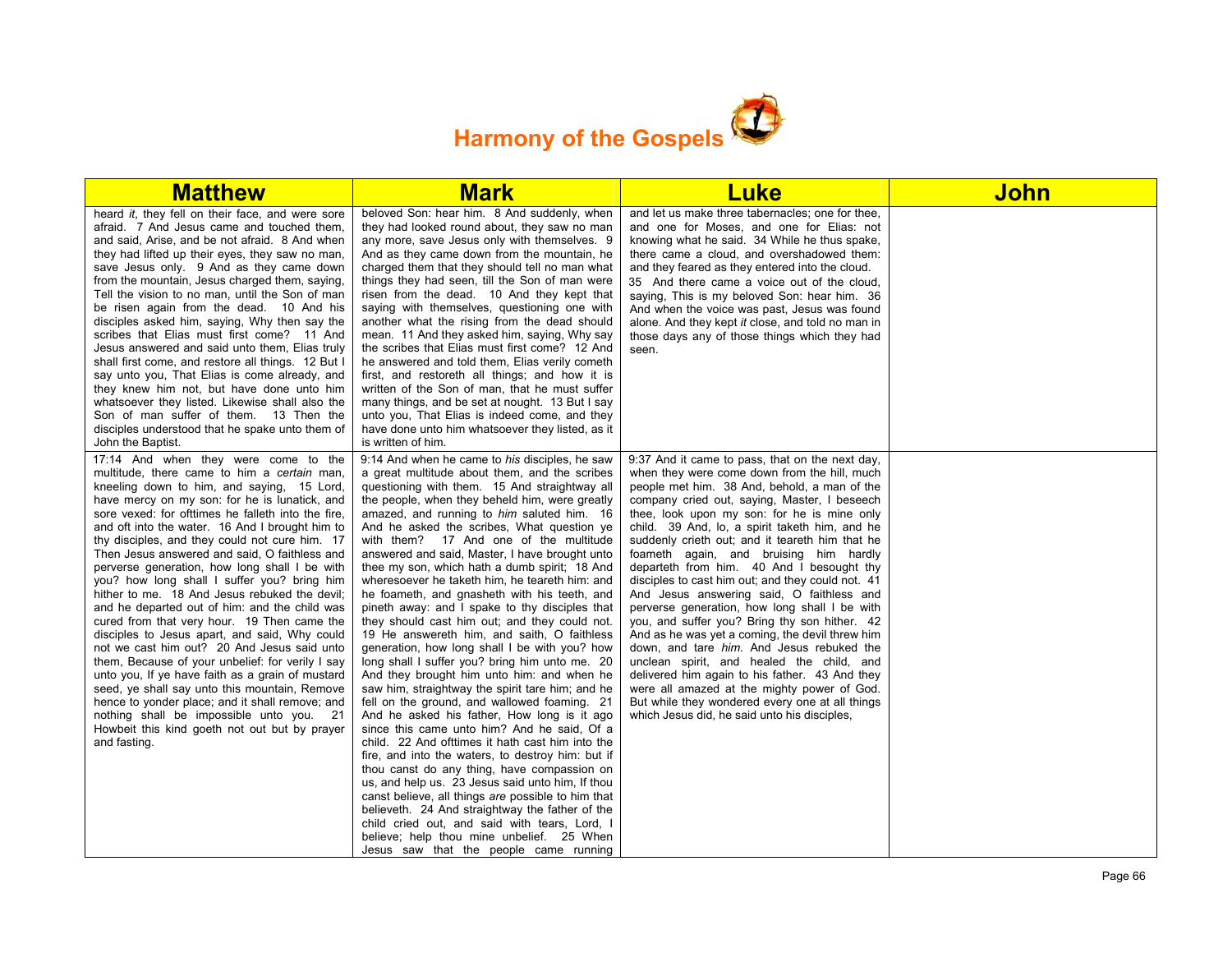

| <b>Matthew</b>                                                                                                                                                                                                                                                                                                                                                                                                                                                                                                                                                                                                                                                                                                                                     | <b>Mark</b>                                                                                                                                                                                                                                                                                                                                                                                                                                                                                                                                                                                           | <b>Luke</b>                                                                                                                                                                                                                                                                                                                                                                                                                                                                                                                                                                                           | John |
|----------------------------------------------------------------------------------------------------------------------------------------------------------------------------------------------------------------------------------------------------------------------------------------------------------------------------------------------------------------------------------------------------------------------------------------------------------------------------------------------------------------------------------------------------------------------------------------------------------------------------------------------------------------------------------------------------------------------------------------------------|-------------------------------------------------------------------------------------------------------------------------------------------------------------------------------------------------------------------------------------------------------------------------------------------------------------------------------------------------------------------------------------------------------------------------------------------------------------------------------------------------------------------------------------------------------------------------------------------------------|-------------------------------------------------------------------------------------------------------------------------------------------------------------------------------------------------------------------------------------------------------------------------------------------------------------------------------------------------------------------------------------------------------------------------------------------------------------------------------------------------------------------------------------------------------------------------------------------------------|------|
|                                                                                                                                                                                                                                                                                                                                                                                                                                                                                                                                                                                                                                                                                                                                                    | together, he rebuked the foul spirit, saying unto<br>him, Thou dumb and deaf spirit, I charge thee,<br>come out of him, and enter no more into him.<br>26 And the spirit cried, and rent him sore, and<br>came out of him: and he was as one dead;<br>insomuch that many said, He is dead. 27 But<br>Jesus took him by the hand, and lifted him up;<br>and he arose. 28 And when he was come into<br>the house, his disciples asked him privately,<br>Why could not we cast him out? 29 And he said<br>unto them, This kind can come forth by nothing,<br>but by prayer and fasting.                  |                                                                                                                                                                                                                                                                                                                                                                                                                                                                                                                                                                                                       |      |
| 17:22 And while they abode in Galilee, Jesus<br>said unto them. The Son of man shall be<br>betrayed into the hands of men: 23 And they<br>shall kill him, and the third day he shall be<br>raised again. And they were exceeding sorry.                                                                                                                                                                                                                                                                                                                                                                                                                                                                                                            | 9:30 And they departed thence, and passed<br>through Galilee; and he would not that any man<br>should know it. 31 For he taught his disciples,<br>and said unto them, The Son of man is<br>delivered into the hands of men, and they shall<br>kill him; and after that he is killed, he shall rise<br>the third day. 32 But they understood not that<br>saying, and were afraid to ask him.                                                                                                                                                                                                           | 9:44 Let these sayings sink down into your ears:<br>for the Son of man shall be delivered into the<br>hands of men. 45 But they understood not this<br>saying, and it was hid from them, that they<br>perceived it not: and they feared to ask him of<br>that saying.                                                                                                                                                                                                                                                                                                                                 |      |
| 17:24 And when they were come to Capernaum,<br>they that received tribute money came to Peter,<br>and said, Doth not your master pay tribute? 25<br>He saith, Yes. And when he was come into the<br>house, Jesus prevented him, saying, What<br>thinkest thou, Simon? of whom do the kings of<br>the earth take custom or tribute? of their own<br>children, or of strangers? 26 Peter saith unto<br>him, Of strangers. Jesus saith unto him, Then<br>are the children free. 27 Notwithstanding, lest<br>we should offend them, go thou to the sea, and<br>cast an hook, and take up the fish that first<br>cometh up; and when thou hast opened his<br>mouth, thou shalt find a piece of money: that<br>take, and give unto them for me and thee. |                                                                                                                                                                                                                                                                                                                                                                                                                                                                                                                                                                                                       |                                                                                                                                                                                                                                                                                                                                                                                                                                                                                                                                                                                                       |      |
| 18:1 At the same time came the disciples unto<br>Jesus, saying, Who is the greatest in the<br>kingdom of heaven? 2 And Jesus called a little<br>child unto him, and set him in the midst of them,<br>3 And said, Verily I say unto you, Except ye be<br>converted, and become as little children, ye<br>shall not enter into the kingdom of heaven. 4<br>hosoever therefore shall humble himself as this<br>little child, the same is greatest in the kingdom<br>of heaven. 5 And whoso shall receive one such<br>little child in my name receiveth me. 6 But<br>whoso shall offend one of these little ones which                                                                                                                                 | 9:33 And he came to Capernaum: and being in<br>the house he asked them, What was it that ye<br>disputed among yourselves by the way? 34 But<br>they held their peace: for by the way they had<br>disputed among themselves, who should be the<br>greatest. 35 And he sat down, and called the<br>twelve, and saith unto them, If any man desire<br>to be first, the same shall be last of all, and<br>servant of all. 36 And he took a child, and set<br>him in the midst of them: and when he had<br>taken him in his arms, he said unto them, 37<br>Whosoever shall receive one of such children in | 9:46 Then there arose a reasoning among them,<br>which of them should be greatest. 47 And<br>Jesus, perceiving the thought of their heart, took<br>a child, and set him by him, 48 And said unto<br>them. Whosoever shall receive this child in my<br>name receiveth me: and whosoever shall<br>receive me receiveth him that sent me: for he<br>that is least among you all, the same shall be<br>great. 49 And John answered and said, Master,<br>we saw one casting out devils in thy name; and<br>we forbad him, because he followeth not with<br>us. 50 And Jesus said unto him, Forbid him not: |      |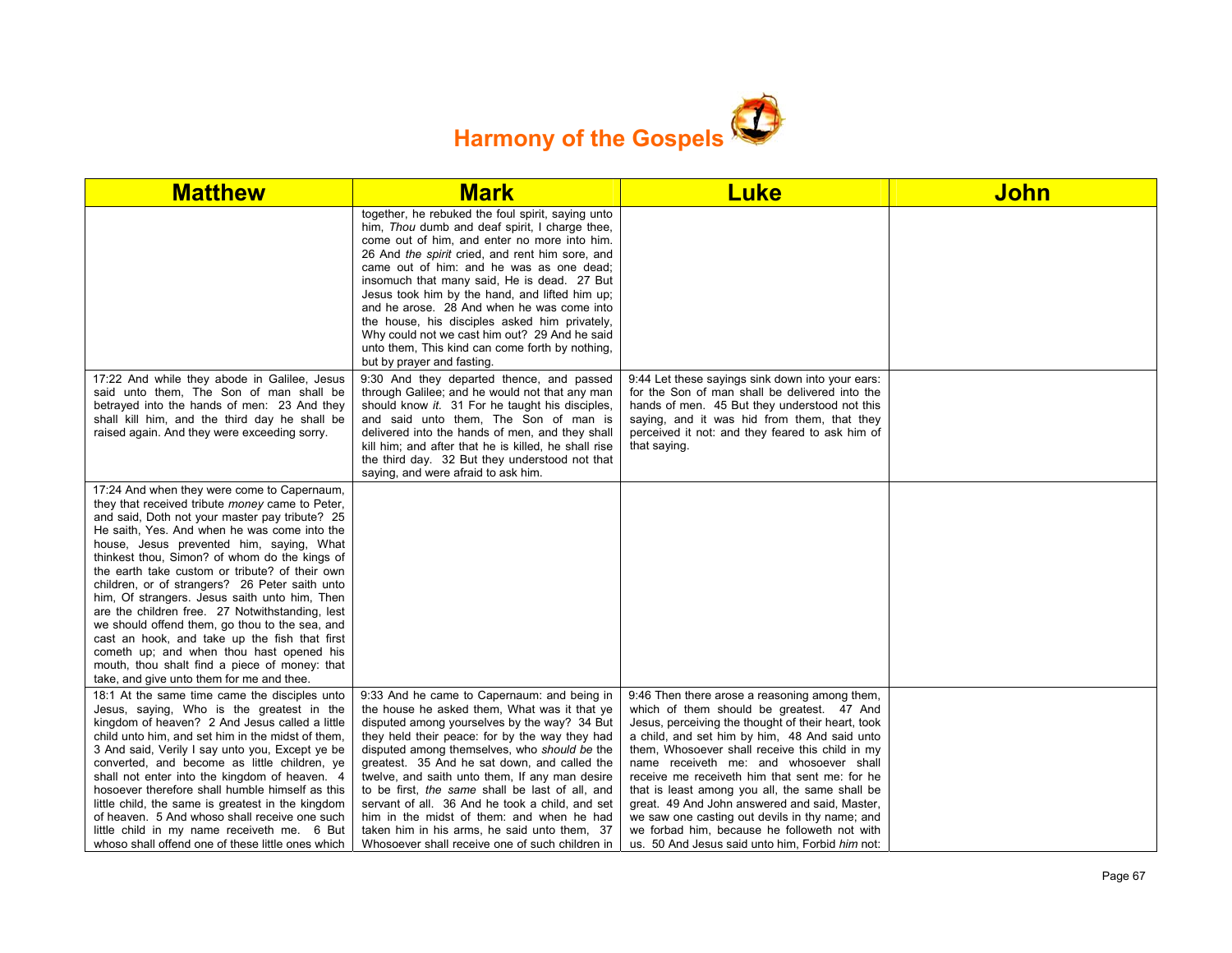

| <b>Matthew</b>                                                                                                                                                                                                                                                                                                                                                                                                                                                                                                                                                                                                                                                                                                                                                                                                                                                                                                                                                                                                                                                                                                                                                                                                                                                                                                                                                                                                                                                                                                                                                                                                                                                                                                                                                                                                                                                                                                                                                                                                                                                                                                                                                                                                                                                                                                                              | <b>Mark</b>                                                                                                                                                                                                                                                                                                                                                                                                                                                                                                                                                                                                                                                                                                                                                                                                                                                                                                                                                                                                                                                                                                                                                                                                                                                                                                                                                                                                                                                                                                                                                                                                                                                                                                                                                                                                                                                     | <b>Luke</b>                              | John |
|---------------------------------------------------------------------------------------------------------------------------------------------------------------------------------------------------------------------------------------------------------------------------------------------------------------------------------------------------------------------------------------------------------------------------------------------------------------------------------------------------------------------------------------------------------------------------------------------------------------------------------------------------------------------------------------------------------------------------------------------------------------------------------------------------------------------------------------------------------------------------------------------------------------------------------------------------------------------------------------------------------------------------------------------------------------------------------------------------------------------------------------------------------------------------------------------------------------------------------------------------------------------------------------------------------------------------------------------------------------------------------------------------------------------------------------------------------------------------------------------------------------------------------------------------------------------------------------------------------------------------------------------------------------------------------------------------------------------------------------------------------------------------------------------------------------------------------------------------------------------------------------------------------------------------------------------------------------------------------------------------------------------------------------------------------------------------------------------------------------------------------------------------------------------------------------------------------------------------------------------------------------------------------------------------------------------------------------------|-----------------------------------------------------------------------------------------------------------------------------------------------------------------------------------------------------------------------------------------------------------------------------------------------------------------------------------------------------------------------------------------------------------------------------------------------------------------------------------------------------------------------------------------------------------------------------------------------------------------------------------------------------------------------------------------------------------------------------------------------------------------------------------------------------------------------------------------------------------------------------------------------------------------------------------------------------------------------------------------------------------------------------------------------------------------------------------------------------------------------------------------------------------------------------------------------------------------------------------------------------------------------------------------------------------------------------------------------------------------------------------------------------------------------------------------------------------------------------------------------------------------------------------------------------------------------------------------------------------------------------------------------------------------------------------------------------------------------------------------------------------------------------------------------------------------------------------------------------------------|------------------------------------------|------|
| believe in me, it were better for him that a<br>millstone were hanged about his neck, and that<br>he were drowned in the depth of the sea. 7<br>Woe unto the world because of offences! for it<br>must needs be that offences come; but woe to<br>that man by whom the offence cometh! 8<br>Wherefore if thy hand or thy foot offend thee,<br>cut them off, and cast them from thee: it is<br>better for thee to enter into life halt or maimed,<br>rather than having two hands or two feet to be<br>cast into everlasting fire. 9 And if thine eye<br>offend thee, pluck it out, and cast it from thee: it<br>is better for thee to enter into life with one eye,<br>rather than having two eyes to be cast into hell<br>fire. 10 Take heed that ye despise not one of<br>these little ones; for I say unto you, That in<br>heaven their angels do always behold the face<br>of my Father which is in heaven. 11 For the<br>Son of man is come to save that which was lost.<br>12 How think ye? if a man have an hundred<br>sheep, and one of them be gone astray, doth he<br>not leave the ninety and nine, and goeth into the<br>mountains, and seeketh that which is gone<br>astray? 13 And if so be that he find it, verily I<br>say unto you, he rejoiceth more of that sheep,<br>than of the ninety and nine which went not<br>astray. 14 Even so it is not the will of your<br>Father which is in heaven, that one of these little<br>ones should perish. 15 Moreover if thy brother<br>shall trespass against thee, go and tell him his<br>fault between thee and him alone: if he shall<br>hear thee, thou hast gained thy brother. 16 But<br>if he will not hear thee, then take with thee one<br>or two more, that in the mouth of two or three<br>witnesses every word may be established. 17<br>And if he shall neglect to hear them, tell it unto<br>the church: but if he neglect to hear the church,<br>let him be unto thee as an heathen man and a<br>publican. 18 Verily I say unto you, Whatsoever<br>ye shall bind on earth shall be bound in heaven:<br>and whatsoever ye shall loose on earth shall be<br>loosed in heaven. 19 Again I say unto you, That<br>if two of you shall agree on earth as touching<br>any thing that they shall ask, it shall be done for<br>them of my Father which is in heaven. 20 For | my name, receiveth me: and whosoever shall<br>receive me, receiveth not me, but him that sent<br>me. 38 And John answered him, saying,<br>Master, we saw one casting out devils in thy<br>name, and he followeth not us: and we forbad<br>him, because he followeth not us. 39 But Jesus<br>said, Forbid him not: for there is no man which<br>shall do a miracle in my name, that can lightly<br>speak evil of me. 40 For he that is not against<br>us is on our part. 41 For whosoever shall give<br>you a cup of water to drink in my name,<br>because ye belong to Christ, verily I say unto<br>you, he shall not lose his reward. 42 And<br>whosoever shall offend one of these little ones<br>that believe in me, it is better for him that a<br>millstone were hanged about his neck, and he<br>were cast into the sea. 43 And if thy hand<br>offend thee, cut it off: it is better for thee to enter<br>into life maimed, than having two hands to go<br>into hell, into the fire that never shall be<br>quenched: 44 Where their worm dieth not, and<br>the fire is not quenched. 45 And if thy foot<br>offend thee, cut it off: it is better for thee to enter<br>halt into life, than having two feet to be cast into<br>hell, into the fire that never shall be quenched:<br>46 Where their worm dieth not, and the fire is<br>not quenched. 47 And if thine eye offend thee,<br>pluck it out: it is better for thee to enter into the<br>kingdom of God with one eye, than having two<br>eyes to be cast into hell fire: 48 Where their<br>worm dieth not, and the fire is not quenched. 49<br>For every one shall be salted with fire, and<br>every sacrifice shall be salted with salt. 50 Salt<br>is good: but if the salt have lost his saltness,<br>wherewith will ye season it? Have salt in<br>yourselves, and have peace one with another. | for he that is not against us is for us. |      |
| where two or three are gathered together in my<br>name, there am I in the midst of them. 21 Then<br>came Peter to him, and said, Lord, how oft shall                                                                                                                                                                                                                                                                                                                                                                                                                                                                                                                                                                                                                                                                                                                                                                                                                                                                                                                                                                                                                                                                                                                                                                                                                                                                                                                                                                                                                                                                                                                                                                                                                                                                                                                                                                                                                                                                                                                                                                                                                                                                                                                                                                                        |                                                                                                                                                                                                                                                                                                                                                                                                                                                                                                                                                                                                                                                                                                                                                                                                                                                                                                                                                                                                                                                                                                                                                                                                                                                                                                                                                                                                                                                                                                                                                                                                                                                                                                                                                                                                                                                                 |                                          |      |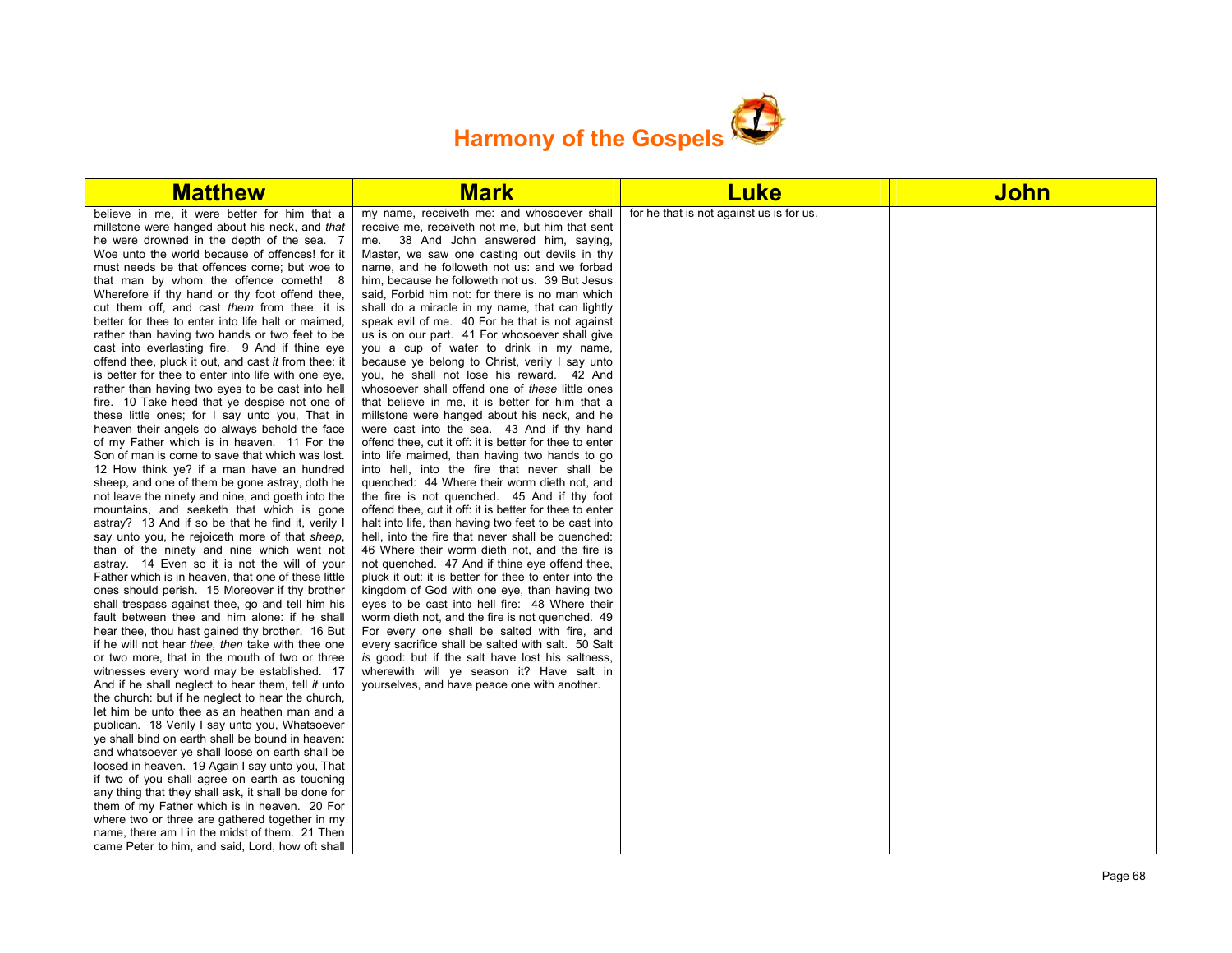

| <b>Matthew</b>                                                                                                                                                                                                                                                                                                                                                                                                                                                                                                                                                                                                                                                                                                                                                                                                                                                                                                                                                                                                                                                                                                                                                                                                                                                                                                                                                                                                                                                                                                                                                                                                                                                                                                                                                                                                                                                                                                             | <b>Mark</b> | <b>Luke</b> | <b>John</b>                                                                                                                                                                                                                                                                                                                                                                                                                                                                                    |
|----------------------------------------------------------------------------------------------------------------------------------------------------------------------------------------------------------------------------------------------------------------------------------------------------------------------------------------------------------------------------------------------------------------------------------------------------------------------------------------------------------------------------------------------------------------------------------------------------------------------------------------------------------------------------------------------------------------------------------------------------------------------------------------------------------------------------------------------------------------------------------------------------------------------------------------------------------------------------------------------------------------------------------------------------------------------------------------------------------------------------------------------------------------------------------------------------------------------------------------------------------------------------------------------------------------------------------------------------------------------------------------------------------------------------------------------------------------------------------------------------------------------------------------------------------------------------------------------------------------------------------------------------------------------------------------------------------------------------------------------------------------------------------------------------------------------------------------------------------------------------------------------------------------------------|-------------|-------------|------------------------------------------------------------------------------------------------------------------------------------------------------------------------------------------------------------------------------------------------------------------------------------------------------------------------------------------------------------------------------------------------------------------------------------------------------------------------------------------------|
| my brother sin against me, and I forgive him? till<br>seven times? 22 Jesus saith unto him, I say not<br>unto thee, Until seven times: but, Until seventy<br>times seven. 23 Therefore is the kingdom of<br>heaven likened unto a certain king, which would<br>take account of his servants. 24 And when he<br>had begun to reckon, one was brought unto<br>him, which owed him ten thousand talents. 25<br>But forasmuch as he had not to pay, his lord<br>commanded him to be sold, and his wife, and<br>children, and all that he had, and payment to be<br>made. 26 The servant therefore fell down, and<br>worshipped him, saying, Lord, have patience<br>with me, and I will pay thee all. 27 Then the lord<br>of that servant was moved with compassion,<br>and loosed him, and forgave him the debt. 28<br>But the same servant went out, and found one<br>of his fellowservants, which owed him an<br>hundred pence: and he laid hands on him, and<br>took him by the throat, saying, Pay me that thou<br>owest. 29 And his fellowservant fell down at his<br>feet, and besought him, saying, Have patience<br>with me, and I will pay thee all. 30 And he<br>would not: but went and cast him into prison, till<br>he should pay the debt. 31 So when his<br>fellowservants saw what was done, they were<br>very sorry, and came and told unto their lord all<br>that was done. 32 Then his lord, after that he<br>had called him, said unto him, O thou wicked<br>servant, I forgave thee all that debt, because<br>thou desiredst me: 33 Shouldest not thou also<br>have had compassion on thy fellowservant,<br>even as I had pity on thee? 34 And his lord was<br>wroth, and delivered him to the tormentors, till<br>he should pay all that was due unto him. 35 So<br>likewise shall my heavenly Father do also unto<br>you, if ye from your hearts forgive not every one<br>his brother their trespasses. |             |             |                                                                                                                                                                                                                                                                                                                                                                                                                                                                                                |
|                                                                                                                                                                                                                                                                                                                                                                                                                                                                                                                                                                                                                                                                                                                                                                                                                                                                                                                                                                                                                                                                                                                                                                                                                                                                                                                                                                                                                                                                                                                                                                                                                                                                                                                                                                                                                                                                                                                            |             |             | 7:2 Now the Jews' feast of tabernacles was at<br>hand. 3 His brethren therefore said unto him,<br>Depart hence, and go into Judaea, that thy<br>disciples also may see the works that thou<br>doest. 4 For there is no man that doeth any<br>thing in secret, and he himself seeketh to be<br>known openly. If thou do these things, shew<br>thyself to the world. 5 For neither did his<br>brethren believe in him. 6 Then Jesus said unto<br>them, My time is not yet come: but your time is |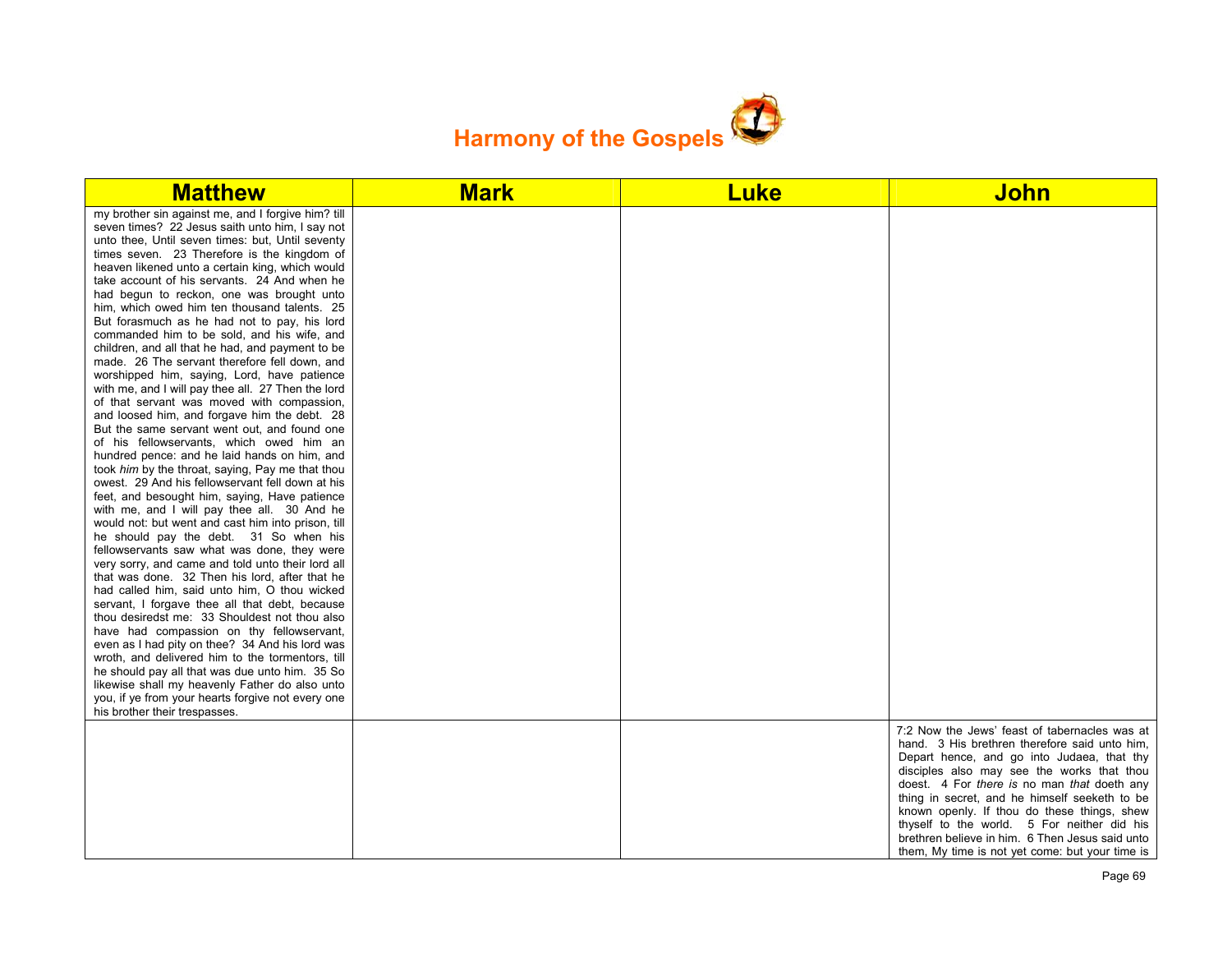

| <b>Matthew</b> | <b>Mark</b> | <b>Luke</b>                                                                                                                                                                                                                                                                                                                                                                                                                                                                                                                                                                                                                                                                                                                                                                                                                                                                                                                                                                                                                                                                                                                                                                                                                                                                                                                                                                                                             | <b>John</b>                                                                                                                                                                                                                                                                                                                                                                                                                           |
|----------------|-------------|-------------------------------------------------------------------------------------------------------------------------------------------------------------------------------------------------------------------------------------------------------------------------------------------------------------------------------------------------------------------------------------------------------------------------------------------------------------------------------------------------------------------------------------------------------------------------------------------------------------------------------------------------------------------------------------------------------------------------------------------------------------------------------------------------------------------------------------------------------------------------------------------------------------------------------------------------------------------------------------------------------------------------------------------------------------------------------------------------------------------------------------------------------------------------------------------------------------------------------------------------------------------------------------------------------------------------------------------------------------------------------------------------------------------------|---------------------------------------------------------------------------------------------------------------------------------------------------------------------------------------------------------------------------------------------------------------------------------------------------------------------------------------------------------------------------------------------------------------------------------------|
|                |             |                                                                                                                                                                                                                                                                                                                                                                                                                                                                                                                                                                                                                                                                                                                                                                                                                                                                                                                                                                                                                                                                                                                                                                                                                                                                                                                                                                                                                         | alway ready. 7 The world cannot hate you; but<br>me it hateth, because I testify of it, that the<br>works thereof are evil. 8 Go ye up unto this<br>feast: I go not up yet unto this feast; for my time<br>is not yet full come. 9 When he had said these<br>words unto them, he abode still in Galilee.                                                                                                                              |
|                |             | 9:51 And it came to pass, when the time was<br>come that he should be received up, he<br>stedfastly set his face to go to Jerusalem,                                                                                                                                                                                                                                                                                                                                                                                                                                                                                                                                                                                                                                                                                                                                                                                                                                                                                                                                                                                                                                                                                                                                                                                                                                                                                    | 7:10 But when his brethren were gone up, then<br>went he also up unto the feast, not openly, but<br>as it were in secret.                                                                                                                                                                                                                                                                                                             |
|                |             | 9:52 And sent messengers before his face: and<br>they went, and entered into a village of the<br>Samaritans, to make ready for him. 53 And<br>they did not receive him, because his face was<br>as though he would go to Jerusalem. 54 And<br>when his disciples James and John saw this,<br>they said, Lord, wilt thou that we command fire<br>to come down from heaven, and consume them,<br>even as Elias did? 55 But he turned, and<br>rebuked them, and said. Ye know not what<br>manner of spirit ye are of. 56 For the Son of<br>man is not come to destroy men's lives, but to<br>save them. And they went to another village. 57<br>And it came to pass, that, as they went in the<br>way, a certain man said unto him, Lord, I will<br>follow thee whithersoever thou goest. 58 And<br>Jesus said unto him, Foxes have holes, and<br>birds of the air have nests; but the Son of man<br>hath not where to lay his head. 59 And he said<br>unto another, Follow me. But he said, Lord,<br>suffer me first to go and bury my father. 60<br>Jesus said unto him, Let the dead bury their<br>dead: but go thou and preach the kingdom of<br>God. 61 And another also said, Lord, I will<br>follow thee; but let me first go bid them farewell,<br>which are at home at my house. 62 And Jesus<br>said unto him, No man, having put his hand to<br>the plough, and looking back, is fit for the<br>kingdom of God. |                                                                                                                                                                                                                                                                                                                                                                                                                                       |
|                |             |                                                                                                                                                                                                                                                                                                                                                                                                                                                                                                                                                                                                                                                                                                                                                                                                                                                                                                                                                                                                                                                                                                                                                                                                                                                                                                                                                                                                                         | 7:11 Then the Jews sought him at the feast, and<br>said, Where is he? 12 And there was much<br>murmuring among the people concerning him:<br>for some said, He is a good man: others said,<br>Nay; but he deceiveth the people. 13 Howbeit<br>no man spake openly of him for fear of the<br>Jews. 14 Now about the midst of the feast<br>Jesus went up into the temple, and taught. 15<br>And the Jews marvelled, saying, How knoweth |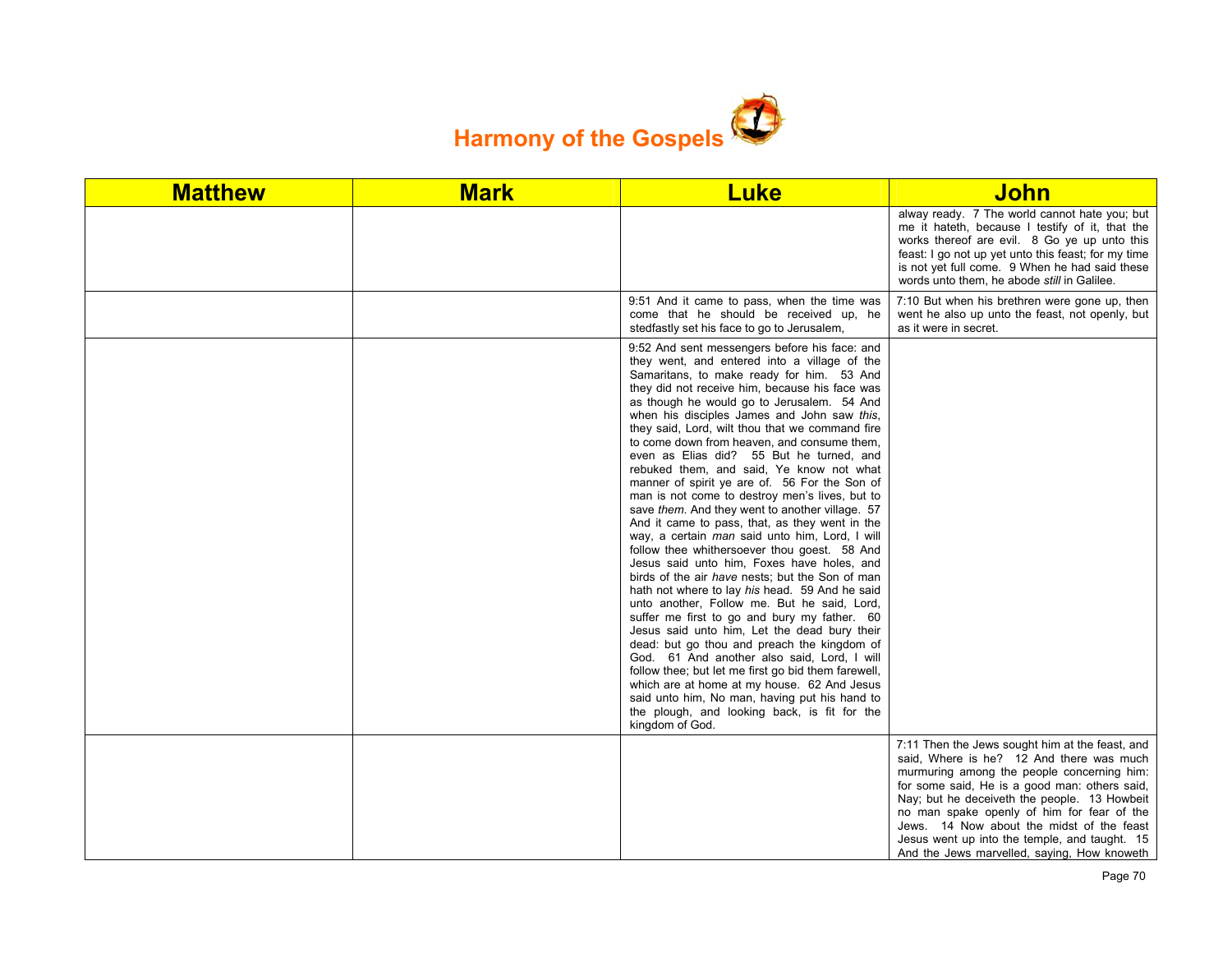

| <b>Matthew</b> | <b>Mark</b> | <b>Luke</b> | <b>John</b>                                                                                                                                                                                                                                                                                                                                                                                                                                                                                                                                                                                                                                                                                                                                                                                                                                                                                                                                                                                                                                                                                                                                                                                                                                                                                                                                                                                                                    |
|----------------|-------------|-------------|--------------------------------------------------------------------------------------------------------------------------------------------------------------------------------------------------------------------------------------------------------------------------------------------------------------------------------------------------------------------------------------------------------------------------------------------------------------------------------------------------------------------------------------------------------------------------------------------------------------------------------------------------------------------------------------------------------------------------------------------------------------------------------------------------------------------------------------------------------------------------------------------------------------------------------------------------------------------------------------------------------------------------------------------------------------------------------------------------------------------------------------------------------------------------------------------------------------------------------------------------------------------------------------------------------------------------------------------------------------------------------------------------------------------------------|
|                |             |             | this man letters, having never learned? 16<br>Jesus answered them, and said, My doctrine is<br>not mine, but his that sent me. 17 If any man<br>will do his will, he shall know of the doctrine,<br>whether it be of God, or whether I speak of<br>myself. 18 He that speaketh of himself seeketh<br>his own glory: but he that seeketh his glory that<br>sent him, the same is true, and no<br>unrighteousness is in him. 19 Did not Moses<br>give you the law, and yet none of you keepeth<br>the law? Why go ye about to kill me? 20 The<br>people answered and said, Thou hast a devil:<br>who goeth about to kill thee? 21 Jesus<br>answered and said unto them, I have done one<br>work, and ye all marvel. 22 Moses therefore<br>gave unto you circumcision; (not because it is of<br>Moses, but of the fathers;) and ye on the<br>sabbath day circumcise a man. 23 If a man on<br>the sabbath day receive circumcision, that the<br>law of Moses should not be broken; are ye<br>angry at me, because I have made a man every<br>whit whole on the sabbath day? 24 Judge not<br>according to the appearance, but judge<br>righteous judgment. 25 Then said some of<br>them of Jerusalem, Is not this he, whom they<br>seek to kill? 26 But, lo, he speaketh boldly, and<br>they say nothing unto him. Do the rulers know<br>indeed that this is the very Christ? 27 Howbeit<br>we know this man whence he is: but when |
|                |             |             | Christ cometh, no man knoweth whence he is.<br>28 Then cried Jesus in the temple as he taught,<br>saying, Ye both know me, and ye know whence<br>I am: and I am not come of myself, but he that<br>sent me is true, whom ye know not. 29 But I<br>know him: for I am from him, and he hath sent<br>me. 30 Then they sought to take him: but no<br>man laid hands on him, because his hour was<br>not yet come. 31 And many of the people<br>believed on him, and said, When Christ cometh,<br>will he do more miracles than these which this<br>man hath done? 32 The Pharisees heard that<br>the people murmured such things concerning<br>him; and the Pharisees and the chief priests<br>sent officers to take him. 33 Then said Jesus<br>unto them, Yet a little while am I with you, and<br>then I go unto him that sent me. 34 Ye shall<br>seek me, and shall not find me: and where I am,<br>thither ye cannot come. 35 Then said the Jews                                                                                                                                                                                                                                                                                                                                                                                                                                                                              |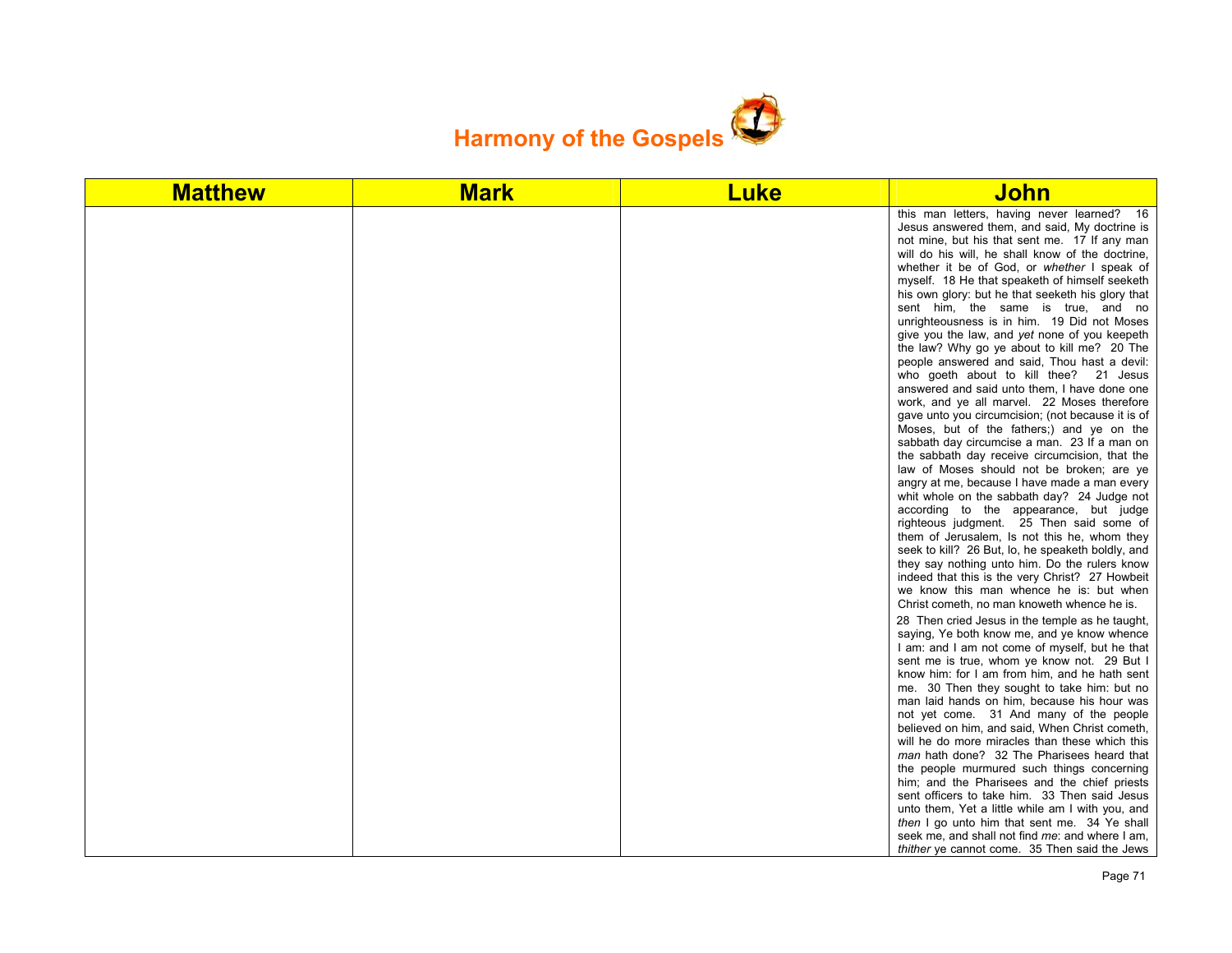

| <b>Matthew</b> | <b>Mark</b> | <b>Luke</b> | <b>John</b>                                                                                                                                                                                                                                                                                                                                                                                                                                                                                                                                                                                                                                                                                                                                                                                                                                                                                                                                                                                                                                                                                                                                                                                                                                                                                                                                                                                                                                                                                                                                                                                                                                                                 |
|----------------|-------------|-------------|-----------------------------------------------------------------------------------------------------------------------------------------------------------------------------------------------------------------------------------------------------------------------------------------------------------------------------------------------------------------------------------------------------------------------------------------------------------------------------------------------------------------------------------------------------------------------------------------------------------------------------------------------------------------------------------------------------------------------------------------------------------------------------------------------------------------------------------------------------------------------------------------------------------------------------------------------------------------------------------------------------------------------------------------------------------------------------------------------------------------------------------------------------------------------------------------------------------------------------------------------------------------------------------------------------------------------------------------------------------------------------------------------------------------------------------------------------------------------------------------------------------------------------------------------------------------------------------------------------------------------------------------------------------------------------|
|                |             |             | among themselves, Whither will he go, that we<br>shall not find him? will he go unto the dispersed<br>among the Gentiles, and teach the Gentiles?<br>36 What <i>manner</i> of saying is this that he said,<br>Ye shall seek me, and shall not find me: and<br>where I am, thither ye cannot come?                                                                                                                                                                                                                                                                                                                                                                                                                                                                                                                                                                                                                                                                                                                                                                                                                                                                                                                                                                                                                                                                                                                                                                                                                                                                                                                                                                           |
|                |             |             | 7:37 In the last day, that great day of the feast,<br>Jesus stood and cried, saying, If any man thirst,<br>let him come unto me, and drink. 38 He that<br>believeth on me, as the scripture hath said, out<br>of his belly shall flow rivers of living water. 39<br>(But this spake he of the Spirit, which they that<br>believe on him should receive: for the Holy<br>Ghost was not yet given; because that Jesus<br>was not yet glorified.) 40 Many of the people<br>therefore, when they heard this saying, said, Of<br>a truth this is the Prophet. 41 Others said, This<br>is the Christ. But some said, Shall Christ come<br>out of Galilee? 42 Hath not the scripture said,<br>That Christ cometh of the seed of David, and<br>out of the town of Bethlehem, where David<br>was? 43 So there was a division among the<br>people because of him. 44 And some of them<br>would have taken him; but no man laid hands<br>on him. 45 Then came the officers to the chief<br>priests and Pharisees; and they said unto them,<br>Why have ye not brought him? 46 The officers<br>answered, Never man spake like this man. 47<br>Then answered them the Pharisees, Are ye also<br>deceived? 48 Have any of the rulers or of the<br>Pharisees believed on him? 49 But this people<br>who knoweth not the law are cursed. 50<br>Nicodemus saith unto them, (he that came to<br>Jesus by night, being one of them, 51 Doth our<br>law judge any man, before it hear him, and<br>know what he doeth? 52 They answered and<br>said unto him, Art thou also of Galilee? Search,<br>and look: for out of Galilee ariseth no prophet.<br>53 And every man went unto his own house. |
|                |             |             | 8:1 Jesus went unto the mount of Olives. 2 And<br>early in the morning he came again into the<br>temple, and all the people came unto him; and<br>he sat down, and taught them. 3 And the<br>scribes and Pharisees brought unto him a                                                                                                                                                                                                                                                                                                                                                                                                                                                                                                                                                                                                                                                                                                                                                                                                                                                                                                                                                                                                                                                                                                                                                                                                                                                                                                                                                                                                                                       |
|                |             |             | woman taken in adultery; and when they had set<br>her in the midst, 4 They say unto him, Master,<br>this woman was taken in adultery, in the very<br>act. 5 Now Moses in the law commanded us,                                                                                                                                                                                                                                                                                                                                                                                                                                                                                                                                                                                                                                                                                                                                                                                                                                                                                                                                                                                                                                                                                                                                                                                                                                                                                                                                                                                                                                                                              |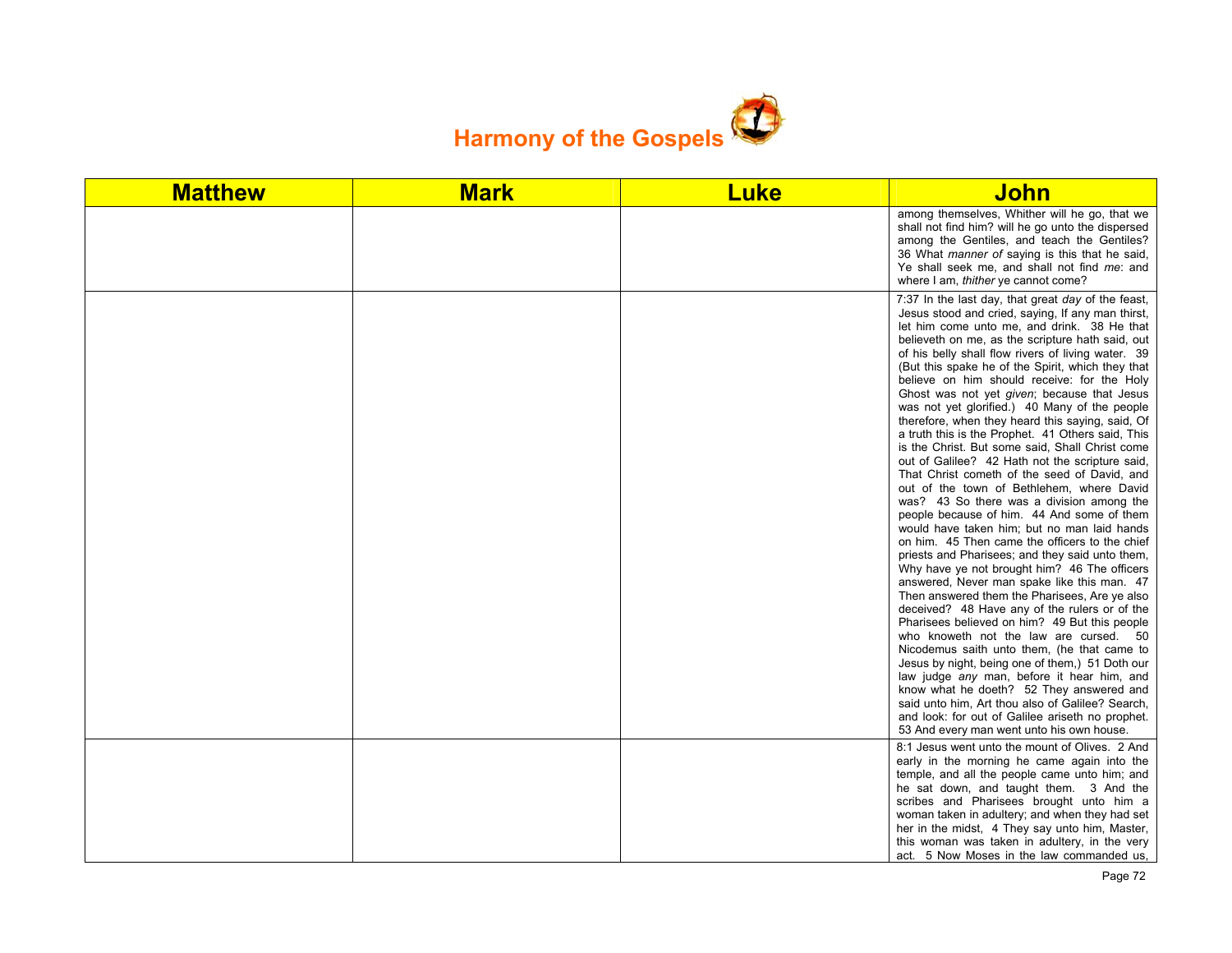

| <b>Matthew</b> | <b>Mark</b> | <b>Luke</b> | <u>John</u>                                                                                                                                                                                                                                                                                                                                                                                                                                                                                                                                                                                                                                                                                                                                                                                                                                                                                                                                                                                                                                                                                                                                             |
|----------------|-------------|-------------|---------------------------------------------------------------------------------------------------------------------------------------------------------------------------------------------------------------------------------------------------------------------------------------------------------------------------------------------------------------------------------------------------------------------------------------------------------------------------------------------------------------------------------------------------------------------------------------------------------------------------------------------------------------------------------------------------------------------------------------------------------------------------------------------------------------------------------------------------------------------------------------------------------------------------------------------------------------------------------------------------------------------------------------------------------------------------------------------------------------------------------------------------------|
|                |             |             | that such should be stoned: but what sayest<br>thou? 6 This they said, tempting him, that they<br>might have to accuse him. But Jesus stooped<br>down, and with his finger wrote on the ground,<br>as though he heard them not. 7 So when they<br>continued asking him, he lifted up himself, and<br>said unto them, He that is without sin among<br>you, let him first cast a stone at her. 8 And<br>again he stooped down, and wrote on the<br>ground. 9 And they which heard it, being<br>convicted by their own conscience, went out one<br>by one, beginning at the eldest, even unto the<br>last: and Jesus was left alone, and the woman<br>standing in the midst. 10 When Jesus had lifted<br>up himself, and saw none but the woman, he<br>said unto her, Woman, where are those thine<br>accusers? hath no man condemned thee? 11<br>She said, No man, Lord. And Jesus said unto<br>her, Neither do I condemn thee: go, and sin no<br>more.                                                                                                                                                                                                   |
|                |             |             | 8:12 Then spake Jesus again unto them, saying,<br>I am the light of the world: he that followeth me<br>shall not walk in darkness, but shall have the<br>light of life. 13 The Pharisees therefore said<br>unto him. Thou bearest record of thyself; thy<br>record is not true. 14 Jesus answered and said<br>unto them, Though I bear record of myself, yet<br>my record is true: for I know whence I came,<br>and whither I go; but ye cannot tell whence I<br>come, and whither I go. 15 Ye judge after the<br>flesh; I judge no man. 16 And yet if I judge, my<br>judgment is true: for I am not alone, but I and<br>the Father that sent me. 17 It is also written in<br>your law, that the testimony of two men is true.<br>18 I am one that bear witness of myself, and the<br>Father that sent me beareth witness of me. 19<br>Then said they unto him. Where is thy Father?<br>Jesus answered, Ye neither know me, nor my<br>Father: if ye had known me, ye should have<br>known my Father also. 20 These words spake<br>Jesus in the treasury, as he taught in the<br>temple: and no man laid hands on him; for his<br>hour was not yet come. |
|                |             |             | 8:21 Then said Jesus again unto them, I go my<br>way, and ye shall seek me, and shall die in your<br>sins: whither I go, ye cannot come. 22 Then<br>said the Jews, Will he kill himself? because he                                                                                                                                                                                                                                                                                                                                                                                                                                                                                                                                                                                                                                                                                                                                                                                                                                                                                                                                                     |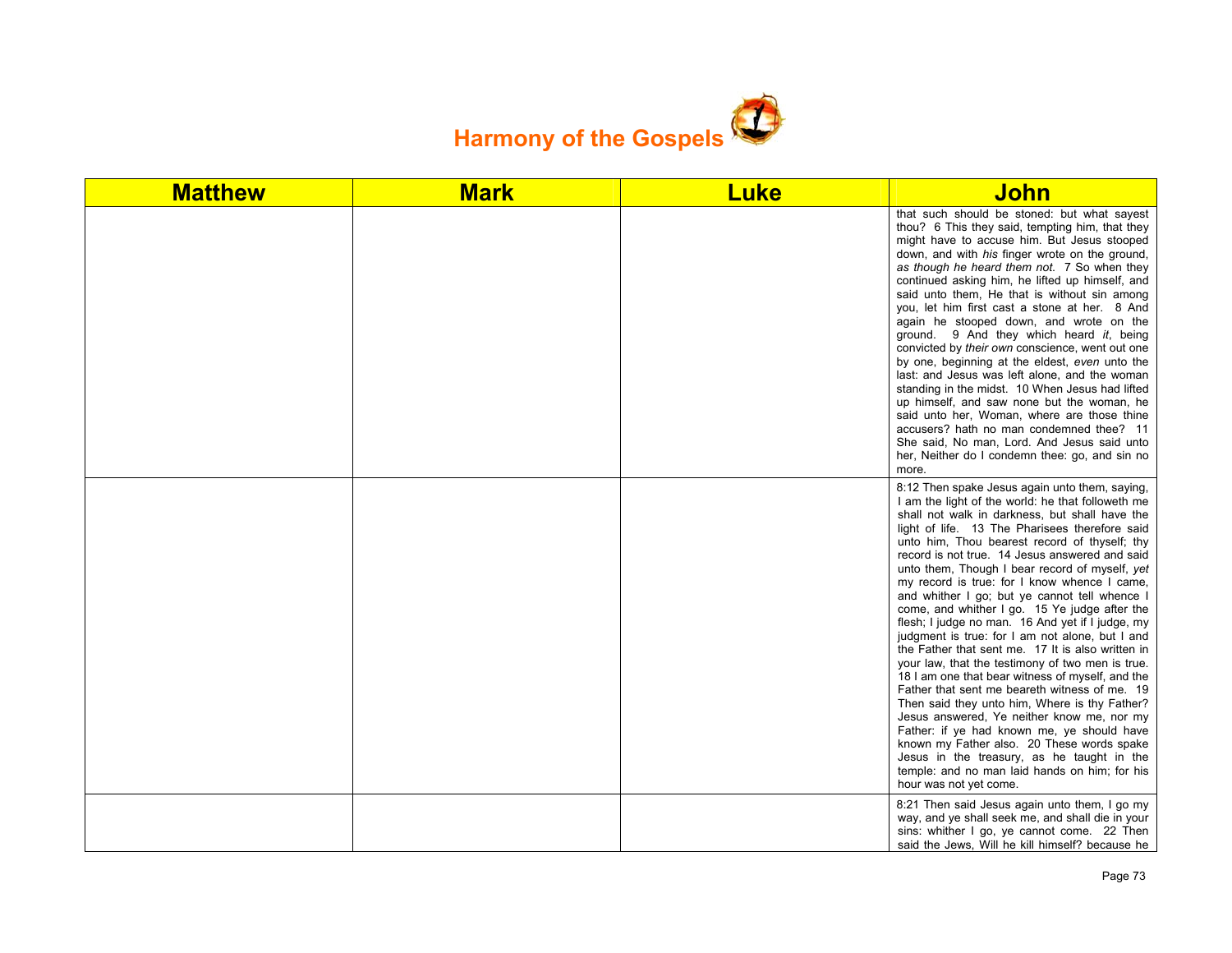

| <b>Matthew</b> | <b>Mark</b> | <b>Luke</b> | <b>John</b>                                                                                                                                                                                                                                                                                                                                                                                                                                                                                                                                                                                                                                                                                                                                                                                                                                                                                                                                                                                                                                                                                                                                                                                                                                                                            |
|----------------|-------------|-------------|----------------------------------------------------------------------------------------------------------------------------------------------------------------------------------------------------------------------------------------------------------------------------------------------------------------------------------------------------------------------------------------------------------------------------------------------------------------------------------------------------------------------------------------------------------------------------------------------------------------------------------------------------------------------------------------------------------------------------------------------------------------------------------------------------------------------------------------------------------------------------------------------------------------------------------------------------------------------------------------------------------------------------------------------------------------------------------------------------------------------------------------------------------------------------------------------------------------------------------------------------------------------------------------|
|                |             |             | saith, Whither I go, ye cannot come. 23 And he<br>said unto them, Ye are from beneath; I am from<br>above: ye are of this world; I am not of this<br>world. 24 I said therefore unto you, that ye shall<br>die in your sins: for if ye believe not that I am<br>he, ye shall die in your sins.                                                                                                                                                                                                                                                                                                                                                                                                                                                                                                                                                                                                                                                                                                                                                                                                                                                                                                                                                                                         |
|                |             |             | 8:25 Then said they unto him, Who art thou?<br>And Jesus saith unto them, Even the same that<br>I said unto you from the beginning. 26 I have<br>many things to say and to judge of you: but he<br>that sent me is true; and I speak to the world<br>those things which I have heard of him. 27<br>They understood not that he spake to them of<br>the Father. 28 Then said Jesus unto them,<br>When ye have lifted up the Son of man, then<br>shall ye know that I am he, and that I do nothing<br>of myself; but as my Father hath taught me, I<br>speak these things. 29 And he that sent me is<br>with me: the Father hath not left me alone; for I<br>do always those things that please him. 30 As<br>he spake these words, many believed on him.                                                                                                                                                                                                                                                                                                                                                                                                                                                                                                                                |
|                |             |             | 8:31 Then said Jesus to those Jews which<br>believed on him, If ye continue in my word, then<br>are ye my disciples indeed; 32 And ye shall<br>know the truth, and the truth shall make you<br>free. 33 They answered him, We be Abraham's<br>seed, and were never in bondage to any man:<br>how sayest thou, Ye shall be made free? 34<br>Jesus answered them, Verily, verily, I say unto<br>you, Whosoever committeth sin is the servant of<br>sin. 35 And the servant abideth not in the<br>house for ever: but the Son abideth ever. 36 If<br>the Son therefore shall make you free, ye shall<br>be free indeed. 37 I know that ye are<br>Abraham's seed; but ye seek to kill me,<br>because my word hath no place in you. 38 I<br>speak that which I have seen with my Father:<br>and ye do that which ye have seen with your<br>father. 39 They answered and said unto him,<br>Abraham is our father. Jesus saith unto them, If<br>ye were Abraham's children, ye would do the<br>works of Abraham. 40 But now ye seek to kill<br>me, a man that hath told you the truth, which I<br>have heard of God: this did not Abraham. 41<br>Ye do the deeds of your father. Then said they<br>to him, We be not born of fornication; we have<br>one Father, even God. 42 Jesus said unto |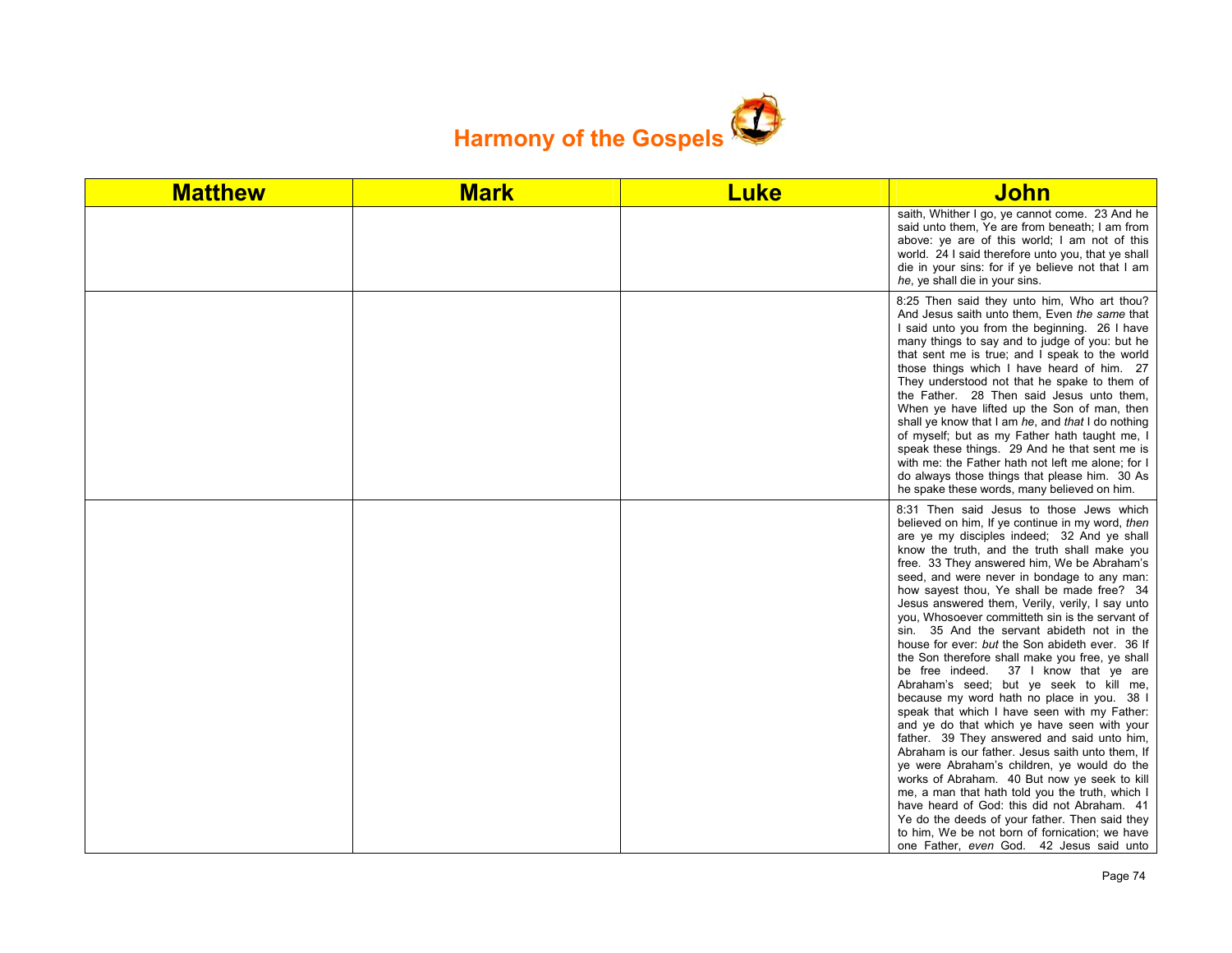

| <b>Matthew</b> | <b>Mark</b> | <b>Luke</b> | <u>John</u>                                                                                                                                                                                                                                                                                                                                                                                                                                                                                                                                                                                                                                                                                                                                                                                                                                                                                                                                                                                                                                                                                                                                                                                                                                                                                                                                                                                                                                                                                                                                                                                                                                                                                                                                                                                                                                                                                                                                                                                                                                                                                                                                                                                                                                                                                                     |
|----------------|-------------|-------------|-----------------------------------------------------------------------------------------------------------------------------------------------------------------------------------------------------------------------------------------------------------------------------------------------------------------------------------------------------------------------------------------------------------------------------------------------------------------------------------------------------------------------------------------------------------------------------------------------------------------------------------------------------------------------------------------------------------------------------------------------------------------------------------------------------------------------------------------------------------------------------------------------------------------------------------------------------------------------------------------------------------------------------------------------------------------------------------------------------------------------------------------------------------------------------------------------------------------------------------------------------------------------------------------------------------------------------------------------------------------------------------------------------------------------------------------------------------------------------------------------------------------------------------------------------------------------------------------------------------------------------------------------------------------------------------------------------------------------------------------------------------------------------------------------------------------------------------------------------------------------------------------------------------------------------------------------------------------------------------------------------------------------------------------------------------------------------------------------------------------------------------------------------------------------------------------------------------------------------------------------------------------------------------------------------------------|
|                |             |             | them, If God were your Father, ye would love<br>me: for I proceeded forth and came from God;<br>neither came I of myself, but he sent me. 43<br>Why do ye not understand my speech? even<br>because ye cannot hear my word. 44 Ye are of<br>your father the devil, and the lusts of your father<br>ye will do. He was a murderer from the<br>beginning, and abode not in the truth, because<br>there is no truth in him. When he speaketh a lie,<br>he speaketh of his own: for he is a liar, and the<br>father of it. 45 And because I tell you the truth,<br>ye believe me not. 46 Which of you convinceth<br>me of sin? And if I say the truth, why do ye not<br>believe me? 47 He that is of God heareth God's<br>words: ye therefore hear them not, because ye<br>are not of God. 48 Then answered the Jews,<br>and said unto him, Say we not well that thou art<br>a Samaritan, and hast a devil? 49 Jesus<br>answered, I have not a devil; but I honour my<br>Father, and ye do dishonour me. 50 And I seek<br>not mine own glory: there is one that seeketh<br>and judgeth. 51 Verily, verily, I say unto you, If<br>a man keep my saying, he shall never see<br>death. 52 Then said the Jews unto him, Now<br>we know that thou hast a devil. Abraham is<br>dead, and the prophets; and thou sayest, If a<br>man keep my saying, he shall never taste of<br>death. 53 Art thou greater than our father<br>Abraham, which is dead? and the prophets are<br>dead: whom makest thou thyself? 54 Jesus<br>answered, If I honour myself, my honour is<br>nothing: it is my Father that honoureth me; of<br>whom ye say, that he is your God: 55 Yet ye<br>have not known him; but I know him: and if I<br>should say, I know him not, I shall be a liar like<br>unto you: but I know him, and keep his saying.<br>56 Your father Abraham rejoiced to see my day:<br>and he saw it, and was glad. 57 Then said the<br>Jews unto him, Thou art not yet fifty years old,<br>and hast thou seen Abraham? 58 Jesus said<br>unto them, Verily, verily, I say unto you, Before<br>Abraham was, I am. 59 Then took they up<br>stones to cast at him: but Jesus hid himself, and<br>went out of the temple, going through the midst<br>of them, and so passed by.<br>9:1 And as <i>Jesus</i> passed by, he saw a man |
|                |             |             | which was blind from his birth. 2 And his<br>disciples asked him, saying, Master, who did                                                                                                                                                                                                                                                                                                                                                                                                                                                                                                                                                                                                                                                                                                                                                                                                                                                                                                                                                                                                                                                                                                                                                                                                                                                                                                                                                                                                                                                                                                                                                                                                                                                                                                                                                                                                                                                                                                                                                                                                                                                                                                                                                                                                                       |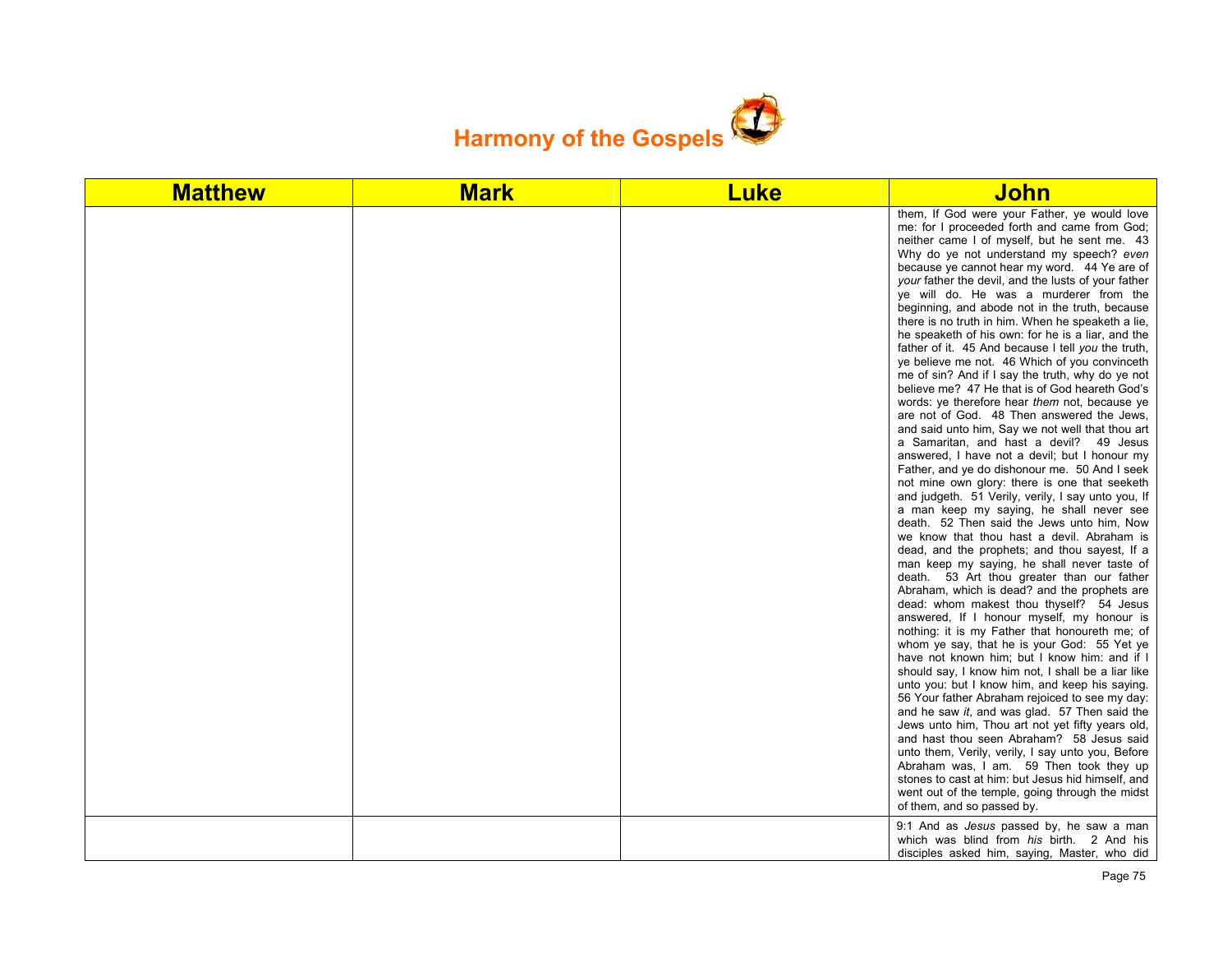

| <b>Matthew</b> | <b>Mark</b> | <b>Luke</b> | John                                                                                                                                                                                                                                                                                                                                                                                                                                                                                                                                                                                                                                                                                                                                                                                                                                                                                                                                                                                                                                                                                                                                                                                                                                                                                                                                                                                                                                                                                                                                                                                                                                                                                                                                                                                                                                                                                                                                                                                                                                                                                                                                                                                                                                                                                                                      |
|----------------|-------------|-------------|---------------------------------------------------------------------------------------------------------------------------------------------------------------------------------------------------------------------------------------------------------------------------------------------------------------------------------------------------------------------------------------------------------------------------------------------------------------------------------------------------------------------------------------------------------------------------------------------------------------------------------------------------------------------------------------------------------------------------------------------------------------------------------------------------------------------------------------------------------------------------------------------------------------------------------------------------------------------------------------------------------------------------------------------------------------------------------------------------------------------------------------------------------------------------------------------------------------------------------------------------------------------------------------------------------------------------------------------------------------------------------------------------------------------------------------------------------------------------------------------------------------------------------------------------------------------------------------------------------------------------------------------------------------------------------------------------------------------------------------------------------------------------------------------------------------------------------------------------------------------------------------------------------------------------------------------------------------------------------------------------------------------------------------------------------------------------------------------------------------------------------------------------------------------------------------------------------------------------------------------------------------------------------------------------------------------------|
|                |             |             | sin, this man, or his parents, that he was born<br>blind? 3 Jesus answered, Neither hath this man<br>sinned, nor his parents: but that the works of<br>God should be made manifest in him. 4 I must<br>work the works of him that sent me, while it is<br>day: the night cometh, when no man can work.<br>5 As long as I am in the world, I am the light of<br>the world. 6 When he had thus spoken, he spat<br>on the ground, and made clay of the spittle, and<br>he anointed the eyes of the blind man with the<br>clay, 7 And said unto him, Go, wash in the pool<br>of Siloam, (which is by interpretation, Sent.) He<br>went his way therefore, and washed, and came<br>seeing. 8 The neighbours therefore, and they<br>which before had seen him that he was blind,<br>said, Is not this he that sat and begged? 9<br>Some said. This is he: others said. He is like<br>him: but he said, I am he. 10 Therefore said<br>they unto him, How were thine eyes opened?<br>11 He answered and said, A man that is called<br>Jesus made clay, and anointed mine eyes, and<br>said unto me, Go to the pool of Siloam, and<br>wash: and I went and washed, and I received<br>sight. 12 Then said they unto him, Where is<br>he? He said, I know not. 13 They brought to the<br>Pharisees him that aforetime was blind. 14 And<br>it was the sabbath day when Jesus made the<br>clay, and opened his eyes. 15 Then again the<br>Pharisees also asked him how he had received<br>his sight. He said unto them, He put clay upon<br>mine eyes, and I washed, and do see. 16<br>Therefore said some of the Pharisees, This man<br>is not of God, because he keepeth not the<br>sabbath day. Others said, How can a man that<br>is a sinner do such miracles? And there was a<br>division among them. 17 They say unto the<br>blind man again, What sayest thou of him, that<br>he hath opened thine eyes? He said, He is a<br>prophet. 18 But the Jews did not believe<br>concerning him, that he had been blind, and<br>received his sight, until they called the parents<br>of him that had received his sight. 19 And they<br>asked them, saying, Is this your son, who ye<br>say was born blind? how then doth he now see?<br>20 His parents answered them and said, We<br>know that this is our son, and that he was born |
|                |             |             | blind: 21 But by what means he now seeth, we<br>know not; or who hath opened his eyes, we                                                                                                                                                                                                                                                                                                                                                                                                                                                                                                                                                                                                                                                                                                                                                                                                                                                                                                                                                                                                                                                                                                                                                                                                                                                                                                                                                                                                                                                                                                                                                                                                                                                                                                                                                                                                                                                                                                                                                                                                                                                                                                                                                                                                                                 |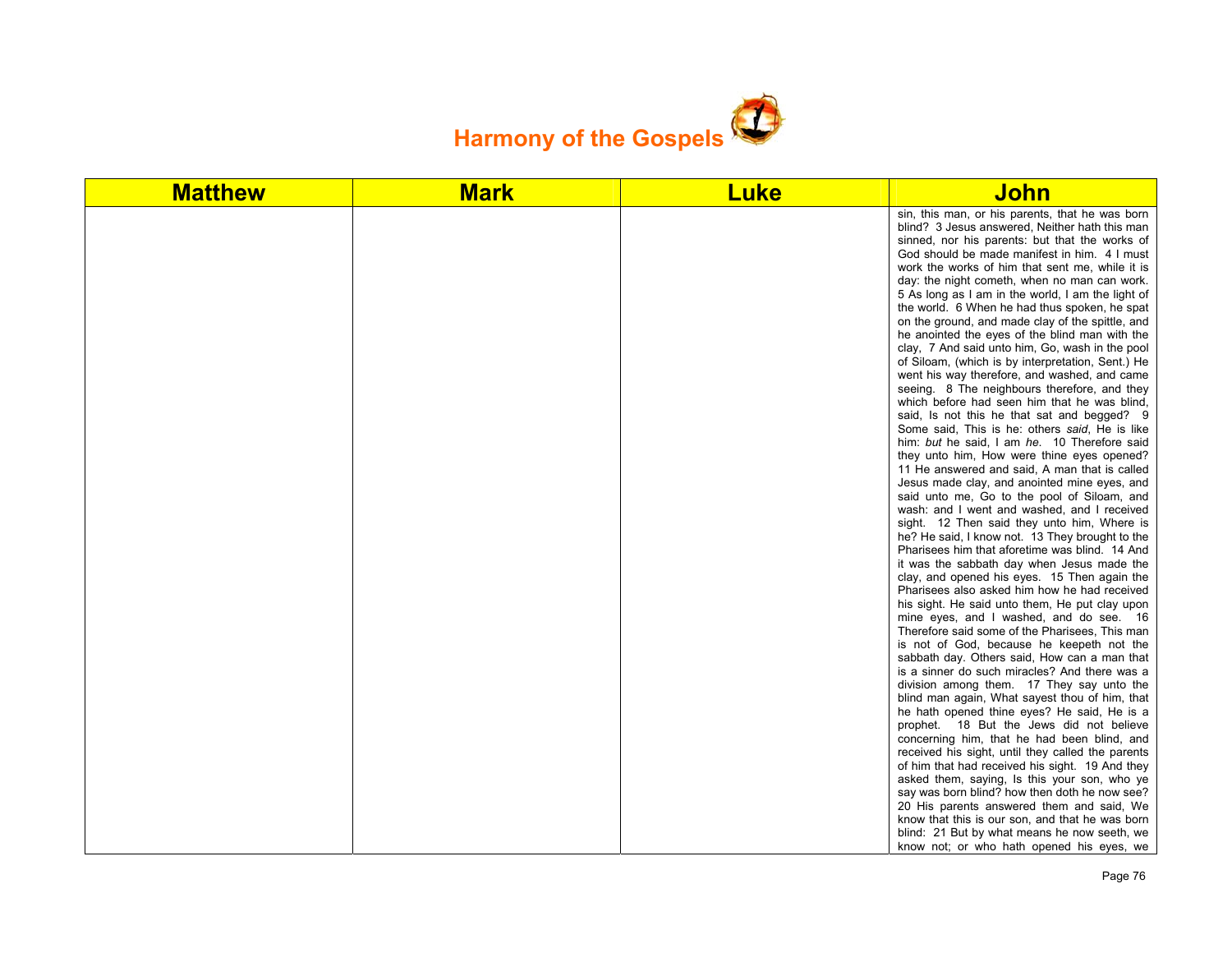

| <b>Matthew</b> | <b>Mark</b> | <b>Luke</b> | John                                                                                                                                                                                                                                                                                                                                                                                                                                                                                                                                                                                                                                                                                                                                                                                                                                                                                                                                                                                                                                                                                                                                                                                                                                                                                                                                                                                                                                                                                                                                                                                                                                                                                                                                                                                                                                                                                                                                                                                                                                                                                                                                                                                                                                                                                                                                                                                                         |
|----------------|-------------|-------------|--------------------------------------------------------------------------------------------------------------------------------------------------------------------------------------------------------------------------------------------------------------------------------------------------------------------------------------------------------------------------------------------------------------------------------------------------------------------------------------------------------------------------------------------------------------------------------------------------------------------------------------------------------------------------------------------------------------------------------------------------------------------------------------------------------------------------------------------------------------------------------------------------------------------------------------------------------------------------------------------------------------------------------------------------------------------------------------------------------------------------------------------------------------------------------------------------------------------------------------------------------------------------------------------------------------------------------------------------------------------------------------------------------------------------------------------------------------------------------------------------------------------------------------------------------------------------------------------------------------------------------------------------------------------------------------------------------------------------------------------------------------------------------------------------------------------------------------------------------------------------------------------------------------------------------------------------------------------------------------------------------------------------------------------------------------------------------------------------------------------------------------------------------------------------------------------------------------------------------------------------------------------------------------------------------------------------------------------------------------------------------------------------------------|
|                |             |             | know not: he is of age; ask him: he shall speak<br>for himself. 22 These words spake his parents,<br>because they feared the Jews: for the Jews had<br>agreed already, that if any man did confess that<br>he was Christ, he should be put out of the<br>synagogue. 23 Therefore said his parents, He<br>is of age; ask him. 24 Then again called they<br>the man that was blind, and said unto him, Give<br>God the praise: we know that this man is a<br>sinner. 25 He answered and said, Whether he<br>be a sinner or no, I know not: one thing I know,<br>that, whereas I was blind, now I see. 26 Then<br>said they to him again, What did he to thee?<br>how opened he thine eyes? 27 He answered<br>them, I have told you already, and ye did not<br>hear: wherefore would ye hear it again? will ye<br>also be his disciples? 28 Then they reviled him,<br>and said, Thou art his disciple; but we are<br>Moses' disciples. 29 We know that God spake<br>unto Moses: as for this fellow, we know not from<br>whence he is. 30 The man answered and said<br>unto them, Why herein is a marvellous thing,<br>that ye know not from whence he is, and yet he<br>hath opened mine eyes. 31 Now we know that<br>God heareth not sinners: but if any man be a<br>worshipper of God, and doeth his will, him he<br>heareth. 32 Since the world began was it not<br>heard that any man opened the eyes of one that<br>was born blind. 33 If this man were not of God,<br>he could do nothing. 34 They answered and<br>said unto him, Thou wast altogether born in<br>sins, and dost thou teach us? And they cast him<br>out. 35 Jesus heard that they had cast him out;<br>and when he had found him, he said unto him,<br>Dost thou believe on the Son of God? 36 He<br>answered and said, Who is he, Lord, that I<br>might believe on him? 37 And Jesus said unto<br>him, Thou hast both seen him, and it is he that<br>talketh with thee. 38 And he said, Lord, I<br>believe. And he worshipped him. 39 And Jesus<br>said, For judgment I am come into this world,<br>that they which see not might see; and that they<br>which see might be made blind. 40 And some<br>of the Pharisees which were with him heard<br>these words, and said unto him, Are we blind<br>also? 41 Jesus said unto them, If ye were blind,<br>ye should have no sin: but now ye say, We see;<br>therefore your sin remaineth. |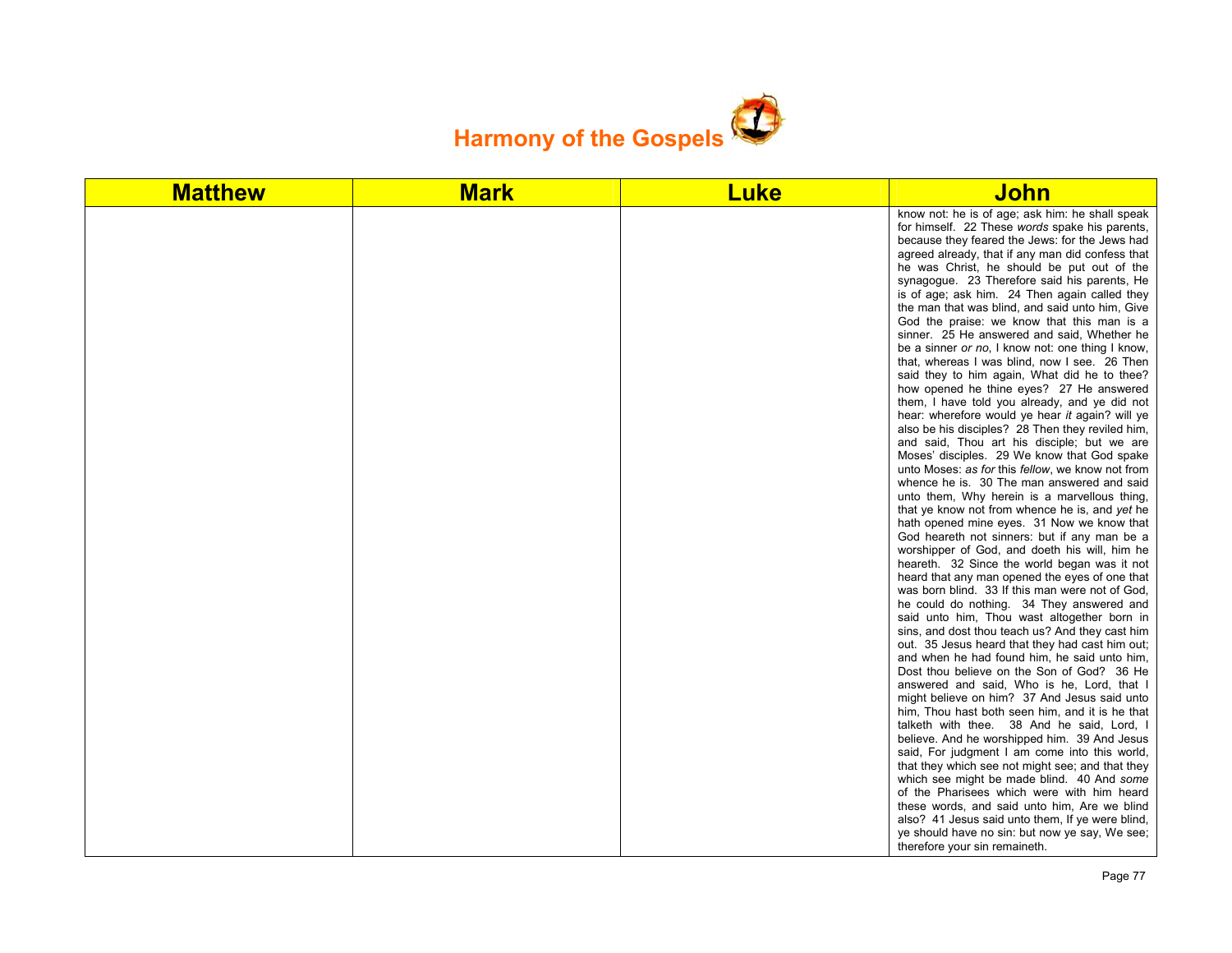

| <b>Matthew</b> | <b>Mark</b> | <b>Luke</b> | <u>John</u>                                                                                                                                                                                                                                                                                                                                                                                                                                                                                                                                                                                                                                                                                                                                                                                                                                                                                                                                                                                                                                                                                                                                                                                                                                                                                                                                                                                                                                                                                                                                                                                                                                                                                                                                                                                                                                                                                                                                                                                                                                                                                                                                                                                                                                                                                                                        |
|----------------|-------------|-------------|------------------------------------------------------------------------------------------------------------------------------------------------------------------------------------------------------------------------------------------------------------------------------------------------------------------------------------------------------------------------------------------------------------------------------------------------------------------------------------------------------------------------------------------------------------------------------------------------------------------------------------------------------------------------------------------------------------------------------------------------------------------------------------------------------------------------------------------------------------------------------------------------------------------------------------------------------------------------------------------------------------------------------------------------------------------------------------------------------------------------------------------------------------------------------------------------------------------------------------------------------------------------------------------------------------------------------------------------------------------------------------------------------------------------------------------------------------------------------------------------------------------------------------------------------------------------------------------------------------------------------------------------------------------------------------------------------------------------------------------------------------------------------------------------------------------------------------------------------------------------------------------------------------------------------------------------------------------------------------------------------------------------------------------------------------------------------------------------------------------------------------------------------------------------------------------------------------------------------------------------------------------------------------------------------------------------------------|
|                |             |             | 10:1 Verily, verily, I say unto you, He that<br>entereth not by the door into the sheepfold, but<br>climbeth up some other way, the same is a thief<br>and a robber. 2 But he that entereth in by the<br>door is the shepherd of the sheep. 3 To him the<br>porter openeth; and the sheep hear his voice:<br>and he calleth his own sheep by name, and<br>leadeth them out. 4 And when he putteth forth<br>his own sheep, he goeth before them, and the<br>sheep follow him: for they know his voice. 5<br>And a stranger will they not follow, but will flee<br>from him: for they know not the voice of<br>strangers. 6 This parable spake Jesus unto<br>them: but they understood not what things they<br>were which he spake unto them. 7 Then said<br>Jesus unto them again, Verily, verily, I say unto<br>you, I am the door of the sheep. 8 All that ever<br>came before me are thieves and robbers: but<br>the sheep did not hear them. 9 I am the door:<br>by me if any man enter in, he shall be saved,<br>and shall go in and out, and find pasture. 10<br>The thief cometh not, but for to steal, and to kill,<br>and to destroy: I am come that they might have<br>life, and that they might have it more<br>abundantly. 11 I am the good shepherd: the<br>good shepherd giveth his life for the sheep. 12<br>But he that is an hireling, and not the shepherd,<br>whose own the sheep are not, seeth the wolf<br>coming, and leaveth the sheep, and fleeth: and<br>the wolf catcheth them, and scattereth the<br>sheep. 13 The hireling fleeth, because he is an<br>hireling, and careth not for the sheep. 14 I am<br>the good shepherd, and know my sheep, and<br>am known of mine. 15 As the Father knoweth<br>me, even so know I the Father: and I lay down<br>my life for the sheep. 16 And other sheep I<br>have, which are not of this fold: them also I must<br>bring, and they shall hear my voice; and there<br>shall be one fold, and one shepherd. 17<br>Therefore doth my Father love me, because I<br>lay down my life, that I might take it again. 18<br>No man taketh it from me, but I lay it down of<br>myself. I have power to lay it down, and I have<br>power to take it again. This commandment have<br>I received of my Father. 19 There was a<br>division therefore again among the Jews for |
|                |             |             | these sayings. 20 And many of them said, He<br>hath a devil, and is mad; why hear ye him? 21                                                                                                                                                                                                                                                                                                                                                                                                                                                                                                                                                                                                                                                                                                                                                                                                                                                                                                                                                                                                                                                                                                                                                                                                                                                                                                                                                                                                                                                                                                                                                                                                                                                                                                                                                                                                                                                                                                                                                                                                                                                                                                                                                                                                                                       |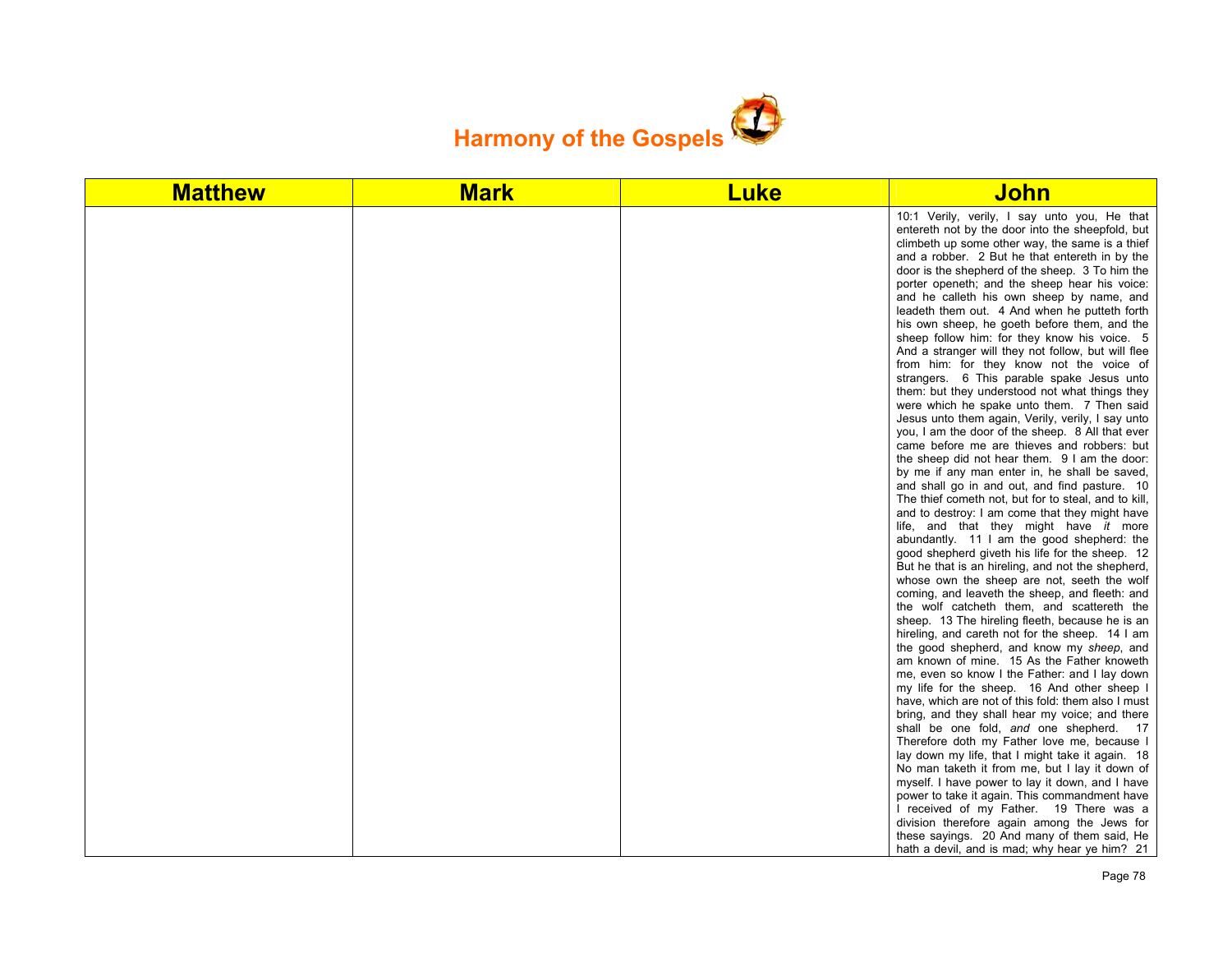

| Others said. These are not the words of him that<br>hath a devil. Can a devil open the eyes of the<br>blind?<br>10:1 After these things the Lord appointed other<br>seventy also, and sent them two and two before<br>his face into every city and place, whither he<br>himself would come. 2 Therefore said he unto<br>them, The harvest truly is great, but the<br>labourers are few: pray ye therefore the Lord of<br>the harvest, that he would send forth labourers<br>into his harvest. 3 Go your ways: behold, I send<br>you forth as lambs among wolves. 4 Carry<br>neither purse, nor scrip, nor shoes: and salute<br>no man by the way. 5 And into whatsoever<br>house ye enter, first say, Peace be to this<br>house. 6 And if the son of peace be there, your<br>peace shall rest upon it: if not, it shall turn to you<br>again. 7 And in the same house remain, eating<br>and drinking such things as they give: for the<br>labourer is worthy of his hire. Go not from house<br>to house. 8 And into whatsoever city ye enter,<br>and they receive you, eat such things as are set<br>before you: 9 And heal the sick that are therein,<br>and say unto them, The kingdom of God is<br>come nigh unto you. 10 But into whatsoever<br>city ye enter, and they receive you not, go your<br>ways out into the streets of the same, and say,<br>11 Even the very dust of your city, which<br>cleaveth on us, we do wipe off against you:<br>notwithstanding be ye sure of this, that the<br>kingdom of God is come nigh unto you. 12 But I<br>say unto you, that it shall be more tolerable in<br>that day for Sodom, than for that city. 13 Woe<br>unto thee, Chorazin! woe unto thee, Bethsaida!<br>for if the mighty works had been done in Tyre<br>and Sidon, which have been done in you, they<br>had a great while ago repented, sitting in<br>sackcloth and ashes. 14 But it shall be more<br>tolerable for Tyre and Sidon at the judgment,<br>than for you. 15 And thou, Capernaum, which<br>art exalted to heaven, shalt be thrust down to<br>hell. 16 He that heareth you heareth me; and<br>he that despiseth you despiseth me; and he that<br>despiseth me despiseth him that sent me. 17<br>And the seventy returned again with joy, saying,<br>Lord, even the devils are subject unto us | <b>Matthew</b> | <b>Mark</b> | <b>Luke</b>                                   | <b>John</b> |
|-------------------------------------------------------------------------------------------------------------------------------------------------------------------------------------------------------------------------------------------------------------------------------------------------------------------------------------------------------------------------------------------------------------------------------------------------------------------------------------------------------------------------------------------------------------------------------------------------------------------------------------------------------------------------------------------------------------------------------------------------------------------------------------------------------------------------------------------------------------------------------------------------------------------------------------------------------------------------------------------------------------------------------------------------------------------------------------------------------------------------------------------------------------------------------------------------------------------------------------------------------------------------------------------------------------------------------------------------------------------------------------------------------------------------------------------------------------------------------------------------------------------------------------------------------------------------------------------------------------------------------------------------------------------------------------------------------------------------------------------------------------------------------------------------------------------------------------------------------------------------------------------------------------------------------------------------------------------------------------------------------------------------------------------------------------------------------------------------------------------------------------------------------------------------------------------------------------------------------------------------------------------------------------------------------------------|----------------|-------------|-----------------------------------------------|-------------|
|                                                                                                                                                                                                                                                                                                                                                                                                                                                                                                                                                                                                                                                                                                                                                                                                                                                                                                                                                                                                                                                                                                                                                                                                                                                                                                                                                                                                                                                                                                                                                                                                                                                                                                                                                                                                                                                                                                                                                                                                                                                                                                                                                                                                                                                                                                                   |                |             |                                               |             |
|                                                                                                                                                                                                                                                                                                                                                                                                                                                                                                                                                                                                                                                                                                                                                                                                                                                                                                                                                                                                                                                                                                                                                                                                                                                                                                                                                                                                                                                                                                                                                                                                                                                                                                                                                                                                                                                                                                                                                                                                                                                                                                                                                                                                                                                                                                                   |                |             |                                               |             |
| beheld Satan as lightning fall from heaven. 19                                                                                                                                                                                                                                                                                                                                                                                                                                                                                                                                                                                                                                                                                                                                                                                                                                                                                                                                                                                                                                                                                                                                                                                                                                                                                                                                                                                                                                                                                                                                                                                                                                                                                                                                                                                                                                                                                                                                                                                                                                                                                                                                                                                                                                                                    |                |             | through thy name. 18 And he said unto them, I |             |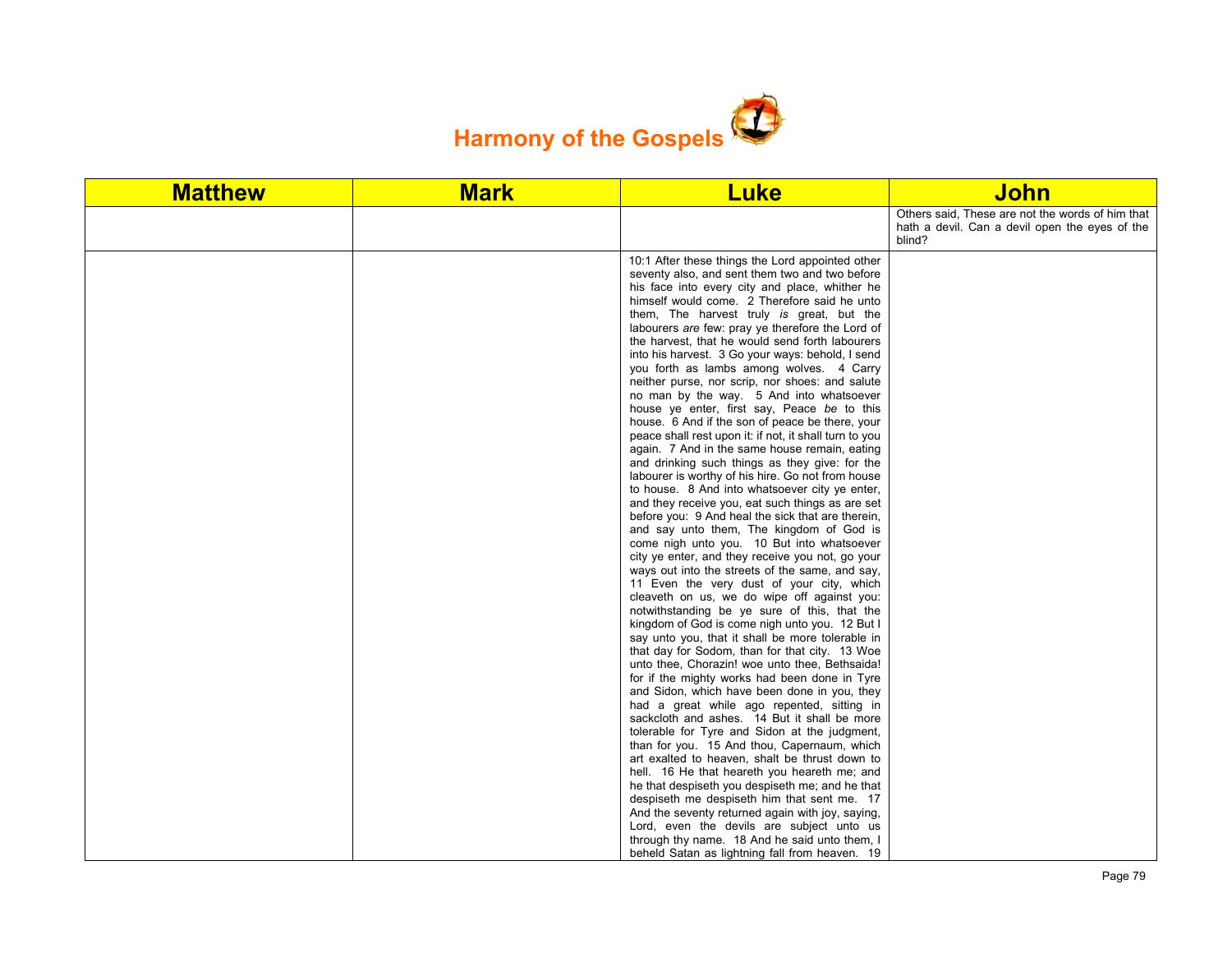

| <b>Matthew</b> | <b>Mark</b> | <b>Luke</b>                                                                                                                                                                                                                                                                                                                                                                                                                                                                                                                                                                                                                                                                                                                                                                                                                                                                                                                                                                                                                                                                                                                                                                                                             | <b>John</b> |
|----------------|-------------|-------------------------------------------------------------------------------------------------------------------------------------------------------------------------------------------------------------------------------------------------------------------------------------------------------------------------------------------------------------------------------------------------------------------------------------------------------------------------------------------------------------------------------------------------------------------------------------------------------------------------------------------------------------------------------------------------------------------------------------------------------------------------------------------------------------------------------------------------------------------------------------------------------------------------------------------------------------------------------------------------------------------------------------------------------------------------------------------------------------------------------------------------------------------------------------------------------------------------|-------------|
|                |             | Behold, I give unto you power to tread on<br>serpents and scorpions, and over all the power<br>of the enemy: and nothing shall by any means<br>hurt you. 20 Notwithstanding in this rejoice not,<br>that the spirits are subject unto you; but rather<br>rejoice, because your names are written in<br>heaven. 21 In that hour Jesus rejoiced in spirit,<br>and said, I thank thee, O Father, Lord of heaven<br>and earth, that thou hast hid these things from<br>the wise and prudent, and hast revealed them<br>unto babes: even so, Father; for so it seemed<br>good in thy sight. 22 All things are delivered to<br>me of my Father: and no man knoweth who the<br>Son is, but the Father; and who the Father is,<br>but the Son, and he to whom the Son will reveal<br>him. 23 And he turned him unto his disciples,<br>and said privately, Blessed are the eyes which<br>see the things that ye see: 24 For I tell you, that<br>many prophets and kings have desired to see<br>those things which ye see, and have not seen<br>them; and to hear those things which ye hear,<br>and have not heard them.                                                                                                         |             |
|                |             | 10:25 And, behold, a certain lawyer stood up,<br>and tempted him, saying, Master, what shall I<br>do to inherit eternal life? 26 He said unto him,<br>What is written in the law? how readest thou?<br>27 And he answering said, Thou shalt love the<br>Lord thy God with all thy heart, and with all thy<br>soul, and with all thy strength, and with all thy<br>mind; and thy neighbour as thyself. 28 And he<br>said unto him. Thou hast answered right: this<br>do, and thou shalt live. 29 But he, willing to<br>justify himself, said unto Jesus, And who is my<br>neighbour? 30 And Jesus answering said, A<br>certain <i>man</i> went down from Jerusalem to<br>Jericho, and fell among thieves, which stripped<br>him of his raiment, and wounded him, and<br>departed, leaving him half dead. 31 And by<br>chance there came down a certain priest that<br>way: and when he saw him, he passed by on<br>the other side. 32 And likewise a Levite, when<br>he was at the place, came and looked on him,<br>and passed by on the other side. 33 But a<br>certain Samaritan, as he journeyed, came<br>where he was: and when he saw him, he had<br>compassion on him,<br>10:34 And went to him, and bound up his |             |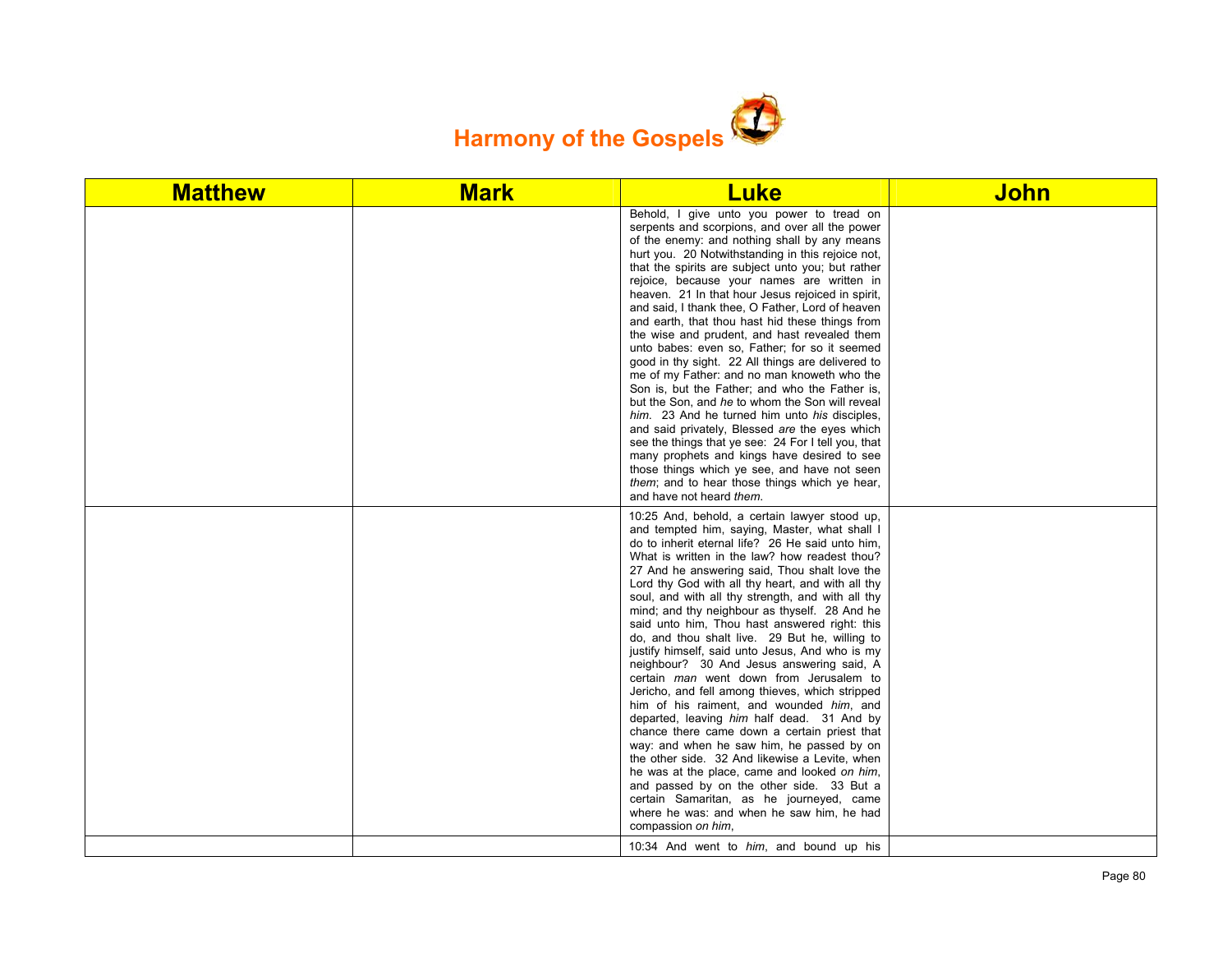

| <b>Matthew</b> | <b>Mark</b> | <b>Luke</b>                                                                                                                                                                                                                                                                                                                                                                                                                                                                                                                                                                                                                                                                                                                                                                                                                                                                                                                                                                                                                                                                                                                         | <b>John</b> |
|----------------|-------------|-------------------------------------------------------------------------------------------------------------------------------------------------------------------------------------------------------------------------------------------------------------------------------------------------------------------------------------------------------------------------------------------------------------------------------------------------------------------------------------------------------------------------------------------------------------------------------------------------------------------------------------------------------------------------------------------------------------------------------------------------------------------------------------------------------------------------------------------------------------------------------------------------------------------------------------------------------------------------------------------------------------------------------------------------------------------------------------------------------------------------------------|-------------|
|                |             | wounds, pouring in oil and wine, and set him on<br>his own beast, and brought him to an inn, and<br>took care of him. 35 And on the morrow when<br>he departed, he took out two pence, and gave<br>them to the host, and said unto him, Take care<br>of him; and whatsoever thou spendest more,<br>when I come again, I will repay thee. 36 Which<br>now of these three, thinkest thou, was neighbour<br>unto him that fell among the thieves? 37 And he<br>said. He that shewed mercy on him. Then said<br>Jesus unto him, Go, and do thou likewise.                                                                                                                                                                                                                                                                                                                                                                                                                                                                                                                                                                               |             |
|                |             | 10:38 Now it came to pass, as they went, that<br>he entered into a certain village: and a certain<br>woman named Martha received him into her<br>house. 39 And she had a sister called Mary,<br>which also sat at Jesus' feet, and heard his<br>word. 40 But Martha was cumbered about<br>much serving, and came to him, and said, Lord,<br>dost thou not care that my sister hath left me to<br>serve alone? bid her therefore that she help me.<br>41 And Jesus answered and said unto her,<br>Martha, Martha, thou art careful and troubled<br>about many things: 42 But one thing is needful:<br>and Mary hath chosen that good part, which<br>shall not be taken away from her.                                                                                                                                                                                                                                                                                                                                                                                                                                                |             |
|                |             | 11:1 And it came to pass, that, as he was<br>praying in a certain place, when he ceased, one<br>of his disciples said unto him, Lord, teach us to<br>pray, as John also taught his disciples. 2 And<br>he said unto them, When ye pray, say, Our<br>Father which art in heaven, Hallowed be thy<br>name. Thy kingdom come. Thy will be done, as<br>in heaven, so in earth. 3 Give us day by day our<br>daily bread. 4 And forgive us our sins; for we<br>also forgive every one that is indebted to us.<br>And lead us not into temptation; but deliver us<br>from evil. 5 And he said unto them, Which of<br>you shall have a friend, and shall go unto him at<br>midnight, and say unto him, Friend, lend me<br>three loaves; 6 For a friend of mine in his<br>journey is come to me, and I have nothing to set<br>before him? 7 And he from within shall answer<br>and say, Trouble me not: the door is now shut,<br>and my children are with me in bed; I cannot rise<br>and give thee. 8 I say unto you, Though he will<br>not rise and give him, because he is his friend,<br>yet because of his importunity he will rise and |             |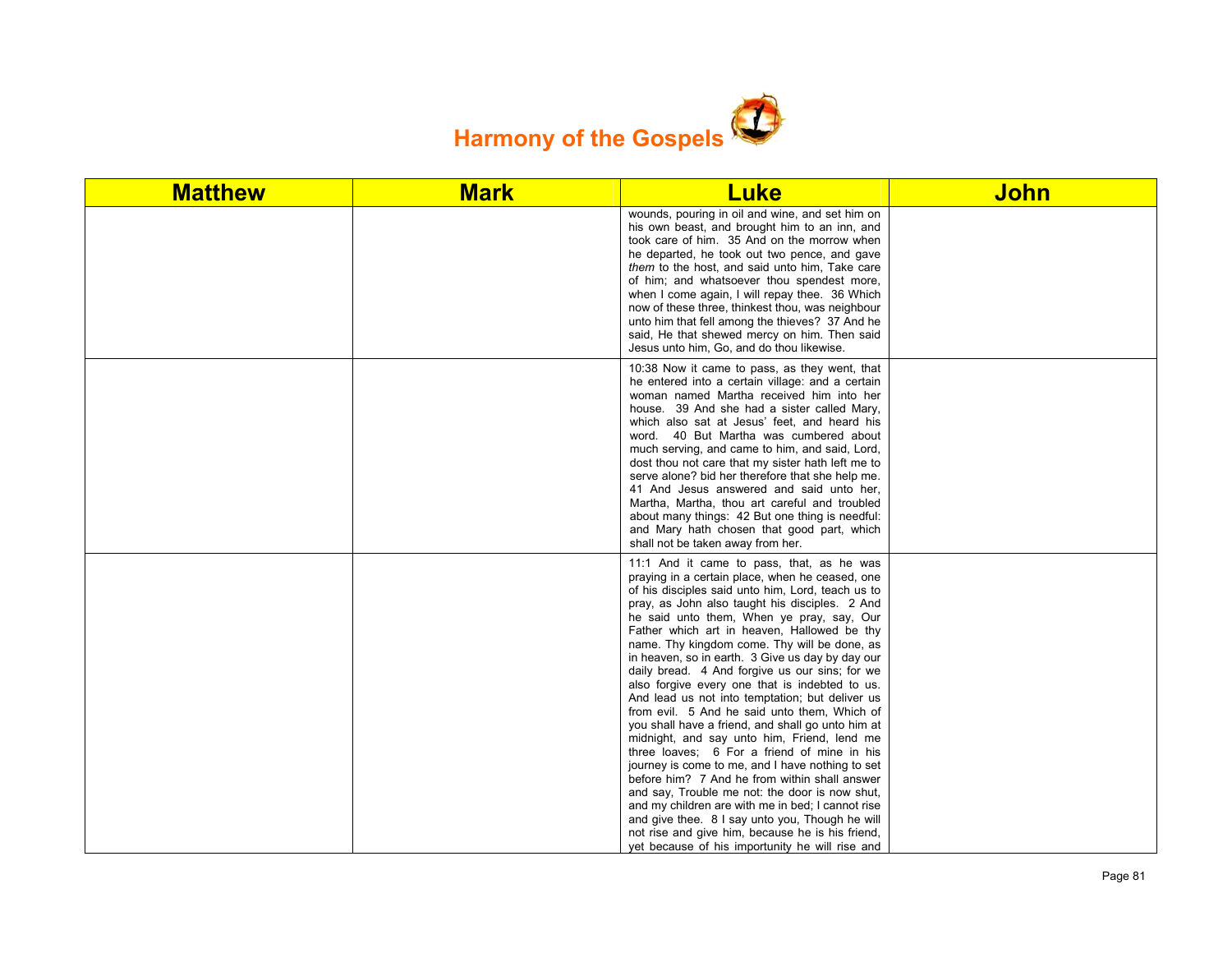

| <b>Matthew</b> | <b>Mark</b> | <b>Luke</b>                                                                                                                                                                                                                                                                                                                                                                                                                                                                                                                                                                                                                                                                                                                                                                                                                                                                                                                                                                                                                                                                                                                                                                                                                                                                                                        | <b>John</b> |
|----------------|-------------|--------------------------------------------------------------------------------------------------------------------------------------------------------------------------------------------------------------------------------------------------------------------------------------------------------------------------------------------------------------------------------------------------------------------------------------------------------------------------------------------------------------------------------------------------------------------------------------------------------------------------------------------------------------------------------------------------------------------------------------------------------------------------------------------------------------------------------------------------------------------------------------------------------------------------------------------------------------------------------------------------------------------------------------------------------------------------------------------------------------------------------------------------------------------------------------------------------------------------------------------------------------------------------------------------------------------|-------------|
|                |             | give him as many as he needeth. 9 And I say<br>unto you, Ask, and it shall be given you; seek,<br>and ye shall find; knock, and it shall be opened<br>unto you. 10 For every one that asketh<br>receiveth; and he that seeketh findeth; and to<br>him that knocketh it shall be opened. 11 If a son<br>shall ask bread of any of you that is a father, will<br>he give him a stone? or if he ask a fish, will he<br>for a fish give him a serpent? 12 Or if he shall<br>ask an egg, will he offer him a scorpion? 13 If<br>ye then, being evil, know how to give good gifts<br>unto your children: how much more shall your<br>heavenly Father give the Holy Spirit to them that<br>ask him?                                                                                                                                                                                                                                                                                                                                                                                                                                                                                                                                                                                                                       |             |
|                |             | 11:14 And he was casting out a devil, and it was<br>dumb. And it came to pass, when the devil was<br>gone out, the dumb spake; and the people<br>wondered. 15 But some of them said. He<br>casteth out devils through Beelzebub the chief<br>of the devils. 16 And others, tempting him,<br>sought of him a sign from heaven.                                                                                                                                                                                                                                                                                                                                                                                                                                                                                                                                                                                                                                                                                                                                                                                                                                                                                                                                                                                      |             |
|                |             | 11:17 But he, knowing their thoughts, said unto<br>them, Every kingdom divided against itself is<br>brought to desolation; and a house divided<br>against a house falleth. 18 If Satan also be<br>divided against himself, how shall his kingdom<br>stand? because ye say that I cast out devils<br>through Beelzebub. 19 And if I by Beelzebub<br>cast out devils, by whom do your sons cast<br>them out? therefore shall they be your judges.<br>20 But if I with the finger of God cast out devils,<br>no doubt the kingdom of God is come upon you.<br>21 When a strong man armed keepeth his<br>palace, his goods are in peace: 22 But when a<br>stronger than he shall come upon him, and<br>overcome him, he taketh from him all his armour<br>wherein he trusted, and divideth his spoils. 23<br>He that is not with me is against me: and he that<br>gathereth not with me scattereth. 24 When the<br>unclean spirit is gone out of a man, he walketh<br>through dry places, seeking rest; and finding<br>none, he saith, I will return unto my house<br>whence I came out. 25 And when he cometh.<br>he findeth it swept and garnished. 26 Then<br>goeth he, and taketh to him seven other spirits<br>more wicked than himself; and they enter in,<br>and dwell there: and the last state of that man is |             |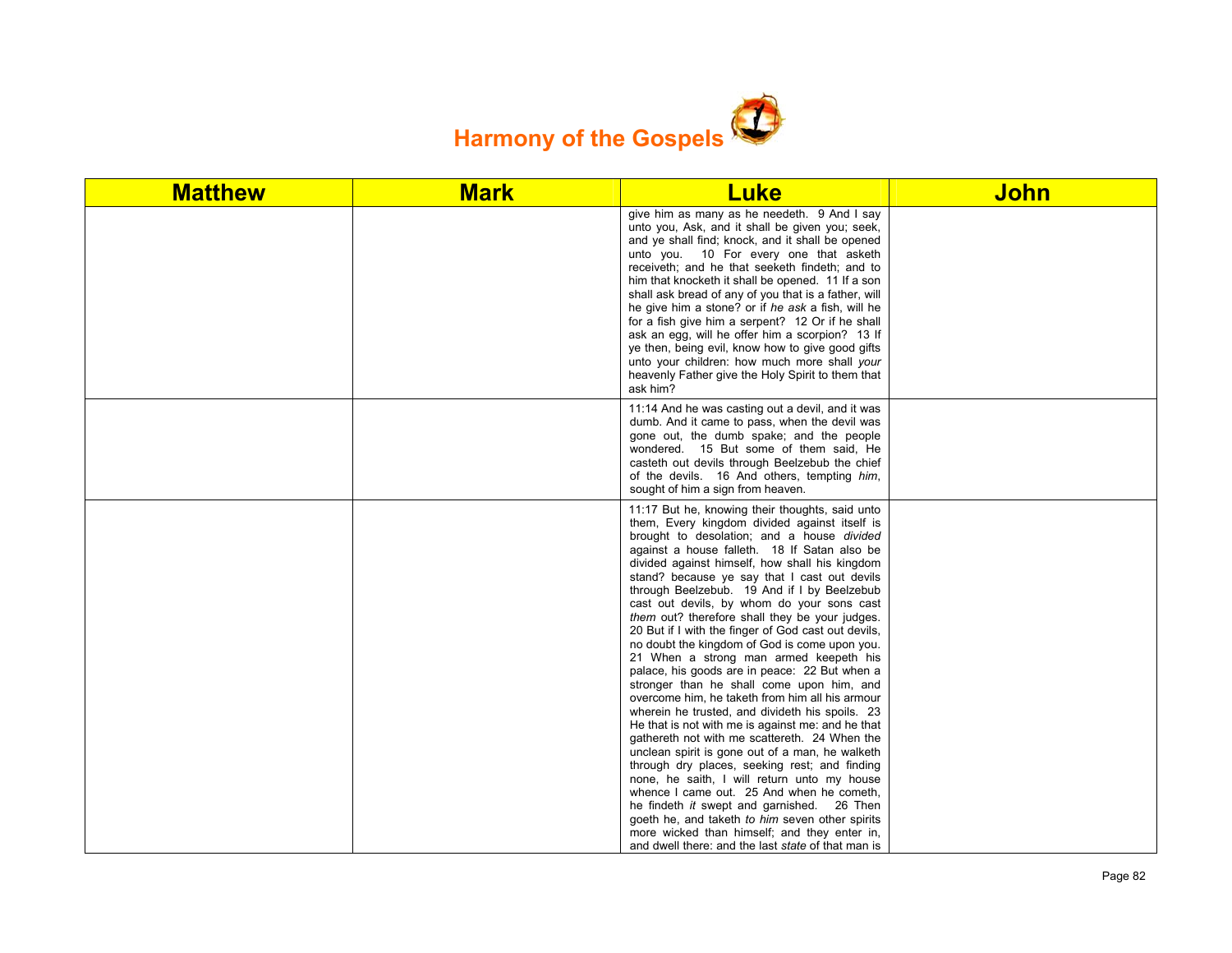

| <b>Matthew</b> | <b>Mark</b> | <b>Luke</b>                                                                                           | <b>John</b> |
|----------------|-------------|-------------------------------------------------------------------------------------------------------|-------------|
|                |             | worse than the first. 27 And it came to pass, as                                                      |             |
|                |             | he spake these things, a certain woman of the                                                         |             |
|                |             | company lifted up her voice, and said unto him,                                                       |             |
|                |             | Blessed is the womb that bare thee, and the                                                           |             |
|                |             | paps which thou hast sucked. 28 But he said,                                                          |             |
|                |             | Yea rather, blessed are they that hear the word                                                       |             |
|                |             | of God, and keep it. 29 And when the people                                                           |             |
|                |             | were gathered thick together, he began to say,                                                        |             |
|                |             | This is an evil generation: they seek a sign; and                                                     |             |
|                |             | there shall no sign be given it, but the sign of<br>Jonas the prophet. 30 For as Jonas was a sign     |             |
|                |             | unto the Ninevites, so shall also the Son of man                                                      |             |
|                |             | be to this generation. 31 The queen of the                                                            |             |
|                |             | south shall rise up in the judgment with the men                                                      |             |
|                |             | of this generation, and condemn them: for she                                                         |             |
|                |             | came from the utmost parts of the earth to hear                                                       |             |
|                |             | the wisdom of Solomon; and, behold, a greater                                                         |             |
|                |             | than Solomon is here. 32 The men of Nineve                                                            |             |
|                |             | shall rise up in the judgment with this                                                               |             |
|                |             | generation, and shall condemn it: for they                                                            |             |
|                |             | repented at the preaching of Jonas; and,                                                              |             |
|                |             | behold, a greater than Jonas is here. 33 No                                                           |             |
|                |             | man, when he hath lighted a candle, putteth it in                                                     |             |
|                |             | a secret place, neither under a bushel, but on a                                                      |             |
|                |             | candlestick, that they which come in may see                                                          |             |
|                |             | the light. 34 The light of the body is the eye:                                                       |             |
|                |             | therefore when thine eye is single, thy whole                                                         |             |
|                |             | body also is full of light; but when thine eye is                                                     |             |
|                |             | evil, thy body also is full of darkness. 35 Take<br>heed therefore that the light which is in thee be |             |
|                |             | not darkness. 36 If thy whole body therefore be                                                       |             |
|                |             | full of light, having no part dark, the whole shall                                                   |             |
|                |             | be full of light, as when the bright shining of a                                                     |             |
|                |             | candle doth give thee light. 37 And as he                                                             |             |
|                |             | spake, a certain Pharisee besought him to dine                                                        |             |
|                |             | with him: and he went in, and sat down to meat.                                                       |             |
|                |             | 38 And when the Pharisee saw it, he marvelled                                                         |             |
|                |             | that he had not first washed before dinner. 39                                                        |             |
|                |             | And the Lord said unto him, Now do ye                                                                 |             |
|                |             | Pharisees make clean the outside of the cup                                                           |             |
|                |             | and the platter; but your inward part is full of                                                      |             |
|                |             | ravening and wickedness. 40 Ye fools, did not                                                         |             |
|                |             | he that made that which is without make that                                                          |             |
|                |             | which is within also? 41 But rather give alms of                                                      |             |
|                |             | such things as ye have; and, behold, all things                                                       |             |
|                |             | are clean unto you. 42 But woe unto you,                                                              |             |
|                |             | Pharisees! for ye tithe mint and rue and all                                                          |             |
|                |             | manner of herbs, and pass over judgment and                                                           |             |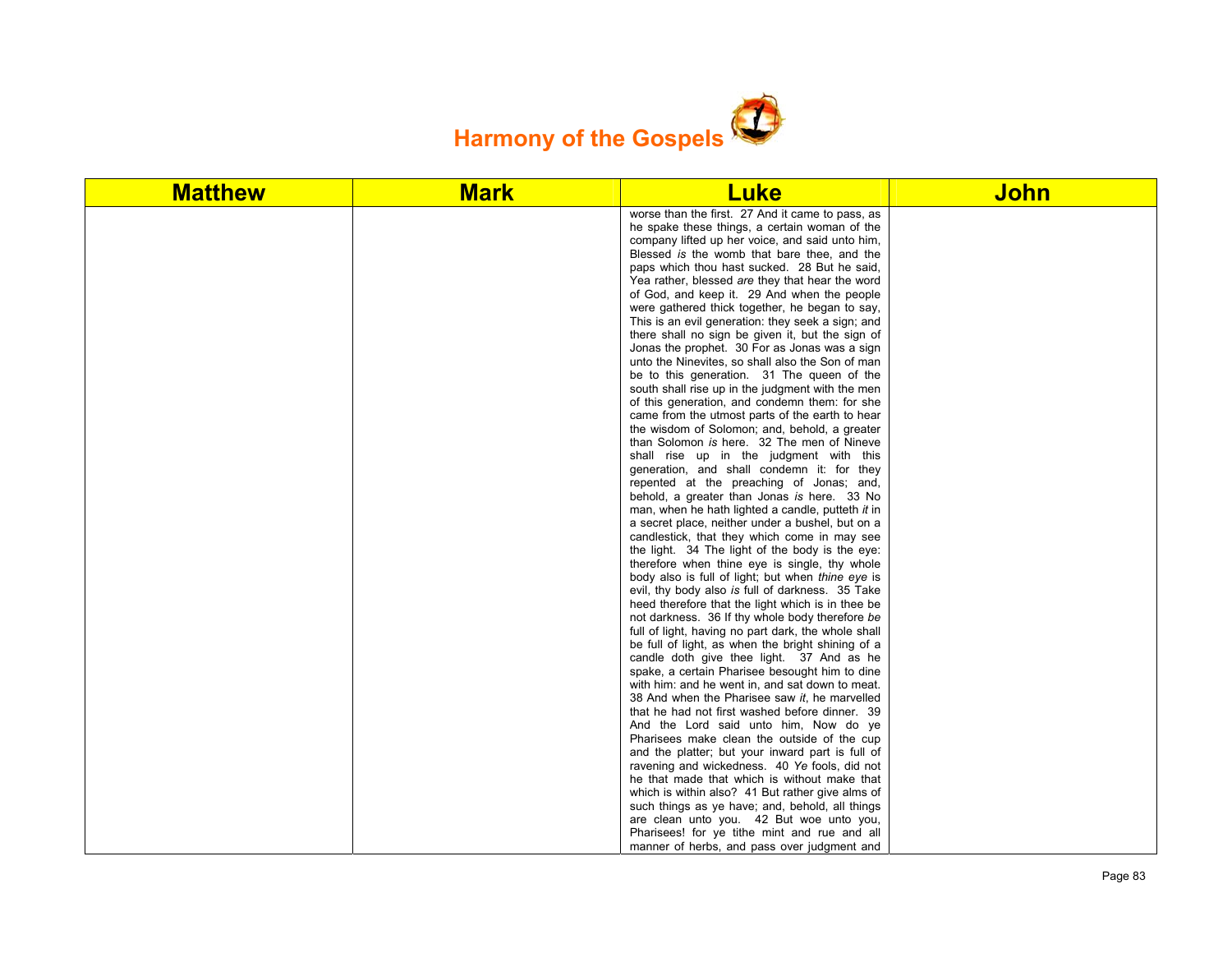

| <b>Matthew</b> | <b>Mark</b> | <b>Luke</b>                                                                                                                                                                                                                                                                                                                                                                                                                                                                                                                                                                                                                                                                                                                                                                                                                                                                                                                                                                                                                                                                                                                                                                                                                                                                                                                                                                                                                                                                                                                                                                                                                                                                                                                                                                                                   | <b>John</b> |
|----------------|-------------|---------------------------------------------------------------------------------------------------------------------------------------------------------------------------------------------------------------------------------------------------------------------------------------------------------------------------------------------------------------------------------------------------------------------------------------------------------------------------------------------------------------------------------------------------------------------------------------------------------------------------------------------------------------------------------------------------------------------------------------------------------------------------------------------------------------------------------------------------------------------------------------------------------------------------------------------------------------------------------------------------------------------------------------------------------------------------------------------------------------------------------------------------------------------------------------------------------------------------------------------------------------------------------------------------------------------------------------------------------------------------------------------------------------------------------------------------------------------------------------------------------------------------------------------------------------------------------------------------------------------------------------------------------------------------------------------------------------------------------------------------------------------------------------------------------------|-------------|
|                |             | the love of God: these ought ye to have done,<br>and not to leave the other undone. 43 Woe<br>unto you, Pharisees! for ye love the uppermost<br>seats in the synagogues, and greetings in the<br>markets. 44 Woe unto you, scribes and<br>Pharisees, hypocrites! for ye are as graves<br>which appear not, and the men that walk over<br>them are not aware of them. 45 Then answered<br>one of the lawyers, and said unto him, Master,<br>thus saying thou reproachest us also. 46 And<br>he said, Woe unto you also, ye lawyers! for ye<br>lade men with burdens grievous to be borne,<br>and ye yourselves touch not the burdens with<br>one of your fingers. 47 Woe unto you! for ye<br>build the sepulchres of the prophets, and your<br>fathers killed them. 48 Truly ye bear witness<br>that ye allow the deeds of your fathers: for they<br>indeed killed them, and ye build their<br>sepulchres. 49 Therefore also said the wisdom<br>of God, I will send them prophets and apostles,<br>and some of them they shall slay and<br>persecute: 50 That the blood of all the<br>prophets, which was shed from the foundation<br>of the world, may be required of this generation;<br>51 From the blood of Abel unto the blood of<br>Zacharias, which perished between the altar<br>and the temple: verily I say unto you, It shall be<br>required of this generation. 52 Woe unto you,<br>lawyers! for ye have taken away the key of<br>knowledge: ye entered not in yourselves, and<br>them that were entering in ye hindered. 53 And<br>as he said these things unto them, the scribes<br>and the Pharisees began to urge him<br>vehemently, and to provoke him to speak of<br>many things: 54 Laying wait for him, and<br>seeking to catch something out of his mouth,<br>that they might accuse him. |             |
|                |             | 12:1 In the mean time, when there were<br>gathered together an innumerable multitude of<br>people, insomuch that they trode one upon<br>another, he began to say unto his disciples first<br>of all, Beware ye of the leaven of the Pharisees,<br>which is hypocrisy. 2 For there is nothing<br>covered, that shall not be revealed; neither hid,<br>that shall not be known.<br>3 Therefore<br>whatsoever ye have spoken in darkness shall be<br>heard in the light; and that which ye have<br>spoken in the ear in closets shall be proclaimed                                                                                                                                                                                                                                                                                                                                                                                                                                                                                                                                                                                                                                                                                                                                                                                                                                                                                                                                                                                                                                                                                                                                                                                                                                                              |             |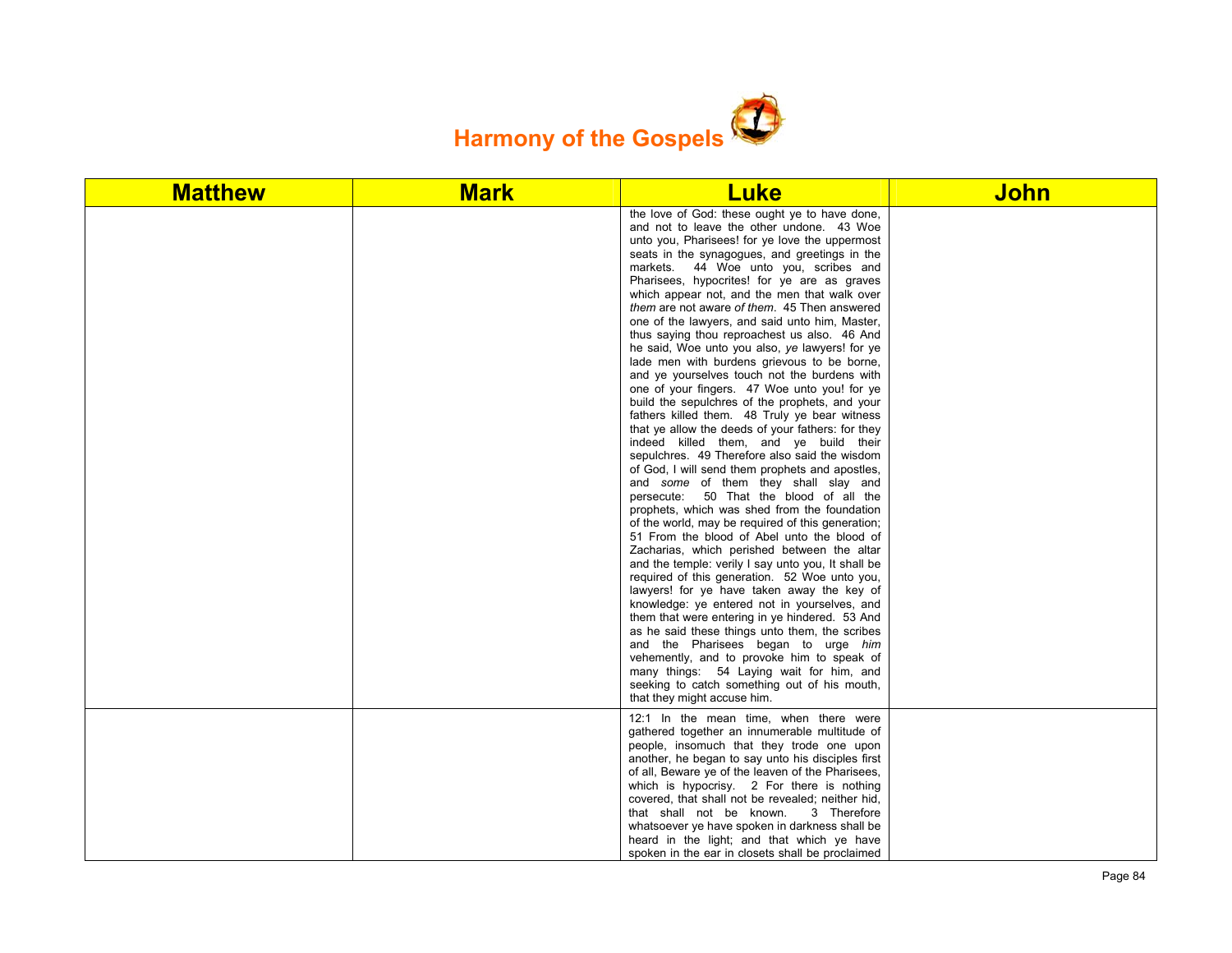

| <b>Matthew</b> | <b>Mark</b> | <b>Luke</b>                                                                                           | <b>John</b> |
|----------------|-------------|-------------------------------------------------------------------------------------------------------|-------------|
|                |             | upon the housetops. 4 And I say unto you my                                                           |             |
|                |             | friends. Be not afraid of them that kill the body,                                                    |             |
|                |             | and after that have no more that they can do. 5                                                       |             |
|                |             | But I will forewarn you whom ye shall fear: Fear<br>him, which after he hath killed hath power to     |             |
|                |             | cast into hell; yea, I say unto you, Fear him. 6                                                      |             |
|                |             | Are not five sparrows sold for two farthings, and                                                     |             |
|                |             | not one of them is forgotten before God? 7 But                                                        |             |
|                |             | even the very hairs of your head are all                                                              |             |
|                |             | numbered. Fear not therefore: ye are of more                                                          |             |
|                |             | value than many sparrows. 8 Also I say unto                                                           |             |
|                |             | you, Whosoever shall confess me before men,                                                           |             |
|                |             | him shall the Son of man also confess before                                                          |             |
|                |             | the angels of God: 9 But he that denieth me                                                           |             |
|                |             | before men shall be denied before the angels of                                                       |             |
|                |             | God. 10 And whosoever shall speak a word<br>against the Son of man, it shall be forgiven him:         |             |
|                |             | but unto him that blasphemeth against the Holy                                                        |             |
|                |             | Ghost it shall not be forgiven. 11 And when they                                                      |             |
|                |             | bring you unto the synagogues, and unto                                                               |             |
|                |             | magistrates, and powers, take ye no thought                                                           |             |
|                |             | how or what thing ye shall answer, or what ye                                                         |             |
|                |             | shall say: 12 For the Holy Ghost shall teach you                                                      |             |
|                |             | in the same hour what ye ought to say. 13 And                                                         |             |
|                |             | one of the company said unto him, Master,                                                             |             |
|                |             | speak to my brother, that he divide the<br>inheritance with me. 14 And he said unto him,              |             |
|                |             | Man, who made me a judge or a divider over                                                            |             |
|                |             | you? 15 And he said unto them, Take heed,                                                             |             |
|                |             | and beware of covetousness: for a man's life                                                          |             |
|                |             | consisteth not in the abundance of the things                                                         |             |
|                |             | which he possesseth. 16 And he spake a                                                                |             |
|                |             | parable unto them, saying, The ground of a                                                            |             |
|                |             | certain rich man brought forth plentifully: 17 And                                                    |             |
|                |             | he thought within himself, saying, What shall I                                                       |             |
|                |             | do, because I have no room where to bestow                                                            |             |
|                |             | my fruits? 18 And he said. This will I do: I will<br>pull down my barns, and build greater; and there |             |
|                |             | will I bestow all my fruits and my goods. 19 And                                                      |             |
|                |             | I will say to my soul, Soul, thou hast much                                                           |             |
|                |             | goods laid up for many years; take thine ease,                                                        |             |
|                |             | eat, drink, and be merry. 20 But God said unto                                                        |             |
|                |             | him, Thou fool, this night thy soul shall be                                                          |             |
|                |             | required of thee: then whose shall those things                                                       |             |
|                |             | be, which thou hast provided? 21 So is he that                                                        |             |
|                |             | layeth up treasure for himself, and is not rich                                                       |             |
|                |             | toward God. 22 And he said unto his disciples,                                                        |             |
|                |             | Therefore I say unto you, Take no thought for                                                         |             |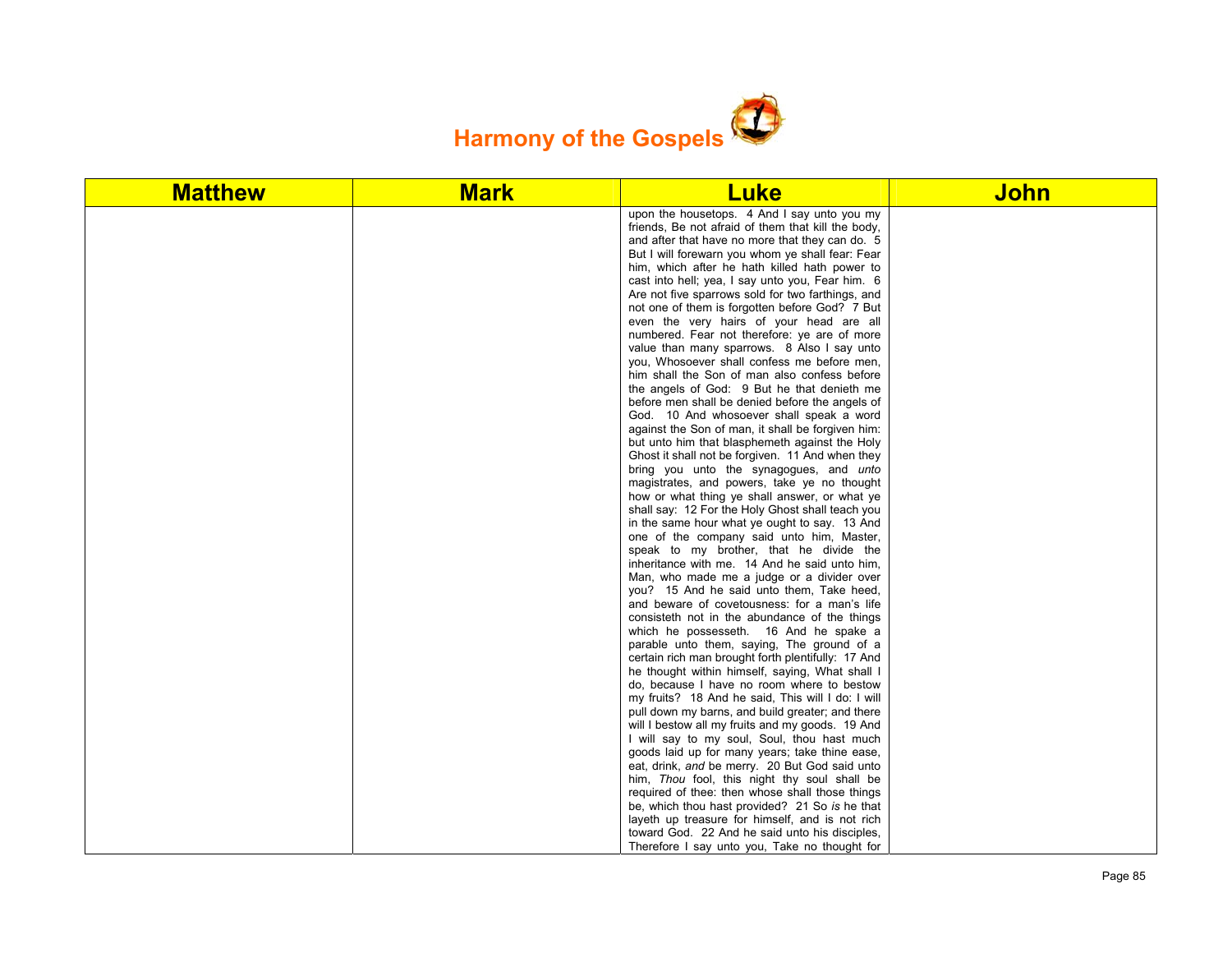

| <b>Matthew</b> | <b>Mark</b> | <b>Luke</b>                                                                                         | <b>John</b> |
|----------------|-------------|-----------------------------------------------------------------------------------------------------|-------------|
|                |             | your life, what ye shall eat; neither for the body,                                                 |             |
|                |             | what ye shall put on. 23 The life is more than                                                      |             |
|                |             | meat, and the body is more than raiment. 24                                                         |             |
|                |             | Consider the ravens: for they neither sow nor                                                       |             |
|                |             | reap; which neither have storehouse nor barn;                                                       |             |
|                |             | and God feedeth them: how much more are ye<br>better than the fowls? 25 And which of you with       |             |
|                |             | taking thought can add to his stature one cubit?                                                    |             |
|                |             | 26 If ye then be not able to do that thing which is                                                 |             |
|                |             | least, why take ye thought for the rest? 27                                                         |             |
|                |             | Consider the lilies how they grow: they toil not,                                                   |             |
|                |             | they spin not; and yet I say unto you, that                                                         |             |
|                |             | Solomon in all his glory was not arrayed like one                                                   |             |
|                |             | of these. 28 If then God so clothe the grass,                                                       |             |
|                |             | which is to day in the field, and to morrow is cast                                                 |             |
|                |             | into the oven; how much more will he clothe                                                         |             |
|                |             | you, O ye of little faith? 29 And seek not ye                                                       |             |
|                |             | what ye shall eat, or what ye shall drink, neither                                                  |             |
|                |             | be ye of doubtful mind. 30 For all these things<br>do the nations of the world seek after: and your |             |
|                |             | Father knoweth that ye have need of these                                                           |             |
|                |             | things. 31 But rather seek ye the kingdom of                                                        |             |
|                |             | God; and all these things shall be added unto                                                       |             |
|                |             | you. 32 Fear not, little flock; for it is your                                                      |             |
|                |             | Father's good pleasure to give you the kingdom.                                                     |             |
|                |             | 33 Sell that ye have, and give alms; provide                                                        |             |
|                |             | yourselves bags which wax not old, a treasure in                                                    |             |
|                |             | the heavens that faileth not, where no thief                                                        |             |
|                |             | approacheth, neither moth corrupteth. 34 For                                                        |             |
|                |             | where your treasure is, there will your heart be                                                    |             |
|                |             | also. 35 Let your loins be girded about, and                                                        |             |
|                |             | your lights burning; 36 And ye yourselves like                                                      |             |
|                |             | unto men that wait for their lord, when he will<br>return from the wedding; that when he cometh     |             |
|                |             | and knocketh, they may open unto him                                                                |             |
|                |             | immediately. 37 Blessed are those servants,                                                         |             |
|                |             | whom the lord when he cometh shall find                                                             |             |
|                |             | watching: verily I say unto you, that he shall gird                                                 |             |
|                |             | himself, and make them to sit down to meat, and                                                     |             |
|                |             | will come forth and serve them. 38 And if he                                                        |             |
|                |             | shall come in the second watch, or come in the                                                      |             |
|                |             | third watch, and find them so, blessed are those                                                    |             |
|                |             | servants. 39 And this know, that if the goodman                                                     |             |
|                |             | of the house had known what hour the thief                                                          |             |
|                |             | would come, he would have watched, and not                                                          |             |
|                |             | have suffered his house to be broken through.                                                       |             |
|                |             | 40 Be ye therefore ready also: for the Son of<br>man cometh at an hour when ye think not. 41        |             |
|                |             |                                                                                                     |             |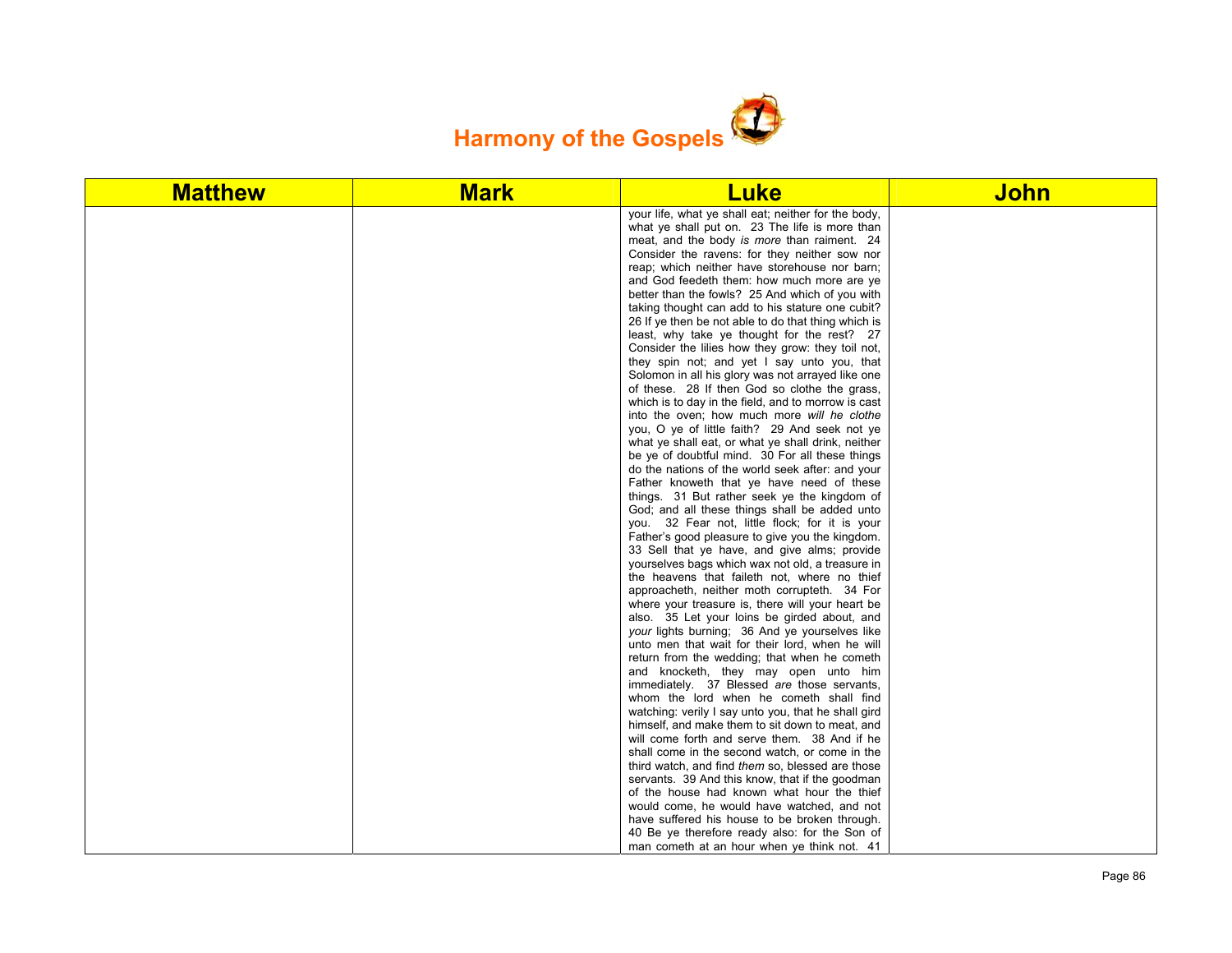

| <b>Matthew</b> | <b>Mark</b> | <b>Luke</b>                                                                                          | <b>John</b> |
|----------------|-------------|------------------------------------------------------------------------------------------------------|-------------|
|                |             | Then Peter said unto him, Lord, speakest thou                                                        |             |
|                |             | this parable unto us, or even to all? 42 And the                                                     |             |
|                |             | Lord said, Who then is that faithful and wise                                                        |             |
|                |             | steward, whom his lord shall make ruler over his<br>household, to give them their portion of meat in |             |
|                |             | due season? 43 Blessed is that servant, whom                                                         |             |
|                |             | his lord when he cometh shall find so doing. 44                                                      |             |
|                |             | Of a truth I say unto you, that he will make him                                                     |             |
|                |             | ruler over all that he hath. 45 But and if that                                                      |             |
|                |             | servant say in his heart, My lord delayeth his                                                       |             |
|                |             | coming; and shall begin to beat the menservants                                                      |             |
|                |             | and maidens, and to eat and drink, and to be                                                         |             |
|                |             | drunken; 46 The lord of that servant will come                                                       |             |
|                |             | in a day when he looketh not for him, and at an                                                      |             |
|                |             | hour when he is not aware, and will cut him in                                                       |             |
|                |             | sunder, and will appoint him his portion with the                                                    |             |
|                |             | unbelievers. 47 And that servant, which knew<br>his lord's will, and prepared not himself, neither   |             |
|                |             | did according to his will, shall be beaten with                                                      |             |
|                |             | many stripes. 48 But he that knew not, and did                                                       |             |
|                |             | commit things worthy of stripes, shall be beaten                                                     |             |
|                |             | with few stripes. For unto whomsoever much is                                                        |             |
|                |             | given, of him shall be much required: and to                                                         |             |
|                |             | whom men have committed much, of him they                                                            |             |
|                |             | will ask the more. 49 I am come to send fire on                                                      |             |
|                |             | the earth; and what will I, if it be already                                                         |             |
|                |             | kindled? 50 But I have a baptism to be baptized                                                      |             |
|                |             | with; and how am I straitened till it be<br>accomplished! 51 Suppose ye that I am come               |             |
|                |             | to give peace on earth? I tell you, Nay; but                                                         |             |
|                |             | rather division: 52 For from henceforth there                                                        |             |
|                |             | shall be five in one house divided, three against                                                    |             |
|                |             | two, and two against three. 53 The father shall                                                      |             |
|                |             | be divided against the son, and the son against                                                      |             |
|                |             | the father; the mother against the daughter, and                                                     |             |
|                |             | the daughter against the mother; the mother in                                                       |             |
|                |             | law against her daughter in law, and the                                                             |             |
|                |             | daughter in law against her mother in law. 54<br>And he said also to the people, When ye see a       |             |
|                |             | cloud rise out of the west, straightway ye say,                                                      |             |
|                |             | There cometh a shower; and so it is. 55 And                                                          |             |
|                |             | when ye see the south wind blow, ye say, There                                                       |             |
|                |             | will be heat; and it cometh to pass. 56 Ye                                                           |             |
|                |             | hypocrites, ye can discern the face of the sky                                                       |             |
|                |             | and of the earth; but how is it that ye do not                                                       |             |
|                |             | discern this time? 57 Yea, and why even of                                                           |             |
|                |             | yourselves judge ye not what is right? 58 When                                                       |             |
|                |             | thou goest with thine adversary to the                                                               |             |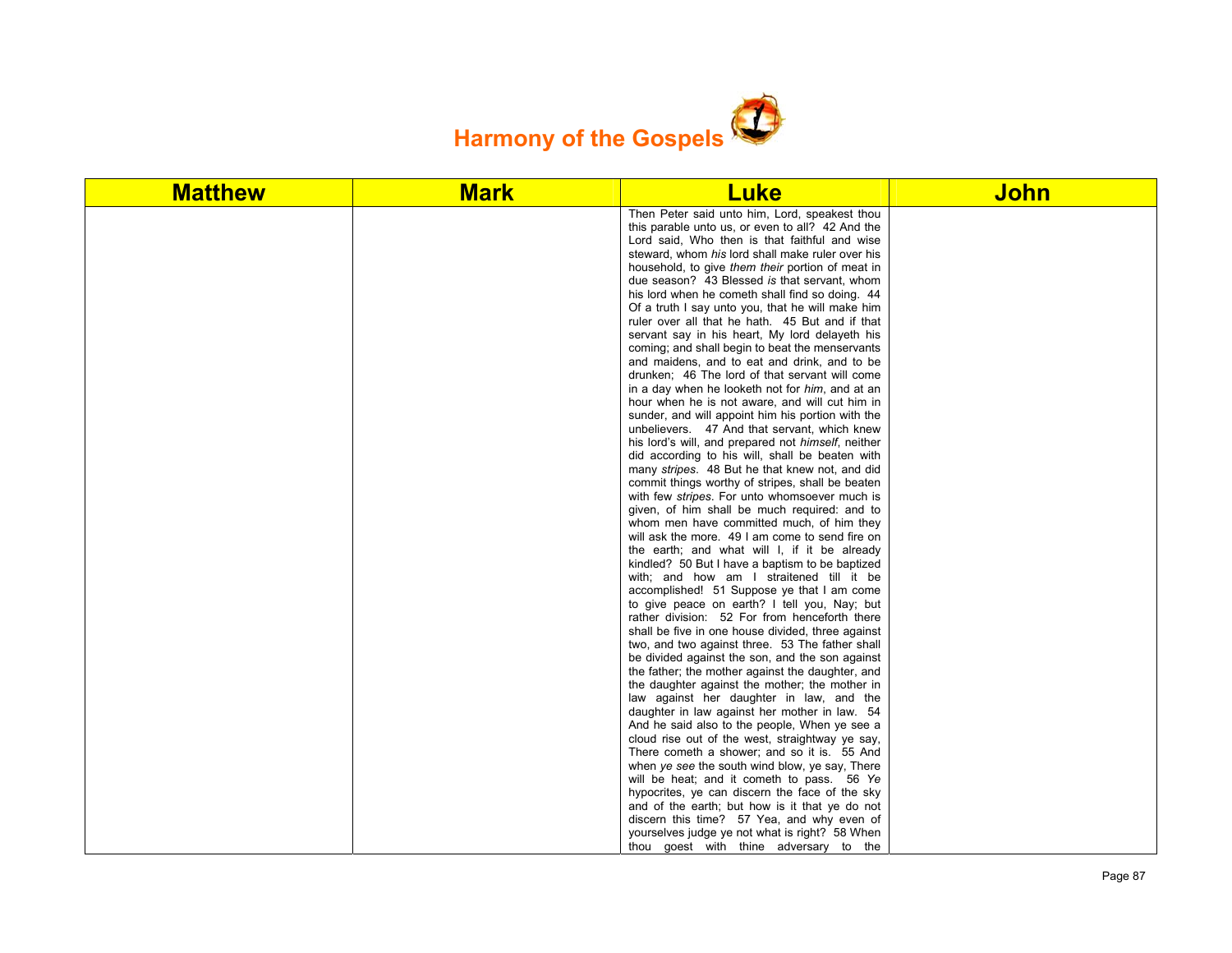

| <b>Matthew</b> | <b>Mark</b> | <b>Luke</b>                                                                                                                                                                                                                                                                                                                                                                                                                                                                                                                                                                                                                                                                                                                                                                                                                                                                                                                                                                                                                                                                                                                                                                                                                                                                                                                                                                                                                                                                                                                                                                                                                                                                                             | <b>John</b> |
|----------------|-------------|---------------------------------------------------------------------------------------------------------------------------------------------------------------------------------------------------------------------------------------------------------------------------------------------------------------------------------------------------------------------------------------------------------------------------------------------------------------------------------------------------------------------------------------------------------------------------------------------------------------------------------------------------------------------------------------------------------------------------------------------------------------------------------------------------------------------------------------------------------------------------------------------------------------------------------------------------------------------------------------------------------------------------------------------------------------------------------------------------------------------------------------------------------------------------------------------------------------------------------------------------------------------------------------------------------------------------------------------------------------------------------------------------------------------------------------------------------------------------------------------------------------------------------------------------------------------------------------------------------------------------------------------------------------------------------------------------------|-------------|
|                |             | magistrate, as thou art in the way, give diligence<br>that thou mayest be delivered from him; lest he<br>hale thee to the judge, and the judge deliver<br>thee to the officer, and the officer cast thee into<br>prison. 59 I tell thee, thou shalt not depart<br>thence, till thou hast paid the very last mite.                                                                                                                                                                                                                                                                                                                                                                                                                                                                                                                                                                                                                                                                                                                                                                                                                                                                                                                                                                                                                                                                                                                                                                                                                                                                                                                                                                                       |             |
|                |             | 13:1 There were present at that season some<br>that told him of the Galilaeans, whose blood<br>Pilate had mingled with their sacrifices. 2 And<br>Jesus answering said unto them, Suppose ye<br>that these Galilaeans were sinners above all the<br>Galilaeans, because they suffered such things?<br>3 I tell you, Nay: but, except ye repent, ye shall<br>all likewise perish. 4 Or those eighteen, upon<br>whom the tower in Siloam fell, and slew them,<br>think ye that they were sinners above all men<br>that dwelt in Jerusalem? 5 I tell you, Nay: but,<br>except ye repent, ye shall all likewise perish. 6<br>He spake also this parable; A certain man had a<br>fig tree planted in his vineyard; and he came<br>and sought fruit thereon, and found none. 7<br>Then said he unto the dresser of his vineyard,<br>Behold, these three years I come seeking fruit<br>on this fig tree, and find none: cut it down; why<br>cumbereth it the ground? 8 And he answering<br>said unto him, Lord, let it alone this year also, till<br>I shall dig about it, and dung it: 9 And if it bear<br>fruit, well: and if not, then after that thou shalt<br>cut it down. 10 And he was teaching in one of<br>the synagogues on the sabbath. 11 And,<br>behold, there was a woman which had a spirit of<br>infirmity eighteen years, and was bowed<br>together, and could in no wise lift up herself. 12<br>And when Jesus saw her, he called her to him,<br>and said unto her, Woman, thou art loosed from<br>thine infirmity. 13 And he laid his hands on her:<br>and immediately she was made straight, and<br>glorified God. 14 And the ruler of the<br>synagogue answered with indignation, because |             |
|                |             | that Jesus had healed on the sabbath day, and<br>said unto the people, There are six days in<br>which men ought to work: in them therefore                                                                                                                                                                                                                                                                                                                                                                                                                                                                                                                                                                                                                                                                                                                                                                                                                                                                                                                                                                                                                                                                                                                                                                                                                                                                                                                                                                                                                                                                                                                                                              |             |
|                |             | come and be healed, and not on the sabbath<br>day. 15 The Lord then answered him, and said,<br>Thou hypocrite, doth not each one of you on the<br>sabbath loose his ox or his ass from the stall,                                                                                                                                                                                                                                                                                                                                                                                                                                                                                                                                                                                                                                                                                                                                                                                                                                                                                                                                                                                                                                                                                                                                                                                                                                                                                                                                                                                                                                                                                                       |             |
|                |             | and lead him away to watering? 16 And ought<br>not this woman, being a daughter of Abraham,                                                                                                                                                                                                                                                                                                                                                                                                                                                                                                                                                                                                                                                                                                                                                                                                                                                                                                                                                                                                                                                                                                                                                                                                                                                                                                                                                                                                                                                                                                                                                                                                             |             |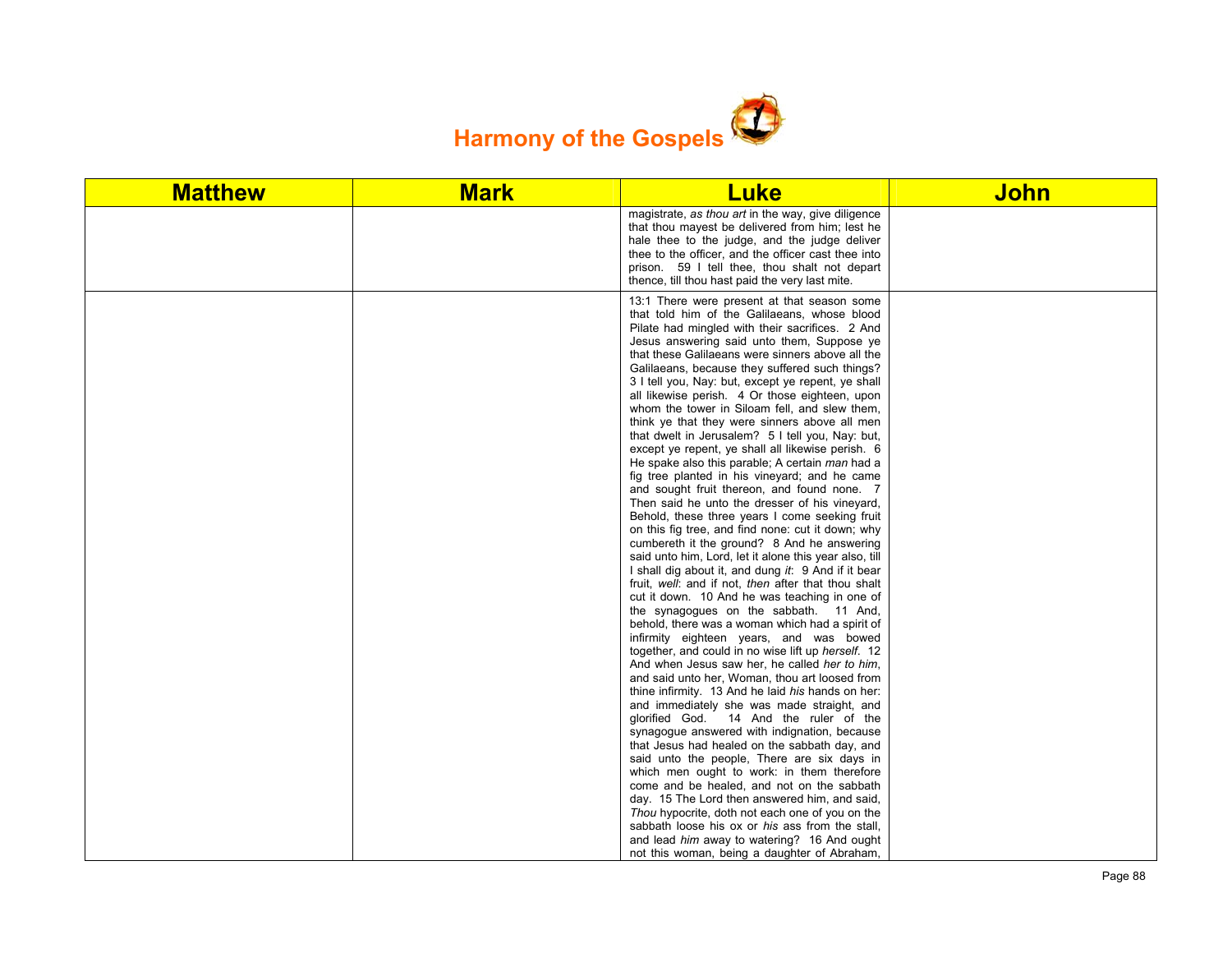

| <b>Matthew</b> | <b>Mark</b> | <b>Luke</b>                                                                                                                                                                                                                                                                                                                                                                                                                                                                                                                                                                                                                                                                                                                                        | <b>John</b>                                                                                                                                                                                                                                                                                                                                                                                                                                                                                                                                                                                                                                                                                                                                                                                                                                                                                                                                                                                                                                                                                                                                                                                                                                                                                                                                                                                                                                                                                                                                                                                                                                     |
|----------------|-------------|----------------------------------------------------------------------------------------------------------------------------------------------------------------------------------------------------------------------------------------------------------------------------------------------------------------------------------------------------------------------------------------------------------------------------------------------------------------------------------------------------------------------------------------------------------------------------------------------------------------------------------------------------------------------------------------------------------------------------------------------------|-------------------------------------------------------------------------------------------------------------------------------------------------------------------------------------------------------------------------------------------------------------------------------------------------------------------------------------------------------------------------------------------------------------------------------------------------------------------------------------------------------------------------------------------------------------------------------------------------------------------------------------------------------------------------------------------------------------------------------------------------------------------------------------------------------------------------------------------------------------------------------------------------------------------------------------------------------------------------------------------------------------------------------------------------------------------------------------------------------------------------------------------------------------------------------------------------------------------------------------------------------------------------------------------------------------------------------------------------------------------------------------------------------------------------------------------------------------------------------------------------------------------------------------------------------------------------------------------------------------------------------------------------|
|                |             | whom Satan hath bound, lo, these eighteen<br>years, be loosed from this bond on the sabbath<br>day? 17 And when he had said these things, all<br>his adversaries were ashamed: and all the<br>people rejoiced for all the glorious things that<br>were done by him. 18 Then said he, Unto what<br>is the kingdom of God like? and whereunto shall<br>I resemble it? 19 It is like a grain of mustard<br>seed, which a man took, and cast into his<br>garden; and it grew, and waxed a great tree;<br>and the fowls of the air lodged in the branches<br>of it. 20 And again he said, Whereunto shall I<br>liken the kingdom of God? 21 It is like leaven,<br>which a woman took and hid in three measures<br>of meal, till the whole was leavened. |                                                                                                                                                                                                                                                                                                                                                                                                                                                                                                                                                                                                                                                                                                                                                                                                                                                                                                                                                                                                                                                                                                                                                                                                                                                                                                                                                                                                                                                                                                                                                                                                                                                 |
|                |             |                                                                                                                                                                                                                                                                                                                                                                                                                                                                                                                                                                                                                                                                                                                                                    | 10:22 And it was at Jerusalem the feast of the<br>dedication, and it was winter. 23 And Jesus<br>walked in the temple in Solomon's porch. 24<br>Then came the Jews round about him, and said<br>unto him, How long dost thou make us to<br>doubt? If thou be the Christ, tell us plainly. 25<br>Jesus answered them, I told you, and ye<br>believed not: the works that I do in my Father's<br>name, they bear witness of me. 26 But ye<br>believe not, because ye are not of my sheep, as<br>I said unto you. 27 My sheep hear my voice,<br>and I know them, and they follow me: 28 And I<br>give unto them eternal life; and they shall never<br>perish, neither shall any man pluck them out of<br>my hand. 29 My Father, which gave them me,<br>is greater than all; and no man is able to pluck<br>them out of my Father's hand. 30 I and my<br>Father are one. 31 Then the Jews took up<br>stones again to stone him. 32 Jesus answered<br>them, Many good works have I shewed you<br>from my Father; for which of those works do ye<br>stone me? 33 The Jews answered him, saying,<br>For a good work we stone thee not; but for<br>blasphemy; and because that thou, being a<br>man, makest thyself God. 34 Jesus answered<br>them, Is it not written in your law, I said, Ye are<br>gods? 35 If he called them gods, unto whom<br>the word of God came, and the scripture cannot<br>be broken; 36 Say ye of him, whom the Father<br>hath sanctified, and sent into the world, Thou<br>blasphemest; because I said, I am the Son of<br>God? 37 If I do not the works of my Father,<br>believe me not. 38 But if I do, though ye believe |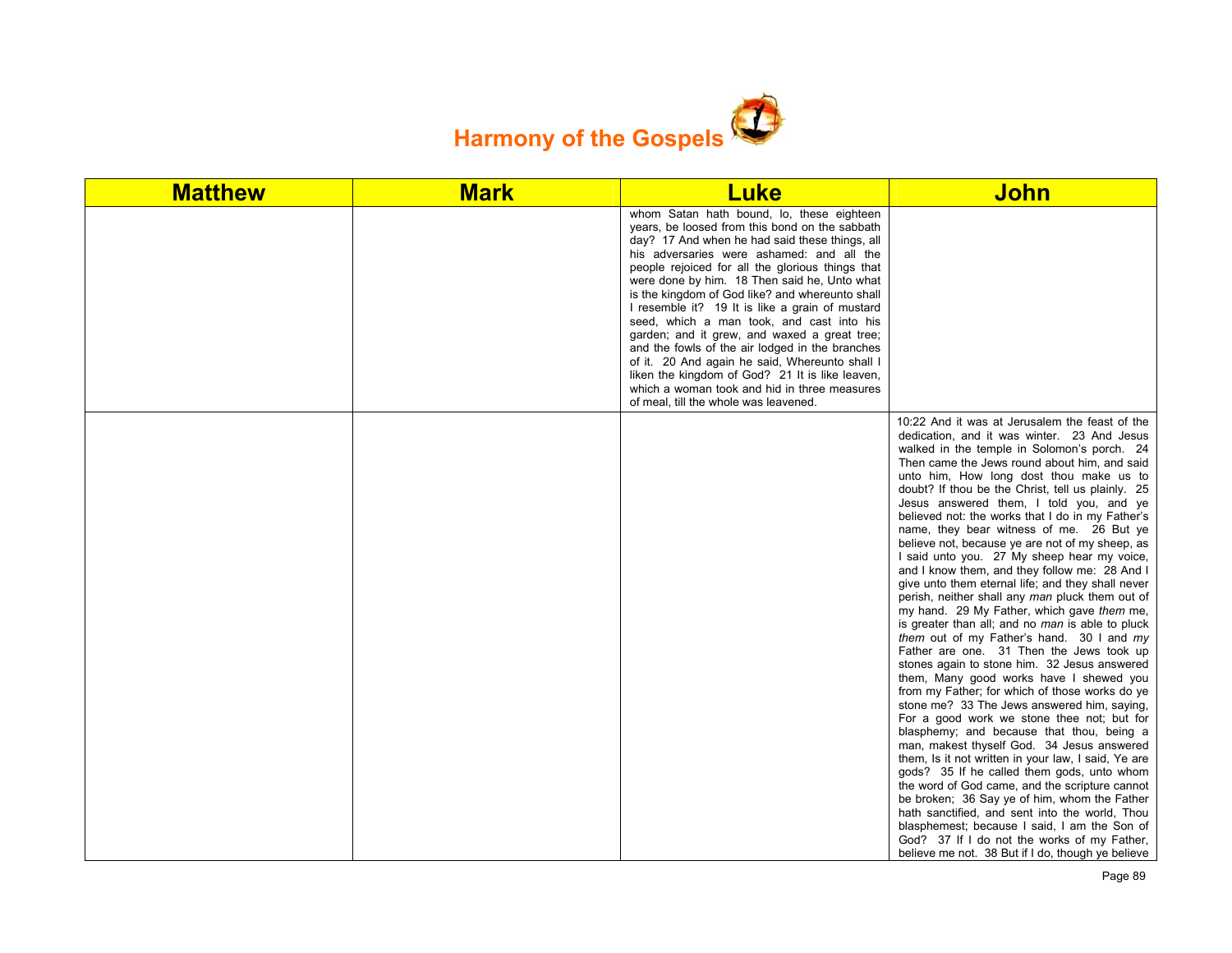

| <b>Matthew</b> | <b>Mark</b> | <b>Luke</b>                                                                                                                                                                                                                                                                                                                                                                                                                                                                                                                                                                                                                                                                                                                                                                                                                                                                                                                                                                                                                                                                                                                                                                                                                                                                                                                                                                                                                                                                                                                                                                                                                                                                                                                    | <b>John</b>                                                                                                                                                                                                                                                                                                                                                                                                                                                             |
|----------------|-------------|--------------------------------------------------------------------------------------------------------------------------------------------------------------------------------------------------------------------------------------------------------------------------------------------------------------------------------------------------------------------------------------------------------------------------------------------------------------------------------------------------------------------------------------------------------------------------------------------------------------------------------------------------------------------------------------------------------------------------------------------------------------------------------------------------------------------------------------------------------------------------------------------------------------------------------------------------------------------------------------------------------------------------------------------------------------------------------------------------------------------------------------------------------------------------------------------------------------------------------------------------------------------------------------------------------------------------------------------------------------------------------------------------------------------------------------------------------------------------------------------------------------------------------------------------------------------------------------------------------------------------------------------------------------------------------------------------------------------------------|-------------------------------------------------------------------------------------------------------------------------------------------------------------------------------------------------------------------------------------------------------------------------------------------------------------------------------------------------------------------------------------------------------------------------------------------------------------------------|
|                |             |                                                                                                                                                                                                                                                                                                                                                                                                                                                                                                                                                                                                                                                                                                                                                                                                                                                                                                                                                                                                                                                                                                                                                                                                                                                                                                                                                                                                                                                                                                                                                                                                                                                                                                                                | not me, believe the works: that ye may know,<br>and believe, that the Father is in me, and I in<br>him. 39 Therefore they sought again to take<br>him: but he escaped out of their hand, 40 And<br>went away again beyond Jordan into the place<br>where John at first baptized; and there he<br>abode. 41 And many resorted unto him, and<br>said, John did no miracle: but all things that<br>John spake of this man were true. 42 And<br>many believed on him there. |
|                |             | 13:22 And he went through the cities and<br>villages, teaching, and journeying toward<br>Jerusalem.                                                                                                                                                                                                                                                                                                                                                                                                                                                                                                                                                                                                                                                                                                                                                                                                                                                                                                                                                                                                                                                                                                                                                                                                                                                                                                                                                                                                                                                                                                                                                                                                                            |                                                                                                                                                                                                                                                                                                                                                                                                                                                                         |
|                |             | 23 Then said one unto him, Lord, are there few<br>that be saved? And he said unto them, 24<br>Strive to enter in at the strait gate: for many, I<br>say unto you, will seek to enter in, and shall not<br>be able. 25 When once the master of the house<br>is risen up, and hath shut to the door, and ye<br>begin to stand without, and to knock at the door,<br>saying, Lord, Lord, open unto us; and he shall<br>answer and say unto you, I know you not<br>whence ye are: 26 Then shall ye begin to say,<br>We have eaten and drunk in thy presence, and<br>thou hast taught in our streets. 27 But he shall<br>say, I tell you, I know you not whence ye are;<br>depart from me, all ye workers of iniquity. 28<br>There shall be weeping and gnashing of teeth,<br>when ye shall see Abraham, and Isaac, and<br>Jacob, and all the prophets, in the kingdom of<br>God, and you yourselves thrust out. 29 And<br>they shall come from the east, and from the<br>west, and from the north, and from the south,<br>and shall sit down in the kingdom of God. 30<br>And, behold, there are last which shall be first,<br>and there are first which shall be last. 31 The<br>same day there came certain of the Pharisees,<br>saying unto him, Get thee out, and depart<br>hence: for Herod will kill thee. 32 And he said<br>unto them, Go ye, and tell that fox, Behold, I<br>cast out devils, and I do cures to day and to<br>morrow, and the third day I shall be perfected.<br>33 Nevertheless I must walk to day, and to<br>morrow, and the day following: for it cannot be<br>that a prophet perish out of Jerusalem. 34 O<br>Jerusalem, Jerusalem, which killest the<br>prophets, and stonest them that are sent unto |                                                                                                                                                                                                                                                                                                                                                                                                                                                                         |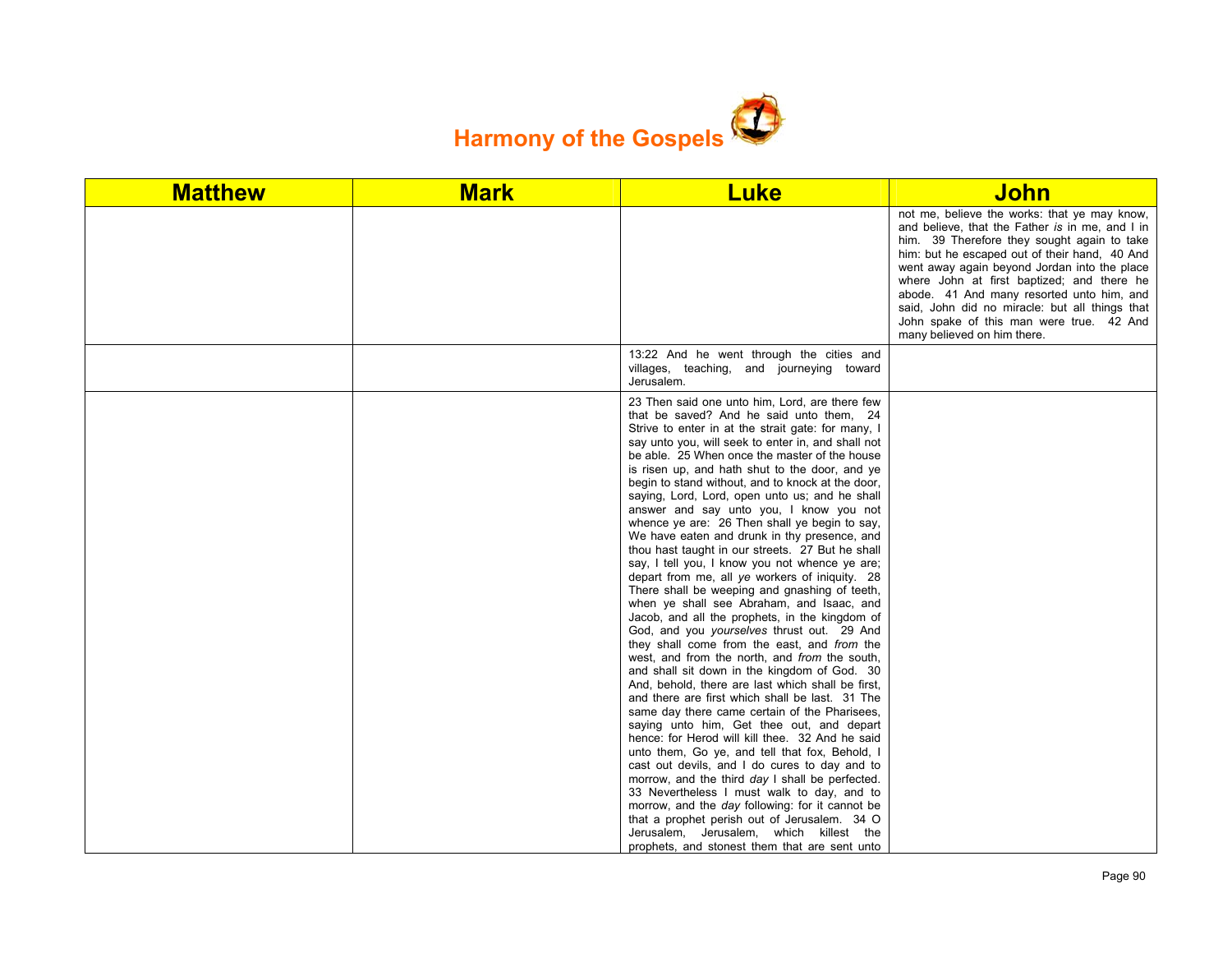

| <b>Matthew</b> | <b>Mark</b> | <b>Luke</b>                                                                                                                                                                                                                                                                                                                                                                                                                                                                                                                                                                                                                                                                                                                                                                                                                                                                                                                                                                                                                                                                                                                                                                                                                                                                                                                                                                                                                                                                                                                                                                                                                                                                                                              | <b>John</b> |
|----------------|-------------|--------------------------------------------------------------------------------------------------------------------------------------------------------------------------------------------------------------------------------------------------------------------------------------------------------------------------------------------------------------------------------------------------------------------------------------------------------------------------------------------------------------------------------------------------------------------------------------------------------------------------------------------------------------------------------------------------------------------------------------------------------------------------------------------------------------------------------------------------------------------------------------------------------------------------------------------------------------------------------------------------------------------------------------------------------------------------------------------------------------------------------------------------------------------------------------------------------------------------------------------------------------------------------------------------------------------------------------------------------------------------------------------------------------------------------------------------------------------------------------------------------------------------------------------------------------------------------------------------------------------------------------------------------------------------------------------------------------------------|-------------|
|                |             | thee; how often would I have gathered thy<br>children together, as a hen doth gather her<br>brood under her wings, and ye would not! 35<br>Behold, your house is left unto you desolate:<br>and verily I say unto you, Ye shall not see me,<br>until the time come when ye shall say, Blessed<br>is he that cometh in the name of the Lord.                                                                                                                                                                                                                                                                                                                                                                                                                                                                                                                                                                                                                                                                                                                                                                                                                                                                                                                                                                                                                                                                                                                                                                                                                                                                                                                                                                              |             |
|                |             | 14:1 And it came to pass, as he went into the<br>house of one of the chief Pharisees to eat bread<br>on the sabbath day, that they watched him. 2<br>And, behold, there was a certain man before<br>him which had the dropsy. 3 And Jesus<br>answering spake unto the lawyers and<br>Pharisees, saying, Is it lawful to heal on the<br>sabbath day? 4 And they held their peace. And<br>he took him, and healed him, and let him go; 5<br>And answered them, saying, Which of you shall<br>have an ass or an ox fallen into a pit, and will<br>not straightway pull him out on the sabbath day?<br>6 And they could not answer him again to these<br>things. 7 And he put forth a parable to those<br>which were bidden, when he marked how they<br>chose out the chief rooms; saying unto them, 8<br>When thou art bidden of any man to a wedding,<br>sit not down in the highest room; lest a more<br>honourable man than thou be bidden of him; 9<br>And he that bade thee and him come and say to<br>thee, Give this man place; and thou begin with<br>shame to take the lowest room. 10 But when<br>thou art bidden, go and sit down in the lowest<br>room; that when he that bade thee cometh, he<br>may say unto thee, Friend, go up higher: then<br>shalt thou have worship in the presence of them<br>that sit at meat with thee. 11 For whosoever<br>exalteth himself shall be abased; and he that<br>humbleth himself shall be exalted. 12 Then said<br>he also to him that bade him, When thou makest<br>a dinner or a supper, call not thy friends, nor thy<br>brethren, neither thy kinsmen, nor thy rich<br>neighbours; lest they also bid thee again, and a<br>recompence be made thee. 13 But when thou |             |
|                |             | makest a feast, call the poor, the maimed, the<br>lame, the blind: 14 And thou shalt be blessed;<br>for they cannot recompense thee: for thou shalt                                                                                                                                                                                                                                                                                                                                                                                                                                                                                                                                                                                                                                                                                                                                                                                                                                                                                                                                                                                                                                                                                                                                                                                                                                                                                                                                                                                                                                                                                                                                                                      |             |
|                |             | be recompensed at the resurrection of the just.<br>15 And when one of them that sat at meat with<br>him heard these things, he said unto him,                                                                                                                                                                                                                                                                                                                                                                                                                                                                                                                                                                                                                                                                                                                                                                                                                                                                                                                                                                                                                                                                                                                                                                                                                                                                                                                                                                                                                                                                                                                                                                            |             |
|                |             | Blessed is he that shall eat bread in the kingdom                                                                                                                                                                                                                                                                                                                                                                                                                                                                                                                                                                                                                                                                                                                                                                                                                                                                                                                                                                                                                                                                                                                                                                                                                                                                                                                                                                                                                                                                                                                                                                                                                                                                        |             |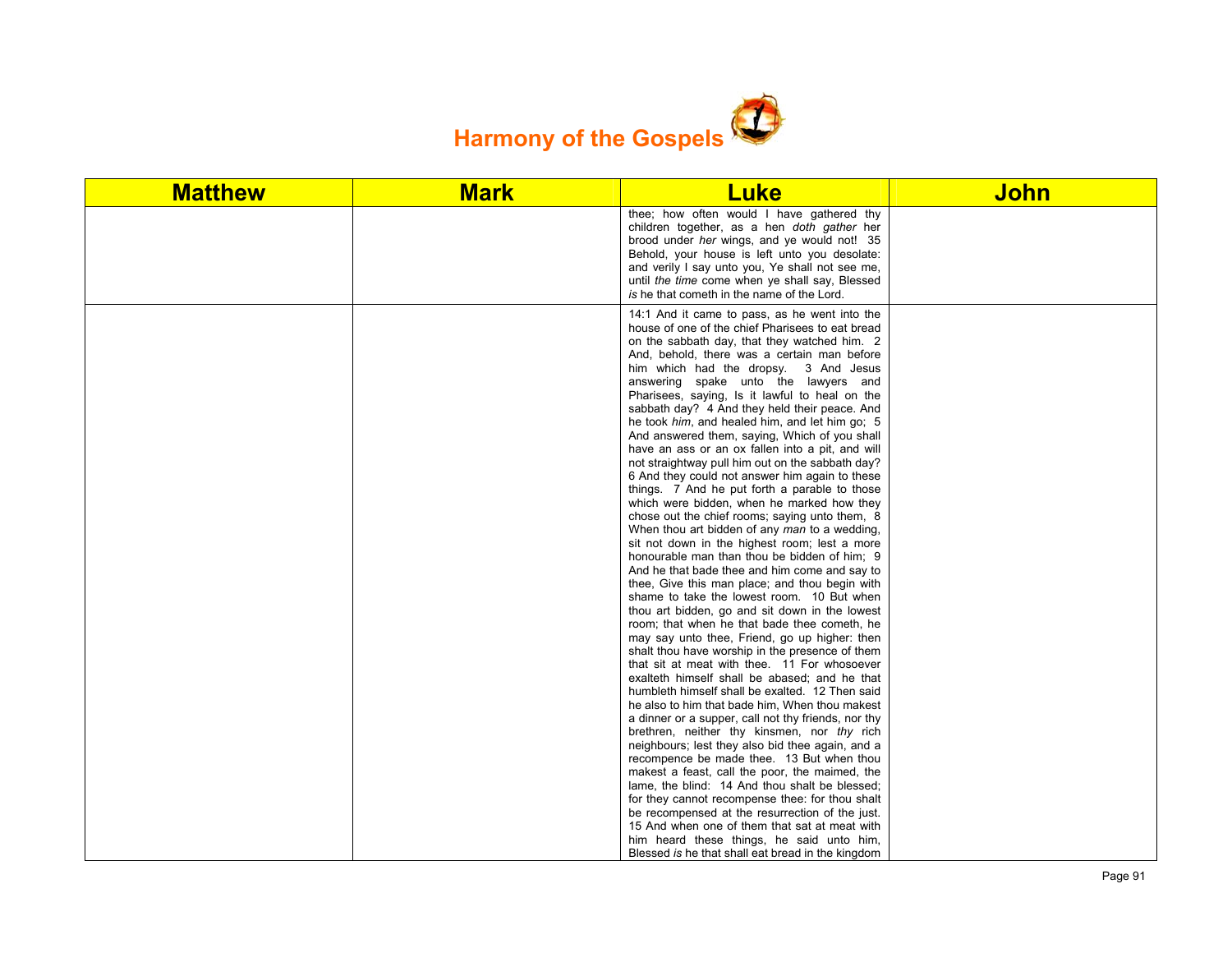

| <b>Matthew</b> | <b>Mark</b> | <b>Luke</b>                                                                                      | <b>John</b> |
|----------------|-------------|--------------------------------------------------------------------------------------------------|-------------|
|                |             | of God. 16 Then said he unto him, A certain                                                      |             |
|                |             | man made a great supper, and bade many: 17                                                       |             |
|                |             | And sent his servant at supper time to say to                                                    |             |
|                |             | them that were bidden, Come; for all things are                                                  |             |
|                |             | now ready. 18 And they all with one consent                                                      |             |
|                |             | began to make excuse. The first said unto him, I                                                 |             |
|                |             | have bought a piece of ground, and I must                                                        |             |
|                |             | needs go and see it: I pray thee have me                                                         |             |
|                |             | excused. 19 And another said, I have bought<br>five yoke of oxen, and I go to prove them: I pray |             |
|                |             | thee have me excused. 20 And another said, I                                                     |             |
|                |             | have married a wife, and therefore I cannot                                                      |             |
|                |             | come. 21 So that servant came, and shewed                                                        |             |
|                |             | his lord these things. Then the master of the                                                    |             |
|                |             | house being angry said to his servant. Go out                                                    |             |
|                |             | quickly into the streets and lanes of the city, and                                              |             |
|                |             | bring in hither the poor, and the maimed, and                                                    |             |
|                |             | the halt, and the blind. 22 And the servant said,                                                |             |
|                |             | Lord, it is done as thou hast commanded, and                                                     |             |
|                |             | yet there is room. 23 And the lord said unto the                                                 |             |
|                |             | servant. Go out into the highways and hedges,                                                    |             |
|                |             | and compel them to come in, that my house                                                        |             |
|                |             | may be filled. 24 For I say unto you, That none                                                  |             |
|                |             | of those men which were bidden shall taste of                                                    |             |
|                |             | my supper. 25 And there went great multitudes                                                    |             |
|                |             | with him: and he turned, and said unto them, 26                                                  |             |
|                |             | If any man come to me, and hate not his father,                                                  |             |
|                |             | and mother, and wife, and children, and<br>brethren, and sisters, yea, and his own life also,    |             |
|                |             | he cannot be my disciple. 27 And whosoever                                                       |             |
|                |             | doth not bear his cross, and come after me,                                                      |             |
|                |             | cannot be my disciple. 28 For which of you,                                                      |             |
|                |             | intending to build a tower, sitteth not down first,                                              |             |
|                |             | and counteth the cost, whether he have                                                           |             |
|                |             | sufficient to finish it? 29 Lest haply, after he                                                 |             |
|                |             | hath laid the foundation, and is not able to finish                                              |             |
|                |             | it, all that behold it begin to mock him, 30                                                     |             |
|                |             | Saying, This man began to build, and was not                                                     |             |
|                |             | able to finish. 31 Or what king, going to make                                                   |             |
|                |             | war against another king, sitteth not down first,                                                |             |
|                |             | and consulteth whether he be able with ten                                                       |             |
|                |             | thousand to meet him that cometh against him                                                     |             |
|                |             | with twenty thousand? 32 Or else, while the                                                      |             |
|                |             | other is yet a great way off, he sendeth an                                                      |             |
|                |             | ambassage, and desireth conditions of peace.                                                     |             |
|                |             | 33 So likewise, whosoever he be of you that                                                      |             |
|                |             | forsaketh not all that he hath, he cannot be my                                                  |             |
|                |             | disciple. 34 Salt is good: but if the salt have lost                                             |             |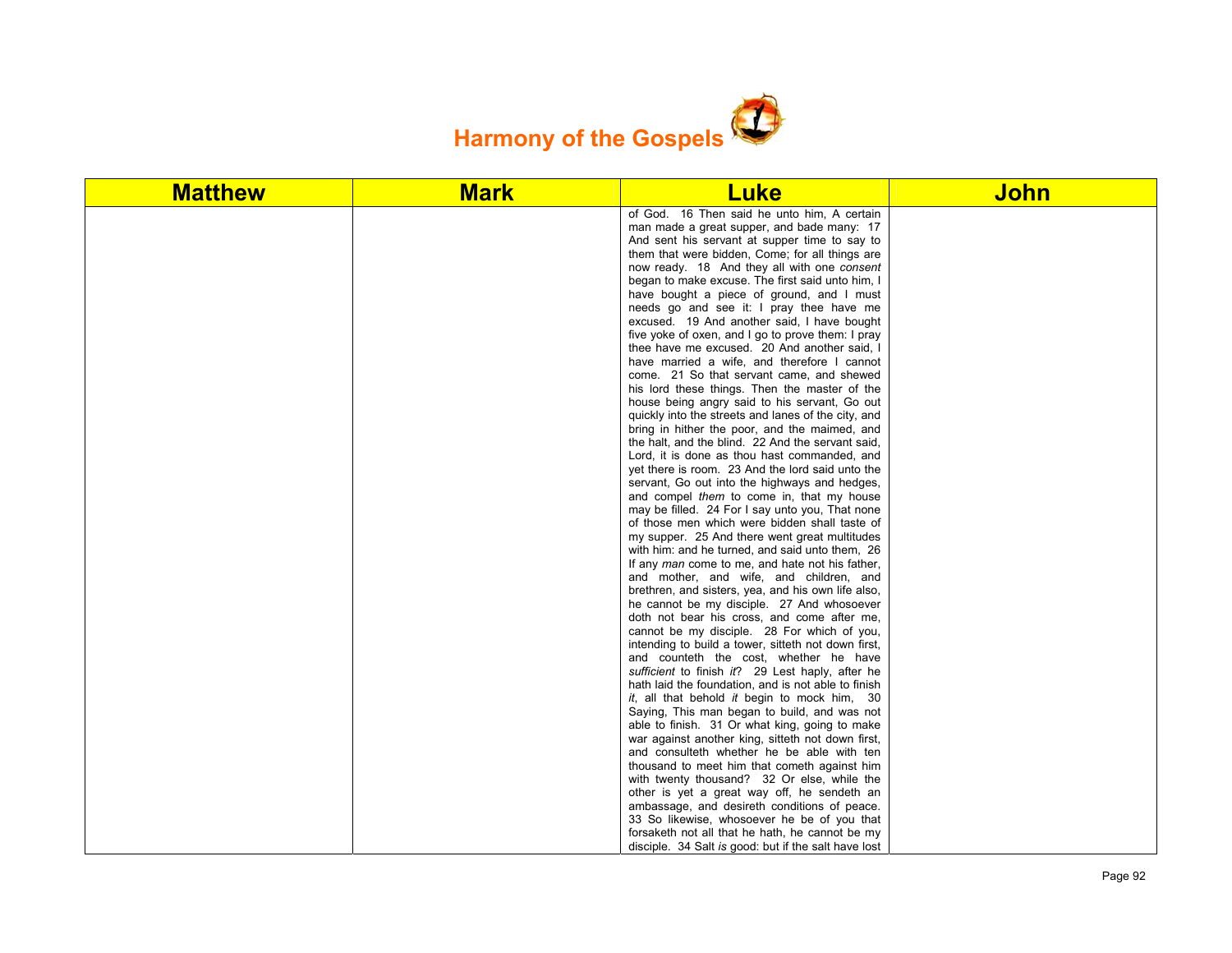

| <b>Matthew</b> | <b>Mark</b> | <b>Luke</b>                                                                                                                                                                                                                                                                                                                                                                                                                                                                                                                                                                                                                                                                                                                                                                                                                                                                                                                                                                                                                                                                                                                                                                                                                                                                                                                                                                                                                                                                                                                                                                                                                                                                                                                                                                                                                                                                 | <b>John</b> |
|----------------|-------------|-----------------------------------------------------------------------------------------------------------------------------------------------------------------------------------------------------------------------------------------------------------------------------------------------------------------------------------------------------------------------------------------------------------------------------------------------------------------------------------------------------------------------------------------------------------------------------------------------------------------------------------------------------------------------------------------------------------------------------------------------------------------------------------------------------------------------------------------------------------------------------------------------------------------------------------------------------------------------------------------------------------------------------------------------------------------------------------------------------------------------------------------------------------------------------------------------------------------------------------------------------------------------------------------------------------------------------------------------------------------------------------------------------------------------------------------------------------------------------------------------------------------------------------------------------------------------------------------------------------------------------------------------------------------------------------------------------------------------------------------------------------------------------------------------------------------------------------------------------------------------------|-------------|
|                |             | his savour, wherewith shall it be seasoned? 35<br>It is neither fit for the land, nor yet for the<br>dunghill; but men cast it out. He that hath ears to<br>hear, let him hear.                                                                                                                                                                                                                                                                                                                                                                                                                                                                                                                                                                                                                                                                                                                                                                                                                                                                                                                                                                                                                                                                                                                                                                                                                                                                                                                                                                                                                                                                                                                                                                                                                                                                                             |             |
|                |             | 15:1 Then drew near unto him all the publicans<br>and sinners for to hear him. 2 And the<br>Pharisees and scribes murmured, saying, This<br>man receiveth sinners, and eateth with them. 3<br>And he spake this parable unto them, saying, 4<br>What man of you, having an hundred sheep, if<br>he lose one of them, doth not leave the ninety<br>and nine in the wilderness, and go after that<br>which is lost, until he find it? 5 And when he<br>hath found it, he layeth it on his shoulders,<br>rejoicing. 6 And when he cometh home, he<br>calleth together his friends and neighbours,<br>saying unto them. Rejoice with me; for I have<br>found my sheep which was lost. 7 I say unto<br>you, that likewise joy shall be in heaven over<br>one sinner that repenteth, more than over ninety<br>and nine just persons, which need no<br>repentance. 8 Either what woman having ten<br>pieces of silver, if she lose one piece, doth not<br>light a candle, and sweep the house, and seek<br>diligently till she find it? 9 And when she hath<br>found it, she calleth her friends and her<br>neighbours together, saying, Rejoice with me;<br>for I have found the piece which I had lost. 10<br>Likewise, I say unto you, there is joy in the<br>presence of the angels of God over one sinner<br>that repenteth. 11 And he said, A certain man<br>had two sons: 12 And the younger of them said<br>to his father, Father, give me the portion of<br>goods that falleth to me. And he divided unto<br>them his living. 13 And not many days after the<br>younger son gathered all together, and took his<br>journey into a far country, and there wasted his<br>substance with riotous living. 14 And when he<br>had spent all, there arose a mighty famine in<br>that land; and he began to be in want. 15 And<br>he went and joined himself to a citizen of that |             |
|                |             | country; and he sent him into his fields to feed<br>swine. 16 And he would fain have filled his belly                                                                                                                                                                                                                                                                                                                                                                                                                                                                                                                                                                                                                                                                                                                                                                                                                                                                                                                                                                                                                                                                                                                                                                                                                                                                                                                                                                                                                                                                                                                                                                                                                                                                                                                                                                       |             |
|                |             | with the husks that the swine did eat: and no<br>man gave unto him. 17 And when he came to<br>himself, he said, How many hired servants of                                                                                                                                                                                                                                                                                                                                                                                                                                                                                                                                                                                                                                                                                                                                                                                                                                                                                                                                                                                                                                                                                                                                                                                                                                                                                                                                                                                                                                                                                                                                                                                                                                                                                                                                  |             |
|                |             | my father's have bread enough and to spare,<br>and I perish with hunger! 18 I will arise and go                                                                                                                                                                                                                                                                                                                                                                                                                                                                                                                                                                                                                                                                                                                                                                                                                                                                                                                                                                                                                                                                                                                                                                                                                                                                                                                                                                                                                                                                                                                                                                                                                                                                                                                                                                             |             |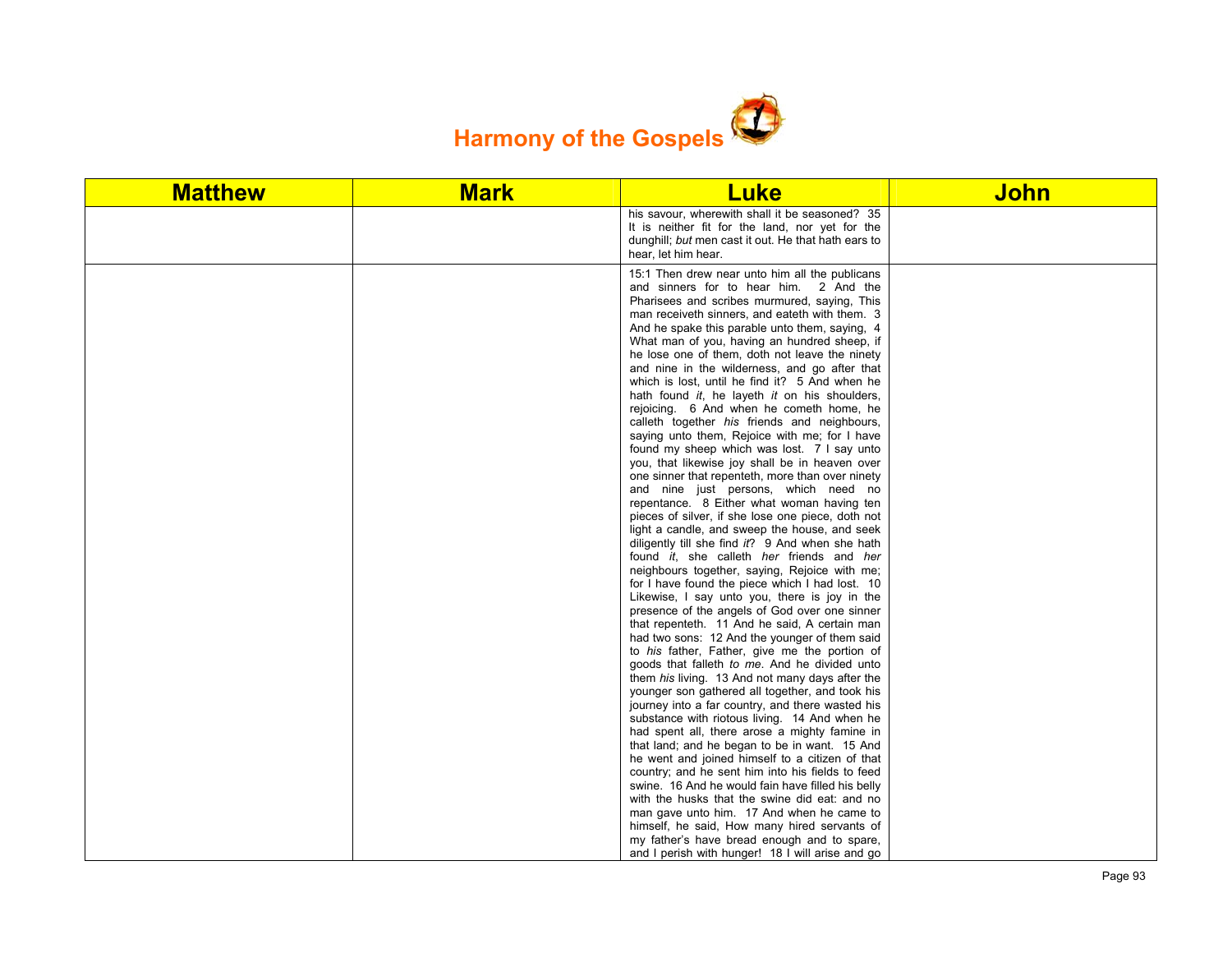

| <b>Matthew</b> | <b>Mark</b> | <b>Luke</b>                                                                                                                                                                                                                                                                                                                                                                                                                                                                                                                                                                                                                                                                                                                                                                                                                                                                                                                                                                                                                                                                                                                                                                                                                                                                                                                                                                                                                                  | <b>John</b> |
|----------------|-------------|----------------------------------------------------------------------------------------------------------------------------------------------------------------------------------------------------------------------------------------------------------------------------------------------------------------------------------------------------------------------------------------------------------------------------------------------------------------------------------------------------------------------------------------------------------------------------------------------------------------------------------------------------------------------------------------------------------------------------------------------------------------------------------------------------------------------------------------------------------------------------------------------------------------------------------------------------------------------------------------------------------------------------------------------------------------------------------------------------------------------------------------------------------------------------------------------------------------------------------------------------------------------------------------------------------------------------------------------------------------------------------------------------------------------------------------------|-------------|
|                |             | to my father, and will say unto him, Father, I<br>have sinned against heaven, and before thee,<br>19 And am no more worthy to be called thy son:<br>make me as one of thy hired servants. 20 And<br>he arose, and came to his father. But when he<br>was yet a great way off, his father saw him, and<br>had compassion, and ran, and fell on his neck,<br>and kissed him. 21 And the son said unto him,<br>Father, I have sinned against heaven, and in thy<br>sight, and am no more worthy to be called thy<br>son. 22 But the father said to his servants,<br>Bring forth the best robe, and put it on him; and<br>put a ring on his hand, and shoes on his feet:<br>23 And bring hither the fatted calf, and kill it; and<br>let us eat, and be merry: 24 For this my son<br>was dead, and is alive again; he was lost, and is<br>found. And they began to be merry. 25 Now his<br>elder son was in the field: and as he came and<br>drew nigh to the house, he heard musick and<br>dancing. 26 And he called one of the servants,<br>and asked what these things meant. 27 And he<br>said unto him, Thy brother is come; and thy<br>father hath killed the fatted calf, because he<br>hath received him safe and sound. 28 And he<br>was angry, and would not go in: therefore came<br>his father out, and intreated him. 29 And he<br>answering said to his father, Lo, these many<br>years do I serve thee, neither transgressed I at |             |
|                |             | any time thy commandment: and yet thou never<br>gavest me a kid, that I might make merry with<br>my friends: 30 But as soon as this thy son was<br>come, which hath devoured thy living with<br>harlots, thou hast killed for him the fatted calf.<br>31 And he said unto him, Son, thou art ever with<br>me, and all that I have is thine. 32 It was meet<br>that we should make merry, and be glad: for this<br>thy brother was dead, and is alive again; and<br>was lost, and is found.                                                                                                                                                                                                                                                                                                                                                                                                                                                                                                                                                                                                                                                                                                                                                                                                                                                                                                                                                   |             |
|                |             | 16:1 And he said also unto his disciples, There<br>was a certain rich man, which had a steward;<br>and the same was accused unto him that he<br>had wasted his goods. 2 And he called him,<br>and said unto him, How is it that I hear this of<br>thee? give an account of thy stewardship; for<br>thou mayest be no longer steward. 3 Then the<br>steward said within himself, What shall I do? for<br>my lord taketh away from me the stewardship: I<br>cannot dig; to beg I am ashamed. 4 I am                                                                                                                                                                                                                                                                                                                                                                                                                                                                                                                                                                                                                                                                                                                                                                                                                                                                                                                                            |             |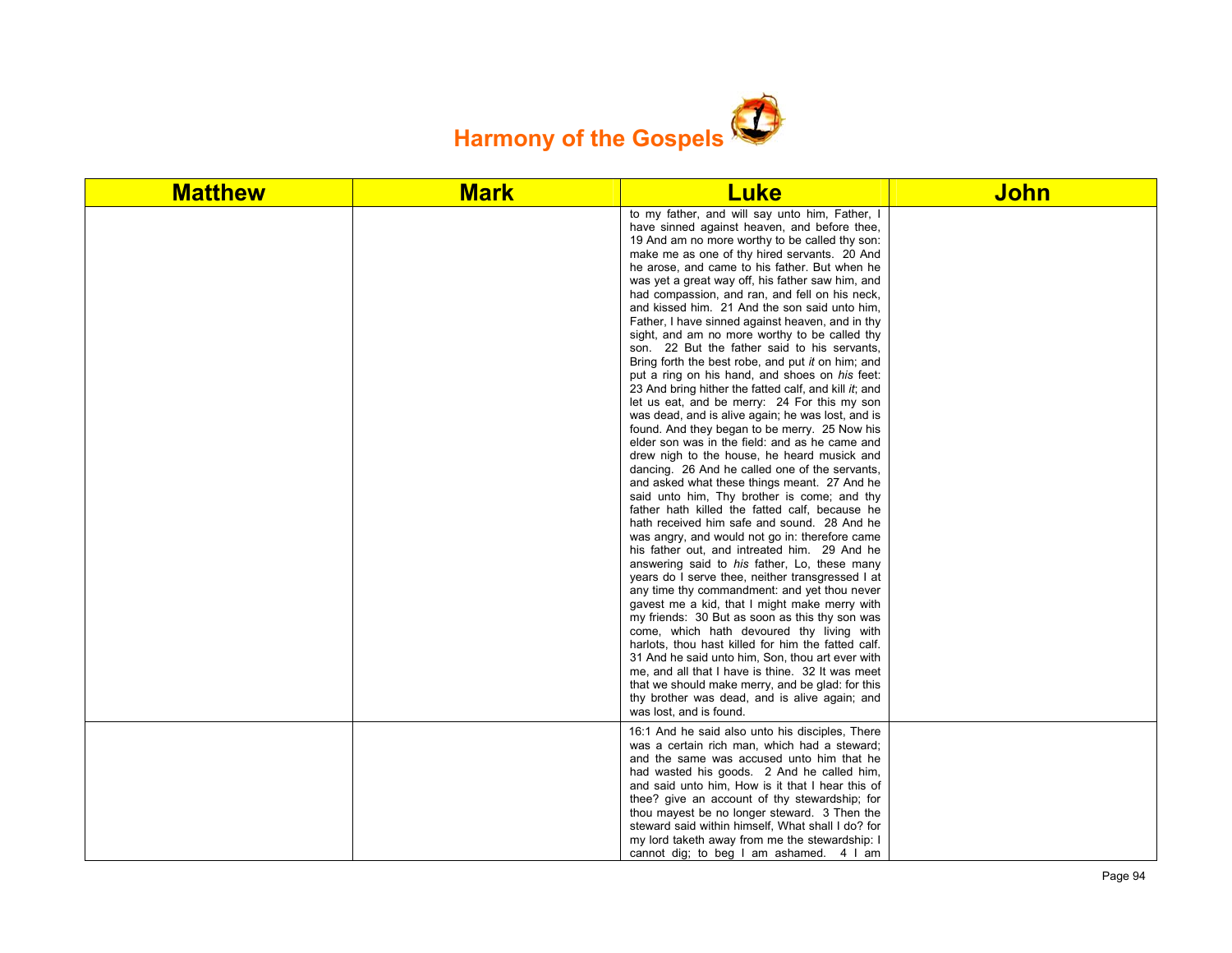

| <b>Matthew</b> | <b>Mark</b> | <b>Luke</b>                                                                                                                                                                                                                                                                                                                                                                                                                                                                                                                                                                                                                                                                                                                                                                                                                                                                                                                                                                                                                                                                                                                                                                                                                                                                                                                                                                                                                                                                                                                                                                                                                                                                                                                                                                                                                                                                                                                                                                                                                                                                                                                                                                                                  | <b>John</b> |
|----------------|-------------|--------------------------------------------------------------------------------------------------------------------------------------------------------------------------------------------------------------------------------------------------------------------------------------------------------------------------------------------------------------------------------------------------------------------------------------------------------------------------------------------------------------------------------------------------------------------------------------------------------------------------------------------------------------------------------------------------------------------------------------------------------------------------------------------------------------------------------------------------------------------------------------------------------------------------------------------------------------------------------------------------------------------------------------------------------------------------------------------------------------------------------------------------------------------------------------------------------------------------------------------------------------------------------------------------------------------------------------------------------------------------------------------------------------------------------------------------------------------------------------------------------------------------------------------------------------------------------------------------------------------------------------------------------------------------------------------------------------------------------------------------------------------------------------------------------------------------------------------------------------------------------------------------------------------------------------------------------------------------------------------------------------------------------------------------------------------------------------------------------------------------------------------------------------------------------------------------------------|-------------|
|                |             | resolved what to do, that, when I am put out of<br>the stewardship, they may receive me into their<br>houses. 5 So he called every one of his lord's<br>debtors <i>unto him</i> , and said unto the first, How<br>much owest thou unto my lord? 6 And he said,<br>An hundred measures of oil. And he said unto<br>him, Take thy bill, and sit down quickly, and<br>write fifty. 7 Then said he to another, And how<br>much owest thou? And he said, An hundred<br>measures of wheat. And he said unto him, Take<br>thy bill, and write fourscore. 8 And the lord<br>commended the unjust steward, because he<br>had done wisely: for the children of this world<br>are in their generation wiser than the children of<br>light. 9 And I say unto you, Make to yourselves<br>friends of the mammon of unrighteousness;<br>that, when ye fail, they may receive you into<br>everlasting habitations. 10 He that is faithful in<br>that which is least is faithful also in much: and<br>he that is unjust in the least is unjust also in<br>much. 11 If therefore ye have not been faithful<br>in the unrighteous mammon, who will commit to<br>your trust the true riches? 12 And if ye have not<br>been faithful in that which is another man's, who<br>shall give you that which is your own? 13 No<br>servant can serve two masters: for either he will<br>hate the one, and love the other; or else he will<br>hold to the one, and despise the other. Ye<br>cannot serve God and mammon. 14 And the<br>Pharisees also, who were covetous, heard all<br>these things: and they derided him. 15 And he<br>said unto them, Ye are they which justify<br>yourselves before men; but God knoweth your<br>hearts: for that which is highly esteemed among<br>men is abomination in the sight of God. 1 The<br>law and the prophets were until John: since that<br>time the kingdom of God is preached, and every<br>man presseth into it. 17 And it is easier for<br>heaven and earth to pass, than one tittle of the<br>law to fail. 18 Whosoever putteth away his wife,<br>and marrieth another, committeth adultery: and<br>whosoever marrieth her that is put away from<br>her husband committeth adultery. |             |
|                |             | 16:19 There was a certain rich man, which was<br>clothed in purple and fine linen, and fared<br>sumptuously every day: 20 And there was a<br>certain beggar named Lazarus, which was laid<br>at his gate, full of sores, 21 And desiring to be                                                                                                                                                                                                                                                                                                                                                                                                                                                                                                                                                                                                                                                                                                                                                                                                                                                                                                                                                                                                                                                                                                                                                                                                                                                                                                                                                                                                                                                                                                                                                                                                                                                                                                                                                                                                                                                                                                                                                               |             |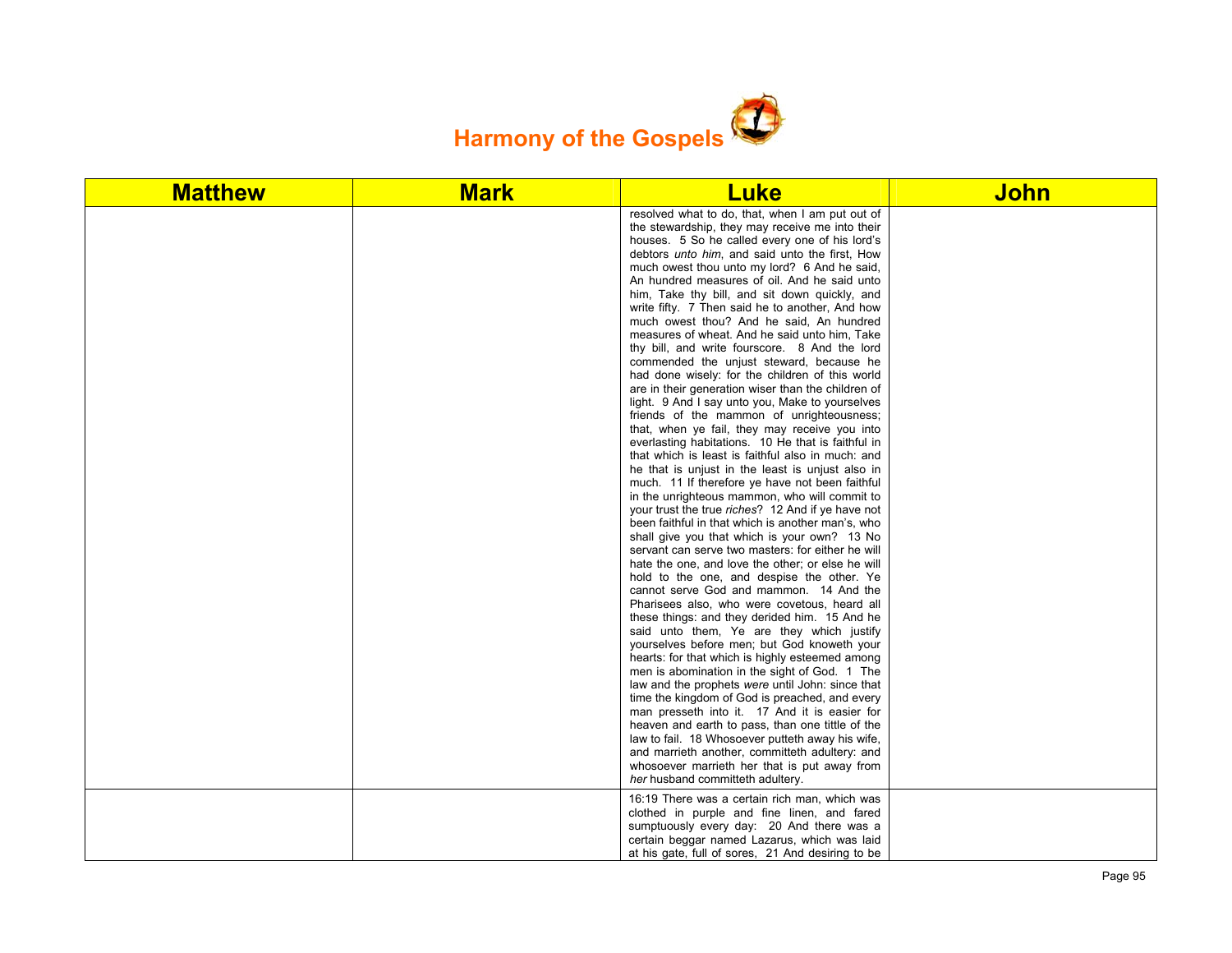

| <b>Matthew</b> | <b>Mark</b> | <b>Luke</b>                                                                                                                                                                                                                                                                                                                                                                                                                                                                                                                                                                                                                                                                                                                                                                                                                                                                                                                                                                                                                                                                                                                                                                                                                                                                                                                                                                                                                                                                                                                                       | <b>John</b> |
|----------------|-------------|---------------------------------------------------------------------------------------------------------------------------------------------------------------------------------------------------------------------------------------------------------------------------------------------------------------------------------------------------------------------------------------------------------------------------------------------------------------------------------------------------------------------------------------------------------------------------------------------------------------------------------------------------------------------------------------------------------------------------------------------------------------------------------------------------------------------------------------------------------------------------------------------------------------------------------------------------------------------------------------------------------------------------------------------------------------------------------------------------------------------------------------------------------------------------------------------------------------------------------------------------------------------------------------------------------------------------------------------------------------------------------------------------------------------------------------------------------------------------------------------------------------------------------------------------|-------------|
|                |             | fed with the crumbs which fell from the rich<br>man's table: moreover the dogs came and licked<br>his sores. 22 And it came to pass, that the<br>beggar died, and was carried by the angels into<br>Abraham's bosom: the rich man also died, and<br>was buried; 23 And in hell he lift up his eyes,<br>being in torments, and seeth Abraham afar off,<br>and Lazarus in his bosom. 24 And he cried and<br>said, Father Abraham, have mercy on me, and<br>send Lazarus, that he may dip the tip of his<br>finger in water, and cool my tongue; for I am<br>tormented in this flame. 25 But Abraham said,<br>Son, remember that thou in thy lifetime<br>receivedst thy good things, and likewise Lazarus<br>evil things: but now he is comforted, and thou art<br>tormented. 26 And beside all this, between us<br>and you there is a great gulf fixed: so that they<br>which would pass from hence to you cannot;<br>neither can they pass to us, that would come<br>from thence. 27 Then he said, I pray thee<br>therefore, father, that thou wouldest send him to<br>my father's house: 28 For I have five brethren;<br>that he may testify unto them, lest they also<br>come into this place of torment. 29 Abraham<br>saith unto him, They have Moses and the<br>prophets; let them hear them. 30 And he said,<br>Nay, father Abraham: but if one went unto them<br>from the dead, they will repent. 31 And he said<br>unto him, If they hear not Moses and the<br>prophets, neither will they be persuaded, though<br>one rose from the dead. |             |
|                |             | 17:1 Then said he unto the disciples, It is<br>impossible but that offences will come: but woe<br>unto him, through whom they come! 2 It were<br>better for him that a millstone were hanged<br>about his neck, and he cast into the sea, than<br>that he should offend one of these little ones. 3<br>Take heed to yourselves: If thy brother trespass<br>against thee, rebuke him; and if he repent,<br>forgive him. 4 And if he trespass against thee<br>seven times in a day, and seven times in a day<br>turn again to thee, saying, I repent; thou shalt<br>forgive him. 5 And the apostles said unto the<br>Lord, Increase our faith. 6 And the Lord said, If<br>ye had faith as a grain of mustard seed, ye<br>might say unto this sycamine tree, Be thou<br>plucked up by the root, and be thou planted in<br>the sea; and it should obey you. 7 But which of                                                                                                                                                                                                                                                                                                                                                                                                                                                                                                                                                                                                                                                                            |             |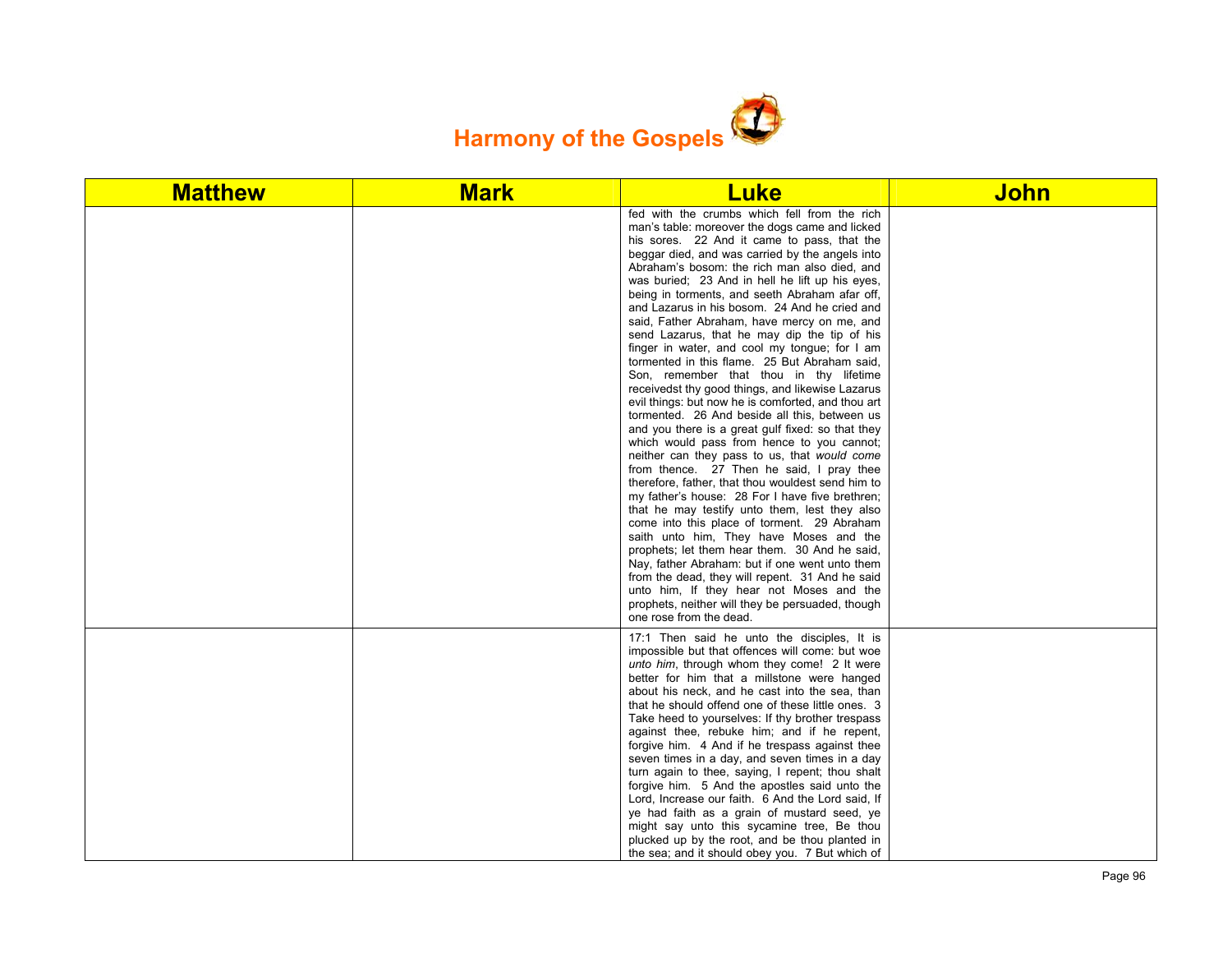

| <b>Matthew</b> | <b>Mark</b> | <b>Luke</b>                                                                                                                                                                                                                                                                                                                                                                                                                                                                                                                                                                                                           | <b>John</b>                                                                                                                                                                                                                                                                                                                                                                                                                                                                                                                                                                                                                                                                                                                                                                                                                                                                                                                                                                                                                                                                                                                                                                                                                                                                                                                                                                                                                                                                                                                                                                                                                                                                                                                                                    |
|----------------|-------------|-----------------------------------------------------------------------------------------------------------------------------------------------------------------------------------------------------------------------------------------------------------------------------------------------------------------------------------------------------------------------------------------------------------------------------------------------------------------------------------------------------------------------------------------------------------------------------------------------------------------------|----------------------------------------------------------------------------------------------------------------------------------------------------------------------------------------------------------------------------------------------------------------------------------------------------------------------------------------------------------------------------------------------------------------------------------------------------------------------------------------------------------------------------------------------------------------------------------------------------------------------------------------------------------------------------------------------------------------------------------------------------------------------------------------------------------------------------------------------------------------------------------------------------------------------------------------------------------------------------------------------------------------------------------------------------------------------------------------------------------------------------------------------------------------------------------------------------------------------------------------------------------------------------------------------------------------------------------------------------------------------------------------------------------------------------------------------------------------------------------------------------------------------------------------------------------------------------------------------------------------------------------------------------------------------------------------------------------------------------------------------------------------|
|                |             | you, having a servant plowing or feeding cattle,<br>will say unto him by and by, when he is come<br>from the field, Go and sit down to meat? 8 And<br>will not rather say unto him, Make ready<br>wherewith I may sup, and gird thyself, and serve<br>me, till I have eaten and drunken; and afterward<br>thou shalt eat and drink? 9 Doth he thank that<br>servant because he did the things that were<br>commanded him? I trow not. 10 So likewise ye.<br>when ye shall have done all those things which<br>are commanded you, say, We are unprofitable<br>servants: we have done that which was our duty<br>to do. |                                                                                                                                                                                                                                                                                                                                                                                                                                                                                                                                                                                                                                                                                                                                                                                                                                                                                                                                                                                                                                                                                                                                                                                                                                                                                                                                                                                                                                                                                                                                                                                                                                                                                                                                                                |
|                |             |                                                                                                                                                                                                                                                                                                                                                                                                                                                                                                                                                                                                                       | 11:1 Now a certain man was sick, named<br>Lazarus, of Bethany, the town of Mary and her<br>sister Martha. 2 (It was that Mary which<br>anointed the Lord with ointment, and wiped his<br>feet with her hair, whose brother Lazarus was<br>sick.) 3 Therefore his sisters sent unto him,<br>saying, Lord, behold, he whom thou lovest is<br>sick. 4 When Jesus heard that, he said, This<br>sickness is not unto death, but for the glory of<br>God, that the Son of God might be glorified<br>thereby. 5 Now Jesus loved Martha, and her<br>sister, and Lazarus. 6 When he had heard<br>therefore that he was sick, he abode two days<br>still in the same place where he was. 7 Then<br>after that saith he to his disciples, Let us go into<br>Judaea again. 8 His disciples say unto him,<br>Master, the Jews of late sought to stone thee;<br>and goest thou thither again? 9 Jesus<br>answered, Are there not twelve hours in the<br>day? If any man walk in the day, he stumbleth<br>not, because he seeth the light of this world. 10<br>But if a man walk in the night, he stumbleth,<br>because there is no light in him. 11 These<br>things said he: and after that he saith unto<br>them, Our friend Lazarus sleepeth; but I go, that<br>I may awake him out of sleep. 12 Then said his<br>disciples, Lord, if he sleep, he shall do well. 13<br>Howbeit Jesus spake of his death: but they<br>thought that he had spoken of taking of rest in<br>sleep. 14 Then said Jesus unto them plainly,<br>Lazarus is dead. 15 And I am glad for your<br>sakes that I was not there, to the intent ye may<br>believe; nevertheless let us go unto him. 16<br>Then said Thomas, which is called Didymus,<br>unto his fellowdisciples, Let us also go, that we |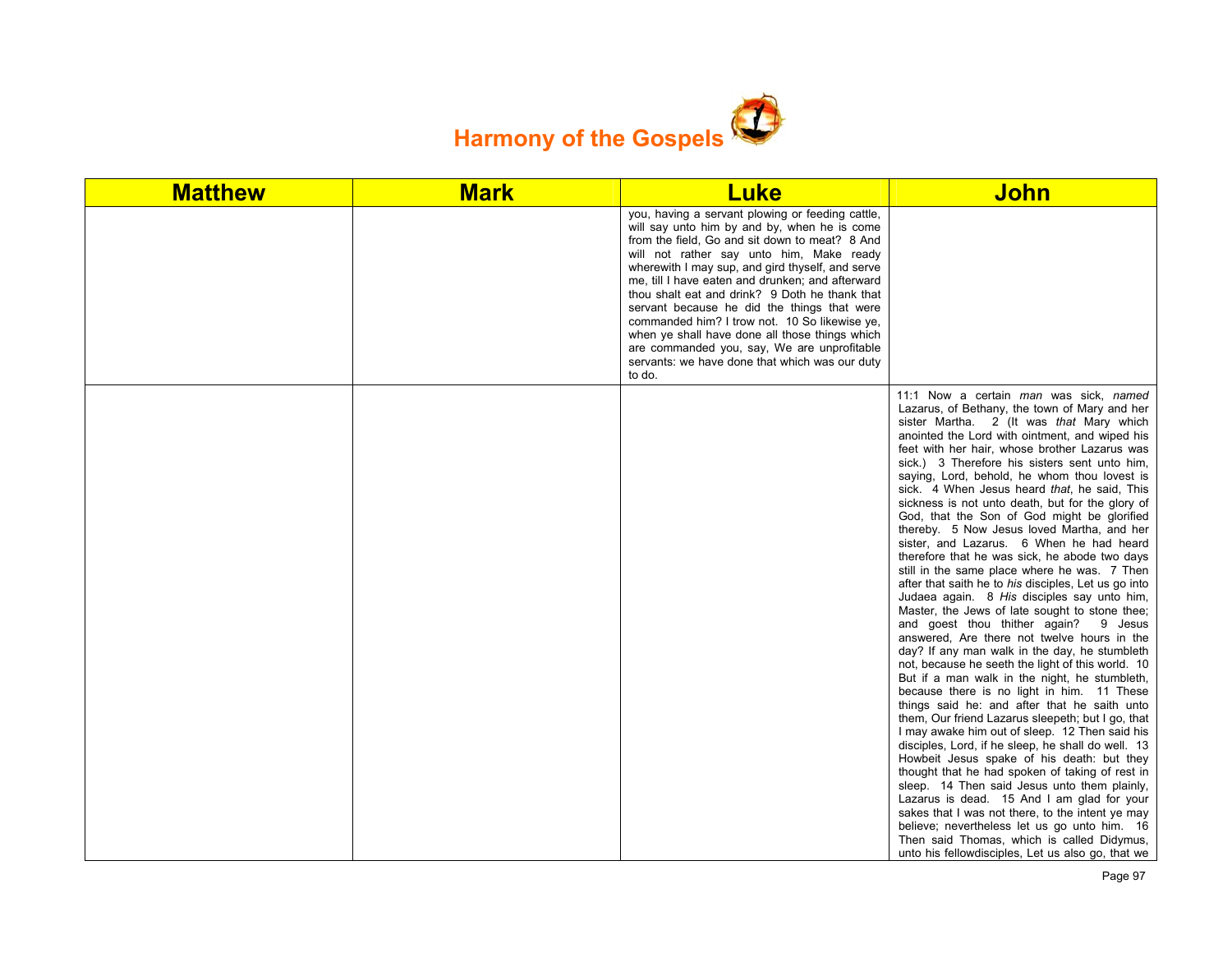

| <b>Matthew</b> | <b>Mark</b> | <b>Luke</b> | <u>John</u>                                                                                                                                                                                                                                                                                                                                                                                                                                                                                                                                                                                                                                                                                                                                                                                                                                                                                                                                                                                                                                                                                                                                                                                                                                                                                                                                                                                                                                                                                                                                                                                                                                                                                                                                                                                                                                                                                                                                                                                                                                                                                                                                                                                                                                                                                  |
|----------------|-------------|-------------|----------------------------------------------------------------------------------------------------------------------------------------------------------------------------------------------------------------------------------------------------------------------------------------------------------------------------------------------------------------------------------------------------------------------------------------------------------------------------------------------------------------------------------------------------------------------------------------------------------------------------------------------------------------------------------------------------------------------------------------------------------------------------------------------------------------------------------------------------------------------------------------------------------------------------------------------------------------------------------------------------------------------------------------------------------------------------------------------------------------------------------------------------------------------------------------------------------------------------------------------------------------------------------------------------------------------------------------------------------------------------------------------------------------------------------------------------------------------------------------------------------------------------------------------------------------------------------------------------------------------------------------------------------------------------------------------------------------------------------------------------------------------------------------------------------------------------------------------------------------------------------------------------------------------------------------------------------------------------------------------------------------------------------------------------------------------------------------------------------------------------------------------------------------------------------------------------------------------------------------------------------------------------------------------|
|                |             |             | may die with him. 17 Then when Jesus came,<br>he found that he had lain in the grave four days<br>already. 18 Now Bethany was nigh unto<br>Jerusalem, about fifteen furlongs off: 19 And<br>many of the Jews came to Martha and Mary, to<br>comfort them concerning their brother. 20 Then<br>Martha, as soon as she heard that Jesus was<br>coming, went and met him: but Mary sat <i>still</i> in<br>the house. 21 Then said Martha unto Jesus,<br>Lord, if thou hadst been here, my brother had<br>not died. 22 But I know, that even now,<br>whatsoever thou wilt ask of God, God will give it<br>thee. 23 Jesus saith unto her, Thy brother shall<br>rise again. 24 Martha saith unto him, I know<br>that he shall rise again in the resurrection at the<br>last day. 25 Jesus said unto her, I am the<br>resurrection, and the life: he that believeth in<br>me, though he were dead, yet shall he live: 26<br>And whosoever liveth and believeth in me shall<br>never die. Believest thou this? 27 She saith<br>unto him, Yea, Lord: I believe that thou art the<br>Christ, the Son of God, which should come into<br>the world. 28 And when she had so said, she<br>went her way, and called Mary her sister<br>secretly, saying, The Master is come, and<br>calleth for thee. 29 As soon as she heard that,<br>she arose quickly, and came unto him. 30 Now<br>Jesus was not yet come into the town, but was<br>in that place where Martha met him. 31 The<br>Jews then which were with her in the house,<br>and comforted her, when they saw Mary, that<br>she rose up hastily and went out, followed her,<br>saying, She goeth unto the grave to weep there.<br>32 Then when Mary was come where Jesus<br>was, and saw him, she fell down at his feet,<br>saying unto him, Lord, if thou hadst been here,<br>my brother had not died. 33 When Jesus<br>therefore saw her weeping, and the Jews also<br>weeping which came with her, he groaned in<br>the spirit, and was troubled, 34 And said,<br>Where have ye laid him? They said unto him,<br>Lord, come and see. 35 Jesus wept. 36 Then<br>said the Jews, Behold how he loved him! 37<br>And some of them said, Could not this man,<br>which opened the eyes of the blind, have<br>caused that even this man should not have |
|                |             |             | died? 38 Jesus therefore again groaning in<br>himself cometh to the grave. It was a cave, and                                                                                                                                                                                                                                                                                                                                                                                                                                                                                                                                                                                                                                                                                                                                                                                                                                                                                                                                                                                                                                                                                                                                                                                                                                                                                                                                                                                                                                                                                                                                                                                                                                                                                                                                                                                                                                                                                                                                                                                                                                                                                                                                                                                                |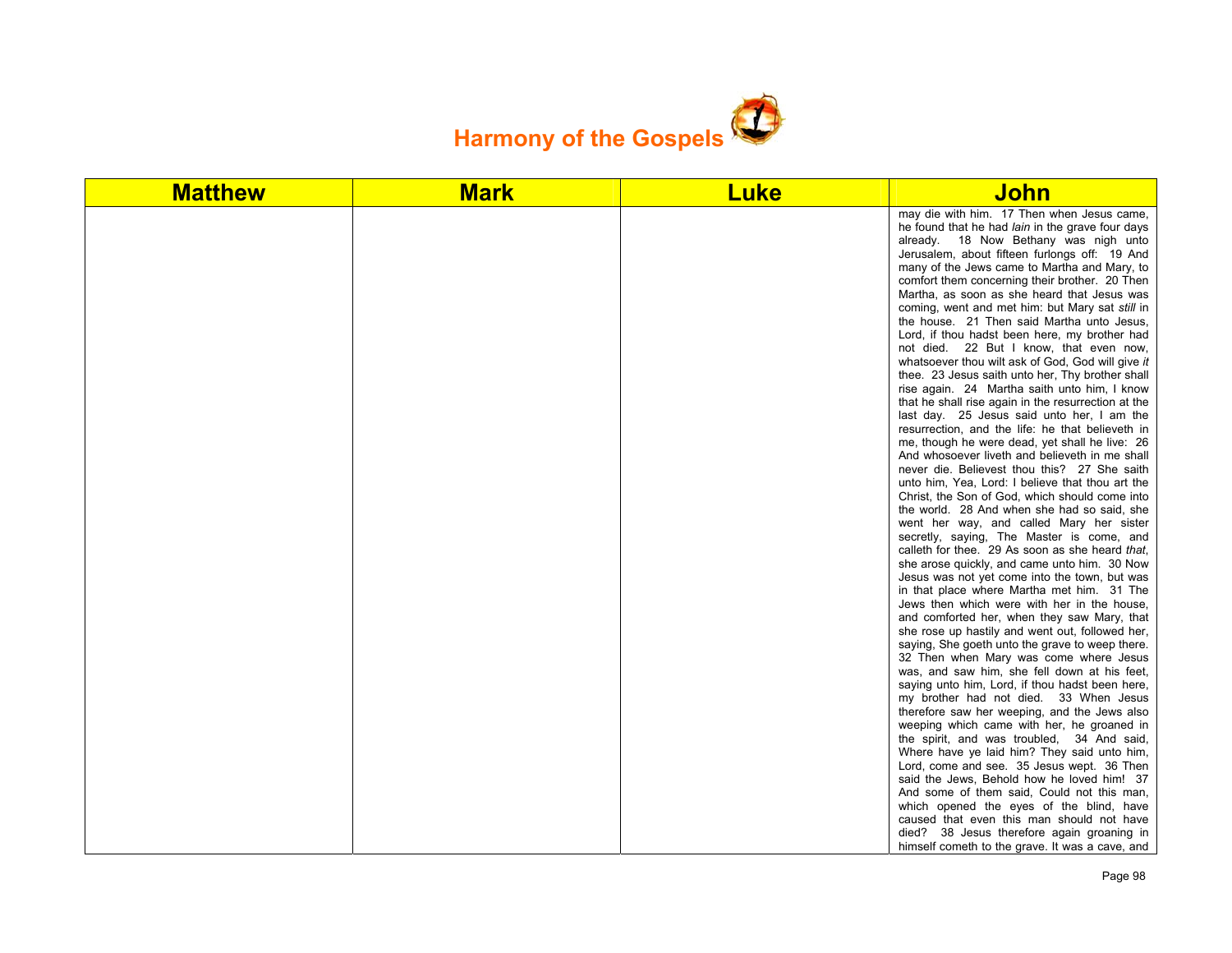

| <b>Matthew</b> | <b>Mark</b> | <b>Luke</b>                                                                                      | <b>John</b>                                                                                                                                                                                                                                                                                                                                                                                                                                                                                                                                                                                                                                                                                                                                                                                                                                                                                                                                                                                                                                                                                                                                                                                                                                                                                                                                                                                                                                                                                                                                                                                                                                                                                                                                                                                                                                                                                                                                                                                                                                                                                                                                                                                                                                                 |
|----------------|-------------|--------------------------------------------------------------------------------------------------|-------------------------------------------------------------------------------------------------------------------------------------------------------------------------------------------------------------------------------------------------------------------------------------------------------------------------------------------------------------------------------------------------------------------------------------------------------------------------------------------------------------------------------------------------------------------------------------------------------------------------------------------------------------------------------------------------------------------------------------------------------------------------------------------------------------------------------------------------------------------------------------------------------------------------------------------------------------------------------------------------------------------------------------------------------------------------------------------------------------------------------------------------------------------------------------------------------------------------------------------------------------------------------------------------------------------------------------------------------------------------------------------------------------------------------------------------------------------------------------------------------------------------------------------------------------------------------------------------------------------------------------------------------------------------------------------------------------------------------------------------------------------------------------------------------------------------------------------------------------------------------------------------------------------------------------------------------------------------------------------------------------------------------------------------------------------------------------------------------------------------------------------------------------------------------------------------------------------------------------------------------------|
|                |             | 17:11 And it came to pass, as he went to                                                         | a stone lay upon it. 39 Jesus said, Take ye<br>away the stone. Martha, the sister of him that<br>was dead, saith unto him, Lord, by this time he<br>stinketh: for he hath been dead four days. 40<br>Jesus saith unto her, Said I not unto thee, that,<br>if thou wouldest believe, thou shouldest see the<br>glory of God? 41 Then they took away the<br>stone from the place where the dead was laid.<br>And Jesus lifted up his eyes, and said, Father, I<br>thank thee that thou hast heard me. 42 And I<br>knew that thou hearest me always: but because<br>of the people which stand by I said it, that they<br>may believe that thou hast sent me. 43 And<br>when he thus had spoken, he cried with a loud<br>voice, Lazarus, come forth. 44 And he that was<br>dead came forth, bound hand and foot with<br>graveclothes: and his face was bound about<br>with a napkin. Jesus saith unto them, Loose<br>him, and let him go. 45 Then many of the Jews<br>which came to Mary, and had seen the things<br>which Jesus did, believed on him. 46 But some<br>of them went their ways to the Pharisees, and<br>told them what things Jesus had done. 47 Then<br>gathered the chief priests and the Pharisees a<br>council, and said, What do we? for this man<br>doeth many miracles. 48 If we let him thus<br>alone, all men will believe on him: and the<br>Romans shall come and take away both our<br>place and nation. 49 And one of them, named<br>Caiaphas, being the high priest that same year,<br>said unto them, Ye know nothing at all, 50 Nor<br>consider that it is expedient for us, that one man<br>should die for the people, and that the whole<br>nation perish not. 51 And this spake he not of<br>himself: but being high priest that year, he<br>prophesied that Jesus should die for that nation;<br>52 And not for that nation only, but that also he<br>should gather together in one the children of<br>God that were scattered abroad. 53 Then from<br>that day forth they took counsel together for to<br>put him to death. 54 Jesus therefore walked no<br>more openly among the Jews; but went thence<br>unto a country near to the wilderness, into a city<br>called Ephraim, and there continued with his<br>disciples. |
|                |             | Jerusalem, that he passed through the midst of<br>Samaria and Galilee. 12 And as he entered into |                                                                                                                                                                                                                                                                                                                                                                                                                                                                                                                                                                                                                                                                                                                                                                                                                                                                                                                                                                                                                                                                                                                                                                                                                                                                                                                                                                                                                                                                                                                                                                                                                                                                                                                                                                                                                                                                                                                                                                                                                                                                                                                                                                                                                                                             |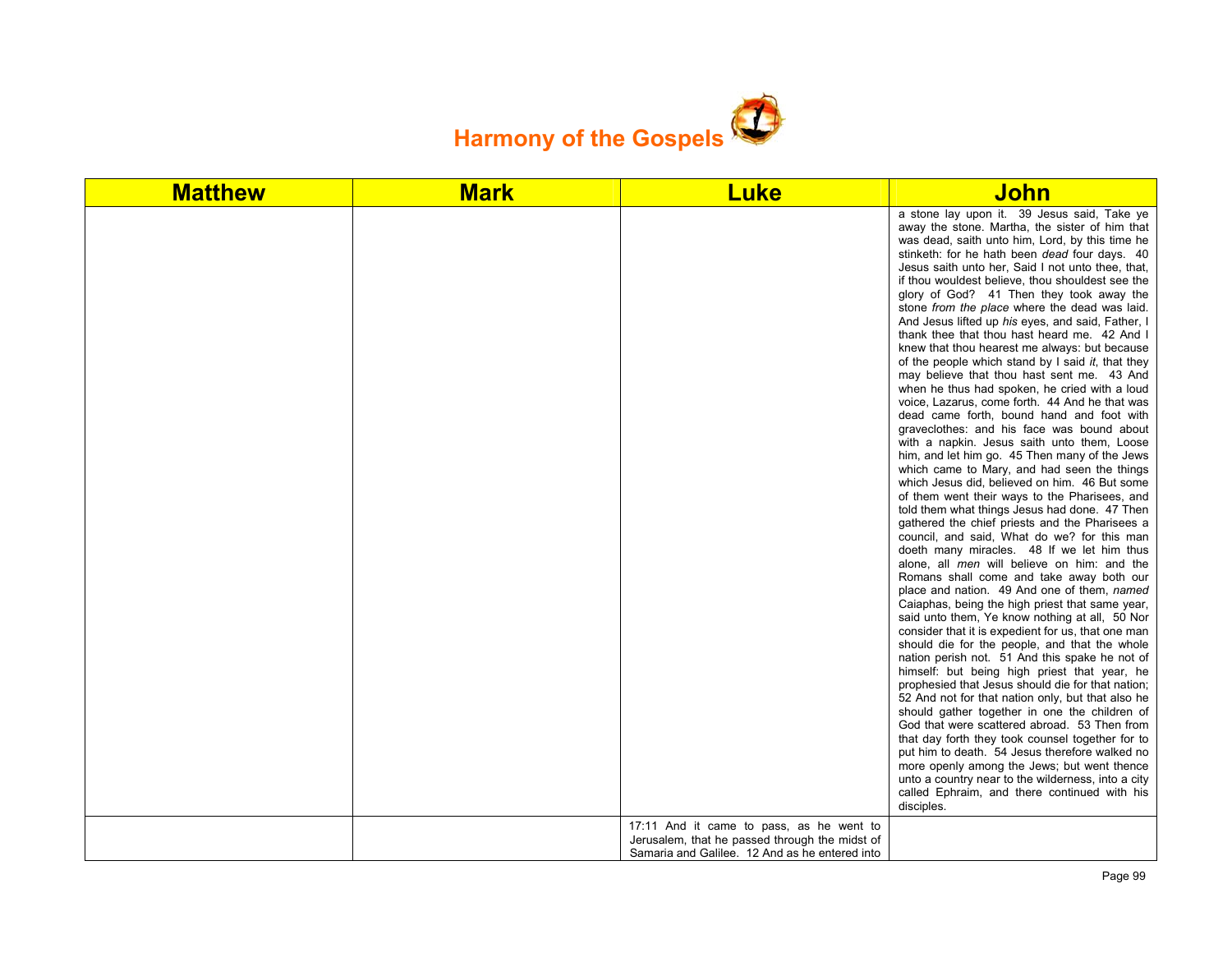

| <b>Matthew</b> | <b>Mark</b> | <b>Luke</b>                                                                                                                                                                                                                                                                                                                                                                                                                                                                                                                                                                                                                                                                                                                                                                                                                                                                                                                                                                                                                                                                                                                                                                                                                                                                                                                                                                                                                                                                                                                                                                                                                                       | <b>John</b> |
|----------------|-------------|---------------------------------------------------------------------------------------------------------------------------------------------------------------------------------------------------------------------------------------------------------------------------------------------------------------------------------------------------------------------------------------------------------------------------------------------------------------------------------------------------------------------------------------------------------------------------------------------------------------------------------------------------------------------------------------------------------------------------------------------------------------------------------------------------------------------------------------------------------------------------------------------------------------------------------------------------------------------------------------------------------------------------------------------------------------------------------------------------------------------------------------------------------------------------------------------------------------------------------------------------------------------------------------------------------------------------------------------------------------------------------------------------------------------------------------------------------------------------------------------------------------------------------------------------------------------------------------------------------------------------------------------------|-------------|
|                |             | a certain village, there met him ten men that<br>were lepers, which stood afar off: 13 And they<br>lifted up their voices, and said, Jesus, Master,<br>have mercy on us. 14 And when he saw them,<br>he said unto them, Go shew yourselves unto the<br>priests. And it came to pass, that, as they went,<br>they were cleansed. 15 And one of them, when<br>he saw that he was healed, turned back, and<br>with a loud voice glorified God, 16 And fell<br>down on his face at his feet, giving him thanks:<br>and he was a Samaritan. 17 And Jesus<br>answering said, Were there not ten cleansed?<br>but where are the nine? 18 There are not found<br>that returned to give glory to God, save this<br>stranger. 19 And he said unto him, Arise, go thy<br>way: thy faith hath made thee whole.                                                                                                                                                                                                                                                                                                                                                                                                                                                                                                                                                                                                                                                                                                                                                                                                                                                |             |
|                |             | 17:20 And when he was demanded of the<br>Pharisees, when the kingdom of God should<br>come, he answered them and said, The<br>kingdom of God cometh not with observation:<br>21 Neither shall they say, Lo here! or, lo there!<br>for, behold, the kingdom of God is within you.<br>22 And he said unto the disciples, The days will<br>come, when ye shall desire to see one of the<br>days of the Son of man, and ye shall not see it.<br>23 And they shall say to you, See here; or, see<br>there: go not after them, nor follow them. 24<br>For as the lightning, that lighteneth out of the<br>one part under heaven, shineth unto the other<br>part under heaven; so shall also the Son of man<br>be in his day. 25 But first must he suffer many<br>things, and be rejected of this generation. 26<br>And as it was in the days of Noe, so shall it be<br>also in the days of the Son of man. 27 They did<br>eat, they drank, they married wives, they were<br>given in marriage, until the day that Noe entered<br>into the ark, and the flood came, and destroyed<br>them all. 28 Likewise also as it was in the days<br>of Lot; they did eat, they drank, they bought,<br>they sold, they planted, they builded; 29 But the<br>same day that Lot went out of Sodom it rained<br>fire and brimstone from heaven, and destroyed<br>them all. 30 Even thus shall it be in the day<br>when the Son of man is revealed. 31 In that<br>day, he which shall be upon the housetop, and<br>his stuff in the house, let him not come down to<br>take it away: and he that is in the field, let him<br>likewise not return back. 32 Remember Lot's |             |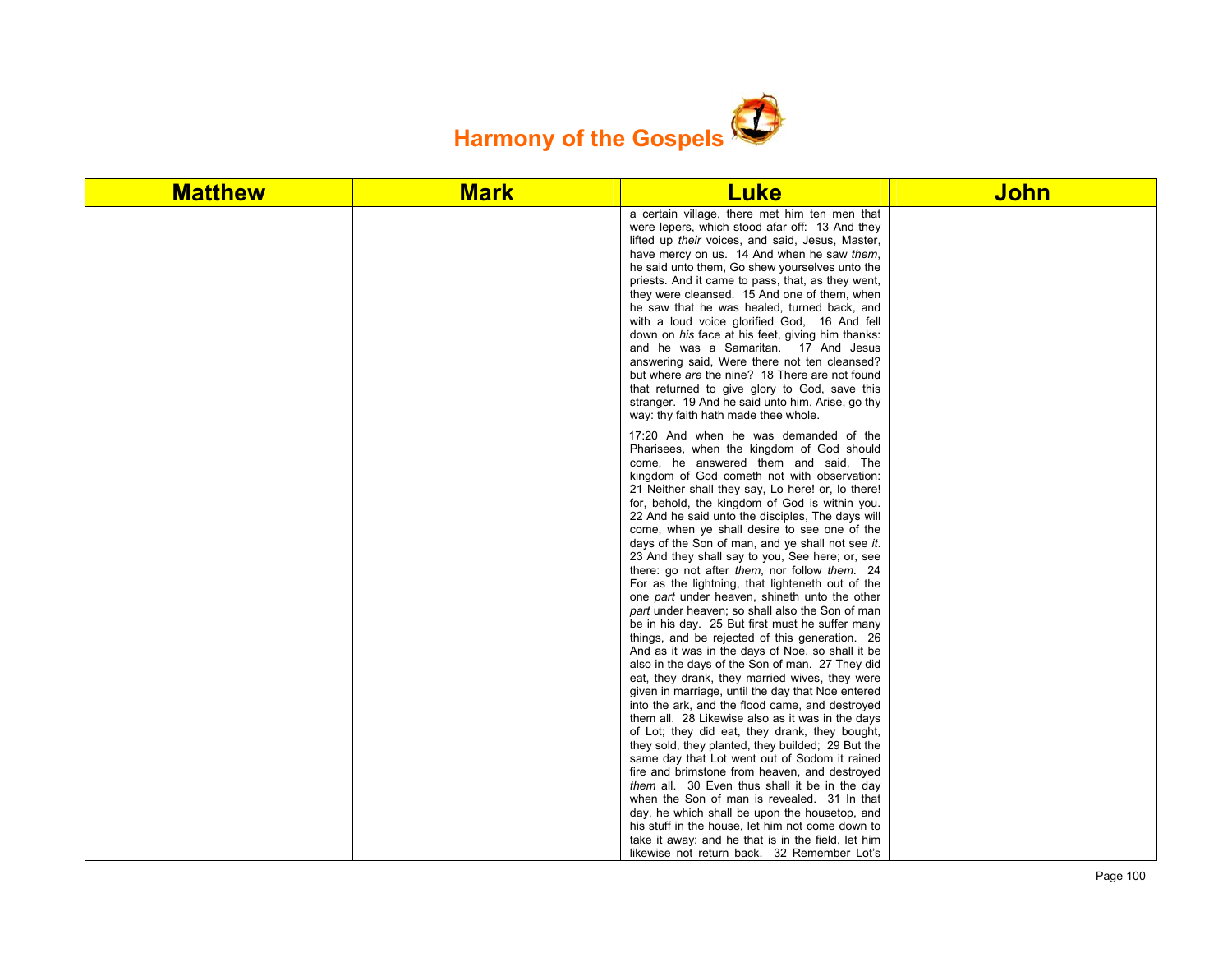

| <b>Matthew</b>                                | <b>Mark</b>                                    | <b>Luke</b>                                                                                                                                                                                                                                                                                                                                                                                                                                                                                                                                                                                                                                                                                                                                                                                                                                                                                                                                                                                                                                                                                                                                                                                                                                                                                                                                                                                                                                                                                                                                                                                                                                                                                                     | <b>John</b> |
|-----------------------------------------------|------------------------------------------------|-----------------------------------------------------------------------------------------------------------------------------------------------------------------------------------------------------------------------------------------------------------------------------------------------------------------------------------------------------------------------------------------------------------------------------------------------------------------------------------------------------------------------------------------------------------------------------------------------------------------------------------------------------------------------------------------------------------------------------------------------------------------------------------------------------------------------------------------------------------------------------------------------------------------------------------------------------------------------------------------------------------------------------------------------------------------------------------------------------------------------------------------------------------------------------------------------------------------------------------------------------------------------------------------------------------------------------------------------------------------------------------------------------------------------------------------------------------------------------------------------------------------------------------------------------------------------------------------------------------------------------------------------------------------------------------------------------------------|-------------|
|                                               |                                                | wife. 33 Whosoever shall seek to save his life<br>shall lose it; and whosoever shall lose his life<br>shall preserve it. 34 I tell you, in that night there<br>shall be two men in one bed; the one shall be<br>taken, and the other shall be left. 35 Two<br>women shall be grinding together; the one shall<br>be taken, and the other left. 36 Two men shall<br>be in the field: the one shall be taken, and the<br>other left. 37 And they answered and said unto<br>him, Where, Lord? And he said unto them,<br>Wheresoever the body is, thither will the eagles<br>be gathered together.                                                                                                                                                                                                                                                                                                                                                                                                                                                                                                                                                                                                                                                                                                                                                                                                                                                                                                                                                                                                                                                                                                                  |             |
|                                               |                                                | 18:1 And he spake a parable unto them to this<br>end, that men ought always to pray, and not to<br>faint; 2 Saying, There was in a city a judge,<br>which feared not God, neither regarded man: 3<br>And there was a widow in that city; and she<br>came unto him, saying, Avenge me of mine<br>adversary. 4 And he would not for a while: but<br>afterward he said within himself, Though I fear<br>not God, nor regard man; 5 Yet because this<br>widow troubleth me, I will avenge her, lest by<br>her continual coming she weary me. 6 And the<br>Lord said, Hear what the unjust judge saith. 7<br>And shall not God avenge his own elect, which<br>cry day and night unto him, though he bear long<br>with them? 8 I tell you that he will avenge them<br>speedily. Nevertheless when the Son of man<br>cometh, shall he find faith on the earth? 9 And<br>he spake this parable unto certain which trusted<br>in themselves that they were righteous, and<br>despised others: 10 Two men went up into the<br>temple to pray; the one a Pharisee, and the<br>other a publican. 11 The Pharisee stood and<br>prayed thus with himself, God, I thank thee, that<br>I am not as other men are, extortioners, unjust,<br>adulterers, or even as this publican. 12 I fast<br>twice in the week, I give tithes of all that I<br>possess. 13 And the publican, standing afar off,<br>would not lift up so much as his eyes unto<br>heaven, but smote upon his breast, saying, God<br>be merciful to me a sinner. 14 I tell you, this<br>man went down to his house justified rather<br>than the other: for every one that exalteth<br>himself shall be abased; and he that humbleth<br>himself shall be exalted. |             |
| 19:1 And it came to pass, that when Jesus had | 10:1 And he arose from thence, and cometh into |                                                                                                                                                                                                                                                                                                                                                                                                                                                                                                                                                                                                                                                                                                                                                                                                                                                                                                                                                                                                                                                                                                                                                                                                                                                                                                                                                                                                                                                                                                                                                                                                                                                                                                                 |             |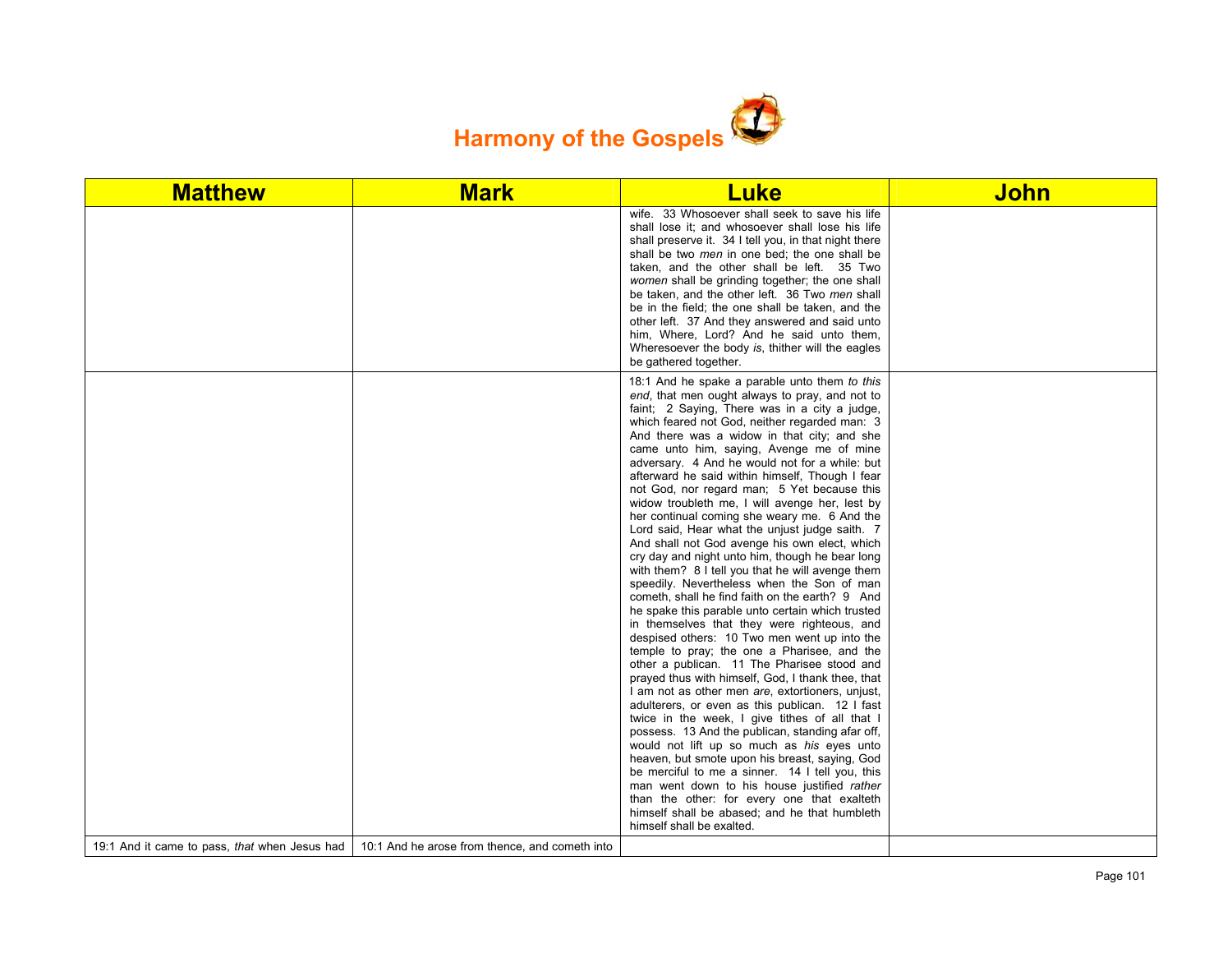

| <b>Matthew</b>                                                                                                                                                                                                                                                                                                                                                                                                                                                                                                                                                                                                                                                                                                                                                                                                                                                                                                                                                                                                                                                                                                                                                                                                                                                                                                                                                                                                                                                                                                                                                        | <b>Mark</b>                                                                                                                                                                                                                                                                                                                                                                                                                                                                                                                                                                                                                                                                                                                                                                                                                                                                                                                                                                                                                                     | <b>Luke</b>                                                                                                                                                                                                                                                                                                                                                                                                                       | <b>John</b> |
|-----------------------------------------------------------------------------------------------------------------------------------------------------------------------------------------------------------------------------------------------------------------------------------------------------------------------------------------------------------------------------------------------------------------------------------------------------------------------------------------------------------------------------------------------------------------------------------------------------------------------------------------------------------------------------------------------------------------------------------------------------------------------------------------------------------------------------------------------------------------------------------------------------------------------------------------------------------------------------------------------------------------------------------------------------------------------------------------------------------------------------------------------------------------------------------------------------------------------------------------------------------------------------------------------------------------------------------------------------------------------------------------------------------------------------------------------------------------------------------------------------------------------------------------------------------------------|-------------------------------------------------------------------------------------------------------------------------------------------------------------------------------------------------------------------------------------------------------------------------------------------------------------------------------------------------------------------------------------------------------------------------------------------------------------------------------------------------------------------------------------------------------------------------------------------------------------------------------------------------------------------------------------------------------------------------------------------------------------------------------------------------------------------------------------------------------------------------------------------------------------------------------------------------------------------------------------------------------------------------------------------------|-----------------------------------------------------------------------------------------------------------------------------------------------------------------------------------------------------------------------------------------------------------------------------------------------------------------------------------------------------------------------------------------------------------------------------------|-------------|
| finished these sayings, he departed from<br>Galilee, and came into the coasts of Judaea<br>beyond Jordan; 2 And great multitudes followed<br>him; and he healed them there.                                                                                                                                                                                                                                                                                                                                                                                                                                                                                                                                                                                                                                                                                                                                                                                                                                                                                                                                                                                                                                                                                                                                                                                                                                                                                                                                                                                           | the coasts of Judaea by the farther side of<br>Jordan: and the people resort unto him again;<br>and, as he was wont, he taught them again.                                                                                                                                                                                                                                                                                                                                                                                                                                                                                                                                                                                                                                                                                                                                                                                                                                                                                                      |                                                                                                                                                                                                                                                                                                                                                                                                                                   |             |
| 19:3 The Pharisees also came unto him,<br>tempting him, and saying unto him, Is it lawful<br>for a man to put away his wife for every cause?<br>4 And he answered and said unto them, Have<br>ye not read, that he which made them at the<br>beginning made them male and female, 5 And<br>said. For this cause shall a man leave father and<br>mother, and shall cleave to his wife: and they<br>twain shall be one flesh? 6 Wherefore they are<br>no more twain, but one flesh. What therefore<br>God hath joined together, let not man put<br>asunder. 7 They say unto him, Why did Moses<br>then command to give a writing of divorcement,<br>and to put her away? 8 He saith unto them,<br>Moses because of the hardness of your hearts<br>suffered you to put away your wives: but from<br>the beginning it was not so.<br>9 And I say unto you, Whosoever shall put<br>away his wife, except it be for fornication, and<br>shall marry another, committeth adultery: and<br>whoso marrieth her which is put away doth<br>commit adultery. 10 His disciples say unto him,<br>If the case of the man be so with his wife, it is<br>not good to marry. 11 But he said unto them, All<br>men cannot receive this saying, save they to<br>whom it is given. 12 For there are some<br>eunuchs, which were so born from their<br>mother's womb: and there are some eunuchs.<br>which were made eunuchs of men: and there be<br>eunuchs, which have made themselves eunuchs<br>for the kingdom of heaven's sake. He that is<br>able to receive it, let him receive it. | 10:2 And the Pharisees came to him, and asked<br>him, Is it lawful for a man to put away his wife?<br>tempting him. 3 And he answered and said unto<br>them, What did Moses command you? 4 And<br>they said. Moses suffered to write a bill of<br>divorcement, and to put her away. 5 And Jesus<br>answered and said unto them. For the hardness<br>of your heart he wrote you this precept. 6 But<br>from the beginning of the creation God made<br>them male and female. 7 For this cause shall a<br>man leave his father and mother, and cleave to<br>his wife: 8 And they twain shall be one flesh: so<br>then they are no more twain, but one flesh. 9<br>What therefore God hath joined together, let not<br>man put asunder. 10 And in the house his<br>disciples asked him again of the same matter.<br>11 And he saith unto them, Whosoever shall put<br>away his wife, and marry another, committeth<br>adultery against her. 12 And if a woman shall<br>put away her husband, and be married to<br>another, she committeth adultery. |                                                                                                                                                                                                                                                                                                                                                                                                                                   |             |
| 19:13 Then were there brought unto him little<br>children, that he should put his hands on them,<br>and pray: and the disciples rebuked them. 14<br>But Jesus said, Suffer little children, and forbid<br>them not, to come unto me: for of such is the<br>kingdom of heaven. 15 And he laid his hands<br>on them, and departed thence.                                                                                                                                                                                                                                                                                                                                                                                                                                                                                                                                                                                                                                                                                                                                                                                                                                                                                                                                                                                                                                                                                                                                                                                                                               | 10:13 And they brought young children to him,<br>that he should touch them: and his disciples<br>rebuked those that brought them. 14 But when<br>Jesus saw it, he was much displeased, and said<br>unto them. Suffer the little children to come unto<br>me, and forbid them not: for of such is the<br>kingdom of God. 15 Verily I say unto you,<br>Whosoever shall not receive the kingdom of<br>God as a little child, he shall not enter therein.<br>16 And he took them up in his arms, put his<br>hands upon them, and blessed them.                                                                                                                                                                                                                                                                                                                                                                                                                                                                                                      | 18:15 And they brought unto him also infants,<br>that he would touch them: but when his disciples<br>saw it, they rebuked them. 16 But Jesus called<br>them <i>unto him</i> , and said, Suffer little children to<br>come unto me, and forbid them not: for of such<br>is the kingdom of God. 17 Verily I say unto you,<br>Whosoever shall not receive the kingdom of<br>God as a little child shall in no wise enter<br>therein. |             |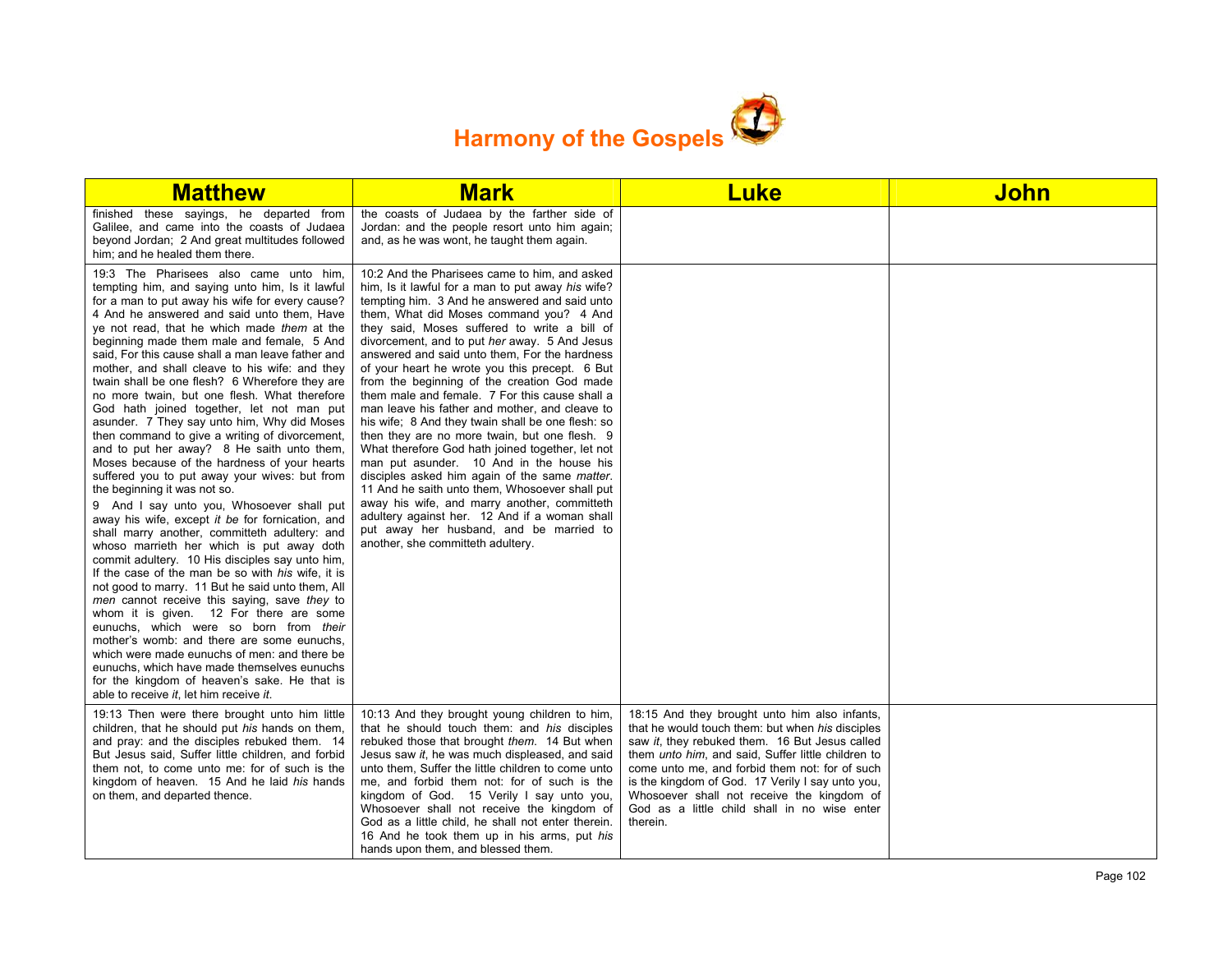

| <b>Matthew</b>                                                                                                                                                                                                                                                                                                                                                                                                                                                                                                                                                                                                                                                                                                                                                                                                                                                                                                                                             | <b>Mark</b>                                                                                                                                                                                                                                                                                                                                                                                                                                                                                                                                                                                                                                                                                                                                                                                                                                                                                               | <b>Luke</b>                                                                                                                                                                                                                                                                                                                                                                                                                                                                                                                                                                                                                                                                                                                        | <b>John</b> |
|------------------------------------------------------------------------------------------------------------------------------------------------------------------------------------------------------------------------------------------------------------------------------------------------------------------------------------------------------------------------------------------------------------------------------------------------------------------------------------------------------------------------------------------------------------------------------------------------------------------------------------------------------------------------------------------------------------------------------------------------------------------------------------------------------------------------------------------------------------------------------------------------------------------------------------------------------------|-----------------------------------------------------------------------------------------------------------------------------------------------------------------------------------------------------------------------------------------------------------------------------------------------------------------------------------------------------------------------------------------------------------------------------------------------------------------------------------------------------------------------------------------------------------------------------------------------------------------------------------------------------------------------------------------------------------------------------------------------------------------------------------------------------------------------------------------------------------------------------------------------------------|------------------------------------------------------------------------------------------------------------------------------------------------------------------------------------------------------------------------------------------------------------------------------------------------------------------------------------------------------------------------------------------------------------------------------------------------------------------------------------------------------------------------------------------------------------------------------------------------------------------------------------------------------------------------------------------------------------------------------------|-------------|
| 19:16 And, behold, one came and said unto him,<br>Good Master, what good thing shall I do, that I<br>may have eternal life? 17 And he said unto him.<br>Why callest thou me good? there is none good<br>but one, that is, God: but if thou wilt enter into<br>life, keep the commandments. 18 He saith unto<br>him, Which? Jesus said, Thou shalt do no<br>murder, Thou shalt not commit adultery, Thou<br>shalt not steal, Thou shalt not bear false<br>witness,<br>19 Honour thy father and thy mother: and, Thou<br>shalt love thy neighbour as thyself. 20 The<br>young man saith unto him, All these things have<br>I kept from my youth up: what lack I yet? 21<br>Jesus said unto him, If thou wilt be perfect, go<br>and sell that thou hast, and give to the poor, and<br>thou shalt have treasure in heaven: and come<br>and follow me. 22 But when the young man<br>heard that saying, he went away sorrowful: for<br>he had great possessions. | 10:17 And when he was gone forth into the way,<br>there came one running, and kneeled to him,<br>and asked him, Good Master, what shall I do<br>that I may inherit eternal life? 18 And Jesus<br>said unto him, Why callest thou me good? there<br>is none good but one, that is, God. 19 Thou<br>knowest the commandments, Do not commit<br>adultery, Do not kill, Do not steal, Do not bear<br>false witness, Defraud not, Honour thy father<br>and mother. 20 And he answered and said unto<br>him, Master, all these have I observed from my<br>youth. 21 Then Jesus beholding him loved him,<br>and said unto him, One thing thou lackest: go<br>thy way, sell whatsoever thou hast, and give to<br>the poor, and thou shalt have treasure in<br>heaven: and come, take up the cross, and follow<br>me. 22 And he was sad at that saying, and<br>went away grieved: for he had great<br>possessions. | 18:18 And a certain ruler asked him, saying,<br>Good Master, what shall I do to inherit eternal<br>life? 19 And Jesus said unto him, Why callest<br>thou me good? none is good, save one, that is,<br>God. 20 Thou knowest the commandments, Do<br>not commit adultery, Do not kill, Do not steal, Do<br>not bear false witness, Honour thy father and thy<br>mother. 21 And he said, All these have I kept<br>from my youth up. 22 Now when Jesus heard<br>these things, he said unto him, Yet lackest thou<br>one thing: sell all that thou hast, and distribute<br>unto the poor, and thou shalt have treasure in<br>heaven: and come, follow me. 23 And when he<br>heard this, he was very sorrowful: for he was<br>very rich. |             |
| 19:23 Then said Jesus unto his disciples, Verily<br>I say unto you, That a rich man shall hardly<br>enter into the kingdom of heaven. 24 And again<br>I say unto you, It is easier for a camel to go<br>through the eye of a needle, than for a rich man<br>to enter into the kingdom of God. 25 When his<br>disciples heard it, they were exceedingly<br>amazed, saying, Who then can be saved? 26<br>But Jesus beheld them, and said unto them,<br>With men this is impossible; but with God all<br>things are possible.                                                                                                                                                                                                                                                                                                                                                                                                                                 | 10:23 And Jesus looked round about, and saith<br>unto his disciples, How hardly shall they that<br>have riches enter into the kingdom of God! 24<br>And the disciples were astonished at his words.<br>But Jesus answereth again, and saith unto<br>them, Children, how hard is it for them that trust<br>in riches to enter into the kingdom of God! 25 It<br>is easier for a camel to go through the eye of a<br>needle, than for a rich man to enter into the<br>kingdom of God. 26 And they were astonished<br>out of measure, saying among themselves, Who<br>then can be saved? 27 And Jesus looking upon<br>them saith, With men it is impossible, but not<br>with God: for with God all things are possible.                                                                                                                                                                                      | 18:24 And when Jesus saw that he was very<br>sorrowful, he said, How hardly shall they that<br>have riches enter into the kingdom of God! 25<br>For it is easier for a camel to go through a<br>needle's eye, than for a rich man to enter into<br>the kingdom of God. 26 And they that heard it<br>said. Who then can be saved? 27 And he said.<br>The things which are impossible with men are<br>possible with God.                                                                                                                                                                                                                                                                                                             |             |
| 19:27 Then answered Peter and said unto him.<br>Behold, we have forsaken all, and followed thee;<br>what shall we have therefore? 28 And Jesus<br>said unto them, Verily I say unto you, That ye<br>which have followed me, in the regeneration<br>when the Son of man shall sit in the throne of<br>his glory, ye also shall sit upon twelve thrones,<br>judging the twelve tribes of Israel. 29 And every<br>one that hath forsaken houses, or brethren, or<br>sisters, or father, or mother, or wife, or children,<br>or lands, for my name's sake, shall receive an<br>hundredfold, and shall inherit everlasting life. 30<br>But many that are first shall be last; and the last                                                                                                                                                                                                                                                                      | 10:28 Then Peter began to say unto him, Lo, we<br>have left all, and have followed thee. 29 And<br>Jesus answered and said, Verily I say unto you,<br>There is no man that hath left house, or<br>brethren, or sisters, or father, or mother, or wife,<br>or children, or lands, for my sake, and the<br>qospel's,<br>30 But he shall receive an<br>hundredfold now in this time, houses, and<br>brethren, and sisters, and mothers, and children,<br>and lands, with persecutions; and in the world to<br>come eternal life. 31 But many that are first<br>shall be last; and the last first.                                                                                                                                                                                                                                                                                                            | 18:28 Then Peter said, Lo, we have left all, and<br>followed thee. 29 And he said unto them, Verily<br>I say unto you, There is no man that hath left<br>house, or parents, or brethren, or wife, or<br>children, for the kingdom of God's sake, 30<br>Who shall not receive manifold more in this<br>present time, and in the world to come life<br>everlasting.                                                                                                                                                                                                                                                                                                                                                                  |             |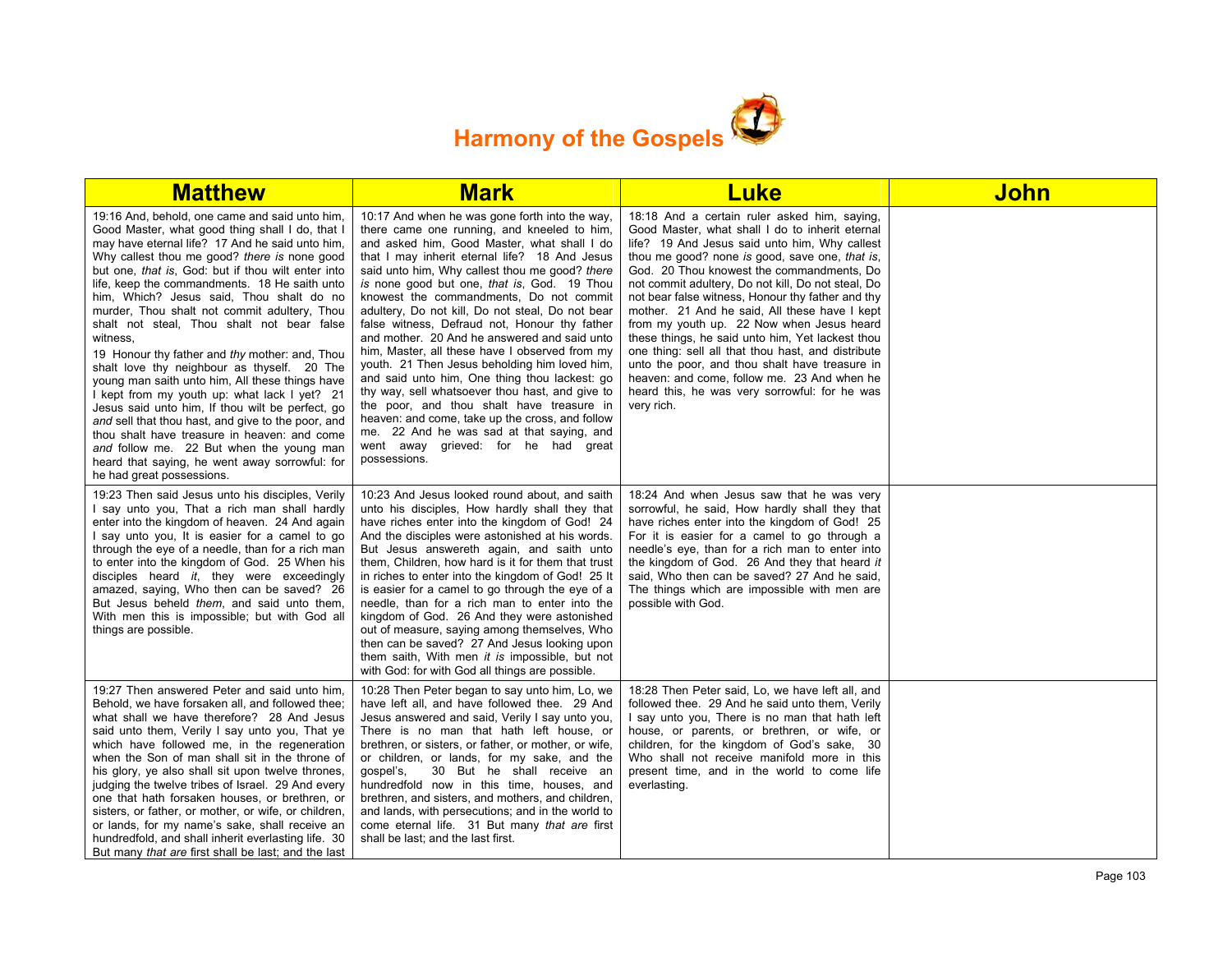

| <b>Matthew</b>                                                                                                                                                                                                                                                                                                                                                                                                                                                                                                                                                                                                                                                                                                                                                                                                                                                                                                                                                                                                                                                                                                                                                                                                                                                                                                                                                                                                                                                                                                                                                                                                                                                                                                                                                                                                                                                                                                                                           | <b>Mark</b>                                                                                                                                                                                                                                                                                                                      | <b>Luke</b>                                                                                                                                                                                                                                                                                                                                    | <b>John</b> |
|----------------------------------------------------------------------------------------------------------------------------------------------------------------------------------------------------------------------------------------------------------------------------------------------------------------------------------------------------------------------------------------------------------------------------------------------------------------------------------------------------------------------------------------------------------------------------------------------------------------------------------------------------------------------------------------------------------------------------------------------------------------------------------------------------------------------------------------------------------------------------------------------------------------------------------------------------------------------------------------------------------------------------------------------------------------------------------------------------------------------------------------------------------------------------------------------------------------------------------------------------------------------------------------------------------------------------------------------------------------------------------------------------------------------------------------------------------------------------------------------------------------------------------------------------------------------------------------------------------------------------------------------------------------------------------------------------------------------------------------------------------------------------------------------------------------------------------------------------------------------------------------------------------------------------------------------------------|----------------------------------------------------------------------------------------------------------------------------------------------------------------------------------------------------------------------------------------------------------------------------------------------------------------------------------|------------------------------------------------------------------------------------------------------------------------------------------------------------------------------------------------------------------------------------------------------------------------------------------------------------------------------------------------|-------------|
| shall be first.                                                                                                                                                                                                                                                                                                                                                                                                                                                                                                                                                                                                                                                                                                                                                                                                                                                                                                                                                                                                                                                                                                                                                                                                                                                                                                                                                                                                                                                                                                                                                                                                                                                                                                                                                                                                                                                                                                                                          |                                                                                                                                                                                                                                                                                                                                  |                                                                                                                                                                                                                                                                                                                                                |             |
| 20:1 For the kingdom of heaven is like unto a<br>man that is an householder, which went out<br>early in the morning to hire labourers into his<br>vineyard. 2 And when he had agreed with the<br>labourers for a penny a day, he sent them into<br>his vineyard. 3 And he went out about the third<br>hour, and saw others standing idle in the<br>marketplace, 4 And said unto them; Go ye also<br>into the vineyard, and whatsoever is right I will<br>give you. And they went their way. 5 Again he<br>went out about the sixth and ninth hour, and did<br>likewise. 6 And about the eleventh hour he went<br>out, and found others standing idle, and saith<br>unto them, Why stand ye here all the day idle?<br>7 They say unto him, Because no man hath<br>hired us. He saith unto them, Go ye also into the<br>vineyard; and whatsoever is right, that shall ye<br>receive. 8 So when even was come, the lord of<br>the vineyard saith unto his steward, Call the<br>labourers, and give them their hire, beginning<br>from the last unto the first. 9 And when they<br>came that were hired about the eleventh hour,<br>they received every man a penny. 10 But when<br>the first came, they supposed that they should<br>have received more; and they likewise received<br>every man a penny. 11 And when they had<br>received it, they murmured against the goodman<br>of the house, 12 Saying, These last have<br>wrought but one hour, and thou hast made them<br>equal unto us, which have borne the burden and<br>heat of the day. 13 But he answered one of<br>them, and said, Friend, I do thee no wrong: didst<br>not thou agree with me for a penny? 14 Take<br>that thine is, and go thy way: I will give unto this<br>last, even as unto thee. 15 ls it not lawful for me<br>to do what I will with mine own? Is thine eye evil,<br>because I am good? 16 So the last shall be<br>first, and the first last: for many be called, but |                                                                                                                                                                                                                                                                                                                                  |                                                                                                                                                                                                                                                                                                                                                |             |
| few chosen.<br>20:17 And Jesus going up to Jerusalem took the<br>twelve disciples apart in the way, and said unto<br>them, 18 Behold, we go up to Jerusalem; and<br>the Son of man shall be betrayed unto the chief<br>priests and unto the scribes, and they shall<br>condemn him to death, 19 And shall deliver him<br>to the Gentiles to mock, and to scourge, and to                                                                                                                                                                                                                                                                                                                                                                                                                                                                                                                                                                                                                                                                                                                                                                                                                                                                                                                                                                                                                                                                                                                                                                                                                                                                                                                                                                                                                                                                                                                                                                                 | 10:32 And they were in the way going up to<br>Jerusalem; and Jesus went before them: and<br>they were amazed; and as they followed, they<br>were afraid. And he took again the twelve, and<br>began to tell them what things should happen<br>unto him, 33 Saying, Behold, we go up to<br>Jerusalem; and the Son of man shall be | 18:31 Then he took unto him the twelve, and<br>said unto them, Behold, we go up to Jerusalem,<br>and all things that are written by the prophets<br>concerning the Son of man shall be<br>accomplished. 32 For he shall be delivered unto<br>the Gentiles, and shall be mocked, and spitefully<br>entreated, and spitted on: 33 And they shall |             |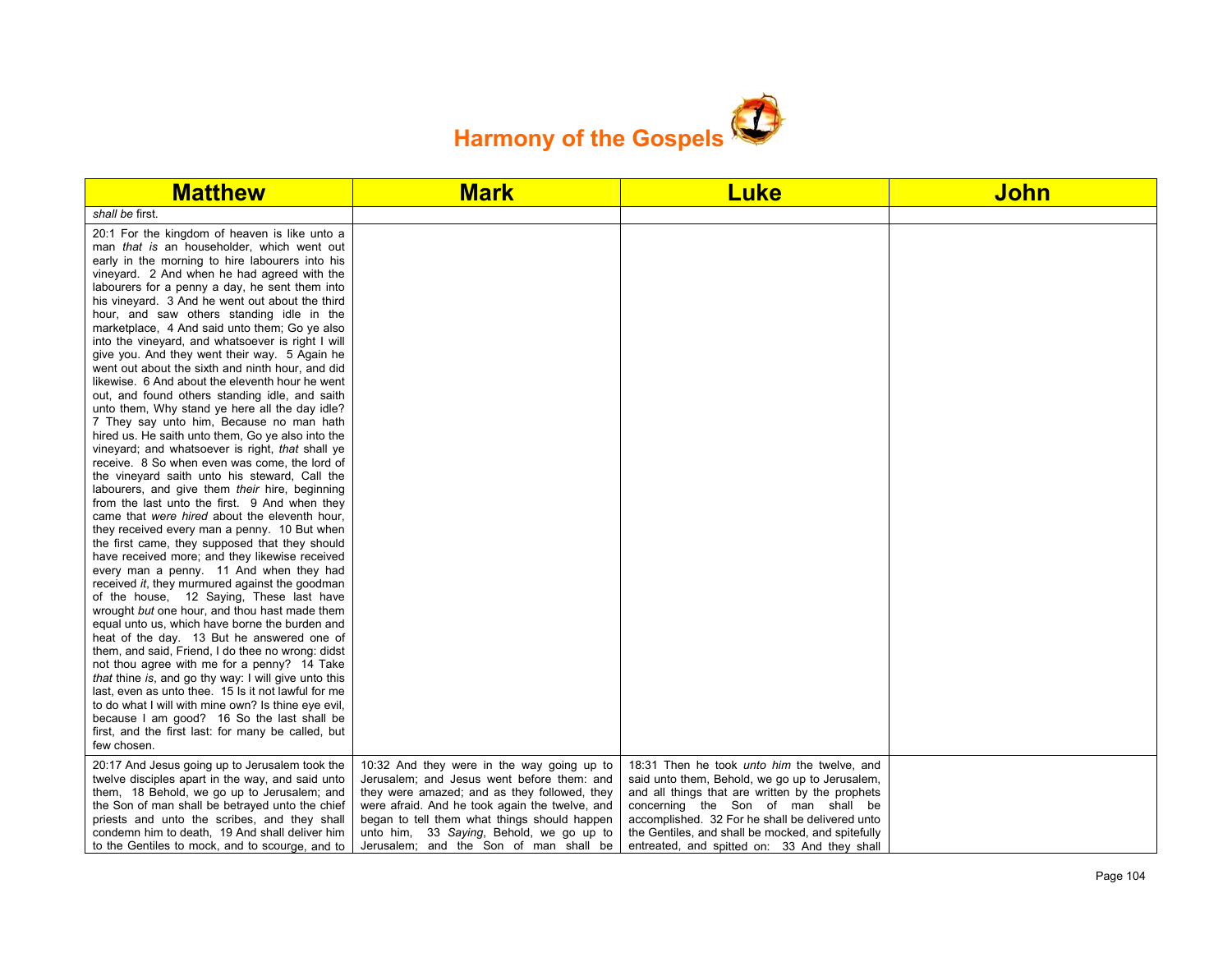

| <b>Matthew</b>                                                                                                                                                                                                                                                                                                                                                                                                                                                                                                                                                                                                                                                                                                                                                                                                                                                                                                                                                                                                                                                                                                                                                                                                                                                                                                                                                                                                                        | <b>Mark</b>                                                                                                                                                                                                                                                                                                                                                                                                                                                                                                                                                                                                                                                                                                                                                                                                                                                                                                                                                                                                                                                                                                                                                                                                                                                                                                                                                                                                                                                                                               | <b>Luke</b>                                                                                                                                                                                                                                                                                                                                                                                                                                                                                                                                         | <b>John</b> |
|---------------------------------------------------------------------------------------------------------------------------------------------------------------------------------------------------------------------------------------------------------------------------------------------------------------------------------------------------------------------------------------------------------------------------------------------------------------------------------------------------------------------------------------------------------------------------------------------------------------------------------------------------------------------------------------------------------------------------------------------------------------------------------------------------------------------------------------------------------------------------------------------------------------------------------------------------------------------------------------------------------------------------------------------------------------------------------------------------------------------------------------------------------------------------------------------------------------------------------------------------------------------------------------------------------------------------------------------------------------------------------------------------------------------------------------|-----------------------------------------------------------------------------------------------------------------------------------------------------------------------------------------------------------------------------------------------------------------------------------------------------------------------------------------------------------------------------------------------------------------------------------------------------------------------------------------------------------------------------------------------------------------------------------------------------------------------------------------------------------------------------------------------------------------------------------------------------------------------------------------------------------------------------------------------------------------------------------------------------------------------------------------------------------------------------------------------------------------------------------------------------------------------------------------------------------------------------------------------------------------------------------------------------------------------------------------------------------------------------------------------------------------------------------------------------------------------------------------------------------------------------------------------------------------------------------------------------------|-----------------------------------------------------------------------------------------------------------------------------------------------------------------------------------------------------------------------------------------------------------------------------------------------------------------------------------------------------------------------------------------------------------------------------------------------------------------------------------------------------------------------------------------------------|-------------|
| crucify him: and the third day he shall rise again.                                                                                                                                                                                                                                                                                                                                                                                                                                                                                                                                                                                                                                                                                                                                                                                                                                                                                                                                                                                                                                                                                                                                                                                                                                                                                                                                                                                   | delivered unto the chief priests, and unto the<br>scribes; and they shall condemn him to death,<br>and shall deliver him to the Gentiles: 34 And<br>they shall mock him, and shall scourge him, and<br>shall spit upon him, and shall kill him: and the<br>third day he shall rise again.                                                                                                                                                                                                                                                                                                                                                                                                                                                                                                                                                                                                                                                                                                                                                                                                                                                                                                                                                                                                                                                                                                                                                                                                                 | scourge him, and put him to death: and the third<br>day he shall rise again. 34 And they understood<br>none of these things: and this saying was hid<br>from them, neither knew they the things which<br>were spoken.                                                                                                                                                                                                                                                                                                                               |             |
| 20:20 Then came to him the mother of<br>Zebedee's children with her sons, worshipping<br>him, and desiring a certain thing of him. 21 And<br>he said unto her, What wilt thou? She saith unto<br>him, Grant that these my two sons may sit, the<br>one on thy right hand, and the other on the left,<br>in thy kingdom. 22 But Jesus answered and<br>said, Ye know not what ye ask. Are ye able to<br>drink of the cup that I shall drink of, and to be<br>baptized with the baptism that I am baptized<br>with? They say unto him, We are able. 23 And<br>he saith unto them. Ye shall drink indeed of my<br>cup, and be baptized with the baptism that I am<br>baptized with: but to sit on my right hand, and on<br>my left, is not mine to give, but it shall be given<br>to them for whom it is prepared of my Father.<br>24 And when the ten heard it, they were moved<br>with indignation against the two brethren. 25<br>But Jesus called them <i>unto him</i> , and said, Ye<br>know that the princes of the Gentiles exercise<br>dominion over them, and they that are great<br>exercise authority upon them. 26 But it shall not<br>be so among you: but whosoever will be great<br>among you, let him be your minister; 27 And<br>whosoever will be chief among you, let him be<br>your servant: 28 Even as the Son of man came<br>not to be ministered unto, but to minister, and to<br>give his life a ransom for many. | 10:35 And James and John, the sons of<br>Zebedee, come unto him, saying, Master, we<br>would that thou shouldest do for us whatsoever<br>we shall desire. 36 And he said unto them,<br>What would ye that I should do for you? 37<br>They said unto him, Grant unto us that we may<br>sit, one on thy right hand, and the other on thy<br>left hand, in thy glory. 38 But Jesus said unto<br>them, Ye know not what ye ask: can ye drink of<br>the cup that I drink of? and be baptized with the<br>baptism that I am baptized with? 39 And they<br>said unto him, We can. And Jesus said unto<br>them. Ye shall indeed drink of the cup that I<br>drink of; and with the baptism that I am baptized<br>withal shall ye be baptized: 40 But to sit on my<br>right hand and on my left hand is not mine to<br>give; but it shall be given to them for whom it is<br>prepared. 41 And when the ten heard it, they<br>began to be much displeased with James and<br>John. 42 But Jesus called them to him, and<br>saith unto them, Ye know that they which are<br>accounted to rule over the Gentiles exercise<br>lordship over them; and their great ones<br>exercise authority upon them. 43 But so shall it<br>not be among you: but whosoever will be great<br>among you, shall be your minister: 44 And<br>whosoever of you will be the chiefest, shall be<br>servant of all. 45 For even the Son of man<br>came not to be ministered unto, but to minister,<br>and to give his life a ransom for many. |                                                                                                                                                                                                                                                                                                                                                                                                                                                                                                                                                     |             |
|                                                                                                                                                                                                                                                                                                                                                                                                                                                                                                                                                                                                                                                                                                                                                                                                                                                                                                                                                                                                                                                                                                                                                                                                                                                                                                                                                                                                                                       |                                                                                                                                                                                                                                                                                                                                                                                                                                                                                                                                                                                                                                                                                                                                                                                                                                                                                                                                                                                                                                                                                                                                                                                                                                                                                                                                                                                                                                                                                                           | 18:35 And it came to pass, that as he was come<br>nigh unto Jericho, a certain blind man sat by the<br>way side begging: 36 And hearing the multitude<br>pass by, he asked what it meant. 37 And they<br>told him, that Jesus of Nazareth passeth by. 38<br>And he cried, saying, Jesus, thou Son of David,<br>have mercy on me. 39 And they which went<br>before rebuked him, that he should hold his<br>peace: but he cried so much the more, Thou<br>Son of David, have mercy on me. 40 And Jesus<br>stood, and commanded him to be brought unto |             |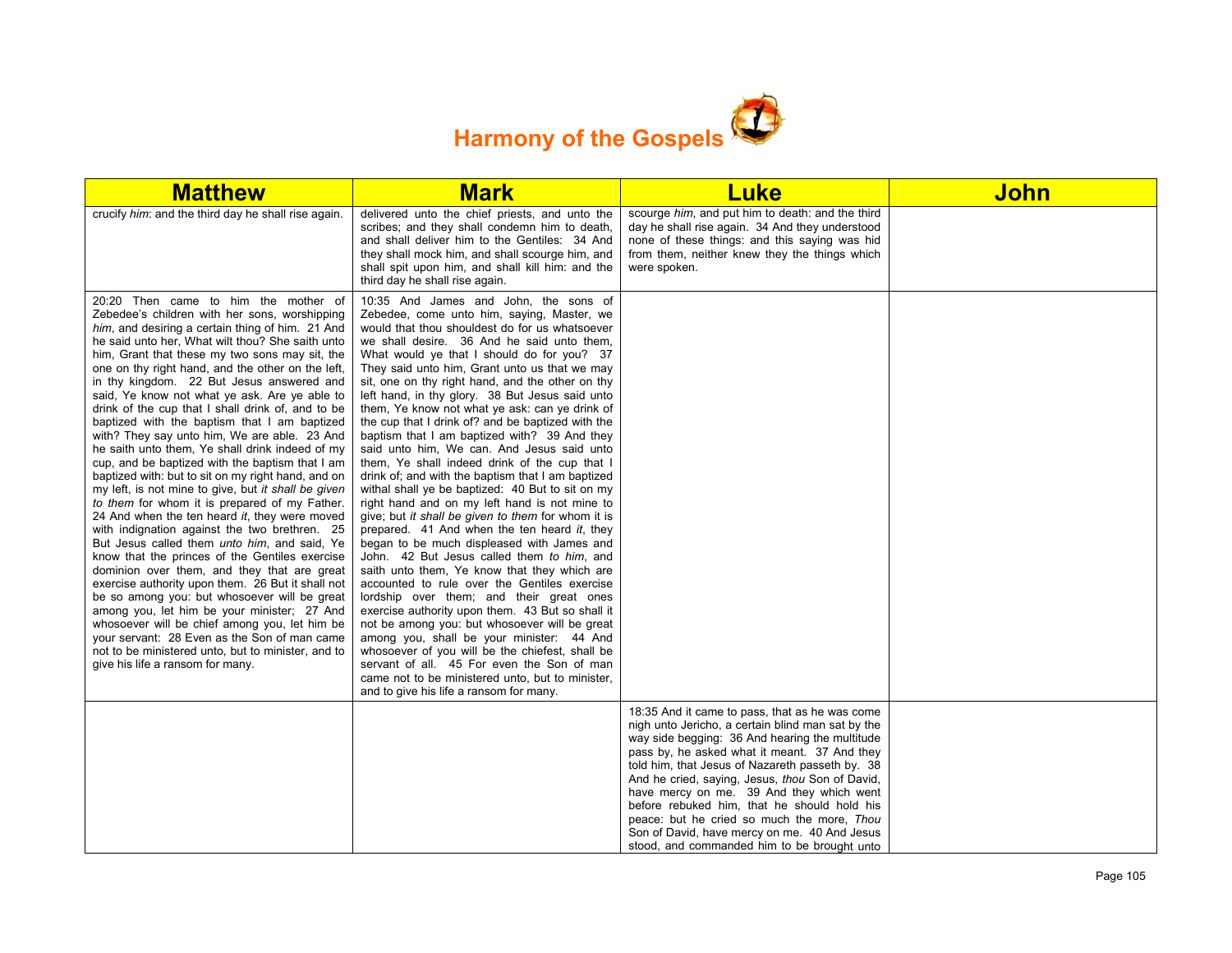

| <b>Matthew</b> | <b>Mark</b> | <b>Luke</b>                                                                                                                                                                                                                                                                                                                                                                                                                                                                                                                                                                                                                                                                                                                                                                                                                                                                                                                                                                                                                                                                                  | <b>John</b> |
|----------------|-------------|----------------------------------------------------------------------------------------------------------------------------------------------------------------------------------------------------------------------------------------------------------------------------------------------------------------------------------------------------------------------------------------------------------------------------------------------------------------------------------------------------------------------------------------------------------------------------------------------------------------------------------------------------------------------------------------------------------------------------------------------------------------------------------------------------------------------------------------------------------------------------------------------------------------------------------------------------------------------------------------------------------------------------------------------------------------------------------------------|-------------|
|                |             | him: and when he was come near, he asked<br>him, 41 Saying, What wilt thou that I shall do<br>unto thee? And he said, Lord, that I may receive<br>my sight. 42 And Jesus said unto him, Receive<br>thy sight: thy faith hath saved thee. 43 And<br>immediately he received his sight, and followed<br>him, glorifying God: and all the people, when<br>they saw it, gave praise unto God.                                                                                                                                                                                                                                                                                                                                                                                                                                                                                                                                                                                                                                                                                                    |             |
|                |             | 19:1 And Jesus entered and passed through<br>Jericho. 2 And, behold, there was a man named<br>Zacchaeus, which was the chief among the<br>publicans, and he was rich. 3 And he sought to<br>see Jesus who he was; and could not for the<br>press, because he was little of stature. 4 And<br>he ran before, and climbed up into a sycomore<br>tree to see him: for he was to pass that way. 5<br>And when Jesus came to the place, he looked<br>up, and saw him, and said unto him, Zacchaeus,<br>make haste, and come down; for to day I must<br>abide at thy house. 6 And he made haste, and<br>came down, and received him joyfully. 7 And<br>when they saw it, they all murmured, saying,<br>That he was gone to be guest with a man that is<br>a sinner. 8 And Zacchaeus stood, and said unto<br>the Lord; Behold, Lord, the half of my goods I<br>give to the poor; and if I have taken any thing<br>from any man by false accusation, I restore him<br>fourfold. 9 And Jesus said unto him, This day is<br>salvation come to this house, forsomuch as he<br>also is a son of Abraham. |             |
|                |             | 19:11 And as they heard these things, he added<br>and spake a parable, because he was nigh to<br>Jerusalem, and because they thought that the<br>kingdom of God should immediately appear. 12<br>He said therefore, A certain nobleman went into<br>a far country to receive for himself a kingdom,<br>and to return. 13 And he called his ten servants,<br>and delivered them ten pounds, and said unto<br>them, Occupy till I come. 14 But his citizens<br>hated him, and sent a message after him,<br>saying, We will not have this man to reign over<br>us. 15 And it came to pass, that when he was<br>returned, having received the kingdom, then he<br>commanded these servants to be called unto<br>him, to whom he had given the money, that he<br>might know how much every man had gained by<br>trading. 16 Then came the first, saying, Lord,                                                                                                                                                                                                                                    |             |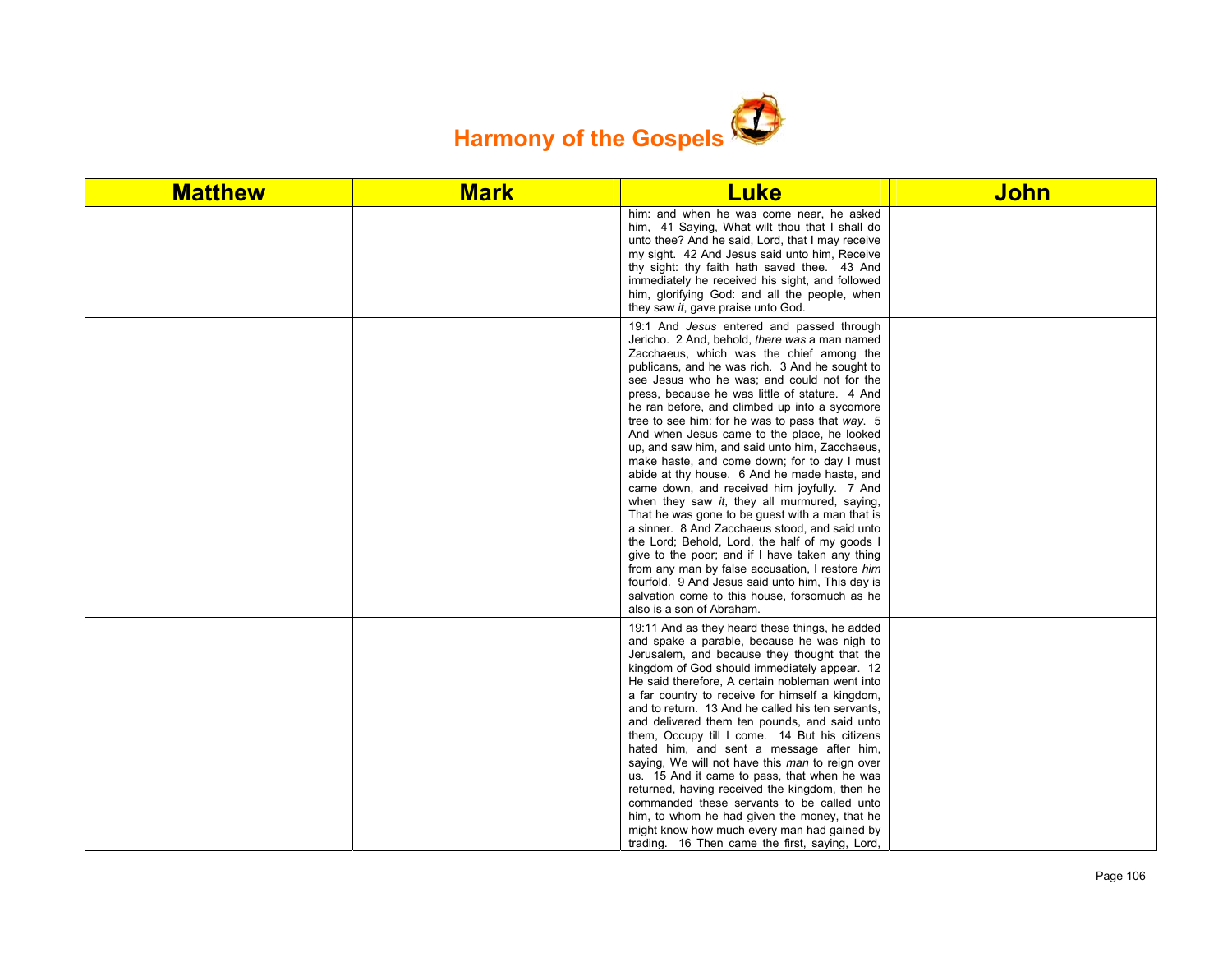

| <b>Matthew</b>                                                                                                                                                                                                                                                                                                                                                                                                                                                                                                                                                                                                                                                                                                            | <b>Mark</b>                                                                                                                                                                                                                                                                                                                                                                                                                                                                                                                                                                                                                                                                                                                                                                                                                                                                                               | <b>Luke</b>                                                                                                                                                                                                                                                                                                                                                                                                                                                                                                                                                                                                                                                                                                                                                                                                                                                                                                                                                                                                                                                                                                                                                                                                                                                                                                                                                                                                                                                                                  | <b>John</b> |
|---------------------------------------------------------------------------------------------------------------------------------------------------------------------------------------------------------------------------------------------------------------------------------------------------------------------------------------------------------------------------------------------------------------------------------------------------------------------------------------------------------------------------------------------------------------------------------------------------------------------------------------------------------------------------------------------------------------------------|-----------------------------------------------------------------------------------------------------------------------------------------------------------------------------------------------------------------------------------------------------------------------------------------------------------------------------------------------------------------------------------------------------------------------------------------------------------------------------------------------------------------------------------------------------------------------------------------------------------------------------------------------------------------------------------------------------------------------------------------------------------------------------------------------------------------------------------------------------------------------------------------------------------|----------------------------------------------------------------------------------------------------------------------------------------------------------------------------------------------------------------------------------------------------------------------------------------------------------------------------------------------------------------------------------------------------------------------------------------------------------------------------------------------------------------------------------------------------------------------------------------------------------------------------------------------------------------------------------------------------------------------------------------------------------------------------------------------------------------------------------------------------------------------------------------------------------------------------------------------------------------------------------------------------------------------------------------------------------------------------------------------------------------------------------------------------------------------------------------------------------------------------------------------------------------------------------------------------------------------------------------------------------------------------------------------------------------------------------------------------------------------------------------------|-------------|
|                                                                                                                                                                                                                                                                                                                                                                                                                                                                                                                                                                                                                                                                                                                           |                                                                                                                                                                                                                                                                                                                                                                                                                                                                                                                                                                                                                                                                                                                                                                                                                                                                                                           | thy pound hath gained ten pounds. 17 And he<br>said unto him, Well, thou good servant: because<br>thou hast been faithful in a very little, have thou<br>authority over ten cities. 18 And the second<br>came, saying, Lord, thy pound hath gained five<br>pounds. 19 And he said likewise to him, Be<br>thou also over five cities. 20 And another came,<br>saying, Lord, behold, here is thy pound, which I<br>have kept laid up in a napkin: 21 For I feared<br>thee, because thou art an austere man: thou<br>takest up that thou layedst not down, and<br>reapest that thou didst not sow. 22 And he saith<br>unto him, Out of thine own mouth will I judge<br>thee, thou wicked servant. Thou knewest that I<br>was an austere man, taking up that I laid not<br>down, and reaping that I did not sow: 23<br>Wherefore then gavest not thou my money into<br>the bank, that at my coming I might have<br>required mine own with usury? 24 And he said<br>unto them that stood by. Take from him the<br>pound, and give it to him that hath ten pounds.<br>25 (And they said unto him, Lord, he hath ten<br>pounds.) 26 For I say unto you, That unto every<br>one which hath shall be given; and from him that<br>hath not, even that he hath shall be taken away<br>from him. 27 But those mine enemies, which<br>would not that I should reign over them, bring<br>hither, and slay them before me. 28 And when<br>he had thus spoken, he went before, ascending<br>up to Jerusalem. |             |
| 20:29 And as they departed from Jericho, a<br>great multitude followed him. 30 And, behold,<br>two blind men sitting by the way side, when they<br>heard that Jesus passed by, cried out, saying,<br>Have mercy on us, O Lord, thou Son of David.<br>31 And the multitude rebuked them, because<br>they should hold their peace: but they cried the<br>more, saying, Have mercy on us, O Lord, thou<br>Son of David. 32 And Jesus stood still, and<br>called them, and said, What will ye that I shall<br>do unto you? 33 They say unto him, Lord, that<br>our eyes may be opened. 34 So Jesus had<br>compassion on them, and touched their eyes:<br>and immediately their eyes received sight, and<br>they followed him. | 11:46 And they came to Jericho: and as he went<br>out of Jericho with his disciples and a great<br>number of people, blind Bartimaeus, the son of<br>Timaeus, sat by the highway side begging. 47<br>And when he heard that it was Jesus of<br>Nazareth, he began to cry out, and say, Jesus,<br>thou Son of David, have mercy on me. 48 And<br>many charged him that he should hold his<br>peace: but he cried the more a great deal, Thou<br>Son of David, have mercy on me. 49 And Jesus<br>stood still, and commanded him to be called.<br>And they call the blind man, saying unto him, Be<br>of good comfort, rise; he calleth thee. 50 And<br>he, casting away his garment, rose, and came to<br>Jesus. 51 And Jesus answered and said unto<br>him, What wilt thou that I should do unto thee?<br>The blind man said unto him, Lord, that I might<br>receive my sight. 52 And Jesus said unto him, |                                                                                                                                                                                                                                                                                                                                                                                                                                                                                                                                                                                                                                                                                                                                                                                                                                                                                                                                                                                                                                                                                                                                                                                                                                                                                                                                                                                                                                                                                              |             |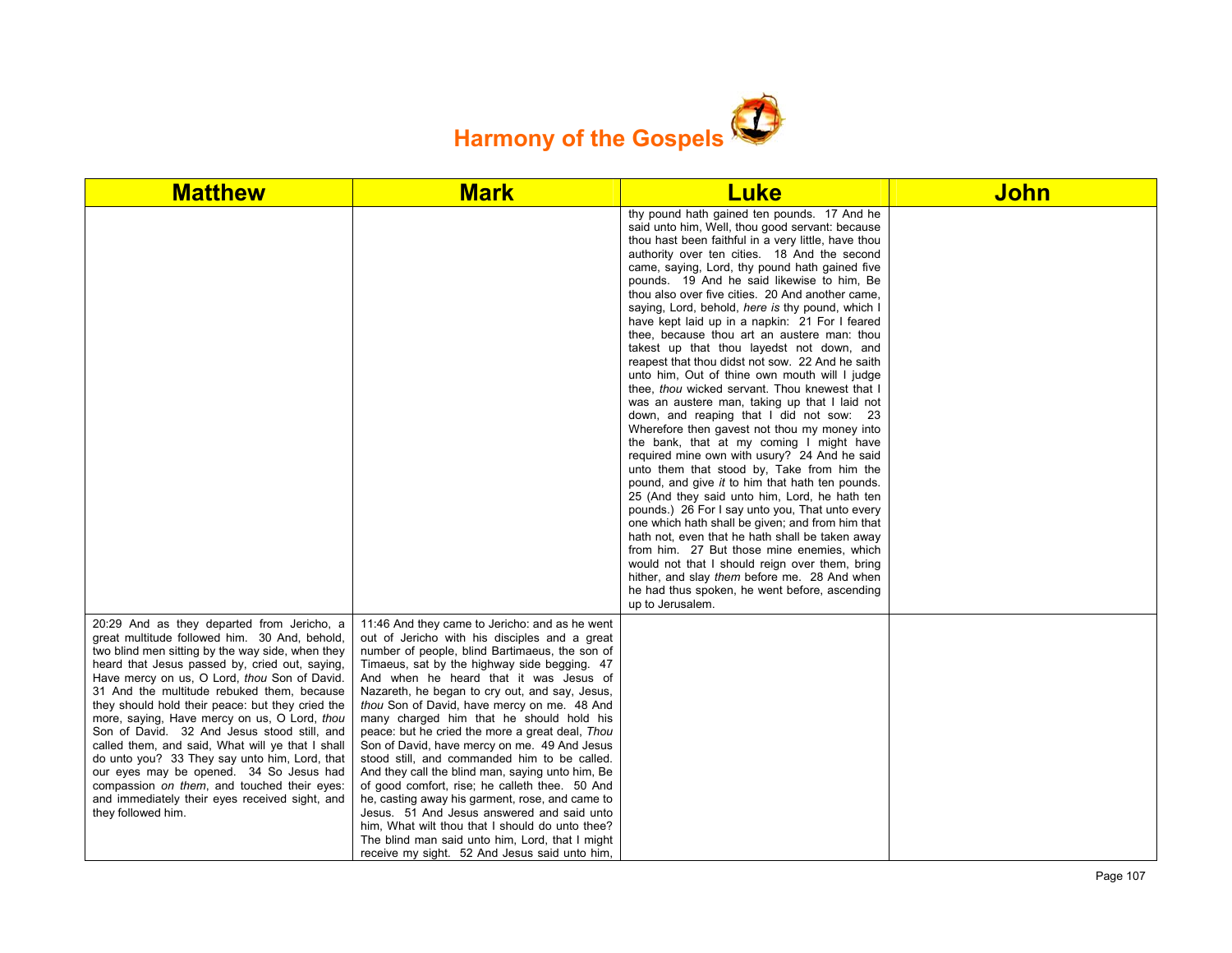

| <b>Matthew</b>                                                                                                                                                                                                                                                                                                                                                                                                                                                                                                                                                                                                                                                                                                                                                                                                                                                                     | <b>Mark</b>                                                                                                                                                                                                                                                                                                                                                                                                                                                                                                                                                                                                                                                                                                                                                                                                                                                                                                                                                                                            | <b>Luke</b> | John                                                                                                                                                                                                                                                                                                                                                                                                                                                                                                                                                                                                                                          |
|------------------------------------------------------------------------------------------------------------------------------------------------------------------------------------------------------------------------------------------------------------------------------------------------------------------------------------------------------------------------------------------------------------------------------------------------------------------------------------------------------------------------------------------------------------------------------------------------------------------------------------------------------------------------------------------------------------------------------------------------------------------------------------------------------------------------------------------------------------------------------------|--------------------------------------------------------------------------------------------------------------------------------------------------------------------------------------------------------------------------------------------------------------------------------------------------------------------------------------------------------------------------------------------------------------------------------------------------------------------------------------------------------------------------------------------------------------------------------------------------------------------------------------------------------------------------------------------------------------------------------------------------------------------------------------------------------------------------------------------------------------------------------------------------------------------------------------------------------------------------------------------------------|-------------|-----------------------------------------------------------------------------------------------------------------------------------------------------------------------------------------------------------------------------------------------------------------------------------------------------------------------------------------------------------------------------------------------------------------------------------------------------------------------------------------------------------------------------------------------------------------------------------------------------------------------------------------------|
|                                                                                                                                                                                                                                                                                                                                                                                                                                                                                                                                                                                                                                                                                                                                                                                                                                                                                    | Go thy way; thy faith hath made thee whole. And<br>immediately he received his sight, and followed<br>Jesus in the way.                                                                                                                                                                                                                                                                                                                                                                                                                                                                                                                                                                                                                                                                                                                                                                                                                                                                                |             |                                                                                                                                                                                                                                                                                                                                                                                                                                                                                                                                                                                                                                               |
|                                                                                                                                                                                                                                                                                                                                                                                                                                                                                                                                                                                                                                                                                                                                                                                                                                                                                    |                                                                                                                                                                                                                                                                                                                                                                                                                                                                                                                                                                                                                                                                                                                                                                                                                                                                                                                                                                                                        |             | 11:55 And the Jews' passover was nigh at hand:<br>and many went out of the country up to<br>Jerusalem before the passover, to purify<br>themselves. 56 Then sought they for Jesus,<br>and spake among themselves, as they stood in<br>the temple, What think ye, that he will not come<br>to the feast? 57 Now both the chief priests and<br>the Pharisees had given a commandment, that,<br>if any man knew where he were, he should<br>shew it, that they might take him.                                                                                                                                                                   |
| 26:6 Now when Jesus was in Bethany, in the<br>house of Simon the leper, 7 There came unto<br>him a woman having an alabaster box of very<br>precious ointment, and poured it on his head, as<br>he sat at meat. 8 But when his disciples saw it,<br>they had indignation, saying, To what purpose is<br>this waste? 9 For this ointment might have been<br>sold for much, and given to the poor. 10 When<br>Jesus understood it, he said unto them, Why<br>trouble ye the woman? for she hath wrought a<br>good work upon me. 11 For ye have the poor<br>always with you; but me ye have not always.<br>12 For in that she hath poured this ointment on<br>my body, she did it for my burial. 13 Verily I say<br>unto you, Wheresoever this gospel shall be<br>preached in the whole world, there shall also<br>this, that this woman hath done, be told for a<br>memorial of her. | 14:3 And being in Bethany in the house of<br>Simon the leper, as he sat at meat, there came<br>a woman having an alabaster box of ointment of<br>spikenard very precious; and she brake the box,<br>and poured it on his head. 4 And there were<br>some that had indignation within themselves,<br>and said, Why was this waste of the ointment<br>made? 5 For it might have been sold for more<br>than three hundred pence, and have been given<br>to the poor. And they murmured against her. 6<br>And Jesus said, Let her alone; why trouble ye<br>her? she hath wrought a good work on me. 7<br>For ye have the poor with you always, and<br>whensoever ye will ye may do them good: but<br>me ye have not always. 8 She hath done what<br>she could: she is come aforehand to anoint my<br>body to the burying. 9 Verily I say unto you,<br>Wheresoever this gospel shall be preached<br>throughout the whole world, this also that she<br>hath done shall be spoken of for a memorial of<br>her. |             | 12:1 Then Jesus six days before the passover<br>came to Bethany, where Lazarus was which had<br>been dead, whom he raised from the dead. 2<br>There they made him a supper; and Martha<br>served: but Lazarus was one of them that sat at<br>the table with him. 3 Then took Mary a pound of<br>ointment of spikenard, very costly, and anointed<br>the feet of Jesus, and wiped his feet with her<br>hair: and the house was filled with the odour of<br>the ointment.                                                                                                                                                                       |
| 26:14 Then one of the twelve, called Judas<br>Iscariot, went unto the chief priests, 15 And said<br>unto them, What will ye give me, and I will<br>deliver him unto you? And they covenanted with<br>him for thirty pieces of silver. 16 And from that<br>time he sought opportunity to betray him.                                                                                                                                                                                                                                                                                                                                                                                                                                                                                                                                                                                | 14:10 And Judas Iscariot, one of the twelve,<br>went unto the chief priests, to betray him unto<br>them. 11 And when they heard it, they were<br>glad, and promised to give him money. And he<br>sought how he might conveniently betray him.                                                                                                                                                                                                                                                                                                                                                                                                                                                                                                                                                                                                                                                                                                                                                          |             | 12:4 Then saith one of his disciples, Judas<br>Iscariot, Simon's son, which should betray him,<br>5 Why was not this ointment sold for three<br>hundred pence, and given to the poor? 6 This<br>he said, not that he cared for the poor; but<br>because he was a thief, and had the bag, and<br>bare what was put therein. 7 Then said Jesus,<br>Let her alone: against the day of my burying<br>hath she kept this. 8 For the poor always ye<br>have with you; but me ye have not always. 9<br>Much people of the Jews therefore knew that he<br>was there: and they came not for Jesus' sake<br>only, but that they might see Lazarus also, |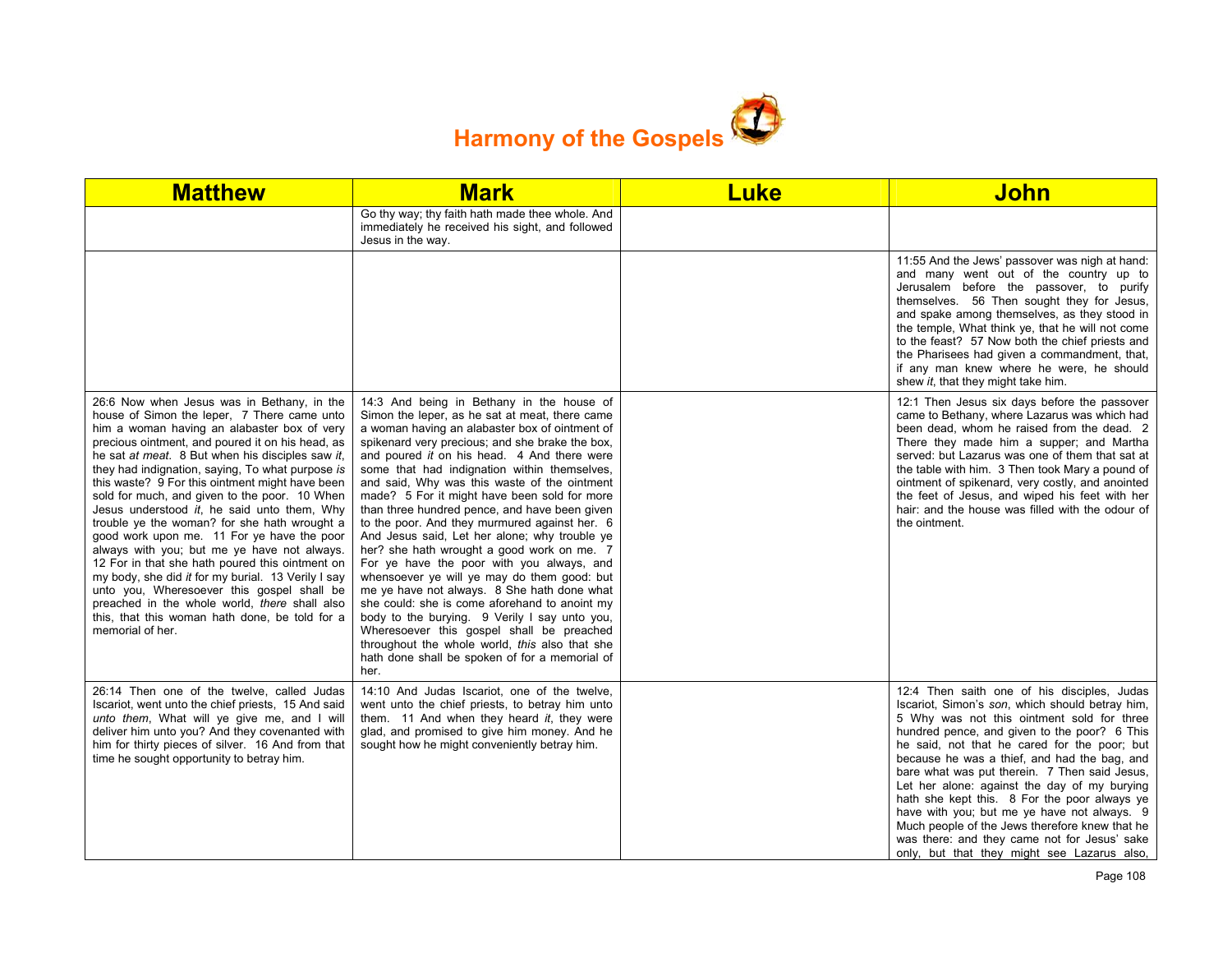

| <b>Matthew</b>                                                                                                                                                                                                                                                                                                                                                                                                                                                                                                                                                                                                                                                                                                                                                                                                                                                                                                                                                                                                                                                                                                                                                                                                                                                                                                                                                             | <b>Mark</b>                                                                                                                                                                                                                                                                                                                                                                                                                                                                                                                                                                                                                                                                                                                                                                                                                                                                                                                                                                                                                                                                                                                                                                                                                                                                                                                                                                                                                                                                                         | <b>Luke</b>                                                                                                                                                                                                                                                                                                                                                                                                                                                                                                                                                                                                                                                                                                                                                                                                                                                                                                                                                                                                                                                                                                                                                                                                                                                                                                                                                                                                                                                                                                                                                                                                                                                                                                                                                                                                                                                                                                                                                                                                                                                                                                  | John                                                                                                                                                                                                                                                                                                                                                                                                                                                                                                                                                                                                                                                                                                                                                                                                                                                                                                                                                                                                                                                         |
|----------------------------------------------------------------------------------------------------------------------------------------------------------------------------------------------------------------------------------------------------------------------------------------------------------------------------------------------------------------------------------------------------------------------------------------------------------------------------------------------------------------------------------------------------------------------------------------------------------------------------------------------------------------------------------------------------------------------------------------------------------------------------------------------------------------------------------------------------------------------------------------------------------------------------------------------------------------------------------------------------------------------------------------------------------------------------------------------------------------------------------------------------------------------------------------------------------------------------------------------------------------------------------------------------------------------------------------------------------------------------|-----------------------------------------------------------------------------------------------------------------------------------------------------------------------------------------------------------------------------------------------------------------------------------------------------------------------------------------------------------------------------------------------------------------------------------------------------------------------------------------------------------------------------------------------------------------------------------------------------------------------------------------------------------------------------------------------------------------------------------------------------------------------------------------------------------------------------------------------------------------------------------------------------------------------------------------------------------------------------------------------------------------------------------------------------------------------------------------------------------------------------------------------------------------------------------------------------------------------------------------------------------------------------------------------------------------------------------------------------------------------------------------------------------------------------------------------------------------------------------------------------|--------------------------------------------------------------------------------------------------------------------------------------------------------------------------------------------------------------------------------------------------------------------------------------------------------------------------------------------------------------------------------------------------------------------------------------------------------------------------------------------------------------------------------------------------------------------------------------------------------------------------------------------------------------------------------------------------------------------------------------------------------------------------------------------------------------------------------------------------------------------------------------------------------------------------------------------------------------------------------------------------------------------------------------------------------------------------------------------------------------------------------------------------------------------------------------------------------------------------------------------------------------------------------------------------------------------------------------------------------------------------------------------------------------------------------------------------------------------------------------------------------------------------------------------------------------------------------------------------------------------------------------------------------------------------------------------------------------------------------------------------------------------------------------------------------------------------------------------------------------------------------------------------------------------------------------------------------------------------------------------------------------------------------------------------------------------------------------------------------------|--------------------------------------------------------------------------------------------------------------------------------------------------------------------------------------------------------------------------------------------------------------------------------------------------------------------------------------------------------------------------------------------------------------------------------------------------------------------------------------------------------------------------------------------------------------------------------------------------------------------------------------------------------------------------------------------------------------------------------------------------------------------------------------------------------------------------------------------------------------------------------------------------------------------------------------------------------------------------------------------------------------------------------------------------------------|
|                                                                                                                                                                                                                                                                                                                                                                                                                                                                                                                                                                                                                                                                                                                                                                                                                                                                                                                                                                                                                                                                                                                                                                                                                                                                                                                                                                            |                                                                                                                                                                                                                                                                                                                                                                                                                                                                                                                                                                                                                                                                                                                                                                                                                                                                                                                                                                                                                                                                                                                                                                                                                                                                                                                                                                                                                                                                                                     |                                                                                                                                                                                                                                                                                                                                                                                                                                                                                                                                                                                                                                                                                                                                                                                                                                                                                                                                                                                                                                                                                                                                                                                                                                                                                                                                                                                                                                                                                                                                                                                                                                                                                                                                                                                                                                                                                                                                                                                                                                                                                                              | whom he had raised from the dead. 10 But the<br>chief priests consulted that they might put<br>Lazarus also to death; 11 Because that by<br>reason of him many of the Jews went away, and<br>believed on Jesus.                                                                                                                                                                                                                                                                                                                                                                                                                                                                                                                                                                                                                                                                                                                                                                                                                                              |
| 21:1 And when they drew nigh unto Jerusalem,<br>and were come to Bethphage, unto the mount of<br>Olives, then sent Jesus two disciples, 2 Saying<br>unto them, Go into the village over against you,<br>and straightway ye shall find an ass tied, and a<br>colt with her: loose them, and bring them unto<br>me. 3 And if any man say ought unto you, ye<br>shall say, The Lord hath need of them; and<br>straightway he will send them. 4 All this was<br>done, that it might be fulfilled which was spoken<br>by the prophet, saying, 5 Tell ye the daughter of<br>Sion, Behold, thy King cometh unto thee, meek,<br>and sitting upon an ass, and a colt the foal of an<br>ass. 6 And the disciples went, and did as Jesus<br>commanded them, 7 And brought the ass, and<br>the colt, and put on them their clothes, and they<br>set him thereon. 8 And a very great multitude<br>spread their garments in the way; others cut<br>down branches from the trees, and strawed<br>them in the way. 9 And the multitudes that went<br>before, and that followed, cried, saying,<br>Hosanna to the Son of David: Blessed is he that<br>cometh in the name of the Lord: Hosanna in the<br>highest. 10 And when he was come into<br>Jerusalem, all the city was moved, saying, Who<br>is this? 11 And the multitude said. This is Jesus<br>the prophet of Nazareth of Galilee. | 11:1 And when they came nigh to Jerusalem,<br>unto Bethphage and Bethany, at the mount of<br>Olives, he sendeth forth two of his disciples, 2<br>And saith unto them, Go your way into the<br>village over against you: and as soon as ye be<br>entered into it, ye shall find a colt tied, whereon<br>never man sat; loose him, and bring him. 3 And<br>if any man say unto you, Why do ye this? say ye<br>that the Lord hath need of him; and straightway<br>he will send him hither. 4 And they went their<br>way, and found the colt tied by the door without<br>in a place where two ways met; and they loose<br>him. 5 And certain of them that stood there said<br>unto them, What do ye, loosing the colt? 6 And<br>they said unto them even as Jesus had<br>commanded: and they let them go. 7 And they<br>brought the colt to Jesus, and cast their<br>garments on him; and he sat upon him. 8 And<br>many spread their garments in the way: and<br>others cut down branches off the trees, and<br>strawed them in the way. 9 And they that went<br>before, and they that followed, cried, saying,<br>Hosanna; Blessed is he that cometh in the name<br>of the Lord: 10 Blessed be the kingdom of our<br>father David, that cometh in the name of the<br>Lord: Hosanna in the highest. 11 And Jesus<br>entered into Jerusalem, and into the temple: and<br>when he had looked round about upon all<br>things, and now the eventide was come, he<br>went out unto Bethany with the twelve. | 19:29 And it came to pass, when he was come<br>nigh to Bethphage and Bethany, at the mount<br>called the mount of Olives, he sent two of his<br>disciples, 30 Saying, Go ye into the village over<br>against you; in the which at your entering ye<br>shall find a colt tied, whereon yet never man sat:<br>loose him, and bring him hither. 31 And if any<br>man ask you, Why do ye loose him? thus shall<br>ye say unto him, Because the Lord hath need of<br>him. 32 And they that were sent went their way,<br>and found even as he had said unto them. 33<br>And as they were loosing the colt, the owners<br>thereof said unto them, Why loose ye the colt?<br>34 And they said, The Lord hath need of him.<br>35 And they brought him to Jesus: and they cast<br>their garments upon the colt, and they set Jesus<br>thereon. 36 And as he went, they spread their<br>clothes in the way. 37 And when he was come<br>nigh, even now at the descent of the mount of<br>Olives, the whole multitude of the disciples<br>began to rejoice and praise God with a loud<br>voice for all the mighty works that they had<br>seen; 38 Saying, Blessed be the King that<br>cometh in the name of the Lord: peace in<br>heaven, and glory in the highest. 39 And some<br>of the Pharisees from among the multitude said<br>unto him, Master, rebuke thy disciples. 40 And<br>he answered and said unto them, I tell you that,<br>if these should hold their peace, the stones<br>would immediately cry out. 41 And when he<br>was come near, he beheld the city, and wept<br>over it, 42 Saying, If thou hadst known, even<br>thou, at least in this thy day, the things which<br>belong unto thy peace! but now they are hid<br>from thine eyes. 43 For the days shall come<br>upon thee, that thine enemies shall cast a trench<br>about thee, and compass thee round, and keep<br>thee in on every side, 44 And shall lay thee<br>even with the ground, and thy children within<br>thee; and they shall not leave in thee one stone<br>upon another; because thou knewest not the<br>time of thy visitation. | 12:12 On the next day much people that were<br>come to the feast, when they heard that Jesus<br>was coming to Jerusalem, 13 Took branches of<br>palm trees, and went forth to meet him, and<br>cried, Hosanna: Blessed is the King of Israel<br>that cometh in the name of the Lord. 14 And<br>Jesus, when he had found a young ass, sat<br>thereon; as it is written, 15 Fear not, daughter<br>of Sion: behold, thy King cometh, sitting on an<br>ass's colt. 16 These things understood not his<br>disciples at the first: but when Jesus was<br>glorified, then remembered they that these<br>things were written of him, and that they had<br>done these things unto him. 17 The people<br>therefore that was with him when he called<br>Lazarus out of his grave, and raised him from<br>the dead, bare record. 18 For this cause the<br>people also met him, for that they heard that he<br>had done this miracle. 19 The Pharisees<br>therefore said among themselves, Perceive ye<br>how ye prevail nothing? behold, the world is<br>gone after him. |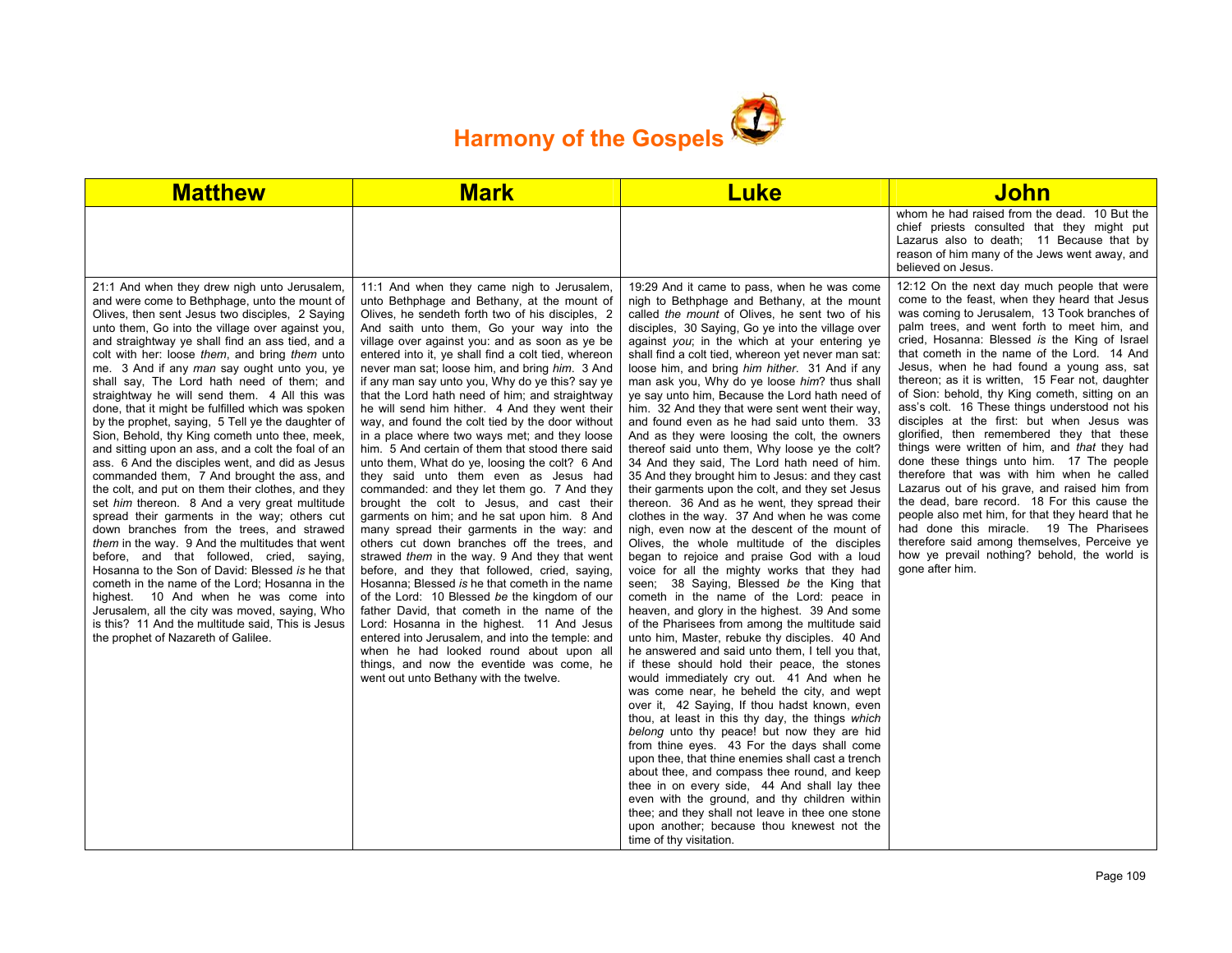

| <b>Matthew</b>                                                                                                                                                                                                                                                                                                                                                                                                                                                                           | <b>Mark</b>                                                                                                                                                                                                                                                                                                                                                                                                                                                                                                                                                                                          | <b>Luke</b>                                                                                                                                                                                                                                 | <b>John</b> |
|------------------------------------------------------------------------------------------------------------------------------------------------------------------------------------------------------------------------------------------------------------------------------------------------------------------------------------------------------------------------------------------------------------------------------------------------------------------------------------------|------------------------------------------------------------------------------------------------------------------------------------------------------------------------------------------------------------------------------------------------------------------------------------------------------------------------------------------------------------------------------------------------------------------------------------------------------------------------------------------------------------------------------------------------------------------------------------------------------|---------------------------------------------------------------------------------------------------------------------------------------------------------------------------------------------------------------------------------------------|-------------|
| 21:15 And when the chief priests and scribes<br>saw the wonderful things that he did, and the<br>children crying in the temple, and saying,<br>Hosanna to the Son of David; they were sore<br>displeased, 16 And said unto him, Hearest thou<br>what these say? And Jesus saith unto them,<br>Yea; have ye never read, Out of the mouth of<br>babes and sucklings thou hast perfected praise?<br>17 And he left them, and went out of the city into<br>Bethany; and he lodged there.     |                                                                                                                                                                                                                                                                                                                                                                                                                                                                                                                                                                                                      |                                                                                                                                                                                                                                             |             |
| 21:18 Now in the morning as he returned into<br>the city, he hungered. 19 And when he saw a<br>fig tree in the way, he came to it, and found<br>nothing thereon, but leaves only, and said unto<br>it, Let no fruit grow on thee henceforward for<br>ever. And presently the fig tree withered away.                                                                                                                                                                                     | 11:12 And on the morrow, when they were come<br>from Bethany, he was hungry: 13 And seeing a<br>fig tree afar off having leaves, he came, if haply<br>he might find any thing thereon: and when he<br>came to it, he found nothing but leaves; for the<br>time of figs was not yet. 14 And Jesus<br>answered and said unto it, No man eat fruit of<br>thee hereafter for ever. And his disciples heard<br>it.                                                                                                                                                                                        |                                                                                                                                                                                                                                             |             |
| 21:12 And Jesus went into the temple of God.<br>and cast out all them that sold and bought in the<br>temple, and overthrew the tables of the<br>moneychangers, and the seats of them that sold<br>doves, 13 And said unto them, It is written, My<br>house shall be called the house of prayer; but ye<br>have made it a den of thieves. 14 And the blind<br>and the lame came to him in the temple: and he<br>healed them.                                                              | 11:15 And they come to Jerusalem: and Jesus<br>went into the temple, and began to cast out<br>them that sold and bought in the temple, and<br>overthrew the tables of the moneychangers, and<br>the seats of them that sold doves: 16 And<br>would not suffer that any man should carry any<br>vessel through the temple. 17 And he taught,<br>saying unto them, Is it not written, My house<br>shall be called of all nations the house of<br>prayer? but ye have made it a den of thieves.                                                                                                         | 19:45 And he went into the temple, and began<br>to cast out them that sold therein, and them that<br>bought; 46 Saying unto them, It is written, My<br>house is the house of prayer: but ye have made<br>it a den of thieves.               |             |
|                                                                                                                                                                                                                                                                                                                                                                                                                                                                                          | 11:18 And the scribes and chief priests heard it,<br>and sought how they might destroy him: for they<br>feared him, because all the people was<br>astonished at his doctrine. 19 And when even<br>was come, he went out of the city.                                                                                                                                                                                                                                                                                                                                                                 | 19:47 And he taught daily in the temple. But the<br>chief priests and the scribes and the chief of the<br>people sought to destroy him, 48 And could not<br>find what they might do: for all the people were<br>very attentive to hear him. |             |
| 21:20 And when the disciples saw it, they<br>marvelled, saying, How soon is the fig tree<br>withered away! 21 Jesus answered and said<br>unto them, Verily I say unto you, If ye have faith,<br>and doubt not, ye shall not only do this which is<br>done to the fig tree, but also if ye shall say unto<br>this mountain, Be thou removed, and be thou<br>cast into the sea; it shall be done. 22 And all<br>things, whatsoever ye shall ask in prayer,<br>believing, ye shall receive. | 11:20 And in the morning, as they passed by,<br>they saw the fig tree dried up from the roots. 21<br>And Peter calling to remembrance saith unto<br>him, Master, behold, the fig tree which thou<br>cursedst is withered away. 22 And Jesus<br>answering saith unto them, Have faith in God.<br>23 For verily I say unto you, That whosoever<br>shall say unto this mountain. Be thou removed,<br>and be thou cast into the sea; and shall not<br>doubt in his heart, but shall believe that those<br>things which he saith shall come to pass; he<br>shall have whatsoever he saith. 24 Therefore I |                                                                                                                                                                                                                                             |             |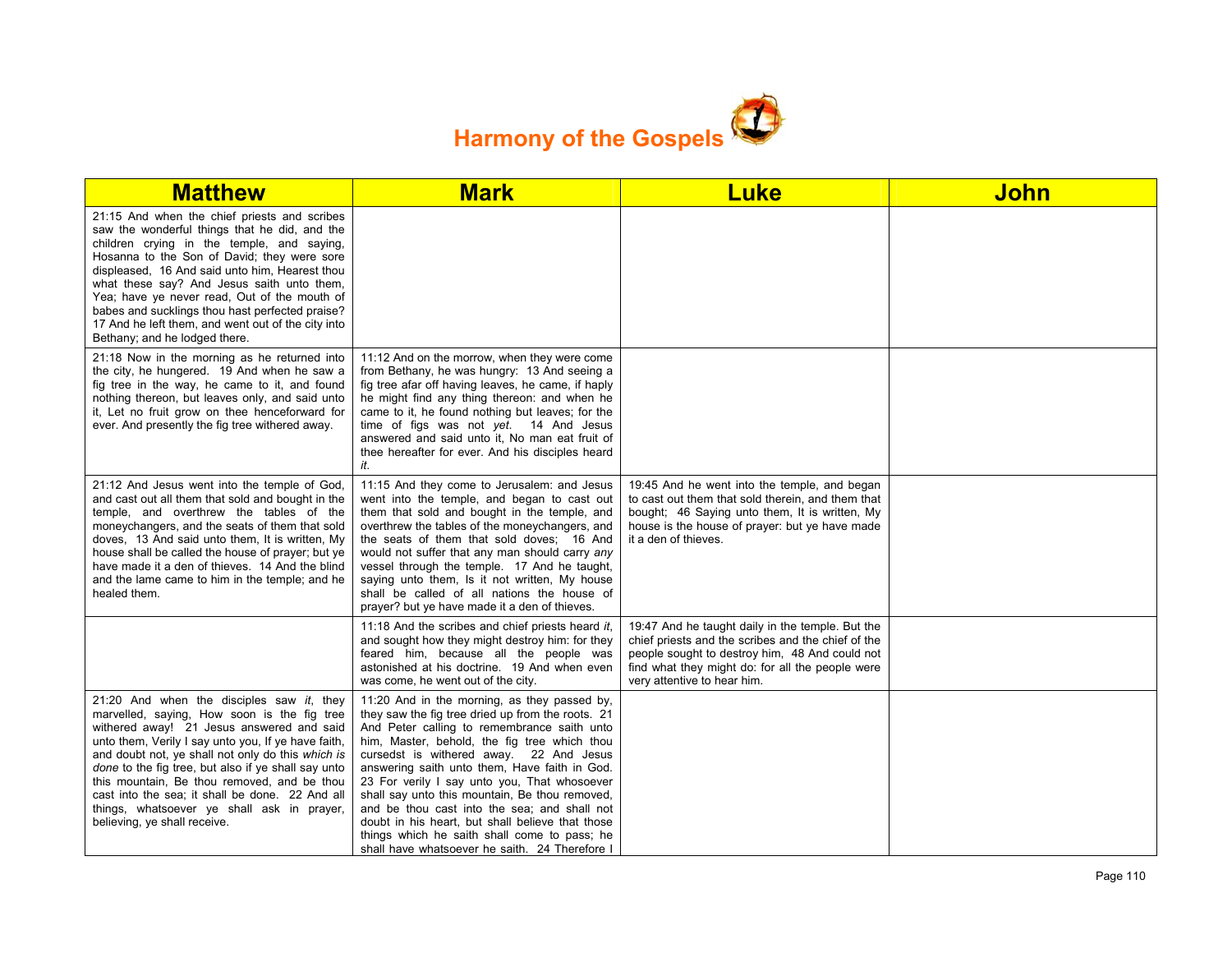

| <b>Matthew</b>                                                                                                                                                                                                                                                                                                                                                                                                                                                                                                                                                                                                                                                                                                                                                                                                                                             | <b>Mark</b>                                                                                                                                                                                                                                                                                                                                                                                                                                                                                                                                                                                                                                                                                                                                                                                                                                                                                                                                                | <b>Luke</b>                                                                                                                                                                                                                                                                                                                                                                                                                                                                                                                                                                                                                                                                                                                                                                                                                                                                                       | John |
|------------------------------------------------------------------------------------------------------------------------------------------------------------------------------------------------------------------------------------------------------------------------------------------------------------------------------------------------------------------------------------------------------------------------------------------------------------------------------------------------------------------------------------------------------------------------------------------------------------------------------------------------------------------------------------------------------------------------------------------------------------------------------------------------------------------------------------------------------------|------------------------------------------------------------------------------------------------------------------------------------------------------------------------------------------------------------------------------------------------------------------------------------------------------------------------------------------------------------------------------------------------------------------------------------------------------------------------------------------------------------------------------------------------------------------------------------------------------------------------------------------------------------------------------------------------------------------------------------------------------------------------------------------------------------------------------------------------------------------------------------------------------------------------------------------------------------|---------------------------------------------------------------------------------------------------------------------------------------------------------------------------------------------------------------------------------------------------------------------------------------------------------------------------------------------------------------------------------------------------------------------------------------------------------------------------------------------------------------------------------------------------------------------------------------------------------------------------------------------------------------------------------------------------------------------------------------------------------------------------------------------------------------------------------------------------------------------------------------------------|------|
|                                                                                                                                                                                                                                                                                                                                                                                                                                                                                                                                                                                                                                                                                                                                                                                                                                                            | say unto you, What things soever ye desire,<br>when ye pray, believe that ye receive them, and<br>ye shall have them. 25 And when ye stand<br>praying, forgive, if ye have ought against any:<br>that your Father also which is in heaven may<br>forgive you your trespasses.                                                                                                                                                                                                                                                                                                                                                                                                                                                                                                                                                                                                                                                                              |                                                                                                                                                                                                                                                                                                                                                                                                                                                                                                                                                                                                                                                                                                                                                                                                                                                                                                   |      |
| 21:23 And when he was come into the temple,<br>the chief priests and the elders of the people<br>came unto him as he was teaching, and said, By<br>what authority doest thou these things? and who<br>gave thee this authority? 24 And Jesus<br>answered and said unto them, I also will ask you<br>one thing, which if ye tell me, I in like wise will<br>tell you by what authority I do these things. 25<br>The baptism of John, whence was it? from<br>heaven, or of men? And they reasoned with<br>themselves, saying, If we shall say, From<br>heaven; he will say unto us, Why did ye not then<br>believe him? 26 But if we shall say, Of men; we<br>fear the people; for all hold John as a prophet.<br>27 And they answered Jesus, and said, We<br>cannot tell. And he said unto them, Neither tell I<br>you by what authority I do these things. | 11:27 And they come again to Jerusalem: and<br>as he was walking in the temple, there come to<br>him the chief priests, and the scribes, and the<br>elders, 28 And say unto him, By what authority<br>doest thou these things? and who gave thee this<br>authority to do these things? 29 And Jesus<br>answered and said unto them, I will also ask of<br>you one question, and answer me, and I will tell<br>you by what authority I do these things. 30 The<br>baptism of John, was it from heaven, or of men?<br>answer me. 31 And they reasoned with<br>themselves, saying, If we shall say, From<br>heaven; he will say, Why then did ye not believe<br>him? 32 But if we shall say, Of men; they feared<br>the people: for all men counted John, that he<br>was a prophet indeed. 33 And they answered<br>and said unto Jesus, We cannot tell. And Jesus<br>answering saith unto them, Neither do I tell you<br>by what authority I do these things. | 20:1 And it came to pass, that on one of those<br>days, as he taught the people in the temple, and<br>preached the gospel, the chief priests and the<br>scribes came upon him with the elders, 2 And<br>spake unto him, saying, Tell us, by what<br>authority doest thou these things? or who is he<br>that gave thee this authority? 3 And he<br>answered and said unto them, I will also ask<br>you one thing; and answer me: 4 The baptism<br>of John, was it from heaven, or of men? 5 And<br>they reasoned with themselves, saying, If we<br>shall say, From heaven; he will say, Why then<br>believed ye him not? 6 But and if we say, Of<br>men; all the people will stone us: for they be<br>persuaded that John was a prophet. 7 And they<br>answered, that they could not tell whence it<br>was. 8 And Jesus said unto them, Neither tell I<br>you by what authority I do these things. |      |
| 21:29 He answered and said, I will not: but<br>afterward he repented, and went. 30 And he<br>came to the second, and said likewise. And he<br>answered and said, I go, sir: and went not. 31<br>Whether of them twain did the will of his father?<br>They say unto him, The first. Jesus saith unto<br>them, Verily I say unto you, That the publicans<br>and the harlots go into the kingdom of God<br>before you. 32 For John came unto you in the<br>way of righteousness, and ye believed him not:<br>but the publicans and the harlots believed him:<br>and ye, when ye had seen it, repented not<br>afterward, that ye might believe him.                                                                                                                                                                                                            |                                                                                                                                                                                                                                                                                                                                                                                                                                                                                                                                                                                                                                                                                                                                                                                                                                                                                                                                                            |                                                                                                                                                                                                                                                                                                                                                                                                                                                                                                                                                                                                                                                                                                                                                                                                                                                                                                   |      |
| 21:33 Hear another parable: There was a<br>certain householder, which planted a vineyard,<br>and hedged it round about, and digged a<br>winepress in it, and built a tower, and let it out to<br>husbandmen, and went into a far country: 34<br>And when the time of the fruit drew near, he<br>sent his servants to the husbandmen, that they<br>might receive the fruits of it. 35 And the<br>husbandmen took his servants, and beat one,                                                                                                                                                                                                                                                                                                                                                                                                                | 12:1 And he began to speak unto them by<br>parables. A certain man planted a vinevard, and<br>set an hedge about it, and digged a place for the<br>winefat, and built a tower, and let it out to<br>husbandmen, and went into a far country. 2<br>And at the season he sent to the husbandmen a<br>servant, that he might receive from the<br>husbandmen of the fruit of the vineyard. 3 And<br>they caught him, and beat him, and sent him                                                                                                                                                                                                                                                                                                                                                                                                                                                                                                                | 20:9 Then began he to speak to the people this<br>parable; A certain man planted a vineyard, and<br>let it forth to husbandmen, and went into a far<br>country for a long time. 10 And at the season<br>he sent a servant to the husbandmen, that they<br>should give him of the fruit of the vineyard: but<br>the husbandmen beat him, and sent him away<br>empty. 11 And again he sent another servant:<br>and they beat him also, and entreated him                                                                                                                                                                                                                                                                                                                                                                                                                                            |      |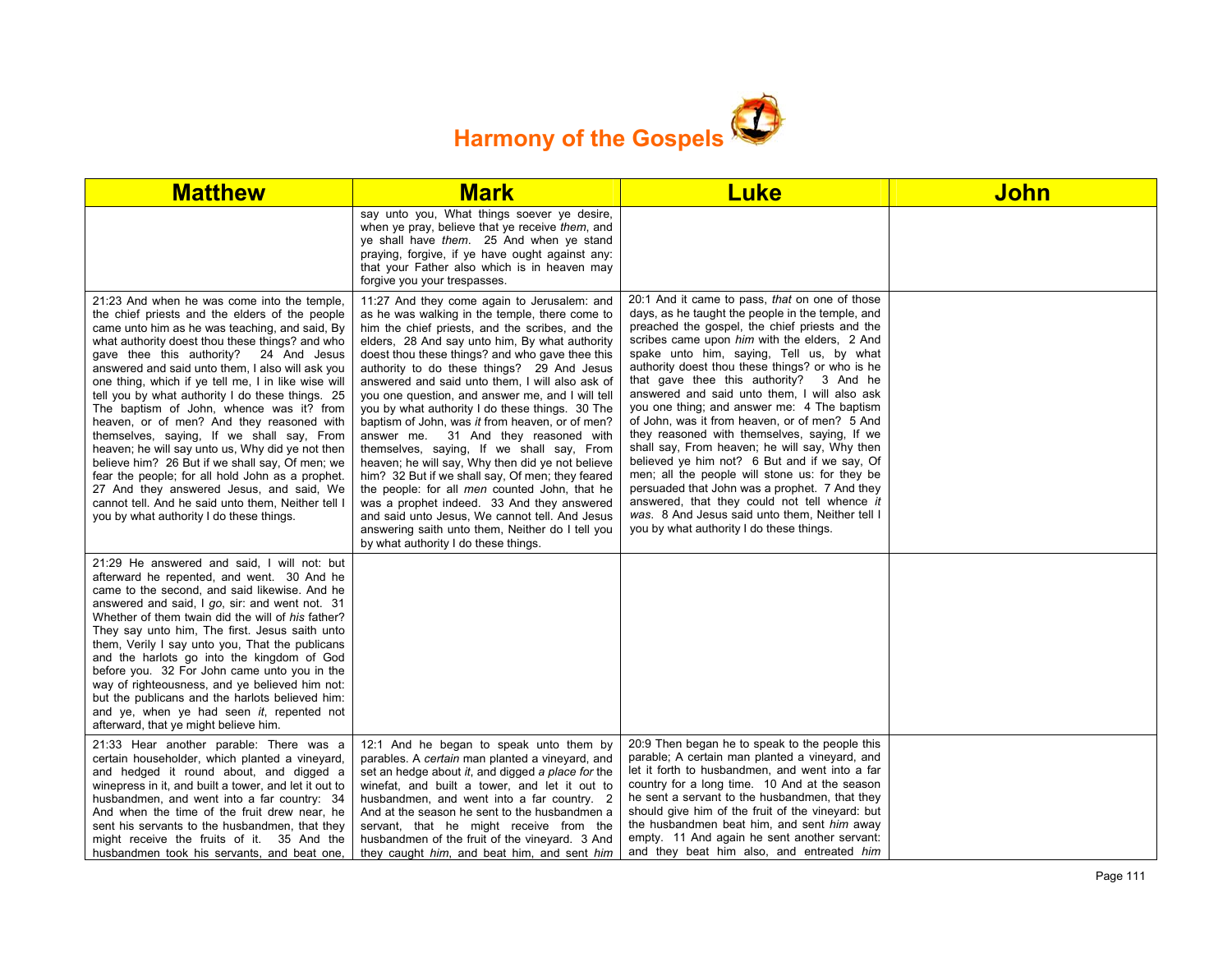

| <b>Matthew</b>                                                                                                                                                                                                                                                                                                                                                                                                                                                                                                                                                                                                                                                                                                                                                                                                                                                                                                                                                                                                                                                                                                                                                                                                                                                                                                                                                                                                                                                                                        | <b>Mark</b>                                                                                                                                                                                                                                                                                                                                                                                                                                                                                                                                                                                                                                                                                                                                                                                                                                                                                                                                                                                                                                                                                                                                 | <b>Luke</b>                                                                                                                                                                                                                                                                                                                                                                                                                                                                                                                                                                                                                                                                                                                                                                                                                                                                                                                                                                                                     | John |
|-------------------------------------------------------------------------------------------------------------------------------------------------------------------------------------------------------------------------------------------------------------------------------------------------------------------------------------------------------------------------------------------------------------------------------------------------------------------------------------------------------------------------------------------------------------------------------------------------------------------------------------------------------------------------------------------------------------------------------------------------------------------------------------------------------------------------------------------------------------------------------------------------------------------------------------------------------------------------------------------------------------------------------------------------------------------------------------------------------------------------------------------------------------------------------------------------------------------------------------------------------------------------------------------------------------------------------------------------------------------------------------------------------------------------------------------------------------------------------------------------------|---------------------------------------------------------------------------------------------------------------------------------------------------------------------------------------------------------------------------------------------------------------------------------------------------------------------------------------------------------------------------------------------------------------------------------------------------------------------------------------------------------------------------------------------------------------------------------------------------------------------------------------------------------------------------------------------------------------------------------------------------------------------------------------------------------------------------------------------------------------------------------------------------------------------------------------------------------------------------------------------------------------------------------------------------------------------------------------------------------------------------------------------|-----------------------------------------------------------------------------------------------------------------------------------------------------------------------------------------------------------------------------------------------------------------------------------------------------------------------------------------------------------------------------------------------------------------------------------------------------------------------------------------------------------------------------------------------------------------------------------------------------------------------------------------------------------------------------------------------------------------------------------------------------------------------------------------------------------------------------------------------------------------------------------------------------------------------------------------------------------------------------------------------------------------|------|
| and killed another, and stoned another. 36<br>Again, he sent other servants more than the<br>first: and they did unto them likewise. 37 But<br>last of all he sent unto them his son, saying,<br>They will reverence my son. 38 But when the<br>husbandmen saw the son, they said among<br>themselves. This is the heir; come, let us kill<br>him, and let us seize on his inheritance. 39 And<br>they caught him, and cast him out of the<br>vinevard, and slew him. 40 When the lord<br>therefore of the vineyard cometh, what will he do<br>unto those husbandmen? 41 They say unto<br>him, He will miserably destroy those wicked<br>men, and will let out his vineyard unto other<br>husbandmen, which shall render him the fruits in<br>their seasons. 42 Jesus saith unto them, Did ye<br>never read in the scriptures, The stone which<br>the builders rejected, the same is become the<br>head of the corner: this is the Lord's doing, and<br>it is marvellous in our eyes? 43 Therefore say I<br>unto you, The kingdom of God shall be taken<br>from you, and given to a nation bringing forth the<br>fruits thereof. 44 And whosoever shall fall on<br>this stone shall be broken: but on whomsoever it<br>shall fall, it will grind him to powder. 45 And<br>when the chief priests and Pharisees had heard<br>his parables, they perceived that he spake of<br>them. 46 But when they sought to lay hands on<br>him, they feared the multitude, because they<br>took him for a prophet. | away empty. 4 And again he sent unto them<br>another servant; and at him they cast stones,<br>and wounded him in the head, and sent him<br>away shamefully handled. 5 And again he sent<br>another; and him they killed, and many others;<br>beating some, and killing some. 6 Having yet<br>therefore one son, his wellbeloved, he sent him<br>also last unto them, saying, They will reverence<br>my son. 7 But those husbandmen said among<br>themselves. This is the heir; come, let us kill<br>him, and the inheritance shall be ours. 8 And<br>they took him, and killed him, and cast him out<br>of the vineyard. 9 What shall therefore the lord<br>of the vineyard do? he will come and destroy the<br>husbandmen, and will give the vineyard unto<br>others. 10 And have ye not read this scripture;<br>The stone which the builders rejected is become<br>the head of the corner: 11 This was the Lord's<br>doing, and it is marvellous in our eyes? 12 And<br>they sought to lay hold on him, but feared the<br>people: for they knew that he had spoken the<br>parable against them: and they left him, and<br>went their way. | shamefully, and sent him away empty. 12 And<br>again he sent a third: and they wounded him<br>also, and cast him out. 13 Then said the lord of<br>the vineyard, What shall I do? I will send my<br>beloved son: it may be they will reverence him<br>when they see him. 14 But when the<br>husbandmen saw him, they reasoned among<br>themselves, saying, This is the heir: come, let us<br>kill him, that the inheritance may be ours. 15 So<br>they cast him out of the vineyard, and killed him.<br>What therefore shall the lord of the vineyard do<br>unto them? 16 He shall come and destroy these<br>husbandmen, and shall give the vineyard to<br>others. And when they heard it, they said, God<br>forbid. 17 And he beheld them, and said, What<br>is this then that is written, The stone which the<br>builders rejected, the same is become the head<br>of the corner? 18 Whosoever shall fall upon that<br>stone shall be broken; but on whomsoever it<br>shall fall, it will grind him to powder. |      |
| 22:1 And Jesus answered and spake unto them<br>again by parables, and said, 2 The kingdom of<br>heaven is like unto a certain king, which made a<br>marriage for his son, 3 And sent forth his<br>servants to call them that were bidden to the<br>wedding: and they would not come. 4 Again, he<br>sent forth other servants, saying, Tell them<br>which are bidden, Behold, I have prepared my<br>dinner: my oxen and my fatlings are killed, and<br>all things are ready: come unto the marriage. 5<br>But they made light of it, and went their ways,<br>one to his farm, another to his merchandise: 6<br>And the remnant took his servants, and<br>entreated them spitefully, and slew them. 7 But<br>when the king heard thereof, he was wroth: and<br>he sent forth his armies, and destroyed those<br>murderers, and burned up their city. 8 Then<br>saith he to his servants, The wedding is ready,                                                                                                                                                                                                                                                                                                                                                                                                                                                                                                                                                                                         |                                                                                                                                                                                                                                                                                                                                                                                                                                                                                                                                                                                                                                                                                                                                                                                                                                                                                                                                                                                                                                                                                                                                             |                                                                                                                                                                                                                                                                                                                                                                                                                                                                                                                                                                                                                                                                                                                                                                                                                                                                                                                                                                                                                 |      |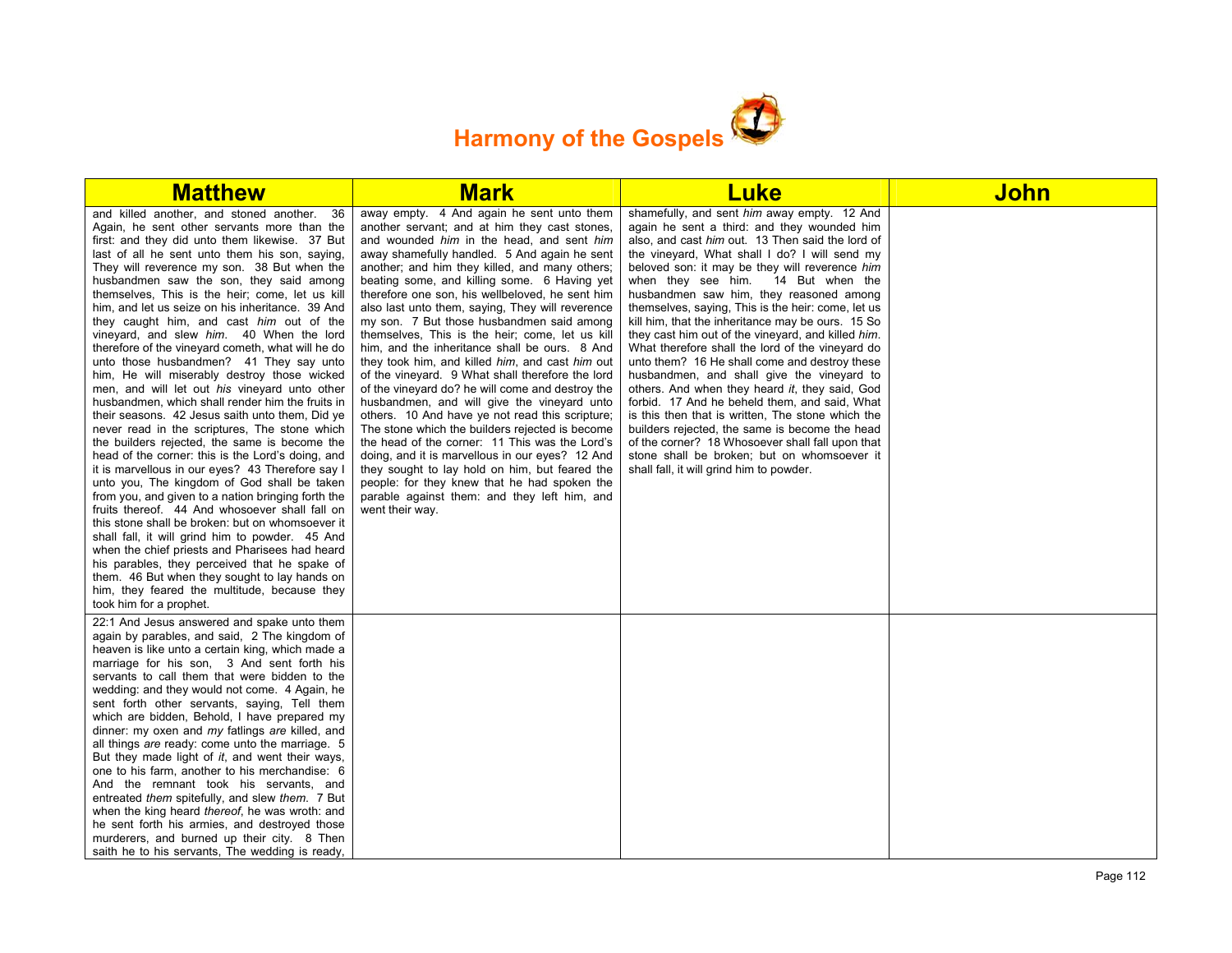

| <b>Matthew</b>                                                                                                                                                                                                                                                                                                                                                                                                                                                                                                                                                                                                                                                                                                                                                                                                                                                                                                                                      | <b>Mark</b>                                                                                                                                                                                                                                                                                                                                                                                                                                                                                                                                                                                                                                                                                                                                                                                                                      | <b>Luke</b>                                                                                                                                                                                                                                                                                                                                                                                                                                                                                                                                                                                                                                                                                                                                                                                                                                                                                                                                                                                                                                                                                                                  | <b>John</b> |
|-----------------------------------------------------------------------------------------------------------------------------------------------------------------------------------------------------------------------------------------------------------------------------------------------------------------------------------------------------------------------------------------------------------------------------------------------------------------------------------------------------------------------------------------------------------------------------------------------------------------------------------------------------------------------------------------------------------------------------------------------------------------------------------------------------------------------------------------------------------------------------------------------------------------------------------------------------|----------------------------------------------------------------------------------------------------------------------------------------------------------------------------------------------------------------------------------------------------------------------------------------------------------------------------------------------------------------------------------------------------------------------------------------------------------------------------------------------------------------------------------------------------------------------------------------------------------------------------------------------------------------------------------------------------------------------------------------------------------------------------------------------------------------------------------|------------------------------------------------------------------------------------------------------------------------------------------------------------------------------------------------------------------------------------------------------------------------------------------------------------------------------------------------------------------------------------------------------------------------------------------------------------------------------------------------------------------------------------------------------------------------------------------------------------------------------------------------------------------------------------------------------------------------------------------------------------------------------------------------------------------------------------------------------------------------------------------------------------------------------------------------------------------------------------------------------------------------------------------------------------------------------------------------------------------------------|-------------|
| but they which were bidden were not worthy. 9<br>Go ye therefore into the highways, and as many<br>as ye shall find, bid to the marriage. 10 So<br>those servants went out into the highways, and<br>gathered together all as many as they found,<br>both bad and good: and the wedding was<br>furnished with guests. 11 And when the king<br>came in to see the guests, he saw there a man<br>which had not on a wedding garment: 12 And<br>he saith unto him, Friend, how camest thou in<br>hither not having a wedding garment? And he<br>was speechless. 13 Then said the king to the<br>servants, Bind him hand and foot, and take him<br>away, and cast him into outer darkness; there<br>shall be weeping and gnashing of teeth. 14 For<br>many are called, but few are chosen.                                                                                                                                                              |                                                                                                                                                                                                                                                                                                                                                                                                                                                                                                                                                                                                                                                                                                                                                                                                                                  |                                                                                                                                                                                                                                                                                                                                                                                                                                                                                                                                                                                                                                                                                                                                                                                                                                                                                                                                                                                                                                                                                                                              |             |
| 22:15 Then went the Pharisees, and took<br>counsel how they might entangle him in his talk.<br>16 And they sent out unto him their disciples<br>with the Herodians, saying, Master, we know<br>that thou art true, and teachest the way of God<br>in truth, neither carest thou for any man: for thou<br>regardest not the person of men. 17 Tell us<br>therefore, What thinkest thou? Is it lawful to give<br>tribute unto Caesar, or not? 18 But Jesus<br>perceived their wickedness, and said, Why<br>tempt ye me, ye hypocrites? 19 Shew me the<br>tribute money. And they brought unto him a<br>penny. 20 And he saith unto them, Whose is<br>this image and superscription? 21 They say<br>unto him, Caesar's. Then saith he unto them,<br>Render therefore unto Caesar the things which<br>are Caesar's; and unto God the things that are<br>God's. 22 When they had heard these words,<br>they marvelled, and left him, and went their way. | 12:13 And they send unto him certain of the<br>Pharisees and of the Herodians, to catch him in<br>his words. 14 And when they were come, they<br>say unto him, Master, we know that thou art<br>true, and carest for no man: for thou regardest<br>not the person of men, but teachest the way of<br>God in truth: Is it lawful to give tribute to Caesar,<br>or not? 15 Shall we give, or shall we not give?<br>But he, knowing their hypocrisy, said unto them,<br>Why tempt ye me? bring me a penny, that I may<br>see it. 16 And they brought it. And he saith unto<br>them, Whose is this image and superscription?<br>And they said unto him, Caesar's. 17 And<br>Jesus answering said unto them, Render to<br>Caesar the things that are Caesar's, and to God<br>the things that are God's. And they marvelled at<br>him. | 20:19 And the chief priests and the scribes the<br>same hour sought to lay hands on him; and they<br>feared the people: for they perceived that he<br>had spoken this parable against them. 20 And<br>they watched him, and sent forth spies, which<br>should feign themselves just men, that they<br>might take hold of his words, that so they might<br>deliver him unto the power and authority of the<br>governor. 21 And they asked him, saying,<br>Master, we know that thou sayest and teachest<br>rightly, neither acceptest thou the person of any,<br>but teachest the way of God truly: 22 Is it lawful<br>for us to give tribute unto Caesar, or no? 23 But<br>he perceived their craftiness, and said unto<br>them, Why tempt ye me? 24 Shew me a penny.<br>Whose image and superscription hath it? They<br>answered and said, Caesar's. 25 And he said<br>unto them, Render therefore unto Caesar the<br>things which be Caesar's, and unto God the<br>things which be God's. 26 And they could not<br>take hold of his words before the people: and<br>they marvelled at his answer, and held their<br>peace. |             |
| 22:23 The same day came to him the<br>Sadducees, which say that there is no<br>resurrection, and asked him, 24 Saying, Master,<br>Moses said, If a man die, having no children, his<br>brother shall marry his wife, and raise up seed<br>unto his brother. 25 Now there were with us<br>seven brethren: and the first, when he had<br>married a wife, deceased, and, having no issue,<br>left his wife unto his brother: 26 Likewise the                                                                                                                                                                                                                                                                                                                                                                                                                                                                                                           | 12:18 Then come unto him the Sadducees,<br>which say there is no resurrection; and they<br>asked him, saying, 19 Master, Moses wrote<br>unto us, If a man's brother die, and leave his<br>wife behind him, and leave no children, that his<br>brother should take his wife, and raise up seed<br>unto his brother. 20 Now there were seven<br>brethren: and the first took a wife, and dying left<br>no seed. 21 And the second took her, and died,                                                                                                                                                                                                                                                                                                                                                                              | 20:27 Then came to him certain of the<br>Sadducees, which deny that there is any<br>resurrection; and they asked him, 28 Saying,<br>Master, Moses wrote unto us, If any man's<br>brother die, having a wife, and he die without<br>children, that his brother should take his wife,<br>and raise up seed unto his brother. 29 There<br>were therefore seven brethren: and the first took<br>a wife, and died without children. 30 And the                                                                                                                                                                                                                                                                                                                                                                                                                                                                                                                                                                                                                                                                                    |             |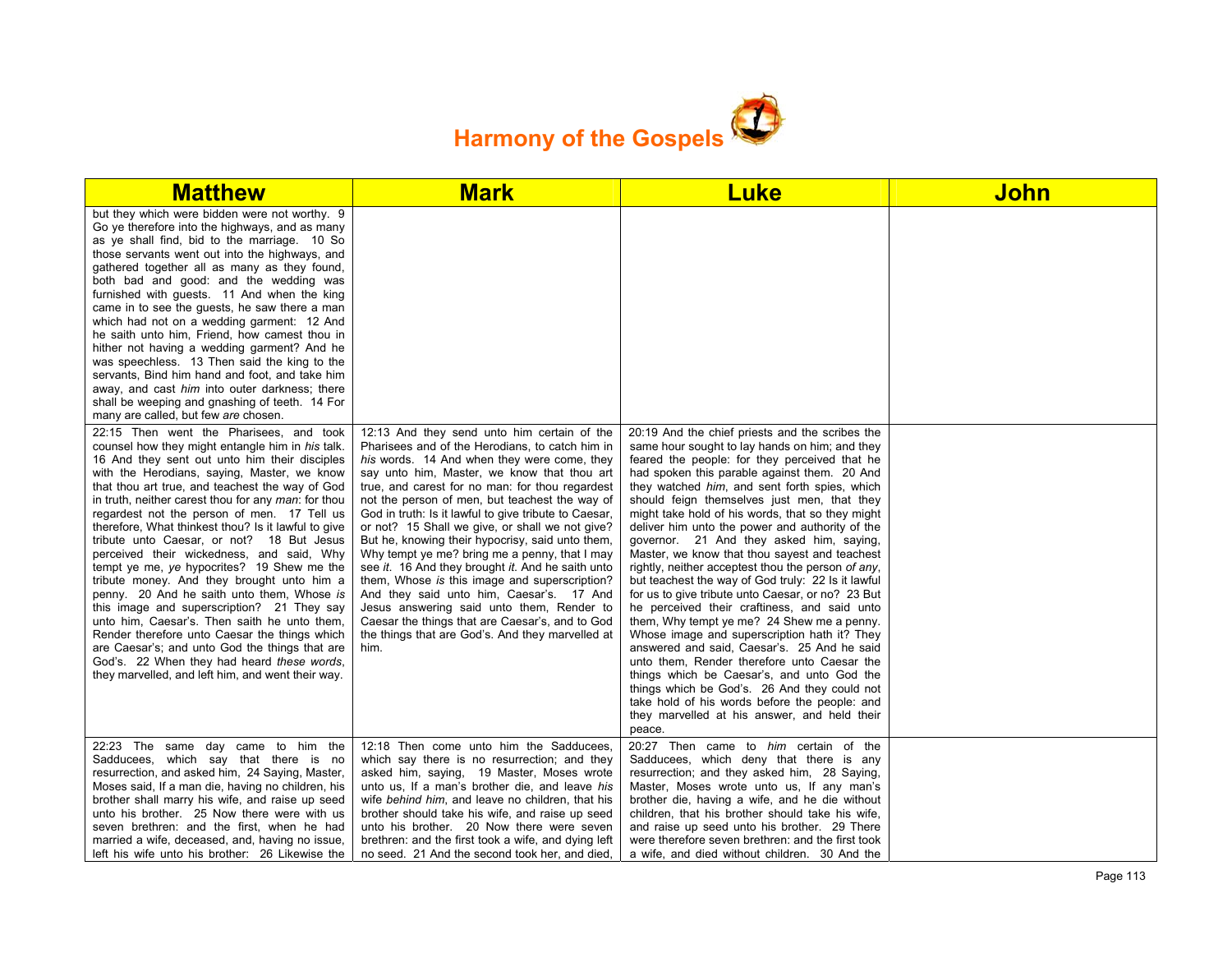

| <b>Matthew</b>                                                                                                                                                                                                                                                                                                                                                                                                                                                                                                                                                                                                                                                                                                                                                               | <b>Mark</b>                                                                                                                                                                                                                                                                                                                                                                                                                                                                                                                                                                                                                                                                                                                                                                                                                                                                                                                                                                                                                                                                                                                                                                                              | <u>Luke</u>                                                                                                                                                                                                                                                                                                                                                                                                                                                                                                                                                                                                                                                                                                                                                                                                                                                                                                                                                               | <u>John</u> |
|------------------------------------------------------------------------------------------------------------------------------------------------------------------------------------------------------------------------------------------------------------------------------------------------------------------------------------------------------------------------------------------------------------------------------------------------------------------------------------------------------------------------------------------------------------------------------------------------------------------------------------------------------------------------------------------------------------------------------------------------------------------------------|----------------------------------------------------------------------------------------------------------------------------------------------------------------------------------------------------------------------------------------------------------------------------------------------------------------------------------------------------------------------------------------------------------------------------------------------------------------------------------------------------------------------------------------------------------------------------------------------------------------------------------------------------------------------------------------------------------------------------------------------------------------------------------------------------------------------------------------------------------------------------------------------------------------------------------------------------------------------------------------------------------------------------------------------------------------------------------------------------------------------------------------------------------------------------------------------------------|---------------------------------------------------------------------------------------------------------------------------------------------------------------------------------------------------------------------------------------------------------------------------------------------------------------------------------------------------------------------------------------------------------------------------------------------------------------------------------------------------------------------------------------------------------------------------------------------------------------------------------------------------------------------------------------------------------------------------------------------------------------------------------------------------------------------------------------------------------------------------------------------------------------------------------------------------------------------------|-------------|
| second also, and the third, unto the seventh. 27<br>And last of all the woman died also. 28<br>Therefore in the resurrection whose wife shall<br>she be of the seven? for they all had her. 29<br>Jesus answered and said unto them, Ye do err,<br>not knowing the scriptures, nor the power of<br>God. 30 For in the resurrection they neither<br>marry, nor are given in marriage, but are as the<br>angels of God in heaven. 31 But as touching<br>the resurrection of the dead, have ye not read<br>that which was spoken unto you by God, saying,<br>32 I am the God of Abraham, and the God of<br>Isaac, and the God of Jacob? God is not the<br>God of the dead, but of the living. 33 And when<br>the multitude heard this, they were astonished at<br>his doctrine. | neither left he any seed: and the third likewise.<br>22 And the seven had her, and left no seed: last<br>of all the woman died also. 23 In the<br>resurrection therefore, when they shall rise,<br>whose wife shall she be of them? for the seven<br>had her to wife. 24 And Jesus answering said<br>unto them, Do ye not therefore err, because ye<br>know not the scriptures, neither the power of<br>God? 25 For when they shall rise from the<br>dead, they neither marry, nor are given in<br>marriage; but are as the angels which are in<br>heaven. 26 And as touching the dead, that they<br>rise: have ye not read in the book of Moses,<br>how in the bush God spake unto him, saying, I<br>am the God of Abraham, and the God of Isaac,<br>and the God of Jacob? 27 He is not the God of<br>the dead, but the God of the living: ye therefore<br>do greatly err.                                                                                                                                                                                                                                                                                                                              | second took her to wife, and he died childless.<br>31 And the third took her; and in like manner the<br>seven also: and they left no children, and died.<br>32 Last of all the woman died also. 33<br>Therefore in the resurrection whose wife of<br>them is she? for seven had her to wife. 34 And<br>Jesus answering said unto them, The children<br>of this world marry, and are given in marriage:<br>35 But they which shall be accounted worthy to<br>obtain that world, and the resurrection from the<br>dead, neither marry, nor are given in marriage:<br>36 Neither can they die any more: for they are<br>equal unto the angels; and are the children of<br>God, being the children of the resurrection. 37<br>Now that the dead are raised, even Moses<br>shewed at the bush, when he calleth the Lord<br>the God of Abraham, and the God of Isaac, and<br>the God of Jacob. 38 For he is not a God of the<br>dead, but of the living: for all live unto him. |             |
| 22:34 But when the Pharisees had heard that he<br>had put the Sadducees to silence, they were<br>gathered together. 35 Then one of them, which<br>was a lawyer, asked him a question, tempting<br>him, and saying, 36 Master, which is the great<br>commandment in the law? 37 Jesus said unto<br>him, Thou shalt love the Lord thy God with all<br>thy heart, and with all thy soul, and with all thy<br>38 This is the first and great<br>mind.<br>commandment. 39 And the second is like unto<br>it, Thou shalt love thy neighbour as thyself. 40<br>On these two commandments hang all the law<br>and the prophets.                                                                                                                                                      | 12:28 And one of the scribes came, and having<br>heard them reasoning together, and perceiving<br>that he had answered them well, asked him,<br>Which is the first commandment of all? 29 And<br>Jesus answered him, The first of all the<br>commandments is, Hear, O Israel; The Lord our<br>God is one Lord: 30 And thou shalt love the<br>Lord thy God with all thy heart, and with all thy<br>soul, and with all thy mind, and with all thy<br>strength: this is the first commandment. 31 And<br>the second is like, <i>namely</i> this, Thou shalt love<br>thy neighbour as thyself. There is none other<br>commandment greater than these. 32 And the<br>scribe said unto him, Well, Master, thou hast<br>said the truth: for there is one God; and there is<br>none other but he: 33 And to love him with all<br>the heart, and with all the understanding, and<br>with all the soul, and with all the strength, and to<br>love his neighbour as himself, is more than all<br>whole burnt offerings and sacrifices. 34 And<br>when Jesus saw that he answered discreetly, he<br>said unto him, Thou art not far from the kingdom<br>of God. And no man after that durst ask him any<br>question. | 20:39 Then certain of the scribes answering<br>said, Master, thou hast well said. 40 And after<br>that they durst not ask him any question at all.                                                                                                                                                                                                                                                                                                                                                                                                                                                                                                                                                                                                                                                                                                                                                                                                                        |             |
| 22:41 While the Pharisees were gathered<br>together, Jesus asked them, 42 Saying, What<br>think ye of Christ? whose son is he? They say                                                                                                                                                                                                                                                                                                                                                                                                                                                                                                                                                                                                                                      | 12:35 And Jesus answered and said, while he<br>taught in the temple, How say the scribes that<br>Christ is the Son of David? 36 For David                                                                                                                                                                                                                                                                                                                                                                                                                                                                                                                                                                                                                                                                                                                                                                                                                                                                                                                                                                                                                                                                | 20:41 And he said unto them, How say they that<br>Christ is David's son? 42 And David himself<br>saith in the book of Psalms, The LORD said                                                                                                                                                                                                                                                                                                                                                                                                                                                                                                                                                                                                                                                                                                                                                                                                                               |             |
| unto him, The Son of David. 43 He saith unto<br>them, How then doth David in spirit call him                                                                                                                                                                                                                                                                                                                                                                                                                                                                                                                                                                                                                                                                                 | himself said by the Holy Ghost, The LORD said<br>to my Lord, Sit thou on my right hand, till I make                                                                                                                                                                                                                                                                                                                                                                                                                                                                                                                                                                                                                                                                                                                                                                                                                                                                                                                                                                                                                                                                                                      | unto my Lord, Sit thou on my right hand, 43 Till<br>I make thine enemies thy footstool. 44 David                                                                                                                                                                                                                                                                                                                                                                                                                                                                                                                                                                                                                                                                                                                                                                                                                                                                          |             |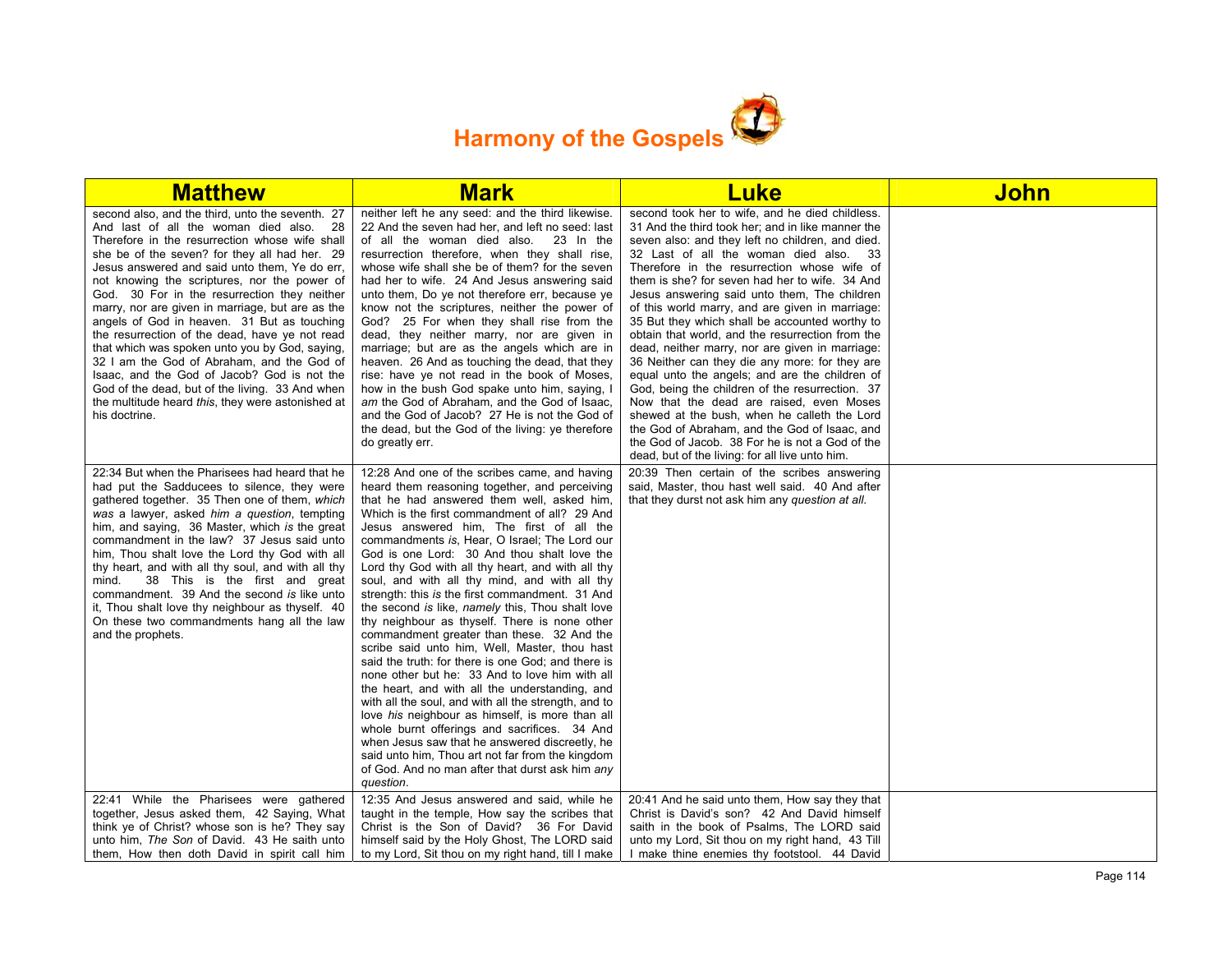

| <b>Matthew</b>                                                                                                                                                                                                                                                                                                                                                                                                                                                                                                                                                                                                                                                                                                                                                                                                                                                                                                                                                                                                                                                                                                                                                                                                                                                                                                                                                                                                                                                                                                                                                                                                                                                    | <b>Mark</b>                                                                                                                                                                                                                                                                                                                                                     | <b>Luke</b>                                                                                                                                                                                                                                                                                                                                                                        | <b>John</b> |
|-------------------------------------------------------------------------------------------------------------------------------------------------------------------------------------------------------------------------------------------------------------------------------------------------------------------------------------------------------------------------------------------------------------------------------------------------------------------------------------------------------------------------------------------------------------------------------------------------------------------------------------------------------------------------------------------------------------------------------------------------------------------------------------------------------------------------------------------------------------------------------------------------------------------------------------------------------------------------------------------------------------------------------------------------------------------------------------------------------------------------------------------------------------------------------------------------------------------------------------------------------------------------------------------------------------------------------------------------------------------------------------------------------------------------------------------------------------------------------------------------------------------------------------------------------------------------------------------------------------------------------------------------------------------|-----------------------------------------------------------------------------------------------------------------------------------------------------------------------------------------------------------------------------------------------------------------------------------------------------------------------------------------------------------------|------------------------------------------------------------------------------------------------------------------------------------------------------------------------------------------------------------------------------------------------------------------------------------------------------------------------------------------------------------------------------------|-------------|
| Lord, saying, 44 The LORD said unto my Lord,<br>Sit thou on my right hand, till I make thine<br>enemies thy footstool? 45 If David then call him<br>Lord, how is he his son? 46 And no man was<br>able to answer him a word, neither durst any<br>man from that day forth ask him any more<br>questions.                                                                                                                                                                                                                                                                                                                                                                                                                                                                                                                                                                                                                                                                                                                                                                                                                                                                                                                                                                                                                                                                                                                                                                                                                                                                                                                                                          | thine enemies thy footstool. 37 David therefore<br>himself calleth him Lord; and whence is he then<br>his son? And the common people heard him<br>gladly.                                                                                                                                                                                                       | therefore calleth him Lord, how is he then his<br>son?                                                                                                                                                                                                                                                                                                                             |             |
|                                                                                                                                                                                                                                                                                                                                                                                                                                                                                                                                                                                                                                                                                                                                                                                                                                                                                                                                                                                                                                                                                                                                                                                                                                                                                                                                                                                                                                                                                                                                                                                                                                                                   | 12:38 And he said unto them in his doctrine,<br>Beware of the scribes, which love to go in long<br>clothing, and love salutations in the<br>marketplaces, 39 And the chief seats in the<br>synagogues, and the uppermost rooms at<br>feasts: 40 Which devour widows' houses, and<br>for a pretence make long prayers: these shall<br>receive greater damnation. | 20:45 Then in the audience of all the people he<br>said unto his disciples, 46 Beware of the<br>scribes, which desire to walk in long robes, and<br>love greetings in the markets, and the highest<br>seats in the synagogues, and the chief rooms at<br>feasts; 47 Which devour widows' houses, and<br>for a shew make long prayers: the same shall<br>receive greater damnation. |             |
| 23:1 Then spake Jesus to the multitude, and to<br>his disciples, 2 Saying, The scribes and the<br>Pharisees sit in Moses' seat: 3 All therefore<br>whatsoever they bid you observe, that observe<br>and do; but do not ye after their works: for they<br>say, and do not. 4 For they bind heavy burdens<br>and grievous to be borne, and lay them on<br>men's shoulders; but they themselves will not<br>move them with one of their fingers. 5 But all<br>their works they do for to be seen of men: they<br>make broad their phylacteries, and enlarge the<br>borders of their garments, 6 And love the<br>uppermost rooms at feasts, and the chief seats<br>in the synagogues, 7 And greetings in the<br>markets, and to be called of men, Rabbi, Rabbi.<br>8 But be not ye called Rabbi: for one is your<br>Master, even Christ; and all ye are brethren. 9<br>And call no man your father upon the earth: for<br>one is your Father, which is in heaven. 10<br>Neither be ye called masters: for one is your<br>Master, even Christ. 11 But he that is greatest<br>among you shall be your servant. 12 And<br>whosoever shall exalt himself shall be abased:<br>and he that shall humble himself shall be<br>exalted. 13 But woe unto you, scribes and<br>Pharisees, hypocrites! for ye shut up the<br>kingdom of heaven against men: for ye neither<br>go in yourselves, neither suffer ye them that are<br>entering to go in. 14 Woe unto you, scribes and<br>Pharisees, hypocrites! for ye devour widows'<br>houses, and for a pretence make long prayer:<br>therefore ye shall receive the greater damnation.<br>15 Woe unto you, scribes and Pharisees, |                                                                                                                                                                                                                                                                                                                                                                 |                                                                                                                                                                                                                                                                                                                                                                                    |             |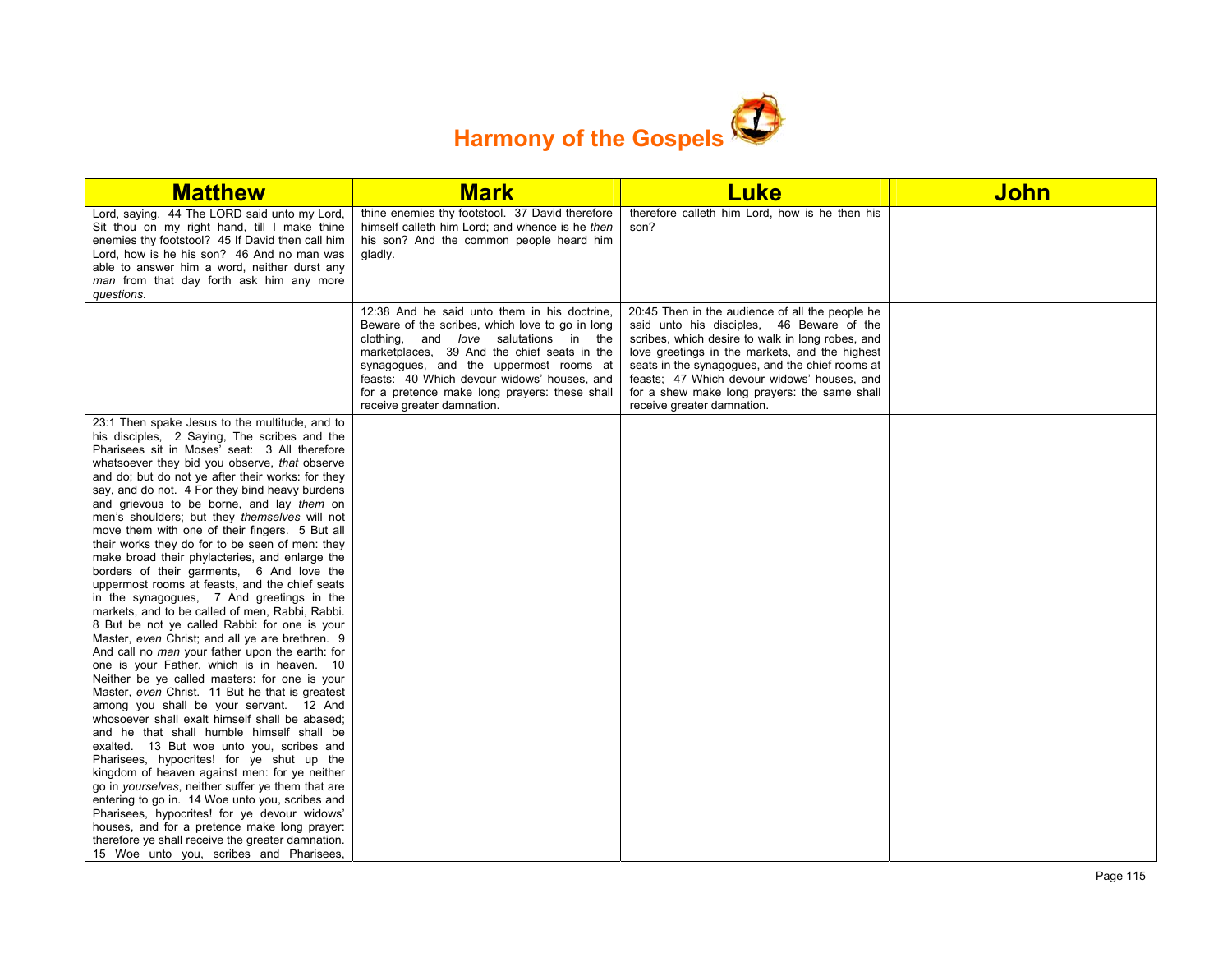

| <b>Matthew</b>                                          | <b>Mark</b> | <b>Luke</b> | <b>John</b> |
|---------------------------------------------------------|-------------|-------------|-------------|
| hypocrites! for ye compass sea and land to              |             |             |             |
| make one proselyte, and when he is made, ye             |             |             |             |
| make him twofold more the child of hell than            |             |             |             |
| yourselves. 16 Woe unto you, ye blind guides,           |             |             |             |
| which say, Whosoever shall swear by the                 |             |             |             |
| temple, it is nothing; but whosoever shall swear        |             |             |             |
| by the gold of the temple, he is a debtor! 17 Ye        |             |             |             |
| fools and blind: for whether is greater, the gold,      |             |             |             |
| or the temple that sanctifieth the gold? 18 And,        |             |             |             |
| Whosoever shall swear by the altar, it is nothing;      |             |             |             |
| but whosoever sweareth by the gift that is upon         |             |             |             |
| it, he is guilty. 19 Ye fools and blind: for whether    |             |             |             |
| is greater, the gift, or the altar that sanctifieth the |             |             |             |
| gift? 20 Whoso therefore shall swear by the             |             |             |             |
| altar, sweareth by it, and by all things thereon.       |             |             |             |
| 21 And whoso shall swear by the temple,                 |             |             |             |
| sweareth by it, and by him that dwelleth therein.       |             |             |             |
| 2 And he that shall swear by heaven, sweareth           |             |             |             |
| by the throne of God, and by him that sitteth           |             |             |             |
| thereon. 23 Woe unto you, scribes and                   |             |             |             |
| Pharisees, hypocrites! for ye pay tithe of mint         |             |             |             |
| and anise and cummin, and have omitted the              |             |             |             |
| weightier matters of the law, judgment, mercy,          |             |             |             |
| and faith: these ought ye to have done, and not         |             |             |             |
| to leave the other undone. 24 Ye blind quides,          |             |             |             |
| which strain at a gnat, and swallow a camel. 25         |             |             |             |
| Woe unto you, scribes and Pharisees,                    |             |             |             |
| hypocrites! for ye make clean the outside of the        |             |             |             |
| cup and of the platter, but within they are full of     |             |             |             |
| extortion and excess. 26 Thou blind Pharisee,           |             |             |             |
| cleanse first that which is within the cup and          |             |             |             |
| platter, that the outside of them may be clean          |             |             |             |
| also. 27 Woe unto you, scribes and Pharisees,           |             |             |             |
| hypocrites! for ye are like unto whited                 |             |             |             |
| sepulchres, which indeed appear beautiful               |             |             |             |
| outward, but are within full of dead men's bones,       |             |             |             |
| and of all uncleanness. 28 Even so ye also              |             |             |             |
| outwardly appear righteous unto men, but within         |             |             |             |
| ye are full of hypocrisy and iniquity. 29 Woe           |             |             |             |
| unto you, scribes and Pharisees, hypocrites!            |             |             |             |
| because ye build the tombs of the prophets, and         |             |             |             |
| garnish the sepulchres of the righteous, 30 And         |             |             |             |
| say, If we had been in the days of our fathers,         |             |             |             |
| we would not have been partakers with them in           |             |             |             |
| the blood of the prophets. 31 Wherefore ye be           |             |             |             |
| witnesses unto yourselves, that ye are the              |             |             |             |
| children of them which killed the prophets. 32          |             |             |             |
| Fill ye up then the measure of your fathers. 33         |             |             |             |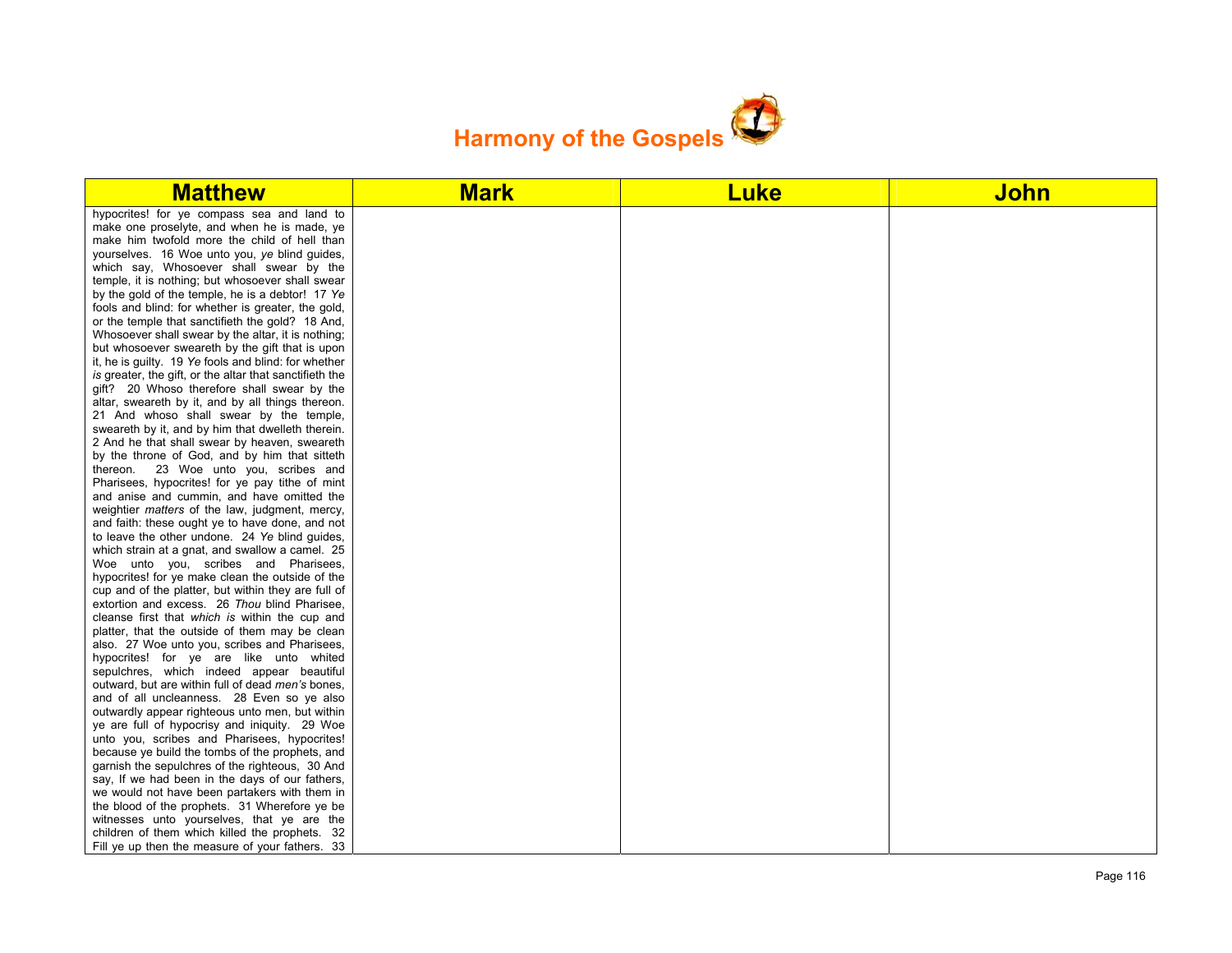

| <b>Matthew</b>                                                                                                                                                                                                                                                                                                                                                                                                                                                                                                                                                                                                                                                                                                                                                                                                                                                                                                                                                                                                                                                          | <b>Mark</b>                                                                                                                                                                                                                                                                                                                                                                                                                                                                                                                                                                          | <b>Luke</b>                                                                                                                                                                                                                                                                                                                                                                                                             | <b>John</b>                                                                                                                                                                                                                                                                                                                                                                                                                                                                                                                                                                                                                                                                                                              |
|-------------------------------------------------------------------------------------------------------------------------------------------------------------------------------------------------------------------------------------------------------------------------------------------------------------------------------------------------------------------------------------------------------------------------------------------------------------------------------------------------------------------------------------------------------------------------------------------------------------------------------------------------------------------------------------------------------------------------------------------------------------------------------------------------------------------------------------------------------------------------------------------------------------------------------------------------------------------------------------------------------------------------------------------------------------------------|--------------------------------------------------------------------------------------------------------------------------------------------------------------------------------------------------------------------------------------------------------------------------------------------------------------------------------------------------------------------------------------------------------------------------------------------------------------------------------------------------------------------------------------------------------------------------------------|-------------------------------------------------------------------------------------------------------------------------------------------------------------------------------------------------------------------------------------------------------------------------------------------------------------------------------------------------------------------------------------------------------------------------|--------------------------------------------------------------------------------------------------------------------------------------------------------------------------------------------------------------------------------------------------------------------------------------------------------------------------------------------------------------------------------------------------------------------------------------------------------------------------------------------------------------------------------------------------------------------------------------------------------------------------------------------------------------------------------------------------------------------------|
| Ye serpents, ye generation of vipers, how can<br>ye escape the damnation of hell?<br>34<br>Wherefore, behold, I send unto you prophets,<br>and wise men, and scribes: and some of them<br>ye shall kill and crucify; and some of them shall<br>ye scourge in your synagogues, and persecute<br>them from city to city: 35 That upon you may<br>come all the righteous blood shed upon the<br>earth, from the blood of righteous Abel unto the<br>blood of Zacharias son of Barachias, whom ye<br>slew between the temple and the altar. 36<br>Verily I say unto you, All these things shall come<br>upon this generation. 37 O Jerusalem,<br>Jerusalem, thou that killest the prophets, and<br>stonest them which are sent unto thee, how<br>often would I have gathered thy children<br>together, even as a hen gathereth her chickens<br>under her wings, and ye would not! 38 Behold,<br>your house is left unto you desolate. 39 For I<br>say unto you. Ye shall not see me henceforth, till<br>ye shall say, Blessed is he that cometh in the<br>name of the Lord. |                                                                                                                                                                                                                                                                                                                                                                                                                                                                                                                                                                                      |                                                                                                                                                                                                                                                                                                                                                                                                                         |                                                                                                                                                                                                                                                                                                                                                                                                                                                                                                                                                                                                                                                                                                                          |
|                                                                                                                                                                                                                                                                                                                                                                                                                                                                                                                                                                                                                                                                                                                                                                                                                                                                                                                                                                                                                                                                         | 12:41 And Jesus sat over against the treasury,<br>and beheld how the people cast money into the<br>treasury: and many that were rich cast in much.<br>42 And there came a certain poor widow, and<br>she threw in two mites, which make a farthing.<br>43 And he called <i>unto him</i> his disciples, and<br>saith unto them, Verily I say unto you, That this<br>poor widow hath cast more in, than all they<br>which have cast into the treasury: 44 For all<br>they did cast in of their abundance; but she of<br>her want did cast in all that she had, even all her<br>living. | 21:1 And he looked up, and saw the rich men<br>casting their gifts into the treasury. 2 And he<br>saw also a certain poor widow casting in thither<br>two mites. 3 And he said, Of a truth I say unto<br>you, that this poor widow hath cast in more than<br>they all: 4 For all these have of their abundance<br>cast in unto the offerings of God: but she of her<br>penury hath cast in all the living that she had. |                                                                                                                                                                                                                                                                                                                                                                                                                                                                                                                                                                                                                                                                                                                          |
|                                                                                                                                                                                                                                                                                                                                                                                                                                                                                                                                                                                                                                                                                                                                                                                                                                                                                                                                                                                                                                                                         |                                                                                                                                                                                                                                                                                                                                                                                                                                                                                                                                                                                      |                                                                                                                                                                                                                                                                                                                                                                                                                         | 12:20 And there were certain Greeks among<br>them that came up to worship at the feast: 21<br>The same came therefore to Philip, which was<br>of Bethsaida of Galilee, and desired him,<br>saying, Sir, we would see Jesus. 22 Philip<br>cometh and telleth Andrew: and again Andrew<br>and Philip tell Jesus. 23 And Jesus answered<br>them, saying, The hour is come, that the Son of<br>man should be glorified. 24 Verily, verily, I say<br>unto you, Except a corn of wheat fall into the<br>ground and die, it abideth alone: but if it die, it<br>bringeth forth much fruit. 25 He that loveth his<br>life shall lose it; and he that hateth his life in this<br>world shall keep it unto life eternal. 26 If any |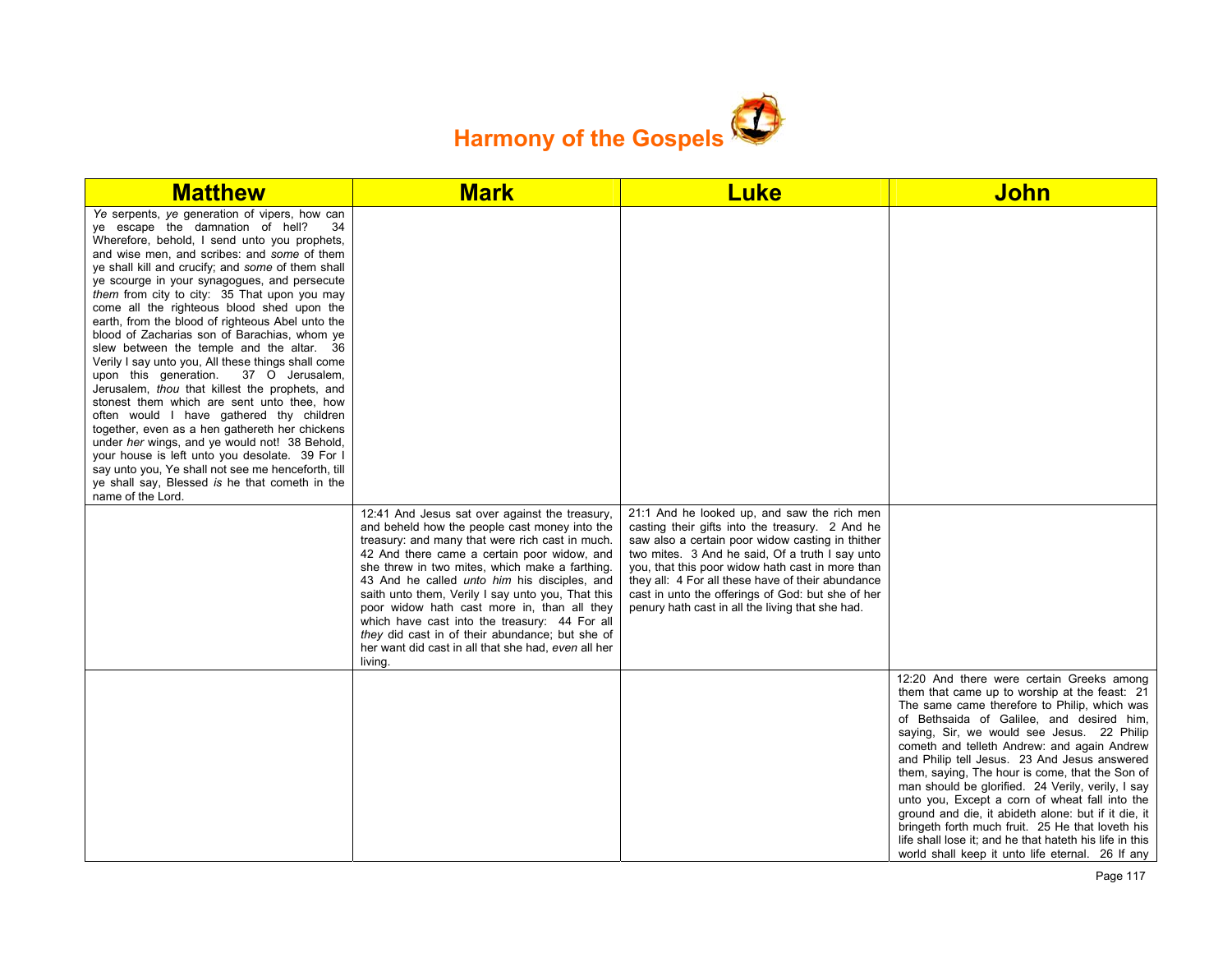

| <b>Matthew</b> | <b>Mark</b> | <b>Luke</b> | John                                                                                                                                                                                                                                                                                                                                                                                                                                                                                                                                                                                                                                                                                                                                                                                                                                                                                                                                                                                                                                                                                                                                                                                                                                                                                                                                                                                                                                                                                                                                                                                                                                                                                                                                                                                                                                                                                                                                                                                                                                                                                                                                                                                                                                                                                         |
|----------------|-------------|-------------|----------------------------------------------------------------------------------------------------------------------------------------------------------------------------------------------------------------------------------------------------------------------------------------------------------------------------------------------------------------------------------------------------------------------------------------------------------------------------------------------------------------------------------------------------------------------------------------------------------------------------------------------------------------------------------------------------------------------------------------------------------------------------------------------------------------------------------------------------------------------------------------------------------------------------------------------------------------------------------------------------------------------------------------------------------------------------------------------------------------------------------------------------------------------------------------------------------------------------------------------------------------------------------------------------------------------------------------------------------------------------------------------------------------------------------------------------------------------------------------------------------------------------------------------------------------------------------------------------------------------------------------------------------------------------------------------------------------------------------------------------------------------------------------------------------------------------------------------------------------------------------------------------------------------------------------------------------------------------------------------------------------------------------------------------------------------------------------------------------------------------------------------------------------------------------------------------------------------------------------------------------------------------------------------|
|                |             |             | man serve me, let him follow me; and where I<br>am, there shall also my servant be: if any man<br>serve me, him will my Father honour. 27 Now is<br>my soul troubled; and what shall I say? Father,<br>save me from this hour: but for this cause came<br>I unto this hour. 28 Father, glorify thy name.<br>Then came there a voice from heaven, saying, I<br>have both glorified it, and will glorify it again. 29<br>The people therefore, that stood by, and heard<br>it, said that it thundered: others said, An angel<br>spake to him. 30 Jesus answered and said,<br>This voice came not because of me, but for your<br>sakes. 31 Now is the judgment of this world:<br>now shall the prince of this world be cast out.<br>32 And I, if I be lifted up from the earth, will<br>draw all <i>men</i> unto me. 33 This he said,<br>signifying what death he should die. 34 The<br>people answered him, We have heard out of the<br>law that Christ abideth for ever: and how sayest<br>thou. The Son of man must be lifted up? who is<br>this Son of man? 35 Then Jesus said unto<br>them, Yet a little while is the light with you. Walk<br>while ye have the light, lest darkness come<br>upon you: for he that walketh in darkness<br>knoweth not whither he goeth. 36 While ye<br>have light, believe in the light, that ye may be<br>the children of light. These things spake Jesus,<br>and departed, and did hide himself from them.<br>37 But though he had done so many miracles<br>before them, yet they believed not on him: 38<br>That the saying of Esaias the prophet might be<br>fulfilled, which he spake, Lord, who hath<br>believed our report? and to whom hath the arm<br>of the Lord been revealed? 39 Therefore they<br>could not believe, because that Esaias said<br>again, 40 He hath blinded their eyes, and<br>hardened their heart; that they should not see<br>with their eyes, nor understand with their heart,<br>and be converted, and I should heal them. 41<br>These things said Esaias, when he saw his<br>glory, and spake of him. 42 Nevertheless<br>among the chief rulers also many believed on<br>him; but because of the Pharisees they did not<br>confess him, lest they should be put out of the<br>synagogue: 43 For they loved the praise of |
|                |             |             | men more than the praise of God. 44 Jesus<br>cried and said. He that believeth on me,<br>believeth not on me, but on him that sent me.                                                                                                                                                                                                                                                                                                                                                                                                                                                                                                                                                                                                                                                                                                                                                                                                                                                                                                                                                                                                                                                                                                                                                                                                                                                                                                                                                                                                                                                                                                                                                                                                                                                                                                                                                                                                                                                                                                                                                                                                                                                                                                                                                       |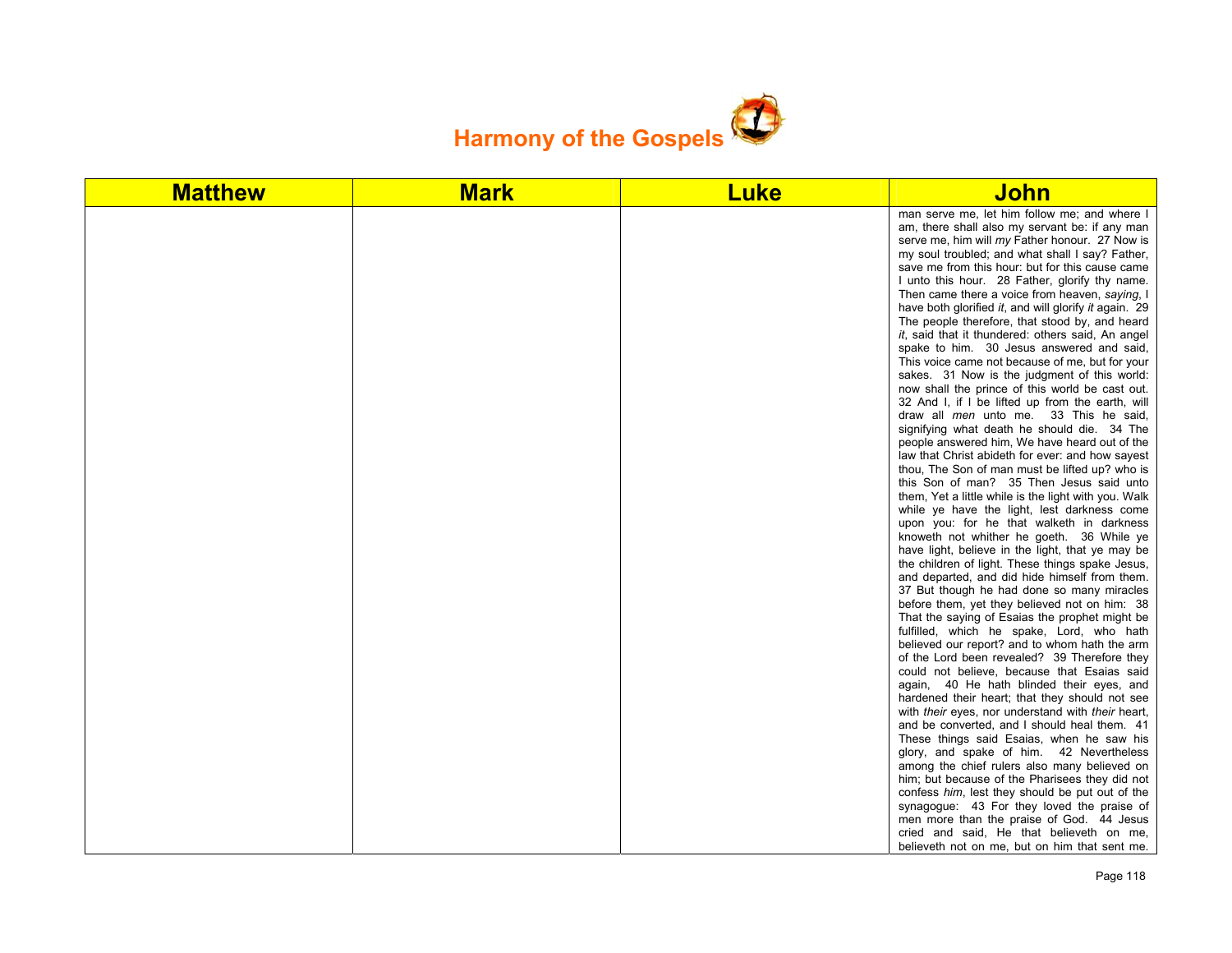

| <b>Matthew</b>                                                                                                                                                                                                                                                                                                                                                                                                                                                                                                                                                                                                                                                                                                                                                                                                                                                                                                                                                                                                                                                                                                                                                                                            | <b>Mark</b>                                                                                                                                                                                                                                                                                                                                                                                                                                                                                                                                                                                                                                                                                                                                                                                                                                                                                                                                                                                                                                                                                                                                                                                                          | <b>Luke</b>                                                                                                                                                                                                                                                                                                                                                                                                                                                                                                                                                                                                                                                                                                                                                                                                                                                                                                                                                                                                                                                                                                                                                                                                            | <u>John</u>                                                                                                                                                                                                                                                                                                                                                                                                                                                                                                                                                                                                                                                                                                                                                      |
|-----------------------------------------------------------------------------------------------------------------------------------------------------------------------------------------------------------------------------------------------------------------------------------------------------------------------------------------------------------------------------------------------------------------------------------------------------------------------------------------------------------------------------------------------------------------------------------------------------------------------------------------------------------------------------------------------------------------------------------------------------------------------------------------------------------------------------------------------------------------------------------------------------------------------------------------------------------------------------------------------------------------------------------------------------------------------------------------------------------------------------------------------------------------------------------------------------------|----------------------------------------------------------------------------------------------------------------------------------------------------------------------------------------------------------------------------------------------------------------------------------------------------------------------------------------------------------------------------------------------------------------------------------------------------------------------------------------------------------------------------------------------------------------------------------------------------------------------------------------------------------------------------------------------------------------------------------------------------------------------------------------------------------------------------------------------------------------------------------------------------------------------------------------------------------------------------------------------------------------------------------------------------------------------------------------------------------------------------------------------------------------------------------------------------------------------|------------------------------------------------------------------------------------------------------------------------------------------------------------------------------------------------------------------------------------------------------------------------------------------------------------------------------------------------------------------------------------------------------------------------------------------------------------------------------------------------------------------------------------------------------------------------------------------------------------------------------------------------------------------------------------------------------------------------------------------------------------------------------------------------------------------------------------------------------------------------------------------------------------------------------------------------------------------------------------------------------------------------------------------------------------------------------------------------------------------------------------------------------------------------------------------------------------------------|------------------------------------------------------------------------------------------------------------------------------------------------------------------------------------------------------------------------------------------------------------------------------------------------------------------------------------------------------------------------------------------------------------------------------------------------------------------------------------------------------------------------------------------------------------------------------------------------------------------------------------------------------------------------------------------------------------------------------------------------------------------|
|                                                                                                                                                                                                                                                                                                                                                                                                                                                                                                                                                                                                                                                                                                                                                                                                                                                                                                                                                                                                                                                                                                                                                                                                           |                                                                                                                                                                                                                                                                                                                                                                                                                                                                                                                                                                                                                                                                                                                                                                                                                                                                                                                                                                                                                                                                                                                                                                                                                      |                                                                                                                                                                                                                                                                                                                                                                                                                                                                                                                                                                                                                                                                                                                                                                                                                                                                                                                                                                                                                                                                                                                                                                                                                        | 45 And he that seeth me seeth him that sent<br>me. 46 I am come a light into the world, that<br>whosoever believeth on me should not abide in<br>darkness. 47 And if any man hear my words,<br>and believe not, I judge him not: for I came not<br>to judge the world, but to save the world. 48 He<br>that rejecteth me, and receiveth not my words,<br>hath one that judgeth him: the word that I have<br>spoken, the same shall judge him in the last<br>day. 49 For I have not spoken of myself; but<br>the Father which sent me, he gave me a<br>commandment, what I should say, and what I<br>50 And I know that his<br>should speak.<br>commandment is life everlasting: whatsoever I<br>speak therefore, even as the Father said unto<br>me, so I speak. |
| 24:1 And Jesus went out, and departed from the<br>temple: and his disciples came to him for to<br>shew him the buildings of the temple. 2 And<br>Jesus said unto them, See ye not all these<br>things? verily I say unto you, There shall not be<br>left here one stone upon another, that shall not<br>be thrown down.                                                                                                                                                                                                                                                                                                                                                                                                                                                                                                                                                                                                                                                                                                                                                                                                                                                                                   | 13:1 And as he went out of the temple, one of<br>his disciples saith unto him, Master, see what<br>manner of stones and what buildings are here!<br>2 And Jesus answering said unto him, Seest<br>thou these great buildings? there shall not be<br>left one stone upon another, that shall not be<br>thrown down.                                                                                                                                                                                                                                                                                                                                                                                                                                                                                                                                                                                                                                                                                                                                                                                                                                                                                                   | 21:5 And as some spake of the temple, how it<br>was adorned with goodly stones and gifts, he<br>said, 6 As for these things which ye behold, the<br>days will come, in the which there shall not be<br>left one stone upon another, that shall not be<br>thrown down.                                                                                                                                                                                                                                                                                                                                                                                                                                                                                                                                                                                                                                                                                                                                                                                                                                                                                                                                                  |                                                                                                                                                                                                                                                                                                                                                                                                                                                                                                                                                                                                                                                                                                                                                                  |
| 24:3 And as he sat upon the mount of Olives,<br>the disciples came unto him privately, saying,<br>Tell us, when shall these things be? and what<br>shall be the sign of thy coming, and of the end<br>of the world? 4 And Jesus answered and said<br>unto them, Take heed that no man deceive you.<br>5 For many shall come in my name, saying, I<br>am Christ; and shall deceive many. 6 And ye<br>shall hear of wars and rumours of wars: see that<br>ye be not troubled: for all these things must<br>come to pass, but the end is not yet. 7 For<br>nation shall rise against nation, and kingdom<br>against kingdom: and there shall be famines,<br>and pestilences, and earthquakes, in divers<br>places. 8 All these are the beginning of<br>sorrows. 9 Then shall they deliver you up to be<br>afflicted, and shall kill you: and ye shall be hated<br>of all nations for my name's sake. 10 And then<br>shall many be offended, and shall betray one<br>another, and shall hate one another. 11 And<br>many false prophets shall rise, and shall<br>deceive many. 1 And because iniquity shall<br>abound, the love of many shall wax cold. 13 But<br>he that shall endure unto the end, the same | 13:3 And as he sat upon the mount of Olives<br>over against the temple, Peter and James and<br>John and Andrew asked him privately, 4 Tell<br>us, when shall these things be? and what shall<br>be the sign when all these things shall be<br>fulfilled? 5 And Jesus answering them began to<br>say, Take heed lest any man deceive you: 6<br>For many shall come in my name, saying, I am<br>Christ; and shall deceive many. 7 And when ye<br>shall hear of wars and rumours of wars, be ye<br>not troubled: for such things must needs be; but<br>the end shall not be yet. 8 For nation shall rise<br>against nation, and kingdom against kingdom:<br>and there shall be earthquakes in divers places,<br>and there shall be famines and troubles: these<br>are the beginnings of sorrows. 9 But take heed<br>to yourselves: for they shall deliver you up to<br>councils; and in the synagogues ye shall be<br>beaten: and ye shall be brought before rulers<br>and kings for my sake, for a testimony against<br>them. 10 And the gospel must first be published<br>among all nations. 11 But when they shall lead<br>you, and deliver you up, take no thought<br>beforehand what ye shall speak, neither do ye | 21:7 And they asked him, saying, Master, but<br>when shall these things be? and what sign will<br>there be when these things shall come to pass?<br>8 And he said, Take heed that ye be not<br>deceived: for many shall come in my name,<br>saying, I am Christ; and the time draweth near:<br>go ye not therefore after them. 9 But when ye<br>shall hear of wars and commotions, be not<br>terrified: for these things must first come to<br>pass; but the end is not by and by. 10 Then<br>said he unto them, Nation shall rise against<br>nation, and kingdom against kingdom: 11 And<br>great earthquakes shall be in divers places, and<br>famines, and pestilences; and fearful sights and<br>great signs shall there be from heaven. 12 But<br>before all these, they shall lay their hands on<br>you, and persecute you, delivering you up to the<br>synagogues, and into prisons, being brought<br>before kings and rulers for my name's sake. 13<br>And it shall turn to you for a testimony. 14<br>Settle <i>it</i> therefore in your hearts, not to meditate<br>before what ye shall answer: 15 For I will give<br>you a mouth and wisdom, which all your<br>adversaries shall not be able to gainsay nor |                                                                                                                                                                                                                                                                                                                                                                                                                                                                                                                                                                                                                                                                                                                                                                  |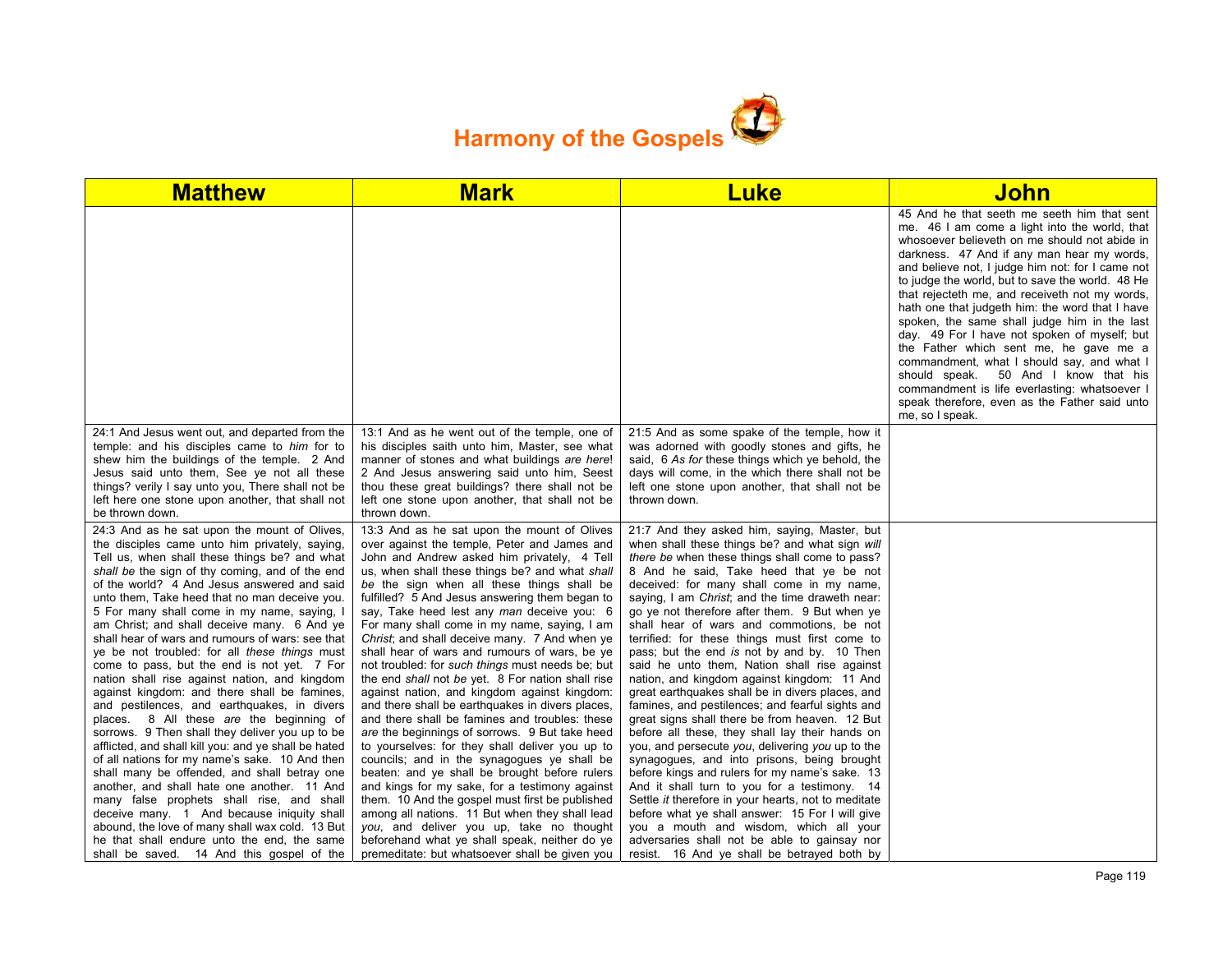

| <b>Matthew</b>                                                                                                                                                                                                                                                                                                                                                                                                                                                                                                                                                                                                                                                                                                                                                                                                                                                                                                                                                                                                                                                                                                                                                                                                                                                                                                                                                                                                                                                                                                                                                                                                                                                                                                                                                                                                                                                                                                                                                                                                                                                                                                                                                                                                                                                                                                                            | <b>Mark</b>                                                                                                                                                                                                                                                                                                                                                                                                                                                                                                                                                                                                                                                                                                                                                                                                                                                                                                                                                                                                                                                                                                                                                                                                                                                                                                                                                                                                                                                                                                                                                                                                                                                                                                                                                                                                                                                                                                                                                                                                                                                                                                                                                                    | Luke                                                                                                                                                                                                                                                                                                                                                                                                                                                                                                                                                                                                                                                                                                                                                                                                                                                                                                                                                                                                                                                                                                                                                                                                                                                                                                                                                                                                                                                                                                                                                                                                                                                                                                       | <u>John</u> |
|-------------------------------------------------------------------------------------------------------------------------------------------------------------------------------------------------------------------------------------------------------------------------------------------------------------------------------------------------------------------------------------------------------------------------------------------------------------------------------------------------------------------------------------------------------------------------------------------------------------------------------------------------------------------------------------------------------------------------------------------------------------------------------------------------------------------------------------------------------------------------------------------------------------------------------------------------------------------------------------------------------------------------------------------------------------------------------------------------------------------------------------------------------------------------------------------------------------------------------------------------------------------------------------------------------------------------------------------------------------------------------------------------------------------------------------------------------------------------------------------------------------------------------------------------------------------------------------------------------------------------------------------------------------------------------------------------------------------------------------------------------------------------------------------------------------------------------------------------------------------------------------------------------------------------------------------------------------------------------------------------------------------------------------------------------------------------------------------------------------------------------------------------------------------------------------------------------------------------------------------------------------------------------------------------------------------------------------------|--------------------------------------------------------------------------------------------------------------------------------------------------------------------------------------------------------------------------------------------------------------------------------------------------------------------------------------------------------------------------------------------------------------------------------------------------------------------------------------------------------------------------------------------------------------------------------------------------------------------------------------------------------------------------------------------------------------------------------------------------------------------------------------------------------------------------------------------------------------------------------------------------------------------------------------------------------------------------------------------------------------------------------------------------------------------------------------------------------------------------------------------------------------------------------------------------------------------------------------------------------------------------------------------------------------------------------------------------------------------------------------------------------------------------------------------------------------------------------------------------------------------------------------------------------------------------------------------------------------------------------------------------------------------------------------------------------------------------------------------------------------------------------------------------------------------------------------------------------------------------------------------------------------------------------------------------------------------------------------------------------------------------------------------------------------------------------------------------------------------------------------------------------------------------------|------------------------------------------------------------------------------------------------------------------------------------------------------------------------------------------------------------------------------------------------------------------------------------------------------------------------------------------------------------------------------------------------------------------------------------------------------------------------------------------------------------------------------------------------------------------------------------------------------------------------------------------------------------------------------------------------------------------------------------------------------------------------------------------------------------------------------------------------------------------------------------------------------------------------------------------------------------------------------------------------------------------------------------------------------------------------------------------------------------------------------------------------------------------------------------------------------------------------------------------------------------------------------------------------------------------------------------------------------------------------------------------------------------------------------------------------------------------------------------------------------------------------------------------------------------------------------------------------------------------------------------------------------------------------------------------------------------|-------------|
| kingdom shall be preached in all the world for a<br>witness unto all nations; and then shall the end<br>come. 15 When ye therefore shall see the<br>abomination of desolation, spoken of by Daniel<br>the prophet, stand in the holy place, (whoso<br>readeth, let him understand:) 16 Then let them<br>which be in Judaea flee into the mountains: 17<br>Let him which is on the housetop not come<br>down to take any thing out of his house: 18<br>Neither let him which is in the field return back<br>to take his clothes. 19 And woe unto them that<br>are with child, and to them that give suck in<br>those days! 20 But pray ye that your flight be<br>not in the winter, neither on the sabbath day: 21<br>For then shall be great tribulation, such as was<br>not since the beginning of the world to this time.<br>no, nor ever shall be. 22 And except those days<br>should be shortened, there should no flesh be<br>saved: but for the elect's sake those days shall<br>be shortened. 23 Then if any man shall say<br>unto you, Lo, here is Christ, or there; believe it<br>not. 24 For there shall arise false Christs, and<br>false prophets, and shall shew great signs and<br>wonders; insomuch that, if it were possible, they<br>shall deceive the very elect. 25 Behold, I have<br>told you before. 26 Wherefore if they shall say<br>unto you, Behold, he is in the desert; go not<br>forth: behold, he is in the secret chambers;<br>believe it not. 27 For as the lightning cometh<br>out of the east, and shineth even unto the west;<br>so shall also the coming of the Son of man be.<br>28 For wheresoever the carcase is, there will<br>the eagles be gathered together.<br>29<br>Immediately after the tribulation of those days<br>shall the sun be darkened, and the moon shall<br>not give her light, and the stars shall fall from<br>heaven, and the powers of the heavens shall be<br>shaken: 30 And then shall appear the sign of<br>the Son of man in heaven: and then shall all the<br>tribes of the earth mourn, and they shall see the<br>Son of man coming in the clouds of heaven with<br>power and great glory. 31 And he shall send his<br>angels with a great sound of a trumpet, and they<br>shall gather together his elect from the four<br>winds, from one end of heaven to the other. | in that hour, that speak ye: for it is not ye that<br>speak, but the Holy Ghost. 12 Now the brother<br>shall betray the brother to death, and the father<br>the son; and children shall rise up against their<br>parents, and shall cause them to be put to<br>death. 13 And ye shall be hated of all men for<br>my name's sake: but he that shall endure unto<br>the end, the same shall be saved. 14 But when<br>ye shall see the abomination of desolation,<br>spoken of by Daniel the prophet, standing where<br>it ought not, (let him that readeth<br>understand, then let them that be in Judaea flee<br>to the mountains: 15 And let him that is on the<br>housetop not go down into the house, neither<br>enter therein, to take any thing out of his house:<br>16 And let him that is in the field not turn back<br>again for to take up his garment. 17 But woe to<br>them that are with child, and to them that give<br>suck in those days! 18 And pray ye that your<br>flight be not in the winter. 19 For in those days<br>shall be affliction, such as was not from the<br>beginning of the creation which God created<br>unto this time, neither shall be. 20 And except<br>that the Lord had shortened those days, no flesh<br>should be saved: but for the elect's sake, whom<br>he hath chosen, he hath shortened the days. 21<br>And then if any man shall say to you, Lo, here is<br>Christ; or, lo, he is there; believe him not: 22<br>For false Christs and false prophets shall rise.<br>and shall shew signs and wonders, to seduce, if<br>it were possible, even the elect. 23 But take ye<br>heed: behold, I have foretold you all things. 24<br>But in those days, after that tribulation, the sun<br>shall be darkened, and the moon shall not give<br>her light, 25 And the stars of heaven shall fall,<br>and the powers that are in heaven shall be<br>shaken. 26 And then shall they see the Son of<br>man coming in the clouds with great power and<br>glory. 27 And then shall he send his angels,<br>and shall gather together his elect from the four<br>winds, from the uttermost part of the earth to the<br>uttermost part of heaven. | parents, and brethren, and kinsfolks, and<br>friends; and some of you shall they cause to be<br>put to death. 17 And ye shall be hated of all<br>men for my name's sake. 18 But there shall not<br>an hair of your head perish. 19 In your patience<br>possess ye your souls. 20 And when ye shall<br>see Jerusalem compassed with armies, then<br>know that the desolation thereof is nigh. 21<br>Then let them which are in Judaea flee to the<br>mountains; and let them which are in the midst<br>of it depart out; and let not them that are in the<br>countries enter thereinto. 22 For these be the<br>days of vengeance, that all things which are<br>written may be fulfilled. 23 But woe unto them<br>that are with child, and to them that give suck, in<br>those days! for there shall be great distress in<br>the land, and wrath upon this people. 24 And<br>they shall fall by the edge of the sword, and<br>shall be led away captive into all nations: and<br>Jerusalem shall be trodden down of the<br>Gentiles, until the times of the Gentiles be<br>fulfilled. 25 And there shall be signs in the sun,<br>and in the moon, and in the stars; and upon the<br>earth distress of nations, with perplexity; the sea<br>and the waves roaring; 26 Men's hearts failing<br>them for fear, and for looking after those things<br>which are coming on the earth: for the powers of<br>heaven shall be shaken. 27 And then shall they<br>see the Son of man coming in a cloud with<br>power and great glory. 28 And when these<br>things begin to come to pass, then look up, and<br>lift up your heads; for your redemption draweth<br>nigh.<br>21:37 And in the day time he was teaching in |             |
|                                                                                                                                                                                                                                                                                                                                                                                                                                                                                                                                                                                                                                                                                                                                                                                                                                                                                                                                                                                                                                                                                                                                                                                                                                                                                                                                                                                                                                                                                                                                                                                                                                                                                                                                                                                                                                                                                                                                                                                                                                                                                                                                                                                                                                                                                                                                           |                                                                                                                                                                                                                                                                                                                                                                                                                                                                                                                                                                                                                                                                                                                                                                                                                                                                                                                                                                                                                                                                                                                                                                                                                                                                                                                                                                                                                                                                                                                                                                                                                                                                                                                                                                                                                                                                                                                                                                                                                                                                                                                                                                                | the temple; and at night he went out, and abode<br>in the mount that is called the mount of Olives.                                                                                                                                                                                                                                                                                                                                                                                                                                                                                                                                                                                                                                                                                                                                                                                                                                                                                                                                                                                                                                                                                                                                                                                                                                                                                                                                                                                                                                                                                                                                                                                                        |             |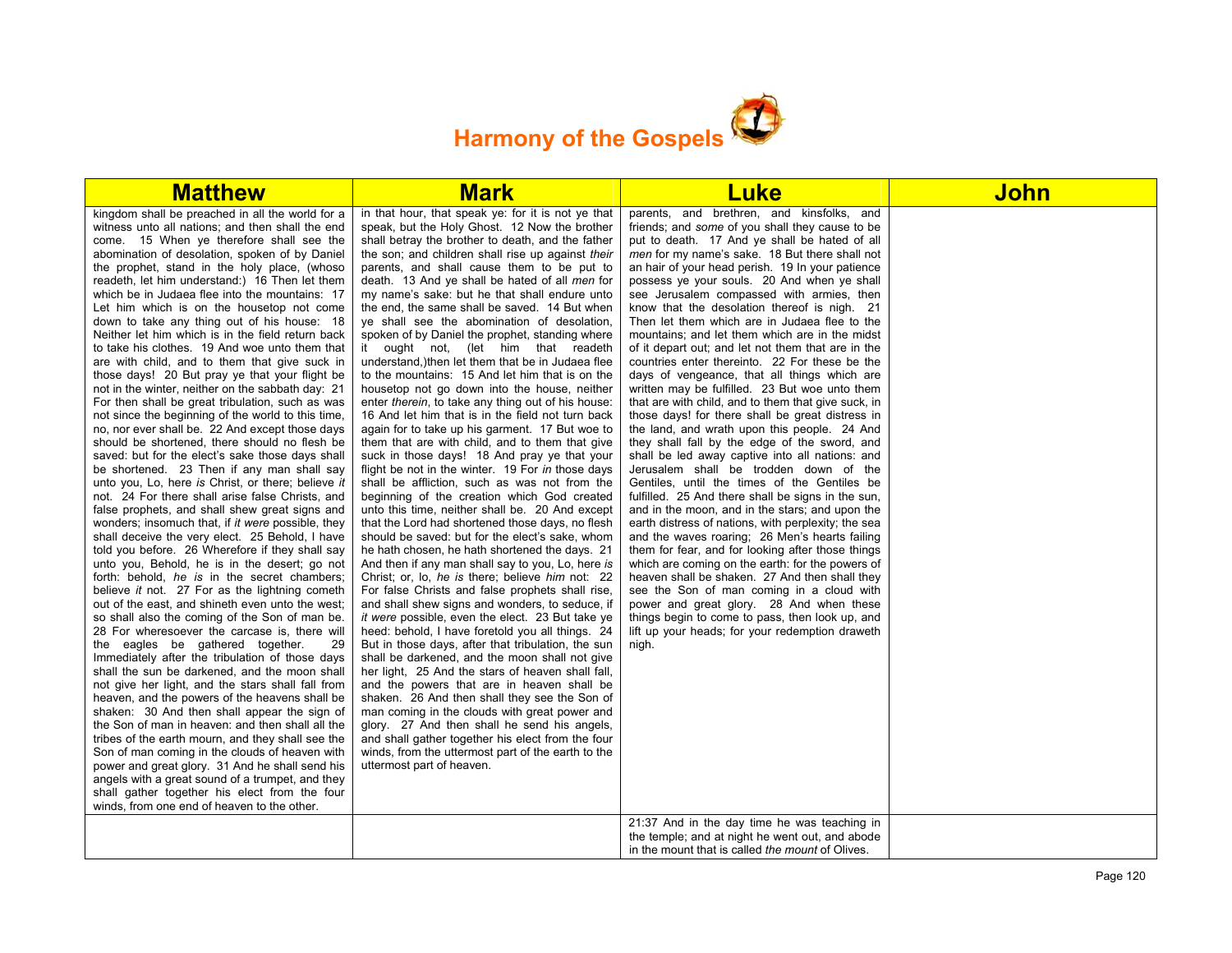

| <b>Matthew</b>                                                                                                                                                                                                                                                                                                                                                                                                                                                                                                                                                                                                                             | <b>Mark</b>                                                                                                                                                                                                                                                                                                                                                                                                                                                                                                                                                                                                                                           | <b>Luke</b>                                                                                                                                                                                                                                                                                                                                                                                                                                                                        | John |
|--------------------------------------------------------------------------------------------------------------------------------------------------------------------------------------------------------------------------------------------------------------------------------------------------------------------------------------------------------------------------------------------------------------------------------------------------------------------------------------------------------------------------------------------------------------------------------------------------------------------------------------------|-------------------------------------------------------------------------------------------------------------------------------------------------------------------------------------------------------------------------------------------------------------------------------------------------------------------------------------------------------------------------------------------------------------------------------------------------------------------------------------------------------------------------------------------------------------------------------------------------------------------------------------------------------|------------------------------------------------------------------------------------------------------------------------------------------------------------------------------------------------------------------------------------------------------------------------------------------------------------------------------------------------------------------------------------------------------------------------------------------------------------------------------------|------|
| 24:32 Now learn a parable of the fig tree; When<br>his branch is yet tender, and putteth forth<br>leaves, ye know that summer is nigh: 33 So<br>likewise ye, when ye shall see all these things,<br>know that it is near, even at the doors. 34 Verily<br>I say unto you, This generation shall not pass,<br>till all these things be fulfilled. 35 Heaven and<br>earth shall pass away, but my words shall not<br>pass away. 36 But of that day and hour<br>knoweth no man, no, not the angels of heaven,<br>but my Father only.                                                                                                          | 13:28 Now learn a parable of the fig tree; When<br>her branch is yet tender, and putteth forth<br>leaves, ye know that summer is near: 29 So ye<br>in like manner, when ye shall see these things<br>come to pass, know that it is nigh, even at the<br>doors. 30 Verily I say unto you, that this<br>generation shall not pass, till all these things be<br>done. 31 Heaven and earth shall pass away:<br>but my words shall not pass away. 32 But of<br>that day and that hour knoweth no man, no, not<br>the angels which are in heaven, neither the Son,<br>but the Father. 33 Take ye heed, watch and<br>pray: for ye know not when the time is. | 21:29 And he spake to them a parable; Behold<br>the fig tree, and all the trees; 30 When they<br>now shoot forth, ye see and know of your own<br>selves that summer is now nigh at hand. 31 So<br>likewise ye, when ye see these things come to<br>pass, know ye that the kingdom of God is nigh<br>at hand. 32 Verily I say unto you, This<br>generation shall not pass away, till all be<br>fulfilled. 33 Heaven and earth shall pass away:<br>but my words shall not pass away. |      |
| 24:37 But as the days of Noe were, so shall also<br>the coming of the Son of man be. 38 For as in<br>the days that were before the flood they were<br>eating and drinking, marrying and giving in<br>marriage, until the day that Noe entered into the<br>ark, 39 And knew not until the flood came, and<br>took them all away; so shall also the coming of<br>the Son of man be. 40 Then shall two be in the<br>field; the one shall be taken, and the other left.<br>41 Two women shall be grinding at the mill; the<br>one shall be taken, and the other left. 42 Watch<br>therefore: for ye know not what hour your Lord<br>doth come. |                                                                                                                                                                                                                                                                                                                                                                                                                                                                                                                                                                                                                                                       |                                                                                                                                                                                                                                                                                                                                                                                                                                                                                    |      |
|                                                                                                                                                                                                                                                                                                                                                                                                                                                                                                                                                                                                                                            | 13:34 For the Son of man is as a man taking a<br>far journey, who left his house, and gave<br>authority to his servants, and to every man his<br>work, and commanded the porter to watch. 35<br>Watch ye therefore: for ye know not when the<br>master of the house cometh, at even, or at<br>midnight, or at the cockcrowing, or in the<br>morning: 36 Lest coming suddenly he find you<br>sleeping. 37 And what I say unto you I say unto<br>all, Watch.                                                                                                                                                                                            |                                                                                                                                                                                                                                                                                                                                                                                                                                                                                    |      |
| 24:43 But know this, that if the goodman of the<br>house had known in what watch the thief would<br>come, he would have watched, and would not<br>have suffered his house to be broken up. 44<br>Therefore be ye also ready: for in such an hour<br>as ye think not the Son of man cometh. 45 Who<br>then is a faithful and wise servant, whom his<br>lord hath made ruler over his household, to give<br>them meat in due season? 46 Blessed is that<br>servant, whom his lord when he cometh shall<br>find so doing. 47 Verily I say unto you, That he                                                                                   |                                                                                                                                                                                                                                                                                                                                                                                                                                                                                                                                                                                                                                                       |                                                                                                                                                                                                                                                                                                                                                                                                                                                                                    |      |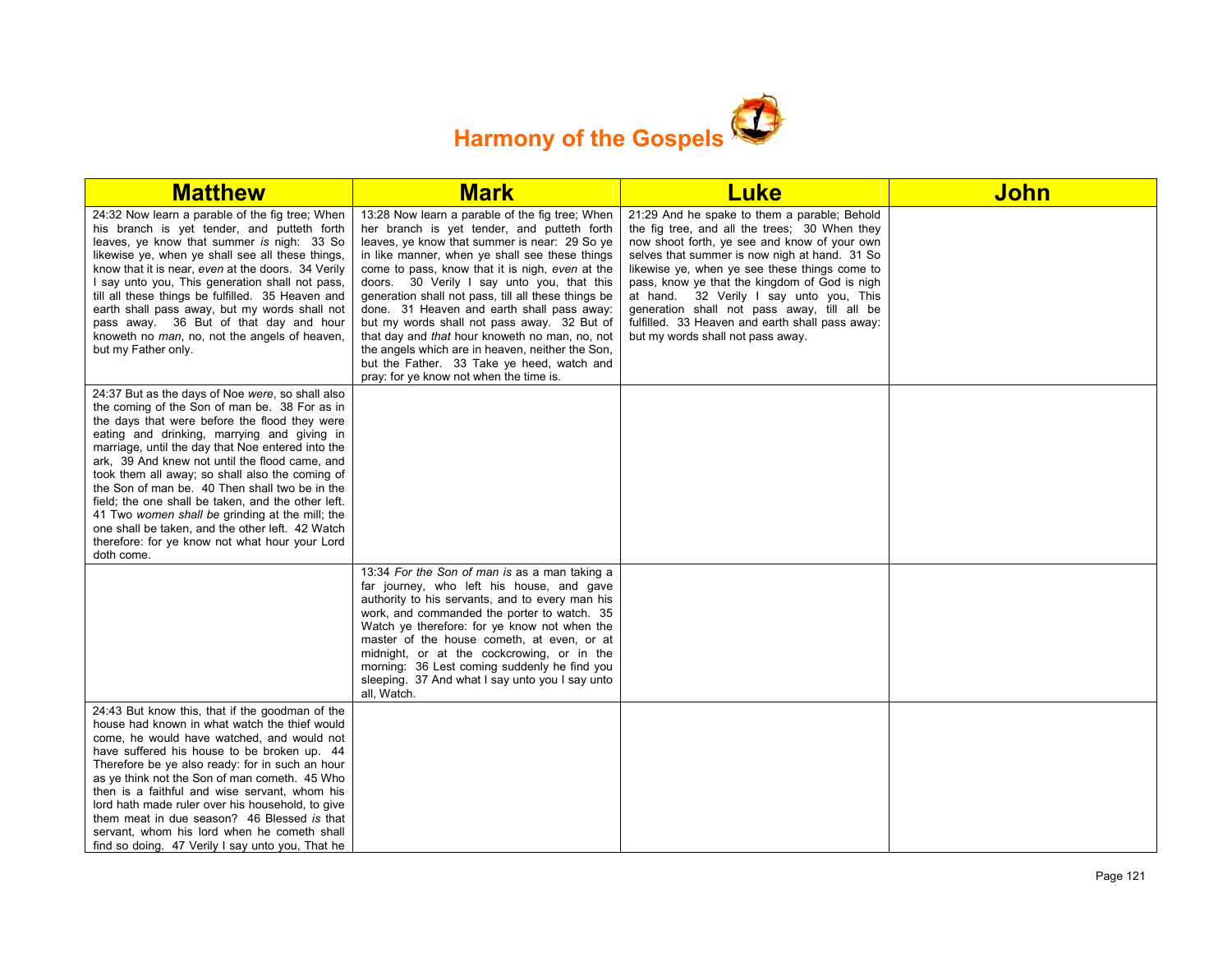

| <b>Matthew</b>                                                                                                                                                                                                                                                                                                                                                                                                                                                                                                                                                                                                                                                                                                                                                                                                                                                                                                                                                                                                                                                                                                                                                                                                                            | <b>Mark</b> | <b>Luke</b> | <b>John</b> |
|-------------------------------------------------------------------------------------------------------------------------------------------------------------------------------------------------------------------------------------------------------------------------------------------------------------------------------------------------------------------------------------------------------------------------------------------------------------------------------------------------------------------------------------------------------------------------------------------------------------------------------------------------------------------------------------------------------------------------------------------------------------------------------------------------------------------------------------------------------------------------------------------------------------------------------------------------------------------------------------------------------------------------------------------------------------------------------------------------------------------------------------------------------------------------------------------------------------------------------------------|-------------|-------------|-------------|
| shall make him ruler over all his goods. 48 But<br>and if that evil servant shall say in his heart, My<br>lord delayeth his coming; 49 And shall begin to<br>smite his fellowservants, and to eat and drink<br>with the drunken; 50 The lord of that servant<br>shall come in a day when he looketh not for him,<br>and in an hour that he is not aware of, 51 And<br>shall cut him asunder, and appoint him his<br>portion with the hypocrites: there shall be<br>weeping and gnashing of teeth.                                                                                                                                                                                                                                                                                                                                                                                                                                                                                                                                                                                                                                                                                                                                         |             |             |             |
| 25:1 Then shall the kingdom of heaven be<br>likened unto ten virgins, which took their lamps,<br>and went forth to meet the bridegroom. 2 And<br>five of them were wise, and five were foolish. 3<br>They that were foolish took their lamps, and<br>took no oil with them: 4 But the wise took oil in<br>their vessels with their lamps. 5 While the<br>bridegroom tarried, they all slumbered and slept.<br>6 And at midnight there was a cry made,<br>Behold, the bridegroom cometh; go ye out to<br>meet him. 7 Then all those virgins arose, and<br>trimmed their lamps. 8 And the foolish said unto<br>the wise, Give us of your oil; for our lamps are<br>gone out. 9 But the wise answered, saying, Not<br>so; lest there be not enough for us and you: but<br>go ye rather to them that sell, and buy for<br>yourselves. 10 And while they went to buy, the<br>bridegroom came; and they that were ready<br>went in with him to the marriage: and the door<br>was shut. 11 Afterward came also the other<br>virgins, saying, Lord, Lord, open to us. 12 But<br>he answered and said, Verily I say unto you, I<br>know you not. 13 Watch therefore, for ye know<br>neither the day nor the hour wherein the Son of<br>man cometh. |             |             |             |
| 25:14 For the kingdom of heaven is as a man<br>travelling into a far country, who called his own<br>servants, and delivered unto them his goods.<br>15 And unto one he gave five talents, to another<br>two, and to another one; to every man according<br>to his several ability; and straightway took his<br>journey. 16 Then he that had received the five<br>talents went and traded with the same, and<br>made them other five talents. 17 And likewise<br>he that had received two, he also gained other<br>two. 18 But he that had received one went and<br>digged in the earth, and hid his lord's money.<br>19 After a long time the lord of those servants                                                                                                                                                                                                                                                                                                                                                                                                                                                                                                                                                                      |             |             |             |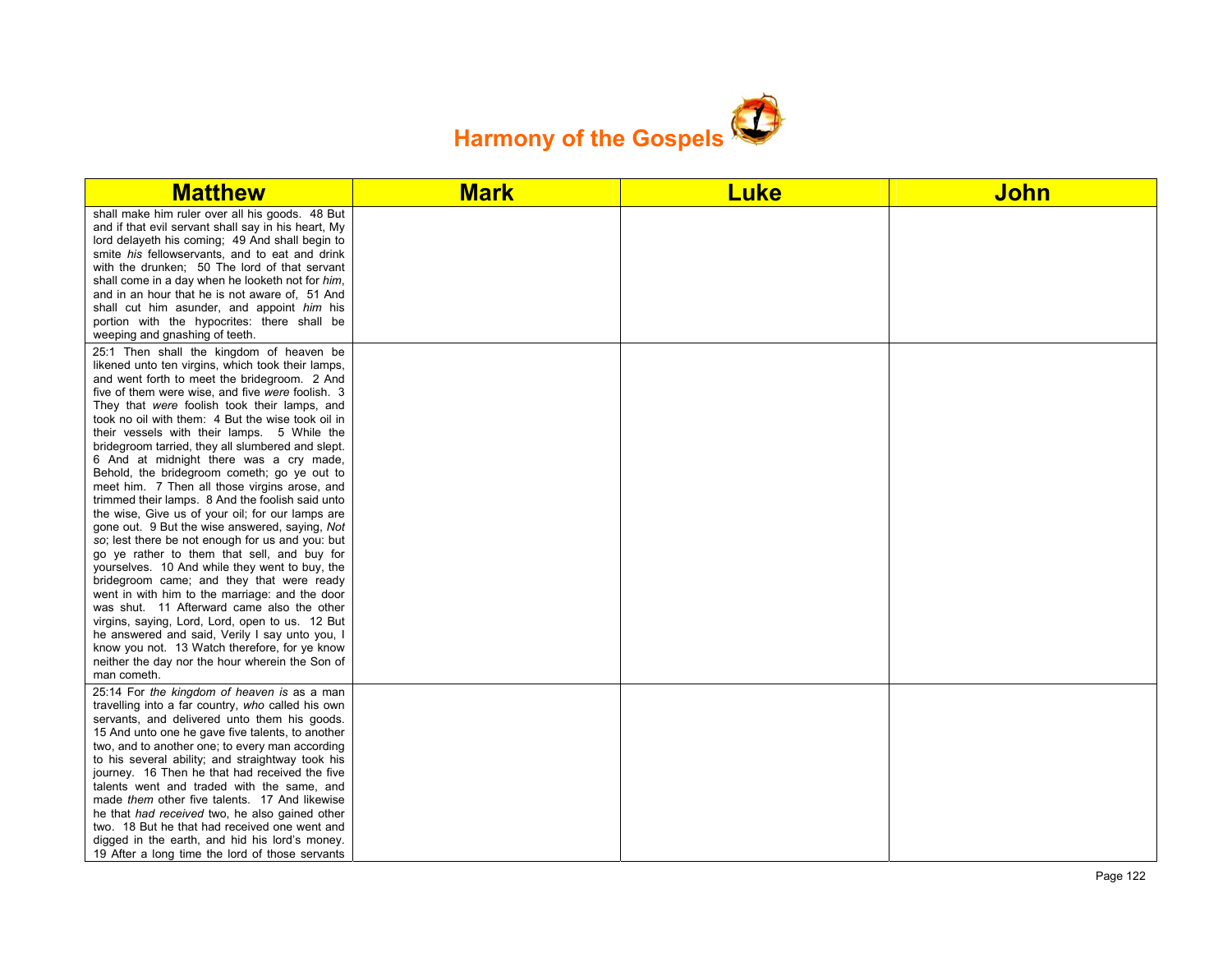

| <b>Matthew</b>                                                                                | <b>Mark</b> | <b>Luke</b> | <b>John</b> |
|-----------------------------------------------------------------------------------------------|-------------|-------------|-------------|
| cometh, and reckoneth with them. 20 And so he                                                 |             |             |             |
| that had received five talents came and brought                                               |             |             |             |
| other five talents, saying, Lord, thou deliveredst                                            |             |             |             |
| unto me five talents: behold, I have gained                                                   |             |             |             |
| beside them five talents more. 21 His lord said                                               |             |             |             |
| unto him, Well done, thou good and faithful                                                   |             |             |             |
| servant: thou hast been faithful over a few                                                   |             |             |             |
| things. I will make thee ruler over many things:                                              |             |             |             |
| enter thou into the joy of thy lord. 22 He also                                               |             |             |             |
| that had received two talents came and said,                                                  |             |             |             |
| Lord, thou deliveredst unto me two talents:                                                   |             |             |             |
| behold, I have gained two other talents beside<br>them. 23 His lord said unto him, Well done, |             |             |             |
| good and faithful servant; thou hast been faithful                                            |             |             |             |
| over a few things, I will make thee ruler over                                                |             |             |             |
| many things: enter thou into the joy of thy lord.                                             |             |             |             |
| 24 Then he which had received the one talent                                                  |             |             |             |
| came and said, Lord, I knew thee that thou art                                                |             |             |             |
| an hard man, reaping where thou hast not sown,                                                |             |             |             |
| and gathering where thou hast not strawed: 25                                                 |             |             |             |
| And I was afraid, and went and hid thy talent in                                              |             |             |             |
| the earth: lo, there thou hast that is thine. 26                                              |             |             |             |
| His lord answered and said unto him, Thou                                                     |             |             |             |
| wicked and slothful servant, thou knewest that I                                              |             |             |             |
| reap where I sowed not, and gather where I                                                    |             |             |             |
| have not strawed: 27 Thou oughtest therefore                                                  |             |             |             |
| to have put my money to the exchangers, and                                                   |             |             |             |
| then at my coming I should have received mine                                                 |             |             |             |
| own with usury. 28 Take therefore the talent                                                  |             |             |             |
| from him, and give it unto him which hath ten                                                 |             |             |             |
| talents. 29 For unto every one that hath shall be                                             |             |             |             |
| given, and he shall have abundance: but from                                                  |             |             |             |
| him that hath not shall be taken away even that                                               |             |             |             |
| which he hath. 30 And cast ye the unprofitable                                                |             |             |             |
| servant into outer darkness: there shall be<br>weeping and gnashing of teeth. 31 When the     |             |             |             |
| Son of man shall come in his glory, and all the                                               |             |             |             |
| holy angels with him, then shall he sit upon the                                              |             |             |             |
| throne of his glory: 32 And before him shall be                                               |             |             |             |
| gathered all nations: and he shall separate them                                              |             |             |             |
| one from another, as a shepherd divideth his                                                  |             |             |             |
| sheep from the goats: 33 And he shall set the                                                 |             |             |             |
| sheep on his right hand, but the goats on the                                                 |             |             |             |
| left. 34 Then shall the King say unto them on                                                 |             |             |             |
| his right hand, Come, ye blessed of my Father,                                                |             |             |             |
| inherit the kingdom prepared for you from the                                                 |             |             |             |
| foundation of the world: 35 For I was an                                                      |             |             |             |
| hungred, and ye gave me meat: I was thirsty,                                                  |             |             |             |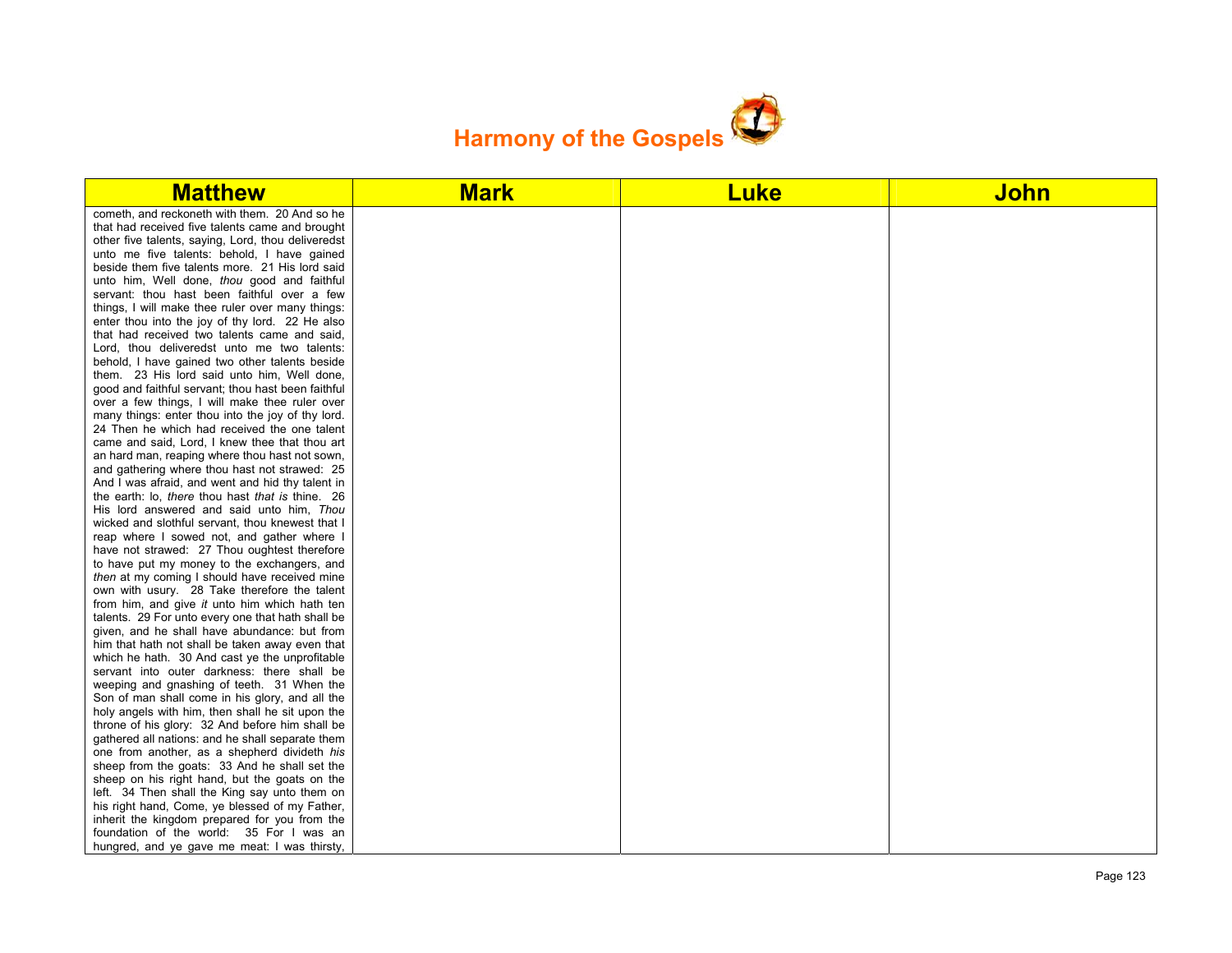

| <b>Matthew</b>                                                                                                                                                                                                                                                                                                                                                                                                                                                                                                                                                                                                                                                                                                                                                                                                                                                                                                                                                                                                                                                                                                                                                                                                                                                                                                                                                                                                                                                                          | <b>Mark</b>                                                                                                                                                                               | <b>Luke</b>                                                                                                                                                                                                                                                                          | <b>John</b> |
|-----------------------------------------------------------------------------------------------------------------------------------------------------------------------------------------------------------------------------------------------------------------------------------------------------------------------------------------------------------------------------------------------------------------------------------------------------------------------------------------------------------------------------------------------------------------------------------------------------------------------------------------------------------------------------------------------------------------------------------------------------------------------------------------------------------------------------------------------------------------------------------------------------------------------------------------------------------------------------------------------------------------------------------------------------------------------------------------------------------------------------------------------------------------------------------------------------------------------------------------------------------------------------------------------------------------------------------------------------------------------------------------------------------------------------------------------------------------------------------------|-------------------------------------------------------------------------------------------------------------------------------------------------------------------------------------------|--------------------------------------------------------------------------------------------------------------------------------------------------------------------------------------------------------------------------------------------------------------------------------------|-------------|
| and ye gave me drink: I was a stranger, and ye<br>took me in: 36 Naked, and ye clothed me: I was<br>sick, and ye visited me: I was in prison, and ye<br>came unto me. 37 Then shall the righteous<br>answer him, saying, Lord, when saw we thee an<br>hungred, and fed thee? or thirsty, and gave thee<br>drink? 38 When saw we thee a stranger, and<br>took thee in? or naked, and clothed thee? 39 Or<br>when saw we thee sick, or in prison, and came<br>unto thee? 40 And the King shall answer and<br>say unto them, Verily I say unto you, Inasmuch<br>as ye have done it unto one of the least of these<br>my brethren, ye have done it unto me. 41 Then<br>shall he say also unto them on the left hand.<br>Depart from me, ye cursed, into everlasting fire,<br>prepared for the devil and his angels: 42 For I<br>was an hungred, and ye gave me no meat: I<br>was thirsty, and ye gave me no drink: 43 I was<br>a stranger, and ye took me not in: naked, and ye<br>clothed me not: sick, and in prison, and ye<br>visited me not. 44 Then shall they also answer<br>him, saying, Lord, when saw we thee an<br>hungred, or athirst, or a stranger, or naked, or<br>sick, or in prison, and did not minister unto<br>thee? 45 Then shall he answer them, saying,<br>Verily I say unto you, Inasmuch as ye did it not<br>to one of the least of these, ye did it not to me.<br>46 And these shall go away into everlasting<br>punishment: but the righteous into life eternal. |                                                                                                                                                                                           |                                                                                                                                                                                                                                                                                      |             |
| 26:1 And it came to pass, when Jesus had<br>finished all these sayings, he said unto his<br>disciples, 2 Ye know that after two days is the<br>feast of the passover, and the Son of man is<br>betrayed to be crucified.                                                                                                                                                                                                                                                                                                                                                                                                                                                                                                                                                                                                                                                                                                                                                                                                                                                                                                                                                                                                                                                                                                                                                                                                                                                                | 14:1 After two days was the feast of the<br>passover, and of unleavened bread: and the<br>chief priests and the scribes sought how they<br>might take him by craft, and put him to death. | 22:1 Now the feast of unleavened bread drew<br>nigh, which is called the Passover.                                                                                                                                                                                                   |             |
| 26:3 Then assembled together the chief priests,<br>and the scribes, and the elders of the people,<br>unto the palace of the high priest, who was<br>called Caiaphas, 4 And consulted that they<br>might take Jesus by subtilty, and kill him. 5 But<br>they said, Not on the feast day, lest there be an<br>uproar among the people.                                                                                                                                                                                                                                                                                                                                                                                                                                                                                                                                                                                                                                                                                                                                                                                                                                                                                                                                                                                                                                                                                                                                                    | 14:2 But they said, Not on the feast day, lest<br>there be an uproar of the people.                                                                                                       | 22:2 And the chief priests and scribes sought<br>how they might kill him; for they feared the<br>people.                                                                                                                                                                             |             |
|                                                                                                                                                                                                                                                                                                                                                                                                                                                                                                                                                                                                                                                                                                                                                                                                                                                                                                                                                                                                                                                                                                                                                                                                                                                                                                                                                                                                                                                                                         |                                                                                                                                                                                           | 22:3 Then entered Satan into Judas surnamed<br>Iscariot, being of the number of the twelve. 4<br>And he went his way, and communed with the<br>chief priests and captains, how he might betray<br>him unto them. 5 And they were glad, and<br>covenanted to give him money. 6 And he |             |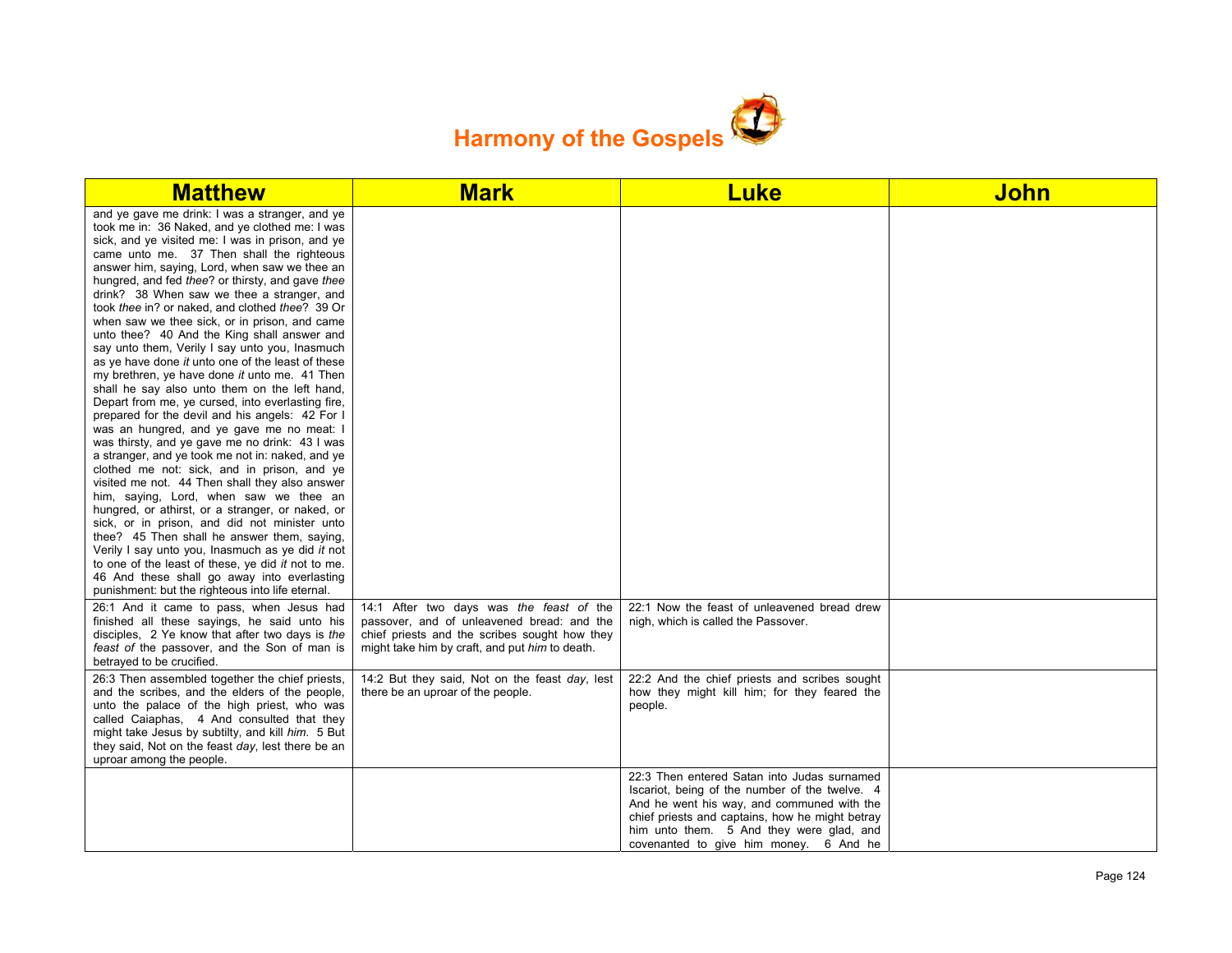

| <b>Matthew</b>                                                                                                                                                                                                                                                                                                                                                                                                                                           | <b>Mark</b>                                                                                                                                                                                                                                                                                                                                                                                                                                                                                                                                                                                                                                                                                                                                                                                        | <b>Luke</b>                                                                                                                                                                                                                                                                                                                                                                                                                                                                                                                                                                                                                                                                                                                                                                                                                                                                                                                                                                                                                                                                                                                                                                                                                                                                                                      | <b>John</b>                                                                                                                                                                                                                                                                                                                                                                                                                                                                                                                                                                                                                                                                                                                                                                                                                                                                                                                                                                                           |
|----------------------------------------------------------------------------------------------------------------------------------------------------------------------------------------------------------------------------------------------------------------------------------------------------------------------------------------------------------------------------------------------------------------------------------------------------------|----------------------------------------------------------------------------------------------------------------------------------------------------------------------------------------------------------------------------------------------------------------------------------------------------------------------------------------------------------------------------------------------------------------------------------------------------------------------------------------------------------------------------------------------------------------------------------------------------------------------------------------------------------------------------------------------------------------------------------------------------------------------------------------------------|------------------------------------------------------------------------------------------------------------------------------------------------------------------------------------------------------------------------------------------------------------------------------------------------------------------------------------------------------------------------------------------------------------------------------------------------------------------------------------------------------------------------------------------------------------------------------------------------------------------------------------------------------------------------------------------------------------------------------------------------------------------------------------------------------------------------------------------------------------------------------------------------------------------------------------------------------------------------------------------------------------------------------------------------------------------------------------------------------------------------------------------------------------------------------------------------------------------------------------------------------------------------------------------------------------------|-------------------------------------------------------------------------------------------------------------------------------------------------------------------------------------------------------------------------------------------------------------------------------------------------------------------------------------------------------------------------------------------------------------------------------------------------------------------------------------------------------------------------------------------------------------------------------------------------------------------------------------------------------------------------------------------------------------------------------------------------------------------------------------------------------------------------------------------------------------------------------------------------------------------------------------------------------------------------------------------------------|
|                                                                                                                                                                                                                                                                                                                                                                                                                                                          |                                                                                                                                                                                                                                                                                                                                                                                                                                                                                                                                                                                                                                                                                                                                                                                                    | promised, and sought opportunity to betray him<br>unto them in the absence of the multitude.                                                                                                                                                                                                                                                                                                                                                                                                                                                                                                                                                                                                                                                                                                                                                                                                                                                                                                                                                                                                                                                                                                                                                                                                                     |                                                                                                                                                                                                                                                                                                                                                                                                                                                                                                                                                                                                                                                                                                                                                                                                                                                                                                                                                                                                       |
| 26:17 Now the first day of the feast of<br>unleavened bread the disciples came to Jesus.<br>saying unto him, Where wilt thou that we<br>prepare for thee to eat the passover? 18 And<br>he said, Go into the city to such a man, and say<br>unto him, The Master saith, My time is at hand; I<br>will keep the passover at thy house with my<br>disciples. 19 And the disciples did as Jesus had<br>appointed them; and they made ready the<br>passover. | 14:12 And the first day of unleavened bread,<br>when they killed the passover, his disciples said<br>unto him, Where wilt thou that we go and<br>prepare that thou mayest eat the passover? 13<br>And he sendeth forth two of his disciples, and<br>saith unto them, Go ye into the city, and there<br>shall meet you a man bearing a pitcher of water:<br>follow him. 14 And wheresoever he shall go in,<br>say ye to the goodman of the house, The<br>Master saith, Where is the guestchamber,<br>where I shall eat the passover with my<br>disciples? 15 And he will shew you a large<br>upper room furnished and prepared: there make<br>ready for us. 16 And his disciples went forth,<br>and came into the city, and found as he had<br>said unto them: and they made ready the<br>passover. | 22:7 Then came the day of unleavened bread,<br>when the passover must be killed. 8 And he<br>sent Peter and John, saying, Go and prepare us<br>the passover, that we may eat. 9 And they said<br>unto him, Where wilt thou that we prepare? 10<br>And he said unto them, Behold, when ye are<br>entered into the city, there shall a man meet<br>you, bearing a pitcher of water; follow him into<br>the house where he entereth in. 11 And ye shall<br>say unto the goodman of the house, The Master<br>saith unto thee, Where is the guestchamber,<br>where I shall eat the passover with my<br>disciples? 12 And he shall shew you a large<br>upper room furnished: there make ready. 13<br>And they went, and found as he had said unto<br>them: and they made ready the passover. 14<br>And when the hour was come, he sat down, and<br>the twelve apostles with him. 15 And he said<br>unto them, With desire I have desired to eat this<br>passover with you before I suffer: 16 For I say<br>unto you, I will not any more eat thereof, until it<br>be fulfilled in the kingdom of God. 17 And he<br>took the cup, and gave thanks, and said, Take<br>this, and divide it among yourselves: 18 For I<br>say unto you, I will not drink of the fruit of the<br>vine, until the kingdom of God shall come. |                                                                                                                                                                                                                                                                                                                                                                                                                                                                                                                                                                                                                                                                                                                                                                                                                                                                                                                                                                                                       |
|                                                                                                                                                                                                                                                                                                                                                                                                                                                          |                                                                                                                                                                                                                                                                                                                                                                                                                                                                                                                                                                                                                                                                                                                                                                                                    |                                                                                                                                                                                                                                                                                                                                                                                                                                                                                                                                                                                                                                                                                                                                                                                                                                                                                                                                                                                                                                                                                                                                                                                                                                                                                                                  | 13:1 Now before the feast of the passover, when<br>Jesus knew that his hour was come that he<br>should depart out of this world unto the Father,<br>having loved his own which were in the world.<br>he loved them unto the end. 2 And supper<br>being ended, the devil having now put into the<br>heart of Judas Iscariot, Simon's son, to betray<br>him; 3 Jesus knowing that the Father had given<br>all things into his hands, and that he was come<br>from God, and went to God; 4 He riseth from<br>supper, and laid aside his garments; and took a<br>towel, and girded himself. 5 After that he<br>poureth water into a bason, and began to wash<br>the disciples' feet, and to wipe them with the<br>towel wherewith he was girded. 6 Then cometh<br>he to Simon Peter: and Peter saith unto him,<br>Lord, dost thou wash my feet? 7 Jesus<br>answered and said unto him, What I do thou<br>knowest not now; but thou shalt know hereafter.<br>8 Peter saith unto him, Thou shalt never wash |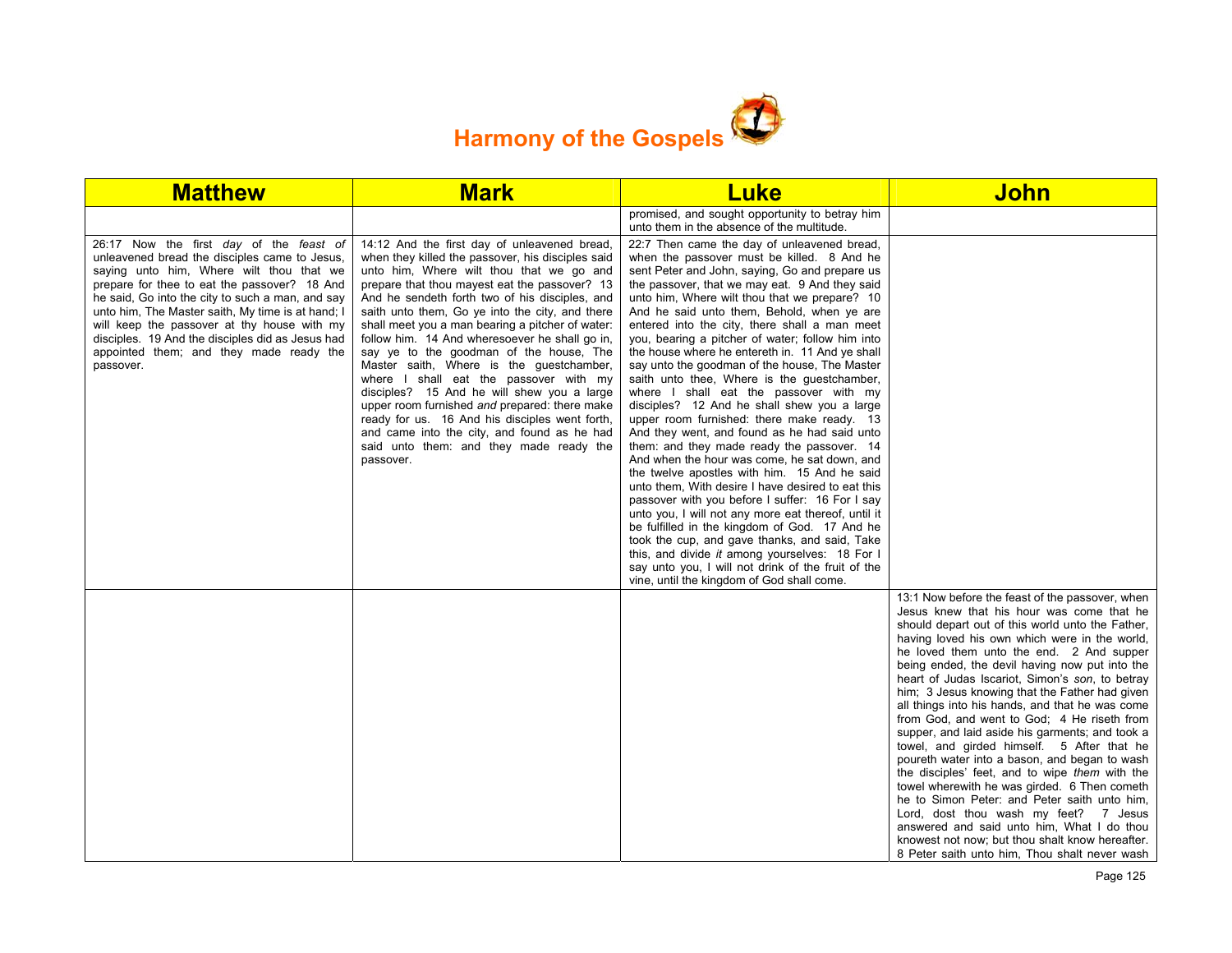

| <b>Matthew</b>                                                                                                                                                                                                                                                                                                                                                                                                                                                                                                                                                                                                                                                                   | <b>Mark</b>                                                                                                                                                                                                                                                                                                                                                                                                                                                                                                                                                                             | <b>Luke</b>                                                                                                                                                                                                                              | <u>John</u>                                                                                                                                                                                                                                                                                                                                                                                                                                                                                                                                                                                                                                                                                                                                                                                                                                                                                                                                                                                                                                                                                                                                                                                                                                                                                                                                                                                                                                                              |
|----------------------------------------------------------------------------------------------------------------------------------------------------------------------------------------------------------------------------------------------------------------------------------------------------------------------------------------------------------------------------------------------------------------------------------------------------------------------------------------------------------------------------------------------------------------------------------------------------------------------------------------------------------------------------------|-----------------------------------------------------------------------------------------------------------------------------------------------------------------------------------------------------------------------------------------------------------------------------------------------------------------------------------------------------------------------------------------------------------------------------------------------------------------------------------------------------------------------------------------------------------------------------------------|------------------------------------------------------------------------------------------------------------------------------------------------------------------------------------------------------------------------------------------|--------------------------------------------------------------------------------------------------------------------------------------------------------------------------------------------------------------------------------------------------------------------------------------------------------------------------------------------------------------------------------------------------------------------------------------------------------------------------------------------------------------------------------------------------------------------------------------------------------------------------------------------------------------------------------------------------------------------------------------------------------------------------------------------------------------------------------------------------------------------------------------------------------------------------------------------------------------------------------------------------------------------------------------------------------------------------------------------------------------------------------------------------------------------------------------------------------------------------------------------------------------------------------------------------------------------------------------------------------------------------------------------------------------------------------------------------------------------------|
|                                                                                                                                                                                                                                                                                                                                                                                                                                                                                                                                                                                                                                                                                  |                                                                                                                                                                                                                                                                                                                                                                                                                                                                                                                                                                                         |                                                                                                                                                                                                                                          | my feet. Jesus answered him, If I wash thee not,<br>thou hast no part with me. 9 Simon Peter saith<br>unto him, Lord, not my feet only, but also my<br>hands and my head. 10 Jesus saith to him, He<br>that is washed needeth not save to wash his<br>feet, but is clean every whit: and ye are clean,<br>but not all. 11 For he knew who should betray<br>him; therefore said he, Ye are not all clean. 12<br>So after he had washed their feet, and had<br>taken his garments, and was set down again, he<br>said unto them, Know ye what I have done to<br>you? 13 Ye call me Master and Lord: and ye<br>say well; for so I am. 14 If I then, your Lord and<br>Master, have washed your feet; ye also ought to<br>wash one another's feet. 15 For I have given<br>you an example, that ye should do as I have<br>done to you. 16 Verily, verily, I say unto you,<br>The servant is not greater than his lord; neither<br>he that is sent greater than he that sent him. 17<br>If ye know these things, happy are ye if ye do<br>them. 18 I speak not of you all: I know whom I<br>have chosen: but that the scripture may be<br>fulfilled, He that eateth bread with me hath lifted<br>up his heel against me. 19 Now I tell you before<br>it come, that, when it is come to pass, ye may<br>believe that I am he. 20 Verily, verily, I say unto<br>you, He that receiveth whomsoever I send<br>receiveth me; and he that receiveth me<br>receiveth him that sent me. |
| 26:20 Now when the even was come, he sat<br>down with the twelve. 21 And as they did eat,<br>he said, Verily I say unto you, that one of you<br>shall betray me. 22 And they were exceeding<br>sorrowful, and began every one of them to say<br>unto him, Lord, is it I? 23 And he answered and<br>said, He that dippeth his hand with me in the<br>dish, the same shall betray me. 24 The Son of<br>man goeth as it is written of him: but woe unto<br>that man by whom the Son of man is betrayed! it<br>had been good for that man if he had not been<br>born. 25 Then Judas, which betrayed him,<br>answered and said, Master, is it I? He said unto<br>him, Thou hast said. | 14:17 And in the evening he cometh with the<br>twelve. 18 And as they sat and did eat, Jesus<br>said, Verily I say unto you, One of you which<br>eateth with me shall betray me. 19 And they<br>began to be sorrowful, and to say unto him one<br>by one, Is it I? and another said, Is it I? 20 And<br>he answered and said unto them, It is one of the<br>twelve, that dippeth with me in the dish. 21 The<br>Son of man indeed goeth, as it is written of him:<br>but woe to that man by whom the Son of man is<br>betrayed! good were it for that man if he had<br>never been born. |                                                                                                                                                                                                                                          | 13:21 When Jesus had thus said, he was<br>troubled in spirit, and testified, and said, Verily,<br>verily, I say unto you, that one of you shall<br>betray me. 22 Then the disciples looked one on<br>another, doubting of whom he spake.                                                                                                                                                                                                                                                                                                                                                                                                                                                                                                                                                                                                                                                                                                                                                                                                                                                                                                                                                                                                                                                                                                                                                                                                                                 |
| 26:26 And as they were eating, Jesus took<br>bread, and blessed it, and brake it, and gave it<br>to the disciples, and said, Take, eat; this is my<br>body. 27 And he took the cup, and gave thanks,<br>and gave it to them, saying, Drink ye all of it; 28                                                                                                                                                                                                                                                                                                                                                                                                                      | 14:22 And as they did eat, Jesus took bread,<br>and blessed, and brake it, and gave to them,<br>and said, Take, eat: this is my body. 23 And he<br>took the cup, and when he had given thanks, he<br>gave it to them: and they all drank of it. 24 And                                                                                                                                                                                                                                                                                                                                  | 22:19 And he took bread, and gave thanks, and<br>brake it, and gave unto them, saying, This is my<br>body which is given for you: this do in<br>remembrance of me. 20 Likewise also the cup<br>after supper, saying, This cup is the new |                                                                                                                                                                                                                                                                                                                                                                                                                                                                                                                                                                                                                                                                                                                                                                                                                                                                                                                                                                                                                                                                                                                                                                                                                                                                                                                                                                                                                                                                          |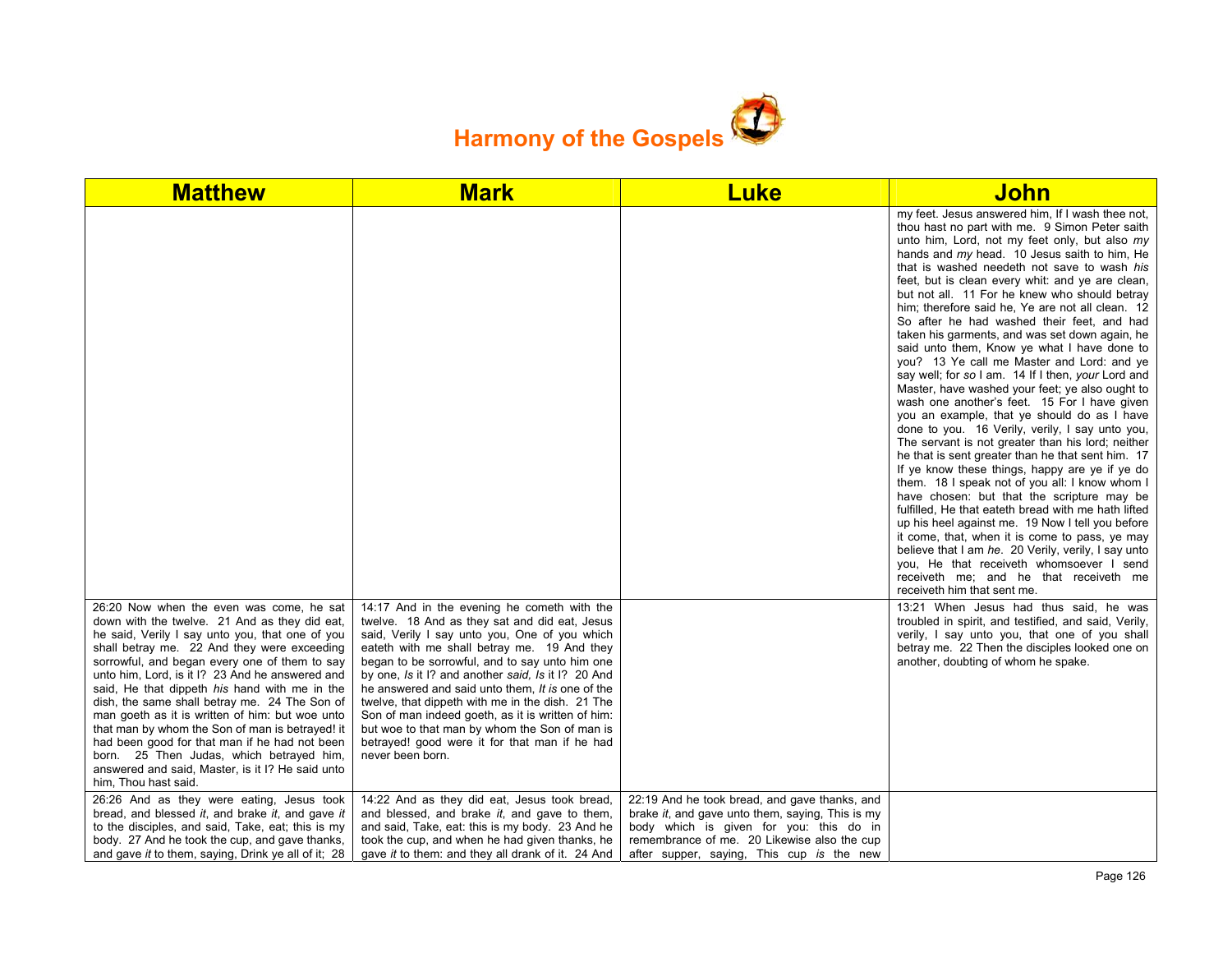

| <b>Matthew</b>                                                                                                                                                                                                                                                                                                                              | <b>Mark</b>                                                                                                                                                                                                                                                                                                    | <b>Luke</b>                                                                                                                                                                                                                                                                                           | <b>John</b>                                                                                                                                                                                                                                                                                                                                                                                                                                                                                                                                                                                                                                                                                                                                                                                                                                                                                                                                                                                                                                                                                                                                                                                                                                                                                                                                                                                                                                                                                                                                                                                                                                                    |
|---------------------------------------------------------------------------------------------------------------------------------------------------------------------------------------------------------------------------------------------------------------------------------------------------------------------------------------------|----------------------------------------------------------------------------------------------------------------------------------------------------------------------------------------------------------------------------------------------------------------------------------------------------------------|-------------------------------------------------------------------------------------------------------------------------------------------------------------------------------------------------------------------------------------------------------------------------------------------------------|----------------------------------------------------------------------------------------------------------------------------------------------------------------------------------------------------------------------------------------------------------------------------------------------------------------------------------------------------------------------------------------------------------------------------------------------------------------------------------------------------------------------------------------------------------------------------------------------------------------------------------------------------------------------------------------------------------------------------------------------------------------------------------------------------------------------------------------------------------------------------------------------------------------------------------------------------------------------------------------------------------------------------------------------------------------------------------------------------------------------------------------------------------------------------------------------------------------------------------------------------------------------------------------------------------------------------------------------------------------------------------------------------------------------------------------------------------------------------------------------------------------------------------------------------------------------------------------------------------------------------------------------------------------|
| For this is my blood of the new testament, which<br>is shed for many for the remission of sins. 29<br>But I say unto you, I will not drink henceforth of<br>this fruit of the vine, until that day when I drink it<br>new with you in my Father's kingdom. 30 And<br>when they had sung an hymn, they went out into<br>the mount of Olives. | he said unto them, This is my blood of the new<br>testament, which is shed for many. 25 Verily I<br>say unto you, I will drink no more of the fruit of<br>the vine, until that day that I drink it new in the<br>kingdom of God. 26 And when they had sung<br>an hymn, they went out into the mount of Olives. | testament in my blood, which is shed for you.                                                                                                                                                                                                                                                         |                                                                                                                                                                                                                                                                                                                                                                                                                                                                                                                                                                                                                                                                                                                                                                                                                                                                                                                                                                                                                                                                                                                                                                                                                                                                                                                                                                                                                                                                                                                                                                                                                                                                |
|                                                                                                                                                                                                                                                                                                                                             |                                                                                                                                                                                                                                                                                                                | 22:21 But, behold, the hand of him that<br>betrayeth me is with me on the table. 22 And<br>truly the Son of man goeth, as it was<br>determined: but woe unto that man by whom he<br>is betrayed! 23 And they began to enquire<br>among themselves, which of them it was that<br>should do this thing. |                                                                                                                                                                                                                                                                                                                                                                                                                                                                                                                                                                                                                                                                                                                                                                                                                                                                                                                                                                                                                                                                                                                                                                                                                                                                                                                                                                                                                                                                                                                                                                                                                                                                |
|                                                                                                                                                                                                                                                                                                                                             |                                                                                                                                                                                                                                                                                                                |                                                                                                                                                                                                                                                                                                       | 13:23 Now there was leaning on Jesus' bosom<br>one of his disciples, whom Jesus loved. 24<br>Simon Peter therefore beckoned to him, that he<br>should ask who it should be of whom he spake.<br>25 He then lying on Jesus' breast saith unto<br>him, Lord, who is it? 26 Jesus answered, He it<br>is, to whom I shall give a sop, when I have<br>dipped it. And when he had dipped the sop, he<br>gave it to Judas Iscariot, the son of Simon. 27<br>And after the sop Satan entered into him. Then<br>said Jesus unto him, That thou doest, do<br>quickly. 28 Now no man at the table knew for<br>what intent he spake this unto him. 29 For<br>some of them thought, because Judas had the<br>bag, that Jesus had said unto him, Buy those<br>things that we have need of against the feast;<br>or, that he should give something to the poor.<br>30 He then having received the sop went<br>immediately out: and it was night. 31 Therefore,<br>when he was gone out, Jesus said, Now is the<br>Son of man glorified, and God is glorified in him.<br>32 If God be glorified in him, God shall also<br>glorify him in himself, and shall straightway<br>glorify him. 33 Little children, yet a little while I<br>am with you. Ye shall seek me: and as I said<br>unto the Jews, Whither I go, ye cannot come; so<br>now I say to you. 34 A new commandment I<br>give unto you, That ye love one another; as I<br>have loved you, that ye also love one another.<br>35 By this shall all men know that ye are my<br>disciples, if ye have love one to another. 35 By<br>this shall all men know that ye are my disciples,<br>if ye have love one to another. |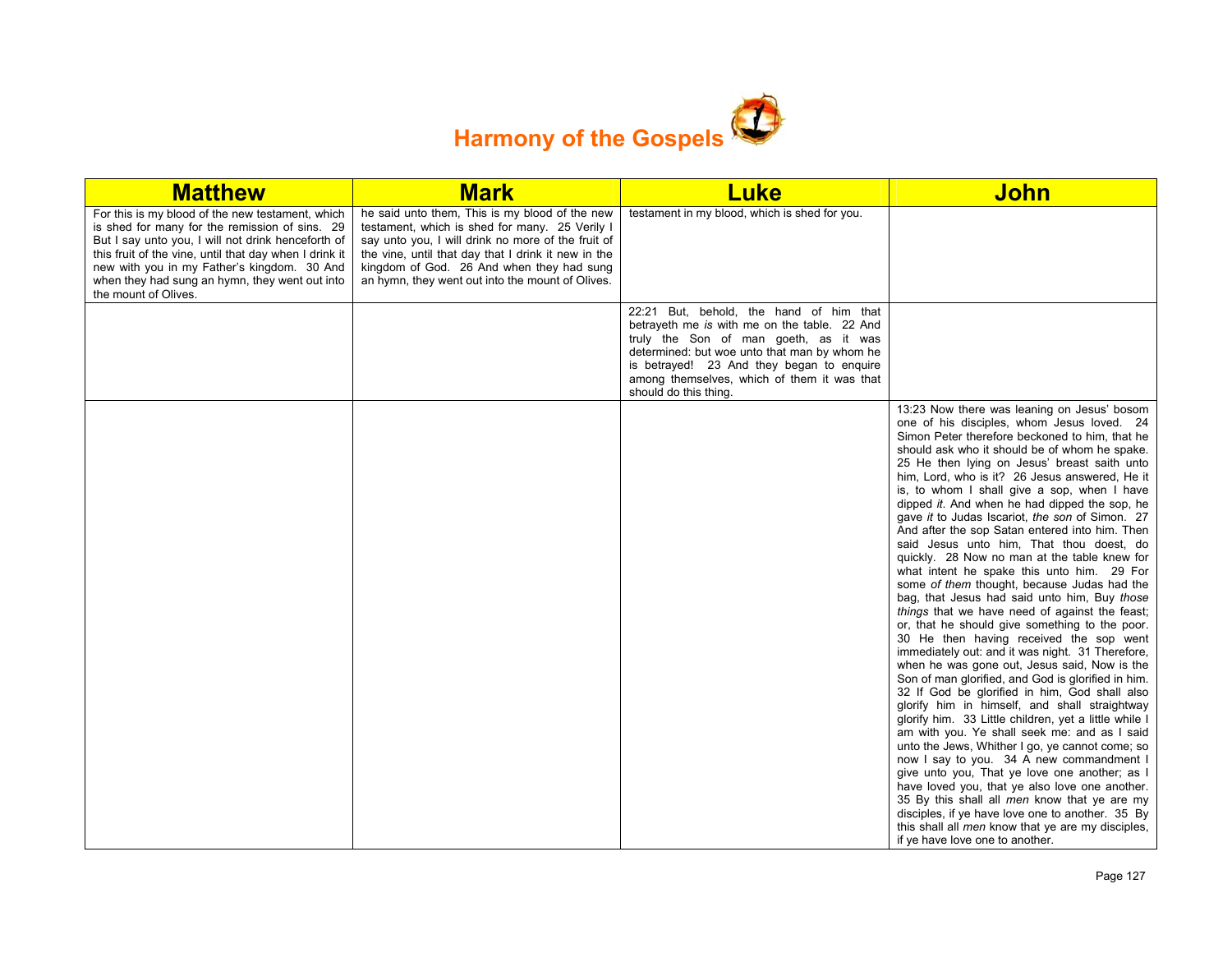

| <b>Matthew</b> | <b>Mark</b> | <b>Luke</b>                                                                                                                                                                                                                                                                                                                                                                                                                                                                                                                                                                                                                                                                                                                                                                                                                                     | <b>John</b>                                                                                                                                                                                                                                                                                                                                                                                                                                          |
|----------------|-------------|-------------------------------------------------------------------------------------------------------------------------------------------------------------------------------------------------------------------------------------------------------------------------------------------------------------------------------------------------------------------------------------------------------------------------------------------------------------------------------------------------------------------------------------------------------------------------------------------------------------------------------------------------------------------------------------------------------------------------------------------------------------------------------------------------------------------------------------------------|------------------------------------------------------------------------------------------------------------------------------------------------------------------------------------------------------------------------------------------------------------------------------------------------------------------------------------------------------------------------------------------------------------------------------------------------------|
|                |             |                                                                                                                                                                                                                                                                                                                                                                                                                                                                                                                                                                                                                                                                                                                                                                                                                                                 | 13:36 Simon Peter said unto him, Lord, whither<br>goest thou? Jesus answered him, Whither I go,<br>thou canst not follow me now; but thou shalt<br>follow me afterwards. 37 Peter said unto him.<br>Lord, why cannot I follow thee now? I will lay<br>down my life for thy sake. 38 Jesus answered<br>him, Wilt thou lay down thy life for my sake?<br>Verily, verily, I say unto thee, The cock shall not<br>crow, till thou hast denied me thrice. |
|                |             | 22:24 And there was also a strife among them,<br>which of them should be accounted the<br>greatest. 25 And he said unto them, The kings<br>of the Gentiles exercise lordship over them; and<br>they that exercise authority upon them are<br>called benefactors. 26 But ye shall not be so:<br>but he that is greatest among you, let him be as<br>the younger; and he that is chief, as he that doth<br>serve. 27 For whether is greater, he that sitteth<br>at meat, or he that serveth? is not he that sitteth<br>at meat? but I am among you as he that<br>serveth. 28 Ye are they which have continued<br>with me in my temptations. 29 And I appoint<br>unto you a kingdom, as my Father hath<br>appointed unto me; 30 That ye may eat and<br>drink at my table in my kingdom, and sit on<br>thrones judging the twelve tribes of Israel. |                                                                                                                                                                                                                                                                                                                                                                                                                                                      |
|                |             | 22:31 And the Lord said, Simon, Simon, behold,<br>Satan hath desired to have you, that he may sift<br>you as wheat: 32 But I have prayed for thee,<br>that thy faith fail not: and when thou art<br>converted, strengthen thy brethren. 33 And he<br>said unto him, Lord, I am ready to go with thee,<br>both into prison, and to death. 34 And he said, I<br>tell thee, Peter, the cock shall not crow this day,<br>before that thou shalt thrice deny that thou<br>knowest me.                                                                                                                                                                                                                                                                                                                                                                |                                                                                                                                                                                                                                                                                                                                                                                                                                                      |
|                |             | 22:35 And he said unto them, When I sent you<br>without purse, and scrip, and shoes, lacked ye<br>any thing? And they said, Nothing. 36 Then<br>said he unto them. But now, he that hath a<br>purse, let him take it, and likewise his scrip: and<br>he that hath no sword, let him sell his garment,<br>and buy one. 37 For I say unto you, that this<br>that is written must yet be accomplished in me,<br>And he was reckoned among the transgressors:<br>for the things concerning me have an end. 38<br>And they said, Lord, behold, here are two                                                                                                                                                                                                                                                                                          |                                                                                                                                                                                                                                                                                                                                                                                                                                                      |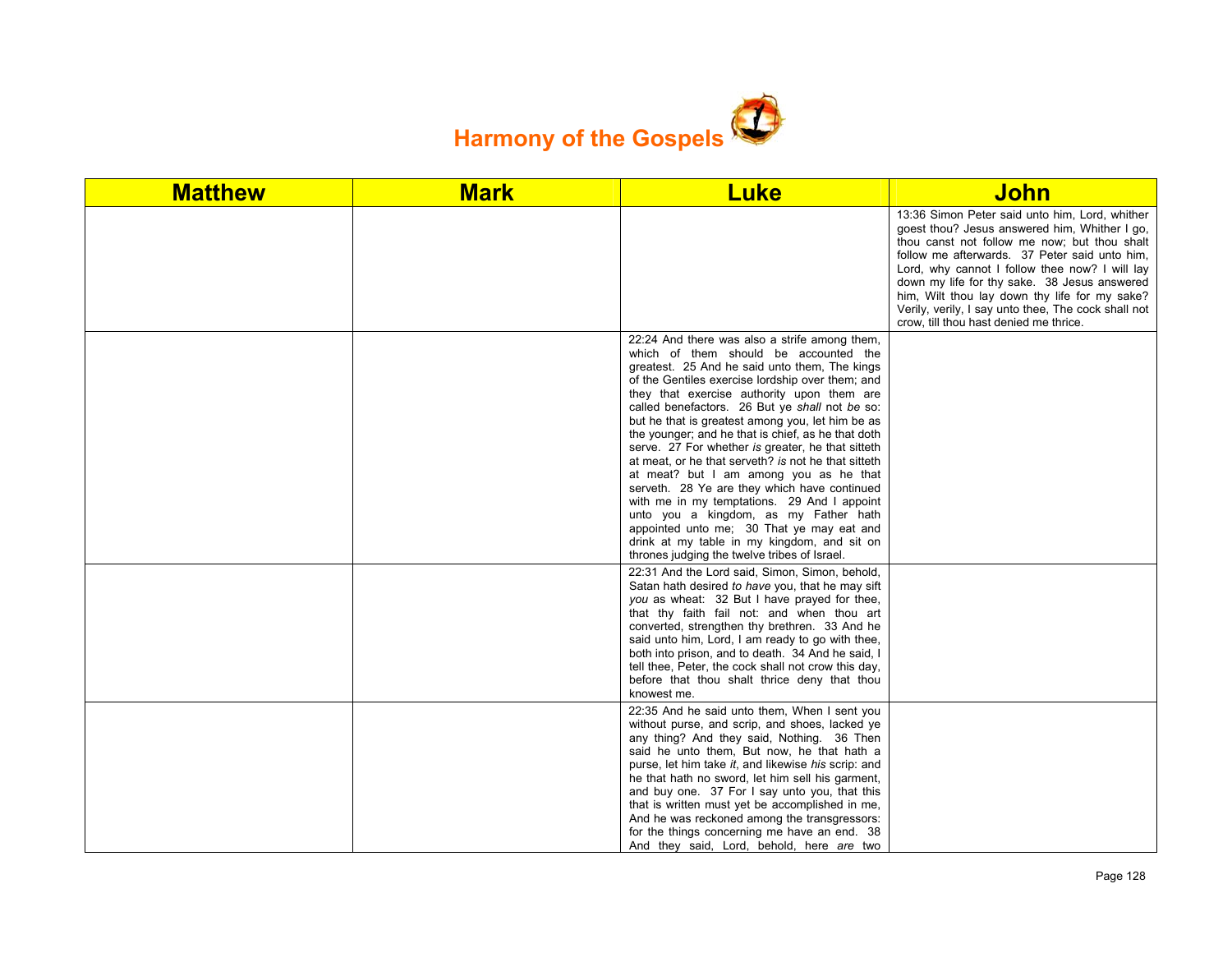

| <b>Matthew</b> | <b>Mark</b> | <b>Luke</b>                                  | <b>John</b>                                                                                                                                                                                                                                                                                                                                                                                                                                                                                                                                                                                                                                                                                                                                                                                                                                                                                                                                                                                                                                                                                                                                                                                                                                                                                                                                                                                                                                                                                                                                                                                                                                                                                                                                                                                                                                                                                                                                                                                                                    |
|----------------|-------------|----------------------------------------------|--------------------------------------------------------------------------------------------------------------------------------------------------------------------------------------------------------------------------------------------------------------------------------------------------------------------------------------------------------------------------------------------------------------------------------------------------------------------------------------------------------------------------------------------------------------------------------------------------------------------------------------------------------------------------------------------------------------------------------------------------------------------------------------------------------------------------------------------------------------------------------------------------------------------------------------------------------------------------------------------------------------------------------------------------------------------------------------------------------------------------------------------------------------------------------------------------------------------------------------------------------------------------------------------------------------------------------------------------------------------------------------------------------------------------------------------------------------------------------------------------------------------------------------------------------------------------------------------------------------------------------------------------------------------------------------------------------------------------------------------------------------------------------------------------------------------------------------------------------------------------------------------------------------------------------------------------------------------------------------------------------------------------------|
|                |             | swords. And he said unto them, It is enough. |                                                                                                                                                                                                                                                                                                                                                                                                                                                                                                                                                                                                                                                                                                                                                                                                                                                                                                                                                                                                                                                                                                                                                                                                                                                                                                                                                                                                                                                                                                                                                                                                                                                                                                                                                                                                                                                                                                                                                                                                                                |
|                |             |                                              | 14:1 Let not your heart be troubled: ye believe in<br>God, believe also in me. 2 In my Father's house<br>are many mansions: if it were not so, I would<br>have told you. I go to prepare a place for you. 3<br>And if I go and prepare a place for you, I will<br>come again, and receive you unto myself; that<br>where I am, there ye may be also. 4 And<br>whither I go ye know, and the way ye know. 5<br>Thomas saith unto him, Lord, we know not<br>whither thou goest; and how can we know the<br>way? 6 Jesus saith unto him, I am the way, the<br>truth, and the life: no man cometh unto the<br>Father, but by me. 7 If ye had known me, ye<br>should have known my Father also: and from<br>henceforth ye know him, and have seen him. 8<br>Philip saith unto him, Lord, shew us the Father,<br>and it sufficeth us. 9 Jesus saith unto him, Have<br>I been so long time with you, and yet hast thou<br>not known me, Philip? he that hath seen me<br>hath seen the Father; and how sayest thou then,<br>Shew us the Father? 10 Believest thou not that<br>I am in the Father, and the Father in me? the<br>words that I speak unto you I speak not of<br>myself: but the Father that dwelleth in me, he<br>doeth the works. 11 Believe me that I am in the<br>Father, and the Father in me: or else believe me<br>for the very works' sake. 12 Verily, verily, I say<br>unto you, He that believeth on me, the works<br>that I do shall he do also; and greater works<br>than these shall he do; because I go unto my<br>Father. 13 And whatsoever ye shall ask in my<br>name, that will I do, that the Father may be<br>glorified in the Son. 14 If ye shall ask any thing<br>in my name, I will do it. 15 If ye love me, keep<br>my commandments. 16 And I will pray the<br>Father, and he shall give you another<br>Comforter, that he may abide with you for ever;<br>17 Even the Spirit of truth; whom the world<br>cannot receive, because it seeth him not,<br>neither knoweth him: but ye know him; for he |
|                |             |                                              | dwelleth with you, and shall be in you. 18 I will<br>not leave you comfortless: I will come to you.<br>19 Yet a little while, and the world seeth me no<br>more; but ye see me: because I live, ye shall                                                                                                                                                                                                                                                                                                                                                                                                                                                                                                                                                                                                                                                                                                                                                                                                                                                                                                                                                                                                                                                                                                                                                                                                                                                                                                                                                                                                                                                                                                                                                                                                                                                                                                                                                                                                                       |
|                |             |                                              | live also. 20 At that day ye shall know that I am<br>in my Father, and ye in me, and I in you. 21 He<br>that hath my commandments, and keepeth                                                                                                                                                                                                                                                                                                                                                                                                                                                                                                                                                                                                                                                                                                                                                                                                                                                                                                                                                                                                                                                                                                                                                                                                                                                                                                                                                                                                                                                                                                                                                                                                                                                                                                                                                                                                                                                                                 |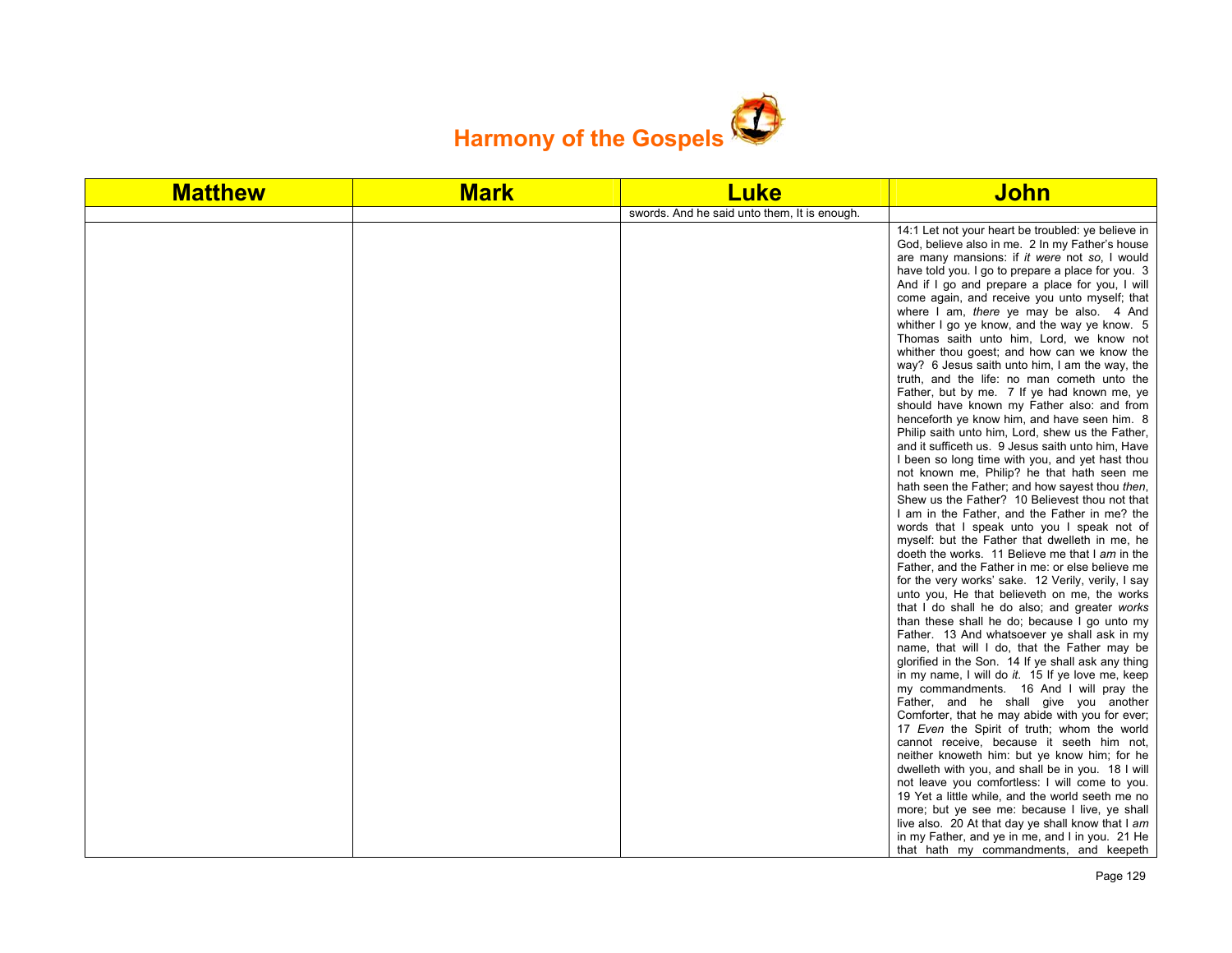

| <b>Matthew</b> | <b>Mark</b> | <b>Luke</b>                                                                                                         | John                                                                                                                                                                                                                                                                                                                                                                                                                                                                                                                                                                                                                                                                                                                                                                                                                                                                                                                                                                                                                                                                                                                                                                                                                                                                                                                                                                                                                                                                        |
|----------------|-------------|---------------------------------------------------------------------------------------------------------------------|-----------------------------------------------------------------------------------------------------------------------------------------------------------------------------------------------------------------------------------------------------------------------------------------------------------------------------------------------------------------------------------------------------------------------------------------------------------------------------------------------------------------------------------------------------------------------------------------------------------------------------------------------------------------------------------------------------------------------------------------------------------------------------------------------------------------------------------------------------------------------------------------------------------------------------------------------------------------------------------------------------------------------------------------------------------------------------------------------------------------------------------------------------------------------------------------------------------------------------------------------------------------------------------------------------------------------------------------------------------------------------------------------------------------------------------------------------------------------------|
|                |             |                                                                                                                     | them, he it is that loveth me: and he that loveth<br>me shall be loved of my Father, and I will love<br>him, and will manifest myself to him. 22 Judas<br>saith unto him, not Iscariot, Lord, how is it that<br>thou wilt manifest thyself unto us, and not unto<br>the world? 23 Jesus answered and said unto<br>him, If a man love me, he will keep my words:<br>and my Father will love him, and we will come<br>unto him, and make our abode with him. 24 He<br>that loveth me not keepeth not my sayings: and<br>the word which ye hear is not mine, but the<br>Father's which sent me. 25 These things have I<br>spoken unto you, being yet present with you. 26<br>But the Comforter, which is the Holy Ghost,<br>whom the Father will send in my name, he shall<br>teach you all things, and bring all things to your<br>remembrance, whatsoever I have said unto you.<br>27 Peace I leave with you, my peace I give unto<br>you: not as the world giveth, give I unto you. Let<br>not your heart be troubled, neither let it be<br>afraid. 28 Ye have heard how I said unto you, I<br>go away, and come again unto you. If ye loved<br>me, ye would rejoice, because I said, I go unto<br>the Father: for my Father is greater than I. 29<br>And now I have told you before it come to pass,<br>that, when it is come to pass, ye might believe.<br>30 Hereafter I will not talk much with you: for the<br>prince of this world cometh, and hath nothing in<br>me. |
|                |             | 22:39 And he came out, and went, as he was<br>wont, to the mount of Olives; and his disciples<br>also followed him. | 14:31 But that the world may know that I love<br>the Father; and as the Father gave me<br>commandment, even so I do. Arise, let us go<br>hence.                                                                                                                                                                                                                                                                                                                                                                                                                                                                                                                                                                                                                                                                                                                                                                                                                                                                                                                                                                                                                                                                                                                                                                                                                                                                                                                             |
|                |             |                                                                                                                     | 15:1 I am the true vine, and my Father is the<br>husbandman. 2 Every branch in me that<br>beareth not fruit he taketh away: and every<br>branch that beareth fruit, he purgeth it, that it<br>may bring forth more fruit. 3 Now ye are clean<br>through the word which I have spoken unto you.<br>4 Abide in me, and I in you. As the branch<br>cannot bear fruit of itself, except it abide in the<br>vine; no more can ye, except ye abide in me. 5<br>I am the vine, ye are the branches: He that<br>abideth in me, and I in him, the same bringeth<br>forth much fruit: for without me ye can do<br>nothing. 6 If a man abide not in me, he is cast<br>forth as a branch, and is withered; and men<br>gather them, and cast them into the fire, and                                                                                                                                                                                                                                                                                                                                                                                                                                                                                                                                                                                                                                                                                                                     |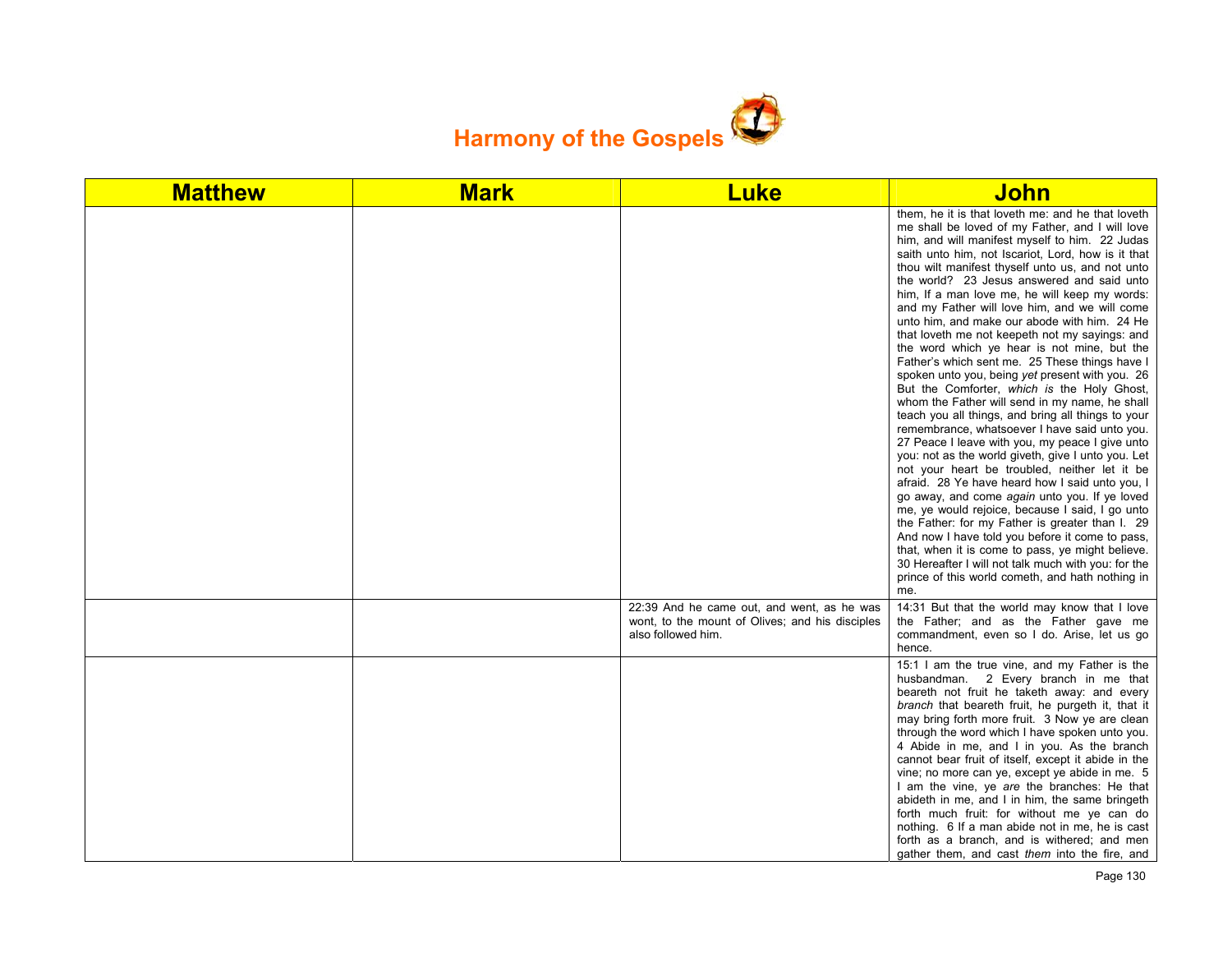

| <b>Matthew</b> | <b>Mark</b> | <b>Luke</b> | <u>John</u>                                                                                                                                                                                                                                                                                                                                                                                                                                                                                                                                                                                                                                                                                                                                                                                                                                                                                                                                                                                                                                                                                                                                                                                                                                                                                                                                                                                                                                                                                                                                                                                                                                                                                                                                                                                                                                                                                                                                                                                                                                                                                                                                                                                                                                                                                                                                                                                                 |
|----------------|-------------|-------------|-------------------------------------------------------------------------------------------------------------------------------------------------------------------------------------------------------------------------------------------------------------------------------------------------------------------------------------------------------------------------------------------------------------------------------------------------------------------------------------------------------------------------------------------------------------------------------------------------------------------------------------------------------------------------------------------------------------------------------------------------------------------------------------------------------------------------------------------------------------------------------------------------------------------------------------------------------------------------------------------------------------------------------------------------------------------------------------------------------------------------------------------------------------------------------------------------------------------------------------------------------------------------------------------------------------------------------------------------------------------------------------------------------------------------------------------------------------------------------------------------------------------------------------------------------------------------------------------------------------------------------------------------------------------------------------------------------------------------------------------------------------------------------------------------------------------------------------------------------------------------------------------------------------------------------------------------------------------------------------------------------------------------------------------------------------------------------------------------------------------------------------------------------------------------------------------------------------------------------------------------------------------------------------------------------------------------------------------------------------------------------------------------------------|
|                |             |             | they are burned. 7 If ye abide in me, and my<br>words abide in you, ye shall ask what ye will,<br>and it shall be done unto you. 8 Herein is my<br>Father glorified, that ye bear much fruit; so shall<br>ye be my disciples. 9 As the Father hath loved<br>me, so have I loved you: continue ye in my love.<br>10 If ye keep my commandments, ye shall abide<br>in my love; even as I have kept my Father's<br>commandments, and abide in his love. 11<br>These things have I spoken unto you, that my<br>joy might remain in you, and that your joy might<br>be full. 12 This is my commandment, That ye<br>love one another, as I have loved you. 13<br>Greater love hath no man than this, that a man<br>lay down his life for his friends. 14 Ye are my<br>friends, if ye do whatsoever I command you. 15<br>Henceforth I call you not servants; for the<br>servant knoweth not what his lord doeth: but I<br>have called you friends; for all things that I have<br>heard of my Father I have made known unto<br>you. 16 Ye have not chosen me, but I have<br>chosen you, and ordained you, that ye should<br>go and bring forth fruit, and that your fruit should<br>remain: that whatsoever ye shall ask of the<br>Father in my name, he may give it you. 17<br>These things I command you, that ye love one<br>another. 18 If the world hate you, ye know that<br>it hated me before it hated you. 19 If ye were of<br>the world, the world would love his own: but<br>because ye are not of the world, but I have<br>chosen you out of the world, therefore the world<br>hateth you. 20 Remember the word that I said<br>unto you, The servant is not greater than his<br>lord. If they have persecuted me, they will also<br>persecute you; if they have kept my saying, they<br>will keep yours also. 21 But all these things will<br>they do unto you for my name's sake, because<br>they know not him that sent me. 22 If I had not<br>come and spoken unto them, they had not had<br>sin: but now they have no cloke for their sin. 23<br>He that hateth me hateth my Father also. 24 If I<br>had not done among them the works which<br>none other man did, they had not had sin: but<br>now have they both seen and hated both me<br>and my Father. 25 But this cometh to pass, that<br>the word might be fulfilled that is written in their<br>law, They hated me without a cause. 26 But |
|                |             |             | when the Comforter is come, whom I will send                                                                                                                                                                                                                                                                                                                                                                                                                                                                                                                                                                                                                                                                                                                                                                                                                                                                                                                                                                                                                                                                                                                                                                                                                                                                                                                                                                                                                                                                                                                                                                                                                                                                                                                                                                                                                                                                                                                                                                                                                                                                                                                                                                                                                                                                                                                                                                |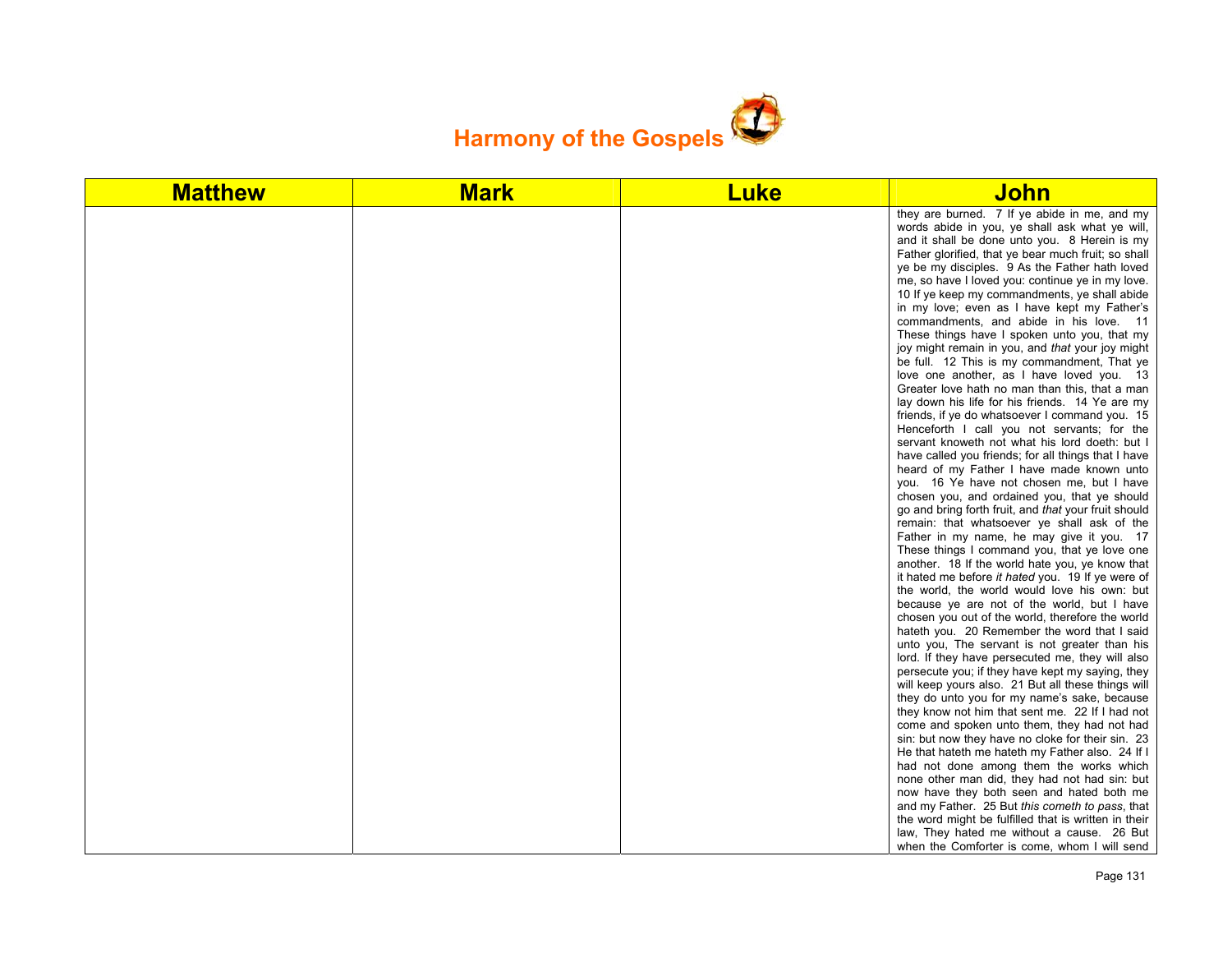

| <b>Matthew</b> | <b>Mark</b> | <b>Luke</b> | <b>John</b>                                                                                                                                                                                                                                                                                                                                                                                                                                                                                                                                                                                                                                                                                                                                                                                                                                                                                                                                                                                                                                                                                                                                                                                                                                                                                                                                                                                                                                                                                                                                                                                                                                                                                                                                                                                                                                                                                                               |
|----------------|-------------|-------------|---------------------------------------------------------------------------------------------------------------------------------------------------------------------------------------------------------------------------------------------------------------------------------------------------------------------------------------------------------------------------------------------------------------------------------------------------------------------------------------------------------------------------------------------------------------------------------------------------------------------------------------------------------------------------------------------------------------------------------------------------------------------------------------------------------------------------------------------------------------------------------------------------------------------------------------------------------------------------------------------------------------------------------------------------------------------------------------------------------------------------------------------------------------------------------------------------------------------------------------------------------------------------------------------------------------------------------------------------------------------------------------------------------------------------------------------------------------------------------------------------------------------------------------------------------------------------------------------------------------------------------------------------------------------------------------------------------------------------------------------------------------------------------------------------------------------------------------------------------------------------------------------------------------------------|
|                |             |             | unto you from the Father, even the Spirit of<br>truth, which proceedeth from the Father, he<br>shall testify of me: 27 And ye also shall bear<br>witness, because ye have been with me from<br>the beginning.                                                                                                                                                                                                                                                                                                                                                                                                                                                                                                                                                                                                                                                                                                                                                                                                                                                                                                                                                                                                                                                                                                                                                                                                                                                                                                                                                                                                                                                                                                                                                                                                                                                                                                             |
|                |             |             | 16:1 These things have I spoken unto you, that<br>ye should not be offended. 2 They shall put you<br>out of the synagogues: yea, the time cometh,<br>that whosoever killeth you will think that he<br>doeth God service. 3 And these things will they<br>do unto you, because they have not known the<br>Father, nor me. 4 But these things have I told<br>you, that when the time shall come, ye may<br>remember that I told you of them. And these<br>things I said not unto you at the beginning,<br>because I was with you. 5 But now I go my way<br>to him that sent me; and none of you asketh me,<br>Whither goest thou? 6 But because I have said<br>these things unto you, sorrow hath filled your<br>heart. 7 Nevertheless I tell you the truth; It is<br>expedient for you that I go away: for if I go not<br>away, the Comforter will not come unto you; but<br>if I depart, I will send him unto you. 8 And when<br>he is come, he will reprove the world of sin, and<br>of righteousness, and of judgment: 9 Of sin,<br>because they believe not on me; 10 Of<br>righteousness, because I go to my Father, and<br>ye see me no more; 11 Of judgment, because<br>the prince of this world is judged. 12 I have yet<br>many things to say unto you, but ye cannot bear<br>them now. 13 Howbeit when he, the Spirit of<br>truth, is come, he will guide you into all truth: for<br>he shall not speak of himself; but whatsoever he<br>shall hear, that shall he speak: and he will shew<br>you things to come. 14 He shall glorify me: for<br>he shall receive of mine, and shall shew it unto<br>you. 15 All things that the Father hath are mine:<br>therefore said I, that he shall take of mine, and<br>shall shew it unto you. 16 A little while, and ye<br>shall not see me: and again, a little while, and<br>ye shall see me, because I go to the Father. 17<br>Then said some of his disciples among |
|                |             |             | themselves, What is this that he saith unto us, A<br>little while, and ye shall not see me: and again,<br>a little while, and ye shall see me: and, Because<br>I go to the Father? 18 They said therefore,                                                                                                                                                                                                                                                                                                                                                                                                                                                                                                                                                                                                                                                                                                                                                                                                                                                                                                                                                                                                                                                                                                                                                                                                                                                                                                                                                                                                                                                                                                                                                                                                                                                                                                                |
|                |             |             | What is this that he saith, A little while? we<br>cannot tell what he saith. 19 Now Jesus knew                                                                                                                                                                                                                                                                                                                                                                                                                                                                                                                                                                                                                                                                                                                                                                                                                                                                                                                                                                                                                                                                                                                                                                                                                                                                                                                                                                                                                                                                                                                                                                                                                                                                                                                                                                                                                            |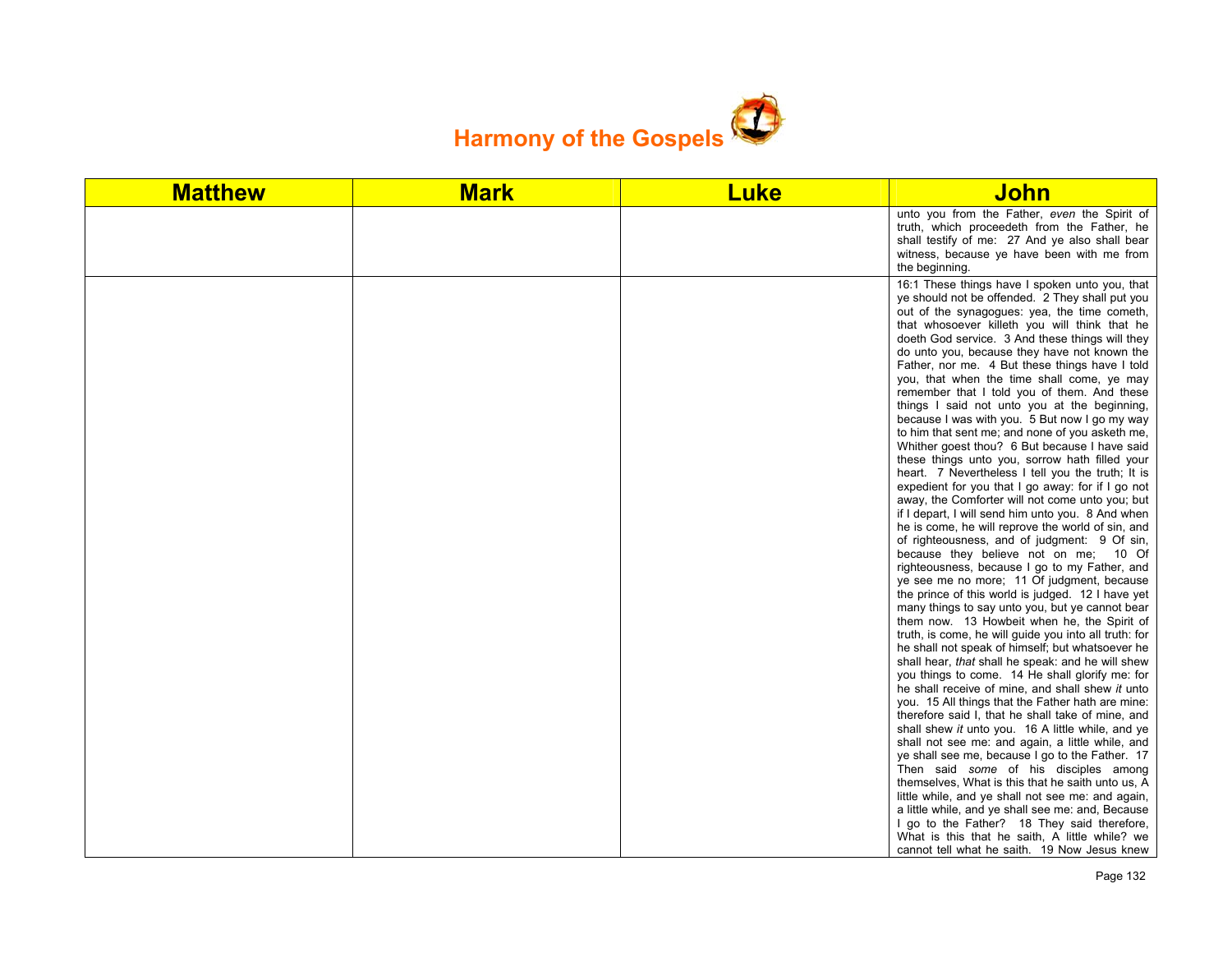

| <b>Matthew</b> | <b>Mark</b> | <b>Luke</b> | John                                                                                                                                                                                                                                                                                                                                                                                                                                                                                                                                                                                                                                                                                                                                                                                                                                                                                                                                                                                                                                                                                                                                                                                                                                                                                                                                                                                                                                                                                                                                                                                                                                                                                                                                                                                                                                                                                                                                                                                                                                                                                                                                                                                                                                                                                                |
|----------------|-------------|-------------|-----------------------------------------------------------------------------------------------------------------------------------------------------------------------------------------------------------------------------------------------------------------------------------------------------------------------------------------------------------------------------------------------------------------------------------------------------------------------------------------------------------------------------------------------------------------------------------------------------------------------------------------------------------------------------------------------------------------------------------------------------------------------------------------------------------------------------------------------------------------------------------------------------------------------------------------------------------------------------------------------------------------------------------------------------------------------------------------------------------------------------------------------------------------------------------------------------------------------------------------------------------------------------------------------------------------------------------------------------------------------------------------------------------------------------------------------------------------------------------------------------------------------------------------------------------------------------------------------------------------------------------------------------------------------------------------------------------------------------------------------------------------------------------------------------------------------------------------------------------------------------------------------------------------------------------------------------------------------------------------------------------------------------------------------------------------------------------------------------------------------------------------------------------------------------------------------------------------------------------------------------------------------------------------------------|
|                |             |             | that they were desirous to ask him, and said<br>unto them, Do ye enquire among yourselves of<br>that I said, A little while, and ye shall not see<br>me: and again, a little while, and ye shall see<br>me? 20 Verily, verily, I say unto you, That ye<br>shall weep and lament, but the world shall<br>rejoice: and ye shall be sorrowful, but your<br>sorrow shall be turned into joy. 21 A woman<br>when she is in travail hath sorrow, because her<br>hour is come: but as soon as she is delivered of<br>the child, she remembereth no more the<br>anguish, for joy that a man is born into the<br>world. 22 And ye now therefore have sorrow:<br>but I will see you again, and your heart shall<br>rejoice, and your joy no man taketh from you.<br>23 And in that day ye shall ask me nothing.<br>Verily, verily, I say unto you, Whatsoever ye<br>shall ask the Father in my name, he will give it<br>you. 24 Hitherto have ye asked nothing in my<br>name: ask, and ye shall receive, that your joy<br>may be full. 25 These things have I spoken<br>unto you in proverbs: but the time cometh, when<br>I shall no more speak unto you in proverbs, but I<br>shall shew you plainly of the Father. 26 At that<br>day ye shall ask in my name: and I say not unto<br>you, that I will pray the Father for you: 27 For<br>the Father himself loveth you, because ye have<br>loved me, and have believed that I came out<br>from God. 28 I came forth from the Father, and<br>am come into the world: again, I leave the world,<br>and go to the Father. 29 His disciples said unto<br>him, Lo, now speakest thou plainly, and<br>speakest no proverb. 30 Now are we sure that<br>thou knowest all things, and needest not that<br>any man should ask thee: by this we believe<br>that thou camest forth from God. 31 Jesus<br>answered them, Do ye now believe? 32 Behold,<br>the hour cometh, yea, is now come, that ye shall<br>be scattered, every man to his own, and shall<br>leave me alone: and yet I am not alone,<br>because the Father is with me. 33 These things<br>I have spoken unto you, that in me ye might<br>have peace. In the world ye shall have<br>tribulation: but be of good cheer; I have<br>overcome the world.<br>17:1 These words spake Jesus, and lifted up his |
|                |             |             | eyes to heaven, and said, Father, the hour is<br>come; glorify thy Son, that thy Son also may                                                                                                                                                                                                                                                                                                                                                                                                                                                                                                                                                                                                                                                                                                                                                                                                                                                                                                                                                                                                                                                                                                                                                                                                                                                                                                                                                                                                                                                                                                                                                                                                                                                                                                                                                                                                                                                                                                                                                                                                                                                                                                                                                                                                       |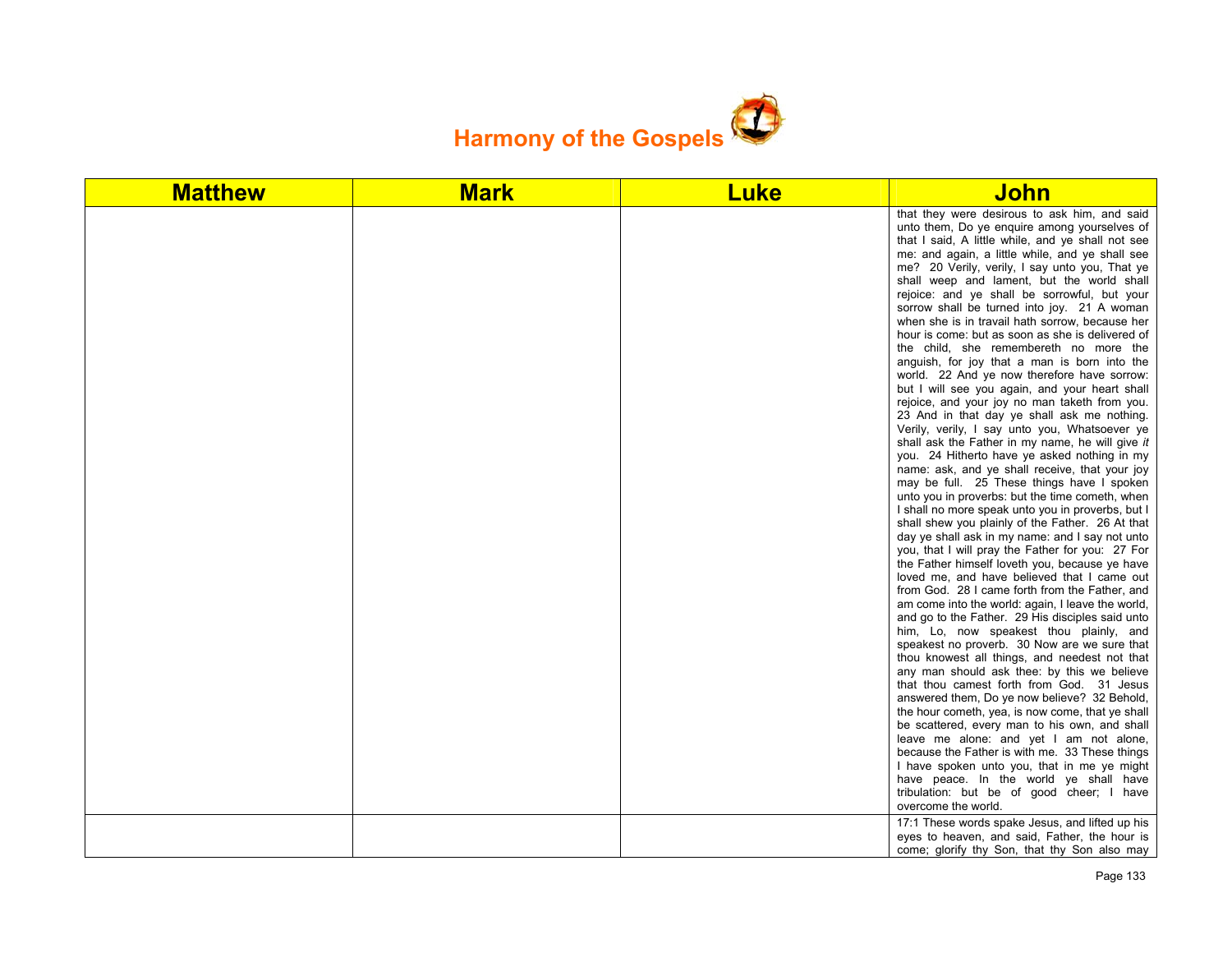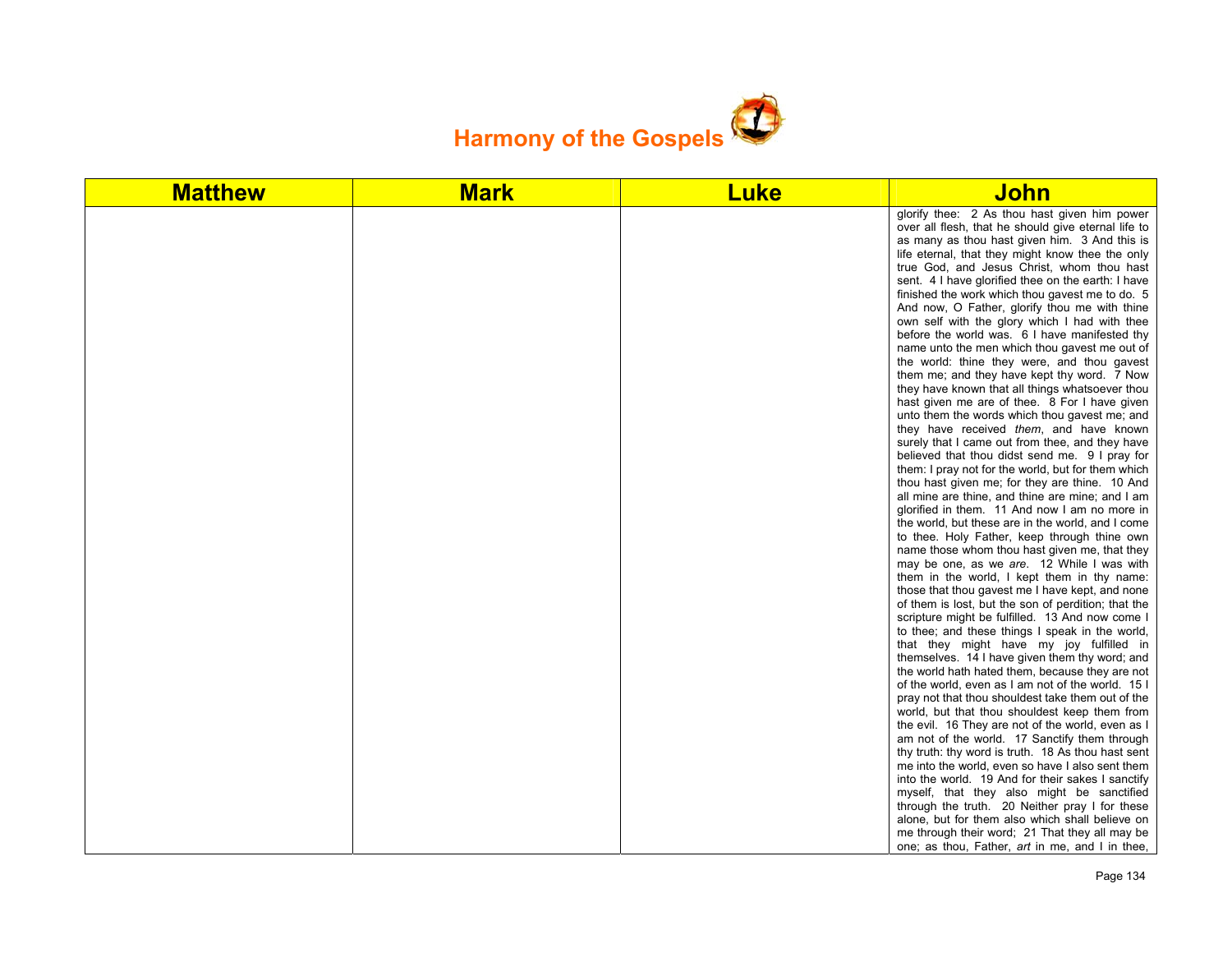

| <b>Matthew</b>                                                                                                                                                                                                                                                                                                                                                                                                                                                                                                                                                                                                                                                                                                                                                                                                                                                       | <b>Mark</b>                                                                                                                                                                                                                                                                                                                                                                                                                                                                                                                                                                                                                                                                                                                                                                                                                                           | <b>Luke</b>                                                                                                                                                                                                                                                                                                                                                                                                                                                                                                                                                                                                                                                                                                                                       | John                                                                                                                                                                                                                                                                                                                                                                                                                                                                                                                                                                                                                                                                                                                                                                                                                                                                                 |
|----------------------------------------------------------------------------------------------------------------------------------------------------------------------------------------------------------------------------------------------------------------------------------------------------------------------------------------------------------------------------------------------------------------------------------------------------------------------------------------------------------------------------------------------------------------------------------------------------------------------------------------------------------------------------------------------------------------------------------------------------------------------------------------------------------------------------------------------------------------------|-------------------------------------------------------------------------------------------------------------------------------------------------------------------------------------------------------------------------------------------------------------------------------------------------------------------------------------------------------------------------------------------------------------------------------------------------------------------------------------------------------------------------------------------------------------------------------------------------------------------------------------------------------------------------------------------------------------------------------------------------------------------------------------------------------------------------------------------------------|---------------------------------------------------------------------------------------------------------------------------------------------------------------------------------------------------------------------------------------------------------------------------------------------------------------------------------------------------------------------------------------------------------------------------------------------------------------------------------------------------------------------------------------------------------------------------------------------------------------------------------------------------------------------------------------------------------------------------------------------------|--------------------------------------------------------------------------------------------------------------------------------------------------------------------------------------------------------------------------------------------------------------------------------------------------------------------------------------------------------------------------------------------------------------------------------------------------------------------------------------------------------------------------------------------------------------------------------------------------------------------------------------------------------------------------------------------------------------------------------------------------------------------------------------------------------------------------------------------------------------------------------------|
|                                                                                                                                                                                                                                                                                                                                                                                                                                                                                                                                                                                                                                                                                                                                                                                                                                                                      |                                                                                                                                                                                                                                                                                                                                                                                                                                                                                                                                                                                                                                                                                                                                                                                                                                                       |                                                                                                                                                                                                                                                                                                                                                                                                                                                                                                                                                                                                                                                                                                                                                   | that they also may be one in us: that the world<br>may believe that thou hast sent me. 22 And the<br>glory which thou gavest me I have given them;<br>that they may be one, even as we are one: 23 I<br>in them, and thou in me, that they may be made<br>perfect in one; and that the world may know that<br>thou hast sent me, and hast loved them, as thou<br>hast loved me. 24 Father, I will that they also,<br>whom thou hast given me, be with me where I<br>am; that they may behold my glory, which thou<br>hast given me: for thou lovedst me before the<br>foundation of the world. 25 O righteous Father,<br>the world hath not known thee: but I have known<br>thee, and these have known that thou hast sent<br>me. 26 And I have declared unto them thy<br>name, and will declare it: that the love<br>wherewith thou hast loved me may be in them,<br>and I in them. |
| 26:31 Then saith Jesus unto them, All ye shall<br>be offended because of me this night: for it is<br>written, I will smite the shepherd, and the sheep<br>of the flock shall be scattered abroad. 32 But<br>after I am risen again, I will go before you into<br>Galilee. 33 Peter answered and said unto him.<br>Though all men shall be offended because of<br>thee, yet will I never be offended. 34 Jesus said<br>unto him, Verily I say unto thee, That this night,<br>before the cock crow, thou shalt deny me thrice.<br>35 Peter said unto him, Though I should die with<br>thee, yet will I not deny thee. Likewise also said<br>all the disciples.                                                                                                                                                                                                         | 14:27 And Jesus saith unto them. All ye shall be<br>offended because of me this night: for it is<br>written, I will smite the shepherd, and the sheep<br>shall be scattered. 28 But after that I am risen, I<br>will go before you into Galilee. 29 But Peter<br>said unto him, Although all shall be offended, yet<br>will not I. 30 And Jesus saith unto him, Verily I<br>say unto thee, That this day, even in this night,<br>before the cock crow twice, thou shalt deny me<br>thrice. 31 But he spake the more vehemently, If<br>I should die with thee, I will not deny thee in any<br>wise. Likewise also said they all.                                                                                                                                                                                                                       |                                                                                                                                                                                                                                                                                                                                                                                                                                                                                                                                                                                                                                                                                                                                                   |                                                                                                                                                                                                                                                                                                                                                                                                                                                                                                                                                                                                                                                                                                                                                                                                                                                                                      |
| 26:36 Then cometh Jesus with them unto a<br>place called Gethsemane, and saith unto the<br>disciples, Sit ye here, while I go and pray<br>yonder. 37 And he took with him Peter and the<br>two sons of Zebedee, and began to be sorrowful<br>and very heavy. 38 Then saith he unto them,<br>My soul is exceeding sorrowful, even unto<br>death: tarry ye here, and watch with me. 39 And<br>he went a little further, and fell on his face, and<br>prayed, saying, O my Father, if it be possible, let<br>this cup pass from me: nevertheless not as I will,<br>but as thou wilt. 40 And he cometh unto the<br>disciples, and findeth them asleep, and saith<br>unto Peter, What, could ye not watch with me<br>one hour? 41 Watch and pray, that ye enter not<br>into temptation: the spirit indeed is willing, but<br>the flesh is weak. 42 He went away again the | 14:32 And they came to a place which was<br>named Gethsemane: and he saith to his<br>disciples, Sit ye here, while I shall pray. 33 And<br>he taketh with him Peter and James and John,<br>and began to be sore amazed, and to be very<br>heavy; 34 And saith unto them, My soul is<br>exceeding sorrowful unto death: tarry ye here,<br>and watch. 35 And he went forward a little, and<br>fell on the ground, and prayed that, if it were<br>possible, the hour might pass from him. 36 And<br>he said, Abba, Father, all things are possible<br>unto thee; take away this cup from me:<br>nevertheless not what I will, but what thou wilt.<br>37 And he cometh, and findeth them sleeping.<br>and saith unto Peter, Simon, sleepest thou?<br>couldest not thou watch one hour? 38 Watch ye<br>and pray, lest ye enter into temptation. The spirit | 22:40 And when he was at the place, he said<br>unto them, Pray that ye enter not into<br>temptation. 41 And he was withdrawn from<br>them about a stone's cast, and kneeled down,<br>and prayed, 42 Saying, Father, if thou be<br>willing, remove this cup from me: nevertheless<br>not my will, but thine, be done. 43 And there<br>appeared an angel unto him from heaven,<br>strengthening him. 44 And being in an agony he<br>prayed more earnestly: and his sweat was as it<br>were great drops of blood falling down to the<br>ground. 45 And when he rose up from prayer,<br>and was come to his disciples, he found them<br>sleeping for sorrow, 46 And said unto them,<br>Why sleep ye? rise and pray, lest ye enter into<br>temptation. | 18:1 When Jesus had spoken these words, he<br>went forth with his disciples over the brook<br>Cedron, where was a garden, into the which he<br>entered, and his disciples.                                                                                                                                                                                                                                                                                                                                                                                                                                                                                                                                                                                                                                                                                                           |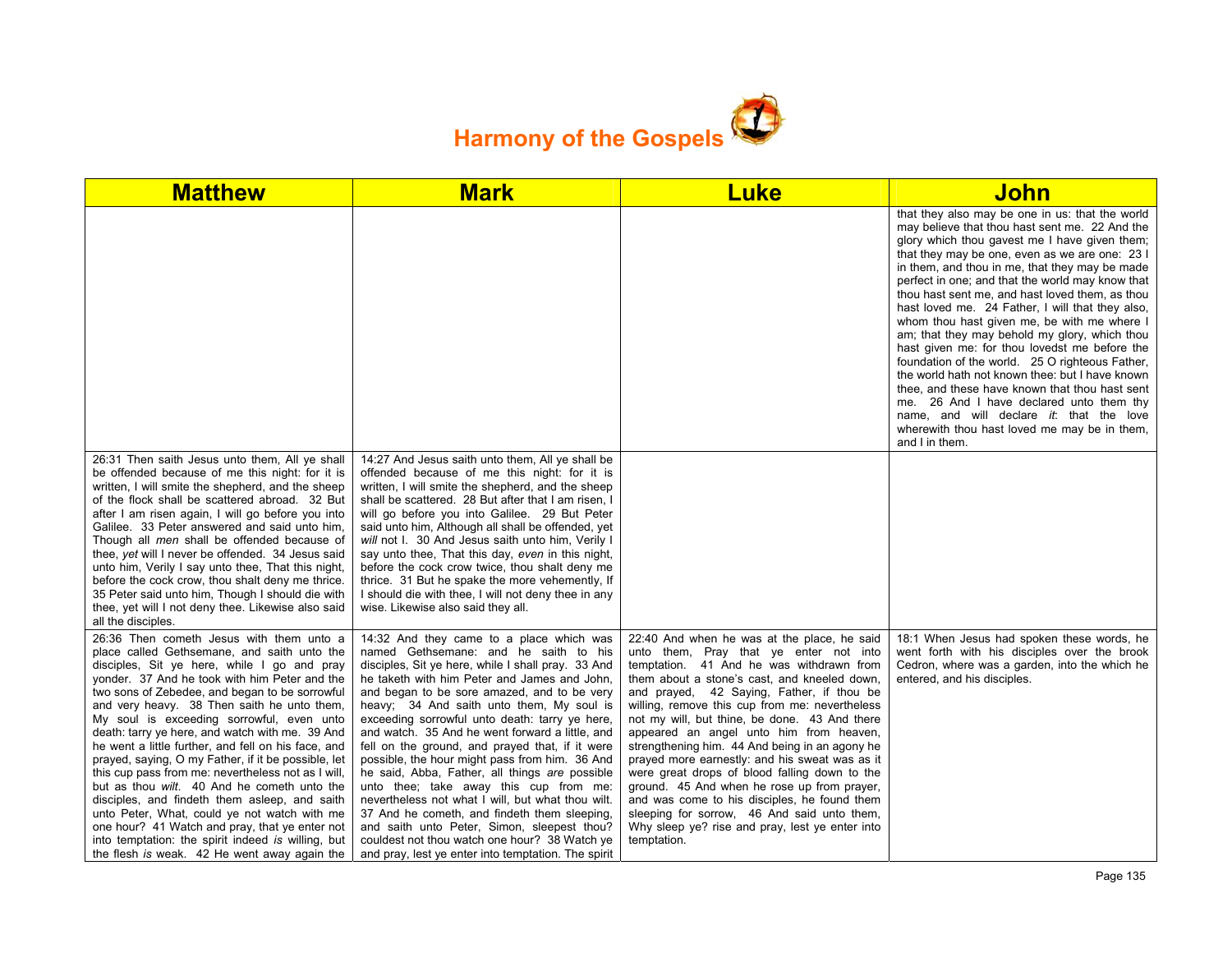

| <b>Matthew</b>                                                                                                                                                                                                                                                                                                                                                                                                                                                                                                                                                                                                                                                                                                                                                                                                                                                                                                                                                                                                                                                                                                                                                                                                                                                                                                                                                                                                    | <b>Mark</b>                                                                                                                                                                                                                                                                                                                                                                                                                                                                                                                                                                                                                                                                                                                                                                                                                                                                                                                                                                                                                                                                                                                                      | <b>Luke</b>                                                                                                                                                                                                                                                                                                                                                                                                                                                                                                                                                                                                                                                                                                                                                                                                                                                                                                    | <b>John</b>                                                                                                                                                                                                                                                                                                                                                                                                                                                                                                                                                                                                                                                                                                                                                                                                                                                                                                                                                                                                                                                                                                                                                                                                                                         |
|-------------------------------------------------------------------------------------------------------------------------------------------------------------------------------------------------------------------------------------------------------------------------------------------------------------------------------------------------------------------------------------------------------------------------------------------------------------------------------------------------------------------------------------------------------------------------------------------------------------------------------------------------------------------------------------------------------------------------------------------------------------------------------------------------------------------------------------------------------------------------------------------------------------------------------------------------------------------------------------------------------------------------------------------------------------------------------------------------------------------------------------------------------------------------------------------------------------------------------------------------------------------------------------------------------------------------------------------------------------------------------------------------------------------|--------------------------------------------------------------------------------------------------------------------------------------------------------------------------------------------------------------------------------------------------------------------------------------------------------------------------------------------------------------------------------------------------------------------------------------------------------------------------------------------------------------------------------------------------------------------------------------------------------------------------------------------------------------------------------------------------------------------------------------------------------------------------------------------------------------------------------------------------------------------------------------------------------------------------------------------------------------------------------------------------------------------------------------------------------------------------------------------------------------------------------------------------|----------------------------------------------------------------------------------------------------------------------------------------------------------------------------------------------------------------------------------------------------------------------------------------------------------------------------------------------------------------------------------------------------------------------------------------------------------------------------------------------------------------------------------------------------------------------------------------------------------------------------------------------------------------------------------------------------------------------------------------------------------------------------------------------------------------------------------------------------------------------------------------------------------------|-----------------------------------------------------------------------------------------------------------------------------------------------------------------------------------------------------------------------------------------------------------------------------------------------------------------------------------------------------------------------------------------------------------------------------------------------------------------------------------------------------------------------------------------------------------------------------------------------------------------------------------------------------------------------------------------------------------------------------------------------------------------------------------------------------------------------------------------------------------------------------------------------------------------------------------------------------------------------------------------------------------------------------------------------------------------------------------------------------------------------------------------------------------------------------------------------------------------------------------------------------|
| second time, and prayed, saying, O my Father,<br>if this cup may not pass away from me, except I<br>drink it, thy will be done. 43 And he came and<br>found them asleep again: for their eyes were<br>heavy. 44 And he left them, and went away<br>again, and prayed the third time, saying the<br>same words. 45 Then cometh he to his<br>disciples, and saith unto them, Sleep on now,<br>and take your rest: behold, the hour is at hand,<br>and the Son of man is betrayed into the hands<br>of sinners. 46 Rise, let us be going: behold, he<br>is at hand that doth betray me.                                                                                                                                                                                                                                                                                                                                                                                                                                                                                                                                                                                                                                                                                                                                                                                                                              | truly is ready, but the flesh is weak. 39 And<br>again he went away, and prayed, and spake the<br>same words. 40 And when he returned, he<br>found them asleep again, (for their eyes were<br>heavy, ) neither wist they what to answer him. 41<br>And he cometh the third time, and saith unto<br>them. Sleep on now, and take your rest: it is<br>enough, the hour is come; behold, the Son of<br>man is betrayed into the hands of sinners. 42<br>Rise up, let us go; lo, he that betrayeth me is at<br>hand.                                                                                                                                                                                                                                                                                                                                                                                                                                                                                                                                                                                                                                 |                                                                                                                                                                                                                                                                                                                                                                                                                                                                                                                                                                                                                                                                                                                                                                                                                                                                                                                |                                                                                                                                                                                                                                                                                                                                                                                                                                                                                                                                                                                                                                                                                                                                                                                                                                                                                                                                                                                                                                                                                                                                                                                                                                                     |
| 26:47 And while he yet spake, lo, Judas, one of<br>the twelve, came, and with him a great multitude<br>with swords and staves, from the chief priests<br>and elders of the people. 48 Now he that<br>betrayed him gave them a sign, saying,<br>Whomsoever I shall kiss, that same is he: hold<br>him fast. 49 And forthwith he came to Jesus,<br>and said, Hail, master; and kissed him. 50 And<br>Jesus said unto him, Friend, wherefore art thou<br>come? Then came they, and laid hands on<br>Jesus, and took him. 51 And, behold, one of<br>them which were with Jesus stretched out his<br>hand, and drew his sword, and struck a servant<br>of the high priest's, and smote off his ear. 52<br>Then said Jesus unto him, Put up again thy<br>sword into his place: for all they that take the<br>sword shall perish with the sword. 53 Thinkest<br>thou that I cannot now pray to my Father, and<br>he shall presently give me more than twelve<br>legions of angels? 54 But how then shall the<br>scriptures be fulfilled, that thus it must be? 55 In<br>that same hour said Jesus to the multitudes. Are<br>ye come out as against a thief with swords and<br>staves for to take me? I sat daily with you<br>teaching in the temple, and ye laid no hold on<br>me. 56 But all this was done, that the scriptures<br>of the prophets might be fulfilled. Then all the<br>disciples forsook him, and fled. | 14:43 And immediately, while he yet spake,<br>cometh Judas, one of the twelve, and with him a<br>great multitude with swords and staves, from the<br>chief priests and the scribes and the elders. 44<br>And he that betrayed him had given them a<br>token, saying, Whomsoever I shall kiss, that<br>same is he; take him, and lead him away safely.<br>45 And as soon as he was come, he goeth<br>straightway to him, and saith, Master, master;<br>and kissed him. 46 And they laid their hands on<br>him, and took him. 47 And one of them that<br>stood by drew a sword, and smote a servant of<br>the high priest, and cut off his ear. 48 And<br>Jesus answered and said unto them, Are ye<br>come out, as against a thief, with swords and<br>with staves to take me? 49 I was daily with you<br>in the temple teaching, and ye took me not: but<br>the scriptures must be fulfilled. 50 And they all<br>forsook him, and fled. 51 And there followed<br>him a certain young man, having a linen cloth<br>cast about his naked body; and the young men<br>laid hold on him: 52 And he left the linen cloth,<br>and fled from them naked. | 22:47 And while he yet spake, behold a<br>multitude, and he that was called Judas, one of<br>the twelve, went before them, and drew near<br>unto Jesus to kiss him. 48 But Jesus said unto<br>him, Judas, betrayest thou the Son of man with<br>a kiss? 49 When they which were about him<br>saw what would follow, they said unto him, Lord,<br>shall we smite with the sword? 50 And one of<br>them smote the servant of the high priest, and<br>cut off his right ear. 51 And Jesus answered<br>and said, Suffer ye thus far. And he touched his<br>ear, and healed him. 52 Then Jesus said unto<br>the chief priests, and captains of the temple, and<br>the elders, which were come to him, Be ye come<br>out, as against a thief, with swords and staves?<br>53 When I was daily with you in the temple, ye<br>stretched forth no hands against me: but this is<br>your hour, and the power of darkness. | 18:2 And Judas also, which betrayed him, knew<br>the place: for Jesus ofttimes resorted thither with<br>his disciples. 3 Judas then, having received a<br>band of men and officers from the chief priests<br>and Pharisees, cometh thither with lanterns and<br>torches and weapons. 4 Jesus therefore,<br>knowing all things that should come upon him,<br>went forth, and said unto them, Whom seek ye?<br>5 They answered him, Jesus of Nazareth. Jesus<br>saith unto them, I am he. And Judas also, which<br>betrayed him, stood with them. 6 As soon then<br>as he had said unto them, I am he, they went<br>backward, and fell to the ground. 7 Then asked<br>he them again, Whom seek ye? And they said,<br>Jesus of Nazareth. 8 Jesus answered, I have<br>told you that I am he: if therefore ye seek me, let<br>these go their way: 9 That the saying might be<br>fulfilled, which he spake, Of them which thou<br>gavest me have I lost none. 10 Then Simon<br>Peter having a sword drew it, and smote the<br>high priest's servant, and cut off his right ear.<br>The servant's name was Malchus. 11 Then said<br>Jesus unto Peter, Put up thy sword into the<br>sheath: the cup which my Father hath given me,<br>shall I not drink it? |
|                                                                                                                                                                                                                                                                                                                                                                                                                                                                                                                                                                                                                                                                                                                                                                                                                                                                                                                                                                                                                                                                                                                                                                                                                                                                                                                                                                                                                   |                                                                                                                                                                                                                                                                                                                                                                                                                                                                                                                                                                                                                                                                                                                                                                                                                                                                                                                                                                                                                                                                                                                                                  |                                                                                                                                                                                                                                                                                                                                                                                                                                                                                                                                                                                                                                                                                                                                                                                                                                                                                                                | 18:12 Then the band and the captain and<br>officers of the Jews took Jesus, and bound him,<br>13 And led him away to Annas first; for he was<br>father in law to Caiaphas, which was the high<br>priest that same year.                                                                                                                                                                                                                                                                                                                                                                                                                                                                                                                                                                                                                                                                                                                                                                                                                                                                                                                                                                                                                             |
| 26:57 And they that had laid hold on Jesus led<br>him away to Caiaphas the high priest, where the                                                                                                                                                                                                                                                                                                                                                                                                                                                                                                                                                                                                                                                                                                                                                                                                                                                                                                                                                                                                                                                                                                                                                                                                                                                                                                                 | 14:53 And they led Jesus away to the high<br>priest: and with him were assembled all the chief                                                                                                                                                                                                                                                                                                                                                                                                                                                                                                                                                                                                                                                                                                                                                                                                                                                                                                                                                                                                                                                   | 22:54 Then took they him, and led him, and<br>brought him into the high priest's house. And                                                                                                                                                                                                                                                                                                                                                                                                                                                                                                                                                                                                                                                                                                                                                                                                                    | 18:14 Now Caiaphas was he, which gave<br>counsel to the Jews, that it was expedient that                                                                                                                                                                                                                                                                                                                                                                                                                                                                                                                                                                                                                                                                                                                                                                                                                                                                                                                                                                                                                                                                                                                                                            |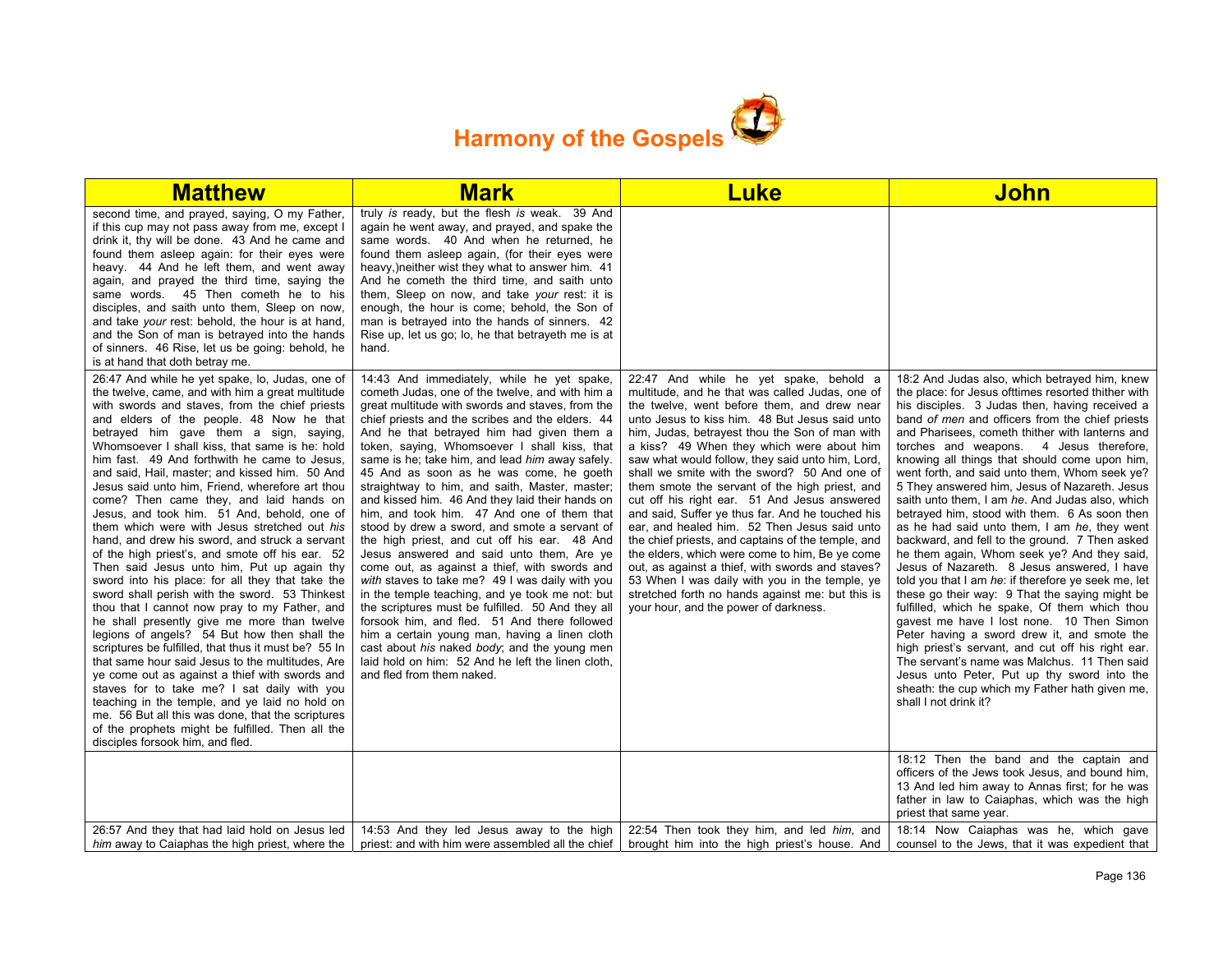

| <b>Matthew</b>                                                                                                                                                                                                                                                                                                                                                                                                                                                                                                                                                                                                                                                                                                                                                                                                                                                                                                                                                                                                                                                                                                                                                                                                                                                                                                                                                                                                                                                                                                         | <b>Mark</b>                                                                                                                                                                                                                                                                                                                                                                                                                                                                                                                                                                                                                                                                                                                                                                                                                                                                                                                                                                                                                                                                                                                                                                                                                                                                                                                                                                                                                                                                                                                                              | <b>Luke</b>                                                                                                                                                                                                                                                                                                                                                                                                                                                                                                                                                                                                                                                                                                                                                                                                                   | John                                                                                                                                                                                                                                                                                                                                                                                                                                                                                                                                                                                                                                                                                                                                                                                                                                                                                                                                                                                                                                                                                                                                                                                                                                                                                                                                                                                                                                                                            |
|------------------------------------------------------------------------------------------------------------------------------------------------------------------------------------------------------------------------------------------------------------------------------------------------------------------------------------------------------------------------------------------------------------------------------------------------------------------------------------------------------------------------------------------------------------------------------------------------------------------------------------------------------------------------------------------------------------------------------------------------------------------------------------------------------------------------------------------------------------------------------------------------------------------------------------------------------------------------------------------------------------------------------------------------------------------------------------------------------------------------------------------------------------------------------------------------------------------------------------------------------------------------------------------------------------------------------------------------------------------------------------------------------------------------------------------------------------------------------------------------------------------------|----------------------------------------------------------------------------------------------------------------------------------------------------------------------------------------------------------------------------------------------------------------------------------------------------------------------------------------------------------------------------------------------------------------------------------------------------------------------------------------------------------------------------------------------------------------------------------------------------------------------------------------------------------------------------------------------------------------------------------------------------------------------------------------------------------------------------------------------------------------------------------------------------------------------------------------------------------------------------------------------------------------------------------------------------------------------------------------------------------------------------------------------------------------------------------------------------------------------------------------------------------------------------------------------------------------------------------------------------------------------------------------------------------------------------------------------------------------------------------------------------------------------------------------------------------|-------------------------------------------------------------------------------------------------------------------------------------------------------------------------------------------------------------------------------------------------------------------------------------------------------------------------------------------------------------------------------------------------------------------------------------------------------------------------------------------------------------------------------------------------------------------------------------------------------------------------------------------------------------------------------------------------------------------------------------------------------------------------------------------------------------------------------|---------------------------------------------------------------------------------------------------------------------------------------------------------------------------------------------------------------------------------------------------------------------------------------------------------------------------------------------------------------------------------------------------------------------------------------------------------------------------------------------------------------------------------------------------------------------------------------------------------------------------------------------------------------------------------------------------------------------------------------------------------------------------------------------------------------------------------------------------------------------------------------------------------------------------------------------------------------------------------------------------------------------------------------------------------------------------------------------------------------------------------------------------------------------------------------------------------------------------------------------------------------------------------------------------------------------------------------------------------------------------------------------------------------------------------------------------------------------------------|
| scribes and the elders were assembled. 58 But<br>Peter followed him afar off unto the high priest's<br>palace, and went in, and sat with the servants,<br>to see the end. 59 Now the chief priests, and<br>elders, and all the council, sought false witness<br>against Jesus, to put him to death; 60 But found<br>none: yea, though many false witnesses came,<br>yet found they none. At the last came two false<br>witnesses, 61 And said, This <i>fellow</i> said, I am<br>able to destroy the temple of God, and to build it<br>in three days. 62 And the high priest arose, and<br>said unto him, Answerest thou nothing? what is<br><i>it which</i> these witness against thee? 63 But<br>Jesus held his peace. And the high priest<br>answered and said unto him, I adjure thee by<br>the living God, that thou tell us whether thou be<br>the Christ, the Son of God. 64 Jesus saith unto<br>him, Thou hast said: nevertheless I say unto<br>you, Hereafter shall ye see the Son of man<br>sitting on the right hand of power, and coming in<br>the clouds of heaven. 65 Then the high priest<br>rent his clothes, saying, He hath spoken<br>blasphemy; what further need have we of<br>witnesses? behold, now ye have heard his<br>blasphemy. 66 What think ye? They answered<br>and said, He is guilty of death. 67 Then did they<br>spit in his face, and buffeted him; and others<br>smote him with the palms of their hands, 68<br>Saying, Prophesy unto us, thou Christ, Who is<br>he that smote thee? | priests and the elders and the scribes. 54 And<br>Peter followed him afar off, even into the palace<br>of the high priest: and he sat with the servants,<br>and warmed himself at the fire. 55 And the chief<br>priests and all the council sought for witness<br>against Jesus to put him to death; and found<br>none. 56 For many bare false witness against<br>him, but their witness agreed not together. 57<br>And there arose certain, and bare false witness<br>against him, saying, 58 We heard him say, I will<br>destroy this temple that is made with hands, and<br>within three days I will build another made<br>without hands. 59 But neither so did their<br>witness agree together. 60 And the high priest<br>stood up in the midst, and asked Jesus, saying,<br>Answerest thou nothing? what is it which these<br>witness against thee? 61 But he held his peace,<br>and answered nothing. Again the high priest<br>asked him, and said unto him, Art thou the<br>Christ, the Son of the Blessed? 62 And Jesus<br>said, I am: and ye shall see the Son of man<br>sitting on the right hand of power, and coming in<br>the clouds of heaven. 63 Then the high priest<br>rent his clothes, and saith, What need we any<br>further witnesses? 64 Ye have heard the<br>blasphemy: what think ye? And they all<br>condemned him to be guilty of death. 65 And<br>some began to spit on him, and to cover his<br>face, and to buffet him, and to say unto him,<br>Prophesy: and the servants did strike him with<br>the palms of their hands. | Peter followed afar off. 55 And when they had<br>kindled a fire in the midst of the hall, and were<br>set down together, Peter sat down among them.<br>63 And the men that held Jesus mocked him,<br>and smote him. 64 And when they had<br>blindfolded him, they struck him on the face, and<br>asked him, saying, Prophesy, who is it that<br>smote thee? 65 And many other things<br>blasphemously spake they against him.                                                                                                                                                                                                                                                                                                                                                                                                 | one man should die for the people. 15 And<br>Simon Peter followed Jesus, and so did another<br>disciple: that disciple was known unto the high<br>priest, and went in with Jesus into the palace of<br>the high priest. 16 But Peter stood at the door<br>without. Then went out that other disciple, which<br>was known unto the high priest, and spake unto<br>her that kept the door, and brought in Peter. 17<br>Then saith the damsel that kept the door unto<br>Peter, Art not thou also one of this man's<br>disciples? He saith, I am not. 18 And the<br>servants and officers stood there, who had<br>made a fire of coals; for it was cold: and they<br>warmed themselves: and Peter stood with them,<br>and warmed himself. 19 The high priest then<br>asked Jesus of his disciples, and of his doctrine.<br>20 Jesus answered him, I spake openly to the<br>world; I ever taught in the synagogue, and in the<br>temple, whither the Jews always resort; and in<br>secret have I said nothing. 21 Why askest thou<br>me? ask them which heard me, what I have said<br>unto them: behold, they know what I said. 22<br>And when he had thus spoken, one of the<br>officers which stood by struck Jesus with the<br>palm of his hand, saying, Answerest thou the<br>high priest so? 23 Jesus answered him, If I<br>have spoken evil, bear witness of the evil: but if<br>well, why smitest thou me? 24 Now Annas had<br>sent him bound unto Caiaphas the high priest. |
| 26:69 Now Peter sat without in the palace: and a<br>damsel came unto him, saying, Thou also wast<br>with Jesus of Galilee. 70 But he denied before<br><i>them</i> all, saying, I know not what thou sayest.<br>71 And when he was gone out into the porch,<br>another maid saw him, and said unto them that<br>were there. This <i>fellow</i> was also with Jesus of<br>Nazareth. 72 And again he denied with an oath,<br>I do not know the man. 73 And after a while<br>came unto him they that stood by, and said to<br>Peter, Surely thou also art one of them; for thy<br>speech bewrayeth thee. 74 Then began he to<br>curse and to swear, saying, I know not the man.<br>And immediately the cock crew. 75 And Peter<br>remembered the word of Jesus, which said unto<br>him, Before the cock crow, thou shalt deny me<br>thrice. And he went out, and wept bitterly.                                                                                                                                                                                                                                                                                                                                                                                                                                                                                                                                                                                                                                            | 14:66 And as Peter was beneath in the palace,<br>there cometh one of the maids of the high priest:<br>67 And when she saw Peter warming himself,<br>she looked upon him, and said, And thou also<br>wast with Jesus of Nazareth. 68 But he denied,<br>saying, I know not, neither understand I what<br>thou sayest. And he went out into the porch; and<br>the cock crew. 69 And a maid saw him again,<br>and began to say to them that stood by, This is<br>one of them. 70 And he denied it again. And a<br>little after, they that stood by said again to Peter,<br>Surely thou art one of them: for thou art a<br>Galilaean, and thy speech agreeth thereto. 71<br>But he began to curse and to swear, saying, I<br>know not this man of whom ye speak. 72 And<br>the second time the cock crew. And Peter called<br>to mind the word that Jesus said unto him,                                                                                                                                                                                                                                                                                                                                                                                                                                                                                                                                                                                                                                                                                      | 22:56 But a certain maid beheld him as he sat<br>by the fire, and earnestly looked upon him, and<br>said, This man was also with him. 57 And he<br>denied him, saying, Woman, I know him not. 58<br>And after a little while another saw him, and<br>said. Thou art also of them. And Peter said.<br>Man, I am not. 59 And about the space of one<br>hour after another confidently affirmed, saying,<br>Of a truth this <i>fellow</i> also was with him: for he is<br>a Galilaean. 60 And Peter said, Man, I know not<br>what thou sayest. And immediately, while he yet<br>spake, the cock crew. 61 And the Lord turned,<br>and looked upon Peter. And Peter remembered<br>the word of the Lord, how he had said unto him,<br>Before the cock crow, thou shalt deny me thrice.<br>62 And Peter went out, and wept bitterly. | 18:25 And Simon Peter stood and warmed<br>himself. They said therefore unto him, Art not<br>thou also one of his disciples? He denied it, and<br>said, I am not. 26 One of the servants of the<br>high priest, being his kinsman whose ear Peter<br>cut off, saith, Did not I see thee in the garden<br>with him? 27 Peter then denied again: and<br>immediately the cock crew.                                                                                                                                                                                                                                                                                                                                                                                                                                                                                                                                                                                                                                                                                                                                                                                                                                                                                                                                                                                                                                                                                                 |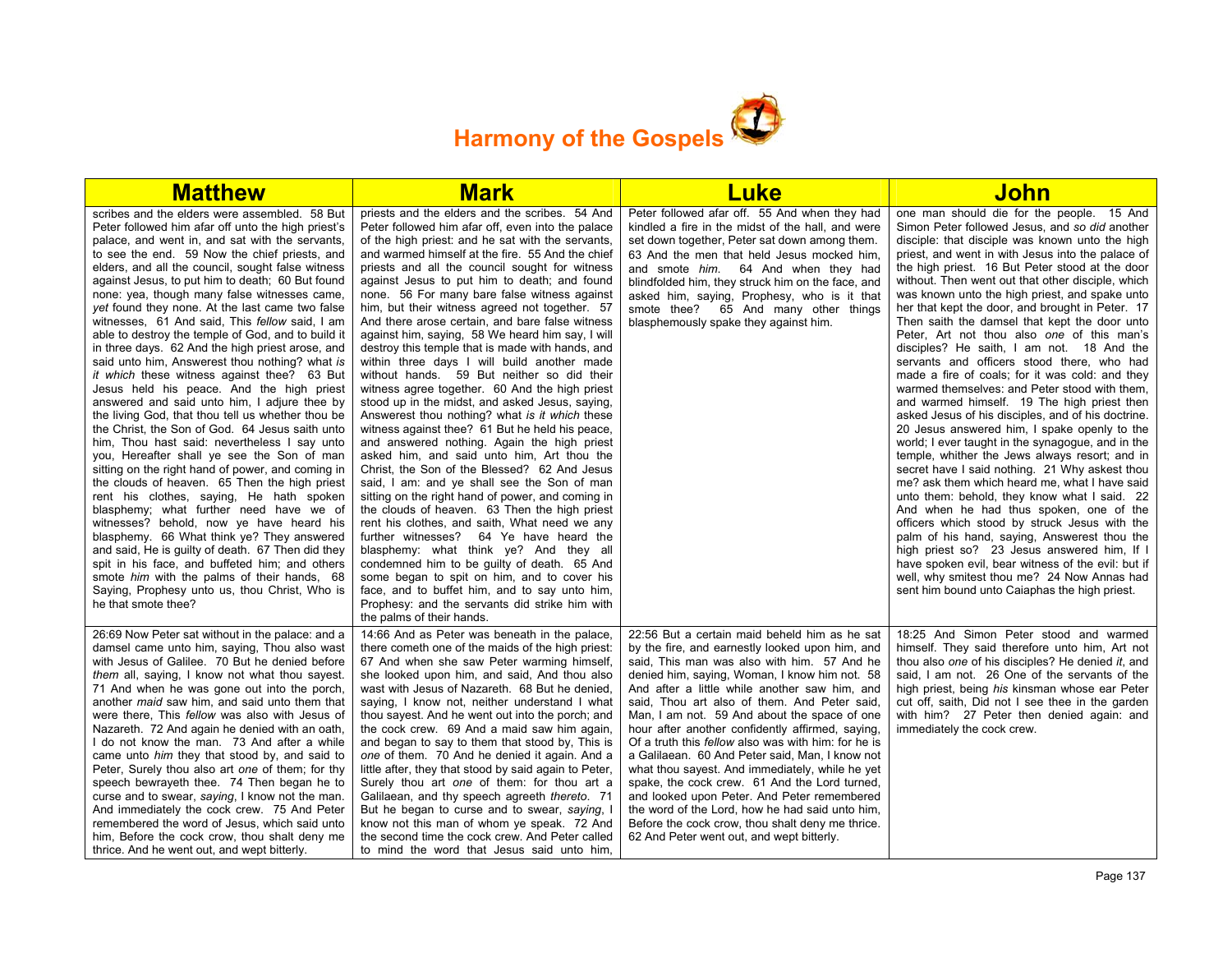

| <b>Matthew</b>                                                                                                                                                                                                                                                                                                                                                                                                                                                                                                                                                                                                                                                                                                                                                                                                                                                                                                                                                                                                                                                                                                                                                                                                                                                                                            | <b>Mark</b>                                                                                                                                                                                                                                                                                                              | <b>Luke</b>                                                                                                                                                                                                                                                                                                                                                                                                                                                                                                                                                                                                                         | <b>John</b>                                                                                                                                                                                                                                                                                     |
|-----------------------------------------------------------------------------------------------------------------------------------------------------------------------------------------------------------------------------------------------------------------------------------------------------------------------------------------------------------------------------------------------------------------------------------------------------------------------------------------------------------------------------------------------------------------------------------------------------------------------------------------------------------------------------------------------------------------------------------------------------------------------------------------------------------------------------------------------------------------------------------------------------------------------------------------------------------------------------------------------------------------------------------------------------------------------------------------------------------------------------------------------------------------------------------------------------------------------------------------------------------------------------------------------------------|--------------------------------------------------------------------------------------------------------------------------------------------------------------------------------------------------------------------------------------------------------------------------------------------------------------------------|-------------------------------------------------------------------------------------------------------------------------------------------------------------------------------------------------------------------------------------------------------------------------------------------------------------------------------------------------------------------------------------------------------------------------------------------------------------------------------------------------------------------------------------------------------------------------------------------------------------------------------------|-------------------------------------------------------------------------------------------------------------------------------------------------------------------------------------------------------------------------------------------------------------------------------------------------|
|                                                                                                                                                                                                                                                                                                                                                                                                                                                                                                                                                                                                                                                                                                                                                                                                                                                                                                                                                                                                                                                                                                                                                                                                                                                                                                           | Before the cock crow twice, thou shalt deny me<br>thrice. And when he thought thereon, he wept.                                                                                                                                                                                                                          |                                                                                                                                                                                                                                                                                                                                                                                                                                                                                                                                                                                                                                     |                                                                                                                                                                                                                                                                                                 |
|                                                                                                                                                                                                                                                                                                                                                                                                                                                                                                                                                                                                                                                                                                                                                                                                                                                                                                                                                                                                                                                                                                                                                                                                                                                                                                           | 15:1 And straightway in the morning the chief<br>priests held a consultation with the elders and<br>scribes and the whole council, and bound Jesus.<br>and carried him away, and delivered him to<br>Pilate.                                                                                                             | 22:66 And as soon as it was day, the elders of<br>the people and the chief priests and the scribes<br>came together, and led him into their council,<br>saying, 67 Art thou the Christ? tell us. And he<br>said unto them, If I tell you, ye will not believe:<br>68 And if I also ask you, ye will not answer me,<br>nor let me go. 69 Hereafter shall the Son of<br>man sit on the right hand of the power of God.<br>70 Then said they all, Art thou then the Son of<br>God? And he said unto them, Ye say that I am.<br>71 And they said, What need we any further<br>witness? for we ourselves have heard of his own<br>mouth. |                                                                                                                                                                                                                                                                                                 |
| 27:1 When the morning was come, all the chief<br>priests and elders of the people took counsel<br>against Jesus to put him to death: 2 And when<br>they had bound him, they led him away, and<br>delivered him to Pontius Pilate the governor. 3<br>Then Judas, which had betrayed him, when he<br>saw that he was condemned, repented himself,<br>and brought again the thirty pieces of silver to<br>the chief priests and elders, 4 Saying, I have<br>sinned in that I have betrayed the innocent<br>blood. And they said, What is that to us? see<br>thou to that. 5 And he cast down the pieces of<br>silver in the temple, and departed, and went and<br>hanged himself. 6 And the chief priests took the<br>silver pieces, and said, It is not lawful for to put<br>them into the treasury, because it is the price of<br>blood. 7 And they took counsel, and bought<br>with them the potter's field, to bury strangers in.<br>8 Wherefore that field was called. The field of<br>blood, unto this day. 9 Then was fulfilled that<br>which was spoken by Jeremy the prophet,<br>saying, And they took the thirty pieces of silver,<br>the price of him that was valued, whom they of<br>the children of Israel did value; 10 And gave<br>them for the potter's field, as the Lord appointed<br>me. | 15:2 And Pilate asked him, Art thou the King of<br>the Jews? And he answering said unto him,<br>Thou sayest it. 3 And the chief priests accused<br>him of many things: but he answered nothing. 4<br>And Pilate asked him again, saying, Answerest<br>thou nothing? behold how many things they<br>witness against thee. | 23:1 And the whole multitude of them arose, and<br>led him unto Pilate.                                                                                                                                                                                                                                                                                                                                                                                                                                                                                                                                                             | 18:28 Then led they Jesus from Caiaphas unto<br>the hall of judgment: and it was early; and they<br>themselves went not into the judgment hall, lest<br>they should be defiled; but that they might eat<br>the passover.                                                                        |
| 27:11 And Jesus stood before the governor: and<br>the governor asked him, saying, Art thou the<br>King of the Jews? And Jesus said unto him,<br>Thou sayest. 12 And when he was accused of<br>the chief priests and elders, he answered<br>nothing. 13 Then said Pilate unto him, Hearest                                                                                                                                                                                                                                                                                                                                                                                                                                                                                                                                                                                                                                                                                                                                                                                                                                                                                                                                                                                                                 | 15:5 But Jesus yet answered nothing; so that<br>Pilate marvelled.                                                                                                                                                                                                                                                        | 23:2 And they began to accuse him, saying, We<br>found this fellow perverting the nation, and<br>forbidding to give tribute to Caesar, saying that<br>he himself is Christ a King. 3 And Pilate asked<br>him, saying, Art thou the King of the Jews? And<br>he answered him and said. Thou sayest it. 4                                                                                                                                                                                                                                                                                                                             | 18:29 Pilate then went out unto them, and said,<br>What accusation bring ye against this man? 30<br>They answered and said unto him, If he were<br>not a malefactor, we would not have delivered<br>him up unto thee. 31 Then said Pilate unto<br>them, Take ye him, and judge him according to |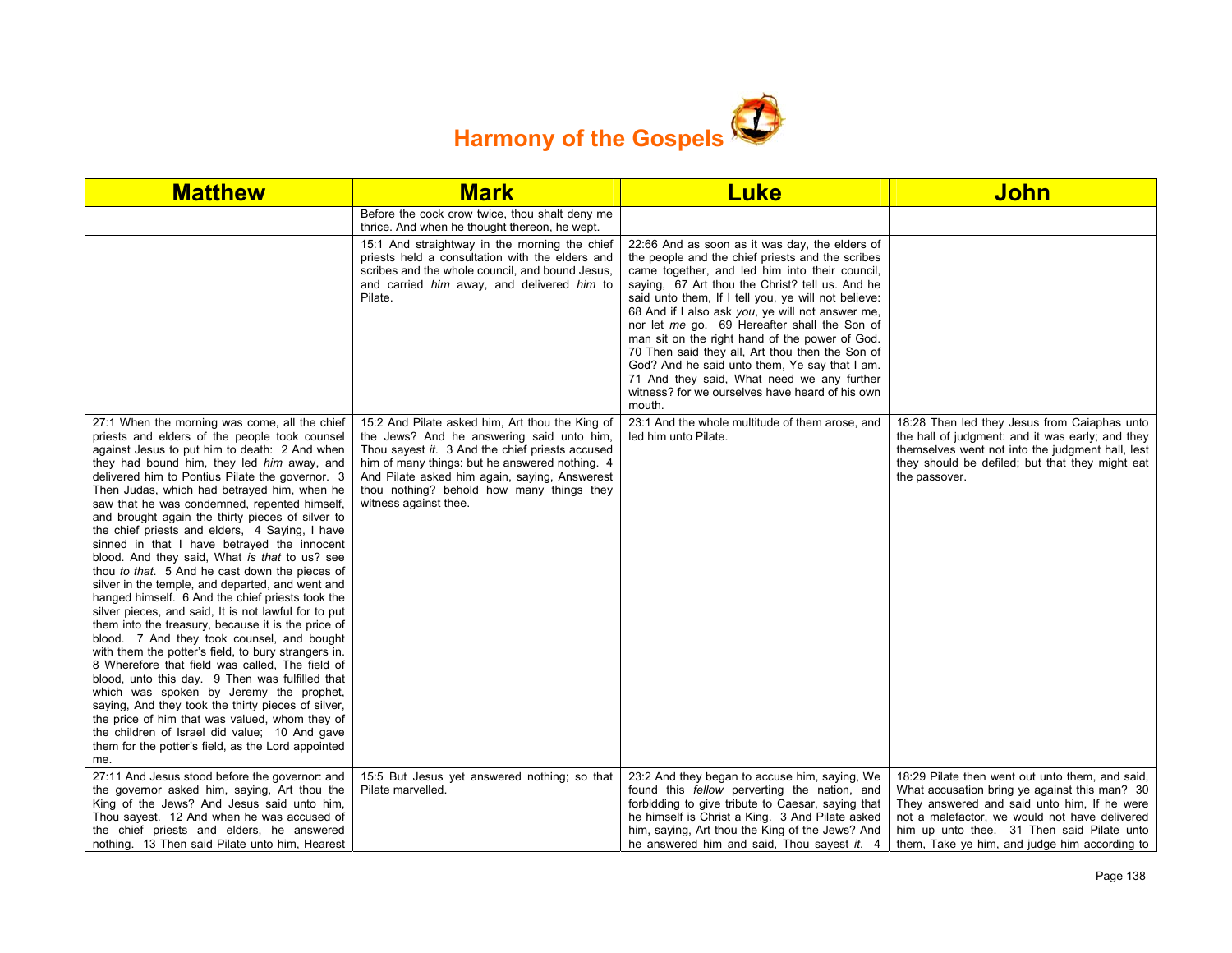

| <b>Matthew</b>                                                                                                                                     | <b>Mark</b>                                                                                                                                                                                                                                                                          | <b>Luke</b>                                                                                                                                                                                                                                                                                                                                                                                                                                                                                                                                                                                                                                                                                                                                                                                               | <b>John</b>                                                                                                                                                                                                                                                                                                                                                                                                                                                                                                                                                                                                                                                                                                                                                                                                                                                                                                                                                                                                                                                                                                                                                                                                                                                 |
|----------------------------------------------------------------------------------------------------------------------------------------------------|--------------------------------------------------------------------------------------------------------------------------------------------------------------------------------------------------------------------------------------------------------------------------------------|-----------------------------------------------------------------------------------------------------------------------------------------------------------------------------------------------------------------------------------------------------------------------------------------------------------------------------------------------------------------------------------------------------------------------------------------------------------------------------------------------------------------------------------------------------------------------------------------------------------------------------------------------------------------------------------------------------------------------------------------------------------------------------------------------------------|-------------------------------------------------------------------------------------------------------------------------------------------------------------------------------------------------------------------------------------------------------------------------------------------------------------------------------------------------------------------------------------------------------------------------------------------------------------------------------------------------------------------------------------------------------------------------------------------------------------------------------------------------------------------------------------------------------------------------------------------------------------------------------------------------------------------------------------------------------------------------------------------------------------------------------------------------------------------------------------------------------------------------------------------------------------------------------------------------------------------------------------------------------------------------------------------------------------------------------------------------------------|
| thou not how many things they witness against<br>thee? 14 And he answered him to never a<br>word; insomuch that the governor marvelled<br>greatly. |                                                                                                                                                                                                                                                                                      | Then said Pilate to the chief priests and to the<br>people, I find no fault in this man. 5 And they<br>were the more fierce, saying, He stirreth up the<br>people, teaching throughout all Jewry, beginning<br>from Galilee to this place. 6 When Pilate heard<br>of Galilee, he asked whether the man were a<br>Galilaean.                                                                                                                                                                                                                                                                                                                                                                                                                                                                               | your law. The Jews therefore said unto him, It is<br>not lawful for us to put any man to death: 32<br>That the saying of Jesus might be fulfilled, which<br>he spake, signifying what death he should die.<br>33 Then Pilate entered into the judgment hall<br>again, and called Jesus, and said unto him, Art<br>thou the King of the Jews? 34 Jesus answered<br>him, Sayest thou this thing of thyself, or did<br>others tell it thee of me? 35 Pilate answered.<br>Am I a Jew? Thine own nation and the chief<br>priests have delivered thee unto me: what hast<br>thou done? 36 Jesus answered, My kingdom is<br>not of this world: if my kingdom were of this<br>world, then would my servants fight, that I<br>should not be delivered to the Jews: but now is<br>my kingdom not from hence. 37 Pilate therefore<br>said unto him, Art thou a king then? Jesus<br>answered, Thou sayest that I am a king. To this<br>end was I born, and for this cause came I into<br>the world, that I should bear witness unto the<br>truth. Every one that is of the truth heareth my<br>voice. 38 Pilate saith unto him, What is truth?<br>And when he had said this, he went out again<br>unto the Jews, and saith unto them, I find in him<br>no fault at all. |
|                                                                                                                                                    |                                                                                                                                                                                                                                                                                      | 23:7 And as soon as he knew that he belonged<br>unto Herod's jurisdiction, he sent him to Herod,<br>who himself also was at Jerusalem at that time.<br>8 And when Herod saw Jesus, he was<br>exceeding glad: for he was desirous to see him<br>of a long season, because he had heard many<br>things of him; and he hoped to have seen some<br>miracle done by him. 9 Then he questioned with<br>him in many words; but he answered him<br>nothing. 10 And the chief priests and scribes<br>stood and vehemently accused him. 11 And<br>Herod with his men of war set him at nought,<br>and mocked him, and arrayed him in a gorgeous<br>robe, and sent him again to Pilate. 12 And the<br>same day Pilate and Herod were made friends<br>together: for before they were at enmity between<br>themselves. |                                                                                                                                                                                                                                                                                                                                                                                                                                                                                                                                                                                                                                                                                                                                                                                                                                                                                                                                                                                                                                                                                                                                                                                                                                                             |
| 27:15 Now at that feast the governor was wont<br>to release unto the people a prisoner, whom<br>they would.                                        | 15:6 Now at that feast he released unto them<br>one prisoner, whomsoever they desired. 7 And<br>there was one named Barabbas, which lay<br>bound with them that had made insurrection with<br>him, who had committed murder in the<br>insurrection. 8 And the multitude crying aloud |                                                                                                                                                                                                                                                                                                                                                                                                                                                                                                                                                                                                                                                                                                                                                                                                           |                                                                                                                                                                                                                                                                                                                                                                                                                                                                                                                                                                                                                                                                                                                                                                                                                                                                                                                                                                                                                                                                                                                                                                                                                                                             |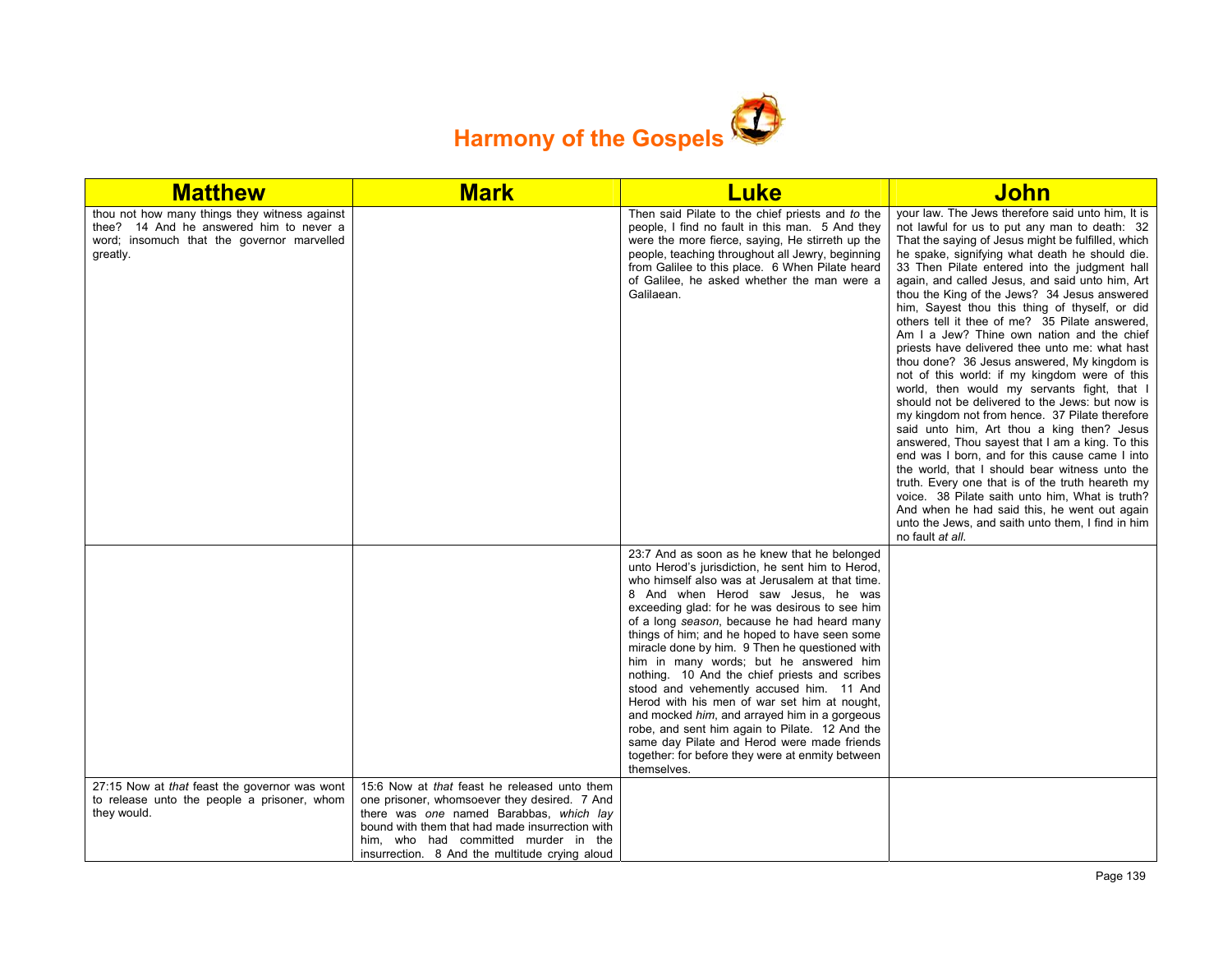

| <b>Matthew</b>                                                                                                                                                                                                                                                                                                                                                                                                                                                                                                                                                                                                                                                                                                                                                                                                                                                                                                                                                                                                                                                                                                                                                                                                                                                                                                                                        | <b>Mark</b>                                                                                                                                                                                                                                                                                                                                                                                                                                                                                                                                                                             | <b>Luke</b>                                                                                                                                                                                                                                                                                                                                                                                                                                                                                                                                                                                                                                                  | John                                                                                                                                                                                                                                                        |
|-------------------------------------------------------------------------------------------------------------------------------------------------------------------------------------------------------------------------------------------------------------------------------------------------------------------------------------------------------------------------------------------------------------------------------------------------------------------------------------------------------------------------------------------------------------------------------------------------------------------------------------------------------------------------------------------------------------------------------------------------------------------------------------------------------------------------------------------------------------------------------------------------------------------------------------------------------------------------------------------------------------------------------------------------------------------------------------------------------------------------------------------------------------------------------------------------------------------------------------------------------------------------------------------------------------------------------------------------------|-----------------------------------------------------------------------------------------------------------------------------------------------------------------------------------------------------------------------------------------------------------------------------------------------------------------------------------------------------------------------------------------------------------------------------------------------------------------------------------------------------------------------------------------------------------------------------------------|--------------------------------------------------------------------------------------------------------------------------------------------------------------------------------------------------------------------------------------------------------------------------------------------------------------------------------------------------------------------------------------------------------------------------------------------------------------------------------------------------------------------------------------------------------------------------------------------------------------------------------------------------------------|-------------------------------------------------------------------------------------------------------------------------------------------------------------------------------------------------------------------------------------------------------------|
|                                                                                                                                                                                                                                                                                                                                                                                                                                                                                                                                                                                                                                                                                                                                                                                                                                                                                                                                                                                                                                                                                                                                                                                                                                                                                                                                                       | began to desire him to do as he had ever done<br>unto them.                                                                                                                                                                                                                                                                                                                                                                                                                                                                                                                             |                                                                                                                                                                                                                                                                                                                                                                                                                                                                                                                                                                                                                                                              |                                                                                                                                                                                                                                                             |
|                                                                                                                                                                                                                                                                                                                                                                                                                                                                                                                                                                                                                                                                                                                                                                                                                                                                                                                                                                                                                                                                                                                                                                                                                                                                                                                                                       |                                                                                                                                                                                                                                                                                                                                                                                                                                                                                                                                                                                         | 23:13 And Pilate, when he had called together<br>the chief priests and the rulers and the people,<br>14 Said unto them, Ye have brought this man<br>unto me, as one that perverteth the people: and,<br>behold, I, having examined him before you,<br>have found no fault in this man touching those<br>things whereof ye accuse him: 15 No, nor yet<br>Herod: for I sent you to him; and, lo, nothing<br>worthy of death is done unto him. 16 I will<br>therefore chastise him, and release him. 17<br>(For of necessity he must release one unto them<br>at the feast.)                                                                                    |                                                                                                                                                                                                                                                             |
| 27:16 And they had then a notable prisoner,<br>called Barabbas. 17 Therefore when they were<br>gathered together, Pilate said unto them, Whom<br>will ye that I release unto you? Barabbas, or<br>Jesus which is called Christ? 18 For he knew<br>that for envy they had delivered him. 19 When<br>he was set down on the judgment seat, his wife<br>sent unto him, saying, Have thou nothing to do<br>with that just man: for I have suffered many<br>things this day in a dream because of him. 20<br>But the chief priests and elders persuaded the<br>multitude that they should ask Barabbas, and<br>destroy Jesus. 21 The governor answered and<br>said unto them. Whether of the twain will ye that<br>I release unto you? They said, Barabbas. 22<br>Pilate saith unto them, What shall I do then with<br>Jesus which is called Christ? They all say unto<br>him, Let him be crucified. 23 And the governor<br>said, Why, what evil hath he done? But they<br>cried out the more, saying, Let him be crucified.<br>24 When Pilate saw that he could prevail<br>nothing, but that rather a tumult was made, he<br>took water, and washed his hands before the<br>multitude, saying, I am innocent of the blood of<br>this just person: see ye to it. 25 Then answered<br>all the people, and said, His blood be on us, and<br>on our children. | 15:9 But Pilate answered them, saying, Will ye<br>that I release unto you the King of the Jews? 10<br>For he knew that the chief priests had delivered<br>him for envy. 11 But the chief priests moved the<br>people, that he should rather release Barabbas<br>unto them. 12 And Pilate answered and said<br>again unto them, What will ye then that I shall do<br>unto him whom ye call the King of the Jews? 13<br>And they cried out again, Crucify him. 14 Then<br>Pilate said unto them, Why, what evil hath he<br>done? And they cried out the more exceedingly,<br>Crucify him. | 23:18 And they cried out all at once, saying,<br>Away with this man, and release unto us<br>Barabbas: 19 (Who for a certain sedition made<br>in the city, and for murder, was cast into prison.)<br>20 Pilate therefore, willing to release Jesus,<br>spake again to them. 21 But they cried, saying,<br>Crucify him, crucify him. 22 And he said unto<br>them the third time, Why, what evil hath he<br>done? I have found no cause of death in him: I<br>will therefore chastise him, and let him go. 23<br>And they were instant with loud voices, requiring<br>that he might be crucified. And the voices of<br>them and of the chief priests prevailed. | 18:39 But ye have a custom, that I should<br>release unto you one at the passover: will ye<br>therefore that I release unto you the King of the<br>Jews? 40 Then cried they all again, saying, Not<br>this man, but Barabbas. Now Barabbas was a<br>robber. |
| 27:26 Then released he Barabbas unto them:<br>and when he had scourged Jesus, he delivered<br>him to be crucified. 27 Then the soldiers of the<br>governor took Jesus into the common hall, and<br>gathered unto him the whole band of soldiers.<br>28 And they stripped him, and put on him a                                                                                                                                                                                                                                                                                                                                                                                                                                                                                                                                                                                                                                                                                                                                                                                                                                                                                                                                                                                                                                                        | 15:15 And so Pilate, willing to content the<br>people, released Barabbas unto them, and<br>delivered Jesus, when he had scourged him, to<br>be crucified. 16 And the soldiers led him away<br>into the hall, called Praetorium; and they call<br>together the whole band. 17 And they clothed                                                                                                                                                                                                                                                                                           | 23:24 And Pilate gave sentence that it should be<br>as they required. 25 And he released unto them<br>him that for sedition and murder was cast into<br>prison, whom they had desired; but he delivered<br>Jesus to their will.                                                                                                                                                                                                                                                                                                                                                                                                                              | 19:1 Then Pilate therefore took Jesus, and<br>scourged him. 2 And the soldiers platted a<br>crown of thorns, and put it on his head, and they<br>put on him a purple robe, 3 And said, Hail, King<br>of the Jews! and they smote him with their<br>hands.   |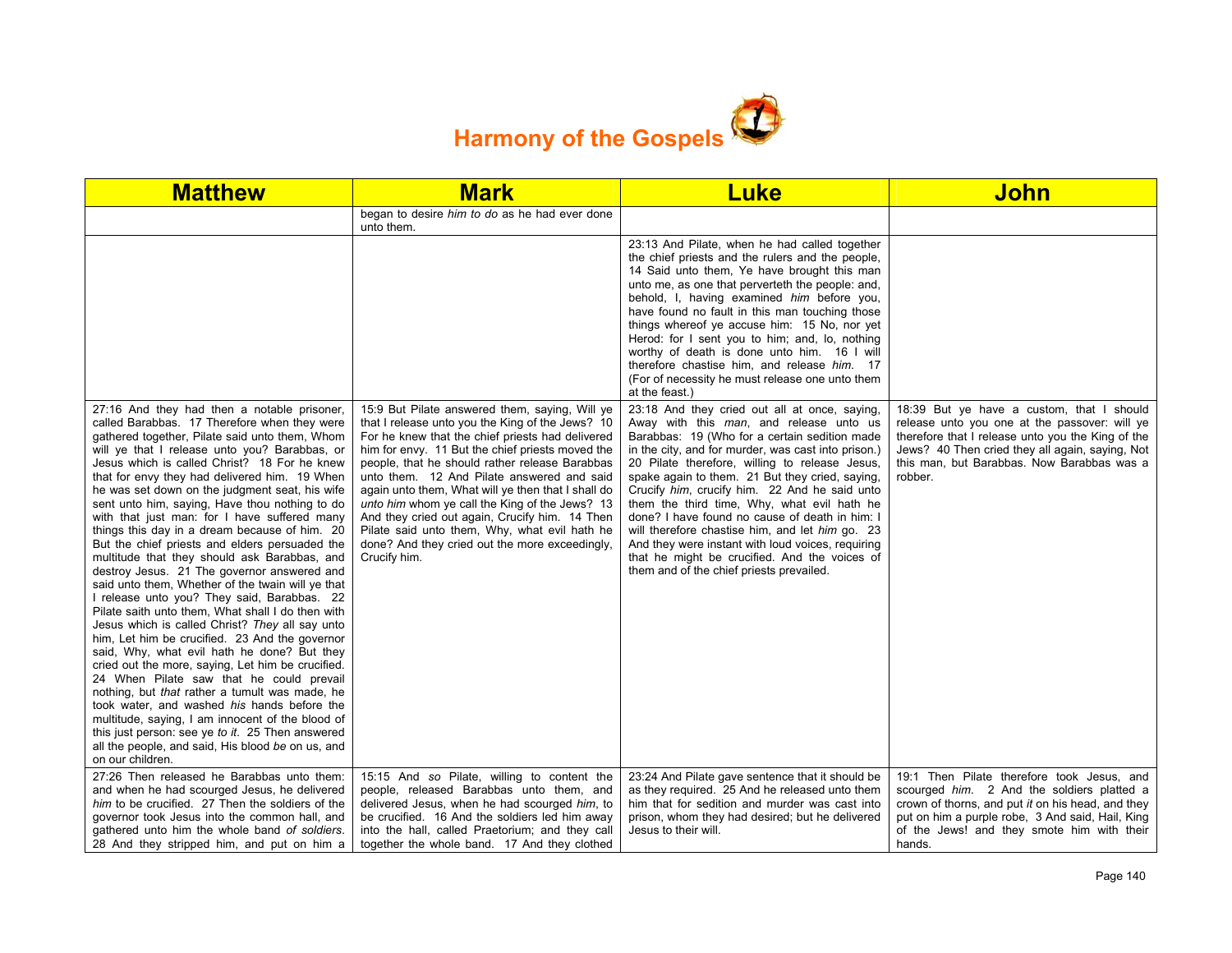

| <b>Matthew</b>                                                                                                                                                                                                                                                                                     | <b>Mark</b>                                                                                                                                                                                                                                                | <b>Luke</b>                                                                                                                                                                                                                                             | <b>John</b>                                                                                                                                                                                                                                                                                                                                                                                                                                                                                                                                                                                                                                                                                                                                                                                                                                                                                                                                                                                                                                                                                                                                                                                                                                                                                                                                                                                                                                                                                                                                                                                                                                                                                                                                                                                                                                                                                    |
|----------------------------------------------------------------------------------------------------------------------------------------------------------------------------------------------------------------------------------------------------------------------------------------------------|------------------------------------------------------------------------------------------------------------------------------------------------------------------------------------------------------------------------------------------------------------|---------------------------------------------------------------------------------------------------------------------------------------------------------------------------------------------------------------------------------------------------------|------------------------------------------------------------------------------------------------------------------------------------------------------------------------------------------------------------------------------------------------------------------------------------------------------------------------------------------------------------------------------------------------------------------------------------------------------------------------------------------------------------------------------------------------------------------------------------------------------------------------------------------------------------------------------------------------------------------------------------------------------------------------------------------------------------------------------------------------------------------------------------------------------------------------------------------------------------------------------------------------------------------------------------------------------------------------------------------------------------------------------------------------------------------------------------------------------------------------------------------------------------------------------------------------------------------------------------------------------------------------------------------------------------------------------------------------------------------------------------------------------------------------------------------------------------------------------------------------------------------------------------------------------------------------------------------------------------------------------------------------------------------------------------------------------------------------------------------------------------------------------------------------|
| scarlet robe. 29 And when they had platted a<br>crown of thorns, they put it upon his head, and a<br>reed in his right hand: and they bowed the knee<br>before him, and mocked him, saying, Hail, King<br>of the Jews! 30 And they spit upon him, and<br>took the reed, and smote him on the head. | him with purple, and platted a crown of thorns,<br>and put it about his head, 18 And began to<br>salute him, Hail, King of the Jews! 19 And they<br>smote him on the head with a reed, and did spit<br>upon him, and bowing their knees worshipped<br>him. |                                                                                                                                                                                                                                                         |                                                                                                                                                                                                                                                                                                                                                                                                                                                                                                                                                                                                                                                                                                                                                                                                                                                                                                                                                                                                                                                                                                                                                                                                                                                                                                                                                                                                                                                                                                                                                                                                                                                                                                                                                                                                                                                                                                |
|                                                                                                                                                                                                                                                                                                    |                                                                                                                                                                                                                                                            |                                                                                                                                                                                                                                                         | 19:4 Pilate therefore went forth again, and saith<br>unto them, Behold, I bring him forth to you, that<br>ye may know that I find no fault in him. 5 Then<br>came Jesus forth, wearing the crown of thorns,<br>and the purple robe. And <i>Pilate</i> saith unto them,<br>Behold the man! 6 When the chief priests<br>therefore and officers saw him, they cried out,<br>saying, Crucify him, crucify him. Pilate saith unto<br>them, Take ye him, and crucify him: for I find no<br>fault in him. 7 The Jews answered him, We<br>have a law, and by our law he ought to die,<br>because he made himself the Son of God. 8<br>When Pilate therefore heard that saying, he was<br>the more afraid; 9 And went again into the<br>judgment hall, and saith unto Jesus, Whence art<br>thou? But Jesus gave him no answer. 10 Then<br>saith Pilate unto him, Speakest thou not unto<br>me? knowest thou not that I have power to<br>crucify thee, and have power to release thee?<br>11 Jesus answered, Thou couldest have no<br>power at all against me, except it were given<br>thee from above: therefore he that delivered me<br>unto thee hath the greater sin. 12 And from<br>thenceforth Pilate sought to release him: but the<br>Jews cried out, saying, If thou let this man go,<br>thou art not Caesar's friend: whosoever maketh<br>himself a king speaketh against Caesar. 13<br>When Pilate therefore heard that saying, he<br>brought Jesus forth, and sat down in the<br>judgment seat in a place that is called the<br>Pavement, but in the Hebrew, Gabbatha. 14<br>And it was the preparation of the passover, and<br>about the sixth hour: and he saith unto the Jews,<br>Behold your King! 15 But they cried out, Away<br>with him, away with him, crucify him. Pilate saith<br>unto them, Shall I crucify your King? The chief<br>priests answered, We have no king but Caesar. |
| 27:31 And after that they had mocked him, they<br>took the robe off from him, and put his own<br>raiment on him, and led him away to crucify him.<br>32 And as they came out, they found a man of<br>Cyrene, Simon by name: him they compelled to                                                  | 15:20 And when they had mocked him, they<br>took off the purple from him, and put his own<br>clothes on him, and led him out to crucify him.<br>21 And they compel one Simon a Cyrenian, who<br>passed by, coming out of the country, the father           | 23:26 And as they led him away, they laid hold<br>upon one Simon, a Cyrenian, coming out of the<br>country, and on him they laid the cross, that he<br>might bear it after Jesus. 27 And there followed<br>him a great company of people, and of women, | 19:16 Then delivered he him therefore unto<br>them to be crucified. And they took Jesus, and<br>led him away. 17 And he bearing his cross went<br>forth into a place called the place of a skull,<br>which is called in the Hebrew Golgotha:                                                                                                                                                                                                                                                                                                                                                                                                                                                                                                                                                                                                                                                                                                                                                                                                                                                                                                                                                                                                                                                                                                                                                                                                                                                                                                                                                                                                                                                                                                                                                                                                                                                   |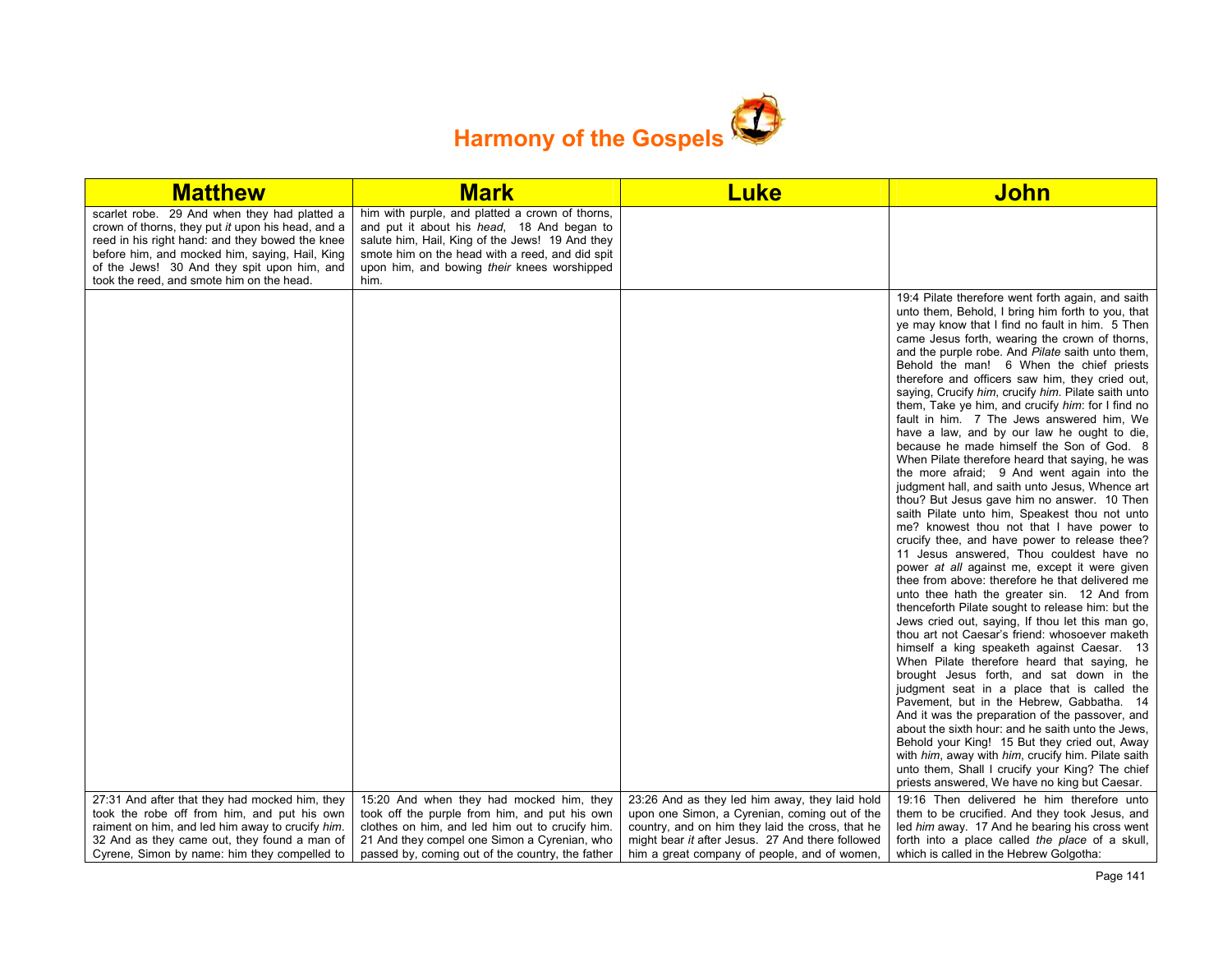

| <b>Matthew</b>                                                                                                                                                                                                                                                                                                                                                                                                                                                                                                                                                                                | <b>Mark</b>                                                                                                                                                                                                                                                                                                                                                                                                                                                                                                                                                                    | <b>Luke</b>                                                                                                                                                                                                                                                                                                                                                                                                                                                                                                                                                                                                                   | <b>John</b>                                                                                                                                                                                                                                                                                                                                                                                                                                                                                                       |
|-----------------------------------------------------------------------------------------------------------------------------------------------------------------------------------------------------------------------------------------------------------------------------------------------------------------------------------------------------------------------------------------------------------------------------------------------------------------------------------------------------------------------------------------------------------------------------------------------|--------------------------------------------------------------------------------------------------------------------------------------------------------------------------------------------------------------------------------------------------------------------------------------------------------------------------------------------------------------------------------------------------------------------------------------------------------------------------------------------------------------------------------------------------------------------------------|-------------------------------------------------------------------------------------------------------------------------------------------------------------------------------------------------------------------------------------------------------------------------------------------------------------------------------------------------------------------------------------------------------------------------------------------------------------------------------------------------------------------------------------------------------------------------------------------------------------------------------|-------------------------------------------------------------------------------------------------------------------------------------------------------------------------------------------------------------------------------------------------------------------------------------------------------------------------------------------------------------------------------------------------------------------------------------------------------------------------------------------------------------------|
| bear his cross. 33 And when they were come<br>unto a place called Golgotha, that is to say, a<br>place of a skull.                                                                                                                                                                                                                                                                                                                                                                                                                                                                            | of Alexander and Rufus, to bear his cross. 22<br>And they bring him unto the place Golgotha,<br>which is, being interpreted, The place of a skull.                                                                                                                                                                                                                                                                                                                                                                                                                             | which also bewailed and lamented him. 28 But<br>Jesus turning unto them said, Daughters of<br>Jerusalem, weep not for me, but weep for<br>yourselves, and for your children. 29 For,<br>behold, the days are coming, in the which they<br>shall say, Blessed are the barren, and the<br>wombs that never bare, and the paps which<br>never gave suck. 30 Then shall they begin to<br>say to the mountains. Fall on us; and to the hills,<br>Cover us. 31 For if they do these things in a<br>green tree, what shall be done in the dry? 32<br>And there were also two other, malefactors, led<br>with him to be put to death. |                                                                                                                                                                                                                                                                                                                                                                                                                                                                                                                   |
| 27:34 They gave him vinegar to drink mingled<br>with gall: and when he had tasted thereof, he<br>would not drink. 35 And they crucified him, and<br>parted his garments, casting lots: that it might be<br>fulfilled which was spoken by the prophet. They<br>parted my garments among them, and upon my<br>vesture did they cast lots. 36 And sitting down<br>they watched him there: 37 And set up over his<br>head his accusation written, THIS IS JESUS<br>THE KING OF THE JEWS. 38 Then were there<br>two thieves crucified with him, one on the right<br>hand, and another on the left. | 15:23 And they gave him to drink wine mingled<br>with myrrh: but he received it not. 24 And when<br>they had crucified him, they parted his<br>garments, casting lots upon them, what every<br>man should take. 25 And it was the third hour,<br>and they crucified him.<br>26 And the<br>superscription of his accusation was written<br>over, THE KING OF THE JEWS. 27 And with<br>him they crucify two thieves; the one on his right<br>hand, and the other on his left. 28 And the<br>scripture was fulfilled, which saith, And he was<br>numbered with the transgressors. | 23:33 And when they were come to the place,<br>which is called Calvary, there they crucified him,<br>and the malefactors, one on the right hand, and<br>the other on the left. 34 Then said Jesus,<br>Father, forgive them; for they know not what<br>they do                                                                                                                                                                                                                                                                                                                                                                 | 19:18 Where they crucified him, and two other<br>with him, on either side one, and Jesus in the<br>midst.                                                                                                                                                                                                                                                                                                                                                                                                         |
|                                                                                                                                                                                                                                                                                                                                                                                                                                                                                                                                                                                               |                                                                                                                                                                                                                                                                                                                                                                                                                                                                                                                                                                                |                                                                                                                                                                                                                                                                                                                                                                                                                                                                                                                                                                                                                               | 19:19 And Pilate wrote a title, and put it on the<br>cross. And the writing was, JESUS OF<br>NAZARETH THE KING OF THE JEWS. 20 This<br>title then read many of the Jews: for the place<br>where Jesus was crucified was nigh to the city:<br>and it was written in Hebrew, and Greek, and<br>Latin. 21 Then said the chief priests of the Jews<br>to Pilate, Write not, The King of the Jews; but<br>that he said, I am King of the Jews. 22 Pilate<br>answered, What I have written I have written.              |
|                                                                                                                                                                                                                                                                                                                                                                                                                                                                                                                                                                                               |                                                                                                                                                                                                                                                                                                                                                                                                                                                                                                                                                                                | 23:34  And they parted his raiment, and cast<br>lots.                                                                                                                                                                                                                                                                                                                                                                                                                                                                                                                                                                         | 19:23 Then the soldiers, when they had crucified<br>Jesus, took his garments, and made four parts,<br>to every soldier a part; and also his coat: now<br>the coat was without seam, woven from the top<br>throughout. 24 They said therefore among<br>themselves, Let us not rend it, but cast lots for it,<br>whose it shall be: that the scripture might be<br>fulfilled, which saith, They parted my raiment<br>among them, and for my vesture they did cast<br>lots. These things therefore the soldiers did. |
| 27:39 And they that passed by reviled him,<br>wagging their heads, 40 And saying, Thou that                                                                                                                                                                                                                                                                                                                                                                                                                                                                                                   | 15:29 And they that passed by railed on him.<br>wagging their heads, and saying, Ah, thou that                                                                                                                                                                                                                                                                                                                                                                                                                                                                                 | 23:35 And the people stood beholding. And the<br>rulers also with them derided him, saying, He                                                                                                                                                                                                                                                                                                                                                                                                                                                                                                                                |                                                                                                                                                                                                                                                                                                                                                                                                                                                                                                                   |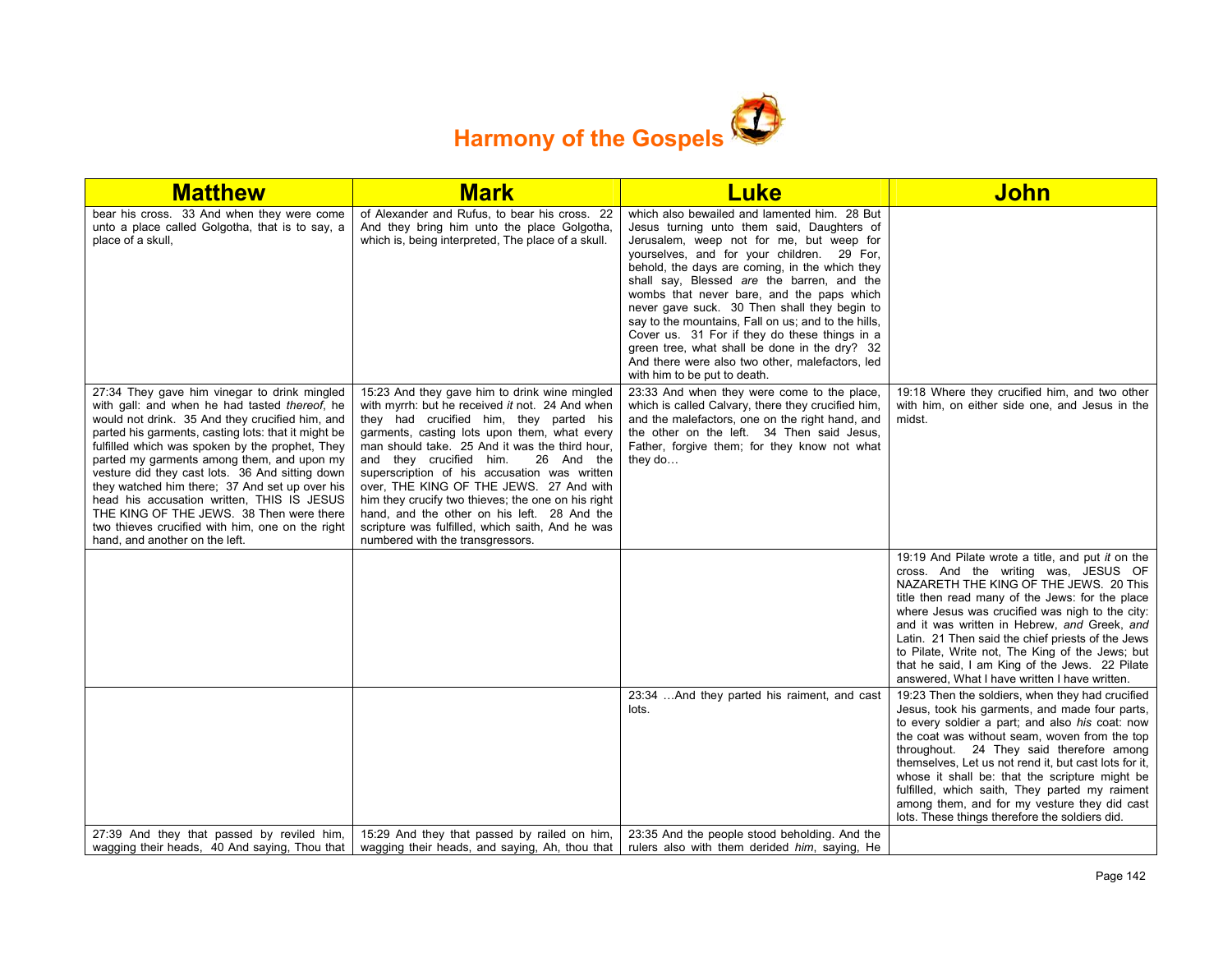

| <b>Matthew</b>                                                                                                                                                                                                                                                                                                                                                                                                                                                                       | <b>Mark</b>                                                                                                                                                                                                                                                                                                                                                                                             | <b>Luke</b>                                                                                                                                                                                                                                                                                                                                                                                                                                                                                                                                                   | <b>John</b>                                                                                                                                                                                                                                                                                                                                                                                                     |
|--------------------------------------------------------------------------------------------------------------------------------------------------------------------------------------------------------------------------------------------------------------------------------------------------------------------------------------------------------------------------------------------------------------------------------------------------------------------------------------|---------------------------------------------------------------------------------------------------------------------------------------------------------------------------------------------------------------------------------------------------------------------------------------------------------------------------------------------------------------------------------------------------------|---------------------------------------------------------------------------------------------------------------------------------------------------------------------------------------------------------------------------------------------------------------------------------------------------------------------------------------------------------------------------------------------------------------------------------------------------------------------------------------------------------------------------------------------------------------|-----------------------------------------------------------------------------------------------------------------------------------------------------------------------------------------------------------------------------------------------------------------------------------------------------------------------------------------------------------------------------------------------------------------|
| destroyest the temple, and buildest it in three<br>days, save thyself. If thou be the Son of God,<br>come down from the cross. 41 Likewise also<br>the chief priests mocking him, with the scribes<br>and elders, said, 42 He saved others; himself<br>he cannot save. If he be the King of Israel, let<br>him now come down from the cross, and we will<br>believe him. 43 He trusted in God: let him<br>deliver him now, if he will have him: for he said, I<br>am the Son of God. | destroyest the temple, and buildest $it$ in three<br>days, 30 Save thyself, and come down from the<br>cross. 31 Likewise also the chief priests<br>mocking said among themselves with the<br>scribes. He saved others; himself he cannot<br>save. 32 Let Christ the King of Israel descend<br>now from the cross, that we may see and<br>believe. And they that were crucified with him<br>reviled him. | saved others; let him save himself, if he be<br>Christ, the chosen of God.                                                                                                                                                                                                                                                                                                                                                                                                                                                                                    |                                                                                                                                                                                                                                                                                                                                                                                                                 |
|                                                                                                                                                                                                                                                                                                                                                                                                                                                                                      |                                                                                                                                                                                                                                                                                                                                                                                                         | 23:36 And the soldiers also mocked him, coming<br>to him, and offering him vinegar, 37 And saying,<br>If thou be the king of the Jews, save thyself. 38<br>And a superscription also was written over him<br>in letters of Greek, and Latin, and Hebrew, THIS<br>IS THE KING OF THE JEWS.                                                                                                                                                                                                                                                                     |                                                                                                                                                                                                                                                                                                                                                                                                                 |
| 27:44 The thieves also, which were crucified<br>with him, cast the same in his teeth.                                                                                                                                                                                                                                                                                                                                                                                                |                                                                                                                                                                                                                                                                                                                                                                                                         |                                                                                                                                                                                                                                                                                                                                                                                                                                                                                                                                                               |                                                                                                                                                                                                                                                                                                                                                                                                                 |
|                                                                                                                                                                                                                                                                                                                                                                                                                                                                                      |                                                                                                                                                                                                                                                                                                                                                                                                         | 23:39 And one of the malefactors which were<br>hanged railed on him, saying, If thou be Christ,<br>save thyself and us. 40 But the other answering<br>rebuked him, saying, Dost not thou fear God,<br>seeing thou art in the same condemnation? 41<br>And we indeed justly; for we receive the due<br>reward of our deeds: but this man hath done<br>nothing amiss. 42 And he said unto Jesus,<br>Lord, remember me when thou comest into thy<br>kingdom. 43 And Jesus said unto him, Verily I<br>say unto thee, To day shalt thou be with me in<br>paradise. |                                                                                                                                                                                                                                                                                                                                                                                                                 |
|                                                                                                                                                                                                                                                                                                                                                                                                                                                                                      |                                                                                                                                                                                                                                                                                                                                                                                                         |                                                                                                                                                                                                                                                                                                                                                                                                                                                                                                                                                               | 19:25 Now there stood by the cross of Jesus his<br>mother, and his mother's sister. Mary the wife of<br>Cleophas, and Mary Magdalene. 26 When<br>Jesus therefore saw his mother, and the disciple<br>standing by, whom he loved, he saith unto his<br>mother, Woman, behold thy son! 27 Then saith<br>he to the disciple, Behold thy mother! And from<br>that hour that disciple took her unto his own<br>home. |
| 27:45 Now from the sixth hour there was<br>darkness over all the land unto the ninth hour.                                                                                                                                                                                                                                                                                                                                                                                           | 15:33 And when the sixth hour was come, there<br>was darkness over the whole land until the ninth<br>hour.                                                                                                                                                                                                                                                                                              | 23:44 And it was about the sixth hour, and there<br>was a darkness over all the earth until the ninth<br>hour.                                                                                                                                                                                                                                                                                                                                                                                                                                                |                                                                                                                                                                                                                                                                                                                                                                                                                 |
| 27:46 And about the ninth hour Jesus cried with<br>a loud voice, saying, Eli, Eli, lama sabachthani?<br>that is to say, My God, my God, why hast thou<br>forsaken me? 47 Some of them that stood<br>there, when they heard that, said, This man                                                                                                                                                                                                                                      | 15:34 And at the ninth hour Jesus cried with a<br>loud voice, saying, Eloi, Eloi, lama sabachthani?<br>which is, being interpreted, My God, my God,<br>why hast thou forsaken me? 35 And some of<br>them that stood by, when they heard it, said,                                                                                                                                                       |                                                                                                                                                                                                                                                                                                                                                                                                                                                                                                                                                               |                                                                                                                                                                                                                                                                                                                                                                                                                 |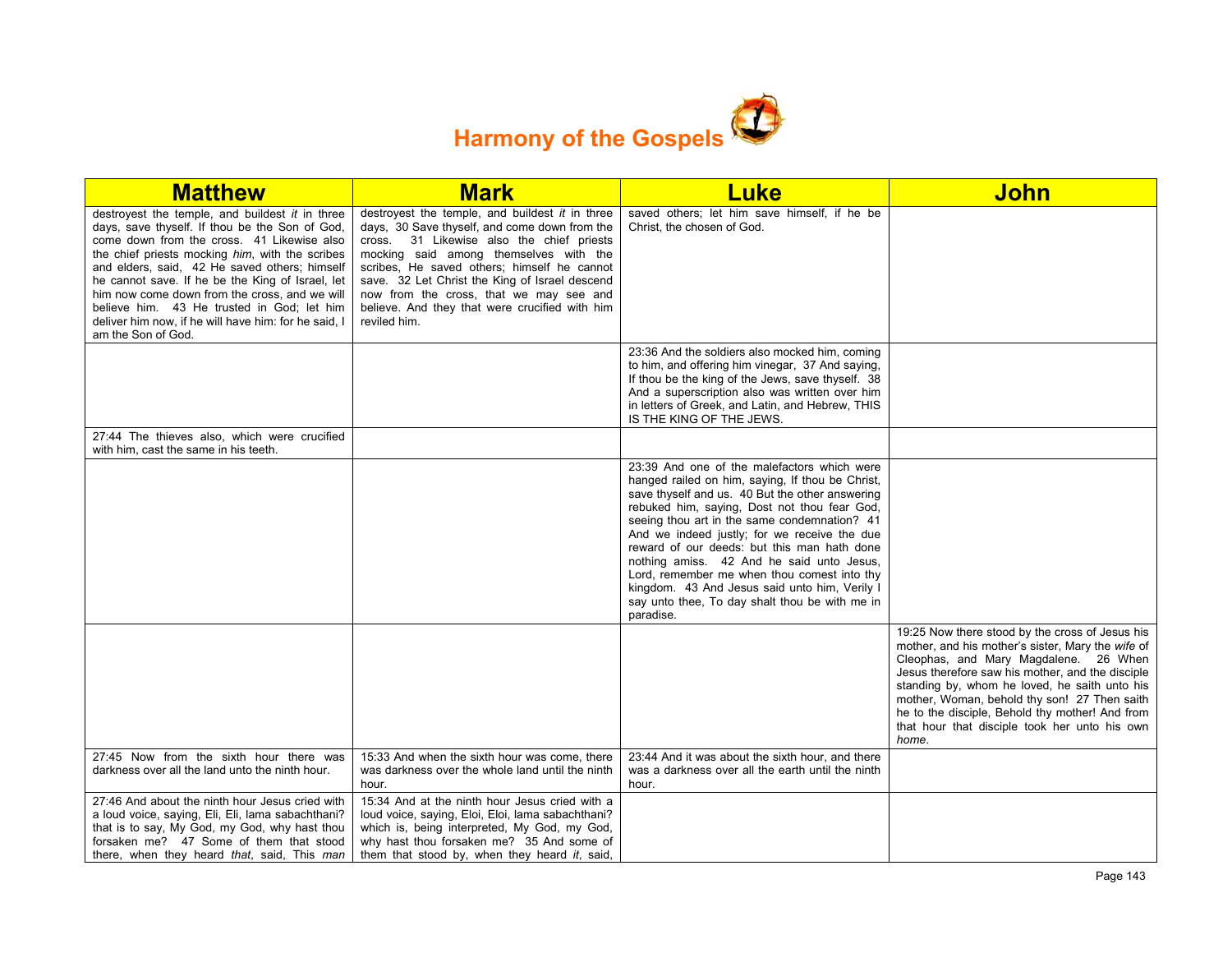

| <b>Matthew</b>                                                                                                                                                                                                                                                                                                                                    | <b>Mark</b>                                                                                                                                                                                                                                                                                                 | <b>Luke</b>                                                                                                                                                                                                                                                   | <b>John</b>                                                                                                                                                                                                                                                                                                                                                                                                                                                                                                                                                                                                                                            |
|---------------------------------------------------------------------------------------------------------------------------------------------------------------------------------------------------------------------------------------------------------------------------------------------------------------------------------------------------|-------------------------------------------------------------------------------------------------------------------------------------------------------------------------------------------------------------------------------------------------------------------------------------------------------------|---------------------------------------------------------------------------------------------------------------------------------------------------------------------------------------------------------------------------------------------------------------|--------------------------------------------------------------------------------------------------------------------------------------------------------------------------------------------------------------------------------------------------------------------------------------------------------------------------------------------------------------------------------------------------------------------------------------------------------------------------------------------------------------------------------------------------------------------------------------------------------------------------------------------------------|
| calleth for Elias.                                                                                                                                                                                                                                                                                                                                | Behold, he calleth Elias.                                                                                                                                                                                                                                                                                   |                                                                                                                                                                                                                                                               |                                                                                                                                                                                                                                                                                                                                                                                                                                                                                                                                                                                                                                                        |
|                                                                                                                                                                                                                                                                                                                                                   |                                                                                                                                                                                                                                                                                                             |                                                                                                                                                                                                                                                               | 19:28 After this, Jesus knowing that all things<br>were now accomplished, that the scripture might<br>be fulfilled, saith, I thirst.                                                                                                                                                                                                                                                                                                                                                                                                                                                                                                                   |
| 27:48 And straightway one of them ran, and<br>took a spunge, and filled it with vinegar, and put<br>it on a reed, and gave him to drink. 49 The rest<br>said, Let be, let us see whether Elias will come<br>to save him.                                                                                                                          | 15:36 And one ran and filled a spunge full of<br>vinegar, and put $it$ on a reed, and gave him to<br>drink, saying, Let alone; let us see whether Elias<br>will come to take him down.                                                                                                                      |                                                                                                                                                                                                                                                               | 19:29 Now there was set a vessel full of vinegar:<br>and they filled a spunge with vinegar, and put it<br>upon hyssop, and put it to his mouth.                                                                                                                                                                                                                                                                                                                                                                                                                                                                                                        |
| 27:50 Jesus, when he had cried again with a<br>loud voice, yielded up the ghost.                                                                                                                                                                                                                                                                  | 15:37 And Jesus cried with a loud voice, and<br>gave up the ghost.                                                                                                                                                                                                                                          | 23:46 And when Jesus had cried with a loud<br>voice, he said, Father, into thy hands I<br>commend my spirit: and having said thus, he<br>gave up the ghost.                                                                                                   | 19:30 When Jesus therefore had received the<br>vinegar, he said, It is finished: and he bowed his<br>head, and gave up the ghost.                                                                                                                                                                                                                                                                                                                                                                                                                                                                                                                      |
| 27:51 And, behold, the veil of the temple was<br>rent in twain from the top to the bottom; and the<br>earth did quake, and the rocks rent; 52 And the<br>graves were opened; and many bodies of the<br>saints which slept arose, 53 And came out of<br>the graves after his resurrection, and went into<br>the holy city, and appeared unto many. | 15:38 And the veil of the temple was rent in<br>twain from the top to the bottom.                                                                                                                                                                                                                           | 23:45 And the sun was darkened, and the veil of<br>the temple was rent in the midst.                                                                                                                                                                          |                                                                                                                                                                                                                                                                                                                                                                                                                                                                                                                                                                                                                                                        |
| 27:54 Now when the centurion, and they that<br>were with him, watching Jesus, saw the<br>earthquake, and those things that were done,<br>they feared greatly, saying, Truly this was the<br>Son of God.                                                                                                                                           | 15:39 And when the centurion, which stood over<br>against him, saw that he so cried out, and gave<br>up the ghost, he said, Truly this man was the<br>Son of God.                                                                                                                                           | 23:47 Now when the centurion saw what was<br>done, he glorified God, saying, Certainly this<br>was a righteous man. 48 And all the people that<br>came together to that sight, beholding the things<br>which were done, smote their breasts, and<br>returned. |                                                                                                                                                                                                                                                                                                                                                                                                                                                                                                                                                                                                                                                        |
| 27:55 And many women were there beholding<br>afar off, which followed Jesus from Galilee,<br>ministering unto him: 56 Among which was<br>Mary Magdalene, and Mary the mother of<br>James and Joses, and the mother of Zebedee's<br>children.                                                                                                      | 15:40 There were also women looking on afar<br>off: among whom was Mary Magdalene, and<br>Mary the mother of James the less and of<br>Joses, and Salome; 41 (Who also, when he<br>was in Galilee, followed him, and ministered<br>unto him;) and many other women which came<br>up with him unto Jerusalem. | 23:49 And all his acquaintance, and the women<br>that followed him from Galilee, stood afar off,<br>beholding these things.                                                                                                                                   |                                                                                                                                                                                                                                                                                                                                                                                                                                                                                                                                                                                                                                                        |
|                                                                                                                                                                                                                                                                                                                                                   |                                                                                                                                                                                                                                                                                                             |                                                                                                                                                                                                                                                               | 19:31 The Jews therefore, because it was the<br>preparation, that the bodies should not remain<br>upon the cross on the sabbath day, (for that<br>sabbath day was an high day, besought Pilate<br>that their legs might be broken, and that they<br>might be taken away. 32 Then came the<br>soldiers, and brake the legs of the first, and of<br>the other which was crucified with him. 33 But<br>when they came to Jesus, and saw that he was<br>dead already, they brake not his legs: 34 But<br>one of the soldiers with a spear pierced his side,<br>and forthwith came there out blood and water.<br>35 And he that saw it bare record, and his |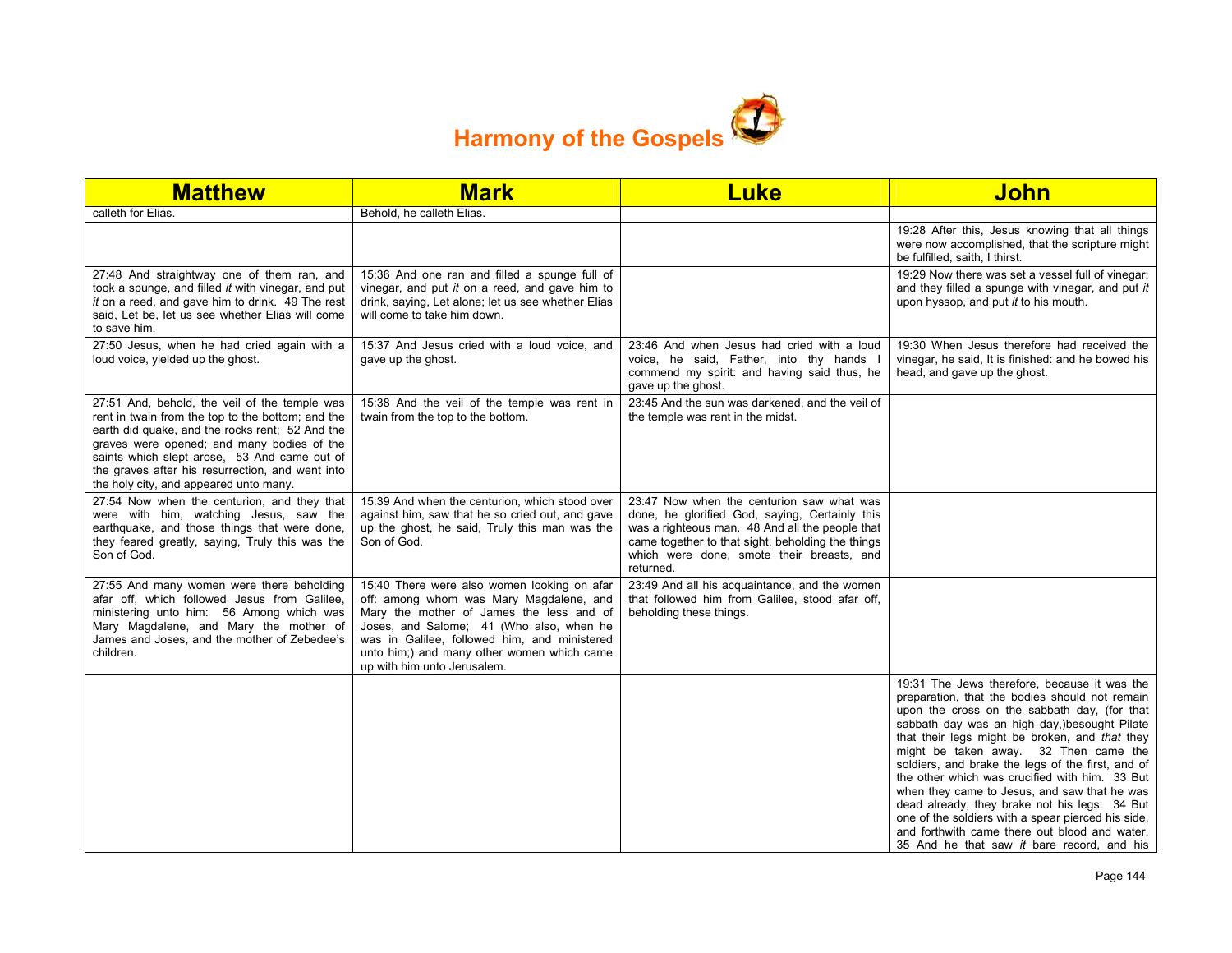

| <b>Matthew</b>                                                                                                                                                                                                                                                                                                                                                                                                                                                                                                                                                                                                                                                                                     | <b>Mark</b>                                                                                                                                                                                                                                                                                                                                                                                                                                                                                                                                                                                                                                                                                                                                                                                                           | <b>Luke</b>                                                                                                                                                                                                                                                                                                                                                                                                                                                                                                                                                                                                                                                                                        | <b>John</b>                                                                                                                                                                                                                                                                                                                                                                                                                                                                                                                                                                                                                                                                                                                                                                                                                  |
|----------------------------------------------------------------------------------------------------------------------------------------------------------------------------------------------------------------------------------------------------------------------------------------------------------------------------------------------------------------------------------------------------------------------------------------------------------------------------------------------------------------------------------------------------------------------------------------------------------------------------------------------------------------------------------------------------|-----------------------------------------------------------------------------------------------------------------------------------------------------------------------------------------------------------------------------------------------------------------------------------------------------------------------------------------------------------------------------------------------------------------------------------------------------------------------------------------------------------------------------------------------------------------------------------------------------------------------------------------------------------------------------------------------------------------------------------------------------------------------------------------------------------------------|----------------------------------------------------------------------------------------------------------------------------------------------------------------------------------------------------------------------------------------------------------------------------------------------------------------------------------------------------------------------------------------------------------------------------------------------------------------------------------------------------------------------------------------------------------------------------------------------------------------------------------------------------------------------------------------------------|------------------------------------------------------------------------------------------------------------------------------------------------------------------------------------------------------------------------------------------------------------------------------------------------------------------------------------------------------------------------------------------------------------------------------------------------------------------------------------------------------------------------------------------------------------------------------------------------------------------------------------------------------------------------------------------------------------------------------------------------------------------------------------------------------------------------------|
|                                                                                                                                                                                                                                                                                                                                                                                                                                                                                                                                                                                                                                                                                                    |                                                                                                                                                                                                                                                                                                                                                                                                                                                                                                                                                                                                                                                                                                                                                                                                                       |                                                                                                                                                                                                                                                                                                                                                                                                                                                                                                                                                                                                                                                                                                    | record is true: and he knoweth that he saith true.<br>that ye might believe. 36 For these things were<br>done, that the scripture should be fulfilled, A<br>bone of him shall not be broken. 37 And again<br>another scripture saith, They shall look on him<br>whom they pierced.                                                                                                                                                                                                                                                                                                                                                                                                                                                                                                                                           |
| 27:57 When the even was come, there came a<br>rich man of Arimathaea, named Joseph, who<br>also himself was Jesus' disciple: 58 He went to<br>Pilate, and begged the body of Jesus. Then<br>Pilate commanded the body to be delivered. 59<br>And when Joseph had taken the body, he<br>wrapped it in a clean linen cloth, 60 And laid it<br>in his own new tomb, which he had hewn out in<br>the rock: and he rolled a great stone to the door<br>of the sepulchre, and departed. 61 And there<br>was Mary Magdalene, and the other Mary,<br>sitting over against the sepulchre.                                                                                                                   | 15:42 And now when the even was come,<br>because it was the preparation, that is, the day<br>before the sabbath, 43 Joseph of Arimathaea,<br>an honourable counsellor, which also waited for<br>the kingdom of God, came, and went in boldly<br>unto Pilate, and craved the body of Jesus. 44<br>And Pilate marvelled if he were already dead:<br>and calling <i>unto him</i> the centurion, he asked him<br>whether he had been any while dead. 45 And<br>when he knew it of the centurion, he gave the<br>body to Joseph. 46 And he bought fine linen,<br>and took him down, and wrapped him in the<br>linen, and laid him in a sepulchre which was<br>hewn out of a rock, and rolled a stone unto the<br>door of the sepulchre. 47 And Mary Magdalene<br>and Mary the mother of Joses beheld where he<br>was laid. | 23:50 And, behold, there was a man named<br>Joseph, a counsellor; and he was a good man,<br>and a just: 51 (The same had not consented to<br>the counsel and deed of them;) he was of<br>Arimathaea, a city of the Jews: who also himself<br>waited for the kingdom of God. 52 This man<br>went unto Pilate, and begged the body of Jesus.<br>53 And he took it down, and wrapped it in linen,<br>and laid it in a sepulchre that was hewn in stone,<br>wherein never man before was laid. 54 And that<br>day was the preparation, and the sabbath drew<br>on. 55 And the women also, which came with<br>him from Galilee, followed after, and beheld the<br>sepulchre, and how his body was laid. | 19:38 And after this Joseph of Arimathaea,<br>being a disciple of Jesus, but secretly for fear of<br>the Jews, besought Pilate that he might take<br>away the body of Jesus: and Pilate gave him<br>leave. He came therefore, and took the body of<br>Jesus. 39 And there came also Nicodemus,<br>which at the first came to Jesus by night, and<br>brought a mixture of myrrh and aloes, about an<br>hundred pound weight. 40 Then took they the<br>body of Jesus, and wound it in linen clothes with<br>the spices, as the manner of the Jews is to bury.<br>41 Now in the place where he was crucified<br>there was a garden; and in the garden a new<br>sepulchre, wherein was never man yet laid. 42<br>There laid they Jesus therefore because of the<br>Jews' preparation day; for the sepulchre was<br>nigh at hand. |
| 27:62 Now the next day, that followed the day of<br>the preparation, the chief priests and Pharisees<br>came together unto Pilate, 63 Saying, Sir, we<br>remember that that deceiver said, while he was<br>yet alive, After three days I will rise again. 64<br>Command therefore that the sepulchre be made<br>sure until the third day, lest his disciples come<br>by night, and steal him away, and say unto the<br>people. He is risen from the dead: so the last<br>error shall be worse than the first. 65 Pilate said<br>unto them, Ye have a watch: go your way, make<br>it as sure as ye can. 66 So they went, and<br>made the sepulchre sure, sealing the stone, and<br>setting a watch. |                                                                                                                                                                                                                                                                                                                                                                                                                                                                                                                                                                                                                                                                                                                                                                                                                       |                                                                                                                                                                                                                                                                                                                                                                                                                                                                                                                                                                                                                                                                                                    |                                                                                                                                                                                                                                                                                                                                                                                                                                                                                                                                                                                                                                                                                                                                                                                                                              |
|                                                                                                                                                                                                                                                                                                                                                                                                                                                                                                                                                                                                                                                                                                    | 16:1 And when the sabbath was past, Mary<br>Magdalene, and Mary the mother of James, and<br>Salome, had bought sweet spices, that they<br>might come and anoint him.                                                                                                                                                                                                                                                                                                                                                                                                                                                                                                                                                                                                                                                  |                                                                                                                                                                                                                                                                                                                                                                                                                                                                                                                                                                                                                                                                                                    |                                                                                                                                                                                                                                                                                                                                                                                                                                                                                                                                                                                                                                                                                                                                                                                                                              |
|                                                                                                                                                                                                                                                                                                                                                                                                                                                                                                                                                                                                                                                                                                    |                                                                                                                                                                                                                                                                                                                                                                                                                                                                                                                                                                                                                                                                                                                                                                                                                       | 23:56 And they returned, and prepared spices<br>and ointments; and rested the sabbath day<br>according to the commandment.                                                                                                                                                                                                                                                                                                                                                                                                                                                                                                                                                                         |                                                                                                                                                                                                                                                                                                                                                                                                                                                                                                                                                                                                                                                                                                                                                                                                                              |
| 28:1 In the end of the sabbath, as it began to<br>dawn toward the first day of the week, came<br>Mary Magdalene and the other Mary to see the                                                                                                                                                                                                                                                                                                                                                                                                                                                                                                                                                      |                                                                                                                                                                                                                                                                                                                                                                                                                                                                                                                                                                                                                                                                                                                                                                                                                       |                                                                                                                                                                                                                                                                                                                                                                                                                                                                                                                                                                                                                                                                                                    |                                                                                                                                                                                                                                                                                                                                                                                                                                                                                                                                                                                                                                                                                                                                                                                                                              |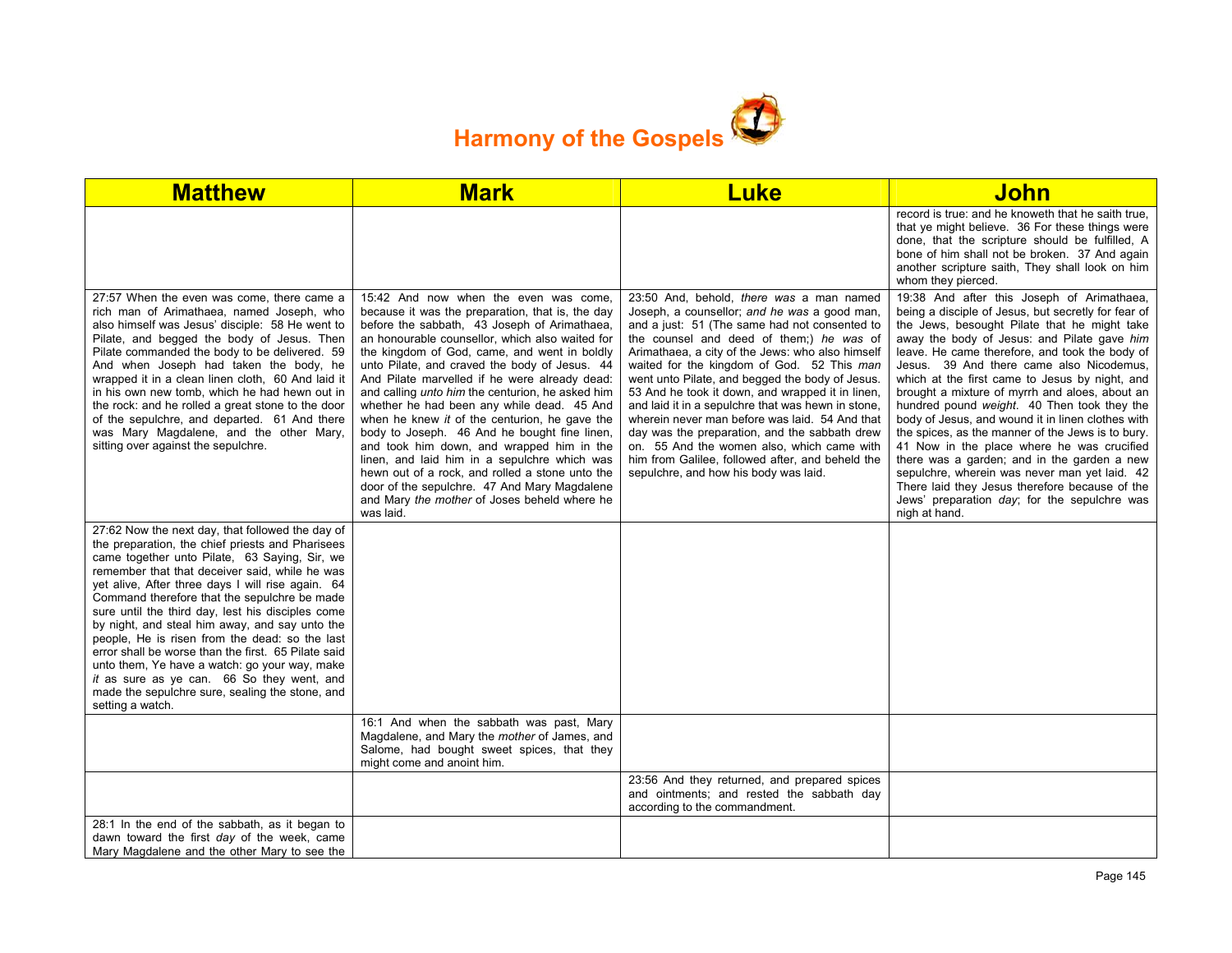

| <b>Matthew</b>                                                                                                                                                                                                                                                                                                                                                                                                                                                                                                                                                                                                                                                                                                                                                                                                                                                           | <b>Mark</b>                                                                                                                                                                                                                                    | <b>Luke</b> | <b>John</b>                                                                                                                                                       |
|--------------------------------------------------------------------------------------------------------------------------------------------------------------------------------------------------------------------------------------------------------------------------------------------------------------------------------------------------------------------------------------------------------------------------------------------------------------------------------------------------------------------------------------------------------------------------------------------------------------------------------------------------------------------------------------------------------------------------------------------------------------------------------------------------------------------------------------------------------------------------|------------------------------------------------------------------------------------------------------------------------------------------------------------------------------------------------------------------------------------------------|-------------|-------------------------------------------------------------------------------------------------------------------------------------------------------------------|
| sepulchre. 2 And, behold, there was a great<br>earthquake: for the angel of the Lord descended<br>from heaven, and came and rolled back the<br>stone from the door, and sat upon it. 3 His<br>countenance was like lightning, and his raiment<br>white as snow: 4 And for fear of him the<br>keepers did shake, and became as dead men.<br>5 And the angel answered and said unto the<br>women, Fear not ye: for I know that ye seek<br>Jesus, which was crucified. 6 He is not here: for<br>he is risen, as he said. Come, see the place<br>where the Lord lay. 7 And go quickly, and tell<br>his disciples that he is risen from the dead; and,<br>behold, he goeth before you into Galilee; there<br>shall ye see him: lo, I have told you. 8 And they<br>departed quickly from the sepulchre with fear<br>and great joy; and did run to bring his disciples<br>word. |                                                                                                                                                                                                                                                |             |                                                                                                                                                                   |
| 28:9 And as they went to tell his disciples,<br>behold, Jesus met them, saying, All hail. And<br>they came and held him by the feet, and<br>worshipped him. 10 Then said Jesus unto them,<br>Be not afraid: go tell my brethren that they go<br>into Galilee, and there shall they see me.                                                                                                                                                                                                                                                                                                                                                                                                                                                                                                                                                                               |                                                                                                                                                                                                                                                |             |                                                                                                                                                                   |
| 28:11 Now when they were going, behold, some<br>of the watch came into the city, and shewed<br>unto the chief priests all the things that were<br>done.                                                                                                                                                                                                                                                                                                                                                                                                                                                                                                                                                                                                                                                                                                                  |                                                                                                                                                                                                                                                |             |                                                                                                                                                                   |
| 28:12 And when they were assembled with the<br>elders, and had taken counsel, they gave large<br>money unto the soldiers, 13 Saying, Say ye, His<br>disciples came by night, and stole him away<br>while we slept. 14 And if this come to the<br>governor's ears, we will persuade him, and<br>secure you. 15 So they took the money, and did<br>as they were taught: and this saying is<br>commonly reported among the Jews until this<br>day.                                                                                                                                                                                                                                                                                                                                                                                                                          |                                                                                                                                                                                                                                                |             |                                                                                                                                                                   |
|                                                                                                                                                                                                                                                                                                                                                                                                                                                                                                                                                                                                                                                                                                                                                                                                                                                                          |                                                                                                                                                                                                                                                |             | 20:1 The first day of the week cometh Mary<br>Magdalene early, when it was yet dark, unto the<br>sepulchre, and seeth the stone taken away from<br>the sepulchre. |
|                                                                                                                                                                                                                                                                                                                                                                                                                                                                                                                                                                                                                                                                                                                                                                                                                                                                          | 16:2 And very early in the morning the first day<br>of the week, they came unto the sepulchre at<br>the rising of the sun. 3 And they said among<br>themselves, Who shall roll us away the stone<br>from the door of the sepulchre? 4 And when |             |                                                                                                                                                                   |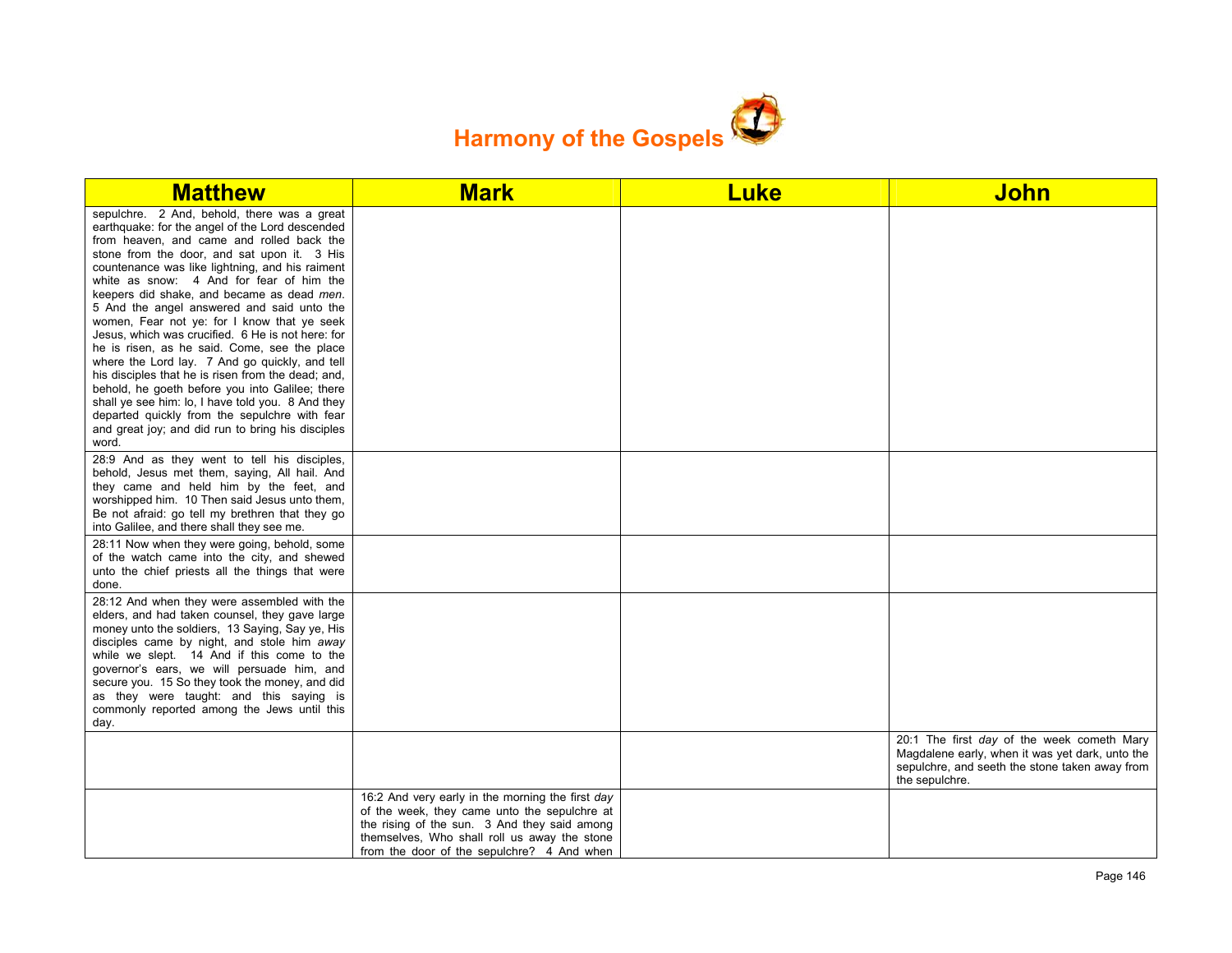

| <b>Matthew</b> | <b>Mark</b>                                                                                                                                                                                                                                                                                                                                                                                                                                                                                                                                                                                                                                         | <b>Luke</b>                                                                                                                                                                                                                                                                                                                                                                                                                                                                                                                                                                                                                                                                                                                                                                                                                                                                                                               | <b>John</b>                                                                                                                                                                                                                   |
|----------------|-----------------------------------------------------------------------------------------------------------------------------------------------------------------------------------------------------------------------------------------------------------------------------------------------------------------------------------------------------------------------------------------------------------------------------------------------------------------------------------------------------------------------------------------------------------------------------------------------------------------------------------------------------|---------------------------------------------------------------------------------------------------------------------------------------------------------------------------------------------------------------------------------------------------------------------------------------------------------------------------------------------------------------------------------------------------------------------------------------------------------------------------------------------------------------------------------------------------------------------------------------------------------------------------------------------------------------------------------------------------------------------------------------------------------------------------------------------------------------------------------------------------------------------------------------------------------------------------|-------------------------------------------------------------------------------------------------------------------------------------------------------------------------------------------------------------------------------|
|                | they looked, they saw that the stone was rolled<br>away: for it was very great.                                                                                                                                                                                                                                                                                                                                                                                                                                                                                                                                                                     |                                                                                                                                                                                                                                                                                                                                                                                                                                                                                                                                                                                                                                                                                                                                                                                                                                                                                                                           |                                                                                                                                                                                                                               |
|                |                                                                                                                                                                                                                                                                                                                                                                                                                                                                                                                                                                                                                                                     |                                                                                                                                                                                                                                                                                                                                                                                                                                                                                                                                                                                                                                                                                                                                                                                                                                                                                                                           | 20:2 Then she runneth, and cometh to Simon<br>Peter, and to the other disciple, whom Jesus<br>loved, and saith unto them, They have taken<br>away the Lord out of the sepulchre, and we<br>know not where they have laid him. |
|                | 16:5 And entering into the sepulchre, they saw a<br>young man sitting on the right side, clothed in a<br>long white garment; and they were affrighted. 6<br>And he saith unto them, Be not affrighted: Ye<br>seek Jesus of Nazareth, which was crucified: he<br>is risen; he is not here: behold the place where<br>they laid him. 7 But go your way, tell his<br>disciples and Peter that he goeth before you into<br>Galilee: there shall ye see him, as he said unto<br>you. 8 And they went out quickly, and fled from<br>the sepulchre; for they trembled and were<br>amazed: neither said they any thing to any man;<br>for they were afraid. |                                                                                                                                                                                                                                                                                                                                                                                                                                                                                                                                                                                                                                                                                                                                                                                                                                                                                                                           |                                                                                                                                                                                                                               |
|                |                                                                                                                                                                                                                                                                                                                                                                                                                                                                                                                                                                                                                                                     | 24:1 Now upon the first day of the week, very<br>early in the morning, they came unto the<br>sepulchre, bringing the spices which they had<br>prepared, and certain others with them. 2 And<br>they found the stone rolled away from the<br>sepulchre.                                                                                                                                                                                                                                                                                                                                                                                                                                                                                                                                                                                                                                                                    |                                                                                                                                                                                                                               |
|                |                                                                                                                                                                                                                                                                                                                                                                                                                                                                                                                                                                                                                                                     | 24:3 And they entered in, and found not the<br>body of the Lord Jesus. 4 And it came to pass,<br>as they were much perplexed thereabout,<br>behold, two men stood by them in shining<br>garments: 5 And as they were afraid, and<br>bowed down their faces to the earth, they said<br>unto them, Why seek ye the living among the<br>dead? 6 He is not here, but is risen: remember<br>how he spake unto you when he was yet in<br>Galilee, 7 Saying, The Son of man must be<br>delivered into the hands of sinful men, and be<br>crucified, and the third day rise again. 8 And<br>they remembered his words, 9 And returned<br>from the sepulchre, and told all these things<br>unto the eleven, and to all the rest. 10 It was<br>Mary Magdalene, and Joanna, and Mary the<br>mother of James, and other women that were<br>with them, which told these things unto the<br>apostles. 11 And their words seemed to them |                                                                                                                                                                                                                               |
|                |                                                                                                                                                                                                                                                                                                                                                                                                                                                                                                                                                                                                                                                     | as idle tales, and they believed them not.                                                                                                                                                                                                                                                                                                                                                                                                                                                                                                                                                                                                                                                                                                                                                                                                                                                                                | 20:3 Peter therefore went forth, and that other                                                                                                                                                                               |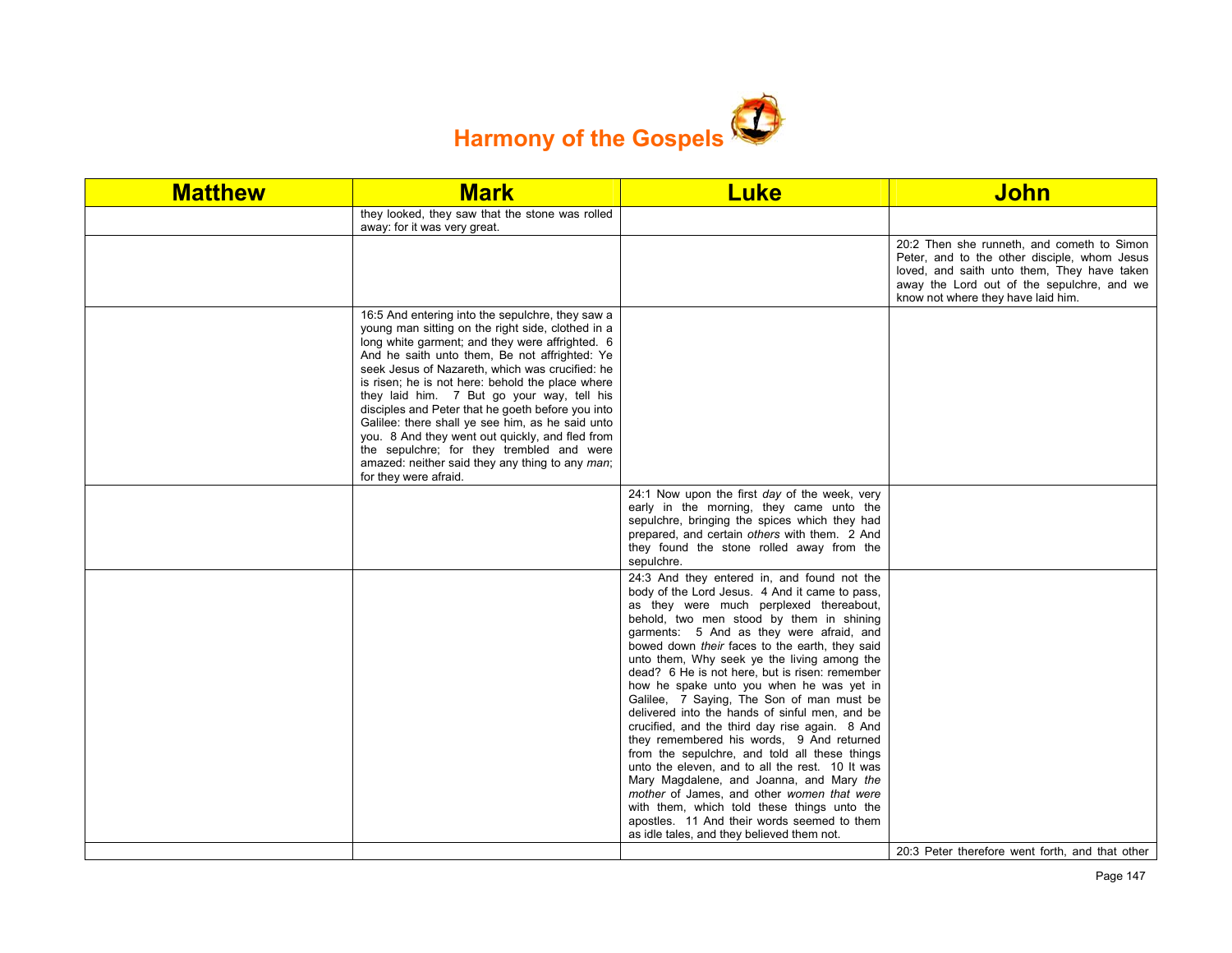

| <b>Matthew</b> | <b>Mark</b>                                                                                                                                                                                                                           | <b>Luke</b>                                                                                                                                                                                           | <b>John</b>                                                                                                                                                                                                                                                                                                                                                                                                                                                                                                                                                                                                                                                                                                                                                                                                                                                                                                                                                                                                                                                                                                                       |
|----------------|---------------------------------------------------------------------------------------------------------------------------------------------------------------------------------------------------------------------------------------|-------------------------------------------------------------------------------------------------------------------------------------------------------------------------------------------------------|-----------------------------------------------------------------------------------------------------------------------------------------------------------------------------------------------------------------------------------------------------------------------------------------------------------------------------------------------------------------------------------------------------------------------------------------------------------------------------------------------------------------------------------------------------------------------------------------------------------------------------------------------------------------------------------------------------------------------------------------------------------------------------------------------------------------------------------------------------------------------------------------------------------------------------------------------------------------------------------------------------------------------------------------------------------------------------------------------------------------------------------|
|                |                                                                                                                                                                                                                                       |                                                                                                                                                                                                       | disciple, and came to the sepulchre. 4 So they<br>ran both together: and the other disciple did<br>outrun Peter, and came first to the sepulchre. 5<br>And he stooping down, and looking in, saw the<br>linen clothes lying; yet went he not in. 6 Then<br>cometh Simon Peter following him, and went<br>into the sepulchre, and seeth the linen clothes<br>lie, 7 And the napkin, that was about his head,<br>not lying with the linen clothes, but wrapped<br>together in a place by itself. 8 Then went in also<br>that other disciple, which came first to the<br>sepulchre, and he saw, and believed. 9 For as<br>yet they knew not the scripture, that he must rise<br>again from the dead. 10 Then the disciples<br>went away again unto their own home.                                                                                                                                                                                                                                                                                                                                                                   |
|                |                                                                                                                                                                                                                                       | 24:12 Then arose Peter, and ran unto the<br>sepulchre; and stooping down, he beheld the<br>linen clothes laid by themselves, and departed,<br>wondering in himself at that which was come to<br>pass. |                                                                                                                                                                                                                                                                                                                                                                                                                                                                                                                                                                                                                                                                                                                                                                                                                                                                                                                                                                                                                                                                                                                                   |
|                | 16:9 Now when Jesus was risen early the first<br>day of the week, he appeared first to Mary<br>Magdalene, out of whom he had cast seven<br>devils. 10 And she went and told them that had<br>been with him, as they mourned and wept. |                                                                                                                                                                                                       | 20:11 But Mary stood without at the sepulchre<br>weeping: and as she wept, she stooped down,<br>and looked into the sepulchre, 12 And seeth<br>two angels in white sitting, the one at the head,<br>and the other at the feet, where the body of<br>Jesus had lain. 13 And they say unto her,<br>Woman, why weepest thou? She saith unto<br>them, Because they have taken away my Lord,<br>and I know not where they have laid him. 14<br>And when she had thus said, she turned herself<br>back, and saw Jesus standing, and knew not<br>that it was Jesus. 15 Jesus saith unto her,<br>Woman, why weepest thou? whom seekest<br>thou? She, supposing him to be the gardener,<br>saith unto him, Sir, if thou have borne him<br>hence, tell me where thou hast laid him, and I<br>will take him away. 16 Jesus saith unto her,<br>Mary. She turned herself, and saith unto him,<br>Rabboni; which is to say, Master. 17 Jesus<br>saith unto her. Touch me not; for I am not yet<br>ascended to my Father: but go to my brethren,<br>and say unto them, I ascend unto my Father,<br>and your Father; and to my God, and your God. |
|                | 16:11 And they, when they had heard that he<br>was alive, and had been seen of her, believed                                                                                                                                          |                                                                                                                                                                                                       | 20:18 Mary Magdalene came and told the<br>disciples that she had seen the Lord, and that                                                                                                                                                                                                                                                                                                                                                                                                                                                                                                                                                                                                                                                                                                                                                                                                                                                                                                                                                                                                                                          |
|                | not.<br>16:12 After that he appeared in another form                                                                                                                                                                                  | 24:13 And, behold, two of them went that same                                                                                                                                                         | he had spoken these things unto her.                                                                                                                                                                                                                                                                                                                                                                                                                                                                                                                                                                                                                                                                                                                                                                                                                                                                                                                                                                                                                                                                                              |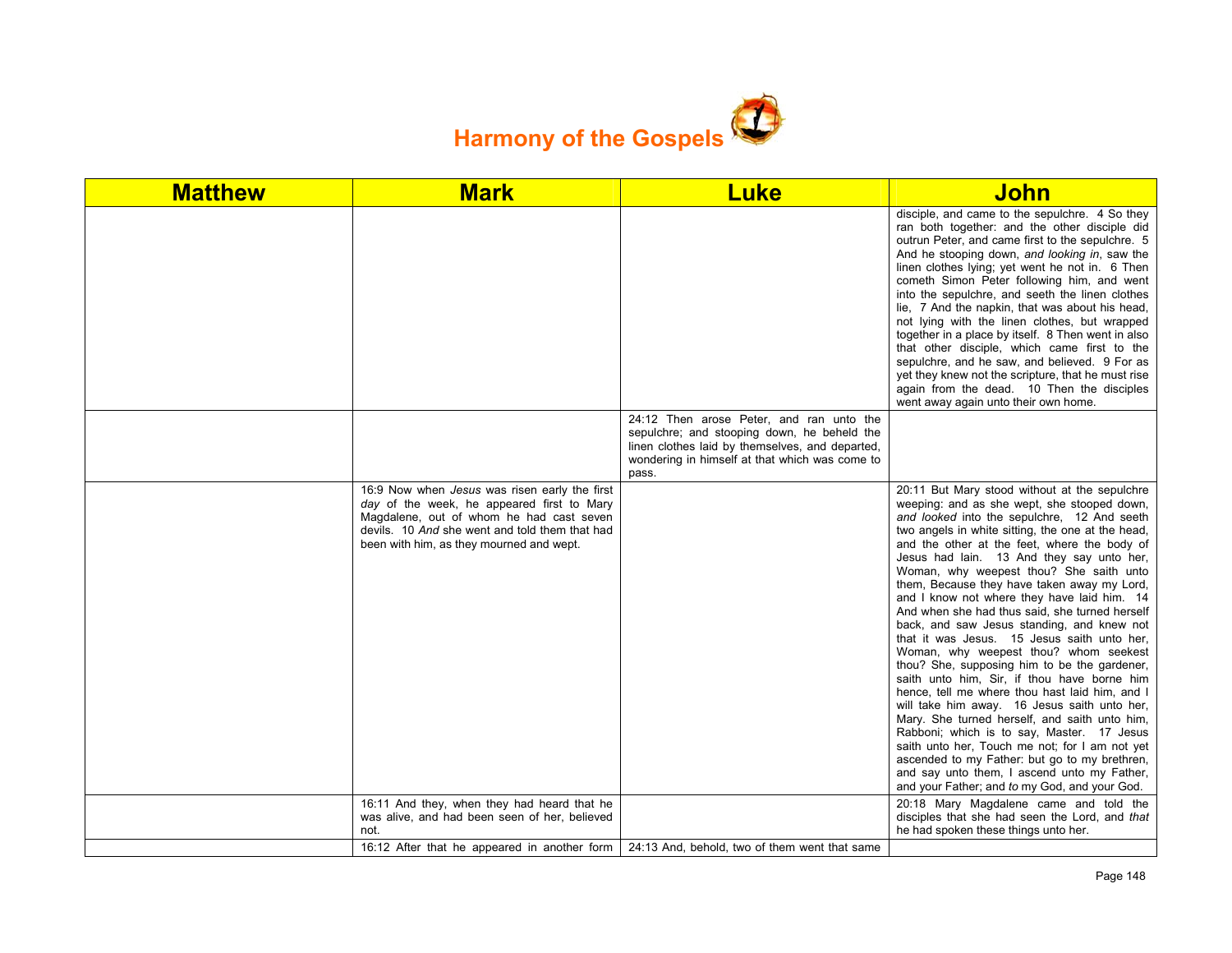

| unto two of them, as they walked, and went into<br>day to a village called Emmaus, which was from<br>the country. 13 And they went and told it unto<br>Jerusalem about threescore furlongs. 14 And<br>the residue: neither believed they them.<br>they talked together of all these things which<br>had happened. 15 And it came to pass, that,<br>while they communed together and reasoned,<br>Jesus himself drew near, and went with them.<br>16 But their eyes were holden that they should<br>not know him. 17 And he said unto them, What<br>manner of communications are these that ye<br>have one to another, as ye walk, and are sad?<br>18 And the one of them, whose name was<br>Cleopas, answering said unto him, Art thou only<br>a stranger in Jerusalem, and hast not known the<br>things which are come to pass there in these<br>days? 19 And he said unto them, What things?<br>And they said unto him, Concerning Jesus of<br>Nazareth, which was a prophet mighty in deed<br>and word before God and all the people: 20<br>And how the chief priests and our rulers<br>delivered him to be condemned to death, and<br>have crucified him. 21 But we trusted that it had<br>been he which should have redeemed Israel:<br>and beside all this, to day is the third day since<br>these things were done. 22 Yea, and certain<br>women also of our company made us<br>astonished, which were early at the sepulchre;<br>23 And when they found not his body, they<br>came, saying, that they had also seen a vision<br>of angels, which said that he was alive. 24 And<br>certain of them which were with us went to the<br>sepulchre, and found it even so as the women<br>had said: but him they saw not. 25 Then he said<br>unto them, O fools, and slow of heart to believe<br>all that the prophets have spoken: 26 Ought not<br>Christ to have suffered these things, and to<br>enter into his glory? 27 And beginning at Moses<br>and all the prophets, he expounded unto them in<br>all the scriptures the things concerning himself.<br>28 And they drew nigh unto the village, whither<br>they went: and he made as though he would<br>have gone further. 29 But they constrained him,<br>saying, Abide with us: for it is toward evening,<br>and the day is far spent. And he went in to tarry<br>with them. 30 And it came to pass, as he sat at<br>meat with them, he took bread, and blessed it, | <b>Matthew</b> | <b>Mark</b> | <b>Luke</b>                                    | <b>John</b> |
|---------------------------------------------------------------------------------------------------------------------------------------------------------------------------------------------------------------------------------------------------------------------------------------------------------------------------------------------------------------------------------------------------------------------------------------------------------------------------------------------------------------------------------------------------------------------------------------------------------------------------------------------------------------------------------------------------------------------------------------------------------------------------------------------------------------------------------------------------------------------------------------------------------------------------------------------------------------------------------------------------------------------------------------------------------------------------------------------------------------------------------------------------------------------------------------------------------------------------------------------------------------------------------------------------------------------------------------------------------------------------------------------------------------------------------------------------------------------------------------------------------------------------------------------------------------------------------------------------------------------------------------------------------------------------------------------------------------------------------------------------------------------------------------------------------------------------------------------------------------------------------------------------------------------------------------------------------------------------------------------------------------------------------------------------------------------------------------------------------------------------------------------------------------------------------------------------------------------------------------------------------------------------------------------------------------------------------------------------------------------------------------------------------------------------------|----------------|-------------|------------------------------------------------|-------------|
|                                                                                                                                                                                                                                                                                                                                                                                                                                                                                                                                                                                                                                                                                                                                                                                                                                                                                                                                                                                                                                                                                                                                                                                                                                                                                                                                                                                                                                                                                                                                                                                                                                                                                                                                                                                                                                                                                                                                                                                                                                                                                                                                                                                                                                                                                                                                                                                                                                 |                |             |                                                |             |
| were opened, and they knew him; and he<br>vanished out of their sight. 32 And they said                                                                                                                                                                                                                                                                                                                                                                                                                                                                                                                                                                                                                                                                                                                                                                                                                                                                                                                                                                                                                                                                                                                                                                                                                                                                                                                                                                                                                                                                                                                                                                                                                                                                                                                                                                                                                                                                                                                                                                                                                                                                                                                                                                                                                                                                                                                                         |                |             | and brake, and gave to them. 31 And their eyes |             |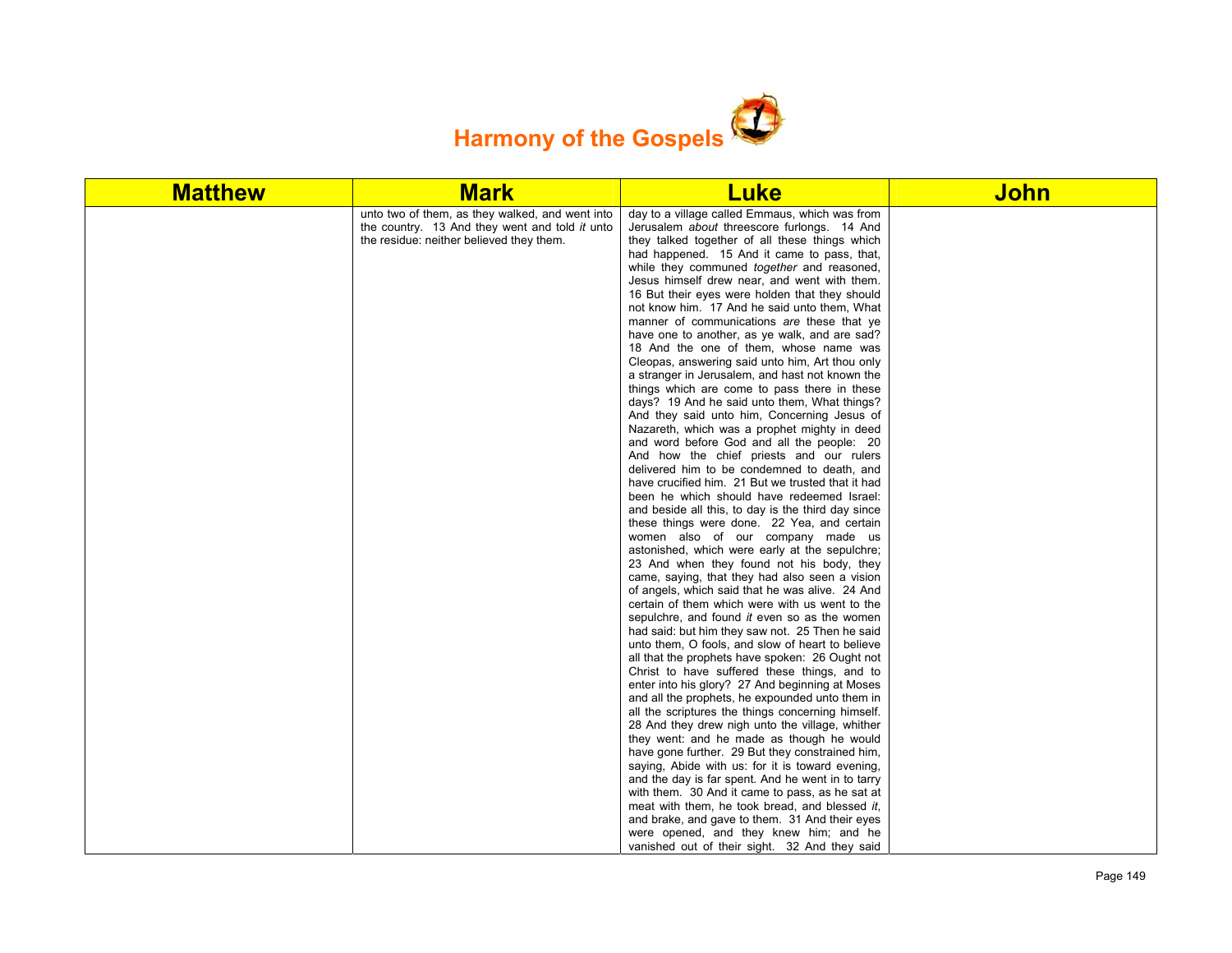

| <b>Matthew</b> | <b>Mark</b>                                                                                                                                                                                                      | <b>Luke</b>                                                                                                                                                                                                                                                                                                                                                                                                                                                                                                                                                                                                                                                                                                                                                                                                                                                                                                                                                                                                                                                                                                                                                                                                                                                                                                                                                                                                                    | <b>John</b>                                                                                                                                                                                                                                                                                                                                                                                                                                                                                                                                                                                                                                                                                                                      |
|----------------|------------------------------------------------------------------------------------------------------------------------------------------------------------------------------------------------------------------|--------------------------------------------------------------------------------------------------------------------------------------------------------------------------------------------------------------------------------------------------------------------------------------------------------------------------------------------------------------------------------------------------------------------------------------------------------------------------------------------------------------------------------------------------------------------------------------------------------------------------------------------------------------------------------------------------------------------------------------------------------------------------------------------------------------------------------------------------------------------------------------------------------------------------------------------------------------------------------------------------------------------------------------------------------------------------------------------------------------------------------------------------------------------------------------------------------------------------------------------------------------------------------------------------------------------------------------------------------------------------------------------------------------------------------|----------------------------------------------------------------------------------------------------------------------------------------------------------------------------------------------------------------------------------------------------------------------------------------------------------------------------------------------------------------------------------------------------------------------------------------------------------------------------------------------------------------------------------------------------------------------------------------------------------------------------------------------------------------------------------------------------------------------------------|
|                |                                                                                                                                                                                                                  | one to another, Did not our heart burn within us,<br>while he talked with us by the way, and while he<br>opened to us the scriptures?                                                                                                                                                                                                                                                                                                                                                                                                                                                                                                                                                                                                                                                                                                                                                                                                                                                                                                                                                                                                                                                                                                                                                                                                                                                                                          |                                                                                                                                                                                                                                                                                                                                                                                                                                                                                                                                                                                                                                                                                                                                  |
|                |                                                                                                                                                                                                                  | 24:33 And they rose up the same hour, and<br>returned to Jerusalem, and found the eleven<br>gathered together, and them that were with<br>them, 34 Saying, The Lord is risen indeed, and<br>hath appeared to Simon. 35 And they told what<br>things were done in the way, and how he was<br>known of them in breaking of bread.                                                                                                                                                                                                                                                                                                                                                                                                                                                                                                                                                                                                                                                                                                                                                                                                                                                                                                                                                                                                                                                                                                |                                                                                                                                                                                                                                                                                                                                                                                                                                                                                                                                                                                                                                                                                                                                  |
|                | 16:14 Afterward he appeared unto the eleven as<br>they sat at meat, and upbraided them with their<br>unbelief and hardness of heart, because they<br>believed not them which had seen him after he<br>was risen. | 24:36 And as they thus spake, Jesus himself<br>stood in the midst of them, and saith unto them,<br>Peace be unto you. 37 But they were terrified<br>and affrighted, and supposed that they had seen<br>a spirit. 38 And he said unto them, Why are ye<br>troubled? and why do thoughts arise in your<br>hearts? 39 Behold my hands and my feet, that it<br>is I myself: handle me, and see; for a spirit hath<br>not flesh and bones, as ye see me have. 40<br>And when he had thus spoken, he shewed them<br>his hands and his feet. 41 And while they yet<br>believed not for joy, and wondered, he said unto<br>them, Have ye here any meat? 42 And they<br>gave him a piece of a broiled fish, and of an<br>honeycomb. 43 And he took it, and did eat<br>before them. 44 And he said unto them. These<br>are the words which I spake unto you, while I<br>was yet with you, that all things must be fulfilled,<br>which were written in the law of Moses, and in<br>the prophets, and in the psalms, concerning me.<br>45 Then opened he their understanding, that<br>they might understand the scriptures, 46 And<br>said unto them. Thus it is written, and thus it<br>behoved Christ to suffer, and to rise from the<br>dead the third day: 47 And that repentance and<br>remission of sins should be preached in his<br>name among all nations, beginning at<br>Jerusalem. 48 And ye are witnesses of these<br>things. | 20:19 Then the same day at evening, being the<br>first day of the week, when the doors were shut<br>where the disciples were assembled for fear of<br>the Jews, came Jesus and stood in the midst,<br>and saith unto them, Peace be unto you. 20<br>And when he had so said, he shewed unto them<br>his hands and his side. Then were the disciples<br>glad, when they saw the Lord. 21 Then said<br>Jesus to them again, Peace be unto you: as my<br>Father hath sent me, even so send I you. 22<br>And when he had said this, he breathed on<br>them, and saith unto them, Receive ye the Holy<br>Ghost: 23 Whose soever sins ye remit, they are<br>remitted unto them; and whose soever sins ye<br>retain, they are retained. |
|                |                                                                                                                                                                                                                  |                                                                                                                                                                                                                                                                                                                                                                                                                                                                                                                                                                                                                                                                                                                                                                                                                                                                                                                                                                                                                                                                                                                                                                                                                                                                                                                                                                                                                                | 20:24 But Thomas, one of the twelve, called<br>Didymus, was not with them when Jesus came.<br>25 The other disciples therefore said unto him,<br>We have seen the Lord. But he said unto them,<br>Except I shall see in his hands the print of the<br>nails, and put my finger into the print of the nails,<br>and thrust my hand into his side, I will not<br>believe. 26 And after eight days again his                                                                                                                                                                                                                                                                                                                        |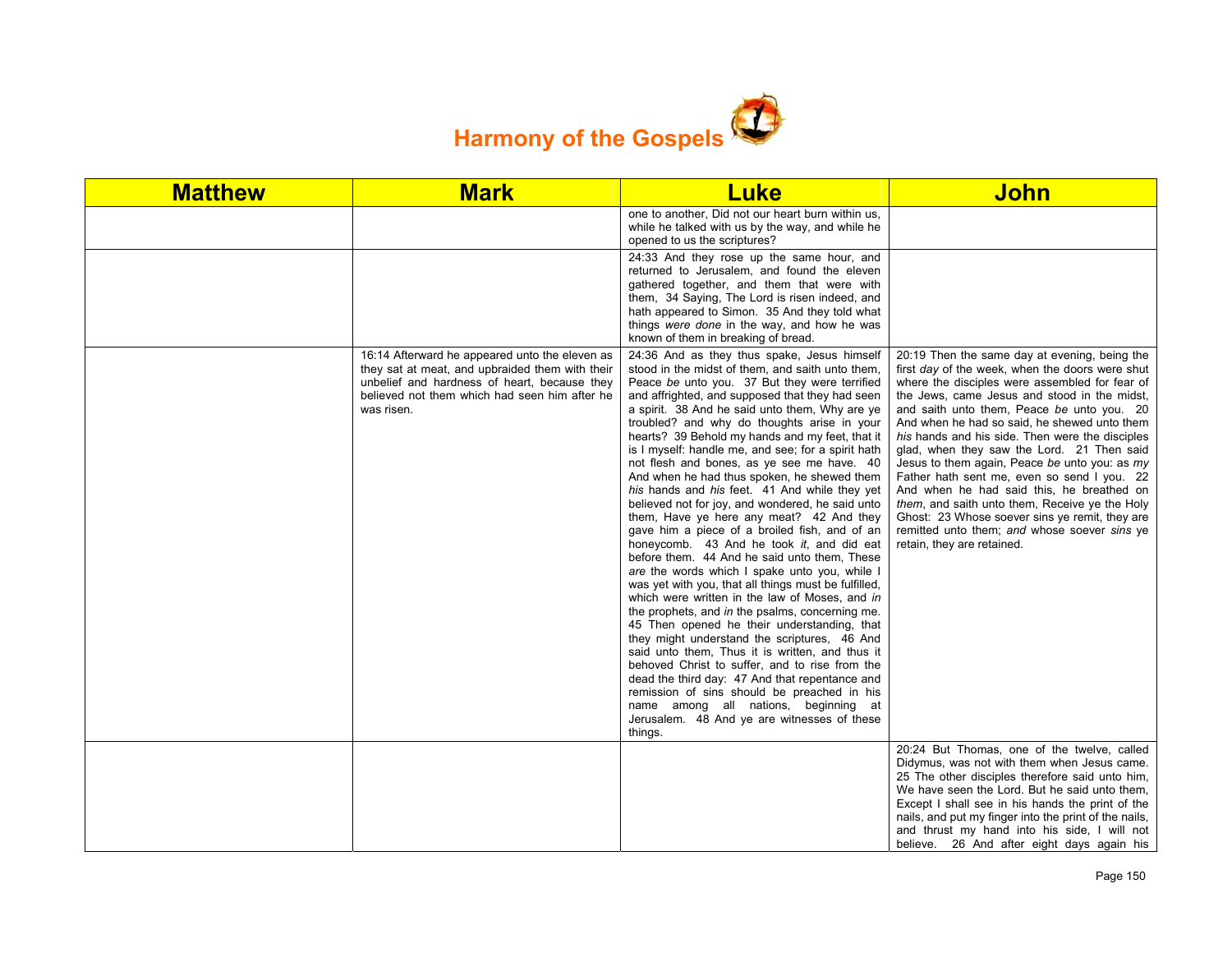

| <b>Matthew</b> | <b>Mark</b> | <b>Luke</b> | <b>John</b>                                                                                                                                                                                                                                                                                                                                                                                                                                                                                                                                                                                                                                                                                                                                                                                                                                                                                                                                                                                                                                                                                                                                                                                                                                                                                                                                                                                                                                                                                                             |
|----------------|-------------|-------------|-------------------------------------------------------------------------------------------------------------------------------------------------------------------------------------------------------------------------------------------------------------------------------------------------------------------------------------------------------------------------------------------------------------------------------------------------------------------------------------------------------------------------------------------------------------------------------------------------------------------------------------------------------------------------------------------------------------------------------------------------------------------------------------------------------------------------------------------------------------------------------------------------------------------------------------------------------------------------------------------------------------------------------------------------------------------------------------------------------------------------------------------------------------------------------------------------------------------------------------------------------------------------------------------------------------------------------------------------------------------------------------------------------------------------------------------------------------------------------------------------------------------------|
|                |             |             | disciples were within, and Thomas with them:<br>then came Jesus, the doors being shut, and<br>stood in the midst, and said, Peace be unto you.<br>27 Then saith he to Thomas, Reach hither thy<br>finger, and behold my hands; and reach hither<br>thy hand, and thrust it into my side: and be not<br>faithless, but believing. 28 And Thomas<br>answered and said unto him, My Lord and my<br>29 Jesus saith unto him, Thomas,<br>God.<br>because thou hast seen me, thou hast believed:<br>blessed are they that have not seen, and yet<br>have believed.                                                                                                                                                                                                                                                                                                                                                                                                                                                                                                                                                                                                                                                                                                                                                                                                                                                                                                                                                            |
|                |             |             | 20:30 And many other signs truly did Jesus in<br>the presence of his disciples, which are not<br>written in this book: 31 But these are written,<br>that ye might believe that Jesus is the Christ, the<br>Son of God; and that believing ye might have life<br>through his name.                                                                                                                                                                                                                                                                                                                                                                                                                                                                                                                                                                                                                                                                                                                                                                                                                                                                                                                                                                                                                                                                                                                                                                                                                                       |
|                |             |             | 21:1 After these things Jesus shewed himself<br>again to the disciples at the sea of Tiberias; and<br>on this wise shewed he himself. 2 There were<br>together Simon Peter, and Thomas called<br>Didymus, and Nathanael of Cana in Galilee, and<br>the sons of Zebedee, and two other of his<br>disciples. 3 Simon Peter saith unto them, I go a<br>fishing. They say unto him, We also go with<br>thee. They went forth, and entered into a ship<br>immediately; and that night they caught nothing.<br>4 But when the morning was now come, Jesus<br>stood on the shore: but the disciples knew not<br>that it was Jesus. 5 Then Jesus saith unto<br>them, Children, have ye any meat? They<br>answered him, No. 6 And he said unto them,<br>Cast the net on the right side of the ship, and ye<br>shall find. They cast therefore, and now they<br>were not able to draw it for the multitude of<br>fishes. 7 Therefore that disciple whom Jesus<br>loved saith unto Peter, It is the Lord. Now when<br>Simon Peter heard that it was the Lord, he girt<br>his fisher's coat unto him, (for he was<br>naked,) and did cast himself into the sea. 8 And<br>the other disciples came in a little ship; (for they<br>were not far from land, but as it were two<br>hundred cubits, dragging the net with fishes. 9<br>As soon then as they were come to land, they<br>saw a fire of coals there, and fish laid thereon,<br>and bread. 10 Jesus saith unto them, Bring of<br>the fish which ye have now caught. 11 Simon |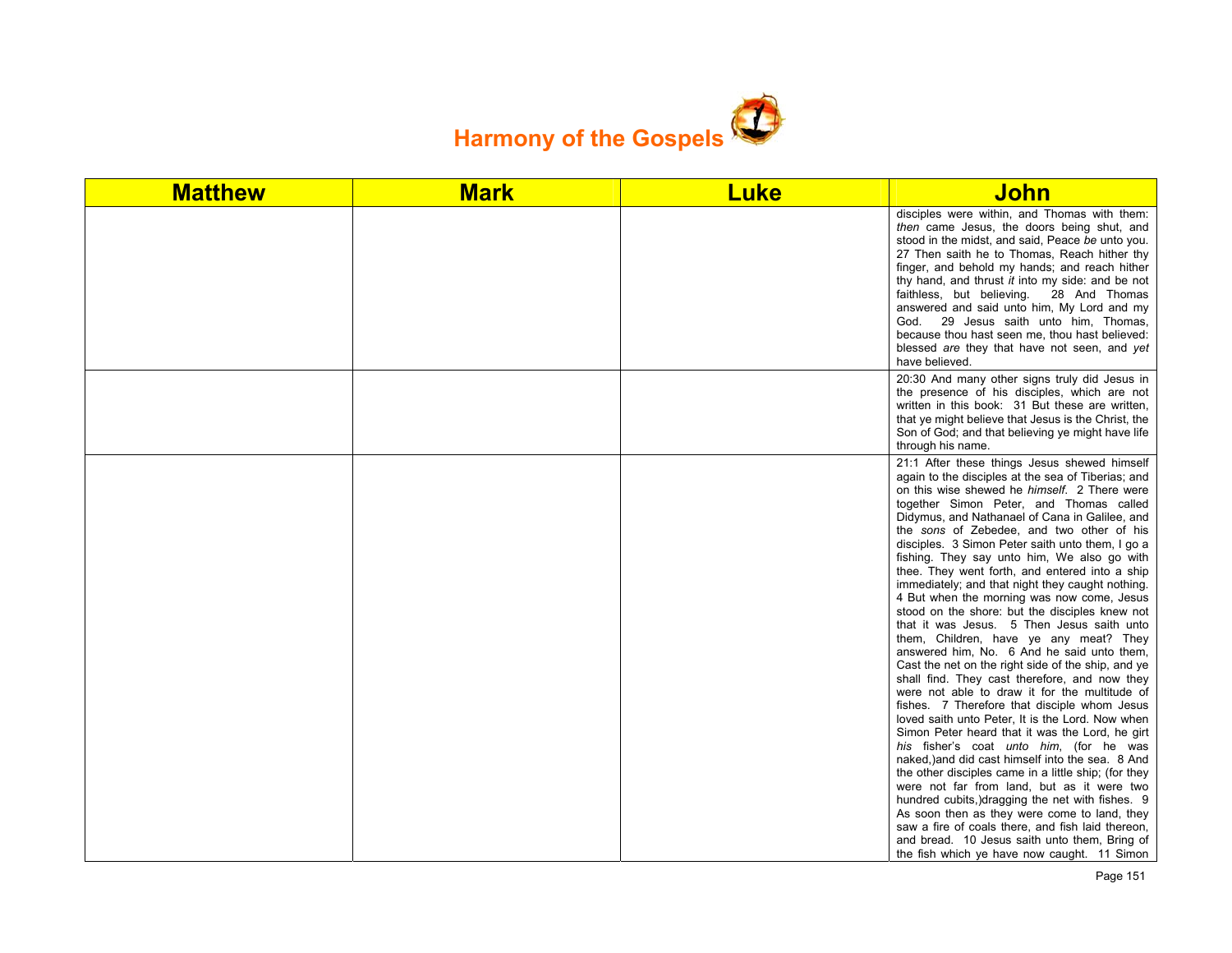

| <b>Matthew</b> | <b>Mark</b> | <b>Luke</b> | <u>John</u>                                                                                                                                                                                                                                                                                                                                                                                                                                                                                                                                                                                                                                                                                                                                                                                                                                                                                                                                                                                                                                                                                                                                                                                                                                                                                                                                                                                                                                                                                                                                                                                                                                                                                                                                                                                                                                                                                                                                                                                                                                                                                            |
|----------------|-------------|-------------|--------------------------------------------------------------------------------------------------------------------------------------------------------------------------------------------------------------------------------------------------------------------------------------------------------------------------------------------------------------------------------------------------------------------------------------------------------------------------------------------------------------------------------------------------------------------------------------------------------------------------------------------------------------------------------------------------------------------------------------------------------------------------------------------------------------------------------------------------------------------------------------------------------------------------------------------------------------------------------------------------------------------------------------------------------------------------------------------------------------------------------------------------------------------------------------------------------------------------------------------------------------------------------------------------------------------------------------------------------------------------------------------------------------------------------------------------------------------------------------------------------------------------------------------------------------------------------------------------------------------------------------------------------------------------------------------------------------------------------------------------------------------------------------------------------------------------------------------------------------------------------------------------------------------------------------------------------------------------------------------------------------------------------------------------------------------------------------------------------|
|                |             |             | Peter went up, and drew the net to land full of<br>great fishes, an hundred and fifty and three: and<br>for all there were so many, yet was not the net<br>broken. 12 Jesus saith unto them, Come and<br>dine. And none of the disciples durst ask him,<br>Who art thou? knowing that it was the Lord. 13<br>Jesus then cometh, and taketh bread, and<br>giveth them, and fish likewise. 14 This is now<br>the third time that Jesus shewed himself to his<br>disciples, after that he was risen from the dead.<br>15 So when they had dined, Jesus saith to<br>Simon Peter, Simon, son of Jonas, lovest thou<br>me more than these? He saith unto him, Yea,<br>Lord; thou knowest that I love thee. He saith<br>unto him, Feed my lambs. 16 He saith to him<br>again the second time, Simon, son of Jonas,<br>lovest thou me? He saith unto him, Yea, Lord;<br>thou knowest that I love thee. He saith unto him,<br>Feed my sheep. 17 He saith unto him the third<br>time, Simon, son of Jonas, lovest thou me?<br>Peter was grieved because he said unto him the<br>third time, Lovest thou me? And he said unto<br>him, Lord, thou knowest all things; thou knowest<br>that I love thee. Jesus saith unto him, Feed my<br>sheep. 18 Verily, verily, I say unto thee, When<br>thou wast young, thou girdedst thyself, and<br>walkedst whither thou wouldest: but when thou<br>shalt be old, thou shalt stretch forth thy hands,<br>and another shall gird thee, and carry thee<br>whither thou wouldest not. 19 This spake he,<br>signifying by what death he should glorify God.<br>And when he had spoken this, he saith unto<br>him, Follow me. 20 Then Peter, turning about,<br>seeth the disciple whom Jesus loved following;<br>which also leaned on his breast at supper, and<br>said, Lord, which is he that betrayeth thee? 21<br>Peter seeing him saith to Jesus, Lord, and what<br>shall this man do? 22 Jesus saith unto him, If I<br>will that he tarry till I come, what is that to thee?<br>follow thou me. 23 Then went this saying<br>abroad among the brethren, that that disciple |
|                |             |             |                                                                                                                                                                                                                                                                                                                                                                                                                                                                                                                                                                                                                                                                                                                                                                                                                                                                                                                                                                                                                                                                                                                                                                                                                                                                                                                                                                                                                                                                                                                                                                                                                                                                                                                                                                                                                                                                                                                                                                                                                                                                                                        |
|                |             |             | should not die: yet Jesus said not unto him, He<br>shall not die; but, If I will that he tarry till I come,<br>what is that to thee? 24 This is the disciple<br>which testifieth of these things, and wrote these                                                                                                                                                                                                                                                                                                                                                                                                                                                                                                                                                                                                                                                                                                                                                                                                                                                                                                                                                                                                                                                                                                                                                                                                                                                                                                                                                                                                                                                                                                                                                                                                                                                                                                                                                                                                                                                                                      |
|                |             |             | things: and we know that his testimony is true.<br>25 And there are also many other things which<br>Jesus did, the which, if they should be written                                                                                                                                                                                                                                                                                                                                                                                                                                                                                                                                                                                                                                                                                                                                                                                                                                                                                                                                                                                                                                                                                                                                                                                                                                                                                                                                                                                                                                                                                                                                                                                                                                                                                                                                                                                                                                                                                                                                                    |